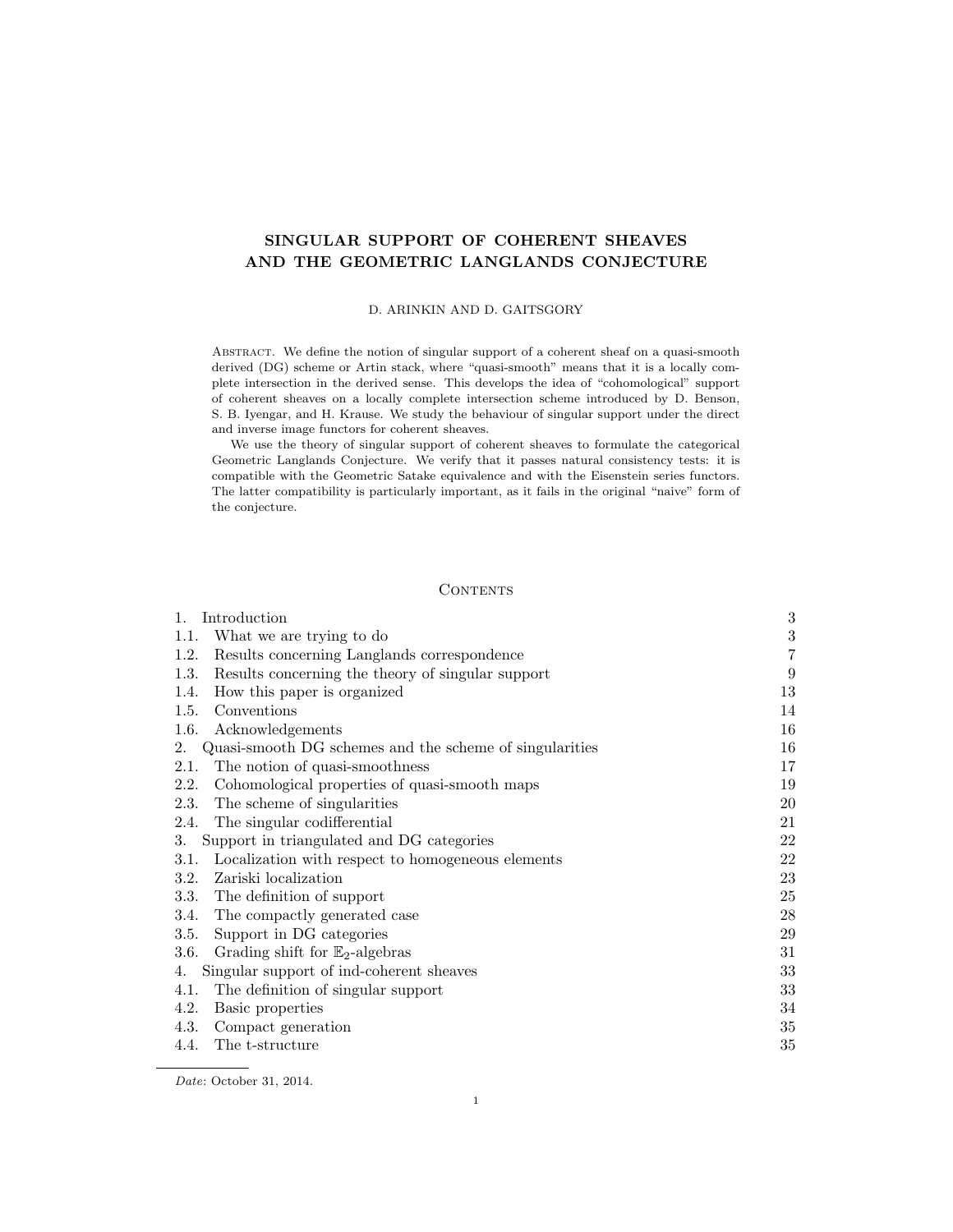2 D. ARINKIN AND D. GAITSGORY

| Localization with respect to $Z$<br>4.5.                                    | 37                |
|-----------------------------------------------------------------------------|-------------------|
| 4.6.<br>Behavior with respect to products                                   | 39                |
| 4.7.<br>Compatibility with Serre duality                                    | 40                |
| Singular support on a global complete intersection and Koszul duality<br>5. | 41                |
| 5.1.<br>Koszul duality                                                      | 41                |
| 5.2.<br>Functoriality of Koszul duality                                     | 43                |
| 5.3.<br>Singular support via Koszul duality                                 | 46                |
| 5.4.<br>Koszul duality in the parallelized situation                        | 48                |
| 5.5.<br>Proof of Proposition 4.7.2                                          | 49                |
| 5.6.<br>Constructing objects with a given singular support                  | 49                |
| 5.7.<br>Proof of Theorem 4.2.6                                              | $52\,$            |
| A point-wise approach to singular support<br>6.                             | $53\,$            |
| The functor of enhanced fiber<br>6.1.                                       | $53\,$            |
| 6.2.<br>Estimates from below                                                | 55                |
| 6.3.<br>Enhanced fibers and Koszul duality                                  | $58\,$            |
| Functorial properties of the category $\text{IndCoh}_Y(Z)$<br>7.            | $59\,$            |
| 7.1.<br>Behavior under direct and inverse images                            | $59\,$            |
| 7.2.<br>Singular support and preservation of coherence                      | 62                |
| 7.3.<br>Direct image for finite morphisms                                   | 64                |
| 7.4.<br>Conservativeness for finite quasi-smooth maps                       | 67                |
| 7.5.<br>Behavior under smooth morphisms                                     | 68                |
| 7.6.<br>Quasi-smooth morphisms, revisited                                   | 71                |
| 7.7.<br>Inverse image                                                       | $71\,$            |
| 7.8.<br>Conservativeness for proper maps                                    | $72\,$            |
| Singular support on stacks<br>8.                                            | 75                |
| 8.1.<br>Quasi-smoothness for stacks                                         | $76\,$            |
| 8.2.<br>Definition of the category with supports for stacks                 | $77\,$            |
| 8.3.<br>Smooth descent                                                      | 79                |
| 8.4.<br>Functorial properties                                               | $80\,$            |
| Global complete intersection stacks<br>9.                                   | $85\,$            |
| 9.1.<br>Relative Koszul duality                                             | $85\,$            |
| 9.2.<br>Explicit presentation of a quasi-smooth stack                       | 86                |
| 9.3.<br>Parallelized situation                                              | 89                |
| 9.4.<br>Generating the category defined by singular support on a stack      | 90                |
| 10.<br>The stack $\text{LocSys}_{G}$ : recollections                        | 91                |
| 10.1. Definition of $\text{LocSys}_G$                                       | 91                |
| 10.2.<br>A Tannakian description                                            | 92                |
| 10.3. Basic properties of $Bun_G$ and $LocSys_G$                            | $\boldsymbol{93}$ |
| 10.4.<br>The case of curves                                                 | 96                |
| 10.5.<br>Accessing $\text{LocSys}_G$ via an affine cover                    | 97                |
| 10.6.<br>Presentation of $\text{LocSys}_G$ as a fiber product               | 100               |
| The global nilpotent cone and formulation of the conjecture<br>11.          | 102               |
| 11.1.<br>The global nilpotent cone                                          | 103               |
| 11.2.<br>Formulation of the Geometric Langlands conjecture                  | 104               |
| 12.<br>Compatibility with Geometric Satake Equivalence                      | 105               |
| 12.1.<br>Main results of this section                                       | 105               |
| 12.2.<br>Preliminaries on the spherical Hecke category                      | 106               |
| 12.3.<br>The Hecke category on the spectral side                            | 108               |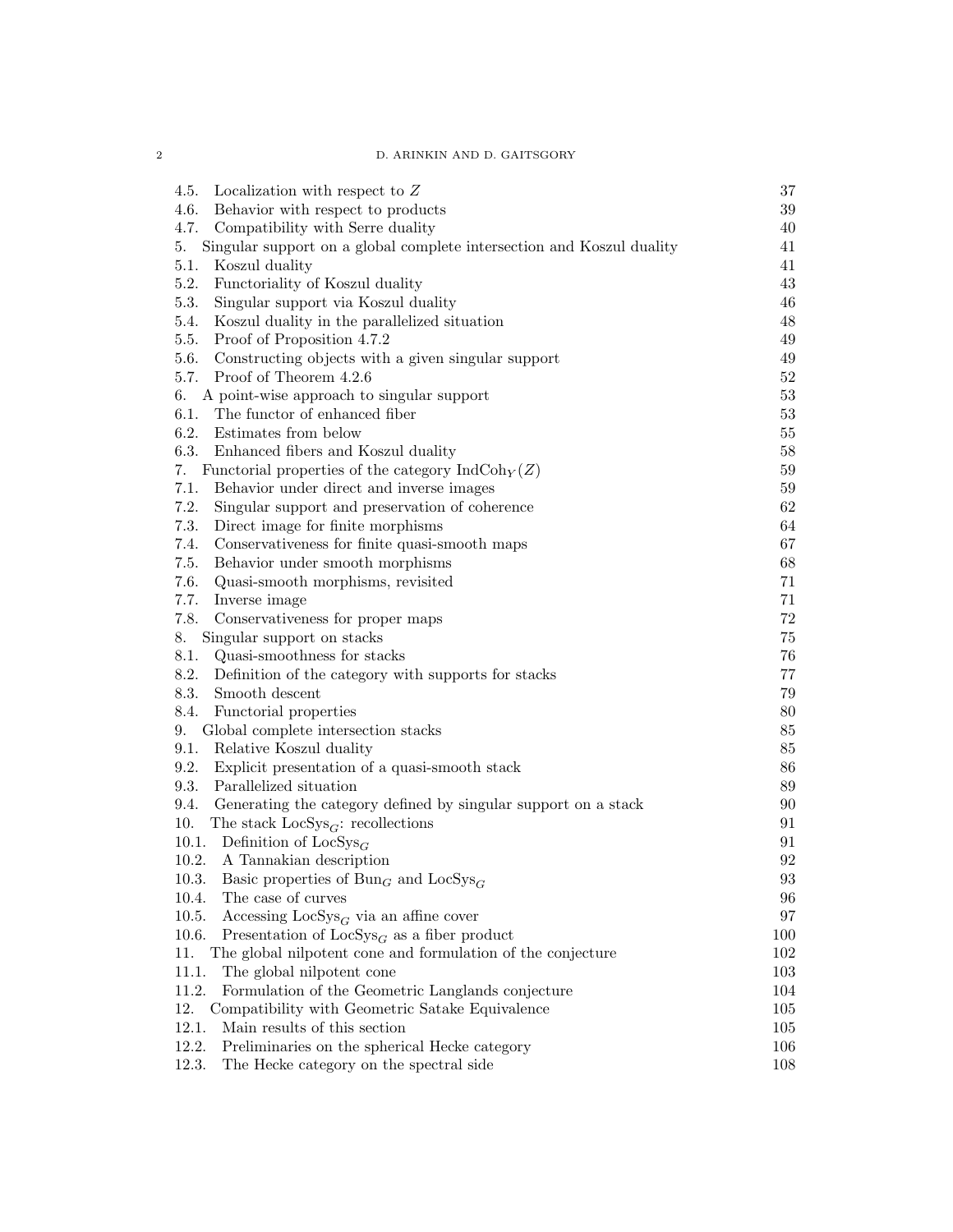| 12.4.<br>A Koszul dual description                                                                                         | 109 |
|----------------------------------------------------------------------------------------------------------------------------|-----|
| 12.5.<br>A description of $\mathrm{Sph}(G,x)$                                                                              | 111 |
| 12.6.<br>Proof of Theorem 12.5.3                                                                                           | 112 |
| 12.7.<br>The action on D-mod( $Bun_G$ ) and IndCoh <sub>Nilp<sub>alob</sub>(LocSys<sub><math>\check{G}</math></sub>)</sub> | 114 |
| 12.8.<br>Singular support via the Hecke action                                                                             | 116 |
| 13.<br>Compatibility with Eisenstein series                                                                                | 119 |
| 13.1.<br>The Eisenstein series functor on the geometric side                                                               | 119 |
| 13.2.<br>Eisenstein series on the spectral side                                                                            | 120 |
| 13.3.<br>The main result                                                                                                   | 122 |
| Proof of Theorem 13.3.6<br>13.4.                                                                                           | 124 |
| Appendix A. Action of groups on categories                                                                                 | 126 |
| A.1.<br>Equivariantization and de-equivariantization                                                                       | 126 |
| A.2.<br>Shift of grading                                                                                                   | 128 |
| Appendix B. Spaces of maps and deformation theory                                                                          | 129 |
| B.1.<br>Spaces of maps                                                                                                     | 129 |
| B.2.<br>Deformation theory                                                                                                 | 129 |
| <b>B.3.</b><br>Deformation theory of spaces of maps                                                                        | 132 |
| <b>B.4.</b><br>The "locally almost of finite type" condition                                                               | 133 |
| Appendix C. The Thomason-Trobaugh theorem "with supports"                                                                  | 134 |
| Appendix D. Finite generation of Exts                                                                                      | 135 |
| Appendix E.<br>Recollections on $\mathbb{E}_2$ -algebras                                                                   | 136 |
| E.1.<br>$\mathbb{E}_2$ -algebras                                                                                           | 136 |
| E.2.<br>$\mathbb{E}_2$ -algebras and monoidal categories                                                                   | 137 |
| E.3.<br>Hochschild cochains of a DG category                                                                               | 138 |
| Appendix F. Hochschild cochains of a DG scheme and groupoids                                                               | 139 |
| F.1.<br>Hochschild cochains of a DG scheme                                                                                 | 139 |
| F.2.<br>Proof of Proposition F.1.5                                                                                         | 140 |
| Further remarks on the relation between $\mathrm{HC}(Z)$ and $\mathrm{HC}^{\mathrm{IndCoh}}(Z)$<br>F.3.                    | 141 |
| F.4.<br>$\mathbb{E}_2$ -algebras arising from groupoids                                                                    | 142 |
| F.5.<br>Proof of Proposition F.4.4                                                                                         | 144 |
| Appendix G. Hochschild cohomology and Lie algebras                                                                         | 147 |
| G.1.<br>Lie algebras arising from group DG schemes                                                                         | 147 |
| G.2.<br>Lie algebras arising from groupoids                                                                                | 148 |
| G.3.<br>Compatibility with duality                                                                                         | 151 |
| G.4.<br>The case of group-schemes                                                                                          | 152 |
| Appendix H. Other approaches to singular support                                                                           | 153 |
| H.1.<br>$IndCoh(Z)$ via the category of singularities                                                                      | 153 |
| H.2.<br>The category of singularities of $\boldsymbol{Z}$                                                                  | 154 |
| H.3.<br>$IndCoh(Z)$ as the coderived category                                                                              | 156 |
| References                                                                                                                 | 157 |

# 1. INTRODUCTION

1.1. What we are trying to do.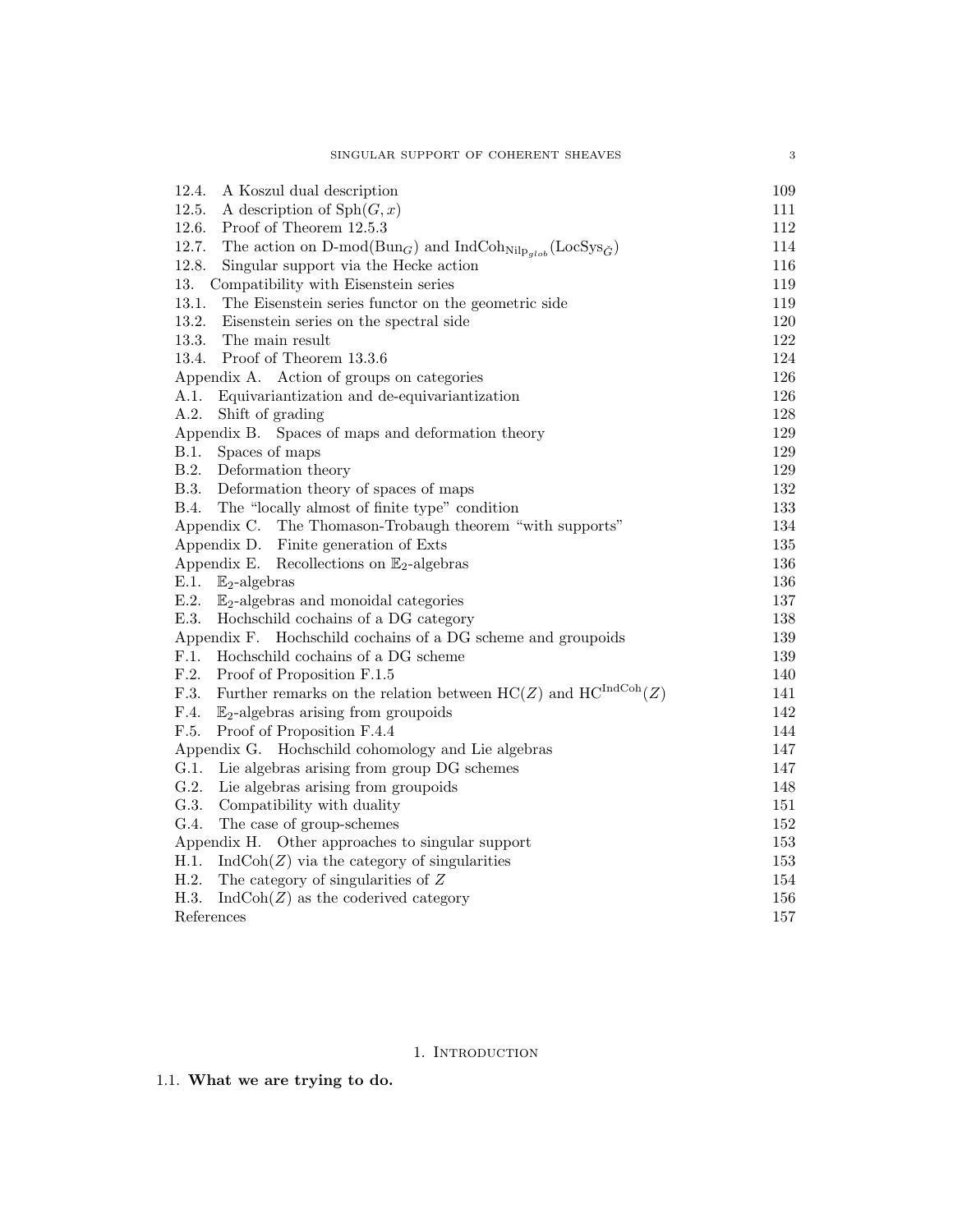1.1.1. Let <sup>1</sup> G be a connected reductive group, and X a smooth, connected and complete curve over a ground field k, assumed algebraically closed and of characteristic 0. Let  $Bun_G(X)$  be the moduli stack of G-bundles on X, and consider the  $(DG)$  category D-mod( $Bun_G(X)$ ).

The goal of the (classical, global and unramified) geometric Langlands program is to express the category D-mod( $\text{Bun}_G(X)$ ) in terms of the Langlands dual group  $\check{G}$ ; more precisely, in terms of the (DG) category of quasi-coherent sheaves on the (DG) stack  $\text{LocSys}_{\tilde{G}}$  of local systems on X with respect to  $\check{G}$ .

The naive guess, referred to by A. Beilinson and V. Drinfeld for a number of years as "the best hope," says that the category D-mod( $\text{Bun}_G(X)$ ) is simply equivalent to  $\text{QCoh}(\text{LocSys}_{\hat{G}})$ . For example, this is indeed the case when  $G$  is torus, and the required equivalence is given by the Fourier transform of [Lau2, Lau1] and [Rot1, Rot2].

However, the "best hope" does not hold for groups other than the torus. For example, it fails in the simplest case of  $G = SL_2$  and  $X = \mathbb{P}^1$ . An explicit calculation showing this can be found in [Laf].

1.1.2. There is a heuristic reason for the failure of the "best hope":

In the classical theory of automorphic forms one expects that automorphic representations are parametrized not just by Galois representations, but by Arthur parameters, i.e., in addition to a homomorphism from the Galois group to  $\check{G}$ , one needs to specify a nilpotent element in  $\check{g}$ centralized by the image of the Galois group.

In addition, there has been a general understanding that the presence of the commuting nilpotent element must be "cohomological in nature." As an incarnation of this, for automorphic representations realized in the cohomology of Shimura varieties, the nilpotent element in question acts as the Lefschetz operator of multiplication by the Chern class of the corresponding line bundle.

So, in the geometric theory one has been faced with the challenge of how to modify the Galois side, i.e., the category  $\text{QCoh}(\text{LocSys}_{\tilde{G}})$ , with the hint being that the solution should come from considering the stack of pairs  $(\sigma, A)$ , where  $\sigma$  is a  $\check{G}$ -local system, and A its endomorphism, i.e., a horizontal section of the associated local system  $\check{\mathfrak{g}}_{\sigma}$ .

The general feeling, shared by many people who have looked at this problem, was that the sought-for modification has to do with the fact that the DG stack LocSys<sub> $\tilde{C}$ </sub> is not smooth. I.e., we need to modify the category  $QCoh(LocSys_{\tilde{G}})$  by taking into account the singularities of LocSys $_{\check{G}}$ .

1.1.3. The goal of the present paper is to provide such a modification, and to formulate the appropriately modified version of the "best hope."

In fact, one does not have to look very far for the possibilities to "tweak" the category  $QCoh(LocSys_{\tilde{G}})$ . Recall that for any reasonable algebraic DG stack Z, the category  $QCoh(\tilde{Z})$ is compactly generated by its subcategory  $Q\text{Coh}(\mathcal{Z})^{\text{perf}}$  of perfect complexes.

Now, if  $\mathfrak X$  is non-smooth, one can enlarge the category  $Q\text{Coh}(\mathfrak X)^{\text{perf}}$  to that of coherent complexes, denoted  $\text{Coh}(\mathcal{Z})$ . By passing to the ind-completion, one obtains the category IndCoh( $\mathcal{Z}$ ), studied in [DrG0] and [IndCoh].

(We emphasize that the difference between  $\text{QCoh}(\mathcal{Z})$  and  $\text{IndCoh}(\mathcal{Z})$  is not a "stacky" phenomenon: it is caused not by automorphisms of points of  $\mathcal{Z}$ , but rather by its singularities.)

<sup>1</sup>MSC: 14F05, 14H60. Key words: cohomological support, geometric Langlands program.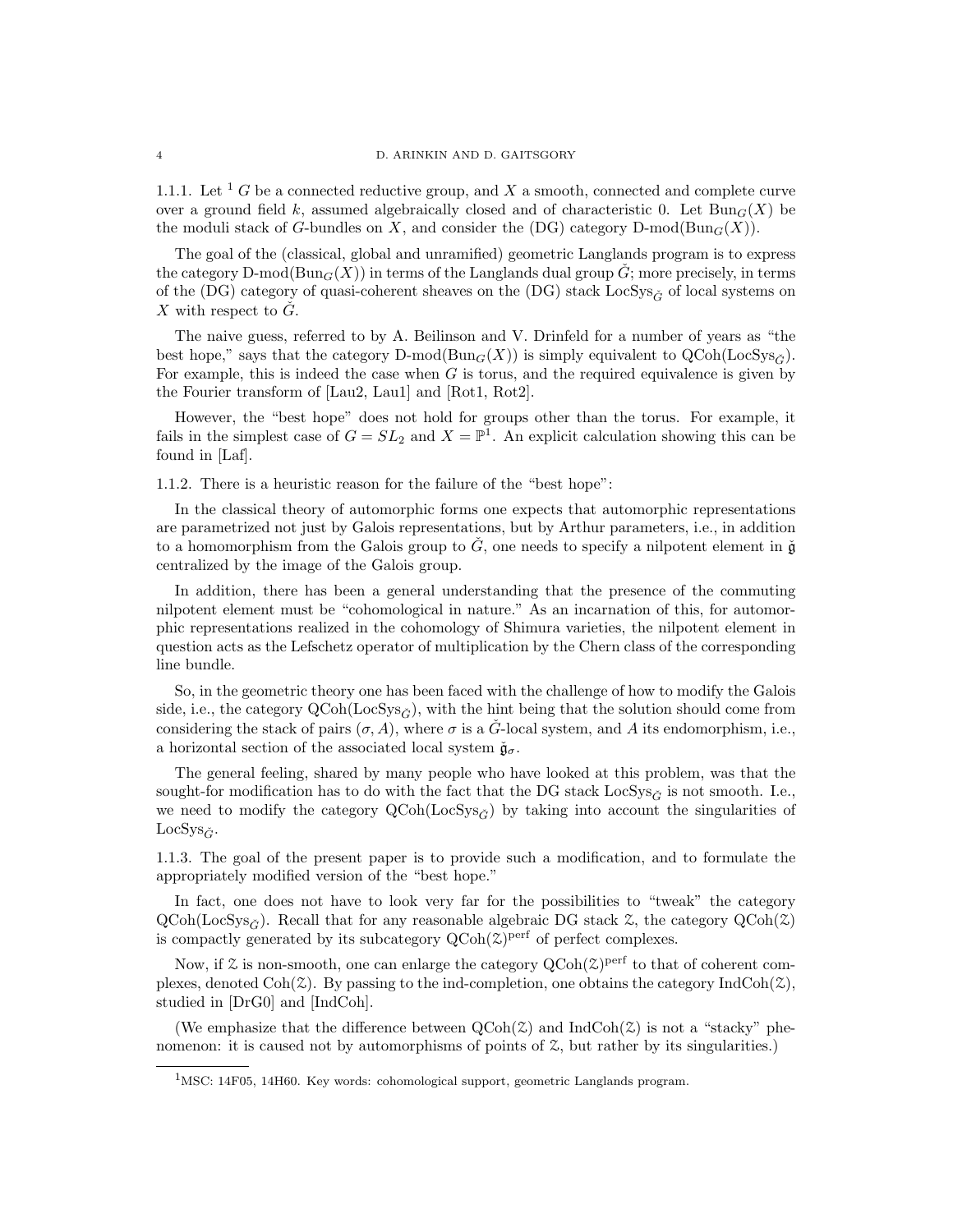Thus, one can try IndCoh(LocSys<sub>G</sub><sup> $\alpha$ </sup>) as a candidate for the Galois side of Geometric Langlands. However, playing with the example of  $X = \mathbb{P}^1$  shows that, whereas  $Q\text{Coh}(\text{LocSys}_{\tilde{G}})$  was "too small" to be equivalent to  $D\text{-mod}(Bun_G)$ , the category IndCoh(LocSys<sub>G</sub>) is "too large."

So, a natural guess for the category on the Galois side is that it should be a (full) subcategory of IndCoh(LocSys<sub> $\tilde{G}$ </sub>) that contains QCoh(LocSys<sub> $\tilde{G}$ </sub>). This is indeed the shape of the answer that we will propose. Our goal is to describe the corresponding subcategory.

1.1.4. Let us go back to the situation of a nice (=QCA, in the terminology of [DrG0]) algebraic DG stack  $\mathcal Z$ . In general, it is not so clear how to describe categories that lie between  $QCoh(\mathcal Z)$ and IndCoh( $\mathcal{Z}$ ). However, the situation is more manageable when  $\mathcal{Z}$  is quasi-smooth, that is, if its singularities are modelled, locally in the smooth topology, by a complete intersection.

For every point  $z \in \mathcal{Z}$  we can consider the derived cotangent space  $T_z^*(\mathcal{Z})$ , which is a complex of vector spaces lying in cohomological degrees  $\leq 1$ . The assumption that  $\zeta$  is quasi-smooth is equivalent to that the cohomologies vanish in degrees  $\lt -1$  (smoothness is equivalent to the vanishing of  $H^{-1}$  as well).

It is easy to see that the assignment  $z \mapsto H^{-1}(T_z^*(\mathcal{Z}))$  forms a well-defined *classical*<sup>2</sup> stack, whose projection to  $\mathcal Z$  is affine, and which carries a canonical action of  $\mathbb G_m$  by dilations. We will denote this stack by  $\text{Sing}(\mathcal{Z})$ .

We are going to show (see Sect. 4) that to every  $\mathcal{F} \in \text{IndCoh}(\mathcal{Z})$  one can assign its singular support, denoted  $\text{SingSupp}(\mathcal{F})$ , which is a conical Zariski-closed subset in  $\text{Sing}(\mathcal{Z})$ . It is easy to see that for  $\mathcal{F} \in \text{QCoh}(\mathcal{Z})$ , its singular support is contained in the zero-section of  $\text{Sing}(\mathcal{Z})$ . It is less obvious, but still true (see Theorem 4.2.6) that if  $\mathcal F$  is such that its singular support is the zero-section, then F belongs to  $\text{QCoh}(\mathcal{Z}) \subset \text{IndCoh}(\mathcal{Z})$ . Thus, the singular support of an object of IndCoh( $\mathcal{Z}$ ) exactly measures the degree to which this object does not belong to  $QCoh(\mathcal{Z})$ .

For a fixed conical Zariski-closed subset  $Y \subset Sing(z)$ , we can consider the full subcategory IndCoh $_Y(\mathcal{Z}) \subset \text{IndCoh}(\mathcal{Z})$  consisting of those objects, whose singular support lies in Y. (The paper [Ste] implies that the assignment  $Y \mapsto \text{IndCoh}_Y(\mathcal{Z})$  establishes a bijection between subsets Y as above and full subcategories of  $IndCoh(\mathcal{Z})$  satisfying certain natural conditions.)

We should mention that the procedure of assigning the singular support to an object  $\mathcal{F} \in$  $IndCoh(\mathcal{Z})$  is cohomological in nature: we read if off (locally) from the action of the algebra of Hochschild cochains (on smooth affine charts of  $\Sigma$ ) on our object. This loosely corresponds to the cohomological nature of the Arthur parameter. To the best of our knowledge, the general idea of using cohomological operators to define support is due to D. Benson, S. B. Iyengar, and H. Krause [BIK].

The singular support for (ind)coherent complexes on a quasi-smooth DG scheme is similar to the singular support (also known as the "characteristic variety") of a coherent D-module on a smooth variety, and also, perhaps in a more remote way, to the singular support of constructible sheaves on a manifold. Because of this analogy, we use the name "singular support" (rather than, say, "cohomological support") for the support of ind-coherent sheaves.

1.1.5. Returning to the Galois side of Geometric Langlands, we note that the DG stack LocSys $\tilde{C}$ is indeed quasi-smooth. Moreover, we note that the corresponding stack  $\text{Sing}(\text{LocSys}_{\hat{G}})$  classifies pairs  $(\sigma, A)$ , i.e., Arthur parameters. Thus, we rename

$$
Arth_{\check{G}} := \mathrm{Sing}(\mathrm{LocSys}_{\check{G}}).
$$

<sup>2</sup>"classical" as opposed to "DG"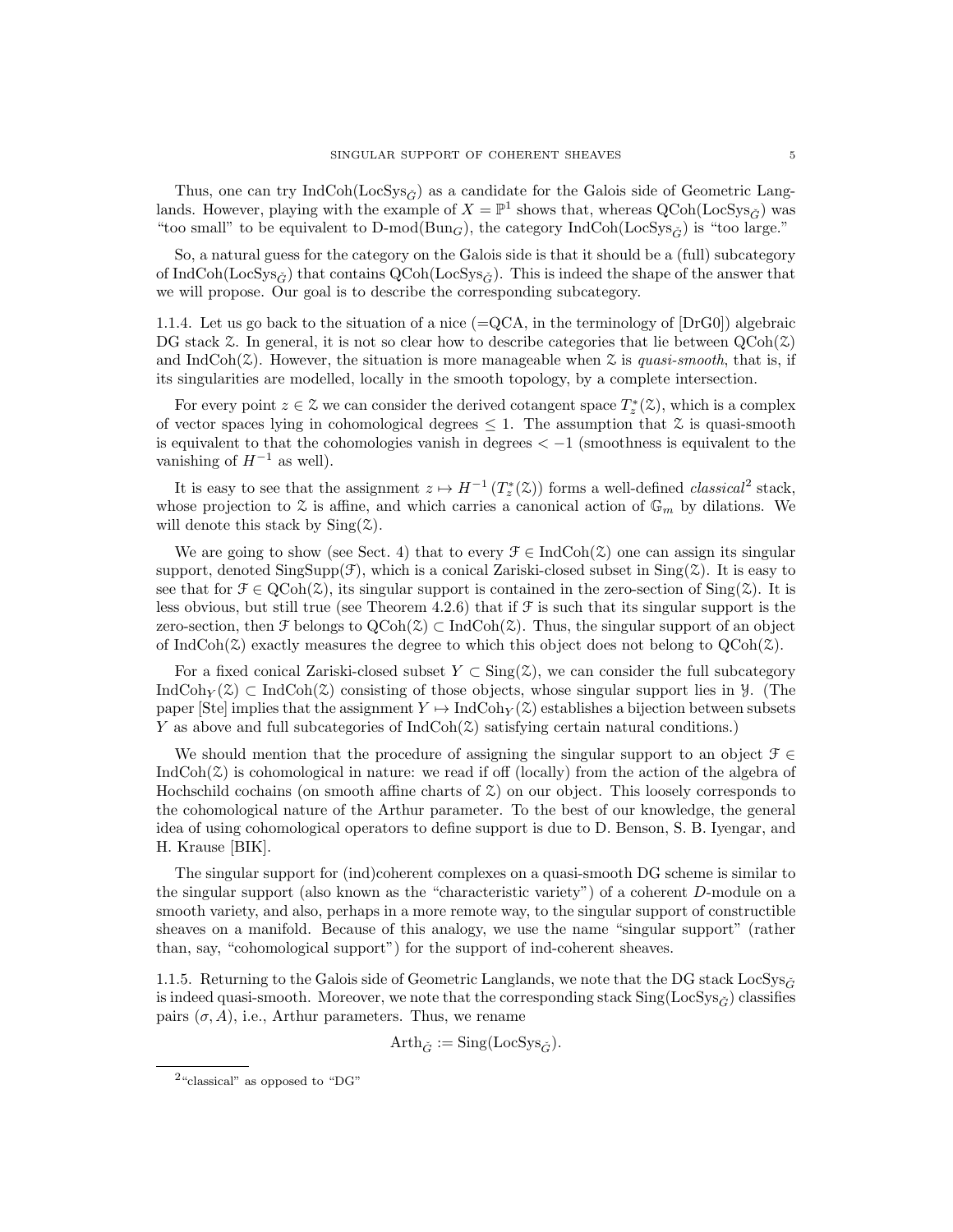Our candidate for a category lying between  $Q\text{Coh}(\text{LocSys}_{\hat{G}})$  and  $\text{IndCoh}(\text{LocSys}_{\hat{G}})$  corresponds to a particular closed subset of  $Arth_{\check{G}}$ . Namely, let

Nilp<sub>alob</sub> ⊂ Arth<sub> $\check{G}$ </sub>,

be the subset of pairs  $(\sigma, A)$  with nilpotent A.

So, we propose the following modified version of the "best hope":

Conjecture 1.1.6. There exists an equivalence of categories

 $D\text{-mod}(Bun_G) \simeq \text{IndCoh}_{\text{Nilp}_{alob}}(\text{LocSys}_{\check{G}}).$ 

Thus, given  $\mathcal{M} \in \mathcal{D}\text{-mod}(\text{Bun}_G)$ , one cannot really speak of "the Arthur parameter" corresponding to M. However, one can specify a conical closed subset of Nilp<sub>alob</sub> over which M is supported.

1.1.7. Geometric Langlands correspondence is more than simply an equivalence of categories as in Conjecture 1.1.6. Rather, the sought-for equivalence must satisfy a number of compatibility conditions.

Two of these conditions are discussed in the present paper: compatibility with the Geometric Satake Equivalence and compatibility with the Eisenstein series functors.

Two other conditions have to do with the description of the Whittaker D-module on the automorphic side, and of the construction of automorphic D-modules by localization from Kac-Moody representations.

On the Galois side, the Whittaker D-module is supposed to correspond to the structure sheaf on LocSys<sub> $\tilde{c}$ </sub>. The localization functor should correspond to the direct image functor with respect to the map to  $LocSys_{\check{G}}$  from the scheme of opers.

Both of the latter procedures are insensitive to the singular aspects of LocSys<sub> $\tilde{G}$ </sub>, which is why we do not discuss them in this paper. However, we plan to revisit these objects in a subsequent publication.

1.1.8. Conjecture 1.1.6 contains the following statement (which can actually be proved unconditionally):

**Conjecture 1.1.9.** The monoidal category  $QCoh(LocSys_{\tilde{G}})$  acts on  $D-mod(Bun_G)$ .

The above corollary allows one to take fibers of the category  $D\text{-mod}(Bun_G)$  at points of LocSys<sub> $\tilde{G}$ </sub>, or more generally S-points for any test scheme S. Namely, for  $\sigma : S \to \text{LocSys}_{\tilde{G}}$  we set

$$
\text{D-mod}(\text{Bun}_G)_{\sigma} := \text{QCoh}(S) \underset{\text{QCoh}(\text{LocSys}_{G})}{\otimes} \text{D-mod}(\text{Bun}_G).
$$

In particular, for a k-point  $\sigma$  of LocSys<sub> $\tilde{G}$ </sub>, the corresponding category D-mod( $Bun_G$ )<sub> $\sigma$ </sub> is that of Hecke eigensheaves with eigenvalue  $\sigma$ .

However, we do not know (and have no reasons to believe) that this procedure can be refined to Arth<sub>G</sub>. In other words, we do not expect that the category  $\text{QCoh}(\text{Arth}_G)$  should act on D-mod( $Bun_G$ ) and that it should be possible to take the fiber of D-mod( $Bun_G$ ) at a specified Arthur parameter.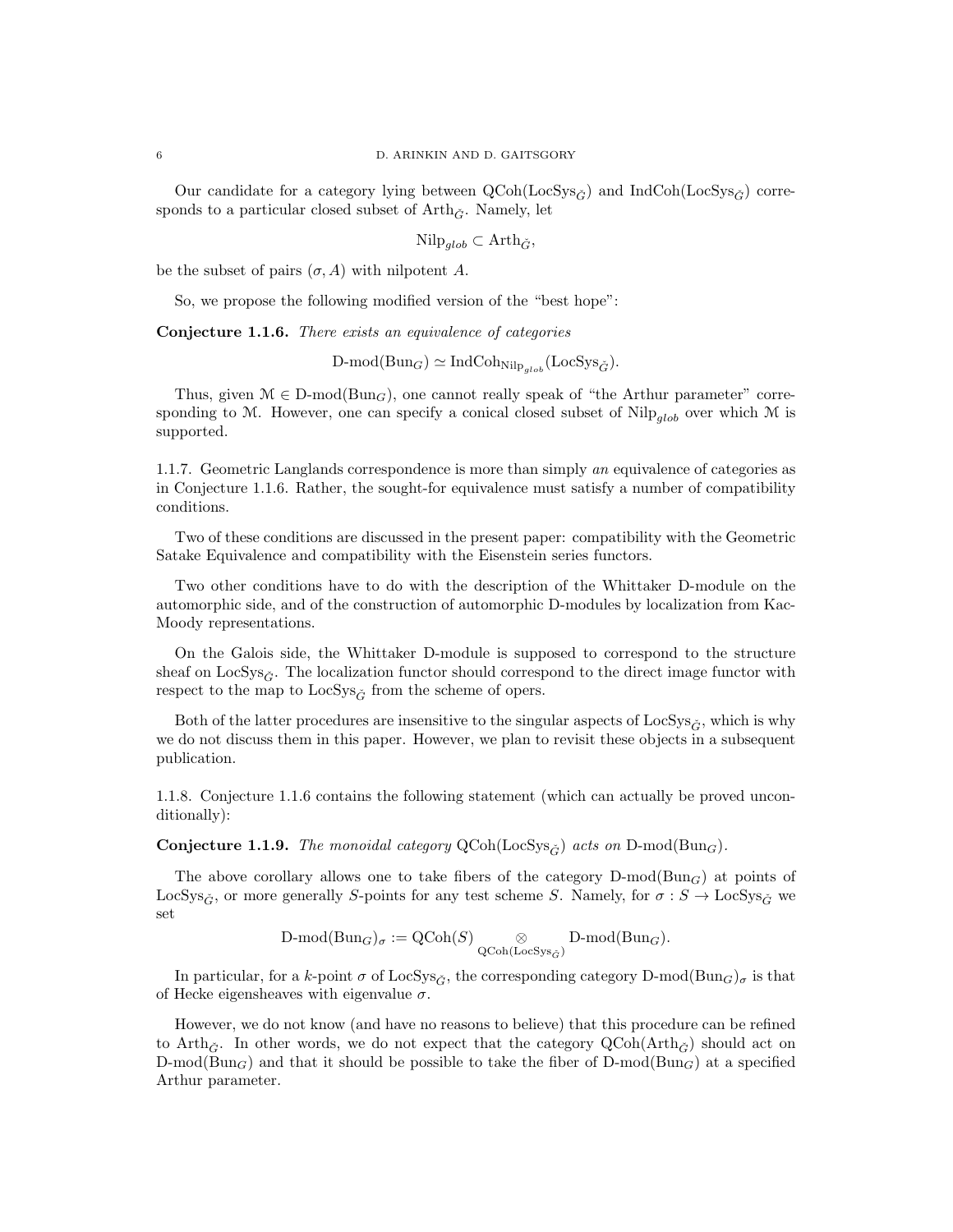1.1.10. Let  $\mathcal Z$  be a quasi-smooth DG stack and let  $Y \subset \text{Sing}(\mathcal Z)$  be a conical Zariski-closed subset. If Y contains the zero-section of  $\text{Sing}(\mathcal{Z})$ , then the category IndCoh<sub>Y</sub>( $\mathcal{Z}$ ) contains  $QCoh(\mathcal{Z})$  as a full subcategory.

In particular, IndCoh<sub>Nilp<sub>alob</sub> (LocSys<sub>Ğ</sub><sup>\*</sup>) contains QCoh(LocSys<sub>Ğ</sub><sup>\*</sup>) as a full subcategory.</sub>

Accepting Conjecture 1.1.6, we obtain that  $Q\text{Coh}(\text{LocSys}_{\tilde{G}})$  corresponds to a certain full subcategory of D-mod( $Bun_G$ ), consisting of objects whose support in Arth $\tilde{G}$  is contained in the zero-section. In other words, its support only contains Arthur parameters  $(\sigma, A)$  with  $A = 0$ .

We denote this category by  $D\text{-mod}_{temp}(Bun_G)$ . In Corollary 12.8.7 we give an intrinsic characterization of this subcategory in terms of the action of the Hecke functors.

1.2. Results concerning Langlands correspondence. The main theorems of this paper fall into two classes. On the one hand, we prove some general results about the behavior of the categories IndCoh $_Y(\mathcal{Z})$ . On the other hand, we run some consistency checks on Conjecture 1.1.6.

We will begin with the review of the latter.

1.2.1. Recall that the Hecke category  $\text{Sph}(G, x) \simeq D\text{-mod}(\text{Gr}_{G, x})^{G(\mathcal{O}_x)}$  is a monoidal category acting on  $D\text{-mod}(Bun_G)$  by the Hecke functors.

The (derived) Geometric Satake Equivalence identifies  $\text{Sph}(G, x)$  with a certain subcategory of the category of ind-coherent sheaves on the DG stack

$$
\operatorname{pt}/\check{G}\underset{\check{\mathfrak{g}}/\check{G}}{\times}\operatorname{pt}/\check{G},
$$

which is a monoidal category under convolution.

We prove (Theorem 12.5.3) that the resulting subcategory of  $\text{IndCoh}(\text{pt}/\check{G} \times \text{pt}/\check{G})$  is

determined by a singular support condition.

Namely, there is a natural isomorphism

$$
\mathop{\mathrm{Sing}}\nolimits(\mathrm{pt}/\check{G}\underset{\check{\mathfrak{g}}/\check{G}}{\times}\mathrm{pt}/\check{G})\simeq \check{\mathfrak{g}}^*/\check{G},
$$

which allows us to view

$$
\text{Nilp}(\check{\mathfrak{g}}^*)/\check{G}
$$

as a conical subset of  $\operatorname{Sing}(\text{pt}/\check{G} \times \text{pt}/\check{G})$ . Here  $\operatorname{Nilp}(\check{\mathfrak{g}}^*) \subset \check{\mathfrak{g}}^*$  is the cone of nilpotent elements. We show that the Geometric Satake Equivalence identifies  $\text{Sph}(G, x)$  with the full subcategory

$$
\operatorname{IndCoh}_{\operatorname{Nilp}({\check{\mathfrak g}}^*)/{\check{G}}}(pt/{\check{G}} \underset{{\check{\mathfrak g}}/{\check{G}}} \times pt/{\check{G}}) \subset \operatorname{IndCoh}(pt/{\check{G}} \underset{{\check{\mathfrak g}}/{\check{G}}} \times pt/{\check{G}})
$$

corresponding to this conical subset.

We also show (see Proposition 12.7.3) that the conjectural equivalence of "modified best hope" (Conjecture 1.1.6) is consistent with the Geometric Satake Equivalence. Namely, we construct a natural action of the monoidal category

$$
\operatorname{IndCoh}_{\operatorname{Nilp}({\check{\mathfrak g}}^*)/{\check{G}}}(\operatorname{pt}/\check{G}\underset{{\check{\mathfrak g}}/{\check{G}}} \times \operatorname{pt}/\check{G})
$$

on the category IndCoh<sub>Nilp<sub>alob</sub> (LocSys<sub> $\check{G}$ </sub>). This action should correspond to the action of the</sub> monoidal category  $\mathrm{Sph}(G, x)$  on D-mod $(\mathrm{Bun}_G)$  under the equivalence of Conjecture 1.1.6.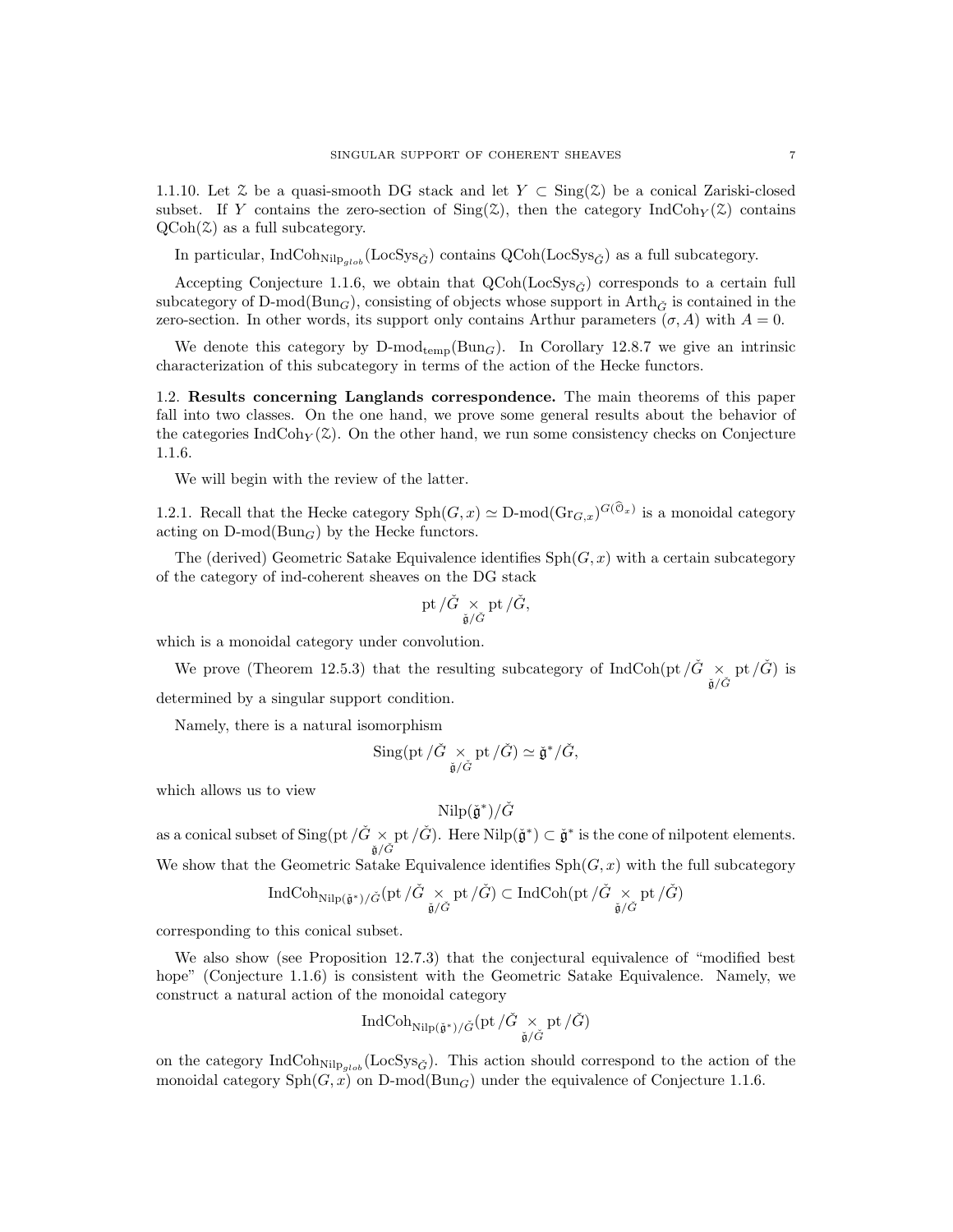1.2.2. The following fact was observed in [Laf], and independently, by R. Bezrukavnikov.

Take  $X = \mathbb{P}^1$ , and let  $\delta_1 \in \text{D-mod}(\text{Bun}_G)$  be the D-module of  $\delta$ -functions at the trivial bundle  $1 \in \text{Bun}_{\mathbf{G}}$ . Then the Hecke action of  $\text{Sph}(G, x)$  on  $\delta_1$  defines an equivalence

$$
\mathrm{Sph}(G, x) \to \mathrm{D\text{-}mod}(\mathrm{Bun}_G).
$$

It is easy to see that the action of  $\text{IndCoh}(\text{pt}/\check{G} \times \text{pt}/\check{G})$  on the sky-scraper of the unique

k-point of  $LocSys_{\check{G}}$  defines an equivalence

$$
\operatorname{IndCoh}(\operatorname{pt}/\check{G}\underset{\check{\mathfrak{g}}/\check{G}}{\times}\operatorname{pt}/\check{G})\rightarrow \operatorname{IndCoh}(\operatorname{LocSys}_{\check{G}}).
$$

Thus, Theorem 12.5.3 implies the existence of an equivalence as stated in Conjecture 1.1.6 for  $X=\mathbb{P}^1$ .

To show that this equivalence is the equivalence, one needs to verify the additional properties that one expects the equivalence of Conjecture 1.1.6 to satisfy, see Sect. 1.1.7. Only some of these properties have been verified so far. So, an interested reader is welcome to tackle them.

1.2.3. A fundamental construction in the classical theory of automorphic functions is that of Eisenstein series. In the geometric theory, this takes the form of a functor

 $\mathrm{Eis}_!^P : D\text{-mod}(Bun_M) \to D\text{-mod}(Bun_G),$ 

defined for every parabolic subgroup  $P$  with Levi quotient  $M$ .

The Eisenstein series functor  $\mathrm{Eis}^P_!$  is defined as

$$
(\mathsf{p}^P)_!\circ(\mathsf{q}^P)^*,
$$

where  $p^P$  and  $q^P$  are the maps in the diagram



It is not obvious that the functor  $\text{Eis}_!^P$  makes sense, because the functors  $(\mathsf{q}^P)^*$  and  $(\mathsf{p}^P)^!$ are being applied to D-modules that need not be holonomic. For some non-trivial reasons, the functor  $\text{Eis}_1^P$  is defined on the category D-mod( $\text{Bun}_M$ ); see Sect. 13.1.1 for a quick summary and [DrG2, Proposition 1.2] for a proof.

On the spectral side one has an analogous functor

$$
\mathrm{Eis}_{spec}^{P}:\mathrm{IndCoh}(\mathrm{LocSys}_{\check{M}})\to \mathrm{IndCoh}(\mathrm{LocSys}_{\check{G}}),
$$

defined as

$$
(\mathsf{p}_{spec}^P)_{*}^{\mathrm{IndCoh}} \circ (\mathsf{q}_{spec}^P)^!
$$

using the diagram



The Langlands correspondence for groups  $G$  and  $M$  is supposed to intertwine the functors  $\mathrm{Eis}_!^P$  and  $\mathrm{Eis}_{spec}^P$  (up to tensoring by a line bundle).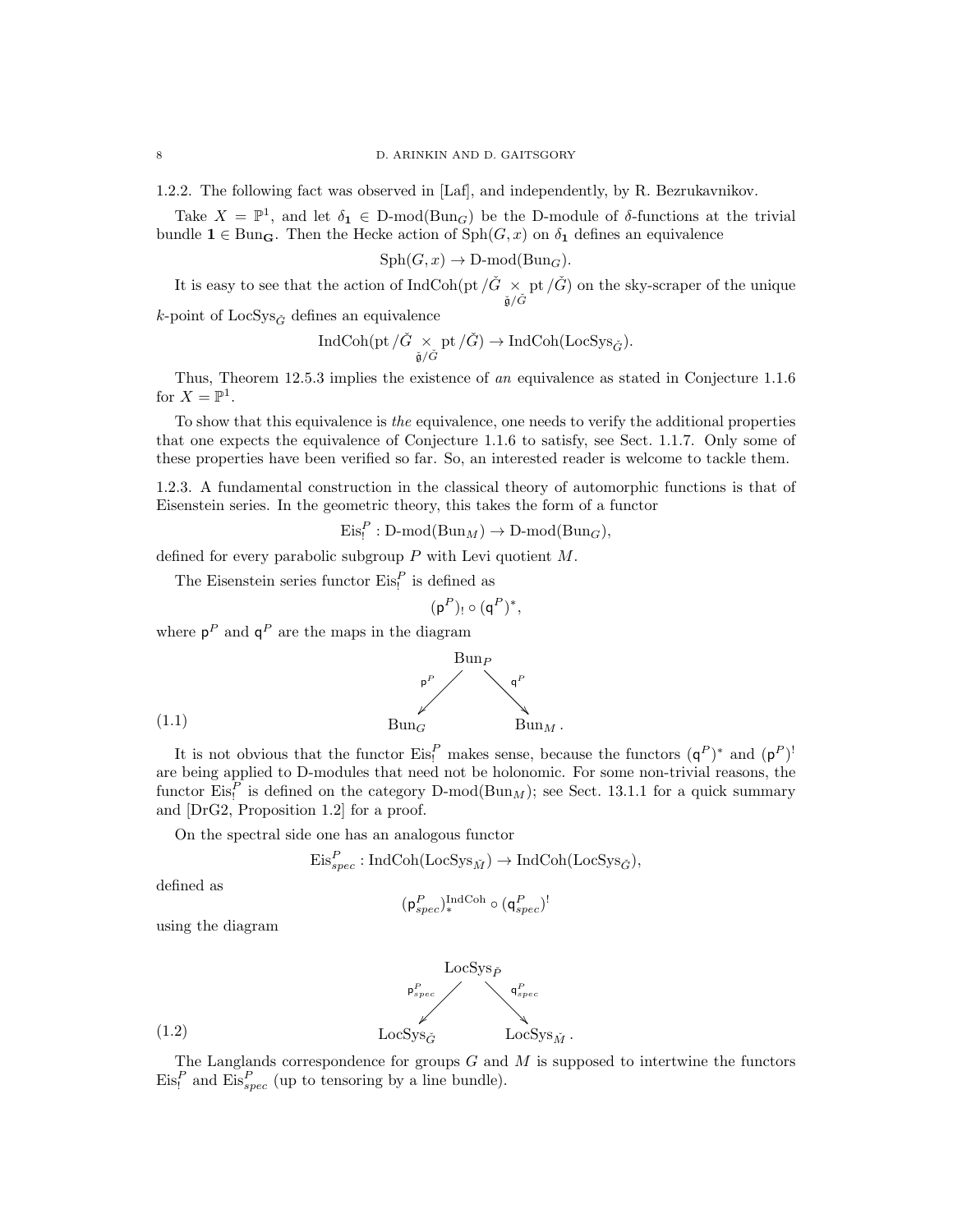Thus, a consistency check for Conjecture 1.1.6 should imply:

**Theorem 1.2.4.** The functor  $\text{Eis}_{spec}^P$  maps

 $IndCoh_{Nilp_{clob}}(LocSys_{\tilde{M}}) \rightarrow IndCoh_{Nilp_{clob}}(LocSys_{\tilde{G}}).$ 

We prove this theorem in Sect. 13 (see Proposition 13.2.6).

1.2.5. The main result of this paper is Theorem 13.3.6, which is a refinement of Theorem 1.2.4.

Essentially, Theorem 13.3.6 says that the choice of  $IndCoh_{Nilp_{olob}}(LocSys_{\check{G}})$  as a subcategory of IndCoh(LocSys<sub>G</sub><sup> $\alpha$ </sup>) containing QCoh(LocSys<sub>G</sub><sup> $\alpha$ </sup>) is the minimal one, if we want to have an equivalence with  $D\text{-mod}(Bun_G)$  compatible with the Eisenstein series functors.

More precisely, Theorem 13.3.6 says that the category  $\text{IndCoh}_{\text{Nilp}_{glob}}(\text{LocSys}_{\check{G}})$  is generated by the essential images of  $\text{QCoh}(\text{LocSys}_{\tilde{M}})$  under the functors  $\text{Eis}_{spec}^P$  for all parabolics P  $(including P = G).$ 

# 1.3. Results concerning the theory of singular support.

1.3.1. As was already mentioned, the idea of support based on cohomological operations was pioneered by D. Benson, S. B. Iyengar, and H. Krause in [BIK].

Namely, let T be a triangulated category (containing arbitrary direct sums), and let A be an algebra graded by non-negative even integers that acts on  $T$ . By this we mean that every homogeneous element  $a \in A_{2n}$  defines a natural transformation from the identity functor to the shift functor  $\mathcal{F} \mapsto \mathcal{F}[2n]$ . Given a homogeneous element  $a \in A$ , one can attach to it the full subcategory  $\mathbf{T}_{Spec(A)-Y_a} \subset \mathbf{T}$  consisting of a-local objects, and its left orthogonal, denoted  $T_{Y_a}$ , to be thought of as consisting of objects "set-theoretically supported on the set of zeroes of a." More generally, one can attach the corresponding subcategories

$$
\mathbf{T}_Y \subset \mathbf{T} \supset \mathbf{T}_{\mathrm{Spec}(A)-Y}
$$

to any conical Zariski-closed subset  $Y \subset \text{Spec}(A)$ .

It is shown in loc.cit. that the categories  $T_Y \subset T$  are very well-behaved. Namely, they satisfy essentially the same properties as when  $T = A$ -mod, and we are talking about the usual notion of support in commutative algebra.

1.3.2. Let us now take **T** to be the homotopy category of the DG category  $IndCoh(Z)$ , where  $Z$  is an affine DG scheme. There is a universal choice of a graded algebra acting on  $T$ , namely  $HH(Z)$ , the Hochschild cohomology of Z.

We note that when  $Z$  is quasi-smooth, there is a canonical map of graded algebras

$$
\Gamma(\text{Sing}(Z), \mathcal{O}_{\text{Sing}(Z)}) \to \text{HH}(Z),
$$

where the grading on  $\mathcal{O}_{\text{Sing}(Z)}$  is obtained by scaling by 2 the action of  $\mathbb{G}_m$  along the fibers of  $Sing(Z) \to Z$ .

Thus, by [BIK], we obtain the desired assignment

 $Y \subset \text{Sing}(Z) \rightsquigarrow \text{IndCoh}_Y(Z) \subset \text{IndCoh}(Z).$ 

For a given  $\mathcal{F} \in \text{IndCoh}(Z)$ , its singular support is by definition the smallest Y such that

 $\mathfrak{F} \subset \text{IndCoh}_Y(Z)$ .

Remark 1.3.3. We chose the terminology "singular support" by loose analogy with the theory of D-modules. In the latter case, the singular support of a D-module is a conical subset of the (usual) cotangent bundle, which measures the degree to which the D-module is not lisse.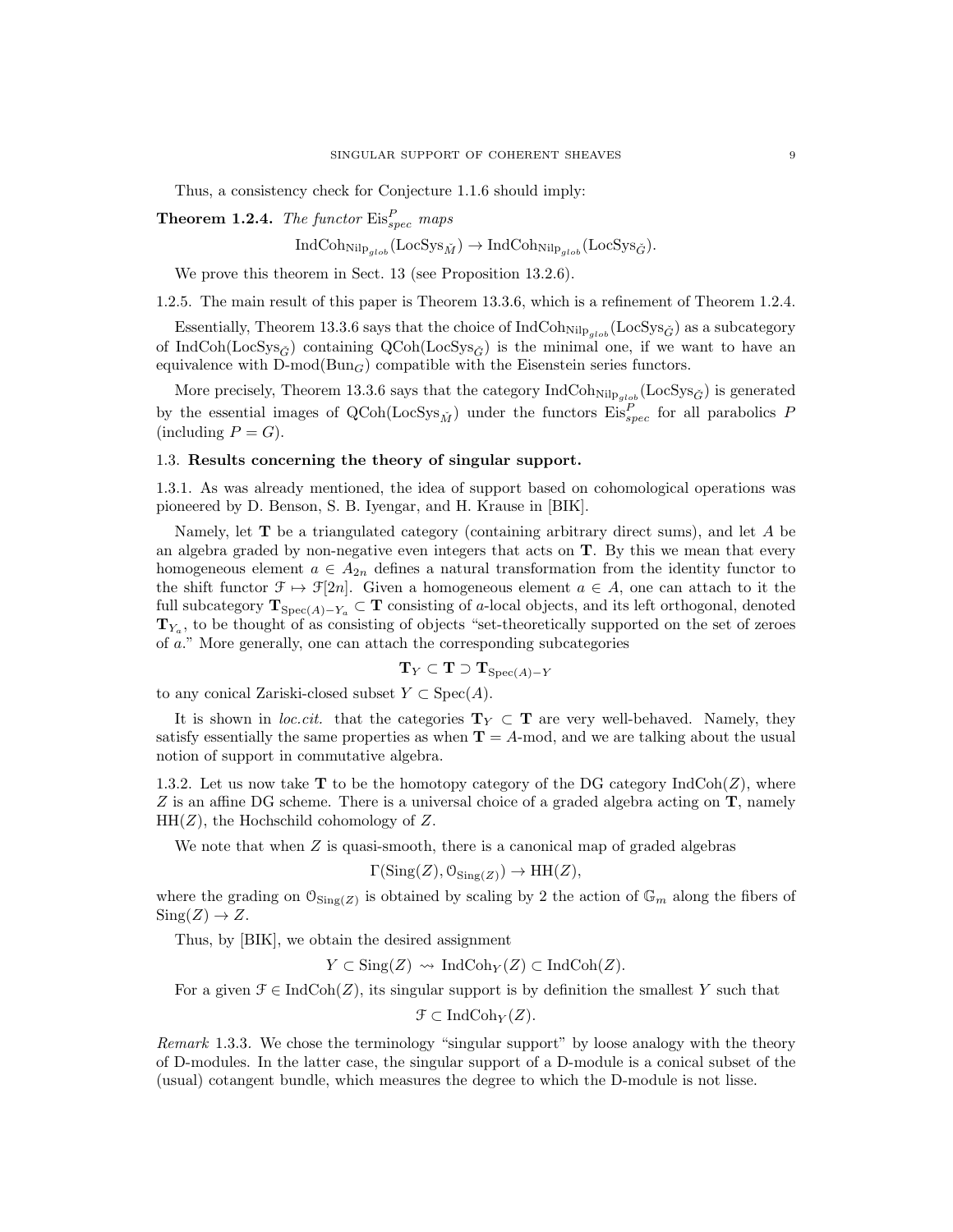Remark 1.3.4. We do not presume to make a thorough review of the existing literature on the subject. However, in Appendix H we will indicate how the notion of singular support developed in this paper is related to several other approaches, due to D. Orlov, L. Positselski, G. Stevenson, and M. Umut Isik, respectively.

1.3.5. If the above definition of singular support sounds a little too abstract, here is how it can be rewritten more explicitly.

First, we consider the most basic example of a quasi-smooth  $(DG!)$  scheme. Namely, let  $V$ be a smooth scheme, and let pt  $\rightarrow \mathcal{V}$  be a k-point. We consider the DG scheme

$$
\mathcal{G}_{\mathrm{pt}\,/\mathcal{V}}:=\mathrm{pt}\mathop{\times}_\mathcal{V}\mathrm{pt}\,.
$$

Explicitly, let V denote the tangent space to  $\mathcal V$  at pt. Then for every parallelization of  $\mathcal V$  at pt, i.e., for an identification of the formal completion of  $\mathcal{O}_{\gamma}$  at pt with  $\text{Sym}(\overline{V})$ , we obtain an isomorphism

$$
\mathcal{G}_{\mathrm{pt}/\mathcal{V}} \simeq \mathrm{Spec}(\mathrm{Sym}(V^*[1])).
$$

Now, Koszul duality defines an equivalence of DG categories

$$
KD_{\text{pt}/\mathcal{V}}:\text{IndCoh}(\mathcal{G}_{\text{pt}/\mathcal{V}})\simeq \text{Sym}(V[-2])\text{-mod}
$$

(this equivalence does not depend on the choice of a parallelization).

It is easy to see that  $\text{Sing}(\mathcal{G}_{pt}/v) \simeq V^*$ . In terms of this equivalence, the singular support of an object in  $IndCoh(\mathcal{G}_{pt}/\gamma)$  becomes the usual support of the corresponding object in  $Sym(V[-2])$ -mod. (By definition, the support of a  $Sym(V[-2])$ -module M is the support of its cohomology  $H^{\bullet}(M)$  viewed as a graded Sym $(V)$ -module.)

For example, for  $\mathcal{F} = \mathcal{O}_{\mathcal{G}_{\text{pt}}/\mathcal{V}}$ , its singular support is  $\{0\}$ . By contrast, for  $\mathcal{F}$  being the skyscraper at the unique k-point of  $\mathcal{G}_{\text{pt }/\mathcal{V}}$ , its singular support is all of  $V^*$ .

1.3.6. Suppose now that a quasi-smooth DG scheme Z is given as a global complete intersection. By this we mean that

$$
Z = \text{pt} \underset{\mathcal{V}}{\times} \mathfrak{U},
$$

where  $\mathcal U$  and  $\mathcal V$  are smooth. (Any quasi-smooth DG scheme can be locally written in this form, see Corollary 2.1.6.)

Then it is easy to see that there exists a canonical closed embedding

(1.3) Sing(Z) ,→ V <sup>∗</sup> × Z,

where  $V^*$  is as above.

Now, we have a canonical isomorphism of DG schemes

$$
Z \underset{\mathfrak{U}}{\times} Z \simeq \mathcal{G}_{\mathrm{pt}} / \mathfrak{v} \times Z
$$

(see Sect. 5.3.1), so we have a map, denoted

$$
\mathrm{act}_{\mathrm{pt}/\mathcal{V},Z} : \mathcal{G}_{\mathrm{pt}/\mathcal{V}} \times Z \to Z.
$$

We show in Corollary 5.6.7(a), that an object  $\mathcal{F} \in \text{IndCoh}(Z)$  has its singular support inside  $Y \subset \text{Sing}(Z) \subset V^* \times Z$  if and only if the object

$$
(KD_{\text{pt }/\mathcal{V}}\otimes \mathrm{Id})\circ \mathrm{act}_{\text{pt }/\mathcal{V},Z}^!(\mathcal{F})\in \mathrm{Sym}(V[-2])\text{-}\mathrm{mod}\otimes \mathrm{IndCoh}(Z)
$$

is supported on Y in the sense of commutative algebra.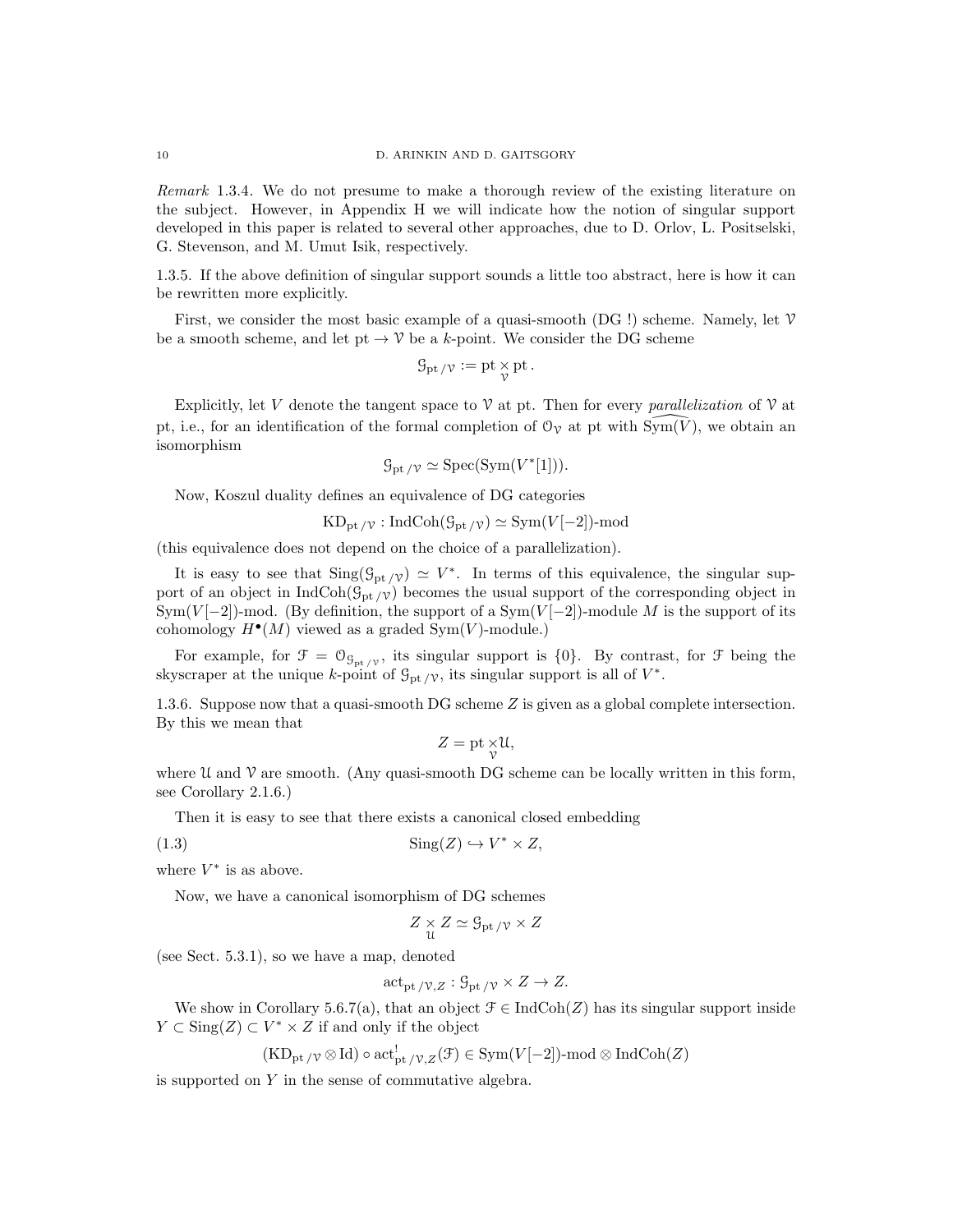1.3.7. Here is yet another, even more explicit, characterization of singular support of objects of  $Coh(Z)$ , suggested to us by V. Drinfeld.

Let  $(z, \xi)$  be an element of  $\text{Sing}(Z)$ , where z is a point of Z and  $0 \neq \xi \in H^{-1}(T_z^*(Z))$ . We wish to know when this point belongs to  $SingSupp(\mathcal{F})$  for a given  $\mathcal{F} \in \text{Coh}(Z)$ .

Suppose that Z is written as in Sect. 1.3.6. Then by  $(1.3)$ ,  $\xi$  corresponds to a cotangent vector to  $\mathcal V$  at pt. Let f be a function on  $\mathcal V$  that vanishes at pt, and whose differential equals ξ. Let  $Z' \subset U$  be the hypersurface cut out by the pullback of f to U. Note that  $Z'$  is singular at pt. Let i denote the closed embedding  $Z \hookrightarrow Z'$ .

We have:

**Theorem 1.3.8.** The element  $(z, \xi)$  does not belong to SingSupp(F) if and only if  $i_*(\mathcal{F}) \in$  $Coh(Z')$  is perfect on a Zariski neighborhood of z.

This theorem will be proved as Corollary 7.3.6

1.3.9. Here are some basic properties of the assignment

 $Y \mapsto \text{IndCoh}_Y(Z)$ :

(a) As was mentioned before,

$$
\mathcal{F} \in \mathrm{QCoh}(\mathcal{F}) \Leftrightarrow \mathrm{SingSupp}(\mathcal{F}) = \{0\};
$$

this is Theorem 4.2.6.

(b) The assignment  $Y \rightsquigarrow \text{IndCoh}_Y(Z)$  is Zariski-local (see Corollary 4.5.7). In particular, this allows us to define singular support on non-affine DG schemes.

(c) For Z quasi-compact, the category  $\text{IndCoh}_Y(Z)$  is compactly generated. This is easy for Z affine (see Corollary 4.3.2) and is a variant of the theorem of [TT] in general (see Appendix C).

(d) The category  $IndCoh_Y(Z)$  has a t-structure whose eventually coconnective part identifies with that of  $QCoh(Z)$ . Informally, the difference between IndCoh $_Y(Z)$  and  $QCoh(Z)$  is "at  $-\infty$ ." This is the content of Sect. 4.4.

(e) For  $\mathfrak{F} \in \text{Coh}(Z)$ ,

$$
\mathrm{SingSupp}(\mathcal{F}) = \mathrm{SingSupp}(\mathbb{D}_Z^{\mathrm{Serre}}(\mathcal{F})),
$$

where  $\mathbb{D}_{Z}^{\text{Serre}}$  is the Serre duality anti-involution of the category Coh(Z). This is Proposition 4.7.2.

(f) Singular support can be computed point-wise. Namely, for  $\mathcal{F} \in \text{IndCoh}(Z)$  and a geometric point Spec $(k') \stackrel{i_{z}}{\longrightarrow} Z$ , the graded vector space  $H^{\bullet}(i_{z}^{!}(\mathcal{F}))$  is acted on by the algebra  $Sym(H^{1}(T_{z}(Z)),$  and

$$
\mathrm{SingSupp}(\mathcal{F}) \subset Y \Leftrightarrow \forall z, \mathrm{supp}_{\mathrm{Sym}(H^1(T_z(Z)))} \left( H^{\bullet}(i_z^!(\mathcal{F})) \right) \subset Y \cap H^{-1}(T_z^*(Z)).
$$

This is Proposition 6.2.2.

(g) For  $Z_1$  and  $Z_2$  quasi-compact, and  $Y_i \subset \text{Sing}(Z_i)$ , we have

$$
\operatorname{IndCoh}_{Y_1}(Z_1)\otimes\operatorname{IndCoh}_{Y_2}(Z_2)=\operatorname{IndCoh}_{Y_1\times Y_2}(Z_1\times Z_2)
$$

as subcategories of

$$
IndCoh(Z_1) \otimes IndCoh(Z_2) \otimes IndCoh(Z_1 \times Z_2).
$$

This is Lemma 4.6.4.

(h) An estimate on singular support ensures preservation of coherence. For example, if  $\mathcal{F}', \mathcal{F}'' \in$  $\text{Coh}(Z)$  are such that the set-theoretic intersection of their respective singular supports is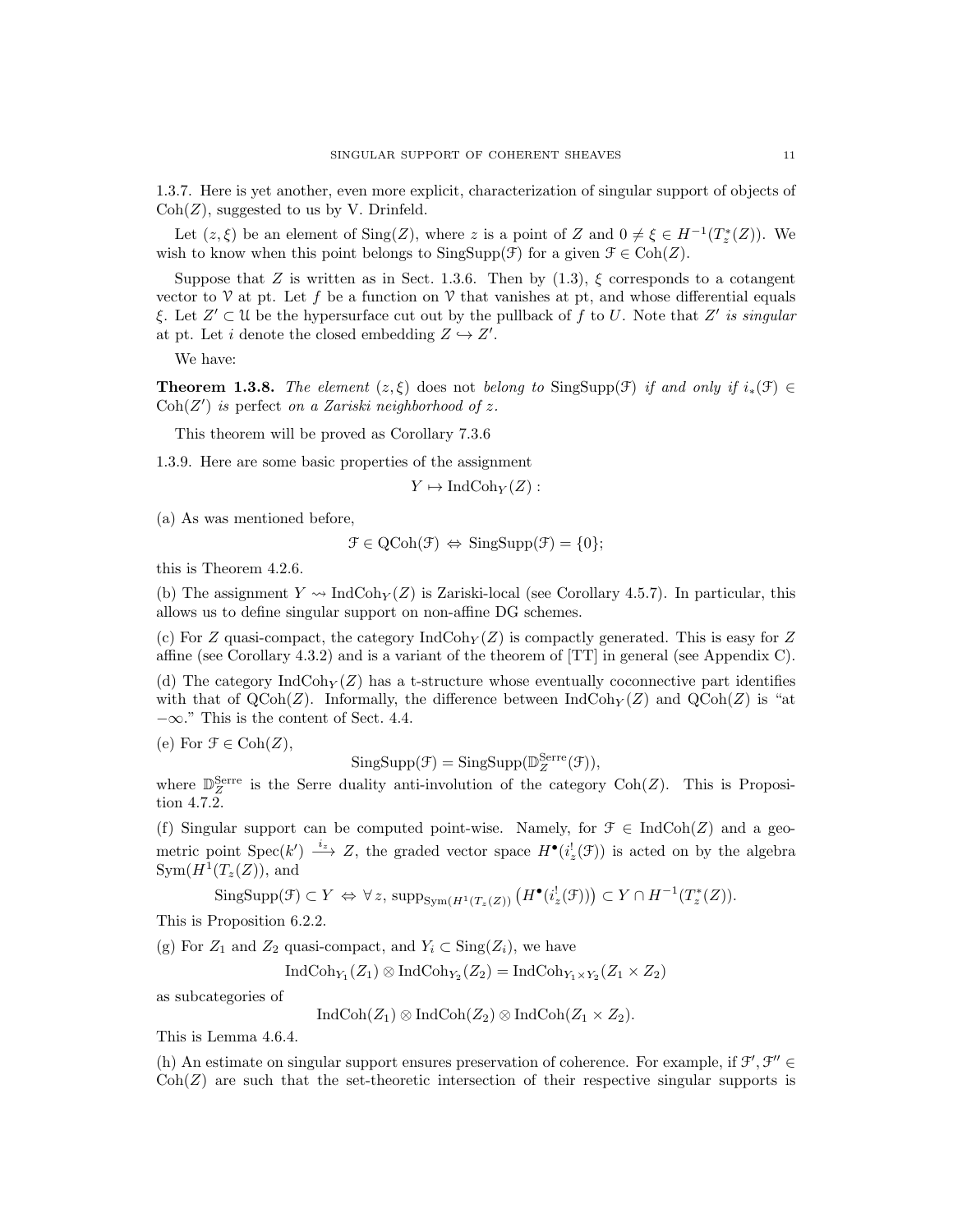contained in the zero-section of  $\text{Sing}(Z)$ , then the tensor product  $\mathcal{F}' \otimes \mathcal{F}''$  lives in finitely many cohomological degrees. This is proved in Proposition 7.2.2.

1.3.10. Functoriality. Let  $f: Z_1 \rightarrow Z_2$  be a map between quasi-smooth (and quasi-compact) DG schemes. We have the functors

$$
f_*^{\text{IndCoh}} : \text{IndCoh}(Z_1) \to \text{IndCoh}(Z_2)
$$
 and  $f': \text{IndCoh}(Z_2) \to \text{IndCoh}(Z_1)$ 

(they are adjoint if  $f$  is proper).

We wish to understand how they behave in relation to the categories  $\text{IndCoh}_Y(Z)$ .

First, we note that there exists a canonical map

$$
Z_1 \underset{Z_2}{\times} \operatorname{Sing}(Z_2) \to \operatorname{Sing}(Z_1);
$$

we call this map "the singular codifferential of  $f$ ," and denote it by  $\text{Sing}(f)$ .

The singular support behaves naturally under direct and inverse images:

**Theorem 1.3.11.** Let  $Y_i \subset \text{Sing}(Z_i)$  be conical Zariski-closed subsets. (a) If  $\text{Sing}(f)^{-1}(Y_1) \subset Y_2 \underset{Z_2}{\times} Z_1$ , then the functor  $f_*^{\text{IndCoh}}$  maps  $\text{IndCoh}_{Y_1}(Z_1)$  to  $\text{IndCoh}_{Y_2}(Z_2)$ . (b) If  $Y_2 \underset{Z_2}{\times} Z_1 \subset \text{Sing}(f)^{-1}(Y_1)$ , then  $f^!$  maps IndCoh<sub>Y<sub>2</sub></sub> $(Z_2)$  to IndCoh<sub>Y<sub>1</sub></sub> $(Z_1)$ .

This is proved in Proposition 7.1.3.

Suppose now that the map  $f$  is itself quasi-smooth. According to Lemma 2.4.3, this is equivalent to the condition that the singular codifferential map  $\text{Sing}(f)$  be a closed embedding. For  $Y_2 \subset \text{Sing}(Z_2)$ , let

$$
Y_1 := \operatorname{Sing}(f)(Y_2 \underset{Z_2}{\times} Z_1)
$$

be the corresponding subset in  $\text{Sing}(Z_1)$ .

In Corollary 7.6.2, we will show:

**Theorem 1.3.12.** The functor  $f^!$  defines an equivalence

$$
\operatorname{QCoh}(Z_1) \underset{\operatorname{QCoh}(Z_2)}{\otimes} \operatorname{IndCoh}_{Y_2}(Z_2) \to \operatorname{IndCoh}_{Y_1}(Z_1).
$$

Finally, we have the following crucial result (see Theorem 7.8.2):

**Theorem 1.3.13.** Assume that f is proper, and let  $Y_i \text{ }\subset \text{Sing}(Z_i)$  be such that the composed map

$$
Sing(f)^{-1}(Y_1) \hookrightarrow Z_1 \underset{Z_2}{\times} Sing(Z_2) \to Sing(Z_2)
$$

is surjective onto  $Y_2$ . Then the essential image of  $\text{IndCoh}_{Y_1}(Z_1)$  under  $f_*^{\text{IndCoh}}$  generates IndCoh<sub> $Y_2$ </sub> $(Z_2)$ .

Remark 1.3.14. Theorems 1.3.12 and 1.3.13 are deeper than Theorem 1.3.11. Indeed, Theorem 1.3.11 provides upper bounds on the essential images  $f_*^{\text{IndCoh}}(\text{IndCoh}_{Y_2}(Z_2))$  and  $f'(\text{IndCoh}_{Y_1}(Z_1))$ ; to a large extent, these bounds formally follow from definitions. On the other hand, Theorems 1.3.12 and 1.3.13 give a precise description of this image under some additional assumptions on the morphism  $f$ ; they are more "geometric" in nature.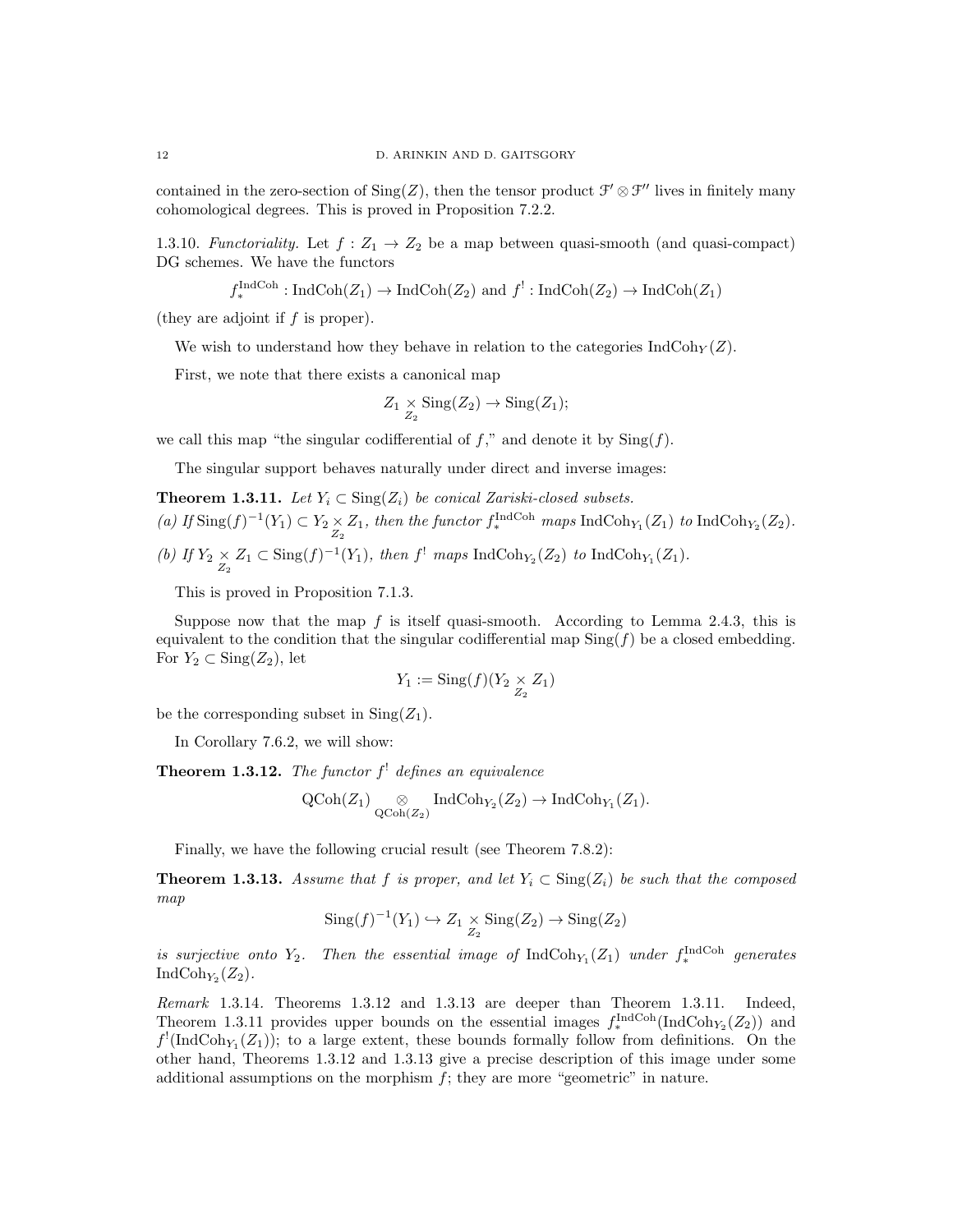1.3.15. Finally, we remark that Theorem 1.3.12 ensures that the assignment  $Y \mapsto \text{IndCoh}_Y(Z)$ is local also in the smooth topology. This allows us to develop the theory of singular support on DG Artin stacks:

For a quasi-smooth DG Artin stack  $\mathcal Z$  we introduce the classical Artin stack  $\text{Sing}(\mathcal Z)$  by descending  $\text{Sing}(Z)$  over affine DG schemes Z mapping smoothly to  $\mathfrak{Z}$  (any such Z is automatically quasi-smooth).

Given  $Y \subset Sing(\mathcal{Z})$  we define the category IndCoh $_Y(\mathcal{Z})$  as the limit of the categories

$$
\textup{IndCoh}_{Z_{\chi}^{\times}Y}(Z)
$$

over  $Z \rightarrow \mathcal{Z}$  as above.

One easily establishes the corresponding properties of the category  $\text{IndCoh}_Y(\mathcal{Z})$  by reducing to the case of schemes. The one exception is the question of compact generation.

At the moment we cannot show that  $\text{IndCoh}_{Y}(Z)$  is compactly generated for a general nice  $(=QCA)$  algebraic DG stack. However, we can do it when  $\mathcal Z$  can be presented as a global complete intersection (see Corollary 9.2.7). Fortunately, this is the case for  $\mathcal{Z} = \text{LocSys}_G$  for any affine algebraic group G.

However, we do prove that the category  $\text{IndCoh}_{Y}(\mathcal{Z})$  is dualizable for a general  $\mathcal Z$  which is QCA (see Corollary 8.2.12).

1.4. How this paper is organized. This paper is divided into three parts. Part I contains miscellaneous preliminaries, Part II develops the theory of singular support for IndCoh, and Part III discusses the applications to Geometric Langlands.

1.4.1. In Sect. 2 we recall the notion of quasi-smooth DG scheme and morphism. We show that this condition is equivalent to that of locally complete intersection. We also introduce the classical scheme  $\text{Sing}(Z)$  attached to a quasi-smooth DG scheme Z.

In Sect. 3 we review the theory of support in a triangulated category acted on by a graded algebra. Most results of this section are contained in [BIK]. (Note, however, that what we call support is the closure of the support in the terminology of *loc.cit.*)

1.4.2. In Sect. 4 we introduce the notion of singular support of objects of  $\text{IndCoh}(Z)$ , where Z is a quasi-smooth DG scheme, and establish the basic properties listed in Sect. 1.3.9.

In Sect. 5 we study the case of a global complete intersection, and prove the description of singular support via Koszul duality, mentioned in Sect. 1.3.6.

In Sect. 6 we show how singular support of an object  $\mathcal{F} \in \text{IndCoh}(Z)$  can be read off the behavior of the fibers of  $\mathcal F$  at geometric points of  $Z$ .

In Sect. 7 we establish the functoriality properties of categories  $\text{IndCoh}_Y(Z)$  mentioned in Sect. 1.3.10.

In Sect. 8 we develop the theory of singular support on Artin DG stacks.

In Sect. 9 we prove that if a quasi-compact algebraic DG stack Z is given as a global complete intersection, then the subcategories of  $IndCoh(\mathcal{Z})$  defined by singular support are compactly generated.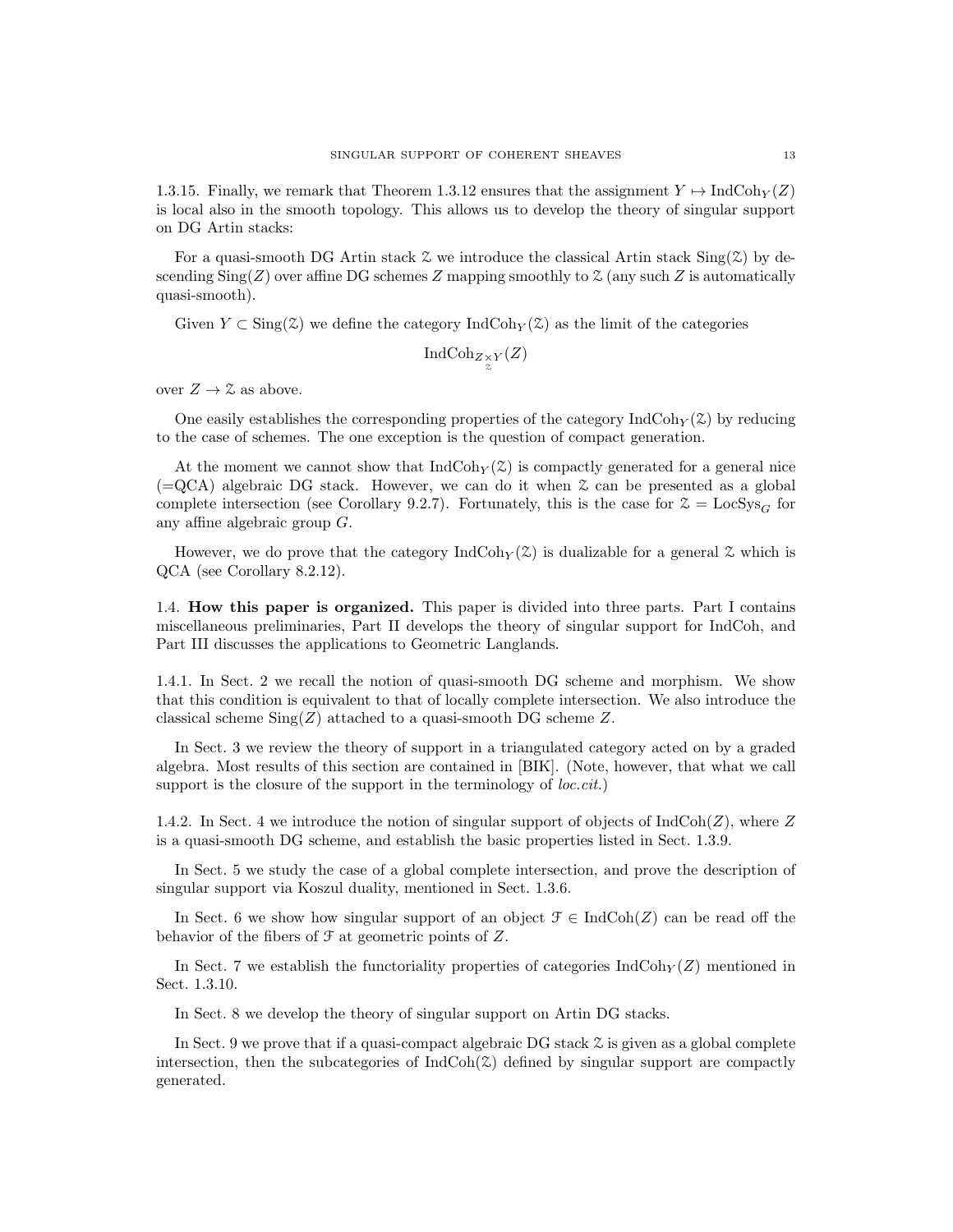1.4.3. In Sect. 10 we recall the definition of the DG stack of G-local systems on a given scheme X, where  $G$  is an algebraic group. The reason we decided to include this section rather than refer to some existing source is that, even for X a smooth and complete curve, the stack  $\text{LocSys}_G$ is an object of derived algebraic geometry, and the relevant definitions do not seem to be present in the literature, although seem to be well-known in folklore.

In Sect. 11, we introduce the global nilpotent cone

 $Nilp_{alob} ⊂ Arth_{\check{G}} = Sing(LocSys_{\check{G}})$ 

and formulate the Geometric Langlands Conjecture.

In Sect. 12 we study how our proposed form of Geometric Langlands Conjecture interacts with the Geometric Satake Equivalence.

In Sect. 13, we study the functors of Eisenstein series on both the automorphic and the Galois side of the correspondence, and prove a consistency result (Theorem 13.3.6) with Conjecture 1.1.6.

1.4.4. In Appendix A we list several facts pertaining to the notion of action of an algebraic group on a category, used in several places in the main body of the paper. These facts are fully documented in [Shv-of-Cat].

In Appendix B we discuss the formation of mapping spaces in derived algebraic geometry, and how it behaves under deformation theory.

In Appendix C we prove a version of the Thomason-Trobaugh theorem for categories defined by singular support.

In Appendix D we prove a certain finite generation result for Exts between coherent sheaves on a quasi-smooth DG scheme.

In Appendix E we make a brief review of the theory of  $\mathbb{E}_2$ -algebras.

In Appendix F we collect some facts concerning the  $\mathbb{E}_2$ -algebra of Hochschild cochains on an affine DG scheme, and its generalization that has to do with groupoids.

In Appendix G we study the connection between the  $\mathbb{E}_2$ -algebra of Hochschild cochains and Lie algebras, and its generalization to the case of groupoids.

In Appendix H we review the relation of the theory of singular support developed in this paper with several other approaches.

### 1.5. Conventions.

1.5.1. Throughout the text we work with a ground field  $k$ , assumed algebraically closed and of characteristic 0.

1.5.2.  $\infty$ -categories and DG categories. Our conventions follow completely those adopted in the paper [DrG1], and we refer the reader to Sect. 1, where the latter are explained.

In particular:

(i) When we say "category" by default we mean " $(\infty, 1)$ -category".

(ii) For a category C and objects  $c_1, c_2 \in C$  we will denote by  $\text{Maps}_{\mathbf{C}}(c_1, c_2)$  the  $\infty$ -groupoid of maps between them. We will denote by  $\text{Hom}_{\mathbf{C}}(\mathbf{c}_1, \mathbf{c}_2)$  the set  $\pi_0(\text{Maps}_{\mathbf{C}}(\mathbf{c}_1, \mathbf{c}_2))$ , i.e., Hom in the ordinary category  $Ho(\mathbf{C})$ .

(iii) All DG categories are assumed to be pretriangulated and, unless explicitly stated otherwise, cocomplete (that is, they contain arbitrary direct sums). All functors between DG categories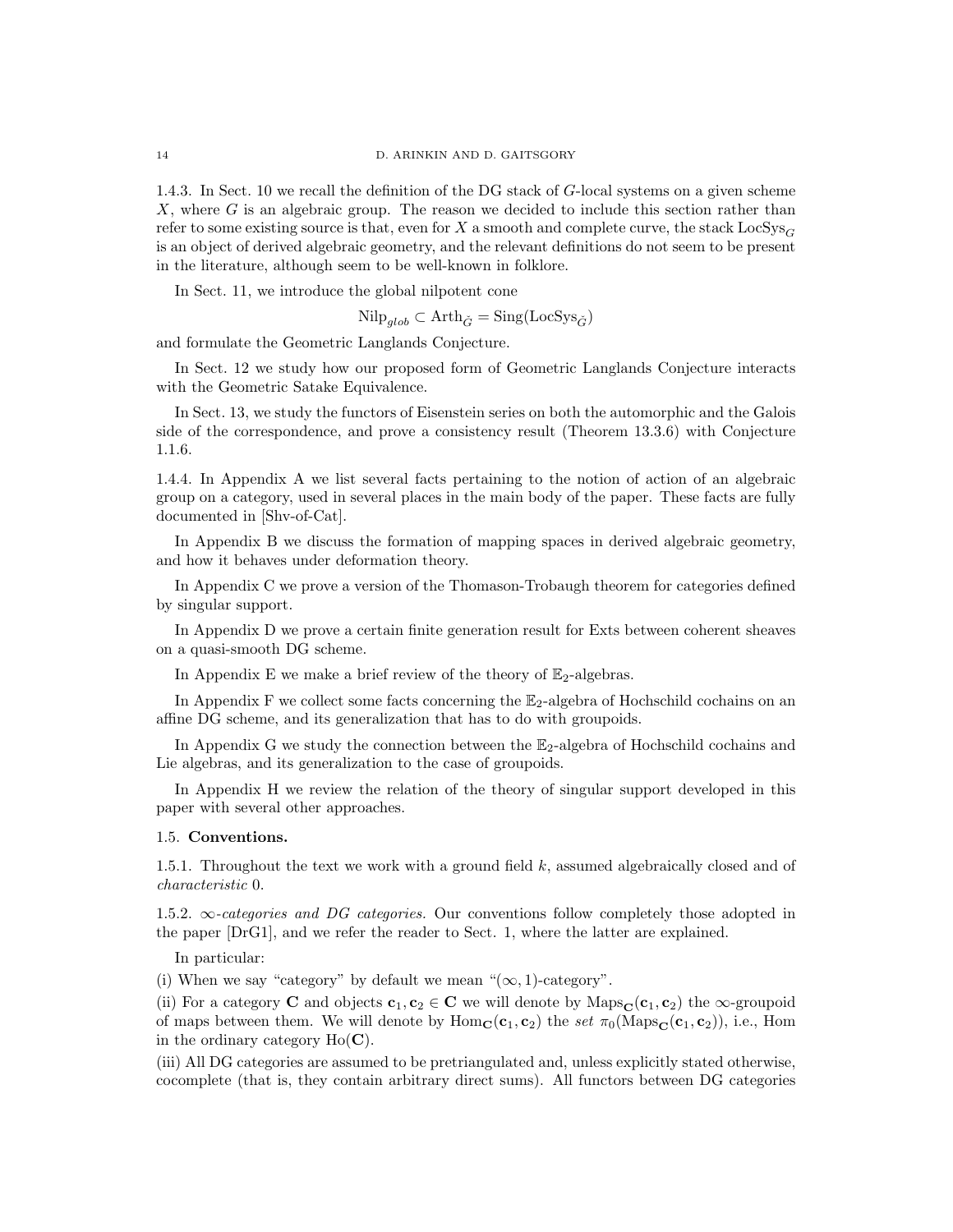are assumed to be exact and continuous (that is, commuting with arbitrary direct sums, or equivalently, with all colimits). In particular, all subcategories are by default assumed to be closed under arbitrary direct sums.

Note that our terminology for functors follows [Lu0] in that a colimit-preserving functor is called continuous, rather than co-continuous.

(iv) For a DG category **C** equipped with a t-structure, we will denote by  $\mathbf{C}^{\leq 0}$  (resp.  $\mathbf{C}^{\geq 0}$ ) the corresponding subcategories of connective (resp. coconnective) objects. We let  $\mathbf{C}^{\tilde{\heartsuit}}$  denote the heart of the t-structure. We also let  $\mathbb{C}^+$  (resp.  $\mathbb{C}^-$ ) denote the subcategory of eventually coconnective (resp. connective) objects.

(v) We let Vect denote the DG category of complexes of vector spaces; thus, the usual category of k-vector spaces is denoted by Vect<sup> $\heartsuit$ </sup>. The category of  $\infty$ -groupoids is denoted by  $\infty$ -Grpd. (vi) If C is a DG category, let  $Maps_{\mathbf{C}}(\mathbf{c}_1, \mathbf{c}_2)$  denote the corresponding object of Vect. Sometimes, we view  $Maps_{\mathbf{C}}(\mathbf{c}_1, \mathbf{c}_2)$  as a spectrum. In particular,  $Maps_{\mathbf{C}}(\mathbf{c}_1, \mathbf{c}_2)$  is recovered as the 0-th space of  $Maps_{\mathbf{C}}(\mathbf{c}_1, \mathbf{c}_2)$ . We can also view

 $\text{Maps}_{\mathbf{C}}(\mathbf{c}_1, \mathbf{c}_2) \simeq \tau^{\leq 0}(\text{Maps}_{\mathbf{C}}(\mathbf{c}_1, \mathbf{c}_2)) \in \text{Vect}^{\leq 0},$ 

where Vect<sup>≤0</sup> maps to  $\infty$ -Grpd via the Dold-Kan correspondence.

(vi') We will denote by  $Hom_C^{\bullet}({\bf c}_1, {\bf c}_2)$  the graded vector space  $H^{\bullet}(\mathcal{M}aps_{\mathbf{C}}({\bf c}_1, {\bf c}_2))$ . By definition

$$
H^{\bullet}(\operatorname{Maps}_{\mathbf{C}}(\mathbf{c}_1, \mathbf{c}_2)) = \bigoplus_i \operatorname{Hom}_{\operatorname{Ho}(\mathbf{C})}(\mathbf{c}_1, \mathbf{c}_2[i]).
$$

We sometimes use the notation  $Hom^{\bullet}(-, -)$  when instead of a DG category we have just a triangulated category **T**. That is, we use  $Hom_{\mathbf{T}}^{\bullet}(\mathbf{t}_1, \mathbf{t}_2)$  in place of the more common  $Ext_{\mathbf{T}}^{\bullet}(\mathbf{t}_1, \mathbf{t}_2)$ . (vii) Let  $\mathbf{C}' \subset \mathbf{C}$  be a full subcategory of the DG category **C**. (Recall that **C** is assumed to be cocomplete, and  $\mathbb{C}'$  is assumed to be closed under direct sums.) Suppose that the inclusion  $C' \rightarrow C$  admits a left adjoint, which is automatically exact and continuous. We call this adjoint the localization functor.

In this case, we let  $\mathbf{C}'' := {}^{\perp}(\mathbf{C}')$  be the left orthogonal complement of  $\mathbf{C}'$ . The inclusion  $\mathbb{C}^{\prime\prime} \rightarrow \mathbb{C}$  admits a right adjoint, which is easily seen to be continuous (see Lemma 3.1.5, which contains the version of this claim for triangulated categories). We call the right adjoint functor  $C \rightarrow C''$  the *colocalization functor*. The resulting diagram

$$
C'' \rightleftarrows C \rightleftarrows C'
$$

is a short exact sequence of DG categories.

(viii) For a monoidal DG category C, we use the terms "a DG category with an action of C" and "a DG category tensored over C" interchangeably (see [Lu0, A.1.4] for definition).

(ix) For a (DG) associative algebra A, we denote by A-mod the corresponding DG category of A-modules.

1.5.3. DG schemes and Artin stacks. Conventions and notation regarding DG schemes and DG Artin stacks (and, more generally, prestacks) follow [GL:Stacks]. In particular, Sch<sup>aff</sup>, DGSch<sup>aff</sup>, Sch, DGSch, and PreStk stand for the categories of classical affine schemes, affine DG schemes, classical schemes, DG schemes, and (DG) prestacks, respectively. A short review of the conventions can be found also in [DrG0, Sect. 0.6.4-0.6.5].

We denote pt :=  $Spec(k)$ .

By default, all schemes/Artin stacks are derived. When they are classical, we will emphasize this explicitly.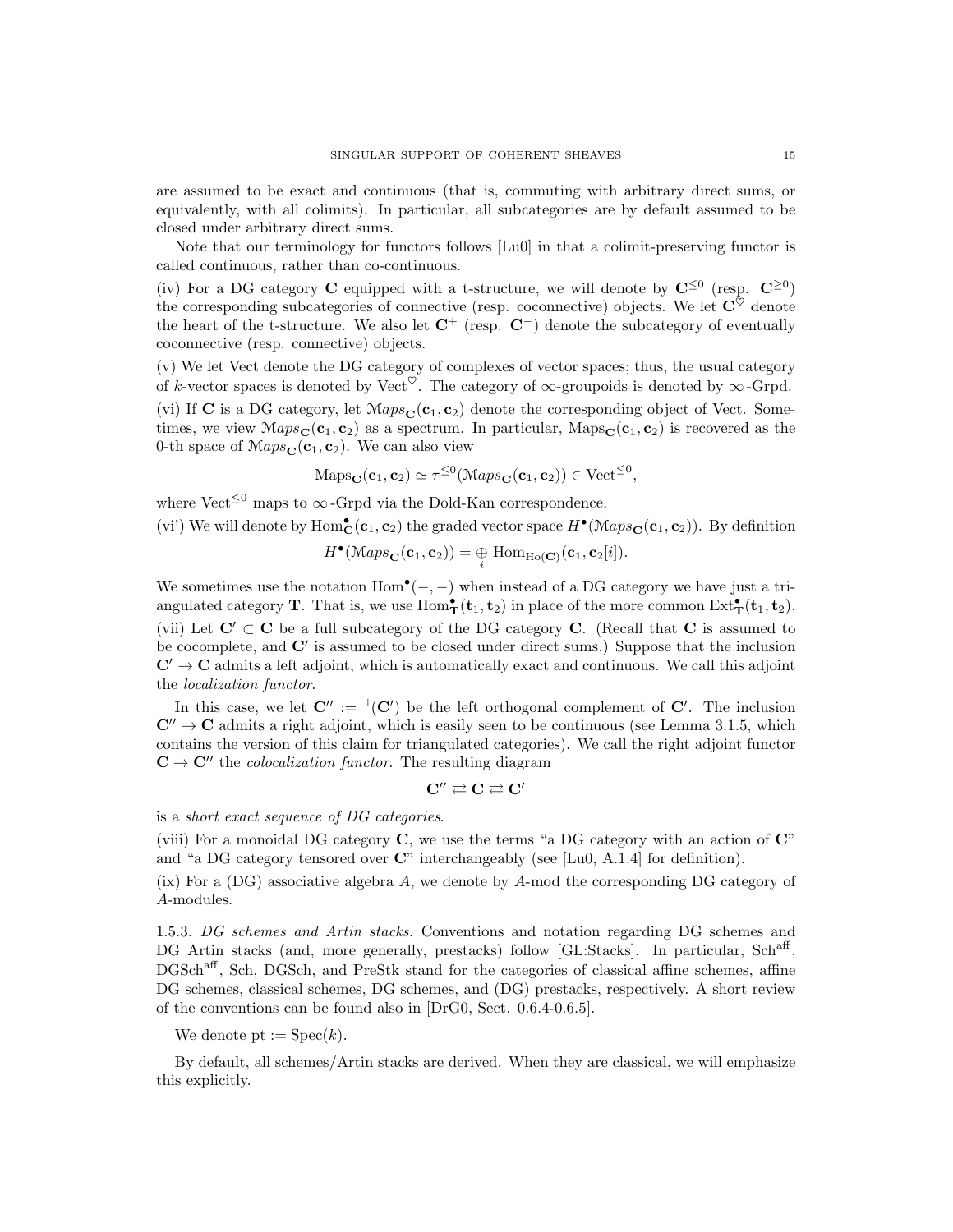All DG schemes and DG Artin stacks in this paper will be assumed locally almost of finite type over  $k$  (see [GL:Stacks, Sect. 1.3.9, 2.6.5, 3.3.1 and 4.9]), unless specified otherwise. We denote by DGSchaft ⊂ DGSch the full subcategory of DG schemes that are locally almost of finite type.

We will also use the following convention: we will not distinguish between the notions of classical scheme/Artin stack and that of 0-coconnective DG scheme/Artin stack (see [GL:Stacks, Sect. 4.6.3] for the latter notion):

By definition, classical schemes/Artin stacks form a full subcategory among functors  $(\text{Sch}^{\text{aff}})^{\text{op}} \to \infty$ -Grpd, while 0-coconnective DG schemes/Artin stacks form a full subcategory among functors  $(DGSch^{aff})^{op} \rightarrow \infty$ -Grpd. However, the two categories are equivalent: the equivalence is given by restriction along the fully faithful embedding  $(Sch^{aff})^{op} \subset (DGSch^{aff})^{op}$ ; the inverse procedure is left Kan extension, followed by sheafification.

A more detailed discussion of the notion of n-coconnectivity can be found in [IndSch, Sect. 0.5].

For a given DG scheme/Artin stack  $\mathcal{Z}$ , we will denote by  $^{cl}\mathcal{Z}$  the underlying classical scheme/classical Artin stack.

1.5.4. Conventions regarding the categories QCoh(−) and IndCoh(−) on DG schemes/Artin stacks follow those of [GL:QCoh] and [IndCoh], respectively. Conventions regarding the category D-mod(−) follow [Crys].

1.6. Acknowledgements. The idea of this work emerged as a result of discussions with V. Drinfeld. The very existence of this paper expresses our debt to him.

We are grateful to J. Lurie for teaching us the foundations of derived algebraic geometry. We are grateful to N. Rozenblyum for clarifying various aspects of the theory of  $\mathbb{E}_2$ -algebras.

We would like to thank A. Beilinson, H. Krause, V. Lafforgue, A. Neeman, T. Pantev, G. Stevenson for helpful communications and discussions.

Special thanks are due to S. Raskin, whose extensive comments on successive drafts of the paper led to substantial improvements.

We are very grateful to the anonymous referees for their numerous comments and suggestions.

The work of D.A. is partially supported by NSF grants DMS-1101558 and DMS-0635607. The work of D.G. is partially supported by NSF grant DMS-1063470.

### Part I: Preliminaries

#### 2. Quasi-smooth DG schemes and the scheme of singularities

We remind that all DG schemes in this paper are assumed locally almost of finite type over the ground field k, unless explicitly stated otherwise.

In this section we will recall the notions of quasi-smooth (DG) scheme and quasi-smooth morphism between DG schemes. To a quasi-smooth DG scheme Z we will attach a classical scheme  $\text{Sing}(Z)$  that "controls" the singularities of Z.

Quasi-smoothness is the "correct" DG version of being locally a complete intersection.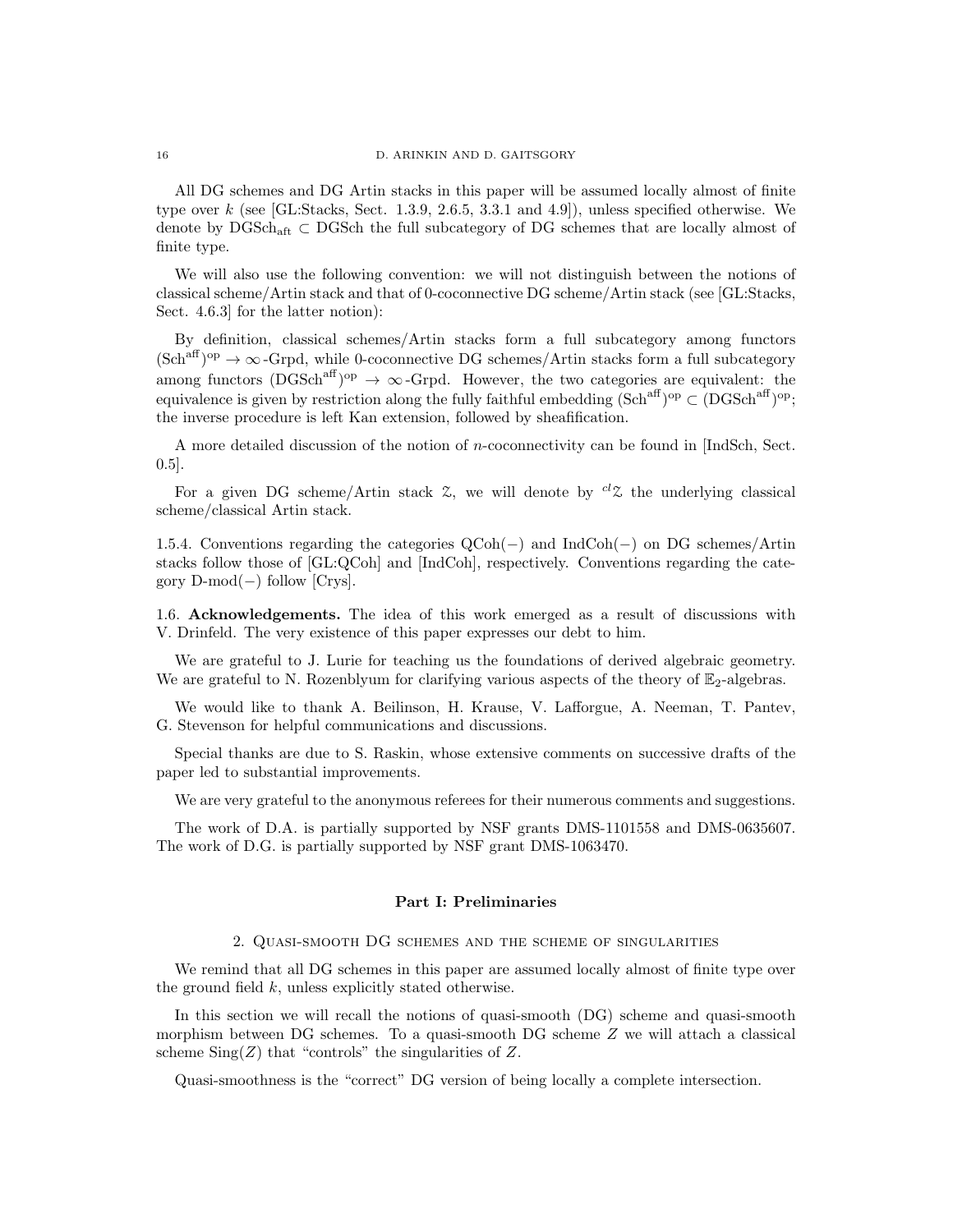2.1. The notion of quasi-smoothness. In this subsection we define quasi-smoothness in terms of the cotangent complex. We will show that any quasi-smooth morphism is, locally on the source, a composition of a morphism that can be obtained as a base change of pt  $\rightarrow \mathbb{A}^n$ , followed by a smooth morphism.

2.1.1. Recall the notion of smoothness for a map between DG schemes:

A map  $Z_1 \to Z_2$  is called smooth if the DG scheme  ${}^{cl}Z_2 \underset{Z_2}{\times} Z_1$  is classical, and the resulting map

$$
{}^{cl}Z_2 \underset{Z_2}{\times} Z_1 \to {}^{cl}Z_2
$$

is a smooth map of classical schemes.

In particular, a DG scheme is called smooth if its map to pt :=  $Spec(k)$  is smooth. We summarize the properties of smooth maps below.

#### Lemma 2.1.2.

(a) A DG scheme Z is smooth if and only if its cotangent complex  $T^*(Z)$  is a vector bundle, that is,  $T^*(Z)$  is Zariski-locally isomorphic to  $\mathcal{O}_Z^n$ .

(b) A smooth DG scheme is classical, and a smooth classical scheme is smooth as a DG scheme (see, e.g., [IndSch, Sect. 8.4.2 and Proposition 9.1.4] for the proof).

(c) A map  $f: Z_1 \to Z_2$  between DG schemes is smooth if and only if its relative cotangent complex  $T^*(Z_1/Z_2)$  is a vector bundle.

2.1.3. The definition of quasi-smoothness. A DG scheme Z is called quasi-smooth  $3$  if its cotangent complex  $T^*(Z)$  is perfect of Tor-amplitude  $[-1,0]$ .

Equivalently, we require that, Zariski-locally on Z, the object  $T^*(Z) \in \text{QCoh}(Z)$  could be presented by a complex

$$
\mathcal{O}_Z^{\oplus m} \to \mathcal{O}_Z^{\oplus n}.
$$

This is equivalent to the condition that all geometric fibers of  $T^*(Z)$  are acyclic in degrees below  $-1$ .

*Remark* 2.1.4. We should emphasize that if  $Z$  is a quasi-smooth DG scheme, the underlying classical scheme  ${}^{cl}Z$  need not be a locally complete intersection. In fact, any classical affine scheme can be realized in this way for tautological reasons.

2.1.5. The following is a particular case of Corollary 2.1.11:

**Corollary 2.1.6.** A DG scheme  $Z$  is quasi-smooth if and only if it can be Zariski-locally presented as a fiber product (in the category of DG schemes)

$$
\begin{array}{ccc}\nZ & \longrightarrow & \mathbb{A}^n \\
\downarrow & & \downarrow \\
\text{pt} & \xrightarrow{\{0\}} & \mathbb{A}^m.\n\end{array}
$$

For future reference we record:

 ${}^{3}$ A.k.a. "l.c.i."=locally complete intersection.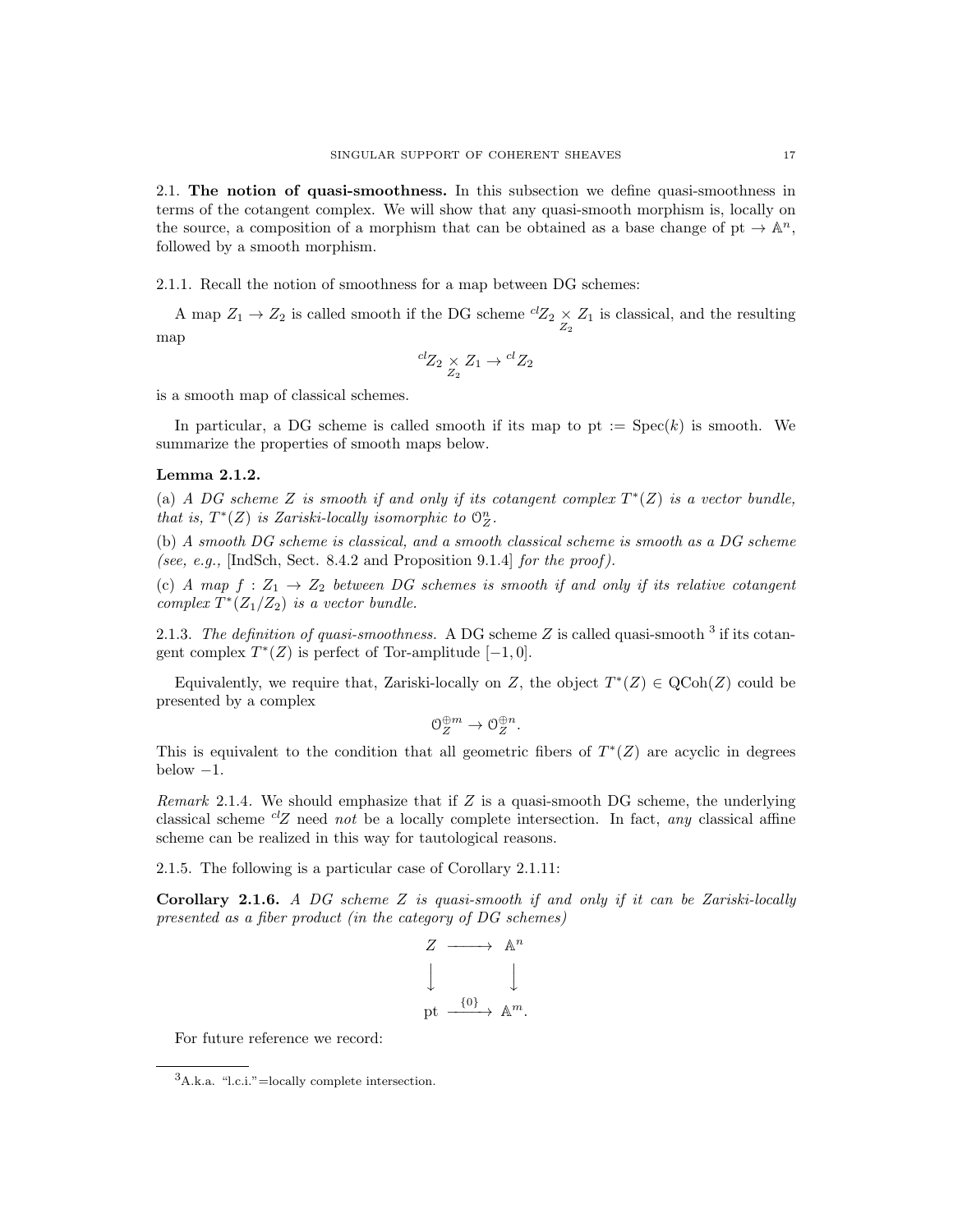**Corollary 2.1.7.** Let  $f : Z_1 \to Z_2$  be a smooth morphism between quasi-smooth DG schemes. Then, Zariski-locally on  $Z_1$ , there exists a Cartesian diagram



where the DG schemes  $\mathfrak{U}_1, \mathfrak{U}_2, \mathfrak{V}$  are smooth, and the map  $f_{\mathfrak{U}}$  is smooth as well.

*Proof.* This easily follows from the fact that, given a smooth morphism  $f: Z_1 \to Z_2$  between DG schemes, and a closed embedding  $Z_2 \hookrightarrow \mathcal{U}_2$  with  $\mathcal{U}_2$  smooth, we can, Zariski-locally on  $Z_1$ , complete it to a Cartesian square



with  $f_{\mathcal{U}}$  smooth.

2.1.8. Quasi-smooth maps. We say that a morphism of DG schemes  $f: Z_1 \rightarrow Z_2$  is quasismooth if the relative cotangent complex  $T^*(Z_1/Z_2)$  is perfect of Tor-amplitude [-1,0].

We note:

Lemma 2.1.9. A quasi-smooth morphism can be, Zariski-locally on the source, factored as a composition of a quasi-smooth closed embedding, followed by a smooth morphism.

*Proof.* With no restriction of generality, we can assume that both  $Z_1$  and  $Z_2$  are affine. Decompose  $f: Z_1 \to Z_2$  as

$$
Z_1 \stackrel{f'}{\to} Z_2 \times \mathbb{A}^n \to Z_2,
$$

where the first arrow is a closed embedding.

It follows tautologically that the fact that  $f$  is quasi-smooth implies that  $f'$  is quasi-smooth.  $\Box$ 

The following gives an explicit description of quasi-smooth closed embeddings:

**Proposition 2.1.10.** Let  $f : Z_1 \rightarrow Z_2$  be a quasi-smooth closed embedding. Then, Zariskilocally on  $Z_2$ , there exists a Cartesian diagram (in the category of DG schemes)

$$
Z_1 \xrightarrow{f} Z_2
$$
  

$$
\downarrow \qquad \qquad \downarrow
$$
  

$$
\text{pt} \xrightarrow{\{0\}} \mathbb{A}^m.
$$

*Proof.* Note that  $T^*(Z_1/Z_2)[-1]$  is the derived conormal sheaf  $\mathcal{N}^*(Z_1/Z_2)$  to  $Z_1$  inside  $Z_2$ . The conditions imply that  $\mathcal{N}^*(Z_1/Z_2)$  is a vector bundle.

Consider the restriction

$$
{}^{cl}\mathcal{N}^*(Z_1/Z_2) := \mathcal{N}^*(Z_1/Z_2)|_{\mathrm{cl}_{Z_1}}.
$$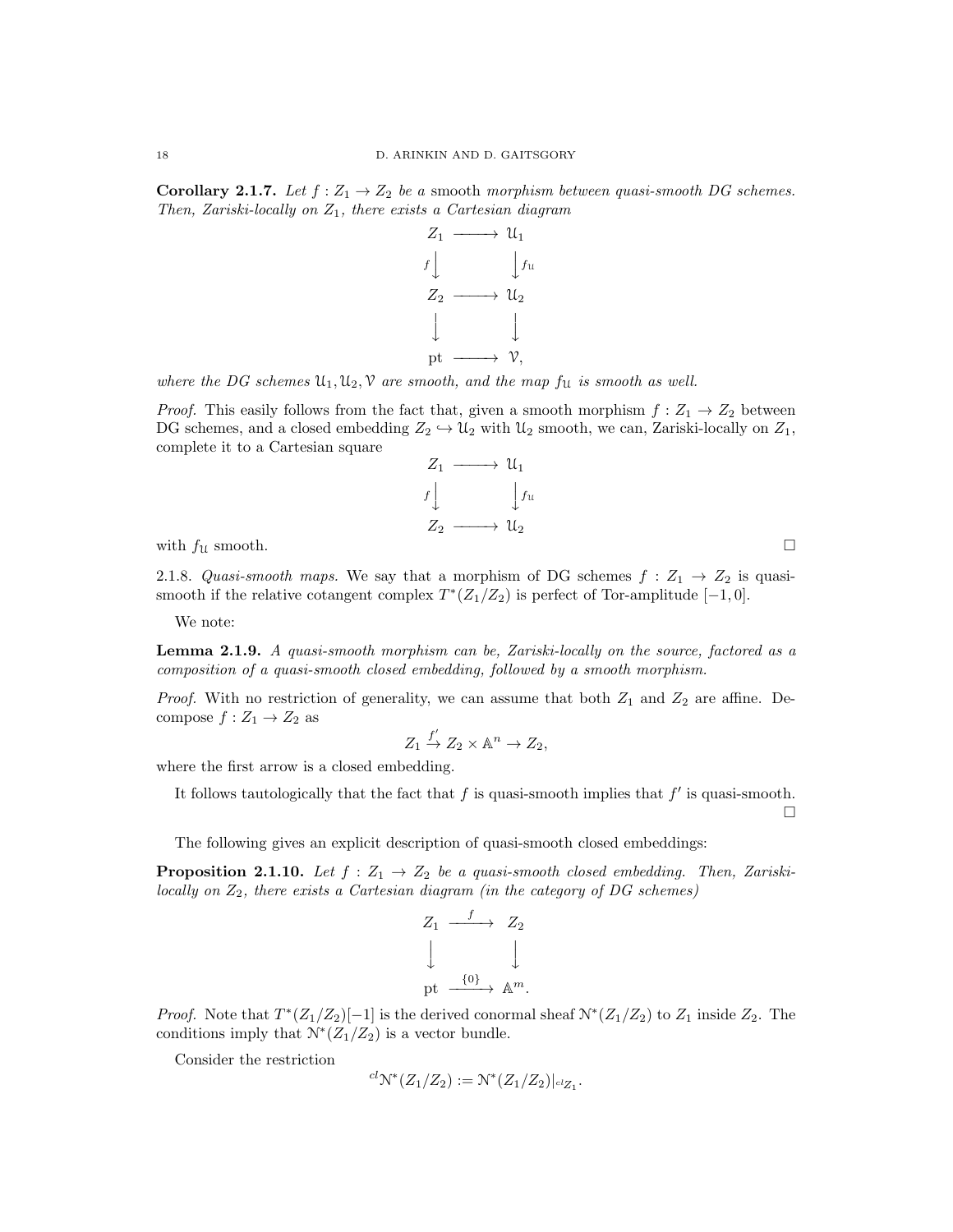This is the classical conormal sheaf to  ${}^{cl}Z_1$  in  ${}^{cl}Z_2$ . Locally on  $Z_2$  we can choose sections

$$
\{^{cl}f_1,\ldots,^{cl}f_m\}\in \ker(\mathcal{O}_{\mathrm{cl}_{Z_2}}\to f_*(\mathcal{O}_{\mathrm{cl}_{Z_1}})),
$$

whose differentials generate  ${}^{cl}\mathcal{N}^*(Z_1/Z_2)$ . Lifting the above sections to sections  $f_1, \ldots, f_m$  of  $O_{Z_2}$ , we obtain a map

$$
Z_1 \to \text{pt} \underset{\mathbb{A}^m}{\times} Z_2.
$$

We claim that the latter map is an isomorphism. Indeed, it is a closed embedding and induces an isomorphism at the level of derived cotangent spaces.

 $\Box$ 

Combining the statements of Lemma 2.1.9 and Proposition 2.1.10, we obtain:

**Corollary 2.1.11.** A morphism  $f: Z_1 \to Z_2$  is quasi-smooth if and only if, Zariski-locally on the source, it can be included in a diagram

$$
Z_1 \xrightarrow{f'} Z_2 \times \mathbb{A}^n \xrightarrow{\text{pr}} Z_2
$$
  
\n
$$
\downarrow \qquad \qquad \downarrow
$$
  
\npt 
$$
\xrightarrow{\{0\}} \mathbb{A}^m
$$
,

in which the square is Cartesian (in the category of  $DG$  schemes), and  $f'$  is a closed embedding.

### 2.2. Cohomological properties of quasi-smooth maps.

2.2.1. First, we note:

Corollary 2.2.2. Let  $f: Z_1 \rightarrow Z_2$  be quasi-smooth. Then it is of bounded Tor dimension, locally in the Zariski topology on  $Z_1$ .

*Proof.* Follows from Corollary 2.1.11 by base change.  $\square$ 

2.2.3. Recall now the notion of eventually coconnective morphism, see [IndCoh, Definition 3.5.2]. Namely, a morphism  $f: Z_1 \to Z_2$  between quasi-compact DG schemes is eventually coconnective if  $f^*$  sends  $\text{Coh}(Z_2)$  to  $\text{QCoh}(Z_1)^+$  (equivalently, to  $\text{Coh}(Z_1)$ ).

We will say a morphism f is *locally eventually coconnective* if it is eventually coconnective locally in the Zariski topology on the source.

Evidently, a morphism of bounded Tor dimension is eventually coconnective<sup>4</sup>. Hence, from Corollary 2.2.2 we obtain:

Corollary 2.2.4. A quasi-smooth morphism is locally eventually coconnective.

Corollary 2.2.5. Suppose  $f: Z_1 \rightarrow Z_2$  is a quasi-smooth map between DG schemes. Then the functor IndCoh,∗

$$
f^{\text{IndCoh},*}: \text{IndCoh}(Z_2) \to \text{IndCoh}(Z_1),
$$

left adjoint to  $f_*^{\text{IndCoh}}: \text{IndCoh}(Z_1) \to \text{IndCoh}(Z_2)$  is well-defined.

*Proof.* Follows from Corollary 2.2.4 by [IndCoh, Proposition 3.5.4 and Lemma 3.5.8].  $^5$   $\Box$ 

<sup>&</sup>lt;sup>4</sup>In fact, for maps between quasi-compact eventually coconnective schemes, the converse is also true, see [IndCoh, Lemma 3.6.3]

<sup>&</sup>lt;sup>5</sup>Technically, the corresponding assertions in [IndCoh] are made under the assumption that  $Z_1$  and  $Z_2$  be quasi-compact. However, this restriction is immaterial because the question of existence of  $f^{\text{IndCoh},*}$  is Zariskilocal on  $Z_1$ .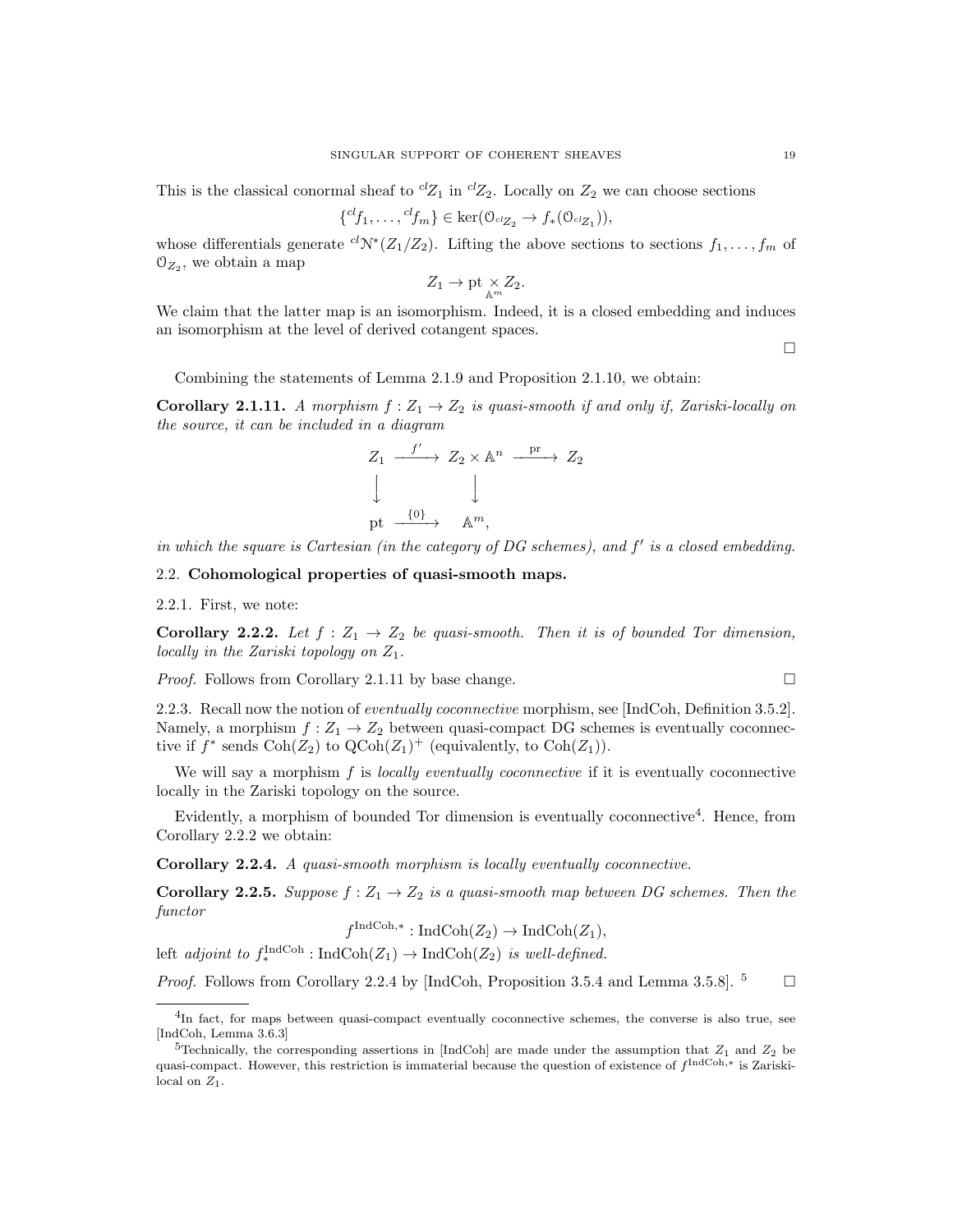2.2.6. Finally, let us recall the notion of Gorenstein morphism between DG schemes, see [IndCoh, Definition 7.3.2]. We have:

**Corollary 2.2.7.** A quasi-smooth morphism  $f : Z_1 \to Z_2$  between DG schemes is Gorenstein.

*Proof.* The claim is local in the Zariski topology on  $Z_1$ . By Corollary 2.1.11, locally we can write  $f$  as a composition of a smooth morphism and a morphism which is obtained by base change from the embedding  $pt \to \mathbb{A}^n$ . Now the statement follows from the combination of the following facts: (i) the property of being Gorenstein survives compositions (obvious from the definition), (ii) smooth morphisms are Gorenstein (see [IndCoh, Corollary 7.5.2]); (iii) the map pt  $\rightarrow \mathbb{A}^n$  is Gorenstein (direct calculation); and (iv) the base change of a Gorenstein morphism is Gorenstein (see [IndCoh, Sect. 7.5.4]).

As a particular case, we have:

Corollary 2.2.8. A quasi-smooth DG scheme is Gorenstein (that is, its dualizing complex  $\omega_Z \in \text{IndCoh}_Z$  is a cohomologically shifted line bundle).

Remark 2.2.9. If Z is a DG scheme and  $n \in \mathbb{Z}$  is such that  $\omega_Z[-n]$  is a line bundle, one can call  $n$  the "virtual dimension of  $Z$ ."

2.3. The scheme of singularities. In this subsection we will introduce one of the main characters of this paper. Namely, if  $Z$  is a quasi-smooth DG scheme, we will attach to it a classical scheme  $\text{Sing}(Z)$  that measures how far Z is from being smooth.

2.3.1. Let Z be a DG scheme such that  $T^*(Z) \in \text{QCoh}(Z)$  is perfect (as is the case for quasismooth DG schemes). We define the tangent complex  $T(Z) \in \text{QCoh}(Z)$  to be the dual of  $T^*(Z)$ . Since  $T^*(Z)$  is perfect, so is  $T(Z)$ , and the dual of  $T(Z)$  identifies with  $T^*(Z)$ .

Remark 2.3.2. Of course, the tangent complex can be defined for a general DG scheme Z locally almost of finite type. However, to avoid losing information, one has to use Serre's duality instead of the "naive" dual. Thus we obtain a variant of the tangent complex that belongs to the category  $IndCoh(Z)$ . This will be addressed in more detail in  $|GR|$ .

2.3.3. Let Z be quasi-smooth. Note that in this case  $T(Z)$  is perfect of Tor-amplitude [0, 1]. In particular, it has cohomologies only in degrees 0 and 1; moreover  $H^1(T(Z))$  measures the degree to which Z is non-smooth.

For a quasi-smooth DG scheme Z we define the classical scheme  $\text{Sing}(Z)$  which we will refer to as "the scheme of singularities of  $Z$ " as

$$
^{cl}(\mathrm{Spec}_{Z} ( \mathrm{Sym}_{\mathcal{O}_{Z}}(T(Z)[1])) ) .
$$

Note that since we are passing to the underlying classical scheme, the above is the same as

$$
{\rm Spec}_{\scriptscriptstyle\it{cl}_Z}\left({\rm Sym}_{\mathcal{O}_{\rm cl_Z}}\left(H^1(T(Z))\right)\right),
$$

where  $H^1(T(Z))$  is considered as a coherent sheaf on <sup>cl</sup>Z.

The scheme  $\text{Sing}(Z)$  carries a canonical  $\mathbb{G}_m$ -action along the fibers of the projection  $\text{Sing}(Z) \to {}^{cl}Z$ ; the action corresponds to the natural grading on the symmetric algebra  $\mathrm{Sym}_{\mathcal{O}_Z}(T(Z)[1]).$ 

2.3.4. By definition, k-points of  $\text{Sing}(Z)$  are pairs  $(z, \xi)$ , where  $z \in Z(k)$  and  $\xi \in H^{-1}(T_z^*(Z))$ .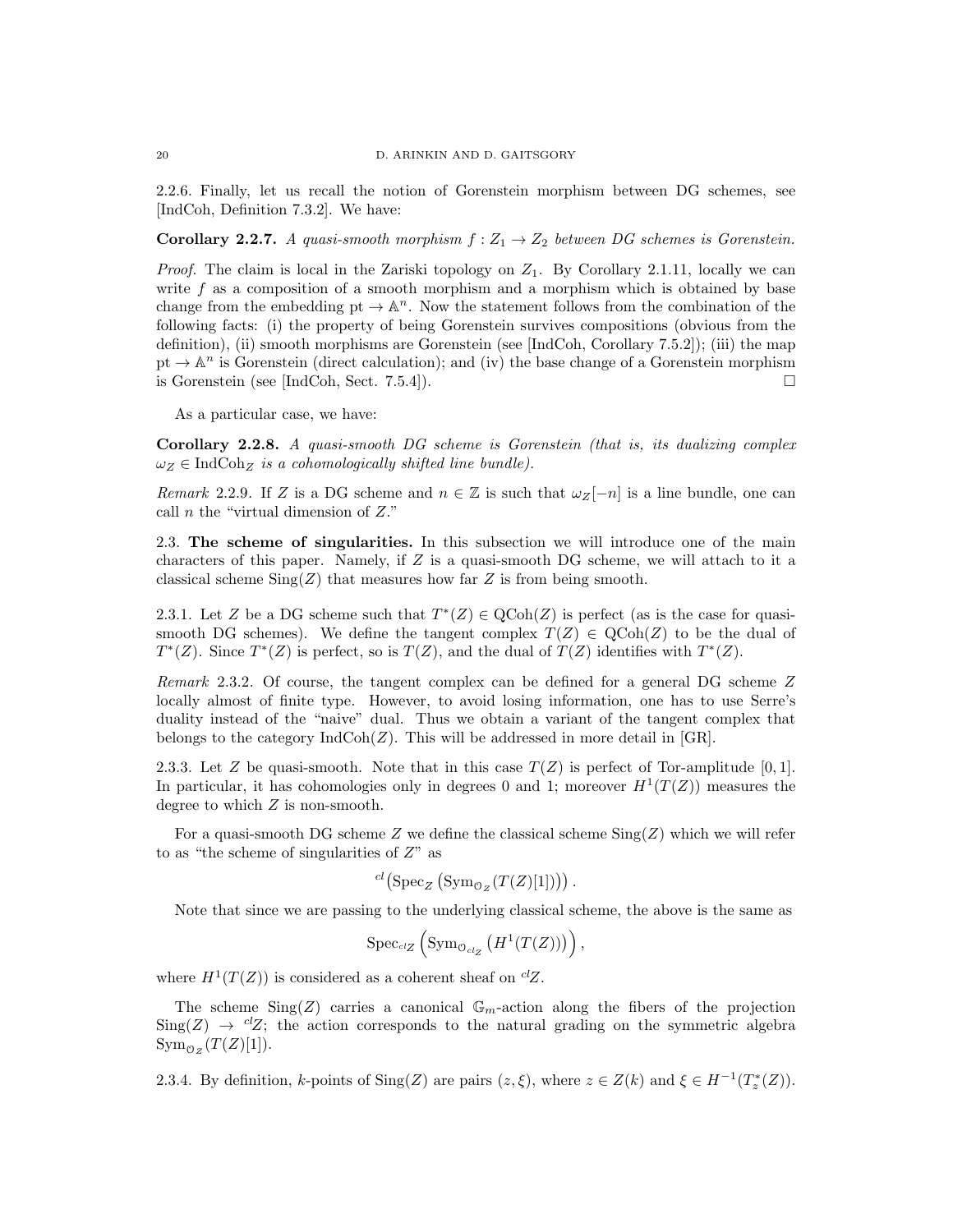2.3.5. Suppose that Z is presented as a fiber product



where U and V are smooth. In this situation, we say that  $Z$  is given as a global complete intersection.

Let V denote the tangent space to  $\mathcal V$  at pt  $\in \mathcal V$ . We have

$$
T(Z) \simeq \text{Cone}(\iota^*(T(\mathfrak{U})) \to V \otimes \mathfrak{O}_Z)[-1].
$$

Hence, we obtain a canonical map

$$
V \otimes \mathcal{O}_Z \to T(Z)[1],
$$

which gives rise to a surjection of coherent sheaves

 $V \otimes \mathcal{O}_{\mathrm{clZ}} \to H^1(T(Z)),$ 

and, hence, we obtain a  $\mathbb{G}_m$ -equivariant closed embedding

(2.1)  $\text{Sing}(Z) \hookrightarrow {}^{cl}(V^* \times Z) \hookrightarrow V^* \times Z,$ 

where  $V^*$  is the scheme  $Spec(Sym(V))$ .

2.4. The singular codifferential. In this subsection, to a map between quasi-smooth DG schemes we will attach its singular codifferential, which can be thought as the " $H^{-1}$ -version" of the usual codifferential, the latter being the map between classical cotangent spaces.

2.4.1. Let  $f: Z_1 \to Z_2$  be a map between quasi-smooth DG schemes. Define

$$
\mathrm{Sing}(Z_2)_{Z_1} := \mathrm{cl}\left(\mathrm{Sing}(Z_2) \underset{Z_2}{\times} Z_1\right) \simeq \mathrm{cl}\left(\mathrm{Spec}_{Z_1}\left(\mathrm{Sym}_{\mathcal{O}_{Z_1}}\left(f^*(T(Z_2)[1])\right)\right)\right).
$$

Note that f induces a morphism  $T(Z_1) \to f^*(T(Z_2))$ . Taking the Zariski spectra of the corresponding symmetric algebras, we obtain a map

$$
(2.2) \qquad \qquad \text{Sing}(f): \text{Sing}(Z_2)_{Z_1} \to \text{Sing}(Z_1).
$$

We will refer to this map as the "singular codifferential."

2.4.2. We have the following characterization of quasi-smooth maps between quasi-smooth DG schemes:

**Lemma 2.4.3.** Let  $f: Z_1 \to Z_2$  be a morphism between quasi-smooth DG schemes. Then f is quasi-smooth if and only if the singular codifferential  $\text{Sing}(f)$  is a closed embedding.

*Proof.* The relative cotangent complex  $T^*(Z_1/Z_2)$  is the cone of the codifferential

$$
f^*(T^*(Z_2)) \to T^*(Z_1).
$$

Thus, f is quasi-smooth if and only if the induced map

$$
(df_x)^* : H^{-1}(T^*(Z_2)_{f(x)}) \to H^{-1}(T^*(Z_1)_x)
$$

is injective for every  $x \in Z_1$ . The latter condition is equivalent to surjectivity of the morphism  $H^1(T(Z_1)) \to H^1(f^*(T(Z_2))),$  which is equivalent to  $\text{Sing}(f)$  being a closed embedding.  $\square$ 

**Lemma 2.4.4.** Let  $f: Z_1 \to Z_2$  be a morphism between quasi-smooth DG schemes. Then f is smooth if and only if the following two conditions are satisfied: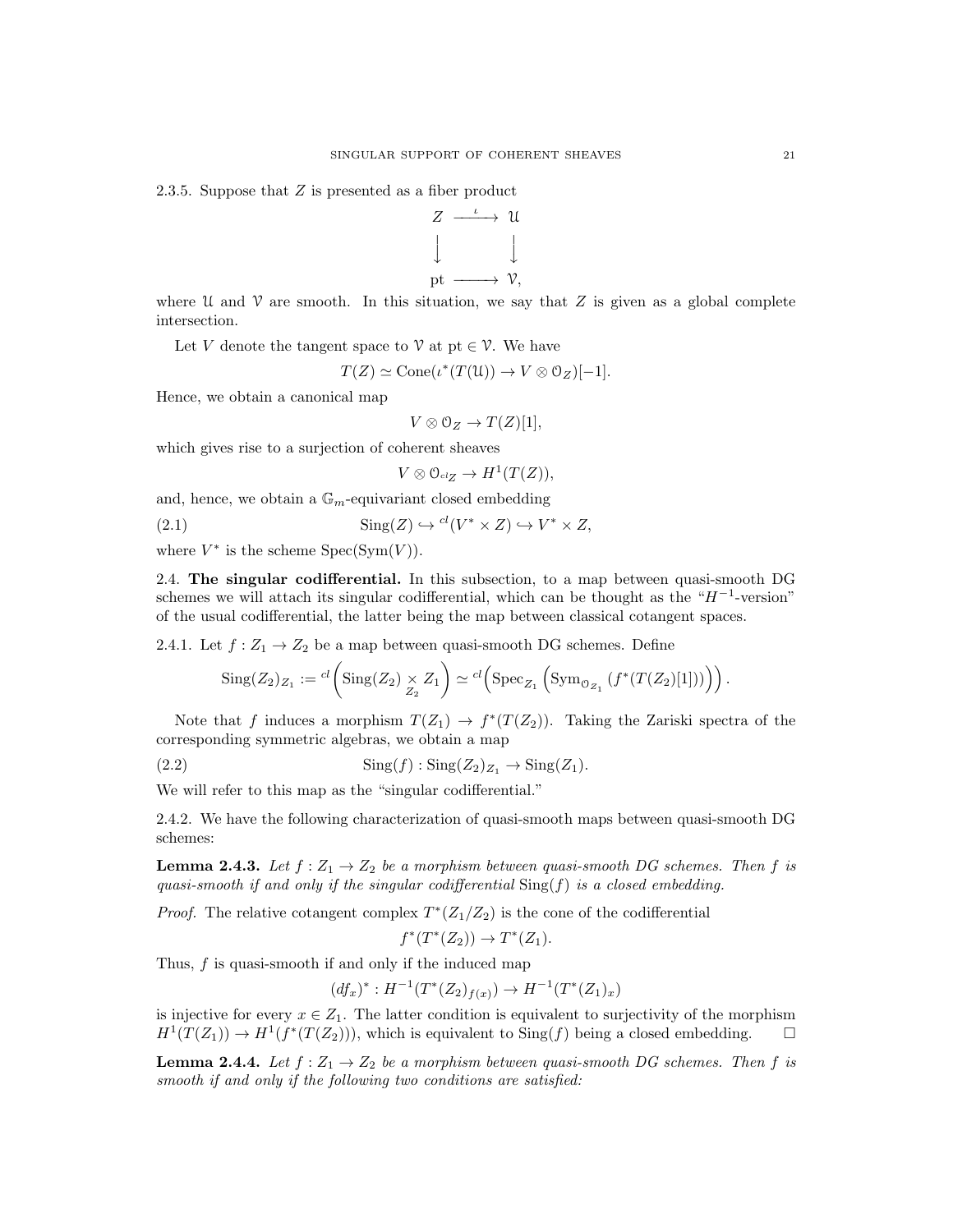- The (classical) differential  $df_x: H^0(T(Z_1)_x) \to H^0(T(Z_2)_{f(x)})$  is surjective for all kpoints  $x \in X$ ;
- The singular codifferential  $\text{Sing}(f)$  is an isomorphism.

*Proof.* The argument is similar to the proof of Lemma 2.4.3; we leave it to the reader.  $\square$ 

#### 3. Support in triangulated and DG categories

In this section we will review the following construction. Given a triangulated category T and a commutative graded algebra A mapping to its center, we will define full subcategories in **T** corresponding to closed (resp. open) subsets of  $Spec(A)$  in the Zariski topology.

This construction is a variant of that from [BIK]. Unlike [BIK], we do not assume that the categories are compactly generated. Also, we use a coarser notion of support; see Remark 3.3.5.

#### 3.1. Localization with respect to homogeneous elements.

3.1.1. Let  $\mathbf T$  be a cocomplete triangulated category. Let  $A$  be a commutative algebra, graded by even integers, and equipped with a homomorphism to the graded center of T. That is, for every  $t \in T$  we have a homomorphism of graded algebras

(3.1) 
$$
A \to \bigoplus_{n} \text{Hom}_{\mathbf{T}}(\mathbf{t}, \mathbf{t}[2n]),
$$

and for every  $\phi: \mathbf{t}' \to \mathbf{t}''[m],$  the diagram

A 
$$
\longrightarrow
$$
  $\bigoplus_{n\geq 0}$  Hom<sub>**T**</sub>(**t'**, **t'**[2n])  
 $\downarrow$   
 $\bigoplus_{n\geq 0}$  Hom<sub>**T**</sub>(**t''**, **t''**[2n])  $\xrightarrow{-\circ\phi}$   $\bigoplus_{n\geq 0}$  Hom<sub>**T**</sub>(**t'**, **t''**[2n + m])

commutes. In this situation, we say that A acts on the triangulated category T.

3.1.2. Let  $a \in A$  be a homogeneous element. We let  $Y_a \subset \text{Spec}(A)$  be the conical (i.e.,  $\mathbb{G}_m$ invariant) Zariski-closed subset of  $Spec(A)$  cut out by a. Here  $Spec(A)$  is the Zariski spectrum of A (where A is viewed as a plain commutative algebra).

We define the full subcategory  $\mathbf{T}_{Spec(A)-Y_a} \subset \mathbf{T}$  to consist of those objects  $\mathbf{t} \in \mathbf{T}$  for which the map

 $a: \mathbf{t} \to \mathbf{t}[2k]$ 

is an isomorphism, where  $2k = \deg(a)$ .

Clearly, the subcategory  $\mathbf{T}_{\text{Spec}(A)-Y_a}$  is thick (i.e., triangulated and closed under direct summands), and closed under taking arbitrary direct sums.

The inclusion  $\mathbf{T} \leftarrow \mathbf{T}_{\text{Spec}(A) - Y_a}$  admits a left adjoint, explicitly given by

(3.2) 
$$
\mathbf{t} \mapsto hocolim\left(\mathbf{t} \stackrel{a}{\to} \mathbf{t}[2k] \stackrel{a}{\to} \dots\right).
$$

We denote the resulting endofunctor

$$
\mathbf{T}\to\mathbf{T}_{\mathrm{Spec}(A)-Y_a}\to\mathbf{T}
$$

by  $Loc<sub>a</sub>$ .

Remark 3.1.3. Although taking a homotopy colimit in a triangulated category is an operation that is defined only up to a non-canonical isomorphism, the expression in (3.2) is canonical by virtue of being a left adjoint.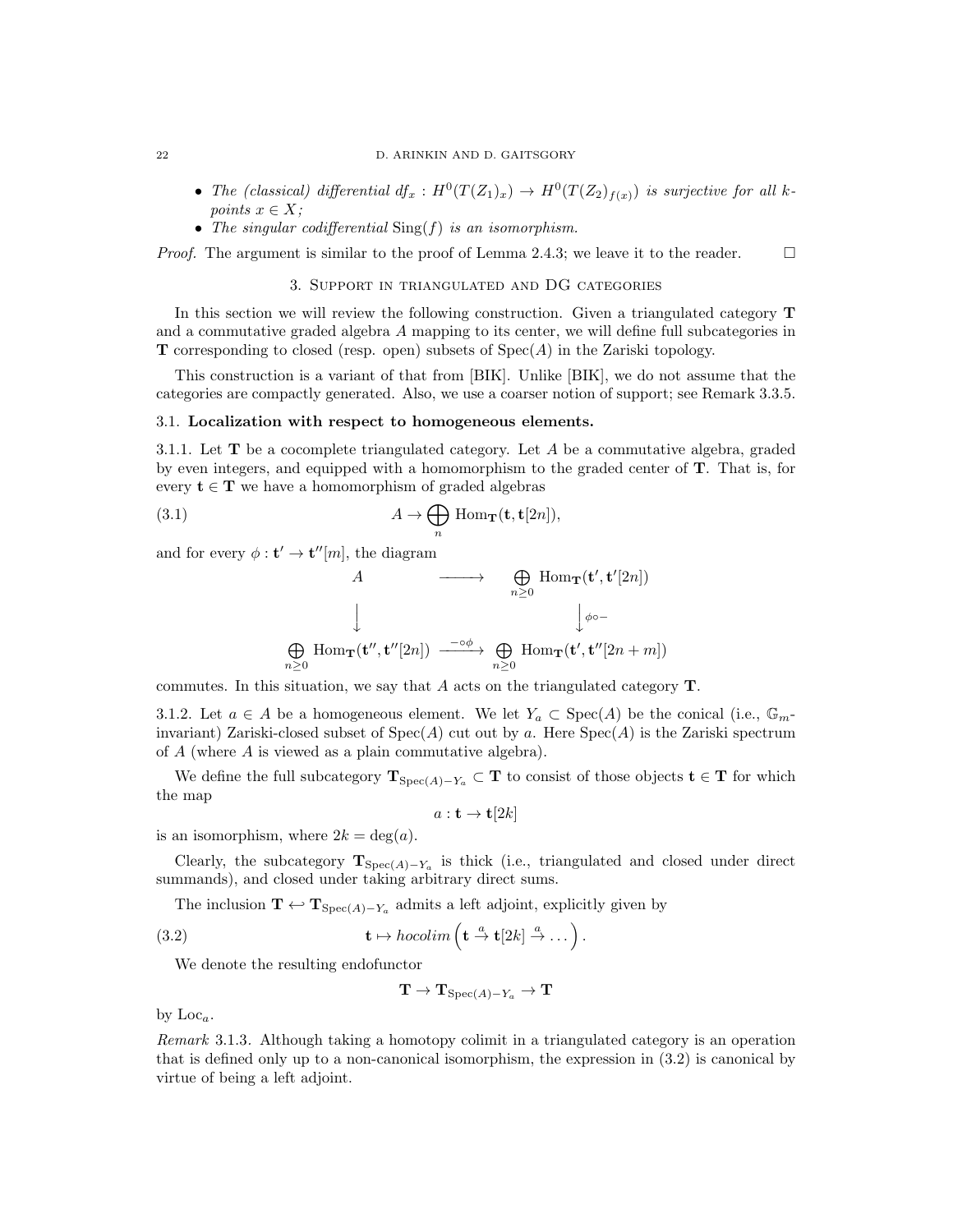3.1.4. Recall that a full thick subcategory  $\mathbf{T}' \subset \mathbf{T}$  is said to be *left admissible* if the inclusion  $T' \hookrightarrow T$  admits a left adjoint. If this is the case, we let  $T'' := \perp(T')$  be its left orthogonal; the inclusion  $\mathbf{T}^{\prime\prime} \hookrightarrow \mathbf{T}$  admits a right adjoint. We say that the resulting diagram

$$
\mathbf{T}'' \rightleftarrows \mathbf{T} \rightleftarrows \mathbf{T}'
$$

is a *short exact sequence of triangulated categories* if  $T'$  is closed under direct sums. Note that  $T''$ , being a left orthogonal, is automatically closed under direct sums.

Lemma 3.1.5. Let

$$
\mathbf{T}''\overset{F''}{\underset{G''}{\rightleftarrows}}\mathbf{T}\overset{F'}{\underset{G'}{\rightleftarrows}}\mathbf{T}'
$$

be a short exact sequence of categories. Then all four functors  $F', F'', G', G''$  are triangulated (preserve exact triangles and shifts) and continuous (preserve arbitrary direct sums).

*Proof.* The inclusion functors  $F''$ ,  $G'$  are triangulated and continuous for tautological reasons. The functor  $F'$  is continuous because it is a left adjoint; it is triangulated because its right adjoint  $G'$  is triangulated.

We now see that the composition  $G' \circ F'$  is continuous. Therefore, the composition  $F'' \circ G''$ is continuous as well, being the cone of the adjunction map between the identity functor and  $G' \circ F'$ . This implies that  $G''$  is continuous. Finally,  $G''$  is triangulated because it is the right adjoint of a triangulated functor.

3.1.6. Let

$$
\mathbf{T}_{Y_a} := {}^\perp\! (\mathbf{T}_{\mathrm{Spec}(A)-Y_a}) \subset \mathbf{T}
$$

be the left orthogonal of  $T_{Spec(A)-Y_a}$ . We obtain an exact sequence of triangulated categories

$$
\mathbf{T}_{Y_a} \rightleftarrows \mathbf{T} \rightleftarrows \mathbf{T}_{\mathrm{Spec}(A)-Y_a}.
$$

Denote the composition

 $\mathbf{T} \to \mathbf{T}_{Y_a} \to \mathbf{T}$ 

by  $\operatorname{co-Loc}_a$ .

3.1.7. Suppose  $T_1$  and  $T_2$  are two cocomplete triangulated categories equipped with actions of A. Let  $F: \mathbf{T}_1 \to \mathbf{T}_2$  be a continuous triangulated functor between triangulated categories, compatible with the A-actions (in the obvious sense). It is clear that it sends  $(T_1)_{Spec(A)-Y_a}$ to  $({\bf T}_2)_{\operatorname{Spec}(A)-Y_a}.$ 

In addition, since  $F$  is continuous and triangulated, it preserves homotopy colimits. Thus, if  $\mathbf{t}_1 \in \mathbf{T}_1$  satisfies  $\text{Loc}_a(\mathbf{t}_1) = 0$ , then  $\text{Loc}_a(F(\mathbf{t}_1)) = 0$ . Hence, the functor F sends  $(\mathbf{T}_1)_{Y_a}$  to  $(\mathbf{T}_2)_{Y_a}.$ 

This formally implies that the diagram

$$
\begin{array}{ccc}\n(\mathbf{T}_1)_{Y_a} & \xrightarrow{\bullet} & \mathbf{T}_1 \xrightarrow{\bullet} & (\mathbf{T}_1)_{\text{Spec}(A) - Y_a} \\
F \downarrow & & \downarrow F \\
(\mathbf{T}_2)_{Y_a} & \xrightarrow{\bullet} & \mathbf{T}_2 \xrightarrow{\bullet} & (\mathbf{T}_1)_{\text{Spec}(A) - Y_a}\n\end{array}
$$

is commutative.

3.2. Zariski localization. In this subsection we will show how localization with respect to individual homogeneous elements can be organized into localization with respect to the Zariski topology on  $Spec(A)$ . This will not involve much beyond the usual constructions in commutative algebra.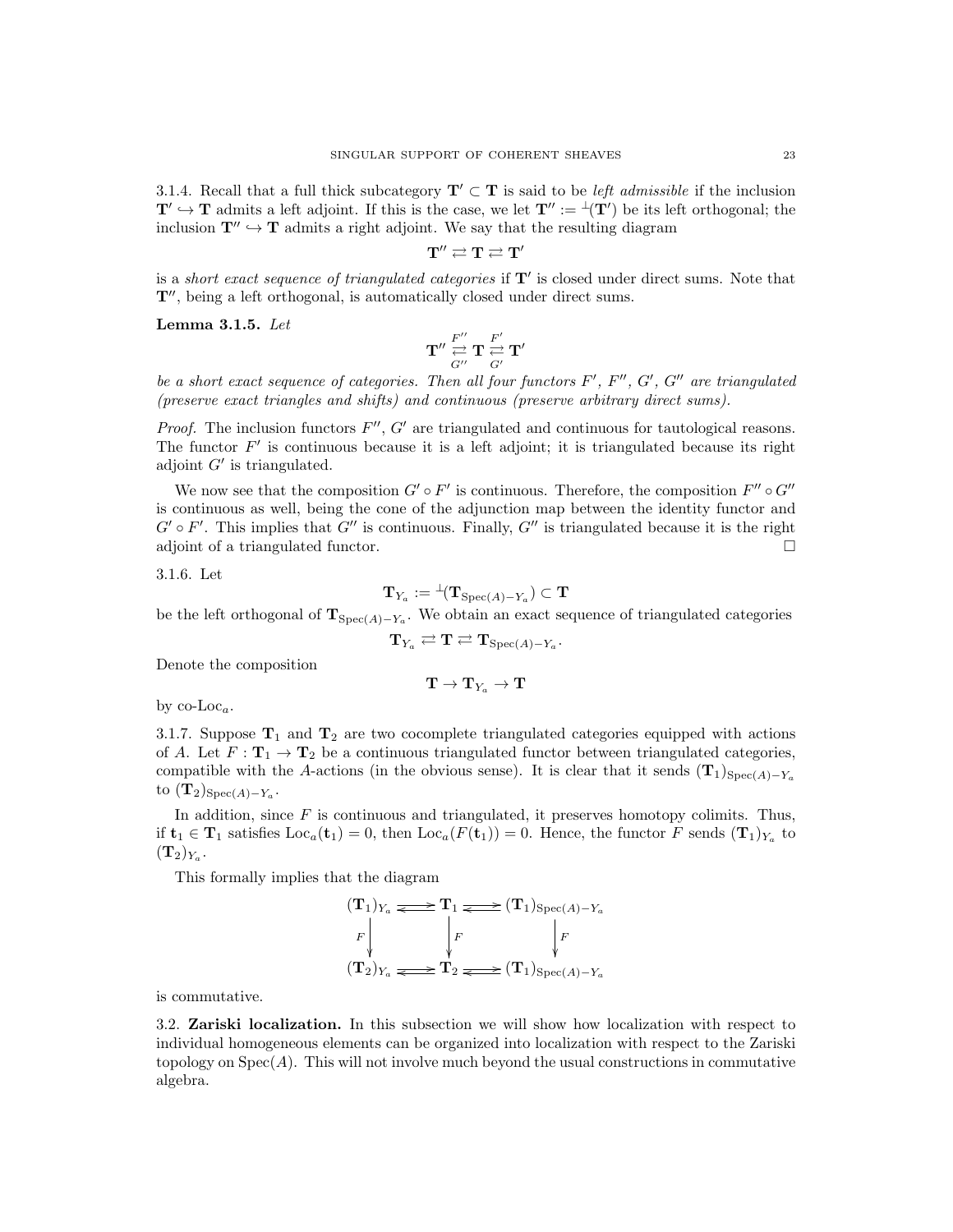3.2.1. Let  $a_1, a_2 \in A$  be two homogeneous elements.

**Lemma 3.2.2.** The functor  $\text{Loc}_{a_2}$  preserves both  $\mathbf{T}_{Y_{a_1}}$  and  $\mathbf{T}_{\text{Spec}(A)-Y_{a_1}}$ 

*Proof.* Follows from Sect. 3.1.7 applied to the tautological embeddings  $T_{Y_{a_1}} \hookrightarrow T$  and  ${\bf T}_{Spec(A)-Y_{a_1}} \hookrightarrow {\bf T}$  for the action of  $a_2$ .  $\Box$ 

Remark 3.2.3. Note that Lemma 3.2.2 did not use the fact that the actions of  $a_1$  and  $a_2$ commute.

3.2.4. From Lemma 3.2.2 we obtain that the short exact sequences

$$
\mathbf{T}_{Y_{a_1}} \rightleftarrows \mathbf{T} \rightleftarrows \mathbf{T}_{\mathrm{Spec}(A)-Y_{a_1}} \text{ and } \mathbf{T}_{Y_{a_2}} \rightleftarrows \mathbf{T} \rightleftarrows \mathbf{T}_{\mathrm{Spec}(A)-Y_{a_2}}
$$

are compatible in the sense of [BeVo], Sect. 1.3. Thus we obtain a commutative diagram in which every row and every column is a short exact sequence:

(3.3) 
$$
\mathbf{T}_{Y_{a_1}} \cap \mathbf{T}_{Y_{a_2}} \xrightarrow{\text{ }} \mathbf{T}_{Y_{a_1}} \xrightarrow{\text{ }} \mathbf{T}_{Y_{a_1}} \xrightarrow{\text{ }} \mathbf{T}_{Y_{a_1}} \cap \mathbf{T}_{\text{Spec}(A) - Y_{a_2}} \xrightarrow{\text{ }} \mathbf{T}_{Y_{a_2}} \xrightarrow{\text{ }} \mathbf{T}_{\text{Spec}(A) - Y_{a_2}} \xrightarrow{\text{ }} \mathbf{T}_{\text{Spec}(A) - Y_{a_2}} \xrightarrow{\text{ }} \mathbf{T}_{\text{Spec}(A) - Y_{a_1}} \xrightarrow{\text{ }} \mathbf{T}_{\text{Spec}(A) - Y_{a_1}} \cap \mathbf{T}_{\text{Spec}(A) - Y_{a_2}}.
$$

In particular, the functors  $Loc_{a_1}$ ,  $Loc_{a_2}$ ,  $co-Loc_{a_1}$  and  $co-Loc_{a_2}$  pairwise commute.

3.2.5. Note that the fact that  $a_1$  and  $a_2$  commute implies that

$$
\mathbf{T}_{\mathrm{Spec}(A)-Y_{a_1}}\cap\mathbf{T}_{\mathrm{Spec}(A)-Y_{a_2}}=\mathbf{T}_{\mathrm{Spec}(A)-Y_{a_1\cdot a_2}}.
$$

Our next goal is to prove the following:

**Proposition 3.2.6.** If  $a \in A$  is a homogeneous element contained in the radical of the ideal generated by  $a_1, \ldots, a_n$ , then

$$
\mathbf{T}_{Y_{a_1}}\cap\cdots\cap\mathbf{T}_{Y_{a_n}}\subset\mathbf{T}_{Y_a}.
$$

Prior to giving the proof, we will need the following more explicit description of the category  $\mathrm{T}_{Y_a}.$ 

3.2.7. We start with a remark about A-modules, valid for an arbitrary commutative graded ring A.

Consider the (DG) category of graded A-modules, i.e.,  $(A\text{-mod})^{\mathbb{G}_m}$ . Fix a homogeneous element  $a \in A$ . We identify the DG category of graded modules over the localization, i.e.,  $(A_a \text{-mod})^{\mathbb{G}_m}$ , with a full subcategory of  $(A \text{-mod})^{\mathbb{G}_m}$ .

**Lemma 3.2.8.** For  $M \in (A\text{-mod})^{\mathbb{G}_m}$ , the following conditions are equivalent:

(a)  $\text{Hom}_A(A_a(j), M[i]) = 0, \forall i, j \in \mathbb{Z}$ . Here  $A_a(j)$  refers to  $A_a$  with grading shifted by j.

- (b) For any  $N \in (A_a \text{-mod})^{\mathbb{G}_m}$ ,  $\text{Hom}_A(N, M) = 0$ .
- (c) The map

$$
\prod_{i=0}^{\infty} M \rightarrow \prod_{i=0}^{\infty} M : (m_0, m_1, \dots) \mapsto (m_0 - a(m_1), m_1 - a(m_2), \dots)
$$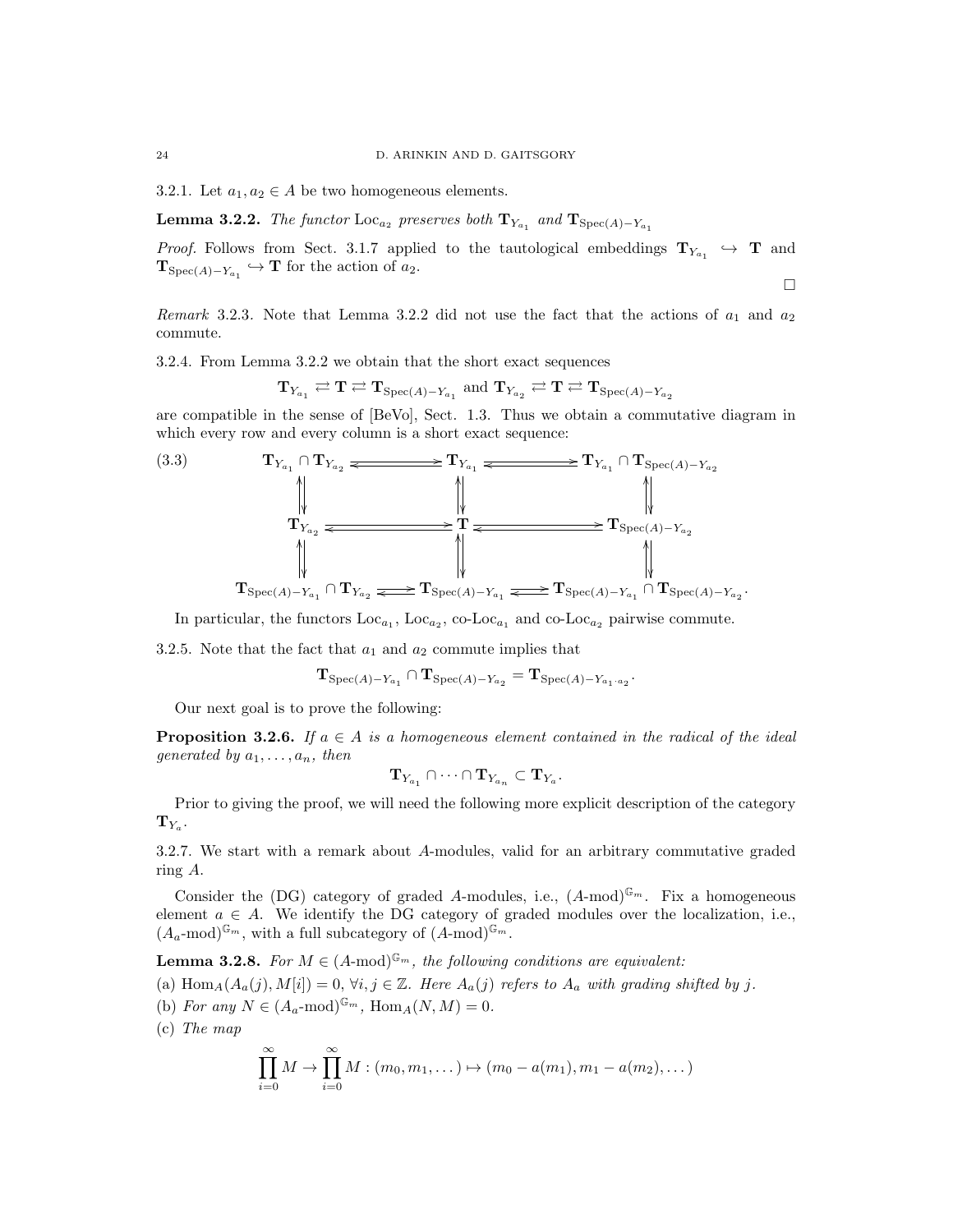$$
holim\left(M\stackrel{a}{\leftarrow} M\stackrel{a}{\leftarrow}\dots\right)
$$

vanishes.

*Proof.* Since the objects  $A_a(j)$  generate  $(A_a \text{-mod})^{\mathbb{G}_m}$ , (a) and (b) are equivalent. Moreover, the space  $\text{Hom}_{A}(A_{a}(j), M[i])$  identifies with the j-th graded component of the *i*-th cohomology of the cone of the map from (c); therefore, (a) and (c) are equivalent. Finally, (c) and (d) are equivalent by definition.  $\Box$ 

3.2.9. Let us denote the full subcategory of  $(A\text{-mod})^{\mathbb{G}_m}$ , satisfying the equivalent conditions of Lemma 3.2.8 by

$$
(A \text{-mod})^{\mathbb{G}_m}_{\langle a \rangle} \subset (A \text{-mod})^{\mathbb{G}_m}.
$$

By condition (b), this subcategory is the right orthogonal of  $(A_a$ -mod)<sup> $\mathbb{G}_m$ </sup>. Note that  $(A$ -mod) $\mathbb{G}_m$ is a thick subcategory that is closed under products, but not co-products.

Remark 3.2.10. One should think of  $(A\text{-mod})_{\langle a \rangle}^{\mathbb{G}_m}$  as the category of a-adically complete Amodules.

We now return to the setting of Sect. 3.1.1.

**Lemma 3.2.11.** For an object  $t \in T$ , the following conditions are equivalent:

(a)  $\mathbf{t} \in \mathbf{T}_{Y_a}.$ 

(b) For any  $\mathbf{t}' \in \mathbf{T}$ , the graded A-module  $\text{Hom}_{\mathbf{T}}^{\bullet}(\mathbf{t}, \mathbf{t}')$  belongs to  $(A\text{-mod})_{\langle a \rangle}^{\mathbb{G}_m}$ .

*Proof.* Indeed, using Lemma  $3.2.8(c)$ , we see that (b) is equivalent to

$$
\operatorname{Hom}_{\mathbf{T}}^{\bullet}(\operatorname{Loc}_{a}(\mathbf{t}), \mathbf{t}') = 0.
$$

3.2.12. We are now ready to prove Proposition 3.2.6:

Proof. By Lemma 3.2.11, it suffices to show that

$$
(A \text{-mod})^{\mathbb{G}_m}_{\langle a_1 \rangle} \cap \cdots \cap (A \text{-mod})^{\mathbb{G}_m}_{\langle a_n \rangle} \subset (A \text{-mod})^{\mathbb{G}_m}_{\langle a \rangle}.
$$

Using Lemma 3.2.8(b), we see that it is enough to prove that  $(A_a$ -mod)<sup> $\mathbb{G}_m$ </sup> is contained in the full subcategory of  $(A\text{-mod})^{\mathbb{G}_m}$  generated by the subcategories  $(A_{a_i}\text{-mod})^{\mathbb{G}_m}$  for  $i=1,\ldots,n$ . But this is obvious from the Čech resolution. (In fact, the latter subcategory identifies with the category of  $\mathbb{G}_m$ -equivariant modules on the scheme  $Spec(A) - \bigcap_i Y_{a_i}$ **.**) □

3.3. The definition of support. In this subsection we will finally define the support of an object, and study how this notion behaves under functors between triangulated categories and morphisms between algebras.

3.3.1. Let Y be a conical (i.e.,  $\mathbb{G}_m$ -invariant) Zariski-closed subset of Spec(A).

We define the full subcategory

$$
\mathbf{T}_Y:=\mathop{\cap}\limits_a \mathbf{T}_{Y_a},
$$

where the intersection is taken over the set of homogeneous elements of  $a \in A$  that vanish on  $Y$ .

Suppose  $Y_1, Y_2 \subset \text{Spec}(A)$  are two closed conical subsets. By Proposition 3.2.6,

$$
\mathbf{T}_{Y_1 \cap Y_2} = \mathbf{T}_{Y_1} \cap \mathbf{T}_{Y_2}.
$$

 $\Box$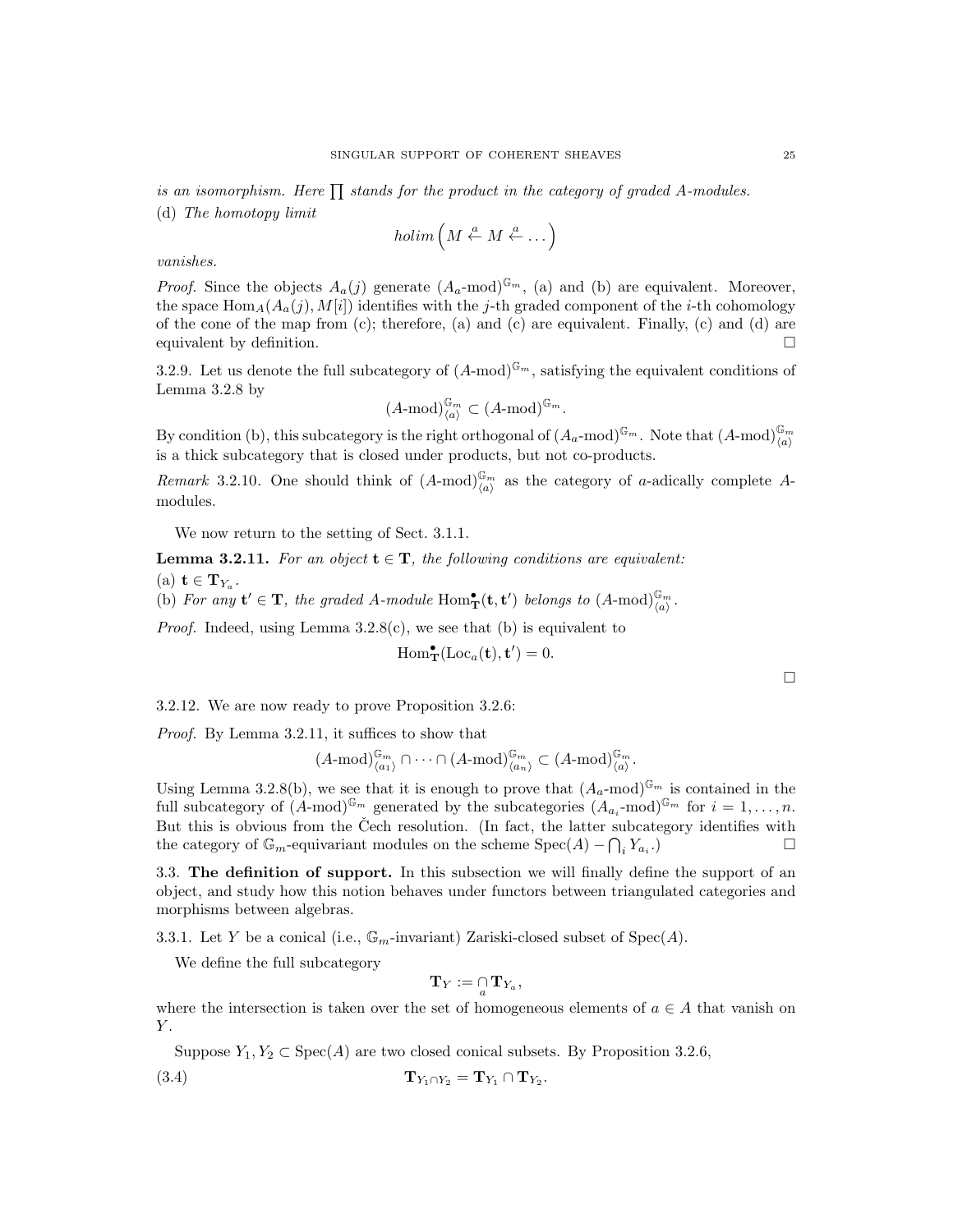3.3.2. We give the following definitions:

**Definition 3.3.3.** Given a conical Zariski-closed subset  $Y \subset \text{Spec}(A)$  and  $\mathbf{t} \in \mathbf{T}$ , we say that

 $\text{supp}_A(\mathbf{t}) \subset Y$ 

if  $\mathbf{t} \in \mathbf{T}_V$ .

**Definition 3.3.4.** Given  $\mathbf{t} \in \mathbf{T}$ , we define supp<sub>A</sub>( $\mathbf{t}$ ) to be the minimal conical Zariski-closed subset  $Y \subset \text{Spec}(A)$  such that  $\mathbf{t} \in \mathbf{T}_Y$ .

Remark 3.3.5. The definition of support given in Definition 3.3.3 differs from the one in [BIK]. When **T** is compactly generated, so that the definition of [BIK] applies, what we call "support" is the Zariski closure of the support from [BIK].

3.3.6. It is clear that

$$
\mathrm{supp}_A(\mathbf{t}) = \mathop{\cap}\limits_a Y_a,
$$

where the intersection is taken over the set of homogeneous elements a such that  $\mathbf{t} \in \mathbf{T}_{Y_a}$ .

Lemma 3.3.7. Let  $Y \subset Spec(A)$  be a conical Zariski-closed subset whose complement  $Spec(A) - Y$  is quasi-compact. (If A is Noetherian, this condition is automatic.) Then the embedding  $T_Y \hookrightarrow T$  admits a continuous right adjoint.

*Proof.* By the assumption, there exists a finite collection of homogeneous elements  $a_1, \ldots, a_n \in$ A such that

$$
(3.5) \t\t Y = Y_{a_1} \cap \dots \cap Y_{a_n}.
$$

By Proposition 3.2.6, we then have:

$$
\mathbf{T}_Y = \mathbf{T}_{Y_{a_1}} \cap \cdots \cap \mathbf{T}_{Y_{a_n}}.
$$

Iterating the diagram (3.3), we see that the embedding

$$
\mathbf{T}_{Y_{a_1}}\cap\cdots\cap \mathbf{T}_{Y_{a_n}}\hookrightarrow \mathbf{T}
$$

admits a continuous right adjoint such that the composed functor

$$
\mathbf{T}\to\mathbf{T}_{Y_{a_1}}\cap\cdots\cap\mathbf{T}_{Y_{a_n}}\hookrightarrow\mathbf{T}
$$

is isomorphic to the composition

$$
\operatorname{co-Loc}_{a_1} \circ \cdots \circ \operatorname{co-Loc}_{a_n}.
$$

 $\Box$ 

3.3.8. Let  $Y \subset \text{Spec}(A)$  be a conical Zariski-closed subset whose complement is quasi-compact. From Lemma 3.3.7, we obtain a short exact sequence of categories

$$
\mathbf{T}_Y \rightleftarrows \mathbf{T} \rightleftarrows \mathbf{T}_{\mathrm{Spec}(A)-Y},
$$

where  $\mathbf{T}_{\text{Spec}(A)-Y}$  is the right orthogonal to  $\mathbf{T}_Y$ . We also see that  $\mathbf{T}_{\text{Spec}(A)-Y}$  is generated by categories  $\mathbf{T}_{\text{Spec}(A)-Y_a}$ , where  $a \in A$  runs over homogeneous elements such that  $Y_a \supset Y$ . (In fact, it suffices to consider  $a = a_i$  for a finite collection of homogeneous elements  $a_1, \ldots, a_n \in A$ satisfying (3.5).)

**Corollary 3.3.9.** Suppose  $Y_1, Y_2 \subset \text{Spec}(A)$  are conical Zariski-closed subsets whose complements are quasi-compact. Then the category  $\mathbf{T}_{Y_1\cup Y_2}$  is generated by  $\mathbf{T}_{Y_1}$  and  $\mathbf{T}_{Y_2}$ .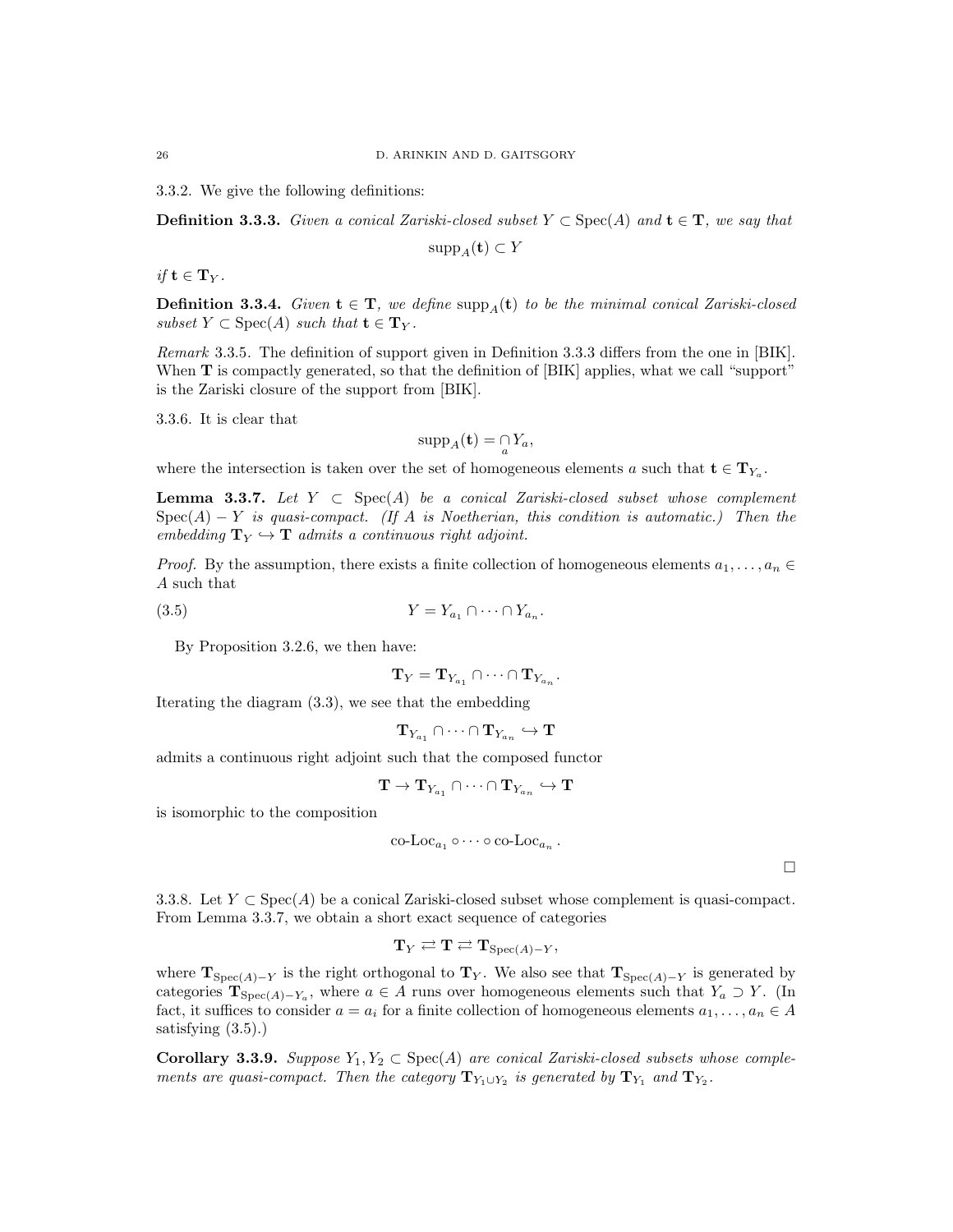Proof. Similar to (3.3), we have a diagram



with exact rows and columns. In order to prove the corollary, it suffices to check that

$$
\mathbf{T}_{\mathrm{Spec}(A)-Y_1}\cap \mathbf{T}_{\mathrm{Spec}(A)-Y_2}=\mathbf{T}_{\mathrm{Spec}(A)-Y_1\cup Y_2}.
$$

Clearly, the right-hand side is contained in the left-hand side. On the other hand,

$$
\mathbf{T}_{\mathrm{Spec}(A)-Y_1} \cap \mathbf{T}_{\mathrm{Spec}(A)-Y_2} = \big( \mathbf{T}_{\mathrm{Spec}(A)-Y_1} \big)_{\mathrm{Spec}(A)-Y_2}
$$

is generated by the essential images

$$
\mathrm{Loc}_{a_1 \cdot a_2}(\mathbf{T}) = \mathrm{Loc}_{a_2} \circ \mathrm{Loc}_{a_1}(\mathbf{T}),
$$

where  $a_1, a_2 \in A$  run over homogeneous elements such that  $Y_1 \subset Y_{a_1}$  and  $Y_2 \subset Y_{a_2}$ . This proves the converse inclusion.

3.3.10. Let  $F: \mathbf{T}_1 \to \mathbf{T}_2$  be a continuous triangulated functor compatible with the actions of A. Let  $Y \subset \text{Spec}(A)$  be a conical Zariski-closed subset whose complement is quasi-compact. It is clear from Sect. 3.1.7 that  $F$  induces a commutative diagram of functors:

$$
\begin{array}{ccc}\n(\mathbf{T}_1)_Y & \xrightarrow{\bullet} & \mathbf{T}_1 \xrightarrow{\bullet} & (\mathbf{T}_1)_{\text{Spec}(A)-Y} \\
F \downarrow & & \downarrow F \\
(\mathbf{T}_2)_Y & \xrightarrow{\bullet} & \mathbf{T}_2 \xrightarrow{\bullet} & (\mathbf{T}_2)_{\text{Spec}(A)-Y}.\n\end{array}
$$

Thus, for any  $\mathbf{t} \in \mathbf{T}_1$ , we have  $\text{supp}_A(\mathbf{t}) \supset \text{supp}_A(F(\mathbf{t}))$ . If we assume that F is conservative, then  $\text{supp}_A(\mathbf{t}) = \text{supp}_A(F(\mathbf{t})).$ 

In particular if  $T' \subset T$  is a full triangulated subcategory closed under direct sums, then

$$
\mathbf{T}_Y' = \mathbf{T}_Y \cap \mathbf{T}' \text{ and } \mathbf{T}_{\mathrm{Spec}(A)-Y}' = \mathbf{T}_{\mathrm{Spec}(A)-Y} \cap \mathbf{T}'
$$

as subcategories of T.

3.3.11. The notion of support behaves functorially under homomorphisms of algebras. Namely, let  $\phi : A' \to A$  be a homomorphism of evenly graded algebras. Let  $\Phi$  denote the resulting map  $Spec(A) \to Spec(A')$ . For **T** as above, the algebra A' maps to the graded center of **T** by composing with  $\phi$ .

We have:

**Lemma 3.3.12.** For  $\mathbf{t} \in \mathbf{T}$  and  $Y' \subset \text{Spec}(A')$  and  $Y := \Phi^{-1}(Y')$ ,

$$
supp_{A'}(\mathbf{t}) \subset Y' \Leftrightarrow supp_A(\mathbf{t}) \subset Y.
$$

Equivalently for  $t \in T$ ,

$$
\mathrm{supp}_{A'}(\mathbf{t}) = \Phi(\mathrm{supp}_A(\mathbf{t})).
$$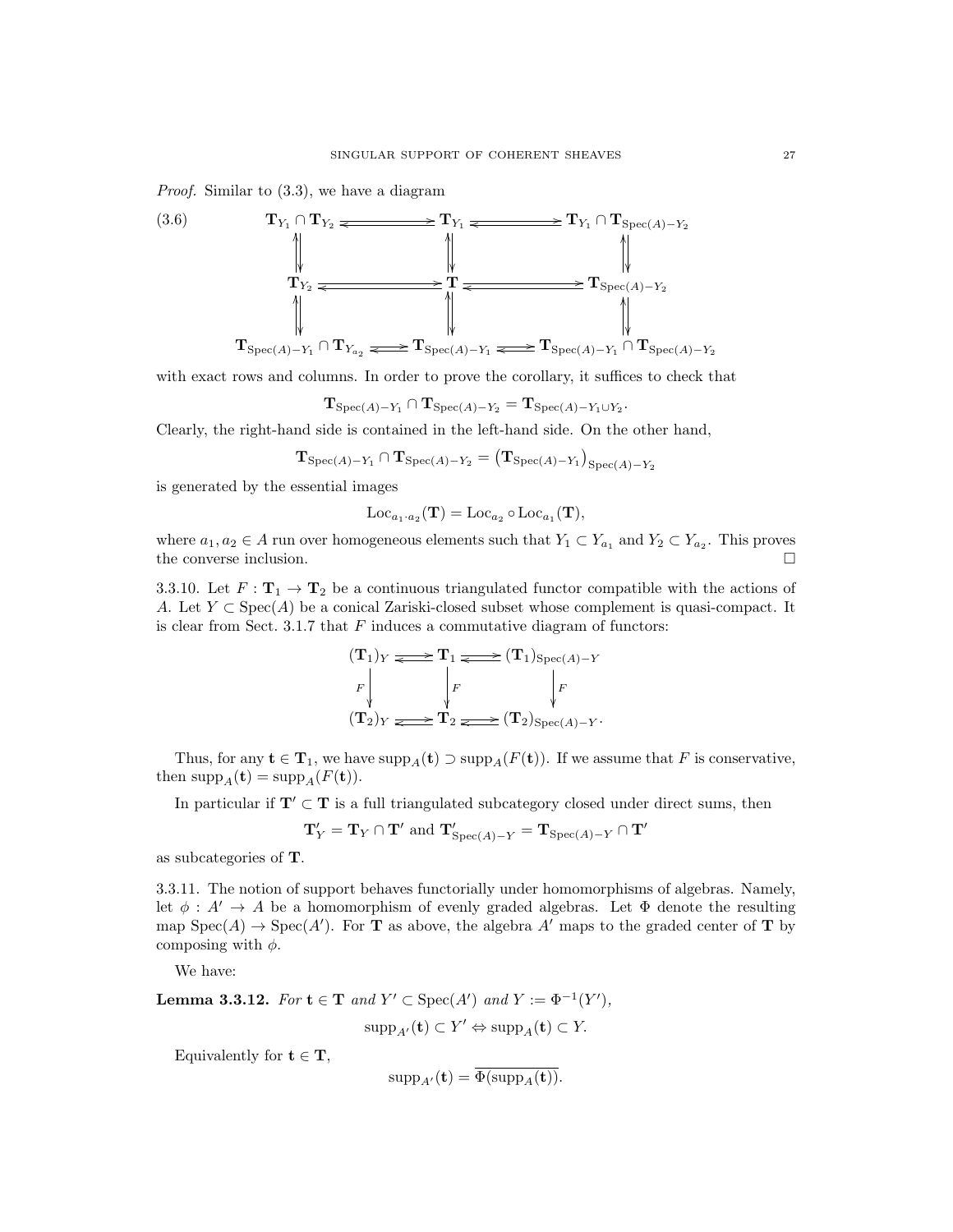3.4. The compactly generated case. In this subsection we will show that if T is compactly generated, we can measure supports of objects more explicitly.

3.4.1. Assume that T is compactly generated.

**Lemma 3.4.2.** Let  $Y \subset Spec(A)$  be a conical Zariski-closed subset whose complement  $Spec(A) - Y$  is quasi-compact. Then the category  $T_Y$  is compactly generated.

*Proof.* By induction and  $(3.3)$ , we can assume that Y is cut out by one homogeneous element a. It is easy to see that the objects

$$
\operatorname{Cone}(\mathbf{t} \xrightarrow{a} \mathbf{t}), \quad \mathbf{t} \in \mathbf{T}^c
$$

generate  $T_{Y_a}$ . Indeed, the right orthogonal to the class of these objects coincides with  ${\bf T}_{\operatorname{Spec}(A)-Y_a}.$ 

3.4.3. One can use compact objects to rewrite the definition of support:

**Lemma 3.4.4.** Let Y be an arbitrary conical Zariski-closed subset of  $Spec(A)$ .

(a) For  $t \in T$ , its support is contained in Y if and only if for a set of compact generators  $t_{\alpha} \in \mathbf{T}$ , the support of the A-module

$$
\mathrm{Hom}^\bullet_{\mathbf{T}}(\mathbf{t}_\alpha,\mathbf{t})
$$

is contained in Y for all  $\alpha$  (cf. [BIK, Corollary 5.3].)

(b) If  $t$  is compact, its support is contained in  $Y$  if and only if the support of the A-module  $Hom_{\bf T}^{\bullet}({\bf t},{\bf t})$  is contained in Y.

(c) If **t** is compact, and  $a \in A$  is a homogeneous element that vanishes on  $\text{supp}_A(\mathbf{t})$ , then there exists an integer i such that  $\mathbf{t} \stackrel{a^i}{\to} \mathbf{t}[2k \cdot i]$  vanishes. Here  $2k = \deg(a)$ .

*Proof.* Let a be a homogeneous element of A of degree  $2k$ . Suppose that a vanishes on Y. The fact that supp $(\mathbf{t}) \subset Y_a$  is equivalent to the colimit

$$
\mathbf{t} \stackrel{a}{\to} \mathbf{t}[2k] \stackrel{a}{\to} \dots
$$

being zero, which can be tested by mapping the generators  $\mathbf{t}_{\alpha}[m], m \in \mathbb{Z}$  into this colimit. Since the  $t_{\alpha}$ 's are compact, the above Hom is isomorphic to the colimit

$$
\operatorname{Hom}\nolimits_{\mathbf T}({\mathbf t}_\alpha, {\mathbf t}[-m]) \stackrel{a}{\rightarrow} \operatorname{Hom}\nolimits_{\mathbf T}({\mathbf t}_\alpha, {\mathbf t}[2k-m]) \stackrel{a}{\rightarrow} \dots,
$$

taken in the category Vect<sup> $\heartsuit$ </sup>. The vanishing of the latter is equivalent to

 $\mathrm{Hom}^\bullet_\mathbf{T}(\mathbf{t}_\alpha,\mathbf{t})$ 

being supported over  $Y$  as an  $A$ -module, which is the assertion of point (a) of the lemma.

For point (b), the "only if" direction follows from point (a). The "if" direction holds tautologically for any t (with no compactness hypothesis).

Point (c) follows from point (b): the unit element in  $Hom_{\mathbf{T}}(\mathbf{t}, \mathbf{t})$  is annihilated by some power of a.

 $\Box$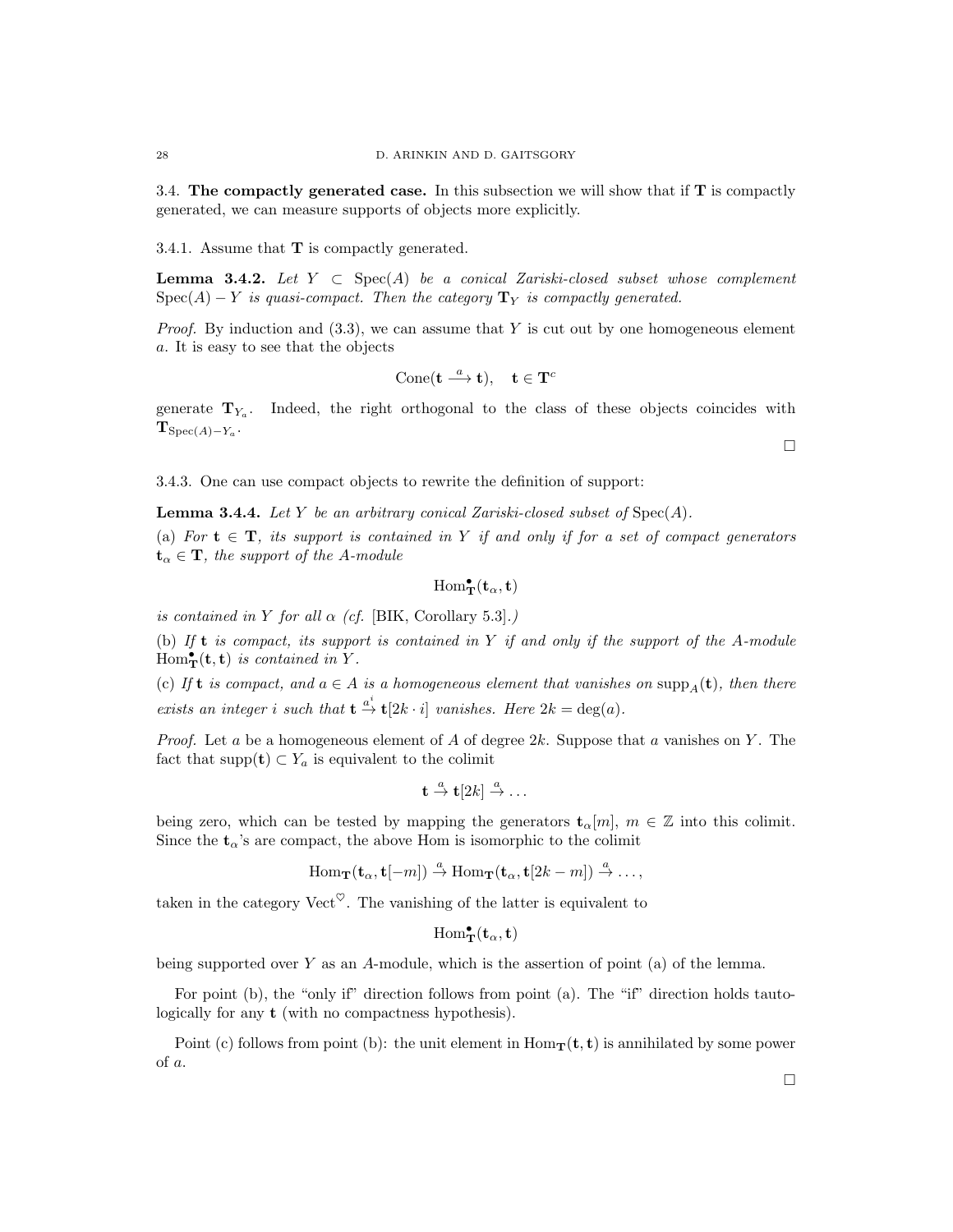3.5. Support in DG categories. From now on we will assume that  $T$  is the homotopy category of a DG category C, equipped with an action of an  $\mathbb{E}_2$ -algebra A (see Sect. E.3.2, where the notion of action of an  $\mathbb{E}_2$ -algebra on a DG category is discussed).

We will show that the notion of support in  $C$  can be expressed in terms of the universal situation, namely, for  $C = A$ -mod. In addition, we will study the behavior of support under tensor products of the C's.

3.5.1. Set

$$
A:=\bigoplus_n H^{2n}(\mathcal{A}).
$$

Since A has an  $\mathbb{E}_2$ -structure, the algebra A is commutative. The action of A on C gives rise to a homomorphism from  $A$  to the graded center of  $T$ .

3.5.2. For a conical Zariski-closed subset  $Y \subset \text{Spec}(A)$ , we let

$$
\mathbf{C}_Y \subset \mathbf{C}
$$

be the full DG subcategory of C defined as the preimage of  $T_Y \subset T$ .

3.5.3. In particular, we can consider  $C = A$ -mod. It is clear that the resulting subcategory

$$
\mathcal{A}\text{-mod}_Y\subset\mathcal{A}\text{-mod}
$$

is a (two-sided) monoidal ideal. (In fact, any full cocomplete subcategory of A-mod is a monoidal ideal, since A-mod is generated by A, which is the unit object.)

3.5.4. The following assertion will play a crucial role:

**Proposition 3.5.5.** Let Y be such that its complement is quasi-compact. Then for any  $DG$ category  $C$  equipped with an action of  $A$ , we have

$$
\mathbf{C}_Y = \mathcal{A}\text{-mod}_Y \underset{\mathcal{A}\text{-mod}}{\otimes} \mathbf{C}
$$

as full subcategories of

$$
C \simeq \text{A-mod} \underset{\mathcal{A}\text{-mod}}{\otimes} C.
$$

Proof. Note that if

$$
\mathbf{C}_1 \rightleftarrows \mathbf{C}_2 \rightleftarrows \mathbf{C}_3
$$

is a short exact sequence of right modules over a DG monoidal category  $O$ , and  $C'$  is a left module, then

$$
\mathbf{C}_1\underset{\mathbf{O}}{\otimes}\mathbf{C}'\rightleftarrows\mathbf{C}_2\underset{\mathbf{O}}{\otimes}\mathbf{C}'\rightleftarrows\mathbf{C}_3\underset{\mathbf{O}}{\otimes}\mathbf{C}'
$$

is a short exact sequence of DG categories.

This observation together with  $(3.3)$  for **C** and A-mod reduces the proposition to the case when  $Y = Y_a$  for some homogeneous element  $a \in A$ . In this case, it is sufficient to show that

$$
\mathbf{C}_{\mathrm{Spec}(A)-Y_a} \ \mathrm{and} \ \mathcal{A}\text{-}\mathrm{mod}_{\mathrm{Spec}(A)-Y_a} \underset{\mathcal{A}\text{-}\mathrm{mod}}{\otimes} \mathbf{C}
$$

coincide as subcategories of C.

First, let us show the inclusion  $\supset$ , i.e., we have to show that the element a acts as an isomorphism on objects from  $\mathcal{A}\text{-mod}_{Spec(A)-Y_a} \underset{\mathcal{A}\text{-mod}}{\otimes} \mathbf{C}$ . This property is enough to establish on the generators, which we can take to be of the form  $M \otimes \mathbf{c}$ , where  $\mathbf{c} \in \mathbf{C}$  and  $M \in \mathcal{A}$ -mod $_{Spec(A)-Y_a}$ . The action of a on such an object equals

 $a_{\mathcal{M}} \otimes id_{\mathbf{c}}$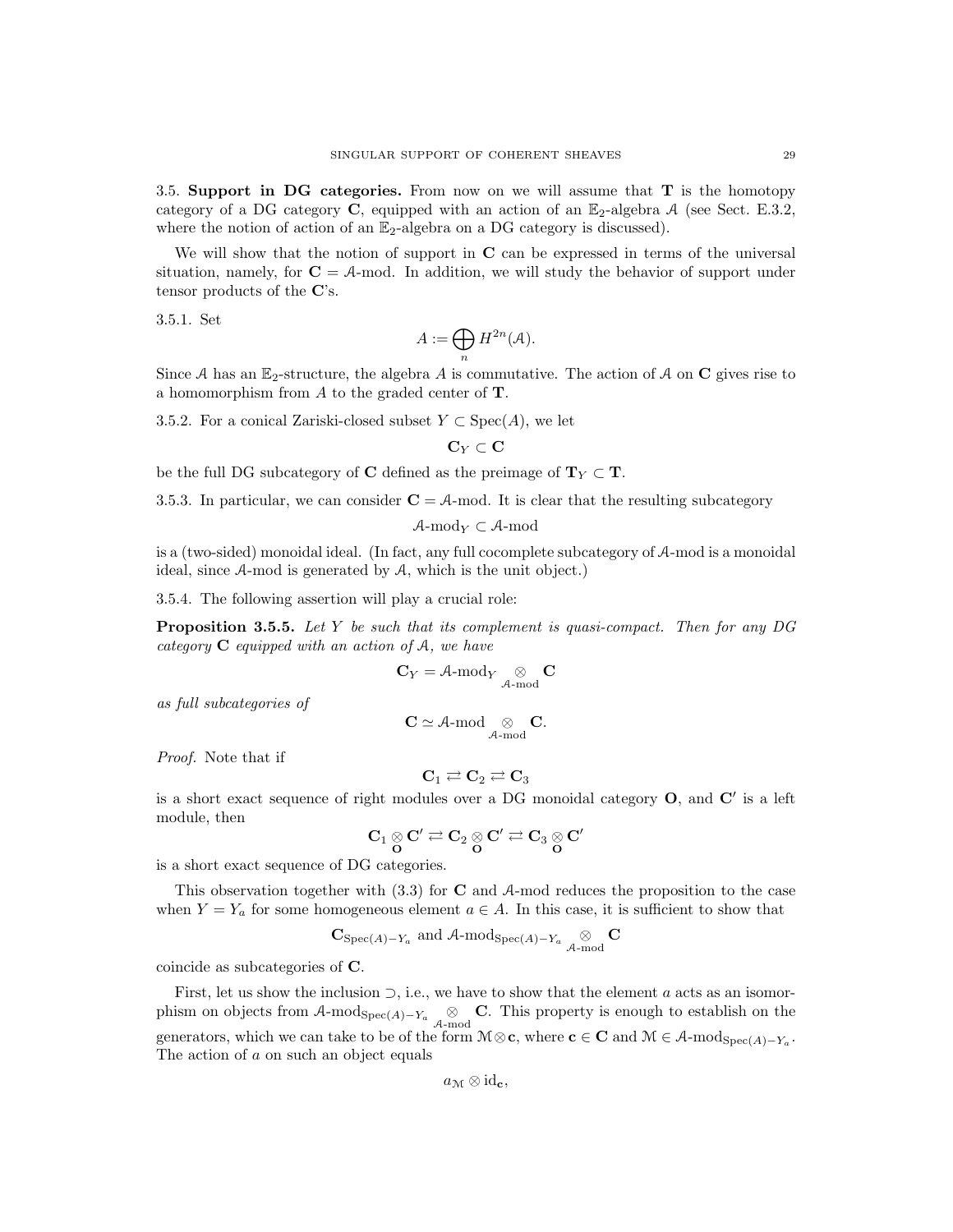and the assertion follows from the fact that a is an isomorphism on M.

In particular, we obtain a natural transformation of endofunctors

$$
\operatorname{Loc}_{a,\mathbf{C}} \to \operatorname{Loc}_{a,\mathcal{A}\text{-}\mathrm{mod}} \otimes \operatorname{Id}_\mathbf{C},
$$

viewed as acting on

$$
\mathbf{C} \simeq \text{A-mod} \underset{\mathcal{A}\text{-}\mathrm{mod}}{\otimes} \mathbf{C}.
$$

It suffices to show that this natural transformation is an isomorphism. The latter follows immediately from (3.2).

 $\Box$ 

3.5.6. Suppose now we have two  $\mathbb{E}_2$ -algebras  $\mathcal{A}_i$  acting on DG categories  $\mathbf{C}_i$ , respectively  $(i =$ 1, 2). Let  $Y_i \in \text{Spec}(A_i)$  be conical Zariski-closed subsets whose complements are quasi-compact.

Set  $\mathbf{C} := \mathbf{C}_1 \otimes \mathbf{C}_2$ ,  $\mathcal{A} = \mathcal{A}_1 \otimes \mathcal{A}_2$ . We then have a natural graded homomorphism

$$
\phi: A_1 \otimes A_2 \to A,
$$

where

$$
A_i := \bigoplus_n H^{2n}(\mathcal{A}_i) \qquad (i = 1, 2).
$$

It induces a map

$$
Spec(A) \to Spec(A_1) \times Spec(A_2);
$$

let  $Y \subset \text{Spec}(A)$  be the preimage of  $Y_1 \times Y_2 \subset \text{Spec}(A_1) \times \text{Spec}(A_2)$ .

As in Proposition 3.5.5, one shows:

Proposition 3.5.7. The subcategories

$$
(\mathbf{C}_1)_{Y_1}\otimes (\mathbf{C}_2)_{Y_2} \text{ and } \mathbf{C}_Y
$$

of  $C_1 \otimes C_2 = C$  coincide.

3.5.8. Let  $C_i$ ,  $A_i$ ,  $A_i$  (i = 1,2) be as in Sect. 3.5.6. Suppose that  $C_1$  is dualizable. Let  $F: \mathbf{C}_1 \to \mathbf{C}_2$  be a continuous functor. Such functors are in a bijection with objects

$$
\mathbf{c}'\in \mathbf{C}':=\mathbf{C}_1^\vee\otimes \mathbf{C}_2.
$$

Note that  $\mathbf{C}_1^{\vee}$  is acted on by  $\mathcal{A}_1^{\text{op}}$  (see Sect. E.3.3).

We can regard  $\mathbb{C}_1^{\vee} \otimes \mathbb{C}_2$  as acted on by the  $\mathbb{E}_2$ -algebra  $\mathcal{A}' := \mathcal{A}_1^{\text{op}} \otimes \mathcal{A}_2$ . Let A be the corresponding graded algebra; we have a natural morphism  $\phi: A_1 \otimes A_2 \to A$ . (Note that the graded algebra corresponding to  $\mathcal{A}_1^{\text{op}}$  coincides with  $A_1$ .) Let  $p_1, p_2$  be the two components of the corresponding map

$$
(p_1, p_2) : \text{Spec}(A) \to \text{Spec}(A_1) \times \text{Spec}(A_2).
$$

We have:

**Proposition 3.5.9.** Let  $Y_i \subset \text{Spec}(A_i)$  (for  $i = 1, 2$ ) be conical Zariski-closed subsets such that the complement of  $Y_1$  is quasi-compact. Let  $\mathbf{c}'$  be the object of  $\mathbf{C}_1^{\vee} \otimes \mathbf{C}_2$  corresponding to F. Suppose that

$$
p_2(\mathrm{supp}_A(\mathbf{c}') \cap p_1^{-1}(Y_1)) \subset Y_2.
$$

Then the functor F maps  $(C_1)_{Y_1}$  to  $(C_2)_{Y_2}$ .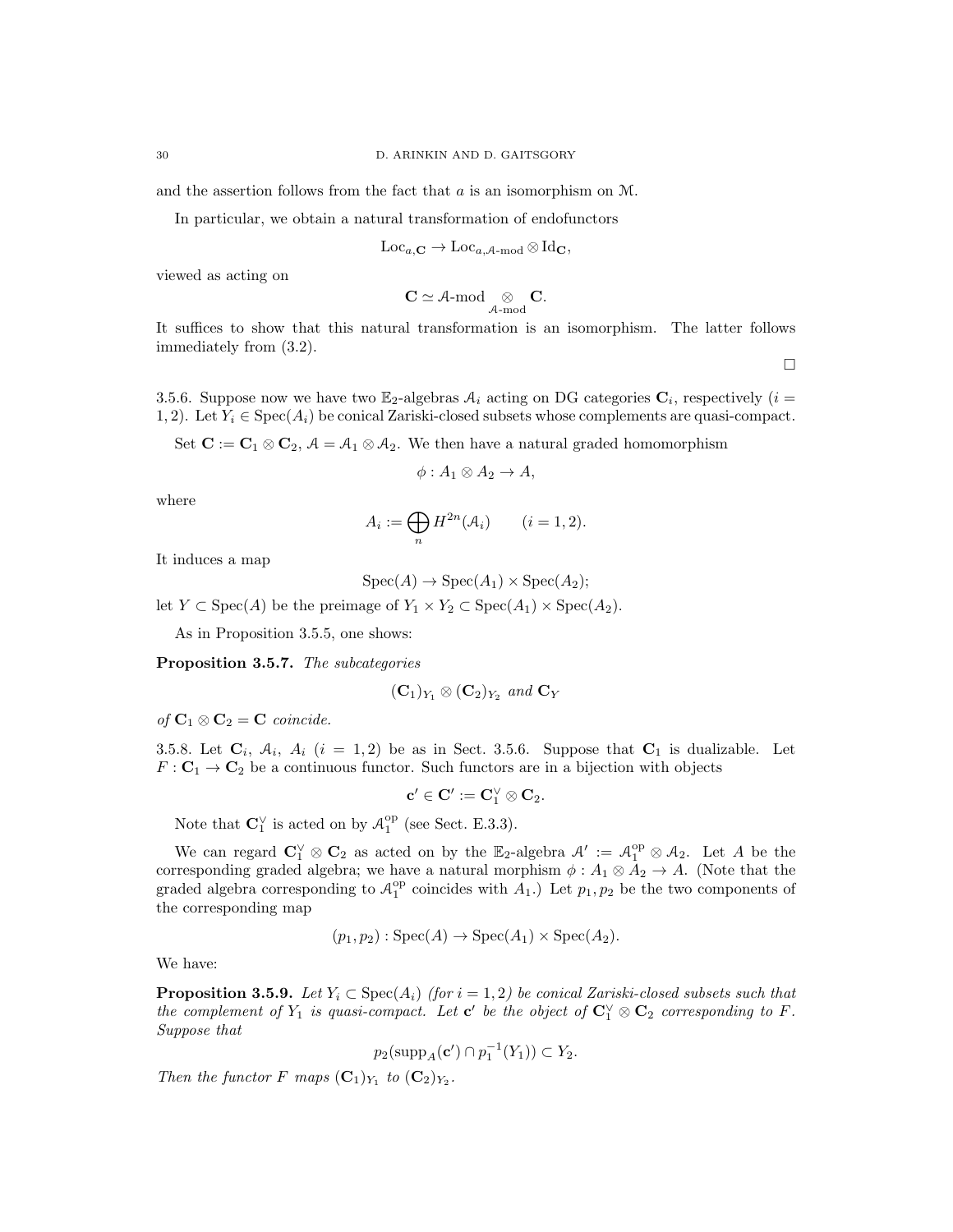*Proof.* Set  $Y_1' = p_1^{-1}(Y_1) \subset \text{Spec}(A)$ . It is a conical Zariski-closed subset whose complement is quasi-compact. Consider the corresponding exact sequence of categories

$$
\mathbf{C}'_{Y'_1} \rightleftarrows \mathbf{C}' \rightleftarrows \mathbf{C}'_{\mathrm{Spec}(A)-Y'_1}.
$$

It is clear that the objects of  $\mathbf{C}'_{Spec(A)-Y'_1}$  correspond to functors  $\mathbf{C}_1 \to \mathbf{C}_2$  that vanish on  $({\bf C}_1)_{Y_1}$ . Therefore, we may replace  ${\bf c}'$  by its colocalization and assume that  ${\bf c}' \in {\bf C}'_{Y'_1}$ . We then have  $p_2(\text{supp}_A(c')) \subset Y_2$ . For such c', it is clear that the essential image of the corresponding functor  $C_1 \rightarrow C_2$  is contained in  $(C_2)_{Y_2}$ . .

3.6. Grading shift for  $\mathbb{E}_2$ -algebras. In this subsection we will show how to relate the notion of support developed in the previous subsections to the more algebro-geometric notion of support *over* an algebraic stack.

This subsection may be skipped on the first reading, and returned to when necessary.

3.6.1. Suppose that the E<sub>2</sub>-algebra A carries an action of  $\mathbb{G}_m$  such that the corresponding  $\mathbb{E}_2$ -algebra  $\mathcal{A}^{\text{shift}}$  (see Sect. A.2.2) is classical.

In particular,  $\mathcal{A}^{\text{shift}}$  has a canonical  $E_{\infty}$  (i.e., commutative algebra) structure, which restricts to the initial  $\mathbb{E}_2$ -structure. Hence, the same is true for A.

We thus obtain a canonical isomorphism

 $\mathcal{A}^{\text{shift}} \simeq A$ 

as classical commutative algebras, which is compatible with the grading after scaling the grading on the left-hand side by 2.

3.6.2. Consider the stack  $S_A = \text{Spec}(\mathcal{A}^{\text{shift}}/\mathbb{G}_m)$ . Given a conical Zariski-closed subset

$$
Y \subset \text{Spec}(A),
$$

we regard  $Y/\mathbb{G}_m$  as a closed substack in  $\mathcal{S}_A$ .

Recall that by Sect. A.2.2, we have a canonical equivalence of DG categories

$$
(\mathcal{A}\text{-mod})^{\mathbb{G}_m} \simeq \mathrm{QCoh}(\mathcal{S}_{\mathcal{A}}).
$$

This equivalence naturally extends to an equivalence of (symmetric) monoidal categories.

Proposition 3.6.3. We have

$$
\mathcal{A}\text{-mod}_Y = \mathcal{A}\text{-mod}\underset{\mathrm{QCoh}(\mathcal{S}_\mathcal{A})}{\otimes} \mathrm{QCoh}(\mathcal{S}_\mathcal{A})_{Y/\mathbb{G}_m}
$$

as full subcategories of

$$
\mathcal{A}\text{-mod} = \mathcal{A}\text{-mod} \underset{(\mathcal{A}\text{-mod})^{\mathbb{G}_m}}{\otimes} (\mathcal{A}\text{-mod})^{\mathbb{G}_m} \simeq \mathcal{A}\text{-mod} \underset{Q\text{Coh}(\mathcal{S}_{\mathcal{A}})}{\otimes} QCoh(\mathcal{S}_{\mathcal{A}}).
$$

*Proof.* Note first that an action of  $\mathbb{G}_m$  on an associative DG algebra A defines a bi-grading on A. Suppose that A is an E<sub>2</sub>-algebra, and let  $Y \subset \text{Spec}(A)$  be a Zariski-closed subset conical with respect to the cohomological grading. Then the corresponding subcategory  $A\text{-mod}_Y$  is  $\mathbb{G}_m$ -invariant (see Sect. A.1.2) if and only if Y is conical with respect to both gradings.

Note, however, that the assumptions of the proposition imply that the two gradings on A coincide. Hence, for any conical Y, the subcategory  $A$ -mod<sub>Y</sub> is  $\mathbb{G}_m$ -invariant.

By Sect. A.1.4, it suffices to show that

 $(\mathcal{A}\text{-mod}_Y)^{\mathbb{G}_m}$  and  $\operatorname{QCoh}(\mathcal{S}_{\mathcal{A}})_{Y/\mathbb{G}_m}$ 

coincide as subcategories of  $(A\text{-mod})^{\mathbb{G}_m} \simeq \text{QCoh}(\mathcal{S}_A)$ .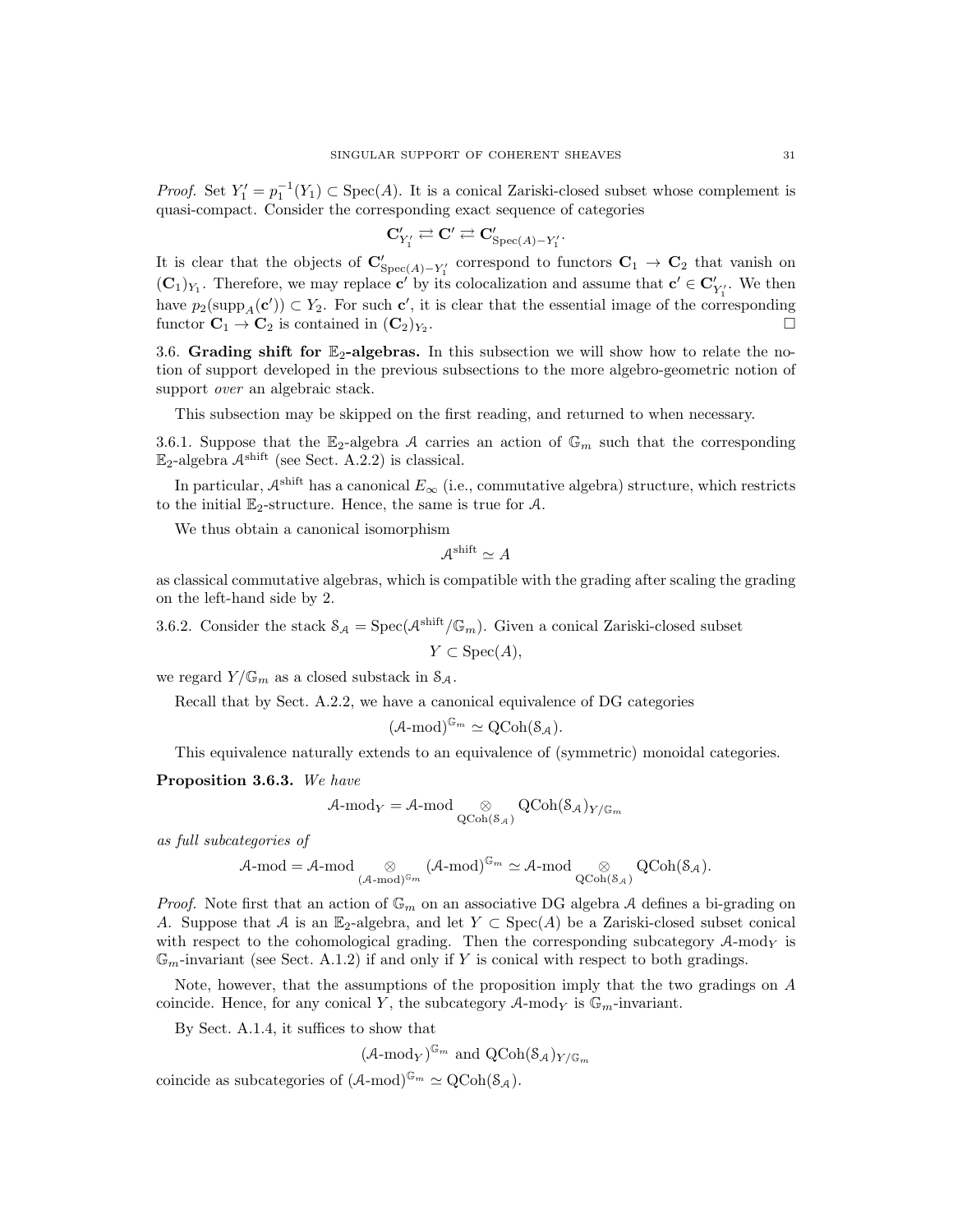Note that by (A.1), the category  $(A\text{-mod}_Y)^{\mathbb{G}_m}$  identifies with the full subcategory of  $(A\text{-mod})^{\mathbb{G}_m}$  consisting of modules supported on Y as plain A-modules. This makes the required assertion manifest.

3.6.4. Let  $C$  be a DG category acted on by  $A$ , where  $A$  is as in Sect. 3.6.1. In particular, we obtain that C is a module category over  $\text{QCoh}(S_{\mathcal{A}})$ . Let  $Y \subset \text{Spec}(A)$  be a conical Zariski-closed subset such that its complement is quasi-compact.

Combining Propositions 3.5.5 and 3.6.3, we obtain:

Corollary 3.6.5.  $\mathbf{C}_Y \simeq \mathbf{C} \underset{\text{QCoh}(S_{\mathcal{A}})}{\otimes} \text{QCoh}(S_{\mathcal{A}})_{Y/\mathbb{G}_m}$  as subcategories of C.

In particular, for  $c \in \mathbb{C}$  we can express supp<sub>A</sub>(c) in terms of the more familiar notion of support of an object in a category tensored over QCoh of an algebraic stack.

3.6.6. Suppose that the algebra A is Noetherian. Let us show that in this case we can use fibers to study supports of objects.

Let  $i_s : \text{Spec}(k') \to \text{Spec}(A)$  be a geometric point of  $\text{Spec}(A)$ . We have natural monoidal functors

$$
QCoh(\mathcal{S}_{\mathcal{A}}) \to A\text{-mod} \to Vect_{k'},
$$

where  $Vect_{k'}$  is the category of vector spaces over k'. This defines an action of the monoidal category  $\text{QCoh}(\mathcal{S}_{\mathcal{A}})$  on  $\text{Vect}_{k'}$ .

Given  $\mathbf{c} \in \mathbf{C}$ , we define  $i_s^*(\mathbf{c})$  to be the object

$$
\mathbf{c} \otimes k' \in \mathbf{C} \underset{\mathrm{QCoh}(\mathcal{S}_{\mathcal{A}})}{\otimes} \mathrm{Vect}_{k'} \, .
$$

By Noetherian induction, one proves the following:

**Lemma 3.6.7.** If  $i_s^*(c) = 0$  for all geometric points s of A, then  $c = 0$ .

As a consequence, we obtain:

Corollary 3.6.8. Let  $Y \subset \text{Spec}(A)$  be a conical Zariski-closed subset. Fix  $c \in C$ . Then (a)  $\mathbf{c} \in \mathbf{C}_Y$  if and only if  $i_s^*(\mathbf{c}) = 0$  for all  $s \notin Y$ ; (b)  $\mathbf{c} \in \mathbf{C}_{\text{Spec}(A)-Y}$  if and only if  $i_s^*(\mathbf{c}) = 0$  for all  $s \in Y$ ;

(c) supp<sub>A</sub>(c) is the Zariski closure of the set

$$
\{s\in \text{Spec}(A): i_s^*(\mathbf{c})\neq 0\}.
$$

Proof. Recall that we have an exact sequence of categories

$$
C_Y \rightleftarrows C \rightleftarrows C_{Spec(A)-Y},
$$

which identifies with

$$
\mathbf{C}\underset{\mathrm{QCoh}(\mathcal{S}_{\mathcal{A}})}{\otimes} \mathrm{QCoh}(\mathcal{S}_{\mathcal{A}})_{Y/\mathbb{G}_m} \rightleftarrows \mathbf{C}\underset{\mathrm{QCoh}(\mathcal{S}_{\mathcal{A}})}{\otimes} \mathrm{QCoh}(\mathcal{S}_{\mathcal{A}}) \rightleftarrows \mathbf{C}\underset{\mathrm{QCoh}(\mathcal{S}_{\mathcal{A}})}{\otimes} \mathrm{QCoh}(\mathcal{S}_{\mathcal{A}}-Y/\mathbb{G}_m).
$$

The "only if" direction in part (a) follows because

$$
\operatorname{QCoh}(\mathcal{S}_{\mathcal{A}})_{Y/\mathbb{G}_m} \underset{\operatorname{QCoh}(\mathcal{S}_{\mathcal{A}})}{\otimes} \operatorname{Vect}_{k'} = 0
$$

for any point  $i_s : \text{Spec}(k') \to \text{Spec}(A)$  not contained in Y. Similarly, the "only if" direction in part (b) follows because

$$
\operatorname{QCoh}(\mathcal{S}_{\mathcal{A}}-Y/\mathbb{G}_m) \underset{\operatorname{QCoh}(\mathcal{S}_{\mathcal{A}})}{\otimes} \operatorname{Vect}_{k'}=0
$$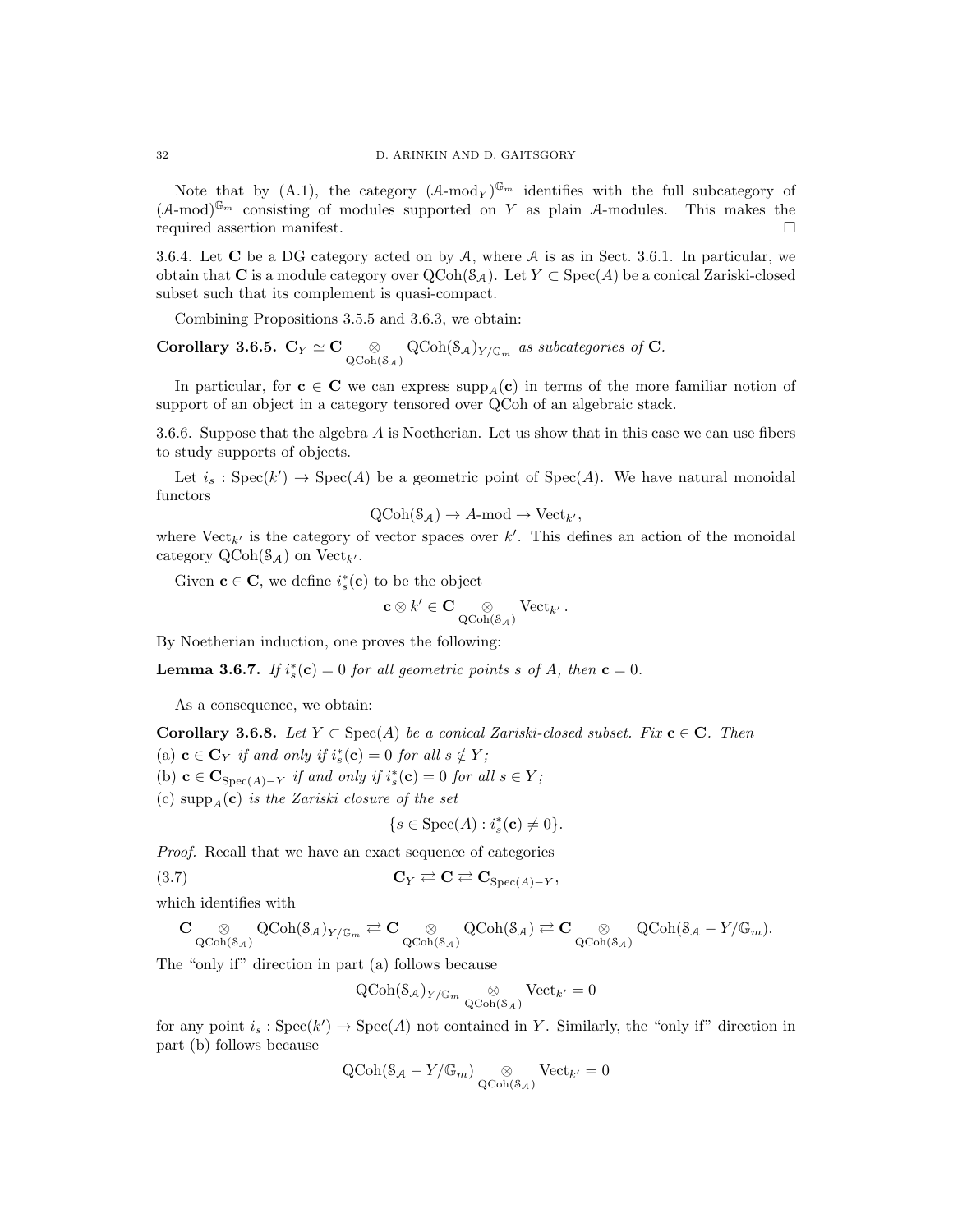for any point  $i_s : \text{Spec}(k') \to \text{Spec}(A)$  contained in Y. Now the "if" directions in both parts follow from the sequence (3.7) and Lemma 3.6.7. Part (c) follows from part (a).

# Part II: The theory of singular support

## 4. Singular support of ind-coherent sheaves

For the rest of the paper, we will be working with DG schemes locally almost of finite type over a ground field k, which is assumed to have characteristic 0.

In this section we introduce the notion of singular support for objects of  $\text{IndCoh}(Z)$ , where Z is a quasi-smooth DG scheme, and study the basic properties of the corresponding categories IndCoh<sub>Y</sub> $(Z)$ , where  $Y \subset \text{Sing}(Z)$  is a conical Zariski-closed subset.

4.1. The definition of singular support. Throughout this section,  $Z$  will be a quasi-smooth DG scheme. It will be assumed *affine* until Sect. 4.5.11.

4.1.1. Consider the  $\mathbb{E}_2$ -algebra of Hochschild cochains  $HC(Z)$ ; see Sect. F.1 where the definition of  $HC(Z)$  is recalled (and see also Sect. E for some background material on  $\mathbb{E}_2$ -algebras).

As is explained in Sect. F.1, the  $\mathbb{E}_2$ -algebra  $HC(Z)$  identifies canonically with the  $\mathbb{E}_2$ -algebra of Hochschild cochains  $HC(Z)^{\text{IndCoh}}$  of the category  $\text{IndCoh}(Z)$ .

Let  $HH^{\bullet}(Z)$  denote the classical graded associative algebra

(4.1) 
$$
\bigoplus_{n} H^{n} \left( \mathrm{HC}(Z) \right) \text{.}
$$

Let  $HH^{even}(Z)$  denote the even part of  $HH^{\bullet}(Z)$ , viewed as a classical graded associative algebra. As was mentioned in Sect. 3.5.1, the algebra  $HH^{even}(Z)$  is commutative, and  $HH^{even}(Z)$ maps to the graded center of  $Ho(IndCoh(Z)).$ 

4.1.2. Since Z was assumed quasi-smooth,  $T^*(Z)$  is perfect, and we can regard  $T(Z)[-1]$  as a Lie algebra<sup>6</sup> in  $QCoh(Z)$ , see Corollary G.2.7. Note that from Corollary G.2.7 we obtain a canonical map of commutative algebras

$$
\Gamma(Z, \mathcal{O}_{\mathit{cl}_Z}) \to HH^0(Z),
$$

and of  $\Gamma(Z, \mathcal{O}_{\mathrm{cl}_Z})$ -modules

$$
\Gamma(Z, H^1(T(Z))) \to HH^2(Z).
$$

It induces a homomorphism of graded algebras

(4.2) 
$$
\Gamma\left(\text{Sing}(Z),\mathcal{O}_{\text{Sing}(Z)}\right) = \Gamma\left(Z,\text{Sym}_{\mathcal{O}_{\text{cl}_Z}}\left(H^1(T(Z))\right)\right) \to \text{HH}^{\text{even}}(Z),
$$

where we assign to  $\Gamma(Z, H^1(T(Z)))$  degree 2.

 $^{6}$ For reasons of tradition, while we call Lie algebras in an arbitrary symmetric monoidal  $\infty$ -category O "Lie algebras", we refer to Lie algebras in Vect as "DG Lie algebras".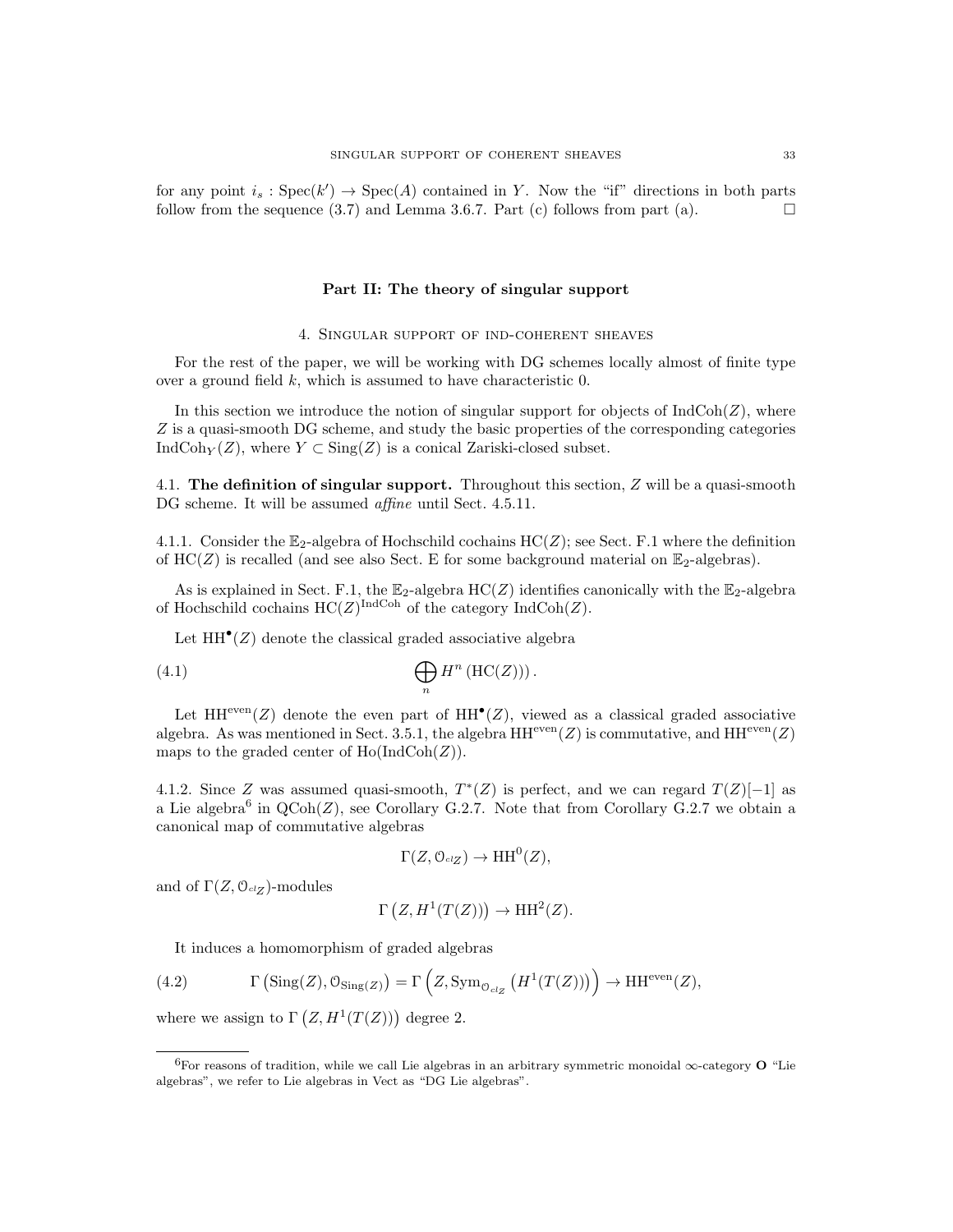4.1.3. We are now ready to give the main definitions of this paper:

**Definition 4.1.4.** The singular support of  $\mathcal{F} \in \text{IndCoh}(Z)$ , denoted  $\text{SingSupp}(\mathcal{F})$ , is

 $\text{supp}_{\Gamma(\text{Sing}(Z),\mathcal{O}_{\text{Sing}(Z)})}(\mathcal{F}) \subset \text{Sing}(Z).$ 

**Definition 4.1.5.** Let Y be a conical Zariski-closed subset of  $\text{Sing}(Z)$ . We let

 $\text{IndCoh}_Y(Z) \subset \text{IndCoh}(Z)$ 

denote the full subcategory spanned by objects whose singular supports are contained in Y.

4.1.6. The following assertion (borrowed from [BIK, Theorem 11.3]) gives an explicit expression for singular support:

**Lemma 4.1.7.** For  $\mathcal{F} \in \text{IndCoh}(Z)^c := \text{Coh}(Z)$ , its singular support is equal to the support of the graded  $\Gamma(\text{Sing}(Z), \mathcal{O}_{\text{Sing}(Z)})$ -module  $\text{End}^{\bullet}_{\text{Coh}(Z)}(\mathcal{F})$ .

*Proof.* Follows immediately from Lemma 3.4.4(b).  $\square$ 

In addition, we have the following result:

**Theorem 4.1.8.** For two objects  $\mathcal{F}_1, \mathcal{F}_2 \in \text{Coh}(Z)$ , the graded vector space  $\text{Hom}^{\bullet}_{\text{Coh}(Z)}(\mathcal{F}_1, \mathcal{F}_2)$ , regarded as a module over  $\Gamma(\mathrm{Sing}(Z),\mathcal{O}_{\mathrm{Sing}(Z)})$ , is finitely generated.

In particular, for  $\mathcal{F} \in \text{Coh}(Z)$ , the  $\Gamma(\text{Sing}(Z), \mathcal{O}_{\text{Sing}(Z)})$ -module  $\text{End}^{\bullet}_{\text{Coh}(Z)}(\mathcal{F})$  appearing in Lemma 4.1.7 is finitely generated.

Remark 4.1.9. If  $Z$  is a classical scheme, the assertion of Theorem 4.1.8 is due to Gulliksen [Gul]; also see references in the proof of [BIK, Theorem 11.3]. For completeness, we will present a proof of Theorem 4.1.8 in Appendix D.

# 4.2. Basic properties.

4.2.1. First, we note:

**Lemma 4.2.2.** The subcategory  $\text{IndCoh}_Y(Z) \subset \text{IndCoh}(Z)$  is stable under the monoidal action of  $\mathrm{QCoh}(Z)$  on Ind $\mathrm{Coh}(Z)$ .

*Proof.* For any module category **C** over  $Q\text{Coh}(Z)$ , any full cocomplete subcategory **C'**  $\subset$  **C** is stable under the action, since  $\text{QCoh}(Z)$  is generated by its unit object,  $\mathcal{O}_Z$ .

4.2.3. It is easy to see that the dualizing sheaf  $\omega_Z \in \text{IndCoh}(Z)$  belongs to  $\text{IndCoh}_{\{0\}}(Z)$ , where  ${0} \subset Sing(Z)$  denotes the zero-section.

Indeed, the construction of the isomorphism of Corollary G.2.7 shows that the action of  $\Gamma(Z, T(Z)[-1]) \to \mathrm{HC}(Z)$  on  $\omega_Z \in \mathrm{IndCoh}(Z)$  is trivial.

4.2.4. Recall the fully faithful functor

$$
\Xi_Z : \mathrm{QCoh}(Z) \to \mathrm{IndCoh}(Z)
$$

(see [IndCoh, Proposition 1.5.3]), which is defined since  $Z$  is eventually coconnective.

Note that since Z is quasi-smooth, and hence Gorenstein (see Corollary 2.2.8),  $\omega_Z$  is the image of a line bundle under  $\Xi_Z$ . Hence, by Lemma 4.2.2, the essential image of all of  $\text{QCoh}(Z)$ under  $\Xi_Z$  is contained in IndCoh<sub>{0}</sub>(Z).

4.2.5. In Sect. 5.7 we will prove the converse inclusion:

**Theorem 4.2.6.** The subcategory  $\text{IndCoh}_{\{0\}}(Z) \subset \text{IndCoh}(Z)$  coincides with the essential image of  $\text{QCoh}(Z)$  under  $\Xi_Z$ .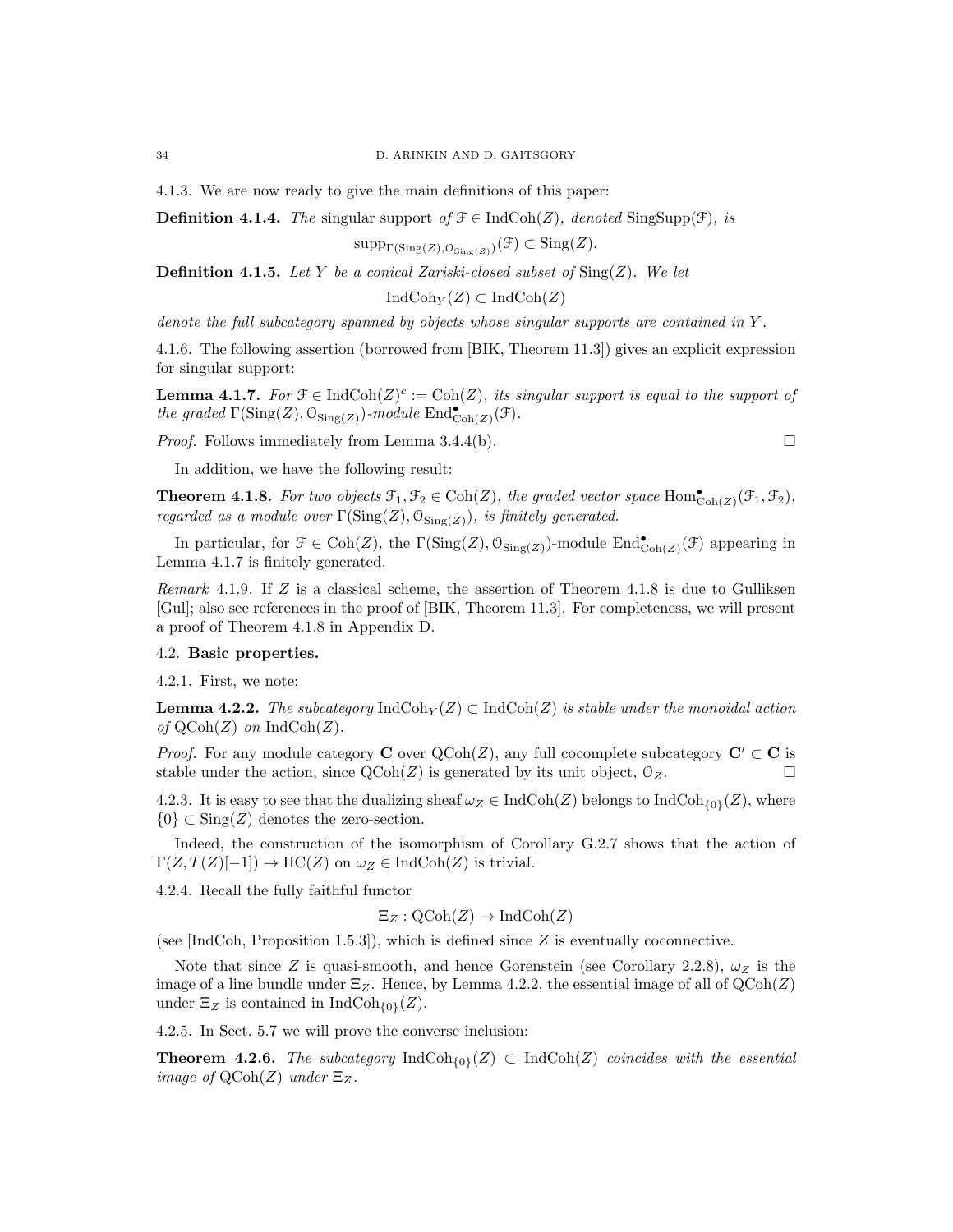#### 4.3. Compact generation.

4.3.1. Lemma 3.4.2 (or [BIK, Theorem 6.4]) immediately implies the following claim.

Corollary 4.3.2. Let Z be a quasi-smooth affine DG scheme. For any conical Zariski-closed subset  $Y \subset \text{Sing}(Z)$ , the category IndCoh<sub>Y</sub>(Z) is compactly generated.

Define

 $Coh_Y(Z) := IndCoh_Y(Z) \cap Coh(Z).$ 

Corollary 4.3.2 can be rephrased as follows:

Corollary 4.3.3. IndCoh<sub>Y</sub> $(Z) \simeq \text{Ind}(\text{Coh}_Y(Z)).$ 

4.3.4. Let  $Y_1 \subset Y_2$  be two conical Zariski-closed subsets.

We have a tautologically defined fully faithful functor

$$
\Xi_Z^{Y_1,Y_2} : \mathrm{IndCoh}_{Y_1}(Z) \to \mathrm{IndCoh}_{Y_2}(Z)
$$

that sends  $\text{Coh}_{Y_1}(Z)$  identically into  $\text{Coh}_{Y_2}(Z)$ .

Since this functor sends compact objects to compacts, it admits a continuous right adjoint. We denote this right adjoint by  $\Psi_Z^{Y_1,Y_2}$ . Thus, the functor  $\Psi_Z^{Y_1,Y_2}$  realizes IndCoh<sub>Y<sub>1</sub></sub>(Z) as a colocalization of  $\text{IndCoh}_{Y_2}(Z)$ .

Note that the functor  $\Xi_Z^{Y_1,Y_2}$  is (tautologically) compatible with the action of QCoh(Z). Hence the functor  $\Psi_Z^{Y_1, Y_2}$  acquires a structure of being lax-compatible. However, we claim:

**Lemma 4.3.5.** The functor  $\Psi_Z^{Y_1,Y_2}$  is compatible with the action of  $QCoh(Z)$ , i.e., the lax compatibility is strict.

*Proof.* Same as that of Lemma 4.2.2.

4.3.6. In particular, we can take  $Y_2$  to be all of  $\text{Sing}(Z)$ , in which case  $\text{IndCoh}_{Y_2}(Z)$  is all of  $IndCoh(Z).$ 

We will denote the resulting pair of adjoint functors

$$
IndCoh_Y(Z) \rightleftarrows IndCoh(Z)
$$

by  $(\Xi_Z^{Y, \text{all}}, \Psi_Z^{Y, \text{all}})$ .

4.3.7. Similarly, for any Y that contains the zero-section, we obtain the corresponding pair of adjoint functors

$$
\Xi^Y_Z : {\rm QCoh}(Z) \rightleftarrows {\rm IndCoh}_Y(Z) : \Psi^Y_Z
$$

with  $\Xi_Z^Y$  being fully faithful.

By definition, the functor  $\Xi_Z^Y$  is the ind-extension of the natural embedding

$$
\mathrm{QCoh}(Z)^c = \mathrm{QCoh}(Z)^{\mathrm{perf}} \hookrightarrow \mathrm{Coh}_Y(Z) \hookrightarrow \mathrm{IndCoh}_Y(Z),
$$

and  $\Psi_Z^Y$  is the ind-extension of

$$
Coh_Y(Z) \hookrightarrow Coh(Z) \hookrightarrow QCoh(Z).
$$

Note that according to Theorem 4.2.6, the latter functors are a particular case of  $(\Xi_Z^{Y_1,Y_2}, \Psi_Z^{Y_1,Y_2})$  for  $Y_1 = \{0\}$  and  $Y_2 = Y$ .

4.4. The t-structure. Let Y be a conical Zariski-closed subset of  $\text{Sing}(Z)$  containing the zero-section.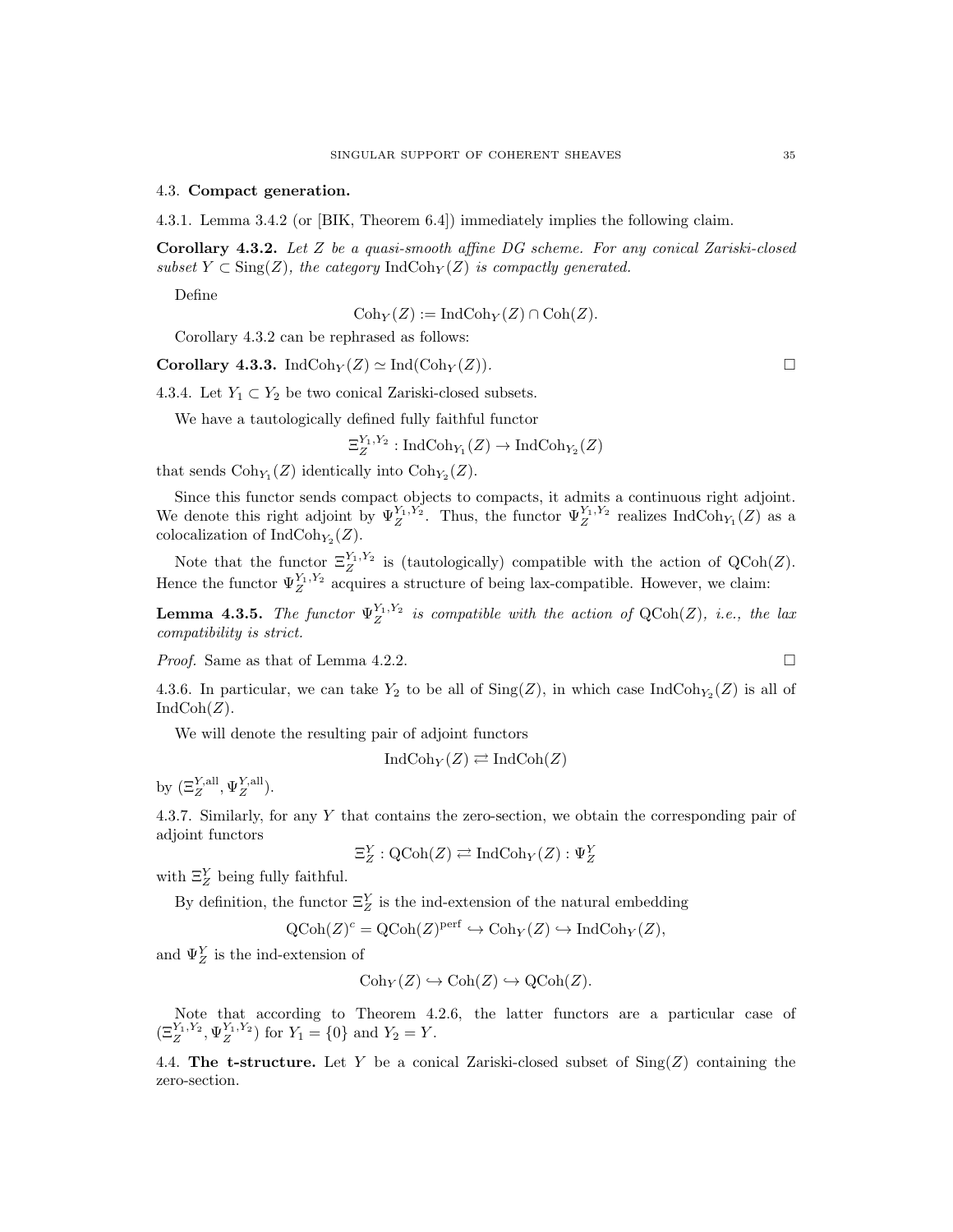4.4.1. We define a t-structure on  $\text{IndCoh}_Y(Z)$  by declaring that

$$
\mathcal{F}\in \mathrm{IndCoh}_Y(Z)^{\leq 0}\, \Leftrightarrow \Psi^Y_Z(\mathcal{F})\in \mathrm{QCoh}(Z)^{\leq 0}.
$$

Note that for  $Y = \text{Sing}(Z)$ , this t-structure coincides with the canonical t-structure on  $IndCoh(Z)$  of [IndCoh, Sect. 1.2].

#### Lemma 4.4.2.

$$
\mathcal{F} \in \mathrm{IndCoh}_Y(Z)^{\leq 0} \Leftrightarrow \Xi_Z^{Y, \mathrm{all}}(\mathcal{F}) \in \mathrm{IndCoh}(Z)^{\leq 0}.
$$

Proof. Follows from the fact that

$$
\Psi_Z^Y \simeq \Psi_Z^Y(\mathcal{F}) \circ \Psi_Z^{Y, \text{all}} \circ \Xi_Z^{Y, \text{all}} \simeq \Psi_Z \circ \Xi_Z^{Y, \text{all}}.
$$

**Corollary 4.4.3.** The functors  $\Psi_Z^{Y, \text{all}}$  and  $\Psi_Z^Y$  are t-exact.

*Proof.* The previous lemma implies that  $\Xi_Z^{Y, \text{all}}$  is right t-exact. Hence,  $\Psi_Z^{Y, \text{all}}$  is left t-exact by adjunction. The fact that  $\Psi_Z^{Y, \text{all}}$  is right t-exact follows from the fact that

$$
\Psi_Z^Y \circ \Psi_Z^{Y, \text{all}} \simeq \Psi_Z.
$$

The functor  $\Psi_Z^Y$  is right t-exact by definition. To show that it is left t-exact, it is enough to show that  $\Xi_Z^Y$  is right t-exact. The latter is equivalent, by definition, to the fact that  $\Psi_Z^Y \circ \Xi_Z^Y$ is right t-exact. However, the latter functor is isomorphic to the identity.

4.4.4. We will now prove:

**Proposition 4.4.5.** The functors  $\Psi_{Z}^{Y, \text{all}}$  and  $\Psi_{Z}^{Y}$  induce equivalences

$$
IndCoh(Z)^{\geq 0} \to IndCoh_Y(Z)^{\geq 0} \to QCoh(Z)^{\geq 0}.
$$

*Proof.* Note that the fact that the composed functor  $\Psi_Z^Y \circ \Psi_Z^{Y, \text{all}} \simeq \Psi_Z$  induces an equivalence

$$
IndCoh(Z)^{\geq 0} \to \mathrm{QCoh}(Z)^{\geq 0}
$$

is [IndCoh, Proposition 1.2.4]. In particular, the functor

$$
\Psi_Z^{Y, \text{all}} : \text{IndCoh}(Z)^{\geq 0} \to \text{IndCoh}_Y(Z)^{\geq 0}
$$

is conservative.

The left adjoint to  $\Psi_Z^{Y, \text{all}}|_{\text{IndCoh}(Z) \geq 0}$  is given by

$$
\mathcal{F} \mapsto \tau^{\geq 0}\left(\Xi_Z^{Y, \text{all}}(\mathcal{F})\right).
$$

It is enough to show that this left adjoint is fully faithful, i.e., that the adjunction map

$$
\mathcal{F} \rightarrow \Psi_Z^{Y, \text{all}} \left( \tau^{\geq 0} \left( \Xi_Z^{Y, \text{all}}(\mathcal{F}) \right) \right)
$$

is an isomorphism.

Since  $\Psi_Z^{Y, \text{all}}$  is t-exact, we have:

$$
\Psi_Z^{Y, \text{all}} \left( \tau^{\geq 0} \left( \Xi_Z^{Y, \text{all}} (\mathcal{F}) \right) \right) \simeq \tau^{\geq 0} \left( \Psi_Z^{Y, \text{all}} \circ \Xi_Z^{Y, \text{all}} (\mathcal{F}) \right).
$$

However, since  $\Xi_Z^{Y, \text{all}}$  is fully faithful, the latter expression is isomorphic to  $\tau^{\geq 0}(\mathcal{F}) \simeq \mathcal{F}$ , as required.

 $\Box$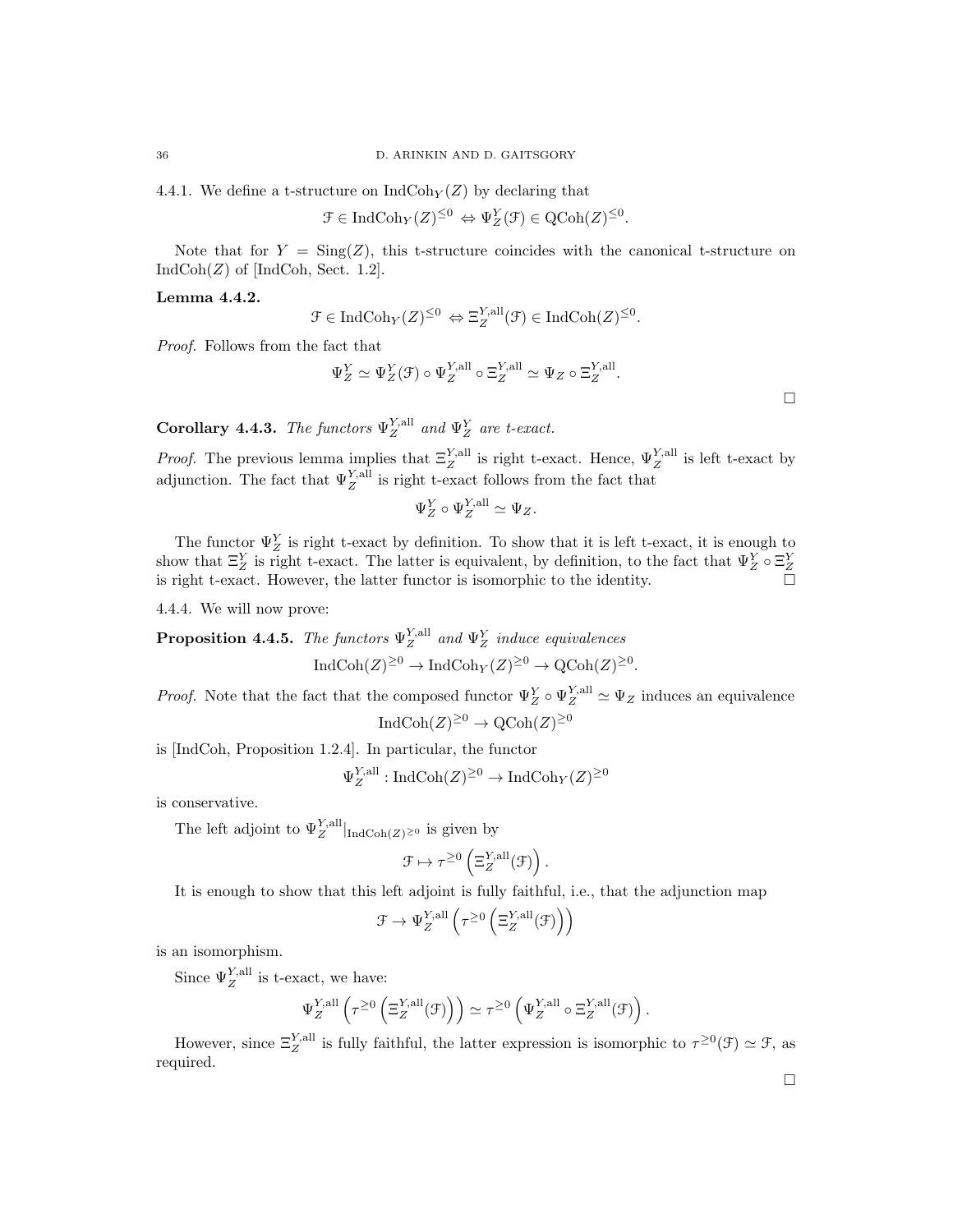4.4.6. Recall that a t-structure on a triangulated category  $\bf{T}$  is said to be *compactly generated* if

$$
\mathcal{F} \in \mathbf{T}^{>0} \Leftrightarrow \text{Hom}_{\mathbf{T}}(\mathcal{F}_1, \mathcal{F}) = 0, \,\forall \,\mathcal{F}_1 \in \mathbf{T}^{\leq 0} \cap \mathbf{T}^c.
$$

**Proposition 4.4.7.** The *t*-structure on  $\text{IndCoh}_Y(Z)$  is compactly generated.

*Proof.* Let  $\mathcal{F} \in \text{IndCoh}_{Y}(Z)$  be an object that is right-orthogonal to

$$
Coh_Y(Z) \cap Coh(Z)^{\leq 0}.
$$

Let us prove that  $\mathcal{F} \in \text{IndCoh}_Y(\mathbb{Z})^{>0}$ . Truncating, we may assume that  $\mathcal{F} \in \text{IndCoh}_Y(\mathbb{Z})^{\leq 0}$ ; we need to show that  $\mathcal{F} = 0$ .

By assumption,  $\mathcal F$  is right-orthogonal to the essential image of  $Q\text{Coh}(Z)^{\text{perf}} \cap \text{Coh}(Z)^{\leq 0}$ under  $\Xi_Z^Y$ . Hence,  $\Psi_Z^Y(\mathcal{F}) \in \mathrm{QCoh}(Z)^{>0}$ . However, since  $\mathcal{F} \in \mathrm{IndCoh}_Y(Z)^{\leq 0}$ , we have also that  $\Psi_Z^Y(\mathcal{F}) \in \mathrm{QCoh}(Z)^{\leq 0}$ , so  $\Psi_Z^Y(\mathcal{F}) = 0$ .

Thus,  $\mathcal F$  is right-orthogonal to the essential image of all of  $Q\text{Coh}(Z)^{\text{perf}}$  under  $\Xi_Z^Y$ . To prove that  $\mathcal{F} = 0$ , we need to show that

$$
\mathrm{Hom}_{\mathrm{IndCoh}_Y(Z)}(\mathcal{F}_1, \mathcal{F}) = 0
$$

for any  $\mathcal{F}_1 \in \text{Coh}_Y(Z)$ . However, for any such  $\mathcal{F}_1$ , there exists  $\mathcal{F}_2 \in \text{QCoh}(Z)^{\text{perf}}$  and a map  $\mathfrak{F}_2 \to \mathfrak{F}_1$ , such that

Cone( $\mathcal{F}_2 \to \mathcal{F}_1$ )  $\in \text{Coh}_Y(Z) \cap \text{Coh}(Z)^{\leq 0}$ .

This implies the required assertion by the long exact sequence.

 $\Box$ 

## 4.5. Localization with respect to Z.

4.5.1. Let  $V \stackrel{i}{\hookrightarrow} Z$  be a closed DG subscheme. Let  $\text{IndCoh}(Z)_V$  be the corresponding full subcategory of  $IndCoh(Z)$  (see [IndCoh, Sect. 4.1.2]), i.e.,  $IndCoh(Z)<sub>V</sub>$  consists of those objects that vanish when restricted to  $Z - V$ .

Equivalently, we can then produce  $\text{IndCoh}(Z)_V$  in the framework of Sect. 3.5, using the action of  $\Gamma(Z, \mathcal{O}_Z)$  on the category IndCoh(Z).

Consider the scheme

$$
Sing(Z)_V = {}^{cl}(\text{Sing}(Z) \underset{Z}{\times} V) \subset \text{Sing}(Z).
$$

Consider the corresponding subcategory

$$
\text{IndCoh}_{\text{Sing}(Z)_V}(Z) \subset \text{IndCoh}(Z).
$$

The next assertion results immediately from Lemma 3.3.12:

**Corollary 4.5.2.** The subcategories  $\text{IndCoh}_{\text{Sing}(Z)_V}(Z)$  and  $\text{IndCoh}(Z)_V$  of  $\text{IndCoh}(Z)$  coincide.

4.5.3. Let  $Y \subset \text{Sing}(Z)$  be a conical Zariski-closed subset. Set

$$
Y_V := {}^{cl}(Y \underset{Z}{\times} V).
$$

From Corollary 4.5.2 and (3.4) we obtain:

Corollary 4.5.4. The subcategories

IndCoh<sub>Yv</sub>(Z) and IndCoh(Z)<sub>V</sub> ∩ IndCoh<sub>Y</sub>(Z)

of  $IndCoh(Z)$  coincide.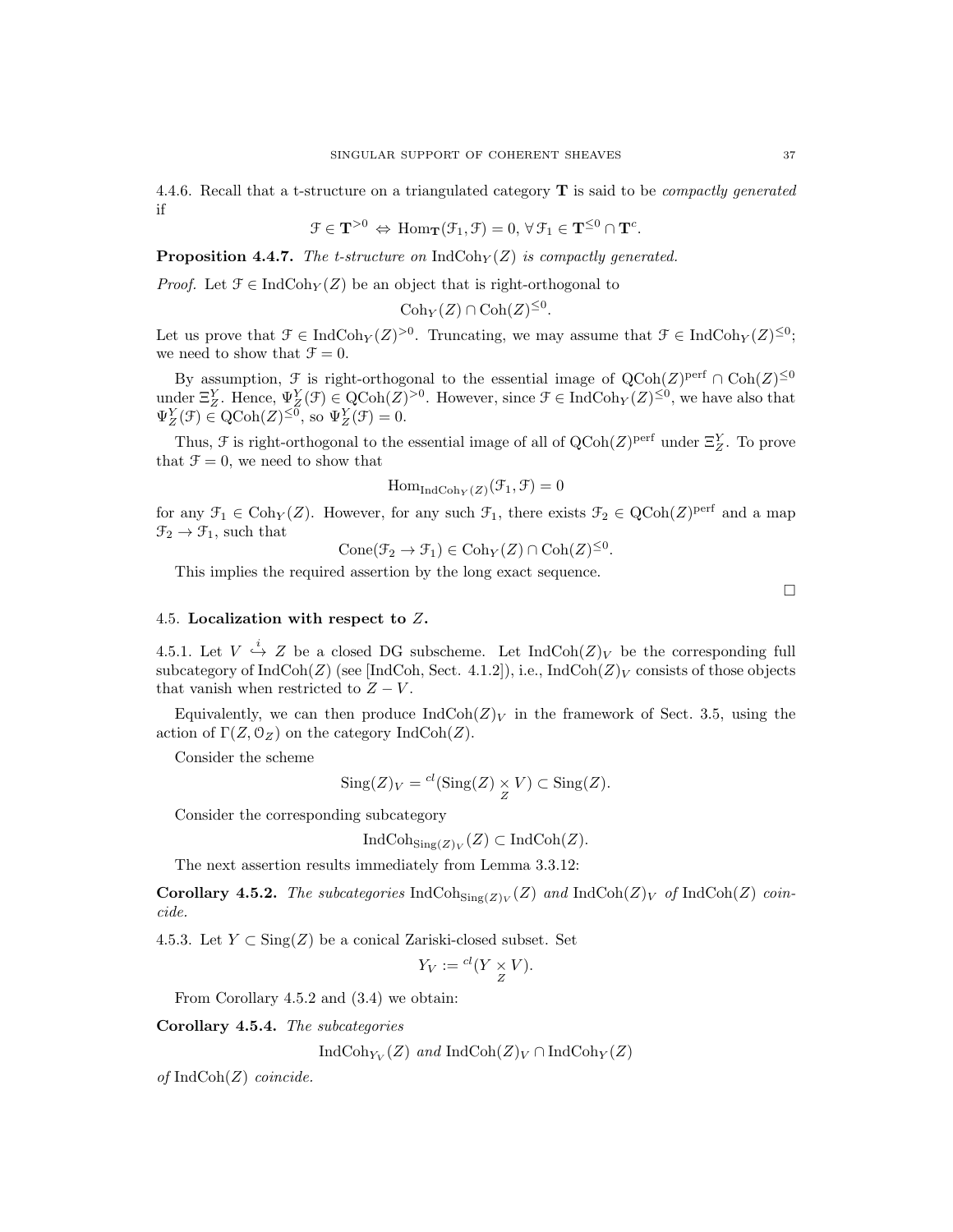4.5.5. Let now  $U \stackrel{j}{\hookrightarrow} Z$  be an open affine. By [IndCoh, Lemma 4.1.1], we have a pair of adjoint functors

$$
j^{\operatorname{IndCoh}, *} : \operatorname{IndCoh}(Z) \rightleftarrows \operatorname{IndCoh}(U) : j^{\operatorname{IndCoh}}_* ,
$$

which realize  $IndCoh(U)$  as a localization of  $IndCoh(Z)$ . By [IndCoh, Corollary 4.4.5], we have a commutative diagram with vertical arrows being equivalences:

$$
\operatorname{IndCoh}(Z) \underset{\text{QCoh}(Z)}{\otimes} \operatorname{QCoh}(U) \xrightarrow{\operatorname{Id} \otimes j_*} \operatorname{IndCoh}(Z) \underset{\text{QCoh}(Z)}{\otimes} \operatorname{QCoh}(Z)
$$
  
\n
$$
\downarrow \qquad \qquad \downarrow
$$
  
\n
$$
\operatorname{IndCoh}(U) \xrightarrow{j_*^{\operatorname{IndCoh}}} \operatorname{IndCoh}(Z).
$$

In particular, we obtain that  $IndCoh(U)$  can be interpreted as the full subcategory of IndCoh(Z) corresponding to  ${}^{cl}U \subset {}^{cl}Z$  with respect to the action of  $\Gamma(Z, \mathcal{O}_{\mathrm{cl}Z})$  on IndCoh(Z) in the sense of Sect. 3.1.2.

Let  $Y \subset \text{Sing}(Z)$  be a conical Zariski-closed subset. Set

$$
Y_U := {}^{cl}(Y \underset{Z}{\times} U) \subset \text{Sing}(Z)_U \simeq \text{Sing}(U).
$$

From (3.3), we obtain:

#### Corollary 4.5.6.

(a) The functors  $j^{\text{IndCoh}}_{*}$  and  $j^{\text{IndCoh},*}$  define an equivalence between  $\text{IndCoh}_{Y_{U}}(U)$  and the intersection of  $\text{IndCoh}_Y(Z)$  with the essential image of  $\text{IndCoh}(U)$  under  $j^{\text{IndCoh}}_*$ . (b) The functors  $(j^{\text{IndCoh},*}, j^{\text{IndCoh}}_*)$  map the categories

$$
\text{Ind}\text{Coh}_Y(Z) \rightleftarrows \text{Ind}\text{Coh}_{Y_U}(U)
$$

to one another, and are mutually adjoint.

(c) We have a commutative diagram with vertical arrows being isomorphisms:

$$
\operatorname{IndCoh}_{Y}(Z) \underset{\operatorname{QCoh}(Z)}{\otimes} \operatorname{QCoh}(U) \xrightarrow{\operatorname{Id} \otimes j_{*}} \operatorname{IndCoh}_{Y}(Z) \underset{\operatorname{QCoh}(Z)}{\otimes} \operatorname{QCoh}(Z)
$$
  

$$
\downarrow \qquad \qquad \downarrow
$$
  

$$
\operatorname{IndCoh}_{Y_{U}}(U) \xrightarrow{j_{*}^{\operatorname{IndCoh}}}{\xrightarrow{j_{*}^{\operatorname{IndCoh}}}} \operatorname{IndCoh}_{Y}(Z).
$$

Corollary 4.5.7. Let  $U_i$  be a cover of Z by open affine subsets. An object  $\mathcal{F} \in \text{IndCoh}(Z)$ belongs to  $\text{IndCoh}_Y(Z)$  if and only if  $\mathcal{F}|_{U_i}$  belongs to  $\text{IndCoh}_{Y_{U_i}}(U_i)$  for every i.

Proof. The "only if" direction follows immediately from Corollary 4.5.6(b). The "if" direction follows from the Čech complex.  $\Box$ 

4.5.8. For U as above, let V be a complementary closed DG subscheme. By [IndCoh, Corollary 4.1.5], we have a short exact sequence of categories

(4.3) 
$$
\operatorname{IndCoh}(Z)_V \rightleftarrows \operatorname{IndCoh}(Z) \stackrel{j^{\operatorname{IndCoh},*}}{\rightleftarrows} \operatorname{IndCoh}(U).
$$

It can be obtained from the short exact sequence of categories

(4.4) 
$$
\mathrm{QCoh}(Z)_V \rightleftarrows \mathrm{QCoh}(Z) \stackrel{j^*}{\rightleftarrows} \mathrm{QCoh}(U),
$$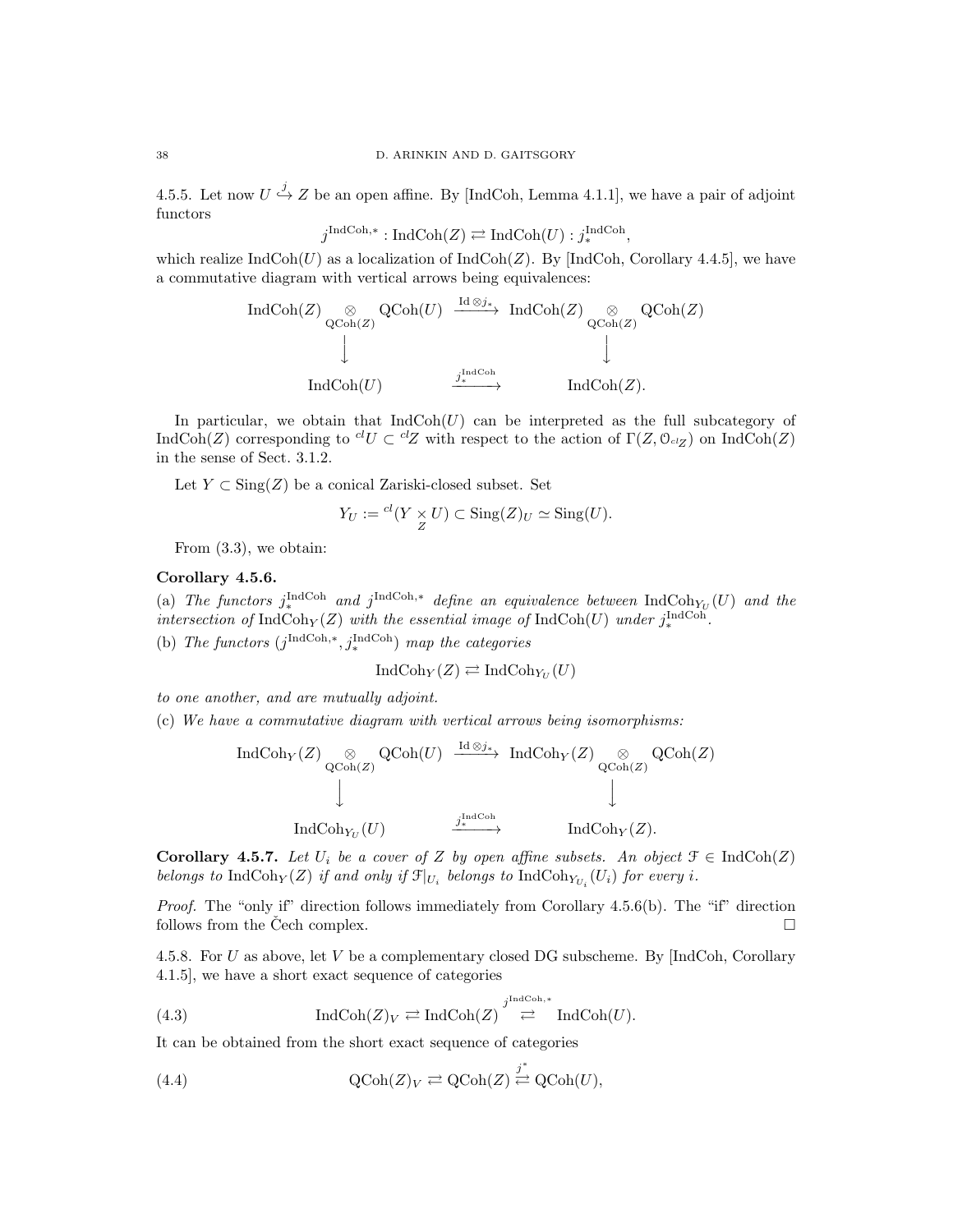by the operation

$$
\operatorname{IndCoh}(Z) \underset{\operatorname{QCoh}(Z)}{\otimes} \, - .
$$

(Here  $\text{QCoh}(Z)_V \subset \text{QCoh}(Z)$  is the full subcategory consisting of objects set-theoretically supported on  $V$ .)

Hence, we obtain:

Corollary 4.5.9. There exists a short exact sequence of DG categories

$$
\operatorname{IndCoh}_{Y_V}(Z) \rightleftarrows \operatorname{IndCoh}_Y(Z) \rightleftarrows \operatorname{IndCoh}_{Y_U}(U),
$$

which can be obtained from the short exact sequence (4.4) by the operation

$$
\operatorname{IndCoh}_Y(Z) \underset{\operatorname{QCoh}(Z)}{\otimes} -.
$$

Corollary 4.5.10. Let  $Y_1 \subset Y_2$  be two conical Zariski-closed subsets. Then the functors

$$
\Xi_Z^{Y_1,Y_2}:\mathrm{IndCoh}_{Y_1}(Z)\rightleftarrows \mathrm{IndCoh}_{Y_2}(Z):\Psi_Z^{Y_1,Y_2}
$$

induce (mutually adjoint) functors

$$
\operatorname{IndCoh}_{(Y_1)_V}(Z) \rightleftarrows \operatorname{IndCoh}_{(Y_2)_V}(Z) \text{ and } \operatorname{IndCoh}_{(Y_1)_U}(U) \rightleftarrows \operatorname{IndCoh}_{(Y_2)_U}(U).
$$

4.5.11. From Corollary 4.5.7, we obtain that the notion of singular support of an object of  $IndCoh(Z)$  makes sense for any quasi-smooth DG scheme  $Z$  (not necessarily affine).

Namely, we choose an affine cover  $U_{\alpha}$ , and we set

$$
\mathrm{SingSupp}(\mathcal{F}) \cap \mathrm{Sing}(Z)_{U_{\alpha}} := \mathrm{SingSupp}(\mathcal{F}|_{U_{\alpha}}),
$$

where we identify

$$
Sing(Z)_{U_{\alpha}} \simeq Sing(U_{\alpha}),
$$

and  $\mathcal{F}|_{U_{\alpha}} := j_{\alpha}^{\text{IndCoh},*}(\mathcal{F}),$  where  $j_{\alpha}: U_{\alpha} \hookrightarrow Z.$ 

Corollary 4.5.7 implies that  $\text{SingSupp}(\mathcal{F})$  is well-defined, an in particular, independent of the choice of the cover.

Furthermore, to  $Y \subset \text{Sing}(Z)$  we can attach a full subcategory

$$
IndCoh_Y(Z) \subset IndCoh(Z),
$$

by the requirement

$$
\mathcal{F} \in \mathrm{IndCoh}_{Y}(Z) \Leftrightarrow \mathcal{F}|_{U_{\alpha}} \in \mathrm{IndCoh}_{Y_{U_{\alpha}}}(U_{\alpha}), \forall \alpha.
$$

## 4.6. Behavior with respect to products.

4.6.1. Recall (see [IndCoh, Proposition 4.6.2]) that if  $Z_i$ ,  $i = 1, 2$  are two quasi-compact DG schemes, the natural functor

(4.5) 
$$
\operatorname{IndCoh}(Z_1) \otimes \operatorname{IndCoh}(Z_2) \to \operatorname{IndCoh}(Z_1 \times Z_2)
$$

is an equivalence.

Remark 4.6.2. This simple statement uses the assumption that  $k$  is perfect (recall that we assume  $char(k) = 0$ .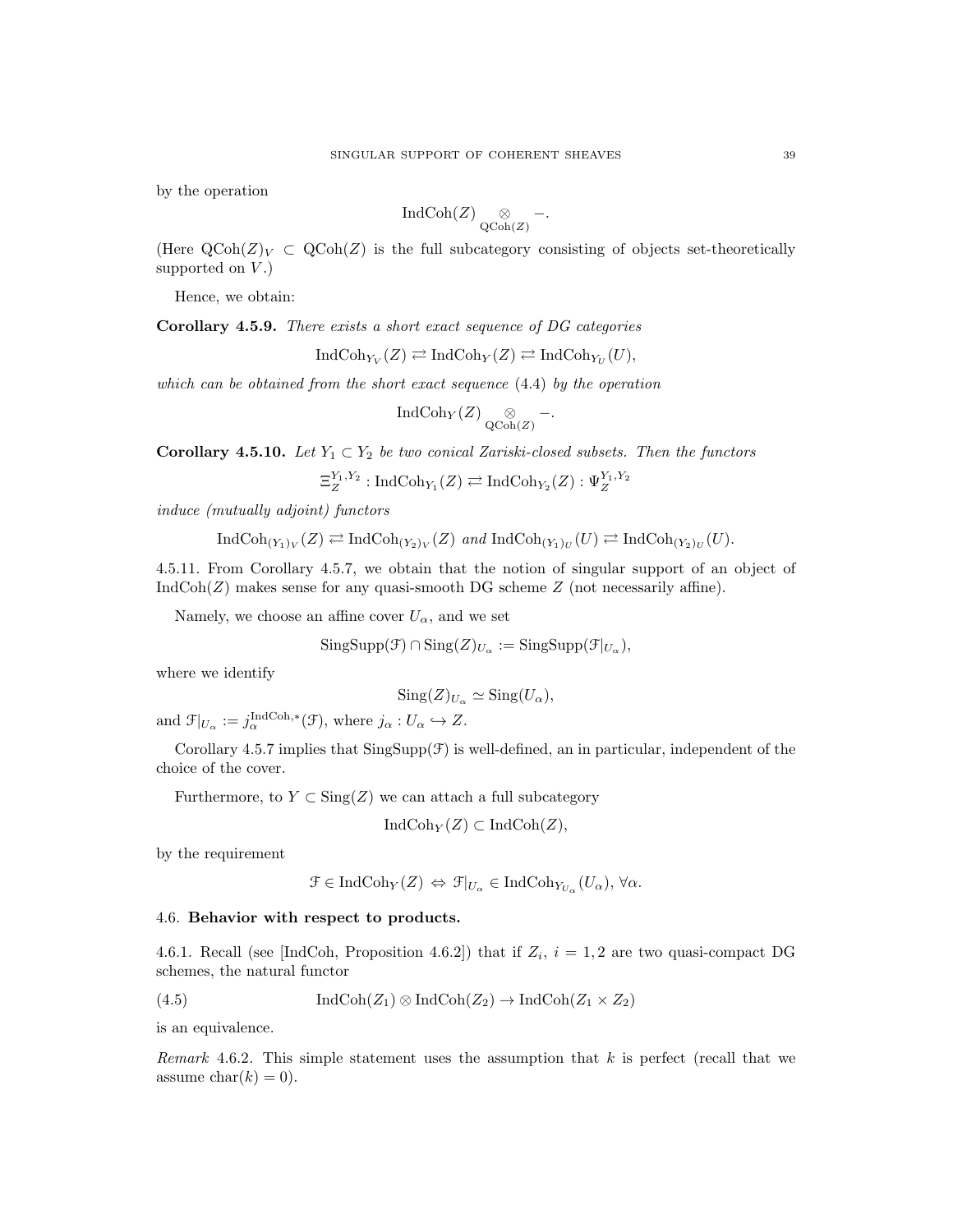4.6.3. Assume now that  $Z_i$  are both quasi-smooth. It is easy to see that we have a natural isomorphism

$$
Sing(Z_1) \times Sing(Z_2) \simeq Sing(Z_1 \times Z_2).
$$

Let  $Y_i \subset \text{Sing}(Z_i)$  be conical Zariski-closed subsets, and consider the corresponding subset

$$
Y_1 \times Y_2 \subset \text{Sing}(Z_1 \times Z_2).
$$

Lemma 4.6.4. We have:

$$
\operatorname{IndCoh}_{Y_1}(Z_1) \otimes \operatorname{IndCoh}_{Y_2}(Z_2) = \operatorname{IndCoh}_{Y_1 \times Y_2}(Z_1 \times Z_2)
$$

as subcategories of IndCoh $(Z_1 \times Z_2)$ .

Proof. This follows immediately from Proposition 3.5.7.

 $\Box$ 

 $\Box$ 

# 4.7. Compatibility with Serre duality.

4.7.1. Recall (see, e.g., [IndCoh, Sect. 9.5]) that the category  $\text{Coh}(Z)$  carries a canonical antiinvolution given by Serre duality, denoted  $\mathbb{D}_{Z}^{\text{Serre}}$ .

**Proposition 4.7.2.** For any conical Zariski-closed subset  $Y \subset Sing(Z)$ , the anti-involution  $\mathbb{D}_{Z}^{\text{Serre}}$  preserves the subcategory  $\text{Coh}_{Y}(Z) \subset \text{Coh}(Z)$ .

One proof is given in Sect. G.3.4. Another (in a sense more hands-on, but logically equivalent) proof is given in Sect. 5.5.

Corollary 4.7.3. For  $\mathfrak{F} \in \text{Coh}(Z)$ , we have

 $SingSupp(\mathcal{F}) = SingSupp(\mathbb{D}_Z(\mathcal{F}))$ .

4.7.4. We obtain that there exists a canonical identification

 $(\text{IndCoh}_Y(Z))^\vee \simeq \text{IndCoh}_Y(Z),$ 

obtained by extending  $\mathbb{D}_{Z}^{\text{Serre}}|_{\text{Coh}_Y(Z)}$ .

Let  $Y_1 \subset Y_2$  be two conical Zariski-closed subsets, and consider the pair of adjoint functors

$$
(\Psi_Z^{Y_1,Y_2})^{\vee} : \mathrm{IndCoh}_{Y_1}(Z) \rightleftarrows \mathrm{IndCoh}_{Y_2}(Z) : (\Xi_Z^{Y_1,Y_2})^{\vee},
$$

obtained from

$$
\Xi_Z^{Y_1,Y_2}:\mathrm{IndCoh}_{Y_1}(Z)\rightleftarrows \mathrm{IndCoh}_{Y_2}(Z):\Psi_Z^{Y_1,Y_2}
$$

by passing to the dual functors.

Lemma 4.7.5. We have canonical isomorphisms

$$
(\Psi^{Y_1,Y_2}_Z)^\vee \simeq \Xi^{Y_1,Y_2}_Z \text{ and } (\Xi^{Y_1,Y_2}_Z)^\vee \simeq \Psi^{Y_1,Y_2}_Z.
$$

Proof. Follows from [GL:DG], Lemma 2.3.3 using the fact that

$$
\Xi_Z^{Y_1,Y_2} \circ \mathbb{D}_Z^{\text{Serre}} \simeq \mathbb{D}_Z^{\text{Serre}} \circ \Xi_Z^{Y_1,Y_2}.
$$

Remark 4.7.6. Note that if  $Y = \{0\}$  is the zero-section, the resulting self duality on IndCoh<sub>{0}</sub>(Z)  $\simeq$  QCoh(Z) is different from the "naive" self-duality: the two differ by the automorphism of  $Q\text{Coh}(Z)$  given by tensoring with  $\omega_Z$ .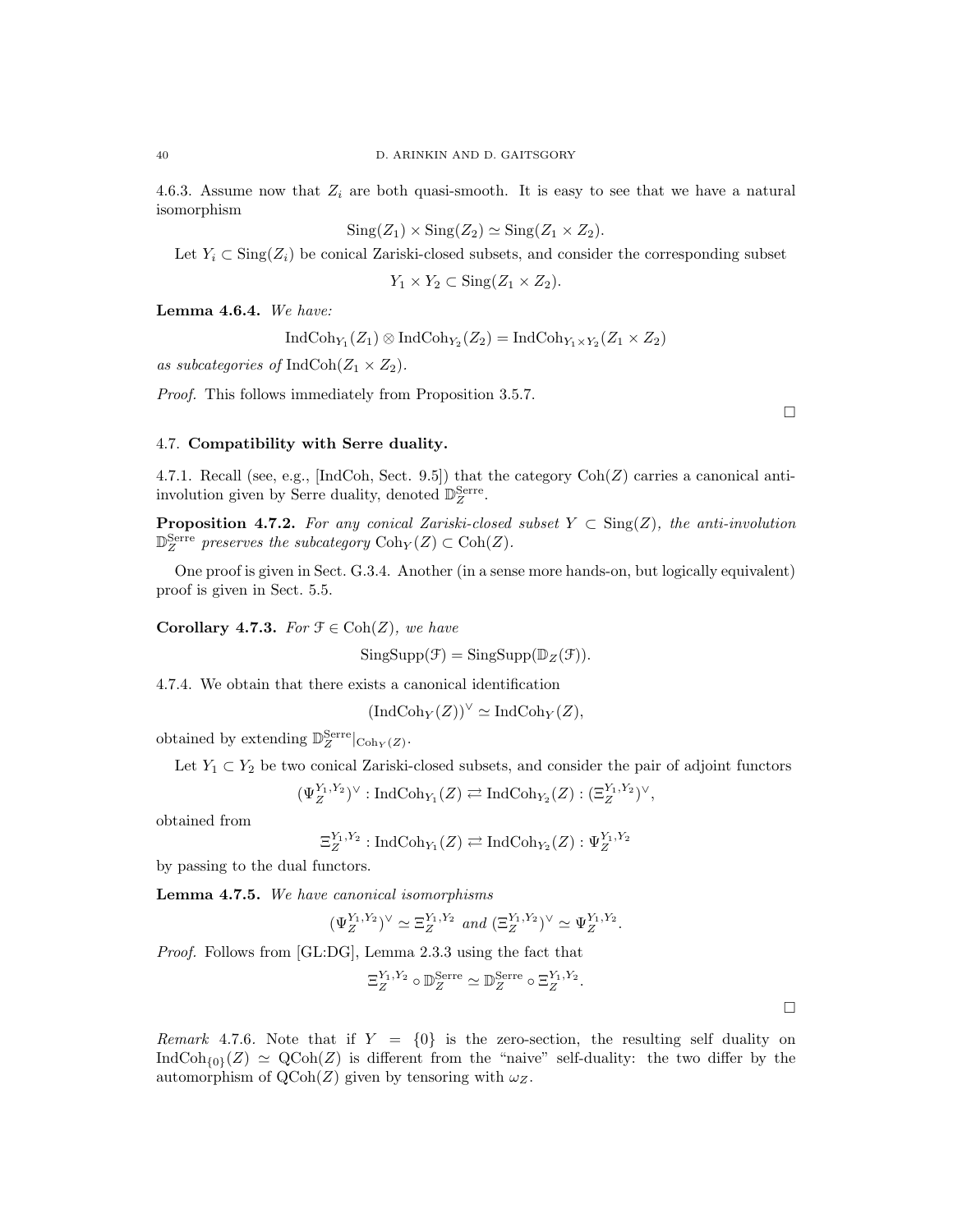5. Singular support on a global complete intersection and Koszul duality

In this section we analyze the behavior of singular support on a DG scheme Z which is a "global complete intersection." Recall that this means that  $Z$  is presented as a Cartesian square



where  $\mathcal U$  and  $\mathcal V$  are smooth affine schemes. In this case, we will reinterpret the notion of singular support in terms of Koszul duality.

Our basic tool will be the group DG scheme  $\mathcal{G}_{\mathrm{pt}}/\mathcal{V} := \mathrm{pt} \times_{\mathcal{V}} \mathrm{pt}$ .

## 5.1. Koszul duality.

5.1.1. Consider the groupoid

$$
\mathcal{G}_{\mathrm{pt}\,/\mathcal{V}}:=\mathrm{pt}\mathop{\times}_\mathcal{V}\mathrm{pt}
$$

over pt, that is, a group DG scheme:



(5.1)

Let  $\Delta_{\text{pt}}$  denote the diagonal map

$$
\mathrm{pt} \to \mathrm{pt} \underset{\gamma}{\times} \mathrm{pt} = \mathcal{G}_{\mathrm{pt}} / \gamma.
$$

The object

$$
(\Delta_{\rm pt})_*^{\rm IndCoh}(k) \in \rm IndCoh(\mathcal{G}_{\rm pt/\mathcal{V}})
$$

is the unit in the monoidal category IndCoh( $\mathcal{G}_{\text{pt}}/\gamma$ ).

5.1.2. By Sect. F.4, the above groupoid gives rise to an  $\mathbb{E}_2$ -algebra

$$
\mathcal{A}_{\mathcal{G}_{\mathrm{pt}}/\mathcal{V}} =: \mathrm{HC}(\mathrm{pt}/\mathcal{V}),
$$

whose underlying associative DG algebra identifies canonically with

$$
\mathrm{Maps}_{\mathrm{IndCoh}(\mathcal{G}_{\mathrm{pt}/\mathcal{V}})}\left((\Delta_{\mathrm{pt}})_*^{\mathrm{IndCoh}}(k), (\Delta_{\mathrm{pt}})_*^{\mathrm{IndCoh}}(k)\right).
$$

Remark 5.1.3. The  $\mathbb{E}_2$ -algebra that we denote here by  $\mathcal{A}_{\mathcal{G}_{pt}/\gamma}$  is what should be properly denoted  $\mathcal{A}_{\mathcal{G}_{\text{pt}}/\mathcal{V}}^{\text{IndCoh}}$ . This is done for the purpose of unburdening the notation. As was explained in Remark F.4.5, it is the IndCoh version (and not the QCoh one) that we use in this paper.

Let V denote the tangent space to  $\mathcal V$  at pt. We have:

**Lemma 5.1.4.** The associative DG algebra underlying  $HC^{\bullet}$  (pt  $/V$ ) identifies canonically with  $Sym(V[-2])$ .

Proof. This is a special case of Corollary G.4.6, since a groupoid over pt is canonically a group DG scheme.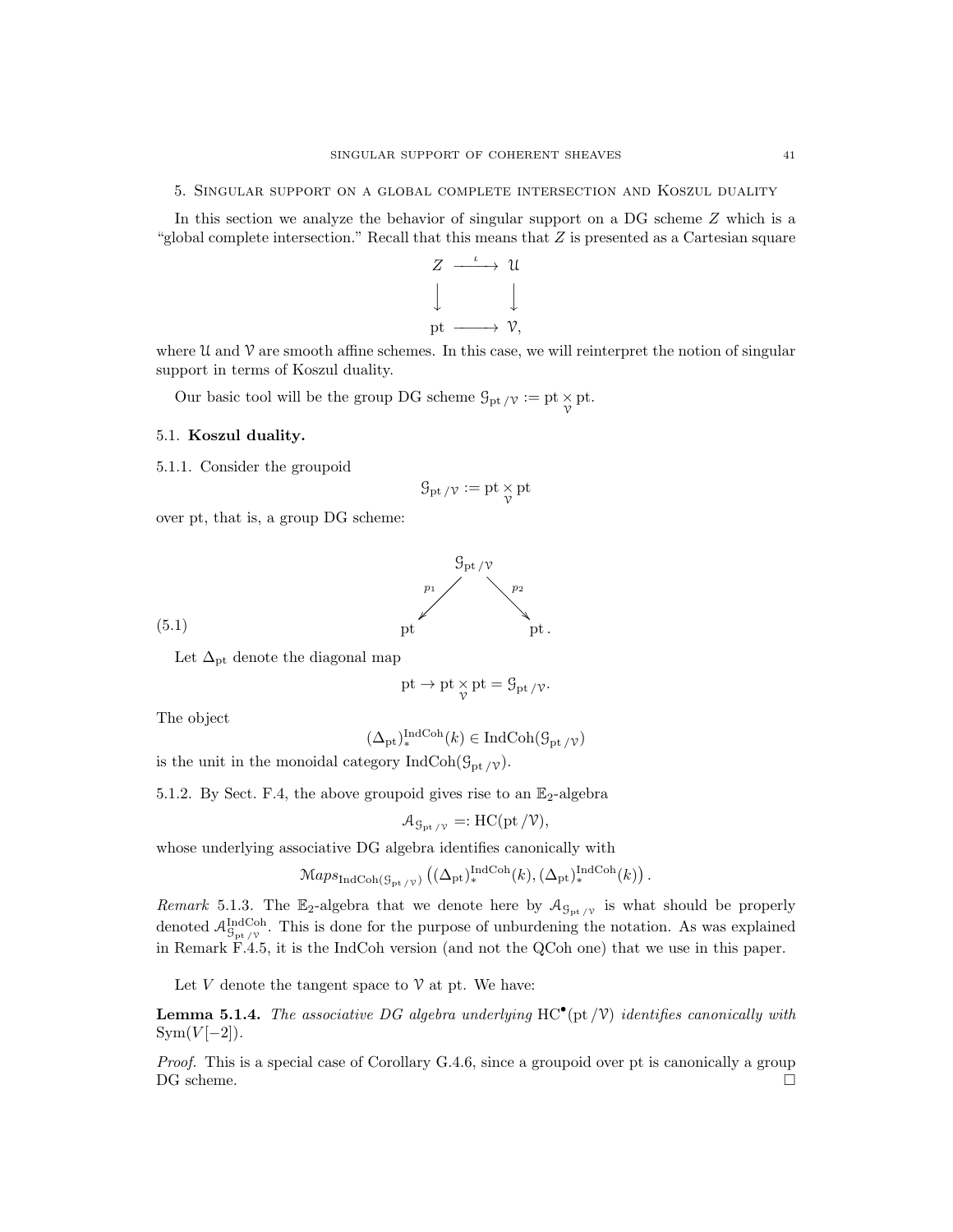In particular, we see that

$$
\operatorname{HH}^\bullet(\operatorname{pt}/\mathcal{V}) := \bigoplus_n H^n \left( \operatorname{HC}(\operatorname{pt}/\mathcal{V}) \right)
$$

identifies canonically with  $Sym(V)$  as a classical graded algebra, where the elements of V have degree 2. Geometrically,

$$
Spec (HH^{\bullet} (\text{pt } / \mathcal{V})) \simeq V^*.
$$

5.1.5. Note that according to [IndCoh, Proposition 4.1.7(b)],  $(\Delta_{pt})_*^{\text{IndCoh}}(k)$  is a compact generator of IndCoh( $\mathcal{G}_{\mathrm{pt}}/\mathcal{V}$ ).

Hence, from Sect. E.2.4 we obtain a natural monoidal equivalence

(5.2) 
$$
HC(pt/\mathcal{V})^{op}\text{-mod} \to IndCoh(\mathcal{G}_{pt/\mathcal{V}}).
$$

We will denote the inverse functor  $IndCoh(\mathcal{G}_{pt}/\nu) \to HC(pt/\mathcal{V})^{op}$ -mod by  $KD_{pt}/\nu$ , and refer to is as the Koszul duality functor. Explicitly,

(5.3) 
$$
KD_{pt/\gamma} = \mathcal{M}aps_{IndCoh(\mathcal{G}_{pt/\gamma})}((\Delta_{pt})_*^{IndCoh}(k), -).
$$

The functor  $KD_{pt}/\gamma$  intertwines the forgetful functor  $HC(pt/\gamma)$ -mod  $\rightarrow$  Vect and

$$
\Delta_{\rm pt}^! : \text{IndCoh}(\mathcal{G}_{\rm pt/\mathcal{V}}) \to \text{IndCoh}(\text{pt}) = \text{Vect}.
$$

5.1.6. Recall the set-up of Sect. 3.5.3 with the  $\mathbb{E}_2$ -algebra being HC(pt/ $V$ )<sup>op</sup>.

In particular, to an object

$$
\mathcal{F} \in \mathrm{IndCoh}(\mathcal{G}_{\mathrm{pt}}/\nu) \simeq \mathrm{HC}(\mathrm{pt}/\mathcal{V})^{\mathrm{op}}\text{-}\mathrm{mod}
$$

we can associate its support, which is a conical Zariski-closed subset of  $V^*$ . Conversely, to a conical Zariski-closed subset  $Y \subset V^*$  we associate a full subcategory

$$
(\mathrm{IndCoh}(\mathcal{G}_{\mathrm{pt}/\mathcal{V}}))_Y \subset \mathrm{IndCoh}(\mathcal{G}_{\mathrm{pt}/\mathcal{V}}).
$$

**Lemma 5.1.7.** The support of  $\mathcal{F} \in \text{IndCoh}(\mathcal{G}_{\text{pt}}/\mathcal{V})$  is equal to the support of the graded  $Sym(V[-2])$ -module

$$
\operatorname{Hom}^{\bullet}((\Delta_{\mathrm{pt}})^{\operatorname{IndCoh}}_{*}(k), \mathfrak{F}) = H^{\bullet}\left(\operatorname{KD}_{\mathrm{pt}/\mathcal{V}}(\mathfrak{F})\right).
$$

*Proof.* Since  $(\Delta_{pt})_*^{\text{IndCoh}}(k)$  is a compact generator of  $\text{IndCoh}(\mathcal{G}_{pt}/\nu)$ , this follows from Lemma 3.4.4. $\Box$ 

Remark 5.1.8. The DG scheme  $\mathcal{G}_{pt}/\nu$  is quasi-smooth and  $V^* = Sing(\mathcal{G}_{pt}/\nu)$ . It is easy to see that the support of  $\mathcal{F} \in \text{IndCoh}(\mathcal{G}_{pt}/v)$  is nothing but  $\text{SingSupp}(\mathcal{F}) \subset V^*$  (see Lemma 5.3.4 for a more general statement).

5.1.9. Note that by combining Lemma 5.1.4 and (5.2), we obtain:

Corollary 5.1.10. The categories IndCoh( $\mathcal{G}_{pt}$  /v) and Sym(V[-2])-mod are canonically equivalent as plain DG categories.

Remark 5.1.11. Both sides in Corollary 5.1.10 are naturally monoidal categories. However, the equivalence of Corollary 5.1.10 does not come with a monoidal structure (cf. Remark G.4.7). We will see in Corollary 5.4.3 that a choice of a *parallelization* of  $\mathcal V$  at pt upgrades the above equivalence to a monoidal one.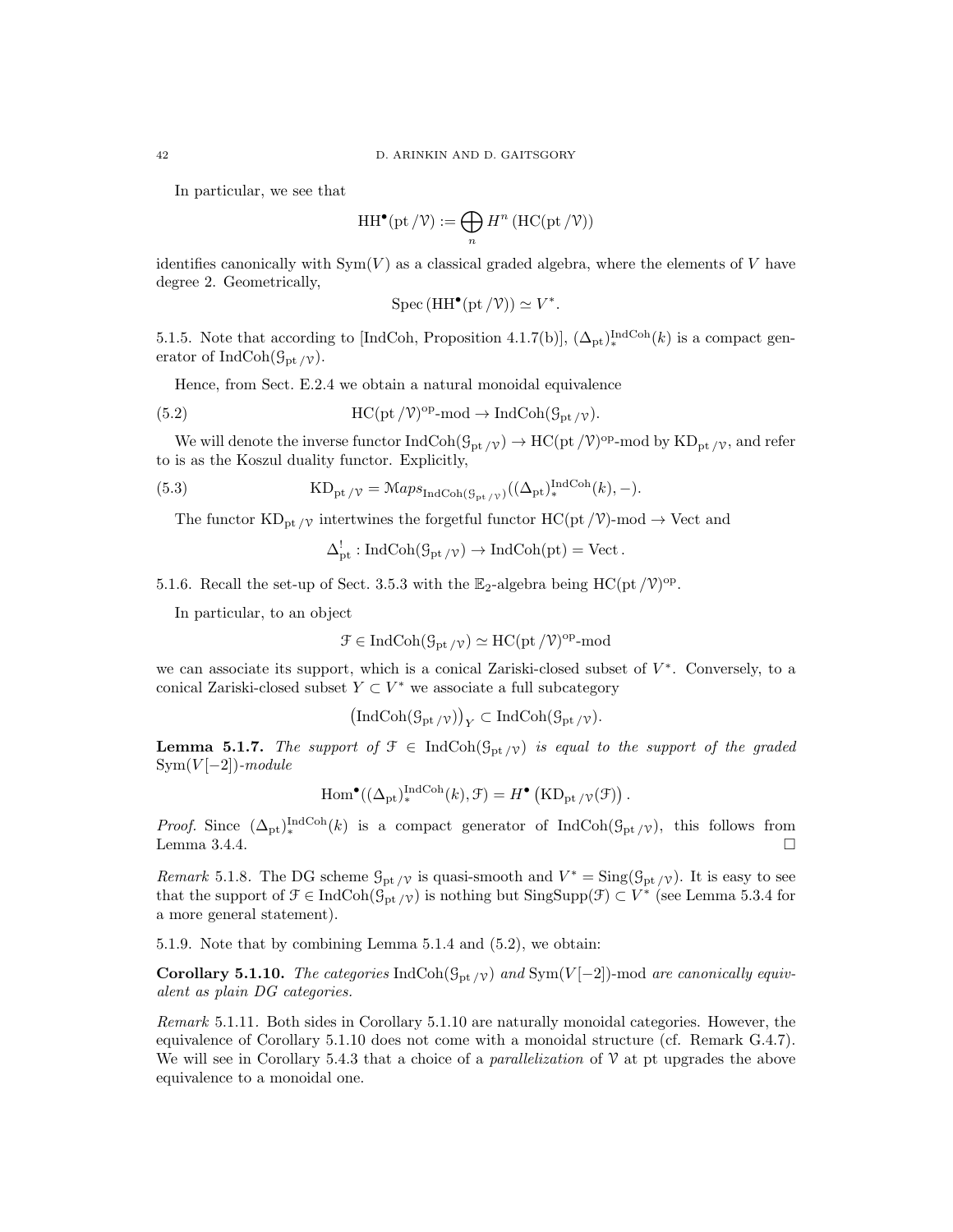5.2. Functoriality of Koszul duality. The material in this section will be needed for the proof of some key properties of singular support in Sect. 7.

However, as it will not be used for the discussion of singular support in the rest of this section, the reader might choose to skip it on the first pass.

5.2.1. Let  $f = f_v : \mathcal{V}_1 \to \mathcal{V}_2$  be a map between smooth classical schemes. Fix a point pt  $\to \mathcal{V}_1$ . Set  $V_i = T_{\text{pt}}(\mathcal{V})$  and  $g = (df_{\text{pt}})^* : V_2^* \to V_1^*$ . Now consider the morphism of DG group schemes

 $f_{\mathcal{G}}: \mathcal{G}_{\mathrm{pt}/\mathcal{V}_1} \to \mathcal{G}_{\mathrm{pt}/\mathcal{V}_2}.$ 

(Note that  $g = Sing(f<sub>G</sub>)$ .) The following lemma is obvious.

Lemma 5.2.2. The following three conditions are equivalent:

(a)  $q$  is injective;

(b)  $f$  is smooth at pt;

(c)  $f<sub>G</sub>$  is quasi-smooth.

The following two conditions are also equivalent:

 $(a') g$  is surjective;

(b') f is unramified (and then a regular immersion) at pt.

5.2.3. The map  $f<sub>G</sub>$  induces a monoidal functor

$$
(f_{\mathcal{G}})_{*}^{\text{IndCoh}} : \text{IndCoh}(\mathcal{G}_{\text{pt}}/v_{1}) \to \text{IndCoh}(\mathcal{G}_{\text{pt}}/v_{2}),
$$

and a homomorphism of  $\mathbb{E}_2$ -algebras

$$
f_{\text{HC}} : \text{HC}(\text{pt}/\mathcal{V}_1) \to \text{HC}(\text{pt}/\mathcal{V}_2).
$$

It is easy to see that the corresponding homomorphism of graded algebras

$$
\operatorname{HH}\nolimits^\bullet(\operatorname{pt}\nolimits/\mathcal{V}_1)\to \operatorname{HH}\nolimits^\bullet(\operatorname{pt}\nolimits/\mathcal{V}_2)
$$

corresponds to the homomorphism

$$
g^*:\Gamma(V_1^*,\mathcal{O}_{V_1^*})\rightarrow \Gamma(V_2^*,\mathcal{O}_{V_2^*})
$$

under the isomorphism

$$
\operatorname{HH}^{\bullet}(\operatorname{pt}/\mathcal{V}_i) \simeq \operatorname{Sym}(V_i) \simeq \Gamma(V_i^*, \mathcal{O}_{V_i^*}) \qquad (i = 1, 2).
$$

In terms of the equivalence of (5.2), the functor  $(f<sub>g</sub>)_*^{\text{IndCoh}}$  corresponds to the extension of scalars functor

$$
HC(pt\,/\mathcal V_1)^{op}\text{-}\mathrm{mod} \to HC(pt\,/\mathcal V_2)^{op}\text{-}\mathrm{mod}.
$$

5.2.4. Consider now the right adjoint functor

 $(f_{\mathcal{G}})^!: \text{IndCoh}(\mathcal{G}_{\text{pt}}/v_2) \to \text{IndCoh}(\mathcal{G}_{\text{pt}}/v_1),$ 

which can also be thought of as the forgetful functor

(5.4) 
$$
HC(pt / \mathcal{V}_2)^{op} \text{-mod} \to HC(pt / \mathcal{V}_1)^{op} \text{-mod}
$$

along the homomorphism  $f_{\text{HC}}$ .

We have: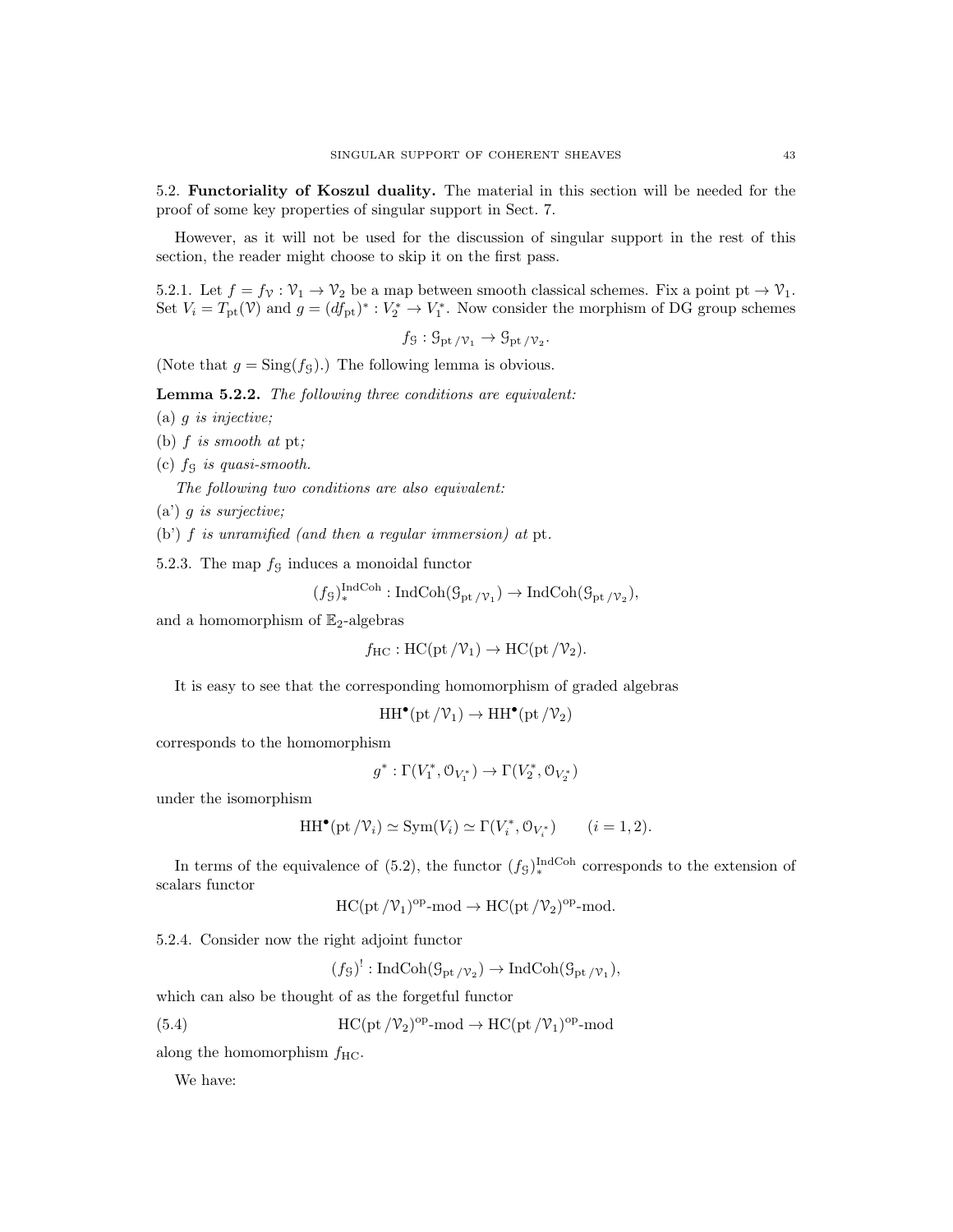## Proposition 5.2.5.

(a) Suppose the support of  $\mathcal{F}_2 \in \text{IndCoh}(\mathcal{G}_{pt} \setminus \mathcal{V}_2)$  equals  $Y_2 \subset V_2^*$ . Then the support of

$$
(f_{\mathcal{G}})^!(\mathcal{F}_2) \in \mathrm{IndCoh}(\mathcal{G}_{\mathrm{pt}}/\mathcal{V}_1)
$$

equals  $\overline{g(Y_2)} \subset V_1^*$ .

(b) Suppose the support of  $\mathcal{F}_1 \in \text{IndCoh}(\mathcal{G}_{pt} | \mathcal{V}_1)$  equals  $Y_1 \subset V_1^*$ . Then the support of

$$
(f_{\mathcal{G}})^{\text{IndCoh}}_{*}(\mathcal{F}_{1}) \in \text{IndCoh}(\mathcal{G}_{\text{pt}}/ \mathcal{V}_{2})
$$

is contained in  $g^{-1}(Y_1) \subset V_2^*$ .

(b') The support in (b) equals all of  $g^{-1}(Y_1)$  if  $Y_1 \subset g(V_2^*).$ (b") The support in (b) equals all of  $g^{-1}(Y_1)$  if  $\mathcal{F}_1 \in \text{Coh}(\mathcal{G}_{\text{pt}}/\mathcal{V}_1)$ .

Remark 5.2.6. As we will see in the proof, point (b") of the proposition is the only nontautological one, but it is not essential for the main results of this paper.

Proof. By Lemma 5.1.4, the statement reduces the corresponding assertion about modules over symmetric algebras. Let  $f : W_1 \to W_2$  be a map of finite-dimensional vector spaces, and consider the corresponding homomorphism

$$
Sym(W_1[-2]) \to Sym(W_2[-2]).
$$

Let  $M_2$  be an object of Sym( $W_2[-2]$ )-mod, and let  $M_1$  be its image under the forgetful functor

 $Sym(W_2[-2])$ -mod  $\rightarrow Sym(W_1[-2])$ -mod.

It is clear that

$$
\mathrm{supp}_{\mathrm{Sym}(W_1)}(H^\bullet(M_1)) \subset W_1^*
$$

equals the closure of the image of

$$
\mathrm{supp}_{\mathrm{Sym}(W_2)}(H^\bullet(M_2))\subset W_2^*
$$

under the map  $g: W_2^* \to W_1^*$ . This proves point (a) of the proposition.

Let now  $M_1$  be an object of Sym $(W_1[-2])$ -mod and set

$$
M_2 := \text{Sym}(W_2[-2]) \underset{\text{Sym}(W_1[-2])}{\otimes} M_1.
$$

First, it is clear that

(5.5) 
$$
\text{supp}_{\text{Sym}(W_2)}(H^{\bullet}(M_2)) \subset g^{-1}\left(\text{supp}_{\text{Sym}(W_1)}(H^{\bullet}(M_1))\right).
$$

It remains to show that the above containment is an equality if either

$$
\textup{supp}_{\textup{Sym}(W_1)}(H^\bullet(M_1))\subset g(W_2^*)
$$

or if  $M_1$  is perfect.

Both assertions are easy when  $q$  is surjective. Moreover, if they hold for two composable maps  $f'$  and  $f''$ , then they hold for their composition. This allows us to reduce the statement to the case when g is an embedding of codimension one. Thus, let us assume that  $W_2$  is the cokernel of  $t : k \to W_1$ .

Denote 
$$
N_1 := H^{\bullet}(M_1)
$$
, viewed as an object in  $\text{Sym}(W_1)$ -mod<sup>°</sup>. Denote  

$$
N_2 := \text{Sym}(W_2) \underset{\text{Sym}(W_1)}{\otimes} N_1 \in \text{Sym}(W_2)
$$
-mod.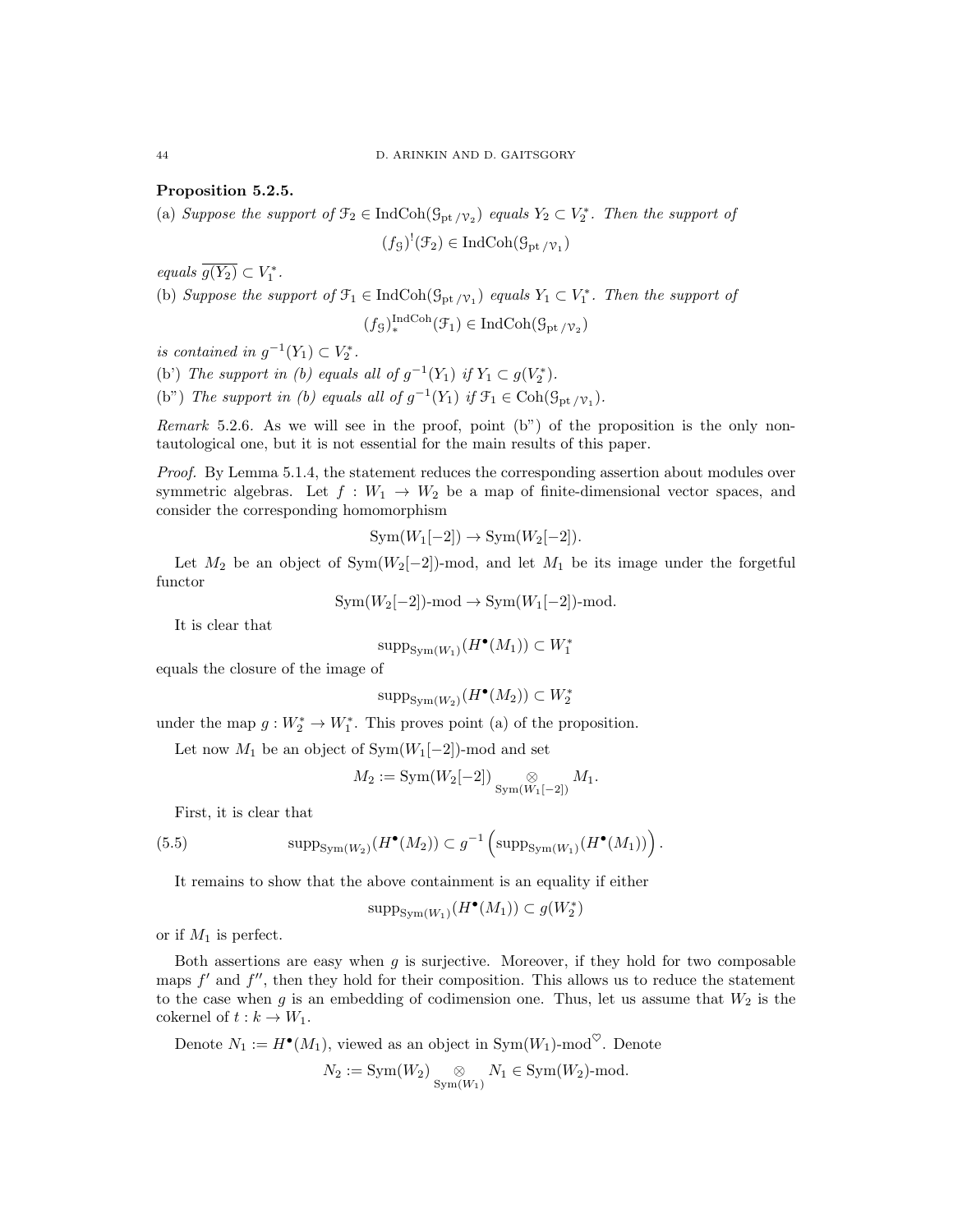The object  $N_2$  has cohomologies in two degrees:

$$
N'_2 := H^0(N_2) = \text{coker}(t : N_1 \to N_1) \text{ and } N''_2 := H^{-1}(N_2) = \text{ker}(t : N_1 \to N_1).
$$

We claim that

$$
\mathrm{supp}_{\mathrm{Sym}(W_2)}(H^{\bullet}(M_2)) = \mathrm{supp}_{\mathrm{Sym}(W_2)}(N'_2) \cup \mathrm{supp}_{\mathrm{Sym}(W_2)}(N''_2).
$$

This follows from the short exact sequence in  $Sym(W_2)$ -mod<sup> $\heartsuit$ </sup>

$$
0 \to N_2' \to H^{\bullet}(M_2) \to N_2'' \to 0.
$$

Now, if

$$
\operatorname{supp}_{\operatorname{Sym}(W_1)}(H^{\bullet}(M_1)) = \operatorname{supp}_{\operatorname{Sym}(W_1)}(N_1) \subset W_2^*,
$$

we have

$$
\text{supp}_{\text{Sym}(W_1)}(N_1) = \text{supp}_{\text{Sym}(W_2)}(N_2') \cup \text{supp}_{\text{Sym}(W_2)}(N_2''),
$$

which implies the desired equality in  $(5.5)$  in this case.

If  $M_1$  is perfect, it is easy to see that the module  $N_1$  is finitely generated (this is in fact a particular case of Theorem 4.1.8). Then, by the Nakayama Lemma,

$$
\operatorname{supp}_{\operatorname{Sym}(W_2)}(N'_2) = \left(\operatorname{supp}_{\operatorname{Sym}(W_1)}(H^{\bullet}(M_1))\right) \cap W_2^*,
$$

which again implies the equality in  $(5.5)$ .

# Corollary 5.2.7.

(a)  $(f_g)'$ : IndCoh( $\mathcal{G}_{pt}/\mathcal{V}_2$ )  $\rightarrow$  IndCoh( $\mathcal{G}_{pt}/\mathcal{V}_1$ ) is conservative. (b) Set  $Y_{1,can} = g(V_2^*) \subset V_1^*$ . Then the restriction of  $(f_3)_*^{\text{IndCoh}}$  to  $(\text{IndCoh}(\mathcal{G}_{pt}/\mathcal{V}_1))_{Y_{1,can}}$  is conservative.

*Proof.* Follows immediately from Proposition 5.2.5. (It is easy also to give a direct proof.)  $\Box$ 

## Corollary 5.2.8.

(a) For a conical Zariski-closed subset  $Y_1 \subset V_1^*$ , set  $Y_2 := g^{-1}(Y_1) \subset V_2^*$ . Then the essential image of  $(\text{IndCoh}(\mathcal{G}_{pt/\mathcal{V}_1}))_{Y_1}$  under the functor  $(f_S)_{*}^{\text{IndCoh}}$  is contained in the subcategory

$$
\left(\operatorname{IndCoh}(\mathcal{G}_{\mathrm{pt}}/\nu_2)\right)_{Y_2}\subset\operatorname{IndCoh}(\mathcal{G}_{\mathrm{pt}}/\nu_2)
$$

and generates it.

(b) Suppose f is a smooth morphism at pt, so that g is injective. For a conical Zariski-closed subset  $Y_2 \subset V_2^*$ , set  $Y_1 := g(Y_2) \subset V_1^*$ . Then the essential image of  $(\text{IndCoh}(\mathcal{G}_{pt}/\mathcal{V}_2))_{Y_2}$  under the functor  $(fg)^{!}$  is contained in the subcategory

$$
\left(\operatorname{IndCoh}(\mathcal{G}_{\mathrm{pt}}/ \nu_1)\right)_{Y_1} \subset \operatorname{IndCoh}(\mathcal{G}_{\mathrm{pt}}/ \nu_1)
$$

and generates it.

Proof. For part (a), note that we have a pair of adjoint functors

$$
(f_{\mathcal{G}})^{\text{IndCoh}}_{*}: \text{IndCoh}(\mathcal{G}_{\text{pt}/\mathcal{V}_{1}}) \rightleftarrows \text{IndCoh}(\mathcal{G}_{\text{pt}/\mathcal{V}_{2}}):(f_{\mathcal{G}})^{!}.
$$

By Proposition 5.2.5, they restrict to a pair of adjoint functors

$$
(f_{\mathcal{G}})^{\text{IndCoh}}_{*}: \text{IndCoh}(\mathcal{G}_{\text{pt}}/v_{1})_{Y_{1}} \rightleftarrows \text{IndCoh}(\mathcal{G}_{\text{pt}}/v_{2})_{Y_{2}}:(f_{\mathcal{G}})^{!}.
$$

Since  $f_{\mathcal{G}}^!$  is conservative by Corollary 5.2.7(a), the claim follows. (Note that the categories involved are compactly generated.)

 $\Box$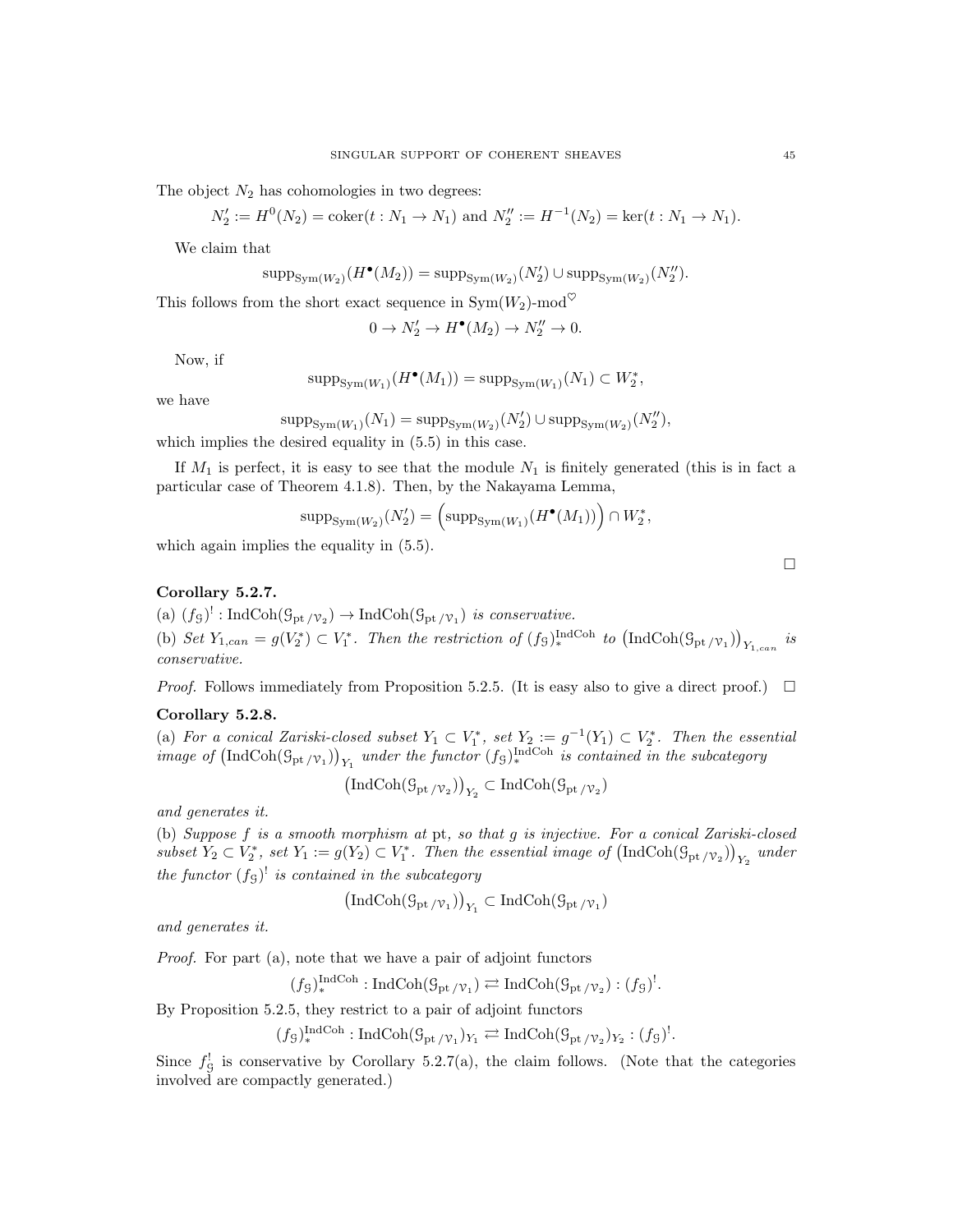For part (b), note that  $f<sub>G</sub>$  is quasi-smooth, therefore, we have a pair of adjoint functors

$$
(f_{\mathcal{G}})^{\text{IndCoh},*}: \text{IndCoh}(\mathcal{G}_{\text{pt}}/v_2) \rightleftarrows \text{IndCoh}(\mathcal{G}_{\text{pt}}/v_1) : (f_{\mathcal{G}})^{\text{IndCoh}}_*
$$

.

.

 $\Box$ 

Moreover,  $f_{\mathcal{G}}^{\text{IndCoh},*}$  can be obtained from  $f_{\mathcal{G}}^!$  by twisting by a cohomologically shifted line bundle (by Corollary 2.2.7). By Proposition 5.2.5, restriction produces a pair of adjoint functors

$$
(f_{\mathcal{G}})^{\text{IndCoh},*}: \text{IndCoh}(\mathcal{G}_{\text{pt}}/v_2)_{Y_2} \rightleftarrows \text{IndCoh}(\mathcal{G}_{\text{pt}}/v_1)_{Y_1} : (f_{\mathcal{G}})^{\text{IndCoh}}_*
$$

Note that  $Y_1 \subset g(V_2^*) = Y_{1,can}$ , so by Corollary 5.2.7(b'),  $(f_3)_*^{\text{IndCoh}}$  is conservative on IndCoh $(\mathcal{G}_{pt}/\mathcal{V}_1)_{Y_1}$ . The claim follows.

5.2.9. The particular usefulness of Proposition 5.2.5 and Corollaries 5.2.7 and 5.2.8 for us is explained by the following observation:

## Lemma 5.2.10.

(a) Let Z be a quasi-smooth DG scheme such that  ${}^{cl}Z \simeq$  pt. Then Z is (non-canonically) isomorphic to pt  $\times$  pt for some smooth classical scheme  $\mathcal V$ .

(b) If  $Z_i = \text{pt} \times \text{pt}$ ,  $i = 1, 2$  where  $V_i$  are vector spaces, then any map  $Z_1 \rightarrow Z_2$  can be realized as coming from a linear map  $V_1 \rightarrow V_2$ .

Proof. We have

$$
O_Z \simeq C(L),
$$

where L is the DG Lie algebra  $T_z(Z)[-1]$ , where z is the unique k-point of Z. By assumption,  $L$  has only cohomology in degree  $+2$ . Hence,

$$
H^{\bullet}(\mathcal{O}_Z) \simeq \text{Sym}(V[1]),
$$

where V is the vector space dual to  $H^2(L)$ . This implies that  $\mathcal{O}_Z$  is itself non-canonically isomorphic to  $Sym(V[1])$ . This establishes point (a).

Point (b) follows from the fact that the space of maps of commutative DG algebras

$$
Sym(V_1[1]) \to Sym(V_2[1])
$$

is isomorphic to

$$
Maps(V_1[1], Sym(V_2[1])).
$$

In particular, the set of homotopy classes of such maps is in bijection with  $Hom(V_1, V_2)$ .

5.3. Singular support via Koszul duality. In this subsection we let  $Z$  be a quasi-smooth DG scheme, presented as a fiber product in the category of DG schemes

$$
\begin{array}{ccc}\nZ & \xrightarrow{\iota} & \mathcal{U} \\
\downarrow & & \downarrow \\
\text{pt} & \xrightarrow{\mathcal{V}},\n\end{array}
$$
\n(5.6)

with smooth U and V, as in Sect. 2.3.5. We will also assume that U and V are affine.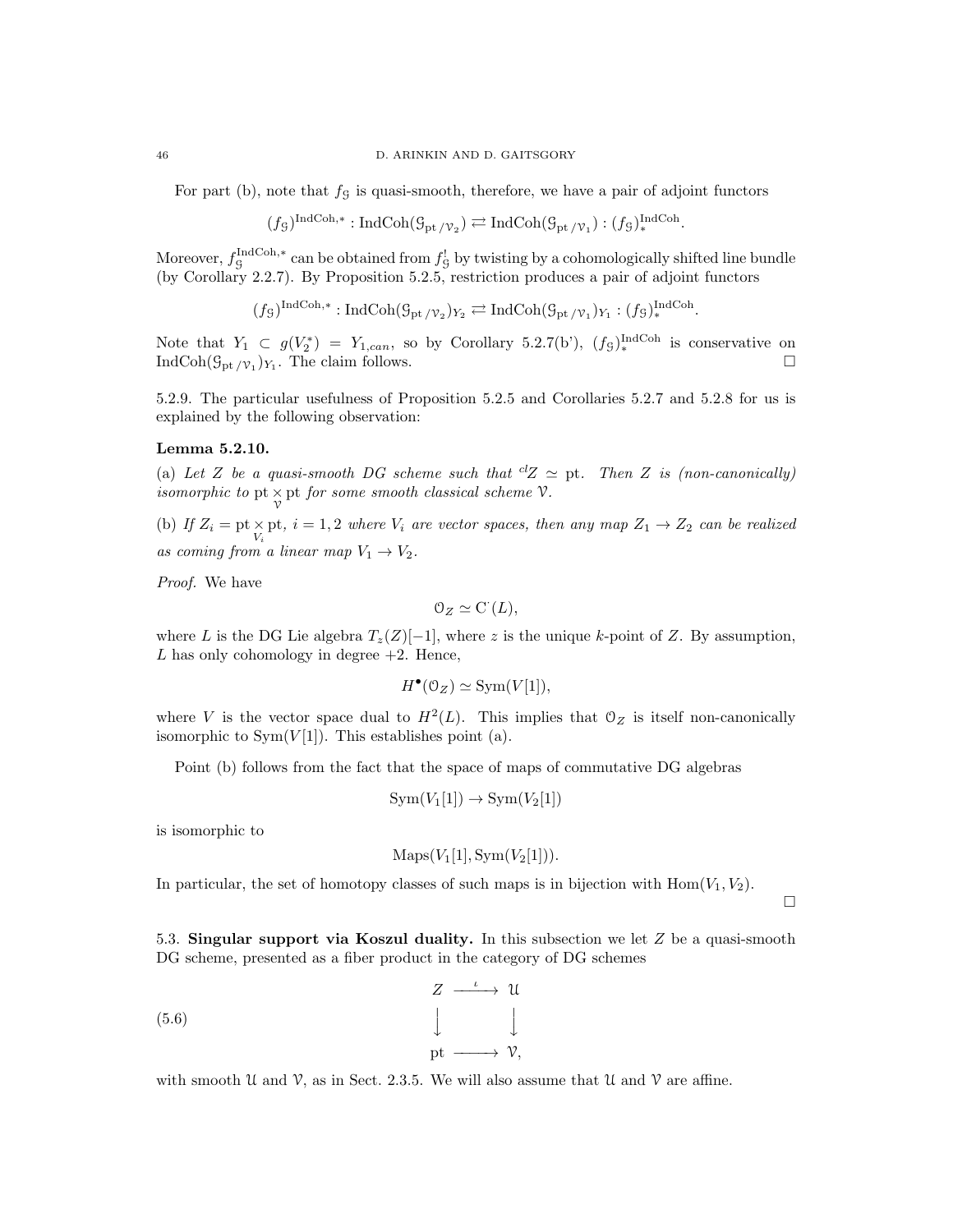## 5.3.1. Note that we have a Cartesian diagram



In particular, we obtain that the group DG scheme  $\mathcal{G}_{\mathrm{pt}\,/\mathcal{V}}$  canonically acts on  $Z,$  preserving its map to U.

In other words, we have a canonical isomorphism of groupoids

$$
\mathcal{G}_{Z/\mathfrak{U}} \simeq \mathcal{G}_{\mathrm{pt}/\mathfrak{V}} \times Z
$$

acting on  $Z$ , commuting with the map to  $\mathfrak U$ :



Here  $\mathrm{act}_{\mathcal{G}_{\mathrm{pt}}/\mathcal{V},Z}: \mathcal{G}_{\mathrm{pt}}/\mathcal{V} \times Z \to Z$  is the action morphism.

5.3.2. In particular, we obtain a canonical homomorphism of monoidal categories

(5.8) 
$$
\operatorname{IndCoh}(\mathcal{G}_{\mathrm{pt}/\mathcal{V}}) \otimes \operatorname{QCoh}(\mathcal{U}) \to \operatorname{IndCoh}(\mathcal{G}_{Z/\mathcal{U}}),
$$

and hence a homomorphism of  $\mathbb{E}_2\text{-algebras}$ 

(5.9) 
$$
\mathcal{A} := \mathrm{HC}(\mathrm{pt}/\mathcal{V}) \otimes \Gamma(\mathcal{U}, \mathcal{O}_{\mathcal{U}}) \to \mathrm{HC}(Z/U) \to \mathrm{HC}(Z),
$$

where  $HC(Z/U) := \mathcal{A}_{\mathcal{G}_{Z/U}}$ , see Sect. F.4.10.

Note that

$$
A = \bigoplus_{k} H^{2k}(\mathcal{A}) = HH^{even}(\mathrm{pt}/\mathcal{V}) \otimes \Gamma(\mathcal{U}, \mathcal{O}_{\mathcal{U}}) = \mathrm{Sym}(V) \otimes \Gamma(\mathcal{U}, \mathcal{O}_{\mathcal{U}}).
$$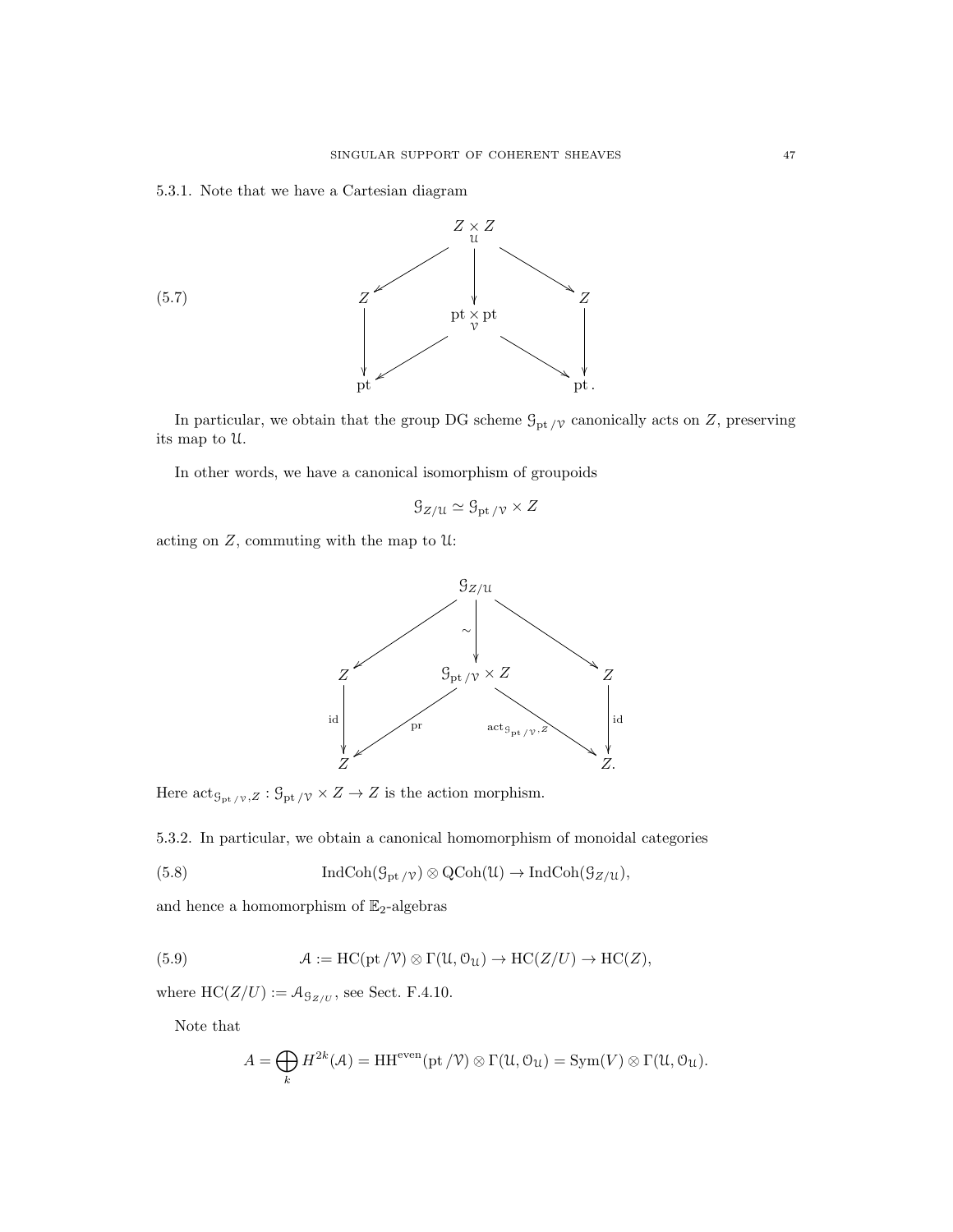5.3.3. Thus, we find ourselves in the paradigm of Sect. 3.5.1 with the DG category in question being  $\text{IndCoh}(Z)$ .

In particular, to an object  $\mathcal{F} \in \text{IndCoh}(Z)$ , we can assign a conical Zariski-closed subset

$$
\text{supp}_A(\mathcal{F}) \subset \text{Spec}(A) = V^* \times \mathcal{U}.
$$

The following lemma shows that this recovers the singular support of F.

**Lemma 5.3.4.** For any  $\mathcal{F}$ , the support  $\text{supp}_A(\mathcal{F}) \subset V^* \times \mathcal{U}$  is the image of

$$
SingSupp(\mathcal{F}) \subset Sing(Z)
$$

under the embedding  $\text{Sing}(Z) \hookrightarrow V^* \times Z \hookrightarrow V^* \times \mathfrak{U}$ , where the first map is given by (2.1).

Proof. It suffices to verify that the diagram



commutes. This is straightforward.  $\square$ 

From Proposition 3.5.5, we obtain:

Corollary 5.3.5. For a conical Zariski-closed subset  $Y \subset Sing(Z)$ , we have:

$$
\operatorname{IndCoh}_Y(Z) \simeq \operatorname{IndCoh}(Z) \underset{\operatorname{HC}(\operatorname{pt}/V)\operatorname{-mod} \otimes \operatorname{QCoh}(\mathfrak{U})}{\otimes} (\operatorname{HC}(\operatorname{pt}/V)\operatorname{-mod} \otimes \operatorname{QCoh}(\mathfrak{U}))_Y\,.
$$

5.4. Koszul duality in the parallelized situation. In this subsection we will assume that the formal completion of  $\mathcal V$  at pt has been parallelized, i.e., that it is identified with the formal completion of V at 0.

5.4.1. In this case we have:

**Lemma 5.4.2.** The  $\mathbb{E}_2$ -algebra structure HC<sup>•</sup>(pt  $/\mathcal{V}$ ) is canonically commutative (i.e., comes by restriction from a canonically defined  $\mathbb{E}_{\infty}$ -structure), and, as such, identifies with Sym $(V[-2])$ .

*Proof.* The  $\mathbb{G}_m$ -action on V by dilations gives rise to a  $\mathbb{G}_m$ -action on the  $\mathbb{E}_2$ -algebra HC(pt /V). The computation of the cohomology of HC(pt  $/\mathcal{V}$ ) puts us in the framework of Sect. 3.6.1.  $\Box$ 

Corollary 5.4.3. A parallelization of  $\mathcal V$  upgrades the monoidal structure on the category  $\text{IndCoh}(\mathcal{G}_{pt}/v) \simeq \text{HC}(pt/\mathcal{V})^{\text{op}}$ -mod to a symmetric monoidal structure, and as such it is canonically equivalent to  $Sym(V[-2])$ -mod.

5.4.4. Thus, we see that in the parallelized situation, we can use Corollary 3.6.5 to study support in the category IndCoh( $\mathcal{G}_{\text{pt}}/\gamma$ ) as follows.

The category

 $\text{IndCoh}(\mathcal{G}_{\text{pt}}/v) \simeq \text{HC}(\text{pt}/\mathcal{V})^{\text{op}}$ -mod  $\simeq \text{Sym}(V[-2])$ -mod

is naturally a module category over  $Q\text{Coh}(V^*/\mathbb{G}_m)$ . For a conical Zariski-closed subset  $Y \subset V^*$ we have:

Corollary 5.4.5.

$$
\operatorname{IndCoh}(\mathcal{G}_{\mathrm{pt}}_{/\mathbb{V}})_Y=\operatorname{IndCoh}(\mathcal{G}_{\mathrm{pt}}_{/\mathbb{V}}) \underset{\operatorname{QCoh}(V^*/\mathbb{G}_m)}{\otimes} \operatorname{QCoh}(V^*/\mathbb{G}_m)_{Y/\mathbb{G}_m}.
$$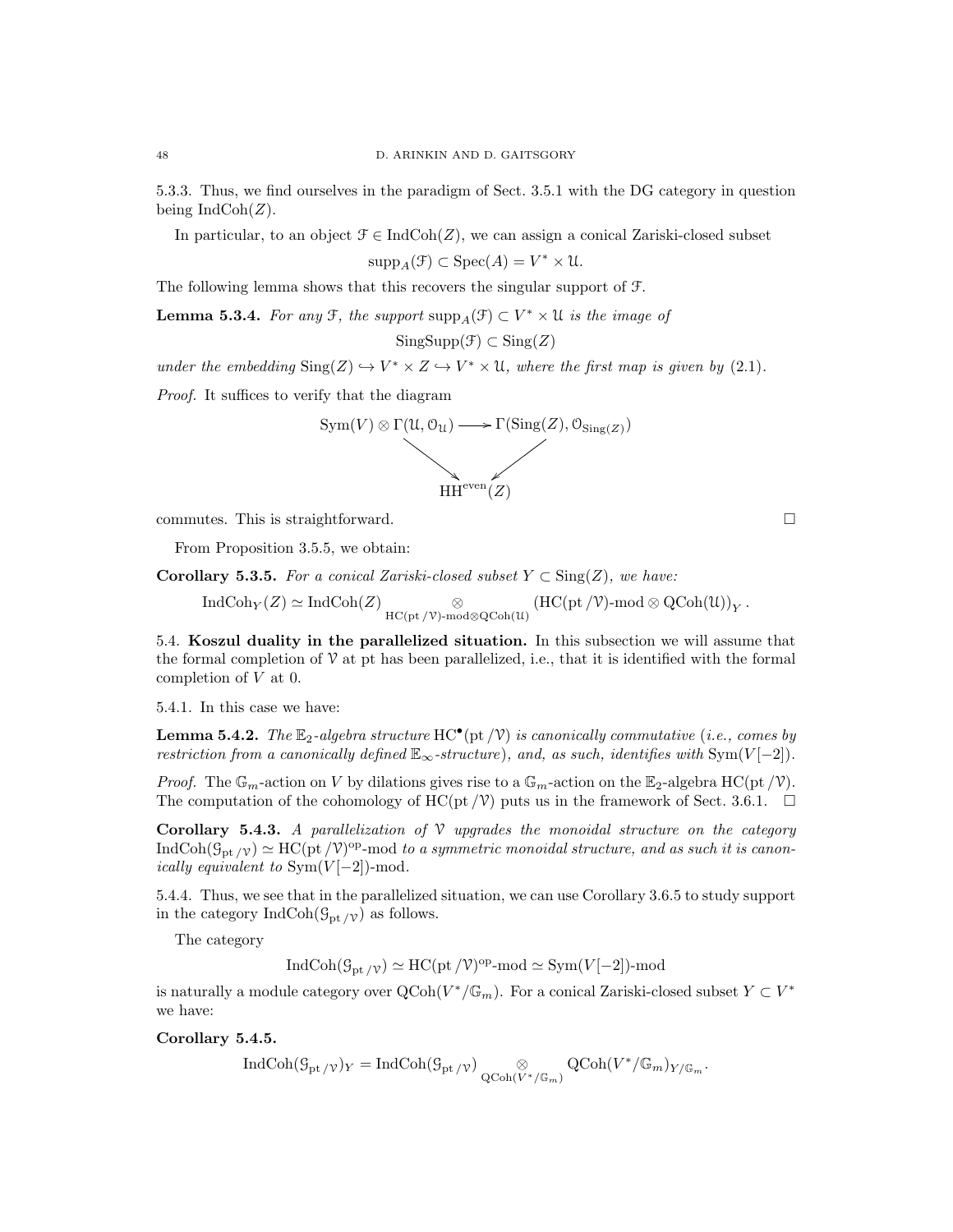5.4.6. Let Z be as in Sect. 5.3. By Sect. 3.6.1, the category  $\text{IndCoh}(Z)$  carries an action of the monoidal category  $\text{QCoh}(\mathcal{S}_A)$  for the stack

$$
\mathcal{S}_{\mathcal{A}} = \mathrm{Spec}(\mathrm{Sym}(V) \otimes \Gamma(\mathcal{U}, \mathcal{O}_{\mathcal{U}})) / \mathbb{G}_m = V^* / \mathbb{G}_m \times \mathcal{U}.
$$

This allows us to study the singular support of objects in  $IndCoh(Z)$  using Corollaries 3.6.5 and 3.6.8. In particular, we have:

**Corollary 5.4.7.** For a conical Zariski-closed subset  $Y \subset Sing(Z)$ , we have:

$$
\operatorname{IndCoh}_Y(Z) \simeq \operatorname{IndCoh}(Z) \underset{\operatorname{QCoh}(V^*/\mathbb{G}_m \times \mathfrak{U})}{\otimes} \operatorname{QCoh}(V^*/\mathbb{G}_m \times \mathfrak{U})_{Y/\mathbb{G}_m}\,.
$$

In the rest of this section we will use the view point on singular support via Koszul duality and prove some results stated earlier in the paper.

5.5. Proof of Proposition 4.7.2. Recall that Proposition 4.7.2 says that for  $\mathcal{F} \in \text{Coh}(Z)$ , its singular support equals that of  $\mathbb{D}_{Z}^{\text{Serre}}(\mathcal{F})$ .

5.5.1. With no restriction of generality, we can assume that  $Z$  is affine and fits into the Cartesian square (5.6). By Corollary 5.3.4, it suffices to show that the supports of  $\mathcal{F}$  and  $\mathbb{D}_{Z}^{\text{Serre}}(\mathcal{F})$  for the action of the graded algebra  $A := \text{Sym}(V) \otimes \Gamma(\mathfrak{U}, \mathfrak{O}_{\mathfrak{U}})$  are equal, where the grading on  $\text{Sym}(V)$ is such that  $deg(V) = 2$ .

5.5.2. By Lemma 3.4.4, is suffices to show that the supports of the A-modules  $Hom_{\text{Coh}(Z)}^{\bullet}(\mathcal{F},\mathcal{F})$ and  $\text{Hom}^{\bullet}_{\text{Coh}(Z)}(\mathbb{D}_{Z}^{\text{Serre}}(\mathcal{F}), \mathbb{D}_{Z}^{\text{Serre}}(\mathcal{F}))$  are equal. This follows from the next assertion:

Lemma 5.5.3. The diagram

$$
Sym(V) \otimes \Gamma(\mathcal{U}, \mathcal{O}_{\mathcal{U}}) \longrightarrow \text{Hom}^{\bullet}_{\text{Coh}(Z)}(\mathcal{F}, \mathcal{F})
$$
  

$$
\downarrow \qquad \qquad \downarrow
$$
  

$$
Sym(V) \otimes \Gamma(\mathcal{U}, \mathcal{O}_{\mathcal{U}}) \longrightarrow \text{Hom}^{\bullet}_{\text{Coh}(Z)}(\mathbb{D}_{Z}^{\text{Serre}}(\mathcal{F}), \mathbb{D}_{Z}^{\text{Serre}}(\mathcal{F}))
$$

is commutative, where the right vertical arrow is the isomorphism given by the anti-equivalence

$$
\mathbb{D}_{Z}^{\text{Serre}}: \text{Coh}(Z)^{\text{op}} \to \text{Coh}(Z),
$$

and the left vertical arrow is the automorphism that acts as identity on  $\Gamma(\mathfrak{U}, \mathfrak{O}_U)$  and as  $-1$  on  $V \subset Sym(V)$ .

5.5.4. Since the action map  $\mathcal{G}_{\text{pt}}/\mathcal{V} \times Z \to Z$  is proper, and hence commutes with Serre duality, the assertion of Lemma 5.5.3 follows from the next one:

**Lemma 5.5.5.** The equivalence  $\mathbb{D}_{\mathcal{S}_{\text{pt}}/\mathcal{V}}^{\text{Serre}}$  :  $\text{Coh}(\mathcal{G}_{\text{pt}}/\mathcal{V})^{\text{op}} \to \text{Coh}(\mathcal{G}_{\text{pt}}/\mathcal{V})$  induces the automorphism of

$$
\mathrm{Hom}^{\bullet}_{\mathcal{G}_{\mathrm{pt}/\mathbb{V}}} \left( (\Delta_{\mathrm{pt}})_{*}^{\mathrm{IndCoh}}(k), (\Delta_{\mathrm{pt}})_{*}^{\mathrm{IndCoh}}(k) \right) \simeq \mathrm{Sym}(V[-2]),
$$

given by  $v \mapsto -v : V \to V$ .

5.6. Constructing objects with a given singular support. The material in this subsection is not strictly speaking necessary for the rest of the paper.

Let  $Z$  fit into a Cartesian square as in  $(5.6)$ . In this subsection we will give an explicit procedure for producing compact objects in  $IndCoh<sub>Y</sub>(Z)$ .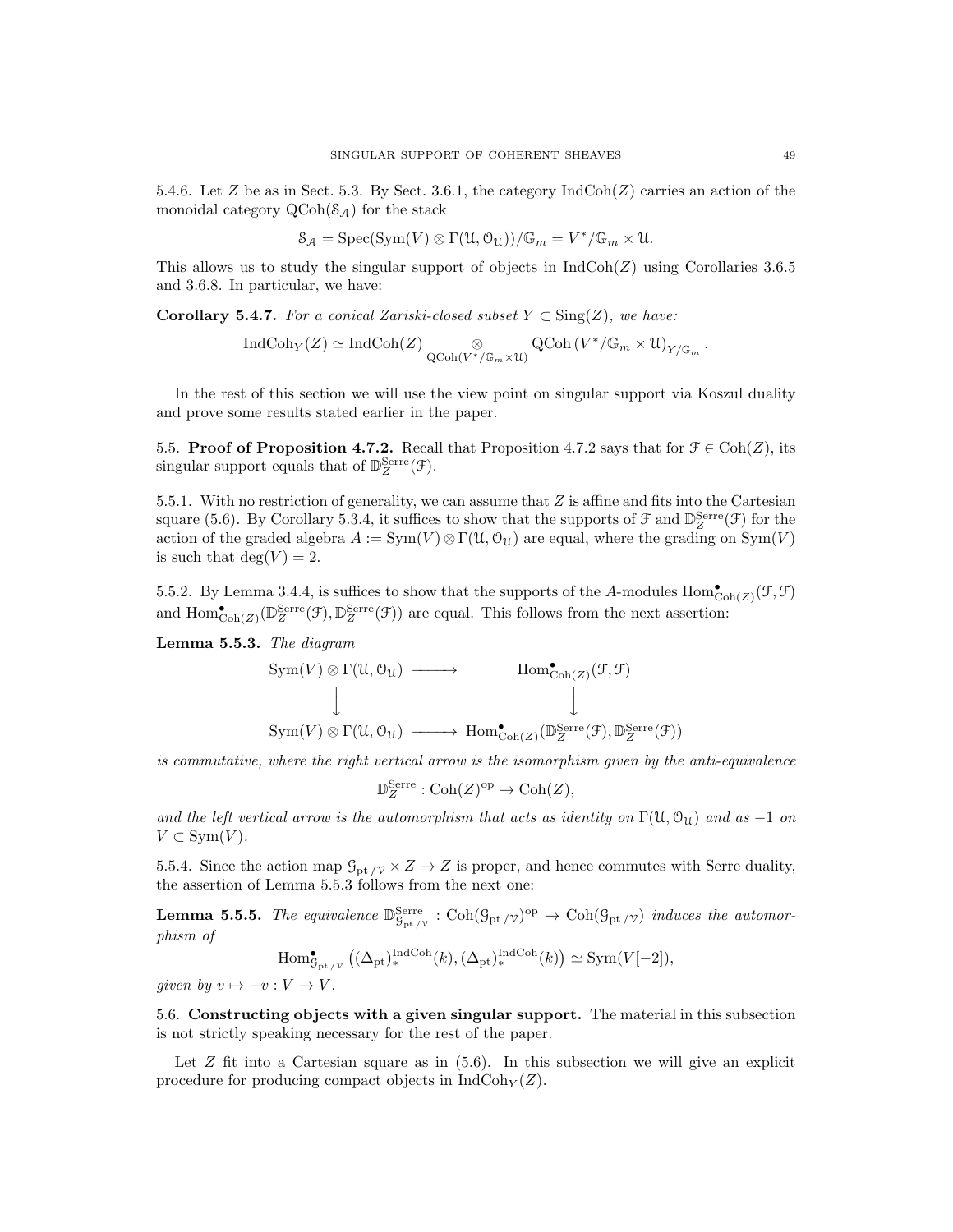5.6.1. Consider the action of the group DG scheme  $\mathcal{G}_{pt}$  on Z as in Sect. 5.3.1, and recall that  $\text{act}_{\mathcal{G}_{\text{pt}}/V,Z}$  denotes the corresponding action map

$$
\mathcal{G}_{\mathrm{pt}/\mathcal{V}} \times Z \to Z.
$$

Clearly, the map  $\operatorname{act}_{\mathcal{G}_{\text{pt}}/\gamma,Z}$  is proper. This gives rise to a pair of adjoint functors:

$$
(5.10) \qquad (\mathrm{act}_{\mathcal{G}_{\mathrm{pt}/\mathcal{V}},Z})_*^{\mathrm{IndCoh}} : \mathrm{IndCoh}(\mathcal{G}_{\mathrm{pt}/\mathcal{V}} \times Z) \rightleftarrows \mathrm{IndCoh}(Z) : (\mathrm{act}_{\mathcal{G}_{\mathrm{pt}/\mathcal{V}},Z})'.
$$

We will also use the notation

$$
\mathsf{F} := (\mathrm{act}_{\mathcal{G}_{\mathrm{pt}}/\mathcal{V},Z})_*^{\mathrm{IndCoh}} \text{ and } \mathsf{G} := (\mathrm{act}_{\mathcal{G}_{\mathrm{pt}}/\mathcal{V},Z})^!,
$$

and identify

$$
\operatorname{IndCoh}(\mathcal{G}_{\mathrm{pt}}/\mathcal{V} \times Z) \simeq \operatorname{IndCoh}(\mathcal{G}_{\mathrm{pt}}/\mathcal{V}) \otimes \operatorname{IndCoh}(Z).
$$

The functor G is conservative because it admits a retract (given by the pullback along the unit of  $\mathcal{G}_{\mathrm{pt}}/\gamma$ ).

Therefore, the essential image of  $\mathsf F$  generates  $\mathrm{IndCoh}(Z)$ .

5.6.2. Let us regard IndCoh( $\mathcal{G}_{\text{pt}}$  /v)  $\otimes \text{IndCoh}(Z)$  as a module category over  $\text{QCoh}(\mathcal{U})$  via the second factor.

In addition, we can regard  $IndCoh(\mathcal{G}_{pt} \gamma) \otimes IndCoh(Z)$  as acted on by  $IndCoh(\mathcal{G}_{pt} \gamma)$  via the first factor.

Combining, we obtain that the monoidal category

IndCoh $(\mathcal{G}_{\text{pt }/\mathcal{V}}) \otimes \text{QCoh}(\mathcal{U})$ 

acts on IndCoh( $\mathcal{G}_{\text{pt}}/\gamma$ ) ⊗ IndCoh(Z).

In particular, we obtain a map of  $\mathbb{E}_2$ -algebras

$$
\mathcal{A} = \text{HC}(\text{pt}/\mathcal{V}) \otimes \Gamma(\mathcal{U}, \mathcal{O}_{\mathcal{U}}) \to \text{HC}(\text{IndCoh}(\mathcal{G}_{\text{pt}}/\mathcal{V}) \otimes \text{IndCoh}(Z)).
$$

Thus, by Sect. 3.5.1, to an object

 $\mathcal{F} \in \text{IndCoh}(\mathcal{G}_{\text{pt }/\mathcal{V}}) \otimes \text{IndCoh}(Z)$ 

we can assign its support

$$
\mathrm{supp}_A(\mathcal{F}) \subset \mathrm{Spec}(A) \simeq V^* \times \mathcal{U}.
$$

Conversely, a conical Zariski-closed subset  $Y \subset V^* \times \mathfrak{U}$  yields a full subcategory

 $\left(\text{IndCoh}(\mathcal{G}_{pt}/\nu) \otimes \text{IndCoh}(Z)\right)_Y = \{ \mathcal{F} \in \text{IndCoh}(\mathcal{G}_{pt}/\nu \times Z), \text{ supp}_A(\mathcal{F}) \subset Y \}.$ 

5.6.3. Warning. The above notation may seem abusive, because  $\mathcal{G}_{\text{pt}}/\gamma \times Z$  is itself a quasismooth affine DG scheme, which has its own notion of singular support. Note that

 $\text{Sing}(\mathcal{G}_{\text{pt}}/\mathcal{V} \times Z) \simeq \text{Sing}(\mathcal{G}_{\text{pt}}/\mathcal{V}) \times \text{Sing}(Z) \simeq V^* \times \text{Sing}(Z) \subset V^* \times V^* \times \mathcal{U}.$ 

Thus, for

 $\mathcal{F} \in \text{IndCoh}(\mathcal{G}_{\text{pt}}/\gamma \times Z) \simeq \text{IndCoh}(\mathcal{G}_{\text{pt}}/\gamma) \otimes \text{IndCoh}(Z),$ 

its singular support is a conical subset

 $SingSupp(\mathcal{F}) \subset V^* \times V^* \times \mathcal{U}.$ 

It follows from Lemma 3.3.12 that  $\text{supp}_A(\mathcal{F})$  is the closure of the projection  $p_{13}(\text{SingSupp}(\mathcal{F}))$ . To avoid confusion, we never consider this singular support for objects of

 $\text{IndCoh}(\mathcal{G}_{\text{pt}}/\gamma) \otimes \text{IndCoh}(Z)$ 

and only deal with the "coarse" support contained in  $V^* \times \mathcal{U}$ .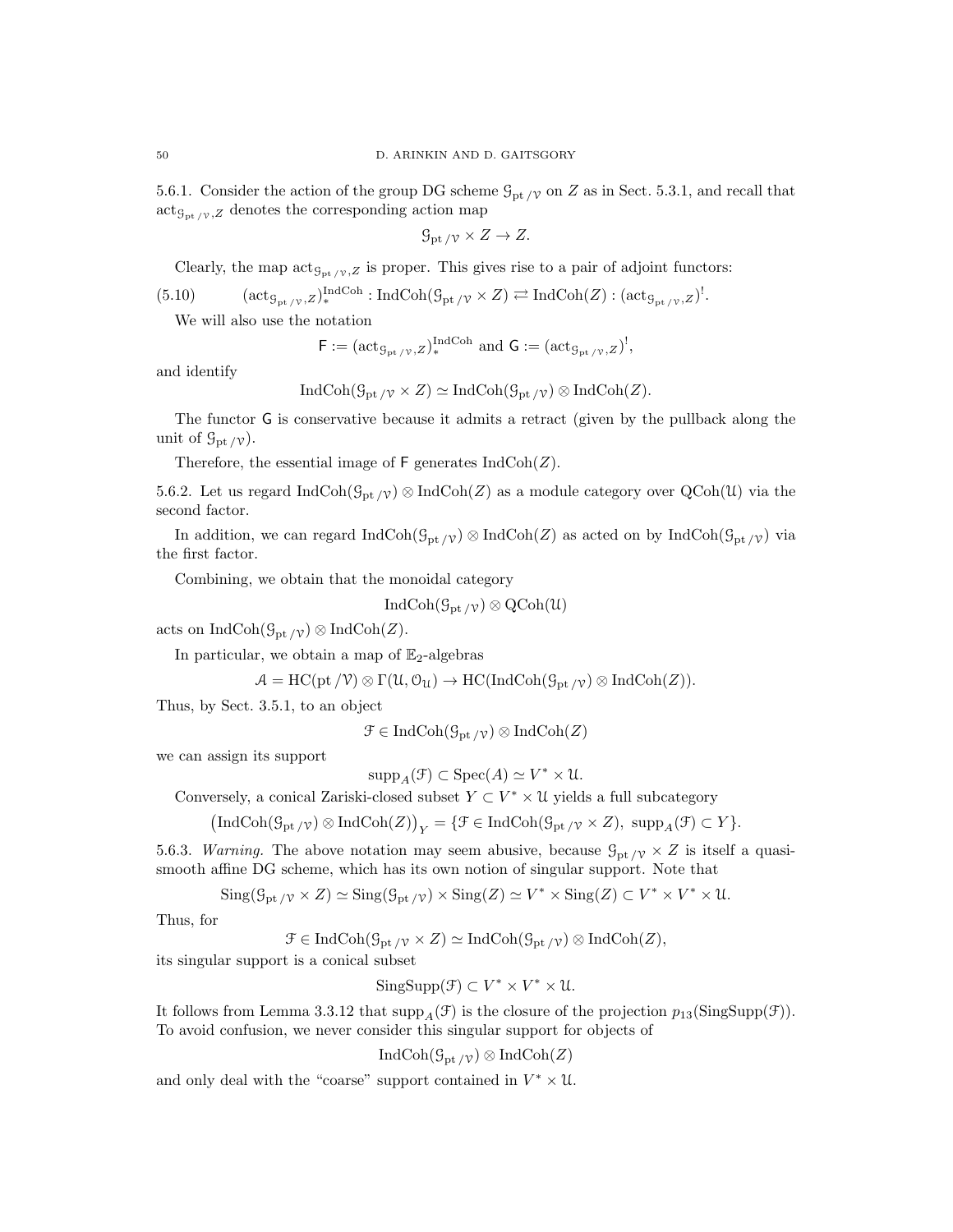5.6.4. It is clear that the functor F is compatible with the action of the monoidal category IndCoh( $\mathcal{G}_{\text{pt}}/\gamma$ ) ⊗ QCoh(U) on IndCoh( $\mathcal{G}_{\text{pt}}/\gamma$ ) ⊗ IndCoh(Z) given above, and the action of IndCoh( $\mathcal{G}_{\mathrm{pt}}/\mathcal{V}$ ) ⊗ QCoh(U) on IndCoh(Z) given by (5.8).

Hence, the functor G, being the right adjoint of F, is lax-compatible with the above actions.

**Lemma 5.6.5.** The lax compatibility of G with the actions of IndCoh( $\mathcal{G}_{pt}$  /v)  $\otimes$  QCoh(U) on IndCoh(Z) and IndCoh( $\mathcal{G}_{\mathrm{pt}}/\gamma$ ) ⊗ IndCoh(Z) is strict.

*Proof.* It is easy to see that the monoidal category  $IndCoh(\mathcal{G}_{pt}/\gamma) \otimes QCoh(\mathcal{U})$  is rigid (see [GL:DG], Sect. 6, where the notion of rigidity is discussed). Now, the assertion follows from the fact that if  $F: C_1 \to C_2$  is a functor between module categories over a rigid monoidal category, which admits a continuous right adjoint as a functor between plain DG categories, then the lax compatibility structure on this right adjoint is automatically strict.  $\Box$ 

From Sect. 3.3.10, we obtain:

Corollary 5.6.6. Let  $Y \subset V^* \times \mathfrak{U}$  be a conical Zariski-closed subset. Then the functors  $\mathsf F$  and G restrict to an adjoint pair of functors

$$
\left(\operatorname{IndCoh}(\mathcal{G}_{\mathrm{pt}}_{/\mathcal{V}}) \otimes \operatorname{IndCoh}(Z)\right)_Y \rightleftarrows \operatorname{IndCoh}_{Y \cap \operatorname{Sing}(Z)}(Z).
$$

Moreover, the diagram

$$
\text{IndCoh}(\mathcal{G}_{\text{pt}/\mathcal{V}}) \otimes \text{IndCoh}(Z) \xrightarrow{\qquad \qquad} \text{IndCoh}(Z)
$$
\n
$$
\downarrow^{\Psi_{Z}^{\text{Y,all}}}
$$
\n
$$
(\text{IndCoh}(\mathcal{G}_{\text{pt}/\mathcal{V}}) \otimes \text{IndCoh}(Z))_{Y} \xrightarrow{\qquad \qquad} \text{IndCoh}_{Y \cap \text{Sing}(Z)}(Z).
$$

commutes as well, where the left vertical arrow is the right adjoint to the inclusion

 $\left(\text{IndCoh}(\mathcal{G}_{\text{pt}}/v) \otimes \text{IndCoh}(Z)\right)_{Y} \hookrightarrow \text{IndCoh}(\mathcal{G}_{\text{pt}}/v) \otimes \text{IndCoh}(Z).$ 

Corollary 5.6.7. Suppose Y is a conical Zariski-closed subset of  $\text{Sing}(Z) \subset V^* \times \mathfrak{U}$ .

(a) For any  $\mathcal{F} \in \text{IndCoh}(Z)$ , we have:

$$
\mathcal{F}\in \operatorname{IndCoh}_Y(Z) \, \Leftrightarrow \, \mathsf{G}(\mathcal{F})\in \left(\operatorname{IndCoh}(\mathcal{G}_{\rm pt/\mathcal{V}})\otimes \operatorname{IndCoh}(Z)\right)_Y.
$$

(b) The essential image under  $\textsf{F}$  of the category  $\left(\text{IndCoh}(\mathcal{G}_{\text{pt}/\mathcal{V}}) \otimes \text{IndCoh}(Z)\right)_Y$  generates  $\text{IndCoh}_Y(Z)$ .

*Proof.* Both claims formally follow from the conservativeness of G. Indeed,  $\mathcal{F} \in \text{IndCoh}_{Y}(Z)$  if and only if the natural morphism  $\Psi_Z^{Y,all}(\mathcal{F}) \to \mathcal{F}$  is an isomorphism. Since G is conservative, this happens if and only if the morphism  $G(\Psi_Z^{Y,\text{all}}(\mathcal{F})) \to G(\mathcal{F})$  is an isomorphism; by Corollary 5.6.6, this is equivalent to  $\mathsf{G}(\mathcal{F}) \in (\text{IndCoh}(\mathcal{G}_{\text{pt}/\mathcal{V}}) \otimes \text{IndCoh}(Z))_Y$ . We have therefore proved part (a). Now note that the restriction

$$
\textsf{F}: \big( \textup{Ind}\textup{Coh}(\textup{S}_{\textup{pt}}{/\gamma}) \otimes \textup{Ind}\textup{Coh}(Z) \big)_Y \rightarrow \textup{Ind}\textup{Coh}_{Y \cap \textup{Sing}(Z)}(Z)
$$

is left adjoint to a conservative functor; this proves part  $(b)$ .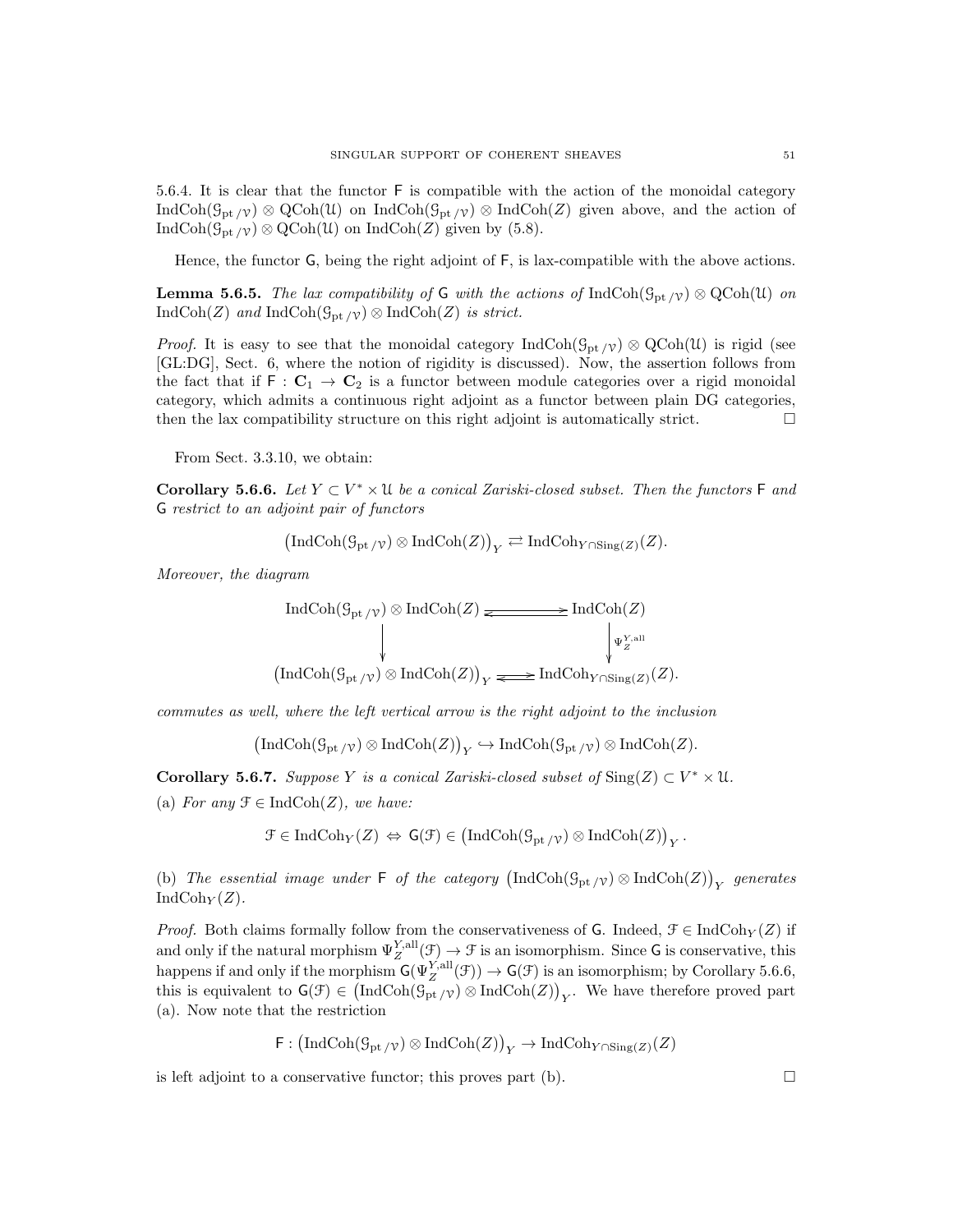5.6.8. Note that by (5.2), we can identify the category IndCoh( $\mathcal{G}_{pt}$  /v) with the category  $HC(pt / V)<sup>op</sup>$ -mod. Hence, we obtain an equivalence

(5.11) IndCoh
$$
(\mathcal{G}_{\mathrm{pt}}/\nu) \otimes \mathrm{IndCoh}(Z) \simeq \mathrm{HC}(\mathrm{pt}/\mathcal{V})^{\mathrm{op}} \text{-mod} \otimes \mathrm{IndCoh}(Z) \simeq
$$
  
 $\simeq \mathrm{HC}(\mathrm{pt}/\mathcal{V})^{\mathrm{op}} \text{-mod}(\mathrm{IndCoh}(Z)).$ 

Using the equivalence (5.11), we can translate the functors (5.10) into the language of  $\mathbb{E}_{2}$ algebras. Recall homomorphisms of  $\mathbb{E}_2$ -algebras

$$
HC(pt / V) \to HC(Z/U) \to HC(Z).
$$

Thus any  $\mathcal{F} \in \text{IndCoh}(Z)$  carries a natural structure of  $\text{HC}(\text{pt}/\mathcal{V})^{\text{op}}$ -module, i.e., we have a functor

$$
IndCoh(Z) \to HC(pt\,/\mathcal{V})^{op}\text{-mod}(IndCoh(Z)).
$$

It follows from the definitions that this functor identifies with the functor G.

Since IndCoh(Z) is tensored over HC(pt  $/V$ ), we obtain a functor

$$
\mathrm{HC}(\mathrm{pt}\,/\mathcal{V})^{\mathrm{op}}\text{-}\mathrm{mod}\otimes\mathrm{Ind}\mathrm{Coh}(Z)\to\mathrm{Ind}\mathrm{Coh}(Z).
$$

This is our functor F.

5.7. Proof of Theorem 4.2.6. The proof of Theorem 4.2.6, given in this subsection, relies on the material of Sect. 5.6. The reader who skipped Sect. 5.6 will find a proof of the most essential point of the argument in Remark 7.4.4. Yet another proof, which uses a different idea, is given in Sect. 6.1.4.

5.7.1. Let us recall that Theorem 4.2.6 asserts that for an affine quasi-smooth DG scheme Z, the essential image of

$$
\Xi_Z : \mathrm{QCoh}(Z) \to \mathrm{IndCoh}(Z)
$$

coincides with  $\text{IndCoh}_{\{0\}}(Z)$ . Here by a slight abuse of notation  $\{0\}$  denotes the zero-section of  $\text{Sing}(Z)$ . We are now ready to prove this theorem, using Corollary 5.6.7.

5.7.2. Note that the statement is local on Z. Indeed, recall that  $\Xi$ <sub>Z</sub> is fully faithful and has a right adjoint

$$
\Psi_Z: \mathrm{IndCoh}(Z) \to \mathrm{QCoh}(Z).
$$

Theorem 4.2.6 is equivalent to conservativeness of the restriction

$$
\Psi_Z|_{\mathrm{IndCoh}_{\{0\}}(Z)} : \mathrm{IndCoh}_{\{0\}}(Z) \to \mathrm{QCoh}(Z),
$$

which can be verified locally. Thus, we may assume that  $Z$  fits into a Cartesian diagram  $(5.6)$ .

By Corollary 5.6.7(b), it is enough to show that the essential image of  $\Xi_Z$  contains the essential image of the functor

 $\textsf{F}: (\textup{IndCoh}(\mathcal{G}_{\textup{pt}}/\nu) \otimes \textup{IndCoh}(Z))_{\{0\} \times \mathcal{U}} \to \textup{IndCoh}_{\{0\}}(Z).$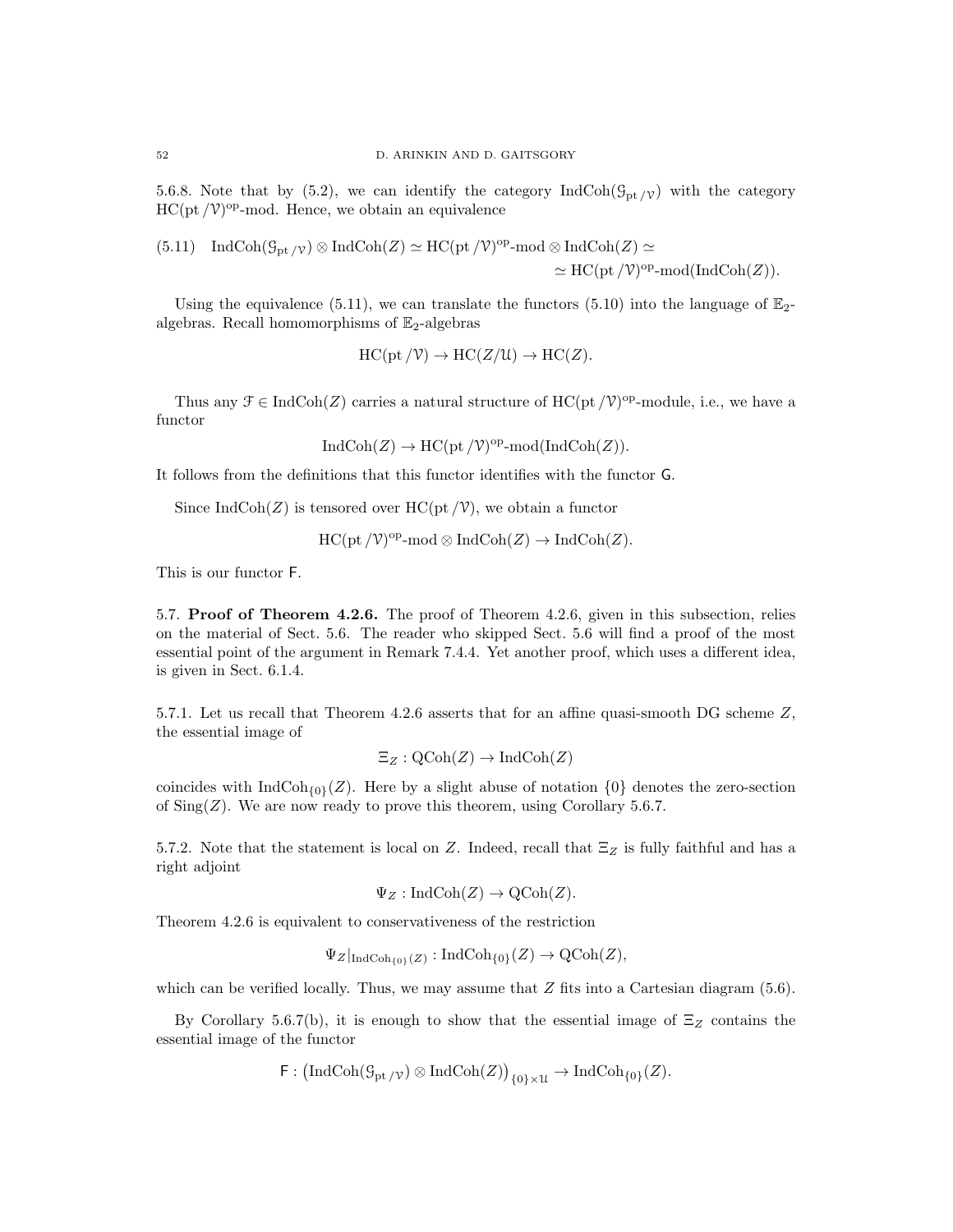5.7.3. Consider the projection  $p_{\mathcal{G}_{pt}/\mathcal{V}} : \mathcal{G}_{pt}/\mathcal{V} \to pt$ . We claim that the essential image of the functor

$$
(p_{\mathcal{G}_{\mathrm{pt}}/\mathcal{V}} \times \mathrm{id}_Z)^!: \mathrm{IndCoh}(Z) \to \mathrm{IndCoh}(\mathcal{G}_{\mathrm{pt}}/\mathcal{V} \times Z) \simeq \mathrm{IndCoh}(\mathcal{G}_{\mathrm{pt}}/\mathcal{V}) \otimes \mathrm{IndCoh}(Z)
$$

is contained in the category  $(\text{IndCoh}(\mathcal{G}_{pt}/\nu) \otimes \text{IndCoh}(Z))_{\{0\}}$  and generates it.

By Proposition 3.5.7,

$$
\left(\operatorname{IndCoh}(\mathcal{G}_{\rm pt/\mathcal{V}}) \otimes \operatorname{IndCoh}(Z)\right)_{\{0\}} = \operatorname{IndCoh}(\mathcal{G}_{\rm pt/\mathcal{V}})_{\{0\}} \otimes \operatorname{IndCoh}(Z).
$$

So, it is sufficient to see that the essential image of

$$
p^!_{\mathcal{G}_{\mathrm{pt}/\mathcal{V}}}: \mathrm{Vect} = \mathrm{IndCoh}(\mathrm{pt}) \to \mathrm{IndCoh}(\mathcal{G}_{\mathrm{pt}/\mathcal{V}})
$$

is contained in the category  $\text{IndCoh}(\mathcal{G}_{pt} / \mathcal{V})_{\{0\}}$  and generates it. However, this is a particular case of Corollary 5.2.8(b).

5.7.4. Hence, we obtain that it is sufficient to show that the essential image of the composed functor

(5.12) IndCoh(Z) 
$$
\stackrel{(p_{\mathcal{G}_{\text{pt}}/\mathcal{V}} \times \text{id}_Z)^!}{\longrightarrow}
$$
 IndCoh $(\mathcal{G}_{\text{pt}}/\mathcal{V}) \otimes$  IndCoh(Z)  $\stackrel{\mathsf{F}}{\longrightarrow}$  IndCoh(Z)

is contained in the essential image of  $\Xi_Z$ .

We have the following assertion:

**Lemma 5.7.5.** The composition (5.12) is canonically isomorphic to  $\iota^! \circ \iota^{\text{IndCoh}}_*$ , where  $\iota : Z \hookrightarrow$ U.

Proof. By the definition of the functor  $F$ , the lemma follows by base change along the Cartesian square

$$
\begin{array}{ccc}\nG_{Z/U} & \longrightarrow & Z \\
\downarrow & & \downarrow \\
Z & \xrightarrow{\iota} & \mathcal{U}.\n\end{array}
$$

 $\Box$ 

5.7.6. By Lemma 5.7.5, it is sufficient to show that the essential image of the functor  $\iota^!$  is contained in the essential image of  $\Xi_Z$ .

However, since U is smooth, the monoidal action of  $\text{QCoh}(\mathcal{U})$  on  $\omega_{\mathcal{U}} \in \text{IndCoh}(\mathcal{U})$  generates the latter category. So, it is enough to show that  $\iota^!(\omega_u)$  belongs to the essential image of  $\Xi_Z$ . However,  $\iota^! (\omega_{\mathfrak{U}}) = \omega_Z$ , and the assertion follows from the fact that Z is Gorenstein.

## 6. A point-wise approach to singular support

#### 6.1. The functor of enhanced fiber.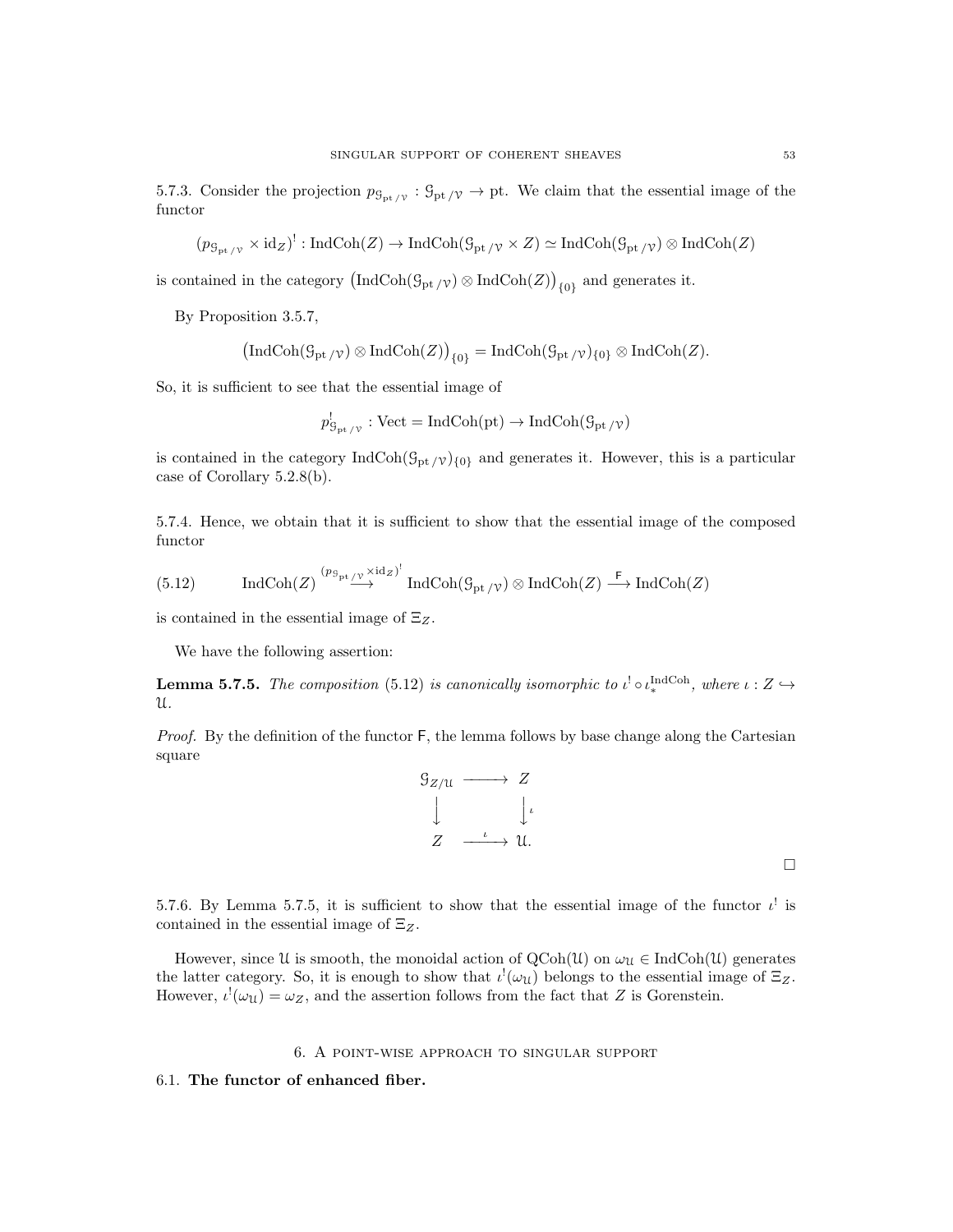6.1.1. Let Z be an affine DG scheme with a perfect cotangent complex, and let  $i_z : pt \rightarrow Z$  be a k-point.

Consider the functor

$$
i_z^!
$$
: IndCoh( $Z$ )  $\rightarrow$  Vect.

We claim that this functor can be naturally enhanced to a functor

(6.1) 
$$
i_z^{\text{enh},!} : \text{IndCoh}(Z) \to T_z(Z)[-1]\text{-mod},
$$

where the DG Lie algebra  $T_z(Z)[-1]$  is the fiber of  $T(Z)[-1]$  at z, and where we remind that  $T(Z)[-1]$  is a Lie algebra by Corollary G.2.7.

Indeed, let us interpret  $i_z^!$  as

(6.2) 
$$
\mathcal{M}aps_{\text{IndCoh}}(i_*^{\text{IndCoh}}(k), -).
$$

Now, it is easy to see that the canonical action of the DG Lie algebra  $\Gamma(Z, T(Z)[-1])$  on  $i_{\ast}^{\text{IndCoh}}(k)$ , given by Corollary G.2.7, factors through

$$
k \underset{\Gamma(Z,\mathcal{O}_Z)}{\otimes} \Gamma(Z,T(Z)[-1]) \simeq T_z(Z)[-1].
$$

This endows the functor in (6.2) with an action of the DG Lie algebra  $T_z(Z)[-1]$ , as desired.

We will refer to the functor  $(6.1)$  as that of *enhanced fiber*.

6.1.2. Let us reinstate the assumption that  $Z$  is quasi-smooth.

For an object  $M \in T_z(Z)[-1]$ -mod, we can consider the graded vector space of its cohomologies  $H^{\bullet}(M)$  as a module over the graded Lie algebra  $H^{\bullet}(T_z(Z)[-1]$ -mod).

In particular,  $H^{\bullet}(M)$  is a module over Sym  $(H^1(T_z(Z))),$  viewed as a graded commutative algebra whose generators are placed in degree 2. Therefore, to M we can associate the support

$$
\mathrm{supp}_{\mathrm{Sym}(H^1(T_z(Z)))}(H^{\bullet}(M)) \subset \mathrm{Spec}(\mathrm{Sym}(H^1(T_z(Z)))) .
$$

Note that

$$
Spec (Sym (H^1(T_z(Z)))) \simeq Sing(Z)_{\{z\}} := {}^{cl} \left( \{z\} \underset{Z}{\times} Sing(Z) \right).
$$

**Lemma 6.1.3.** For  $\mathcal{F} \in \text{IndCoh}(Z)$ , set  $M = i_z^{\text{enh},!}(\mathcal{F}) \in T_z(Z)[-1]$ -mod. Then:

(a)  $\operatorname{SingSupp}(\mathcal{F}) \cap \operatorname{Sing}(Z)_{\{z\}} \supset \operatorname{supp}_{\operatorname{Sym}(H^1(T_z(Z)))} (H^{\bullet}(M)).$ 

(b) If  $\mathcal{F} \in \text{IndCoh}(Z)_{\{z\}}$ , then

$$
\mathrm{SingSupp}(\mathcal{F}) = \mathrm{supp}_{\mathrm{Sym}(H^1(T_z(Z)))} \left( H^{\bullet}(M) \right).
$$

*Proof.* With no restriction of generality we can can replace  $Z$  by an open affine that contains the point z.

Consider the graded vector space  $H^{\bullet}(i_z^!(\mathcal{F}))$  as acted on by  $HH^{\text{even}}(Z)$ . Since the action of the subalgebra  $\Gamma(Z, \mathcal{O}_{\alpha Z}) \subset HH^{\text{even}}(Z)$  on this space factors through the morphism

$$
\Gamma(Z, \mathcal{O}_{\mathit{cl}_Z}) \to k,
$$

the action of  $HH^{even}(Z)$  factors through the quotient

$$
^{cl}(\operatorname{HH}^{\operatorname{even}}(Z) \underset{\Gamma(Z, \mathcal{O}_{cl_Z})}{\otimes} k)
$$

of HH<sup>even</sup>(Z). Here k is considered as a  $\Gamma(Z, \mathcal{O}_{\alpha Z})$ -module via  $i_z$ .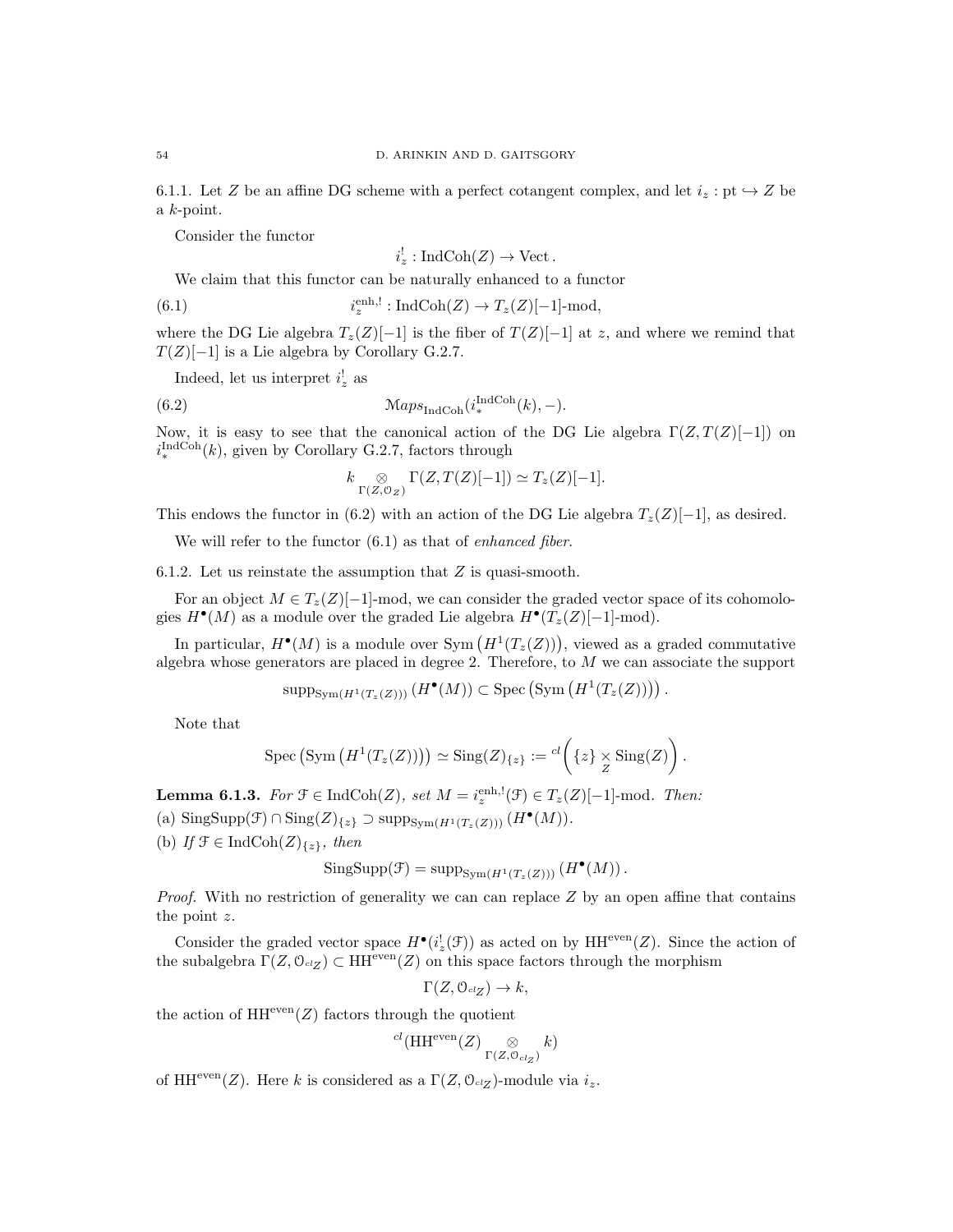Similarly, the resulting action of  $\Gamma(\text{Sing}(Z), \mathcal{O}_{\text{Sing}(Z)})$  on  $H^{\bullet}(i_z^!(\mathcal{F}))$  factors through

$$
\Gamma(\mathrm{Sing}(Z)_{\{z\}}, \mathcal{O}_{\mathrm{Sing}(Z)_{\{z\}}}) \simeq \mathrm{Sym}\left(H^1(T_z(Z)))\right),
$$

which is equal to the action of the latter on

$$
H^{\bullet}(i_z^!({\mathcal F})) \simeq H^{\bullet}(M).
$$

Now, point (a) of the lemma follows from the interpretation of  $H^{\bullet}(i_z^!(\mathcal{F}))$  as

$$
\operatorname{Hom}^{\bullet}_{\operatorname{IndCoh}(Z)}((i_z)_*(k), \mathcal{F}),
$$

since  $(i_z)_*(k)$  is compact in IndCoh(F) (see Lemma 3.4.4).

Suppose now that  $\mathcal{F} \in \text{IndCoh}(Z)_{\{z\}}$ . Then SingSupp(F) coincides with the support of  $\mathcal F$  computed using the action of  $\Gamma(\text{Sing}(Z), \mathcal O_{\text{Sing}(Z)})$  on IndCoh( $Z|_{\{z\}}$  (by Sect. 3.3.10). But  $(i_z)_*(k)$  generates IndCoh $(Z)_{\{z\}}$  (see [IndCoh, Proposition 4.1.7(b)]), and the required equality follows from Lemma 3.4.4.

6.1.4. An alternative proof of Theorem 4.2.6. Let us sketch an alternative proof of Theorem 4.2.6.

By Corollary 4.3.2,  $\text{IndCoh}_{\{0\}}(Z)$  is generated by  $\text{Coh}_{\{0\}}(Z)$ . Therefore, it suffices to check that  $\text{Coh}_{\{0\}}(Z)$  coincides with the essential image  $\Xi_Z(\text{QCoh}(Z)^{\text{perf}})$ . It suffices to show that for  $\mathcal{F} \in \text{Coh}_{\{0\}}(Z)$  and every k-point z of Z, the object  $i_z^{\dagger}(\mathcal{F}) \in \text{Vect}$  is perfect.

Consider the action of  $Sym(H^1(T_z(Z)))$  on  $H^{\bullet}(i_z^!(\mathcal{F}))$ . On the one hand, this module is finitely generated by Theorem 4.1.8. On the other hand, by assumption and Lemma  $6.1.3(a)$ , it is supported at

$$
0 \in H^1(T_z(Z))^* = \mathrm{Spec} \left( \mathrm{Sym}(H^1(T_z(Z))) \right).
$$

Hence, it is finite-dimensional, as desired.

 $\Box$ 

6.2. **Estimates from below.** Lemma 6.1.3 says that the support of  $i_z^{\text{enh},!}(\mathcal{F})$  is bounded from above by the singular support of F. In this subsection we will prove some converse estimates.

6.2.1. The next assertion describes the singular support of an arbitrary object  $\mathcal{F} \in \text{IndCoh}(Z)$ in terms of its !-fibers.

Note that for every geometric point  $i_z : \text{Spec}(k') \to Z$ , we can consider the DG Lie algebra  $T_z(Z)[-1] \in \text{Vect}_{k'}$  and the functor

$$
i_z^{\text{enh},!}: \text{IndCoh}(Z) \to T_z(Z)[-1]\text{-mod.}
$$

We can do this by viewing  $Z' := Z \underset{\text{Spec}(k)}{\times} \text{Spec}(k')$  as a quasi-smooth DG scheme over k' and viewing z' as a k'-rational point  $i_{z'} : \text{Spec}(k') \to Z'$ . The functor  $i_z^!$  is the composition of  $i_{z'}^!$ preceded by the tensoring-up functor  $\text{IndCoh}(Z) \to \text{IndCoh}(Z').$ 

**Proposition 6.2.2.** Let Y be a conical Zariski-closed subset  $Y \subset Sing(Z)$ . An object  $\mathcal{F} \in$ IndCoh(Z) belongs to IndCoh<sub>Y</sub>(Z) if and only if for every geometric point  $i_z : Spec(k') \rightarrow Z$ , the object

$$
i_z^{\text{enh},!}(\mathcal{F}) \in U(T_z(Z)[-1])\text{-mod}
$$

is such that the subset

$$
\mathrm{supp}_{\mathrm{Sym}(H^1(T_z(Z)))}\left(H^{\bullet}(i_z^{\mathrm{enh},!}(\mathcal{F}))\right) \subset \mathrm{Sing}(Z)_{\{z\}}
$$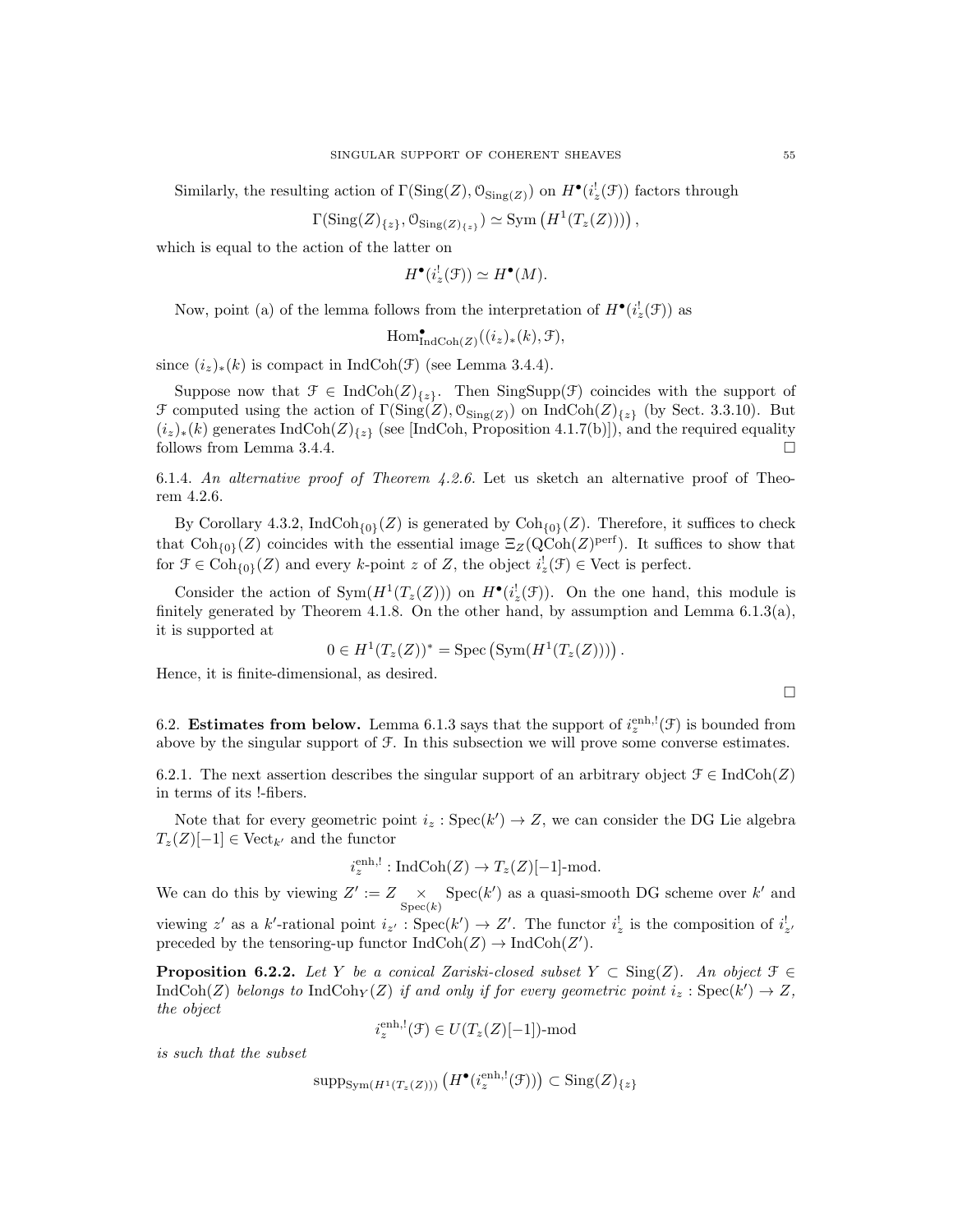is contained in

$$
Y_{\{z\}} := \{z\} \underset{Z}{\times} Y \subset \text{Sing}(Z)_{\{z\}}.
$$

Proof. The "only if" direction was established in Lemma 6.1.3. Let us prove the "if" direction. With no restriction of generality, we can assume that  $Y$  is cut out by one homogeneous element  $a \in \Gamma(\mathrm{Sing}(Z), \mathcal{O}_{\mathrm{Sing}(Z)})$ . Set  $2n = \deg(a)$ .

Recall that we have a pair of adjoint functors

$$
\Xi_Z^{Y, \text{all}} : \text{IndCoh}_Y(Z) \rightleftarrows \text{IndCoh}(Z) : \Psi_Z^{Y, \text{all}}.
$$

Without loss of generality, we may replace  $\mathcal F$  with the cone of the morphism

$$
\Xi_Z^{Y, \text{all}} \circ \Psi_Z^{Y, \text{all}}(\mathcal{F}) \to \mathcal{F}.
$$

Note that this cone is the localization  $Loc_{a}(\mathcal{F})$  introduced in Sect. 3.1.2. Thus, we can assume that a acts as an isomorphism

$$
\mathfrak{F} \stackrel{a}{\rightarrow} \mathfrak{F}[2n].
$$

Let us show that in this case  $\mathcal{F} = 0$ .

Fix a point z as above, and consider  $H^{\bullet}(i_z^{\text{enh},!}(\mathcal{F}))$  as a quasi-coherent sheaf on  $\text{Sing}(Z)_{\{z\}}$ . On the one hand, the action of a on it is invertible; on the other, its support is contained in  $Y_{\{z\}}$ , which is the zero locus of  $a \in \Gamma(\mathrm{Sing}(Z)_{\{z\}}, \mathcal{O}_{\mathrm{Sing}(Z)_{\{z\}}} )$ . Hence, the quasi-coherent sheaf vanishes and  $i_z^{\dagger}(\mathcal{F}) = 0$ .

The assertion now follows from the next lemma (which in turn follows from [IndCoh, Proposition  $4.1.7(a)$ ]).

**Lemma 6.2.3.** If  $\mathcal{F} \in \text{IndCoh}(Z)$  is such that  $i_z^{\dagger}(\mathcal{F}) = 0$  for all geometric points z, then  $\mathcal{F} = 0.$ 

6.2.4. The coherent case. We have the following variant of Proposition 6.2.2:  $^7$ 

**Proposition 6.2.5.** For  $\mathcal{F} \in \text{Coh}(Z)$ , and  $z \in Z(k)$ , the inclusion

$$
\mathrm{supp}_{\mathrm{Sym}(H^1(T_z(Z)))}\left(H^\bullet(i_z^{\mathrm{enh},!}(\mathcal{F}))\right) \subset \mathrm{Sing}\mathrm{Supp}(\mathcal{F}) \cap \mathrm{Sing}(Z)_{\{z\}}
$$

is an equality.

We note that Proposition 6.2.5 is not essential for the main results of this paper.

Remark 6.2.6. We can reformulate Propositions 6.2.2 and 6.2.5 as follows. Fix  $\mathcal{F} \in \text{IndCoh}(Z)$ , and consider the union

$$
Y' := \bigcup_{z \in Z} \operatorname{supp}_{\operatorname{Sym}(H^1(T_z(Z)))} \left( H^{\bullet}(\mathfrak{i}_z^{\operatorname{enh},!}(\mathcal{F})) \right) \subset \operatorname{Sing}(Z).
$$

Here the union is over all (not necessarily closed) points of Z. Proposition 6.2.2 says that

 $\text{SingSupp}(\mathcal{F}) = \overline{Y'}$ .

Proposition 6.2.5 says that  $\text{SingSupp}(\mathcal{F}) = Y'$  for  $\mathcal{F} \in \text{Coh}(Z)$ .

<sup>7</sup>Which also follows from [BIK, Theorem 11.3 and Remark 11.4].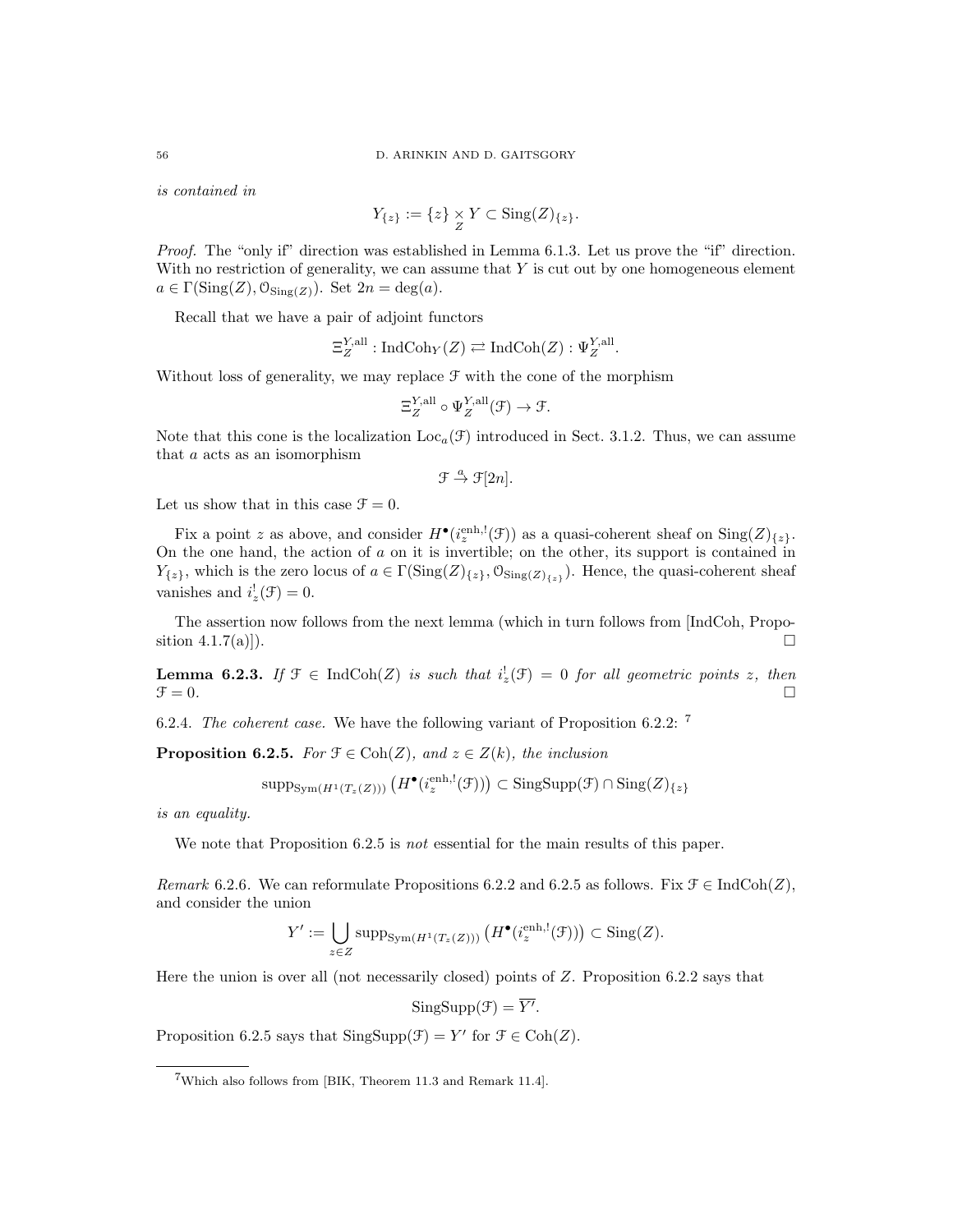6.2.7. The rest of this subsection is devoted to the proof of Proposition 6.2.5

Let f be a function on Z such that z belongs to the set of its zeros; let  $Z'$  denote the corresponding DG subscheme of Z,

$$
Z':=\operatorname{pt\,}_{\mathbb{A}^1} \!\!\!\times Z,
$$

where  $Z \to \mathbb{A}^1$  is given by f.

Consider the closed subset

$$
Sing(Z)_{Z'} := {}^{cl}(\mathrm{Sing}(Z) \underset{Z}{\times} Z') \subset \mathrm{Sing}(Z).
$$

For  $\mathcal{F} \in \text{Coh}(Z)$ , let  $\mathcal{F}' \in \text{Coh}(Z)$  denote the object  $\text{Cone}(f : \mathcal{F} \to \mathcal{F}) \in \text{Coh}(Z)$ .

Taking into account Lemma 6.1.3(b), the statement of the proposition follows by induction from the next assertion:

Lemma 6.2.8. For  $\mathfrak{F} \in \text{Coh}(Z)$ ,

$$
SingSupp(\mathcal{F}) \cap Sing(Z)_{Z'} = SingSupp(\mathcal{F}')
$$

as subsets of  $\text{Sing}(Z)_{Z'}$ .

6.2.9. Proof of Lemma 6.2.8. The assertion is local, so with no restriction of generality, we can assume that Z fits into a Cartesian diagram as in (5.6).

Note that the map

$$
\mathrm{act}_{\mathcal{G}_{\mathrm{pt}}/\mathcal{V},Z}:\mathcal{G}_{\mathrm{pt}}/\mathcal{V}\times Z\to Z
$$

is quasi-smooth; therefore, its Tor-dimension is bounded. Hence, for  $\mathcal{F} \in \text{Coh}(Z)$ , the object

$$
\operatorname{act}_{\mathcal{G}_{\operatorname{pt}}/\mathcal{V},Z}^!(\mathcal{F})=:\operatorname{\mathsf{G}}(\mathcal{F})\in\operatorname{IndCoh}(\mathcal{G}_{\operatorname{pt}}/\mathcal{V}\times\operatorname{IndCoh}(Z))
$$

is compact by [IndCoh, Lemma 7.1.2].

Now, the required assertion follows from the next one:

**Lemma 6.2.10.** For a compact object  $M \in Sym(V[-2])$ -mod ⊗ IndCoh(Z), the support of Cone(f:  $\mathcal{M} \to \mathcal{M}$ ) in  $V^* \times Z'$  equals

$$
(V^* \times Z') \cap \mathrm{supp}_{V^* \times Z}(\mathcal{M}).
$$

The lemma is proved by the argument given in the proof of Proposition 5.2.5(b").

Remark 6.2.11. Denote by i the closed embedding  $Z' \hookrightarrow Z$ . Clearly, i is quasi-smooth. In particular, the map

$$
Sing(i) : Sing(Z)_{Z'} \to Sing(Z')
$$

is a closed embedding. Clearly, the object  $\mathcal{F}'$  above is canonically isomorphic to  $i_*^{\text{IndCoh}}(i^!(\mathcal{F}))[1]$ .

Thus, Lemma 6.2.8 computes the singular support of  $i_*^{\text{IndCoh}}(i^!(\mathcal{F}))$ .

More generally, for any morphism of quasi-smooth DG schemes  $f: Z' \to Z$  and any  $\mathcal{F} \in$ Coh(Z) (resp.,  $\mathcal{F}' \in \text{Coh}(Z')$ ), there is a formula for  $\text{SingSupp}(i^!(\mathcal{F}))$  (resp.,  $\text{SingSupp}(i_*(\mathcal{F}))$ , assuming that  $f$  is finite), see Theorems 7.7.2 and 7.3.3, respectively.

 $\Box$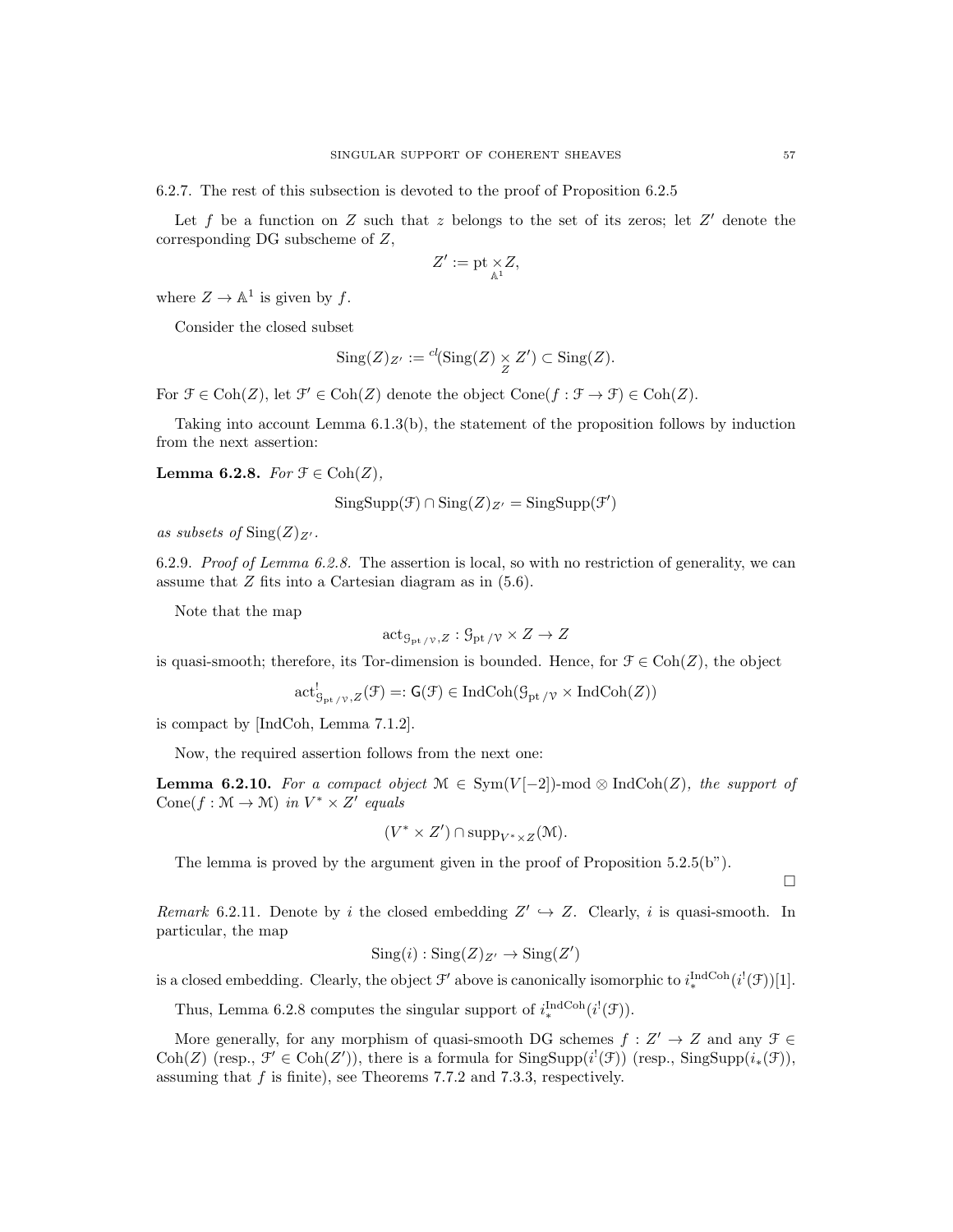6.3. Enhanced fibers and Koszul duality. Let  $i_z$ : pt  $\rightarrow$  Z be a quasi-smooth DG scheme and a  $k$ -point. In this subsection we will assume that  $Z$  is written as a fiber product

(6.3) 
$$
Z \longrightarrow U
$$

$$
\downarrow \qquad \qquad \downarrow
$$

$$
\text{pt} \longrightarrow V,
$$

as in (5.6).

6.3.1. The action of  $\mathcal{G}_{\mathrm{pt}}/\mathcal{V}$  on Z gives rise to a map of Lie algebras

$$
V[-2] \otimes \mathcal{O}_Z \to T(Z)[-1]
$$

in  $\mathrm{QCoh}(Z)$ , where V is the tangent space to V at pt. This follows from the functoriality of the construction in Corollary G.2.4 with respect to the groupoid.

In particular, we obtain a map of DG Lie algebras  $V[-2] \rightarrow T_z(Z)[-1]$ .

Composing, from  $i_z^{\text{enh},!}$  we obtain a functor

(6.4) 
$$
\operatorname{IndCoh}(Z) \to V[-2]\text{-mod}.
$$

In this subsection we will give a different interpretation of the functor (6.4).

6.3.2. Consider the morphism

$$
(\mathrm{id} \times (\iota \circ i_z)) : \mathcal{G}_{\mathrm{pt}} / \mathcal{V} = \mathrm{pt} \underset{\mathcal{V}}{\times} \mathrm{pt} \to \mathrm{pt} \underset{\mathcal{V}}{\times} \mathcal{U} = Z;
$$

we denote it by  $i_z, \gamma$ . It can be viewed as the action of the group DG scheme  $\mathcal{G}_{\text{pt}}/\gamma$  on the point z. It is easy to see that  $i_{z,\mathcal{V}}$  is quasi-smooth.

Thus, restriction defines a functor

$$
i^!_{z,\mathcal{V}}:\text{IndCoh}(Z)\to\text{IndCoh}(\mathcal{G}_{\text{pt}/\mathcal{V}}).
$$

Note that  $i_z$  can be written as a composition

$$
(6.5) \t\t\t i_z = i_z, \mathbf{v} \circ \Delta_{\mathrm{pt}},
$$

where

$$
\Delta_{\rm pt}: {\rm pt} \to {\rm pt} \mathop{\times}_\mathcal{V} {\rm pt} = \mathcal{G}_{\rm pt}\mathop{/}\nu
$$

is the diagonal. Let us observe the following:

**Lemma 6.3.3.** For  $\mathcal{F} \in \text{IndCoh}(Z)$ ,  $i_z^!(\mathcal{F}) = 0$  if and only if  $i_{z,\mathcal{V}}^!(\mathcal{F}) = 0$ .

*Proof.* Indeed, by (6.5), we have  $i_z^! = \Delta_{\text{pt}}^! \circ i_{z,\mathcal{V}}^!$ . Therefore, it suffices to check that the functor  $\Delta_{pt}^!$  is conservative. Equivalently, we need to prove that the essential image of  $(\Delta_{pt})_*^{\text{IndCoh}}$ generates the category  $IndCoh(\mathcal{G}_{pt/\mathcal{V}})$ . This follows from [IndCoh, Proposition 4.1.7(b)] (or, in the case at hand, from Corollary 5.2.8(a)).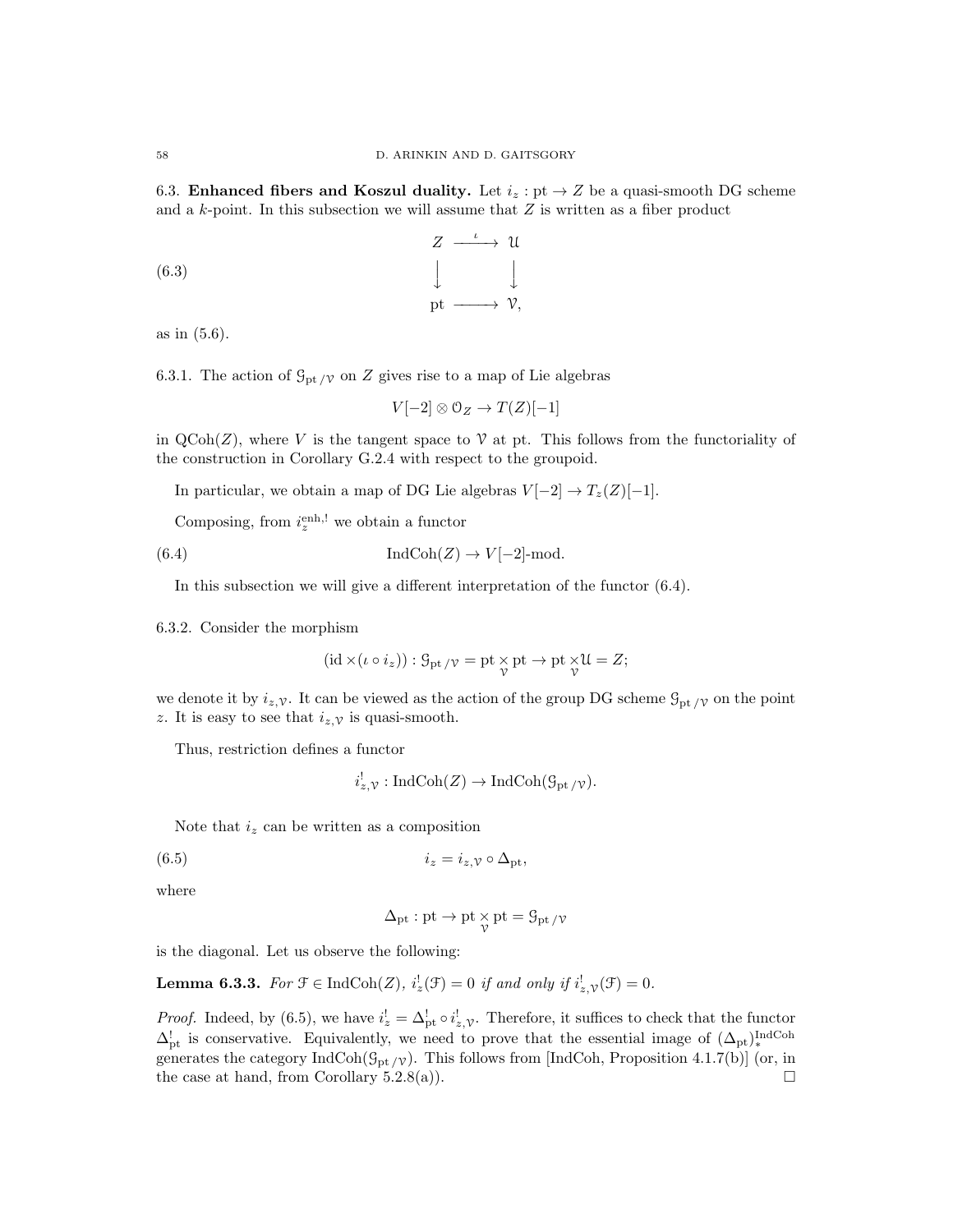6.3.4. Combining the functor  $i^!_{z,\mathcal{V}}$  with the equivalence

$$
\text{Ind}\text{Coh}(\mathcal{G}_{\text{pt}}/\gamma) \simeq \text{Sym}(V[-2])\text{-mod} \simeq V[-2]\text{-mod},
$$

we thus obtain a functor

(6.6) 
$$
\operatorname{IndCoh}(Z) \to \operatorname{IndCoh}(\mathcal{G}_{\mathrm{pt}/\mathcal{V}}) \to V[-2]\text{-mod}.
$$

Proposition 6.3.5. The functors (6.6) and (6.4) are canonically isomorphic.

*Proof.* The lemma easily reduces to the case when  $Z = \mathcal{G}_{\text{pt}}/\gamma$ , and z is given by  $\Delta_{\text{pt}}$ . In this case, the assertion is tautological from the definitions.

 $\Box$ 

6.3.6. As was mentioned in Remark 5.1.8,  $\mathcal{G}_{\text{pt}}/\gamma$  is a quasi-smooth DG scheme and

$$
Sing(\mathcal{G}_{\mathrm{pt}/\mathcal{V}})=V^*,
$$

where V is the tangent space to  $\mathcal V$  at pt. In addition, for

$$
\mathcal{F} \in \mathrm{IndCoh}(\mathrm{pt} \underset{\gamma}{\times} \mathrm{pt}) \simeq \mathrm{HC}(\mathrm{pt}/\mathcal{V})^{\mathrm{op}},
$$

we have an equality of Zariski-closed conical subsets:

$$
SingSupp(\mathcal{F}) = supp_{Sym(V[-2])}(\mathcal{F}) \subset V^*.
$$

6.3.7. Note that the diagram (6.3) yields an embedding

$$
Sing(Z)_{\{z\}} \hookrightarrow V^*,
$$

which can be viewed as the singular codifferential of  $i_z, \gamma$ . (The fact that  $\text{Sing}(i_z, \gamma)$  is an embedding also follows from quasi-smoothness of  $i_z$ ,  $\gamma$  by Lemma 2.4.3.)

From Proposition 6.3.5 we obtain that for  $\mathcal{F} \in \text{IndCoh}(Z)$ , the support of  $H^{\bullet}(i_z^!(\mathcal{F}))$  as a module over  $Sym(H^1(T_z(Z)))$ , considered as a subset of

$$
Spec (Sym (H^1(T_z(Z)))) = Sing(Z)_{\{z\}} \subset V^*,
$$

equals the singular support of

$$
i_{z,\mathcal{V}}^{!}(\mathcal{F}) \in \mathrm{IndCoh}(\mathcal{G}_{\mathrm{pt}/\mathcal{V}}).
$$

#### 7. FUNCTORIAL PROPERTIES OF THE CATEGORY  $\text{IndCoh}_Y(Z)$

So far, we have studied the category  $\text{IndCoh}_Y(Z)$  for a given quasi-smooth DG scheme Z. In this section we will establish a number of results on how these categories interact under pullback and pushforward functors for maps between quasi-smooth DG schemes. The main results of this section are stated in the introduction as Theorems 1.3.11, 1.3.12, and 1.3.13, corresponding to Proposition 7.1.3, Corollary 7.6.2, and Theorem 7.8.2 below.

7.1. Behavior under direct and inverse images. Recall that a map f between DG schemes induces the following functors between the categories of ind-coherent sheaves: the "ordinary" pushforward, which is denoted by  $f_*^{\text{IndCoh}}$  (the notation  $f^*$  is reserved for the pushforward on the category of quasi-coherent sheaves), and the "extraordinary" pullback  $f'$ . (Actually, we need f to be quasi-compact for  $f_*^{\text{IndCoh}}$  to exist.) If f is eventually coconnective, the "ordinary" pullback, denoted by  $f^{\text{IndCoh},*}$ , makes sense as well.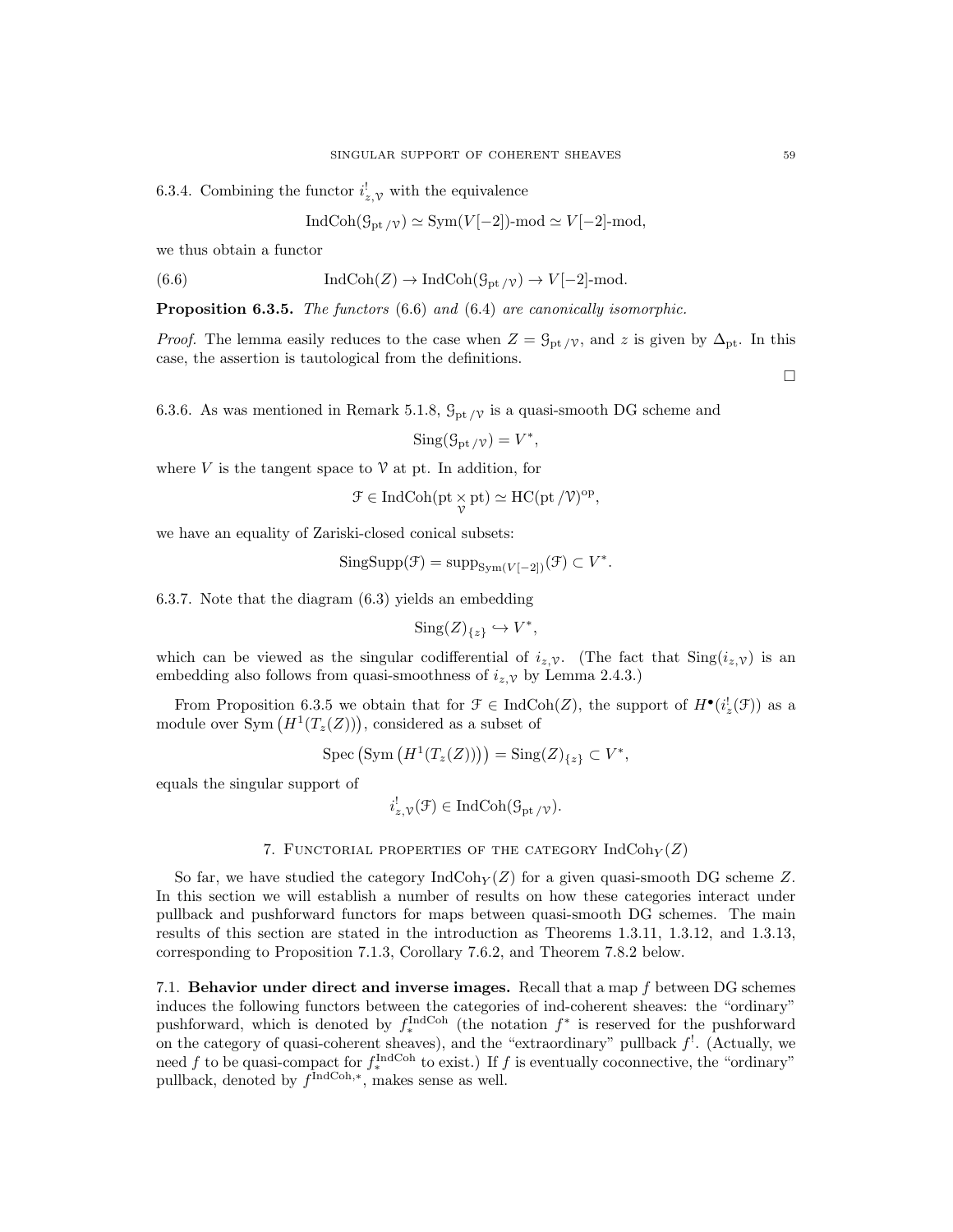7.1.1. Let  $f: Z_1 \to Z_2$  be a map between quasi-smooth DG schemes. Consider the functor

 $f^!: \text{IndCoh}(Z_2) \to \text{IndCoh}(Z_1),$ 

(see [IndCoh, Sect. 5.2.3]) and, assuming that  $f$  is quasi-compact, the functor

 $f_*^{\text{IndCoh}}: \text{IndCoh}(Z_1) \to \text{IndCoh}(Z_2)$ 

(see [IndCoh, Sect. 3.1]).

Recall also that if f is proper, the above functors  $(f_*^{\text{IndCoh}}, f')$  are naturally adjoint.

7.1.2. Recall that  $f$  gives rise to the singular codifferential

$$
Sing(f) : Sing(Z_2)_{Z_1} \to Sing(Z_1),
$$

where

$$
Sing(Z_2)_{Z_1} = {}^{cl} \left( Sing(Z_2) \underset{Z_2}{\times} Z_1 \right).
$$

**Proposition 7.1.3.** Let  $Y_i \subset \text{Sing}(Z_i)$  be conical Zariski-closed subsets. (a) Suppose

$$
Sing(f)(Y_2 \underset{Z_2}{\times} Z_1) \subset Y_1.
$$

Then  $f^!$  sends IndCoh<sub>Y2</sub>(Z<sub>2</sub>) to IndCoh<sub>Y<sub>1</sub></sub>(Z<sub>1</sub>).

(b) Suppose that f is quasi-compact, and that

$$
\text{Sing}(f)^{-1}(Y_1) \subset Y_2 \underset{Z_2}{\times} Z_1.
$$

Then  $f_*^{\text{IndCoh}}$  sends IndCoh<sub>Y<sub>1</sub></sub> $(Z_1)$  to IndCoh<sub>Y<sub>2</sub></sub> $(Z_2)$ .

*Proof.* First of all, in both claims we may assume that  $Z_1$  and  $Z_2$  are affine. Indeed, claim (a) is clearly local on both  $Z_1$  and  $Z_2$ . On the other hand, claim (b) is clearly local on  $Z_2$ . By Corollary 4.5.6(b), it is also local on  $Z_1$ : an open cover of  $Z_1$  can be used to compute the direct image  $f_*^{\text{IndCoh}}$  using the Čech resolution.

Since the functor

$$
f^!: \operatorname{IndCoh}(Z_2) \to \operatorname{IndCoh}(Z_1)
$$

is continuous, it corresponds to an object of

$$
IndCoh(Z_2)^{\vee} \otimes IndCoh(Z_1).
$$

By Serre's duality,

$$
\operatorname{IndCoh}(Z_2)^{\vee} \otimes \operatorname{IndCoh}(Z_1) \simeq \operatorname{IndCoh}(Z_2) \otimes \operatorname{IndCoh}(Z_1) \simeq \operatorname{IndCoh}(Z_1 \times Z_2),
$$

and it is clear that  $f'$  corresponds to the object

 $\Gamma(f)_{*}^{\text{IndCoh}}(\omega_{Z_1}) \in \text{IndCoh}(Z_1 \times Z_2),$ 

where  $\Gamma(f): Z_1 \to Z_1 \times Z_2$  is the graph of f. Similarly, the continuous functor

$$
f_*^{\text{IndCoh}} : \text{IndCoh}(Z_1) \to \text{IndCoh}(Z_2)
$$

corresponds to the same object under the identification

$$
IndCoh(Z_1)^{\vee} \otimes IndCoh(Z_2) \simeq IndCoh(Z_1) \otimes IndCoh(Z_2) \simeq IndCoh(Z_1 \times Z_2).
$$

Now the assertion follows from Proposition 3.5.9 and Lemma 7.1.4 below.  $\Box$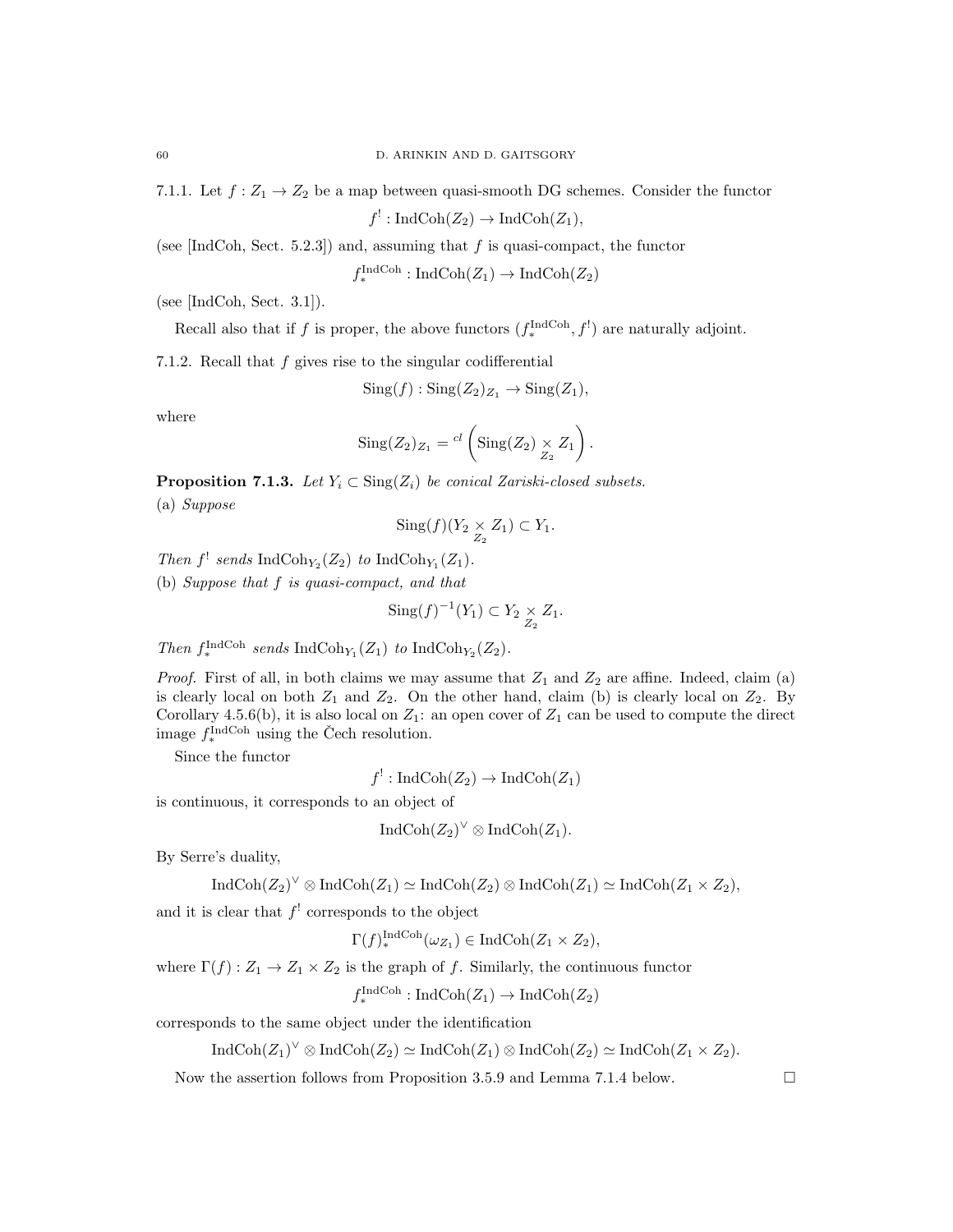Lemma 7.1.4. The singular support

 $\text{SingSupp}\left(\Gamma(f)\right)_*^{\text{IndCoh}}(\omega_{Z_1})\right) \subset \text{Sing}(Z_1 \times Z_2) = \text{Sing}(Z_1) \times \text{Sing}(Z_2)$ 

is contained in the image of

$$
Sing(Z_2)_{Z_1} = Z_1 \underset{Z_2}{\times} Sing(Z_2)
$$

under the natural map of the latter to  $\text{Sing}(Z_1) \times \text{Sing}(Z_2)$ .

*Proof.* The statement is clearly local on both  $Z_1$  and  $Z_2$ , so we may assume that  $Z_1$  and  $Z_2$ are affine without losing generality. Since  $\Gamma(f)_{*}^{\text{IndCoh}}(\omega_{Z_1})$  is compact, by Lemma 3.4.4(b) it is enough to show that the homomorphisms

$$
\Gamma(\mathrm{Sing}(Z_i),\mathcal{O}_{\mathrm{Sing}(Z_i)}) \to \mathrm{End}_{\mathrm{IndCoh}(Z_1 \times Z_2)}^{\bullet}(\Gamma(f)_{*}^{\mathrm{IndCoh}}(\omega_{Z_1}))
$$

for  $i = 1, 2$  factor through a map

$$
\Gamma(\text{Sing}(Z_2)_{Z_1}, \mathcal{O}_{\text{Sing}(Z_2)_{Z_1}}) \to \text{End}_{\text{IndCoh}(Z_1 \times Z_2)}^{\bullet}(\Gamma(f)_{*}^{\text{IndCoh}}(\omega_{Z_1}))
$$

and the natural homomorphisms

$$
\Gamma(\text{Sing}(Z_i), \mathcal{O}_{\text{Sing}(Z_i)}) \to \Gamma(\text{Sing}(Z_2)_{Z_1}, \mathcal{O}_{\text{Sing}(Z_2)_{Z_1}}).
$$

We have

$$
\mathrm{Maps}_{\mathrm{IndCoh}(Z_1 \times Z_2)} \left( \Gamma(f)_{*}^{\mathrm{IndCoh}}(\omega_{Z_1}), \Gamma(f)_{*}^{\mathrm{IndCoh}}(\omega_{Z_1}) \right) \simeq \Gamma \left( Z_1, U_{\mathcal{O}_{Z_1}} (T(Z_2)[-1]|_{Z_1}) \right)
$$

(established in the course of the proof of Proposition G.2.2 due to the retraction  $Z_1 \times Z_2 \to Z_1$ ).

Moreover, the homomorphisms of  $\mathbb{E}_1$ -algebras

$$
\mathrm{HC}(Z_i) \to \mathrm{Maps}_{\mathrm{IndCoh}(Z_1 \times Z_2)} (\Gamma(f)^{\mathrm{IndCoh}}_*(\omega_{Z_1}), \Gamma(f)^{\mathrm{IndCoh}}_*(\omega_{Z_1}))
$$

identify with the naturally defined maps

$$
\Gamma\left(Z_i, U_{\mathcal{O}_{Z_i}}(T(Z_i)[-1])\right) \to \Gamma\left(Z_1, U_{\mathcal{O}_{Z_1}}(T(Z_2)[-1]|_{Z_1})\right).
$$

This establishes the desired assertion.  $\hfill \square$ 

7.1.5. Assume now that both  $Z_1$  and  $Z_2$  are quasi-compact. Recall (see [IndCoh, Sect. 9.2.3]), that under the self-duality

$$
\mathbf{D}_{Z_i}^{\text{Serre}}: \text{IndCoh}(Z_i)^{\vee} \simeq \text{IndCoh}(Z_i),
$$

the dual of the functor  $f^!$  is  $f_*^{\text{IndCoh}}$ , and vice versa.

Hence, from Proposition 7.1.3 and Lemma 4.7.5, we obtain:

**Proposition 7.1.6.** Let  $Y_i \subset \text{Sing}(Z_i)$  be conical Zariski-closed subsets. (a) Suppose

$$
Sing(f)(Y_2 \underset{Z_2}{\times} Z_1) \subset Y_1.
$$

Then we have a commutative diagram of functors:

$$
\operatorname{IndCoh}(Z_1) \xrightarrow{\Psi_{Z_1}^{Y_1, \text{all}}} \operatorname{IndCoh}_{Y_1}(Z_1)
$$
  

$$
\downarrow^{\text{IndCoh}} \qquad \qquad \downarrow^{\text{IndCoh}_{Z_2}(\text{Z}_2)} \qquad \qquad \downarrow^{\text{IndCoh}_{Z_2}(Z_2).
$$

That is, the counter-clockwise composition functor factors through the colocalization  $\Psi_{Z_1}^{Y_1, \text{all}}$ .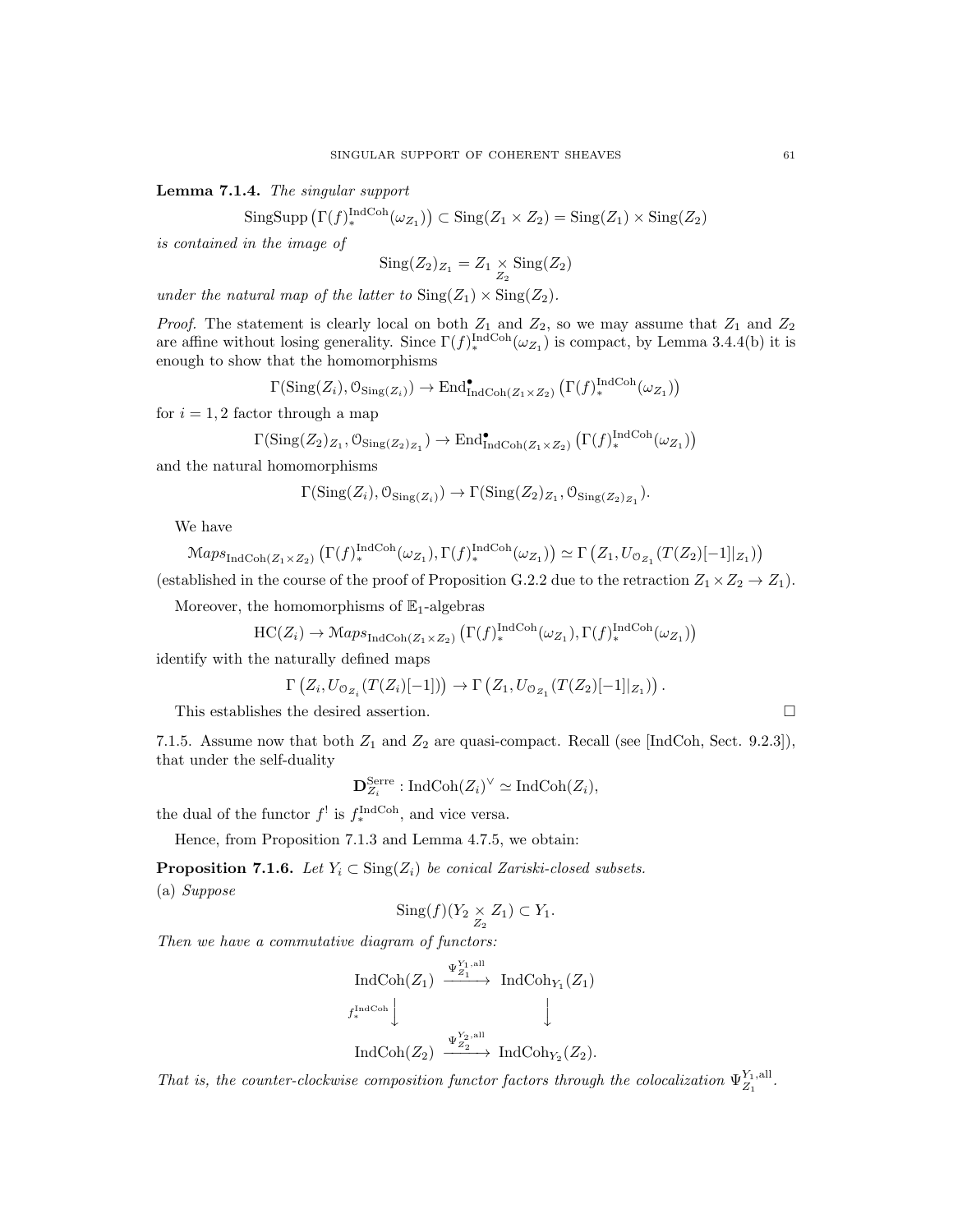(b) Suppose that

$$
\text{Sing}(f)^{-1}(Y_1) \subset Y_2 \underset{Z_2}{\times} Z_1.
$$

Then we have have a commutative diagram of functors:

$$
\operatorname{IndCoh}(Z_1) \xrightarrow{\Psi_{Z_1}^{Y_1, \text{all}}} \operatorname{IndCoh}_{Y_1}(Z_1)
$$
  
 $f' \uparrow \qquad \qquad \uparrow$   

$$
\operatorname{IndCoh}(Z_2) \xrightarrow{\Psi_{Z_2}^{Y_2, \text{all}}} \operatorname{IndCoh}_{Y_2}(Z_2).
$$

That is, the clockwise composition functor factors through the colocalization  $\Psi_{Z_2}^{Y_2, \text{all}}$ .

7.2. Singular support and preservation of coherence. In this subsection all DG schemes

 $\Box$ 

will be quasi-compact. 7.2.1. Let Z be a quasi-smooth DG scheme. In turns out that the knowledge of the singular

support of an object  $\mathcal{F} \in \text{Coh}(Z)$  allows one to predict when certain functors applied to it

# produce a coherent object. Namely, we will prove the following assertion:

Proposition 7.2.2.

(a) For  $\mathcal{F}', \mathcal{F}'' \in \text{Coh}(Z)$  such that, set-theoretically,

$$
SingSupp(\mathcal{F}') \cap SingSupp(\mathcal{F}'') \subset \{0\},\
$$

their internal Hom object

 $\underline{\mathrm{Hom}}_{\mathrm{QCoh}(Z)}(\mathcal{F}', \mathcal{F}'') \in \mathrm{QCoh}(Z)$ 

belongs to  $\text{Coh}(Z)$  (equivalently, is cohomologically bounded above).

(b) Under the assumptions of point (a), the tensor product

 $\mathcal{F}' \otimes \mathcal{F}'' \in \mathrm{QCoh}(Z)$ 

belongs to  $Coh(Z)$  (equivalently, is cohomologically bounded below). (c) Let  $f : Z_1 \rightarrow Z_2$  be a morphism of quasi-smooth DG schemes. Let us denote by  $\ker(\text{Sing}(f)) \subset \text{Sing}(Z_2)_{Z_1}$  the preimage of the zero section under

$$
Sing(f) : Sing(Z_2)_{Z_1} \to Sing(Z_1).
$$

For any  $\mathfrak{F}_2 \in \text{Coh}(Z_2)$  such that, set-theoretically,

$$
\left(\mathrm{SingSupp}(\mathcal{F}_2) \underset{Z_2}{\times} Z_1\right) \cap \ker(\mathrm{Sing}(f)) \subset \{0\},\
$$

we have  $f'(\mathcal{F}_2) \in \text{Coh}(Z_1)$ .

(d) Under the assumptions of point (c), we have  $f^*(\mathfrak{T}_2) \in \text{Coh}(Z_1)$  (equivalently,  $f^*(\mathfrak{T}_2) \in$  $\text{QCoh}(Z_1)$  is bounded below).

(e) Under the assumptions of point (c), the partially defined left adjoint  $f^{\text{IndCoh},*}$  to

$$
f_*^{\text{IndCoh}} : \text{IndCoh}(Z_1) \to \text{IndCoh}(Z_2),
$$

is defined on  $\mathfrak{F}_2$ .

Remark 7.2.3. One can show, mimicking the proof of Theorem 7.7.2 below, that the assertions in the above proposition are actually "if and only if".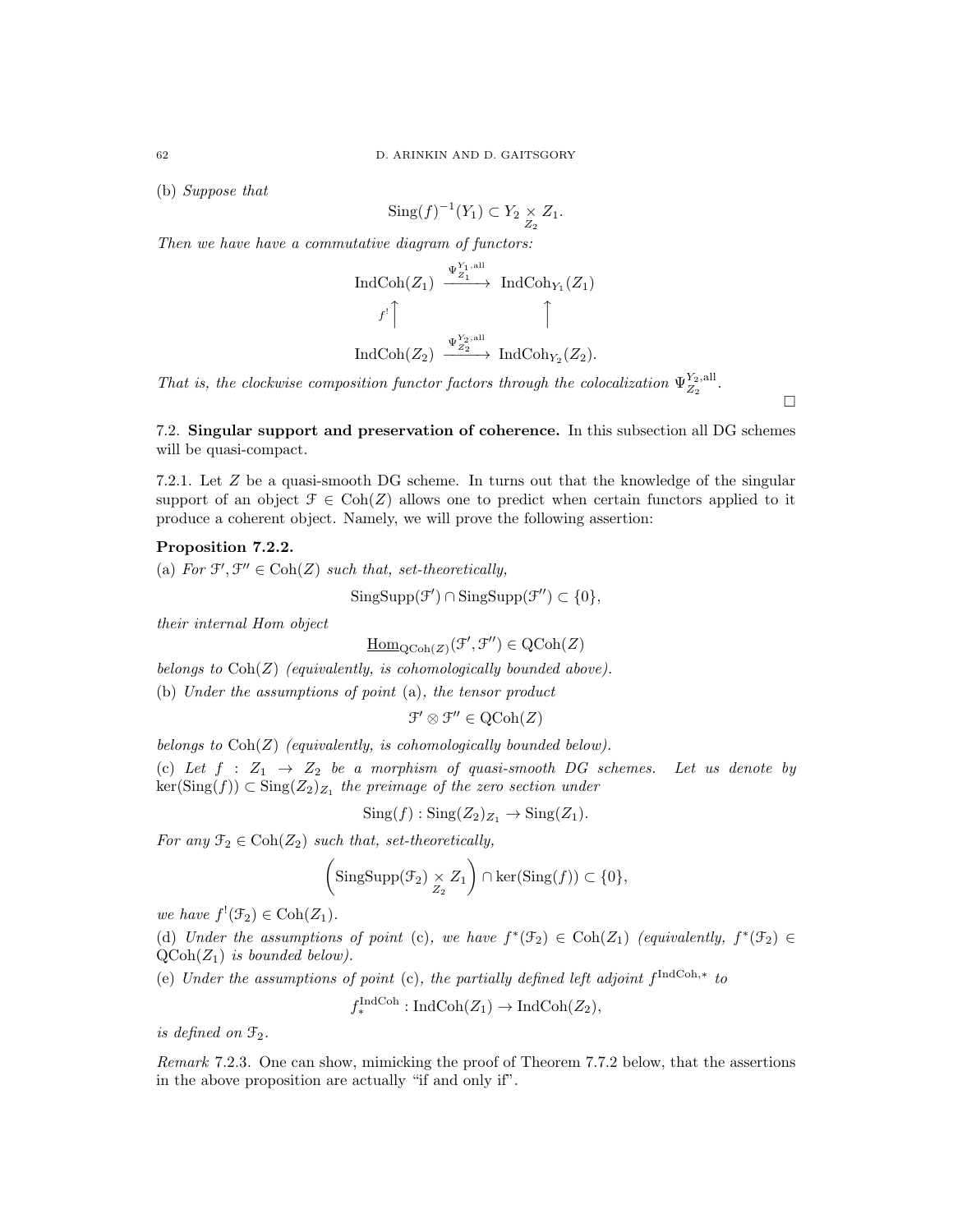The rest of this subsection is devoted to the proof of the above proposition. First, we notice that all assertions are local in the Zariski topology, so we can assume that the DG schemes involved are affine.

7.2.4. Proof of point (a). Since  $Z$  is affine, it suffices to show that the graded vector space

 $\mathrm{Hom}^{\bullet}(\mathcal{F}', \mathcal{F}'')$ 

is cohomologically bounded above.

By Theorem 4.1.8,  $\text{Hom}^{\bullet}(\mathcal{F}', \mathcal{F}'')$  is finitely generated as a module over  $\Gamma(\text{Sing}(Z), \mathcal{O}_{\text{Sing}(Z)})$ . Note that the  $\Gamma(\text{Sing}(Z), \mathcal{O}_{\text{Sing}(Z)})$ -action on  $\text{Hom}^{\bullet}(\mathcal{F}', \mathcal{F}'')$  factors through both its action on  $\text{End}^{\bullet}(\mathcal{F}')$  and  $\text{End}^{\bullet}(\mathcal{F}'')$ . Hence, we obtain that

 $\text{supp}_{\Gamma(\text{Sing}(Z),\mathcal{O}_{\text{Sing}(Z)})}(\text{Hom}^{\bullet}(\mathcal{F}', \mathcal{F}'')) \subset \text{Sing}\text{Supp}(\mathcal{F}') \cap \text{Sing}\text{Supp}(\mathcal{F}'') \subset \{0\}.$ 

The latter implies that  $Hom^{\bullet}(\mathcal{F}', \mathcal{F}'')$  is finitely generated as a module over  $\Gamma(Z, \mathcal{O}_Z)$ . This implies the desired assertion.

7.2.5. Proof of point (c). Replacing  $Z_2$  by  $Z_1 \times Z_2$  and  $\mathcal{F}_2$  by  $\omega_{Z_1} \boxtimes \mathcal{F}_2$ , we can assume that f is a closed embedding.

It suffices to show that  $f'(\mathcal{F}_2)$  is cohomologically bounded above. The latter is equivalent to

$$
\mathrm{Hom}^{\bullet}_{\mathrm{Coh}(Z_2)}(f_*(\mathcal{O}_{Z_1}), \mathcal{F}_2)
$$

living in finitely many cohomological degrees.

Now, Proposition 7.1.3(b) implies that  $SingSupp(f_*(0_{Z_1}))$  is contained in the image of  $\ker(\text{Sing}(f))$  under the projection

$$
Sing(Z_2)_{Z_1}\to Z_2.
$$

Therefore, the condition on  $SingSupp(\mathcal{F}_2)$  implies that

$$
SingSupp(\mathcal{F}_2) \cap SingSupp(f_*(\mathcal{O}_{Z_1})) = \{0\}_{Z_2}.
$$

Hence, the required assertion follows from point (a) of the proposition.

 $\Box$ 

 $\Box$ 

7.2.6. Proof of point (e). By Corollary 4.7.3, the object  $\mathbb{D}_{Z_2}^{\text{Serre}}(\mathcal{F}_2) \in \text{Coh}(Z_2)$  satisfies the condition of point (c). We claim that the object

$$
\mathbb{D}_{Z_1}^{\text{Serre}}\left(f^!(\mathbb{D}_{Z_2}^{\text{Serre}}(\mathcal{F}_2))\right) \in \text{Coh}(Z_1)
$$

satisfies the required adjunction property. Indeed, for  $\mathcal{F}_1 \in \text{IndCoh}(Z_1)$ , we have

$$
\text{Hom}_{\text{IndCoh}(Z_1)}(\mathbb{D}_{Z_1}^{\text{Serre}}(f^!(\mathbb{D}_{Z_2}^{\text{Serre}}(\mathcal{F}_2)))\,,\mathcal{F}_1)\simeq \langle f^!(\mathbb{D}_{Z_2}^{\text{Serre}}(\mathcal{F}_2)),\mathcal{F}_1\rangle_{\text{IndCoh}(Z_1)}\simeq
$$
  

$$
\simeq \langle \mathbb{D}_{Z_2}^{\text{Serre}}(\mathcal{F}_2),f_*^{\text{IndCoh}}(\mathcal{F}_1)\rangle \simeq \text{Hom}_{\text{IndCoh}(Z_2)}(\mathcal{F}_2,f_*^{\text{IndCoh}}(\mathcal{F}_1)),
$$

where

 $\langle -, - \rangle_{\text{IndCoh}(Z_1)}$  and  $\langle -, - \rangle_{\text{IndCoh}(Z_2)}$ 

denote the canonical pairings corresponding to the Serre duality equivalences

$$
\mathbf{D}_{Z_i}^{\text{Serre}}: \text{IndCoh}(Z_i)^{\vee} \simeq \text{IndCoh}(Z_i),
$$

 $i = 1, 2.$ 

 $\Box$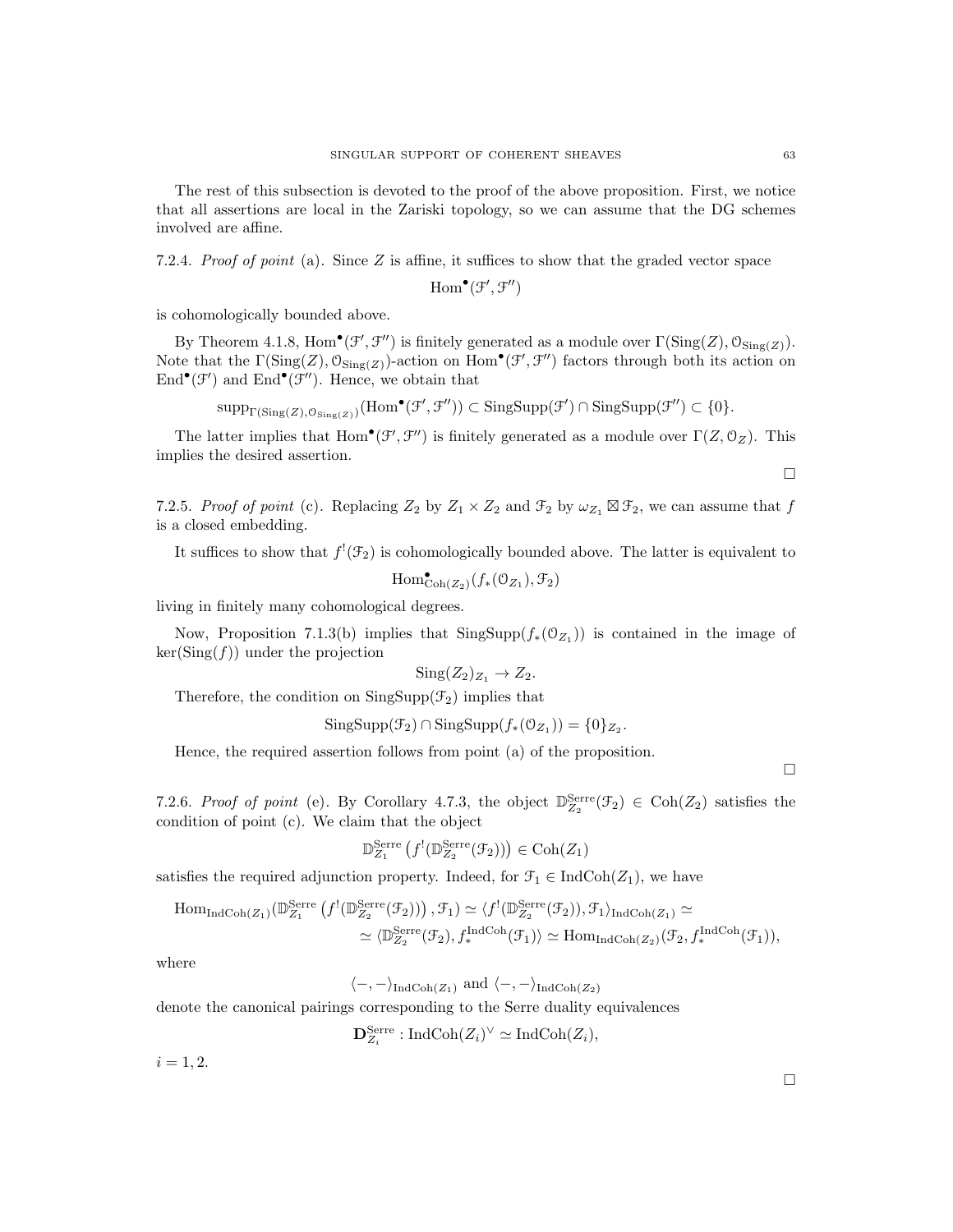7.2.7. Proof of point (d). Consider the object

$$
f^{\text{IndCoh},*}(\mathcal{F}_2) \in \text{IndCoh}(Z_1),
$$

whose existence is guaranteed by point (e). In particular, for  $\mathcal{F}_1 \in \text{IndCoh}(\mathcal{F}_1)^+$  we have a functorial isomorphism

$$
\mathrm{Hom}_{\mathrm{IndCoh}(Z_1)}(f^{\mathrm{IndCoh},*}(\mathcal{F}_2),\mathcal{F}_1)\simeq \mathrm{Hom}_{\mathrm{IndCoh}(Z_2)}(\mathcal{F}_2,f_*^{\mathrm{IndCoh}}(\mathcal{F}_1)).
$$

By construction,  $f^{\text{IndCoh},*}(\mathcal{F}_2) \in \text{Coh}(Z_1)$  (this also follows because it is the value on a compact object of a partially defined left adjoint to a continuous functor).

From the commutative diagram

$$
\begin{array}{ccc}\n\text{IndCoh}(Z_1)^+ & \xrightarrow{\sim} & \text{QCoh}(Z_1)^+ \\
\downarrow^{Ind\text{Coh},*} & & \downarrow^{f^*} \\
\text{IndCoh}(Z_2)^+ & \xrightarrow{\sim} & \text{QCoh}(Z_2)^+\n\end{array}
$$

we obtain an adjunction

$$
\mathrm{Hom}_{\mathrm{QCoh}(Z_1)}(f^{\mathrm{IndCoh},*}(\mathcal{F}_2),\mathcal{F}'_1)\simeq \mathrm{Hom}_{\mathrm{QCoh}(Z_2)}(\mathcal{F}_2,f_*(\mathcal{F}'_1))
$$

for  $\mathcal{F}'_1 \in \text{QCoh}(Z_1)^+$ . Now, the fact that  $\text{QCoh}(Z_i)$ ,  $i = 1, 2$  is left-complete in its t-structure implies that the above adjunction remains valid for any  $\mathcal{F}'_1 \in \text{QCoh}(Z_1)$ . Hence,  $f^{\text{IndCoh},*}(\mathcal{F}_2)$ , viewed as an object of

$$
\mathrm{Coh}(Z_1) \subset \mathrm{QCoh}(Z_1),
$$

is isomorphic to  $f^*(\mathcal{F}_2)$ . In particular, the latter belongs to  $Coh(Z_1)$ , as desired.

7.2.8. Proof of point (b). This follows formally from point (d) applied to the diagonal morphism  $Z \to Z \times Z$  and

$$
\mathcal{F}' \boxtimes \mathcal{F}'' \in \mathrm{Coh}(Z \times Z).
$$

7.3. Direct image for finite morphisms. In this subsection, we let  $f: Z_1 \rightarrow Z_2$  be a finite morphism between quasi-smooth DG schemes  $(Z_1 \text{ and } Z_2 \text{ need not be quasi-compact})$ . For instance, f may be a closed embedding.

7.3.1. Define  $Y_{1,can} \subset \text{Sing}(Z_1)$  to be the image of the singular codifferential

$$
Sing(f) : Sing(Z_2)_{Z_1} = Sing(Z_2) \underset{Z_2}{\times} Z_1 \to Sing(Z_1).
$$

Note that  $Y_{1,can}$  is constructible, but not necessarily Zariski closed. If f is quasi-smooth,  $Sing(f)$  is a closed embedding and  $Y_{1,can}$  is closed.

7.3.2. Let  $\mathcal F$  be an object of IndCoh( $Z_1$ ), and let  $Y_1 \subset \text{Sing}(Z_1)$  be its singular support. Let  $Y_2 \subset \text{Sing}(Z_2)$  be the conical Zariski-closed subset equal to the projection of

$$
\mathrm{Sing}(f)^{-1}(Y_1) \subset \mathrm{Sing}(Z_2) \underset{Z_2}{\times} Z_1
$$

under  $p : Sing(Z_2) \times Z_1 \to Sing(Z_2)$ . It is automatically closed since p is finite and therefore proper.

Consider the object  $f_*^{\text{IndCoh}}(\mathcal{F}) \in \text{IndCoh}(Z_2)$ . Note that by Proposition 7.1.3(b), we have:  $\text{SingSupp}(f_*^{\text{IndCoh}}(\mathcal{F})) \subset Y_2.$ 

 $\Box$ 

 $\Box$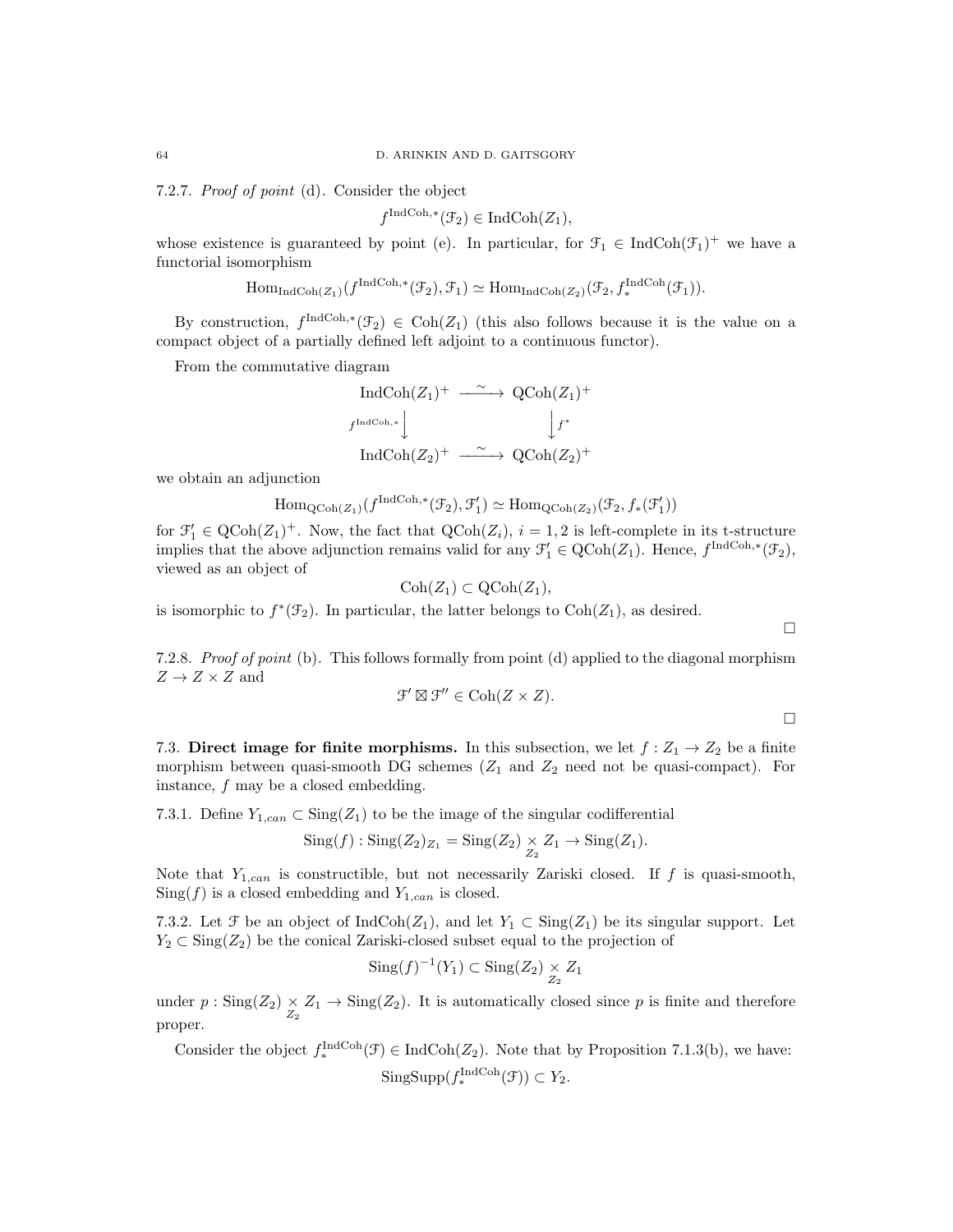Theorem 7.3.3.

- (a) Suppose that  $Y_1 \subset Y_{1,can}$ . Then  $\text{SingSupp}(f_*^{\text{IndCoh}}(\mathcal{F})) = Y_2$ .
- (b) Suppose that  $\mathcal{F} \in \text{Coh}(Z_1)$ . Then  $\text{SingSupp}(f_*^{\text{IndCoh}}(\mathcal{F})) = Y_2$ .

Remark 7.3.4. Point (b) of the theorem will be used in Corollary 7.3.6 to give an explicit characterization of singular support of coherent sheaves, due to Drinfeld. However, it is not essential for the main results of this paper.

Proof. As in Remark 6.2.6, consider the union

$$
Y_1' := \bigcup_{z_1 \in Z_1} \operatorname{supp}_{\operatorname{Sym}\left(H^1(T_{z_1}(Z_1))\right)} \left(H^{\bullet}(i_{z_1}^{\operatorname{enh},!}(\mathcal{F}))\right) \subset \operatorname{Sing}(Z_1).
$$

By Proposition 6.2.2,  $Y_1 = \overline{Y'_1}$ . Similarly, consider the union

$$
Y_2' := \bigcup_{z_2 \in Z_2} \operatorname{supp}_{\operatorname{Sym}\left(H^1(T_{z_2}(Z_2))\right)} \left(H^{\bullet}(i_{z_2}^{\operatorname{enh},!}(f^{\operatorname{IndCoh}}_*(\mathfrak{F})))\right) \subset \operatorname{Sing}(Z_2);
$$

then  $\text{SingSupp}(f^{\text{IndCoh}}_*(\mathcal{F})) = \overline{Y'_2}$ . It suffices to verify that under the hypotheses of the theorem,  $Y'_2$  is equal to the projection of  $\text{Sing}(f)^{-1}(Y'_1)$ .

Let us reduce the assertion of the theorem to the case when  ${}^{cl}Z_2$  is a single point. Let  $z_2 \in Z_2$  be a point of  $Z_2$ , which we may assume to be a k-point after extending scalars. Choose a quasi-smooth map

$$
i_2:Z_2'\to Z_2,
$$

as in Sect. 6.3.2, so that  $Z'_2$  is a DG scheme of the form pt  $\times$  pt, with  $\mathcal{V}_2$  smooth, and such that the unique *k*-point of  $Z'_2$  goes to  $z_2$ .

Denote

$$
Z_1' := Z_1 \underset{Z_2}{\times} Z_2',
$$

and let  $i_1$  denote the corresponding map  $Z'_1 \rightarrow Z_1$ . The map  $i_1$  is also quasi-smooth by base change. Since  $Z_1$  itself is quasi-smooth, we obtain that  $Z'_1$  is quasi-smooth. Note also that  $Z'_1$  is finite; therefore, by Lemma 5.2.10(a),  $Z'_{1}$  is isomorphic to a finite disjoint union of DG schemes of the form  $\mathop{\rm pt}\nolimits_{\mathop{\mathcal V}\nolimits_1}$   $\times$  pt.

By Sect. 6.3.6, we know that

$$
\mathrm{SingSupp}(i_2^!(f_*^{\mathrm{IndCoh}}(\mathcal{F}))) = Y_2' \cap \mathrm{Sing}(Z_2)_{Z_2'} \subset \mathrm{Sing}(Z_2)_{Z_2'} = \mathrm{Sing}(Z_2)_{\{z_2\}} \subset \mathrm{Sing}(Z_2'),
$$

and

$$
\mathrm{SingSupp}(i_1^!(\mathcal{F})) = Y'_1 \cap \mathrm{Sing}(Z_1)_{Z'_1} \subset \mathrm{Sing}(Z_1)_{Z'_1} \subset \mathrm{Sing}(Z'_1).
$$

Base change allows us to replace  $Z_1$ ,  $Z_2$ , and  $\mathcal{F}$  by  $Z'_1$ ,  $Z'_2$ , and  $i_1^1(\mathcal{F})$ , respectively. Note that  $i_1^{\dagger}(\mathcal{F})$  satisfies the hypotheses of the theorem (this relies on  $i_1$  being eventually coconnective, so that  $i_1^!$  preserves coherence).

Thus, we assume that  ${}^{cl}Z_2$  is a single point. It suffices to check the claim with  $Z_1$  replaced by each of its connected components, so we may assume that  ${}^{cl}Z_1$  is a single point as well. Now the claim follows from Lemma 5.2.10(b) and Proposition 5.2.5(b' and b").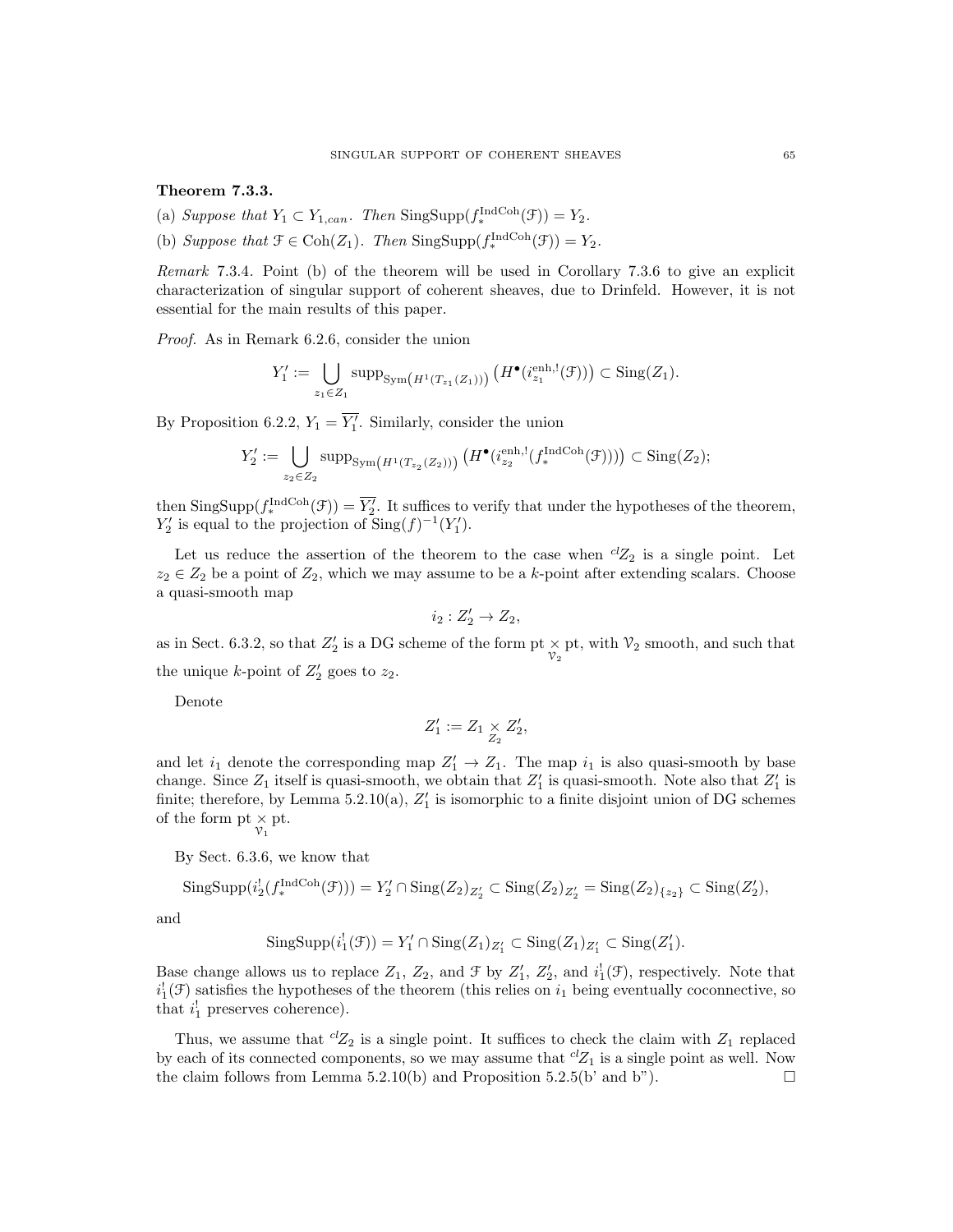7.3.5. From Theorem 7.3.3(b), we can derive an explicit characterization of singular support for objects of  $\text{Coh}(Z) \subset \text{IndCoh}(Z)$ .

Let  $(z, \xi)$  be a point of  $\text{Sing}(Z)$ , where  $z \in Z(k)$  and  $0 \neq \xi \in H^{-1}(T_z^*(Z))$ . We would like to determine when this point belongs to  $SingSupp(\mathcal{F})$  for a given  $\mathcal{F} \in \text{Coh}(Z)$ .

Let  $\mathbb Z$  be written as



with smooth  $U$  and  $V$ , as in Sect. 2.3.5.

Using the embedding  $\text{Sing}(Z) \hookrightarrow V^* \times Z$ , we can view  $\xi$  as a cotangent vector to  $\mathcal V$  at pt. Choose a function  $\mathcal{V} \to \mathbb{A}^1$  that sends pt  $\mapsto 0$ , and whose differential equals  $\xi$ . Let Z' be the fiber product



Let f denote the closed embedding  $Z \hookrightarrow Z'$ .

We have the following characterization of singular support, suggested to us by V. Drinfeld:

**Corollary 7.3.6.** The element  $(z, \xi)$  belongs to SingSupp( $\mathcal{F}$ ) if and only if  $f_*(\mathcal{F}) \in \text{Coh}(Z')$  is not perfect on a Zariski neighborhood of z.

*Proof.* Note that  $\text{Sing}(Z')_{\{z\}} = \text{Span}(\xi)$ .

Let is first prove the "only if" direction. As was mentioned above, Proposition 7.1.3(b) implies that if  $(z, \xi) \notin \text{SingSupp}(\mathcal{F})$ , then  $(z, \xi) \notin \text{SingSupp}(f_*^{\text{IndCoh}}(\mathcal{F}))$ . Hence, on a Zariski neighborhood of z, we have

$$
\mathrm{SingSupp}(f_*^{\mathrm{IndCoh}}(\mathcal{F})) \subset \{0\}.
$$

Therefore, by Theorem 4.2.6,  $f_*^{\text{IndCoh}}(\mathcal{F})$  belongs to the essential image of the functor

$$
\Xi_{Z'} : \mathrm{QCoh}(Z') \to \mathrm{IndCoh}(Z').
$$

Now, the assertion follows from the following general lemma ([IndCoh, Lemma 1.5.8]):

Lemma 7.3.7. For an eventually coconnective DG scheme Z, the intersection

 $\text{Coh}(Z) \cap \Xi_Z(\text{QCoh}(Z)) \subset \text{IndCoh}(Z)$ 

equals  $\Xi_Z(\mathrm{QCoh}(Z)^{\mathrm{perf}})$ .

*Proof.* The assertion is local, so we can assume that  $Z$  is quasi-compact. Since the functor  $\Xi_Z$  is fully faithful and continuous, if  $\Xi_Z(\mathcal{F})$  is compact in IndCoh(Z), then  $\mathcal F$  is compact in  $\mathrm{QCoh}(Z)$ , i.e.,  $\mathcal{F} \in \mathrm{QCoh}(Z)$ <sup>perf</sup> .

For the "if" direction, assume that  $(z, \xi) \in$  SingSupp(F). By Theorem 7.3.3, we obtain that  $(z, \xi)$  belongs to  $\text{SingSupp}(f_*^{\text{IndCoh}}(\mathcal{F}))$ , considered as an object of  $\text{Coh}(Z')$ . Hence,  $f_*^{\text{IndCoh}}(\mathcal{F})$ is not perfect on any Zariski neighborhood of z by the easy direction in Theorem 4.2.6.

 $\Box$ 

Remark 7.3.8. We note that the assertion of Corollary 7.3.6 makes sense also when  $\xi = 0$ . It is easy to adapt the proof to show that it is valid in this case as well.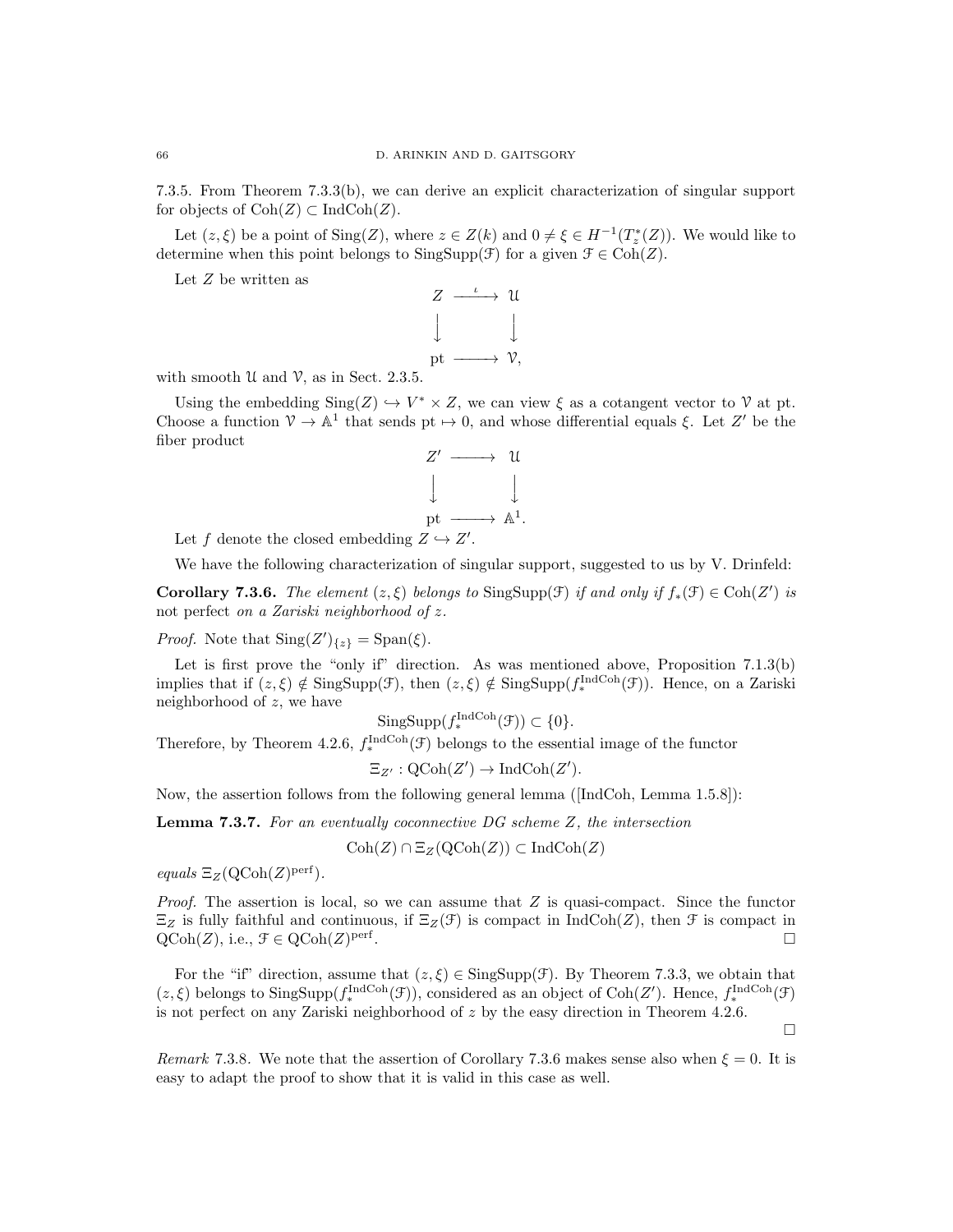7.3.9. Let  $Y_1 \subset \text{Sing}(Z_1)$  be conical Zariski-closed subset, and assume that  $Y_1$  is contained in the image of  $\text{Sing}(Z_1)_{Z_2}$  under  $\text{Sing}(f)$ . (Recall that the image is constructible, but not necessarily closed.)

From Theorem 7.3.3(a), we obtain the following corollary.

Corollary 7.3.10. The restricted functor

$$
f_*^{\text{IndCoh}}|_{\text{IndCoh}_{Y_1}(Z_1)}: \text{IndCoh}_{Y_1}(Z_1) \to \text{IndCoh}(Z_2)
$$

is conservative.

#### 7.4. Conservativeness for finite quasi-smooth maps.

7.4.1. Let us remain in the setting of Sect. 7.3, and let us assume in addition that  $f$  is quasismooth. For instance, f could be a quasi-smooth closed embedding, so that  $Z_1$  is a "locally complete intersection in  $Z_2$ ."

In this case,  $\text{Sing}(f)$  is a closed embedding. As before, let  $Y_{1,can} \subset \text{Sing}(Z_1)$  be the image of  $\text{Sing}(f)$ , which is a conical Zariski-closed subset.

7.4.2. Recall now that f is eventually coconnective, so by Corollary 2.2.5, the functor  $f_*^{\text{IndCoh}}$ admits a left adjoint,  $f^{\text{IndCoh},*}$ . Moreover, f is Gorenstein by Corollary 2.2.7, so the functors  $f^{\text{IndCoh},*}$  and  $f^!$  can be obtained from one another by tensoring by a cohomologically shifted line bundle (see [IndCoh, Proposition 7.3.8]).

By Proposition 7.1.3(a), we have two pairs of adjoint functors

$$
f_*^{\text{IndCoh}}: \text{IndCoh}_{Y_{1,can}}(Z_1) \rightleftarrows \text{IndCoh}(Z_2) : f^!
$$

and

$$
f^{\text{IndCoh},*}: \text{IndCoh}(Z_2) \rightleftarrows \text{IndCoh}_{Y_{1,can}}(Z_1): f_*^{\text{IndCoh}}.
$$

**Proposition 7.4.3.** Suppose  $f : Z_1 \to Z_2$  is a finite quasi-smooth morphism between quasismooth DG schemes. Then the essential image of  $\text{IndCoh}(Z_2)$  under the functor  $f^!$  generates IndCoh<sub>Y<sub>1,can</sub>(Z<sub>1</sub>).</sub>

*Proof.* Since the functors  $f^!$  and  $f^{\text{IndCoh},*}$  differ by tensoring by a cohomologically shifted line bundle, the statement is equivalent to the claim that the restriction  $f_*^{\text{IndCoh}}|_{\text{IndCoh}_{Y_{1,can}}(Z_1)}$  is conservative. This is a particular case of Corollary 7.3.10.

Remark 7.4.4. Proposition 7.4.3 is a generalization of Theorem 4.2.6. Indeed, if we assume that Z is a global complete intersection, it admits a quasi-smooth closed embedding  $\iota : Z \to \mathfrak{U}$ , where  $\mathfrak U$  is smooth. The key step in the proof of Theorem 4.2.6 (see Sect. 5.7) is to show that the essential image  $\iota^! (\text{IndCoh}(\mathcal{U}))$  generates  $\text{IndCoh}_{\{0\}}(Z)$ . But this is exactly the assertion of Proposition 7.4.3 applied to  $\iota$ .

7.4.5. Let now  $Y_2$  be an arbitrary conical Zariski-closed subset of  $\text{Sing}(Z_2)$ . Let  $Y_1 \subset \text{Sing}(Z_1)$ be the image of  $Y_2 \underset{Z_2}{\times} Z_1$  under the singular codifferential

 $\text{Sing}(f) : \text{Sing}(Z_2)_{Z_1} \to \text{Sing}(Z_1).$ 

By Proposition 7.1.3 we have two pairs of adjoint functors:

 $f_*^{\text{IndCoh}}: \text{IndCoh}_{Y_1}(Z_1) \rightleftarrows \text{IndCoh}_{Y_2}(Z_2) : f^!$ 

and

$$
f^{\text{IndCoh},*}: \text{IndCoh}_{Y_2}(Z_2) \rightleftarrows \text{IndCoh}_{Y_1}(Z_1): f_*^{\text{IndCoh}}.
$$

Then from Corollary 7.3.10 we obtain: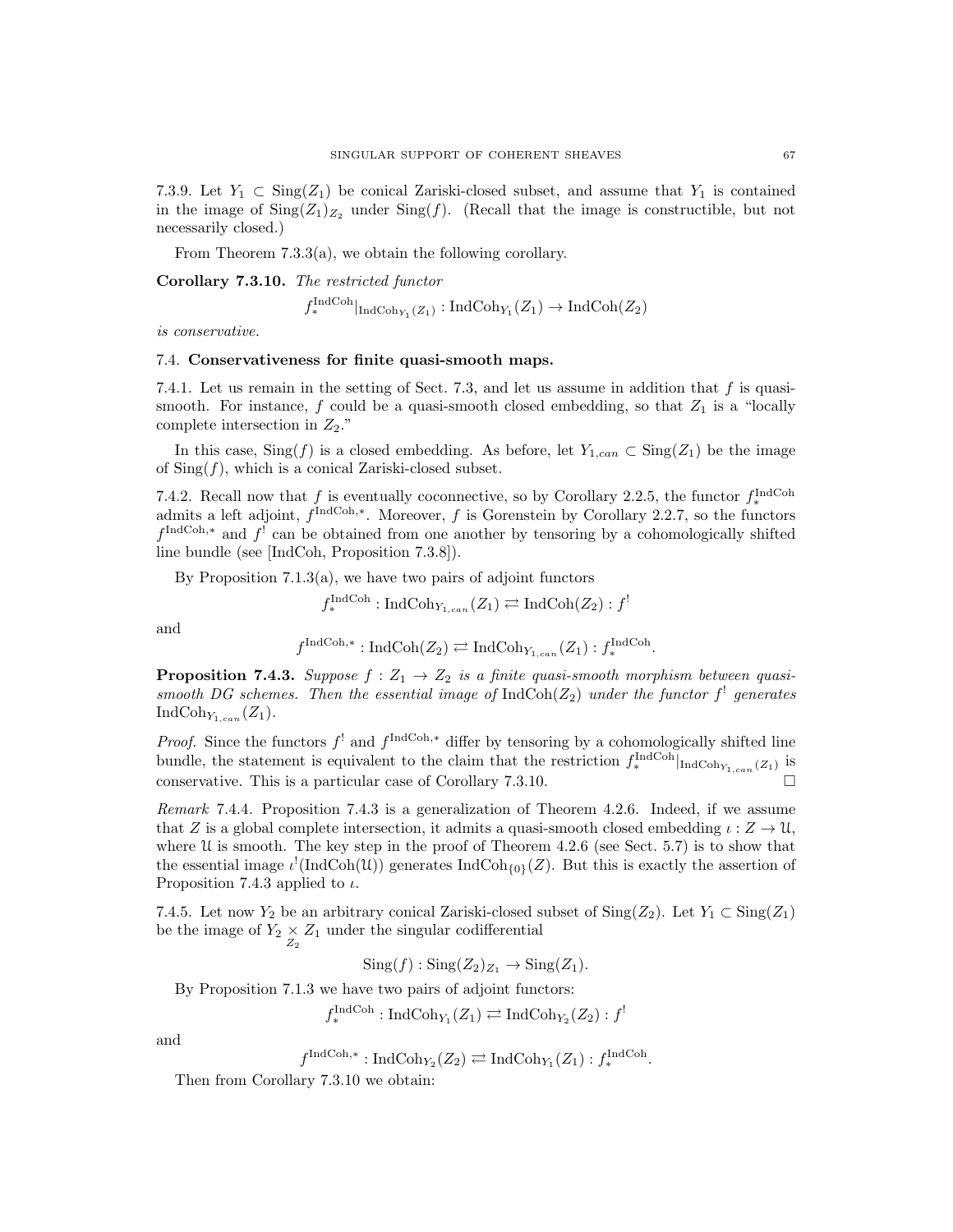Corollary 7.4.6. Under the above circumstances:

(a) The functor  $f_*^{\text{IndCoh}}: \text{IndCoh}_{Y_1}(Z_1) \to \text{IndCoh}_{Y_2}(Z_2)$  is conservative.

(b) The essential image of  $\text{IndCoh}_{Y_2}(Z_2)$  under  $f^!$  (or under  $f^{\text{IndCoh},*}$ ) generates  $\text{IndCoh}_{Y_1}(Z_1)$ .

7.4.7. A digression. Let  $f: W_1 \to W_2$  be a locally eventually coconnective morphism and that  $W_2$  is quasi-compact. Let  $\text{QCoh}(W_2)$  act on IndCoh $(W_1)$  via the homomorphism of monoidal categories  $f^*: \text{QCoh}(W_2) \to \text{QCoh}(W_1)$ . The functors  $f^!$  and  $f^{\text{IndCoh},*}$  are  $\text{QCoh}(W_2)$ -linear, and therefore induce two functors

$$
\operatorname{QCoh}(W_1) \underset{\operatorname{QCoh}(W_2)}{\otimes} \operatorname{IndCoh}(W_2) \rightrightarrows \operatorname{IndCoh}(W_1).
$$

**Lemma 7.4.8.** Let  $f : W_1 \to W_2$  be a locally eventually coconnective morphism with  $W_2$ quasi-compact. Then the functors

$$
\operatorname{QCoh}(W_1) \underset{\operatorname{QCoh}(W_2)}{\otimes} \operatorname{IndCoh}(W_2) \rightrightarrows \operatorname{IndCoh}(W_1)
$$

induced by the functors  $f^!$  and  $f^{\text{IndCoh},*}$  are fully faithful.

*Proof.* This is [IndCoh, Propositions 4.4.2 and 7.5.9].  $\Box$ 

7.4.9. Let  $f: Z_1 \to Z_2$  be as above, with  $Z_1$  (and hence  $Z_2$ ) quasi-compact. As in Sect. 7.4.5, we let  $Y_2$  be a conical Zariski-closed subset of  $\text{Sing}(Z_2)$ , and let  $Y_1 \subset \text{Sing}(Z_1)$  be the image of  $Y_2 \underset{Z_2}{\times} Z_1$  under  $\text{Sing}(f)$ .

Since the restriction

$$
f^!: \operatorname{IndCoh}_{Y_2}(Z_2) \to \operatorname{IndCoh}_{Y_1}(Z_1)
$$

is  $Q\text{Coh}(Z_2)$ -linear, it induces a functor

(7.1) 
$$
\operatorname{QCoh}(Z_1) \underset{\operatorname{QCoh}(Z_2)}{\otimes} \operatorname{IndCoh}_{Y_2}(Z_2) \to \operatorname{IndCoh}_{Y_1}(Z_1).
$$

**Corollary 7.4.10.** The functor  $(7.1)$  is an equivalence.

Proof. The functor is fully faithful by Lemma 7.4.8, and its essential image generates IndCoh<sub>Y1</sub> $(Z_1)$  by Corollary 7.4.6(b).

## 7.5. Behavior under smooth morphisms.

7.5.1. Let  $f: Z_1 \to Z_2$  be a smooth map between DG schemes, and assume that  $Z_2$  is quasicompact. Recall (see [IndCoh, Proposition 4.5.3]) that the functor

$$
f^{\text{IndCoh},*}: \text{IndCoh}(Z_2) \to \text{IndCoh}(Z_1)
$$

gives rise to an equivalence of categories

$$
\operatorname{IndCoh}(Z_2) \underset{\operatorname{QCoh}(Z_2)}{\otimes} \operatorname{QCoh}(Z_1) \to \operatorname{IndCoh}(Z_1).
$$

Similarly, the functor  $f' : \text{IndCoh}(Z_2) \to \text{IndCoh}(Z_1)$  gives rise to an equivalence

(7.2) 
$$
\operatorname{IndCoh}(Z_2) \underset{\operatorname{QCoh}(Z_2)}{\otimes} \operatorname{QCoh}(Z_1) \to \operatorname{IndCoh}(Z_1)
$$

see [IndCoh, Corollary 7.5.7].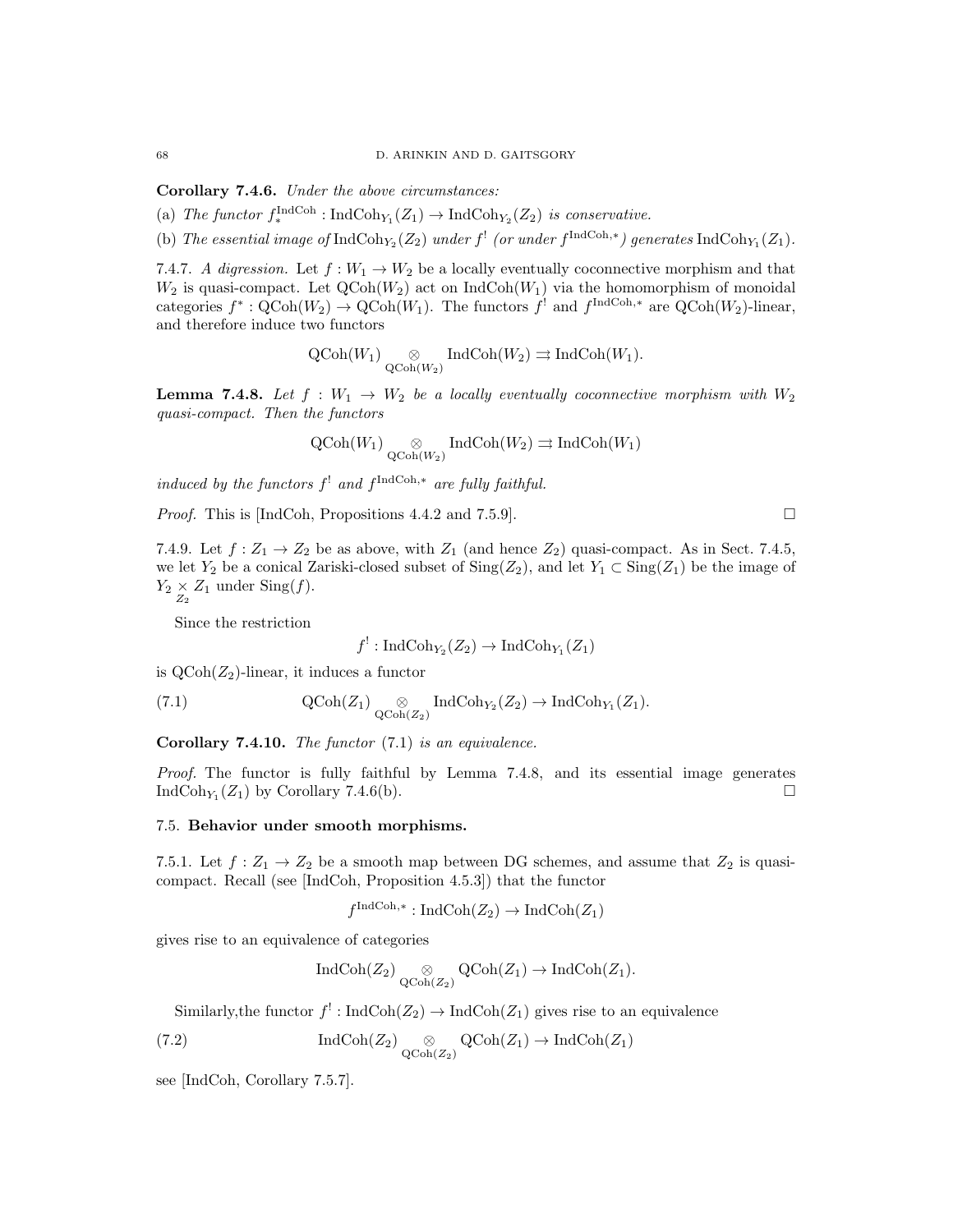7.5.2. Assume now that  $Z_2$  (and, hence,  $Z_1$ ) is quasi-smooth. Recall from Lemma 2.4.4 that in this case, the singular codifferential

$$
Sing(f) : Sing(Z_2)_{Z_1} := {}^{cl}(\text{Sing}(Z_2) \underset{Z_2}{\times} Z_1) \simeq Sing(Z_2) \underset{Z_2}{\times} Z_1 \to Sing(Z_1)
$$

is an isomorphism.

Fix a conical Zariski-closed subset  $Y_2 \subset Sing(Z_2)$ , and let  $Y_1 \subset Sing(Z_1)$  be the image

$$
\mathrm{Sing}(f)\left(Y_2 \underset{Z_2}{\times} Z_1\right).
$$

We have:

Proposition 7.5.3. Under the equivalence of  $(7.2)$ , we have

$$
\operatorname{IndCoh}_{Y_2}(Z_2) \underset{\operatorname{QCoh}(Z_2)}{\otimes} \operatorname{QCoh}(Z_1) = \operatorname{IndCoh}_{Y_1}(Z_1)
$$

as subcategories of  $\text{IndCoh}(Z_1)$ .

*Proof.* Since  $\text{QCoh}(Z_2)$  is rigid and  $\text{IndCoh}_{Y_2}(Z_2)$  is dualizable, the formation of

$$
\operatorname{IndCoh}_{Y_2}(Z_2) \underset{\operatorname{QCoh}(Z_2)}{\otimes} -
$$

commutes with limits (see [GL:DG, Corollary 4.3.2 and 6.4.2]). Hence, the assertion is local on  $Z_1$ . Similarly, it is easy to see that the assertion is local on  $Z_2$ .

Hence, by Corollary 2.1.7, we can assume that  $f$  fits into a commutative diagram



where  $\mathcal{U}_1, \mathcal{U}_2$ , and  $\mathcal V$  are smooth affine schemes,  $f_{\mathcal{U}}$  is a smooth morphism, and all squares are Cartesian.

We can view

$$
\operatorname{IndCoh}(Z_2) \underset{\operatorname{QCoh}(Z_2)}{\otimes} \operatorname{QCoh}(Z_1) \simeq \operatorname{IndCoh}(Z_1)
$$

as a category tensored over

$$
\text{QCoh}(\mathcal{U}_1) \otimes \text{HC}(\text{pt}/\mathcal{V})^{\text{op}}\text{-mod},
$$

and both subcategories in the proposition correspond to the condition that the support be contained in  $Y_1 \subset U_1 \times V^*$  (see Proposition 3.5.7).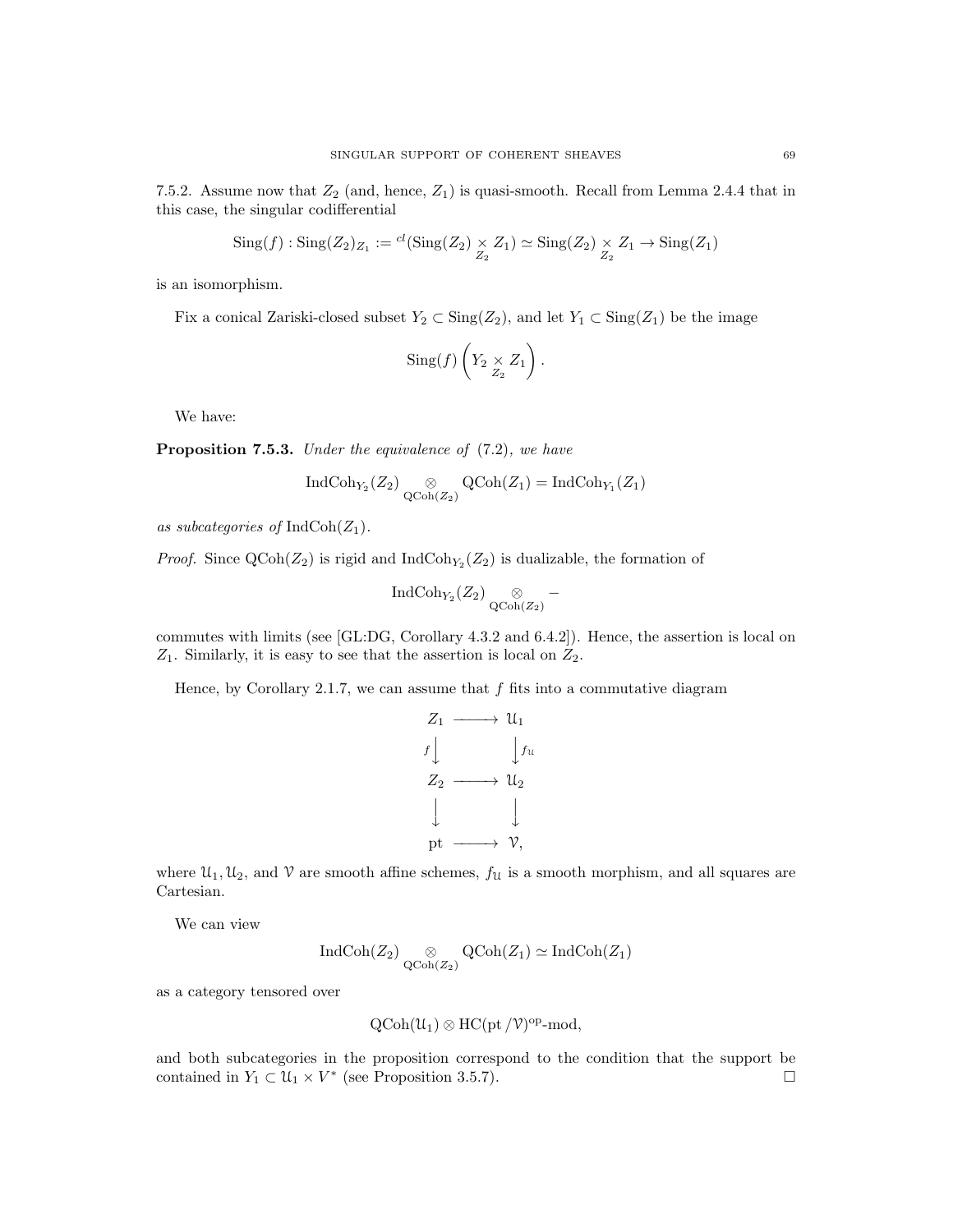7.5.4. Let  $Y_2$  and  $Y_1$  be as above. From Proposition 7.5.3, we obtain: Corollary 7.5.5. We have the following commutative diagrams:

> $\text{IndCoh}_{Y_1}(Z_1)$  $\frac{\Xi_{Z_1}^{Y_1,\text{all}}}{\Xi_{Z_1}}$  IndCoh $(Z_1)$ ľ  $\Psi_{Z_1}^{Y_1,\text{all}}$ o  $f^{\rm IndCoh}_*$ ľ.  $\operatorname{IndCoh}_{Y_2}(Z_2)$  $\frac{\Xi_{Z_1}^{Y_2,\text{all}}}{\Xi_{Z_1}^{Y_2}}$  IndCoh $(Z_2)$  $\Psi_{Z_1}^{Y_2,\text{all}}$ o

and

$$
\operatorname{IndCoh}_{Y_1}(Z_1) \xleftarrow{\Xi_{Z_1}^{Y_1, \text{all}}} \operatorname{IndCoh}(Z_1)
$$
\n
$$
\uparrow \qquad \qquad \downarrow \qquad \qquad \downarrow \qquad \downarrow \qquad \downarrow
$$
\n
$$
\operatorname{IndCoh}_{Y_2}(Z_2) \xleftarrow{\Xi_{Z_1}^{Y_2, \text{all}}} \operatorname{IndCoh}(Z_2).
$$

7.5.6. As another corollary of Proposition 7.5.3, we obtain the following. Let  $f: Z_1 \rightarrow Z_2$  be as above, and assume moreover that it is surjective, i.e.,  $f$  is a smooth cover.

Let  $Z^{\bullet}$  denote the Čech nerve of f. Fix  $Y_2 \subset Sing(Z_2)$ , and for each i, let  $Y^i \subset Sing(Z^i)$  be the corresponding subset of  $\text{Sing}(Z^i)$ .

We can form the cosimplicial category  $\text{IndCoh}_{Y^{\bullet}}(Z^{\bullet})$  using either the !-pullback or (IndCoh, ∗)-pullback functors. In each case the resulting cosimplicial category is augmented by IndCoh<sub>Y<sub>2</sub></sub> $(Z_2)$ .

Proposition 7.5.7. Under the above circumstances the augmentation functor

 $\text{IndCoh}_{Y_2}(Z_2) \to \text{Tot}(\text{IndCoh}_{Y^{\bullet}}(Z^{\bullet}))$ 

is an equivalence.

Proof. This follows from the fact that

$$
\operatorname{QCoh}(Z_2) \to \operatorname{Tot}\left( \operatorname{QCoh}(Z^{\bullet}) \right)
$$

is an equivalence, combined with the fact that the operation

$$
\operatorname{IndCoh}_{Y_1}(Z_2) \underset{\operatorname{QCoh}(Z_2)}{\otimes} -
$$

commutes with limits.  $\Box$ 

Corollary 7.5.8. For  $\mathfrak{F} \in \text{IndCoh}(Z_2)$ , we have

$$
\mathrm{SingSupp}(\mathcal{F}) \subset Y_2 \Leftrightarrow \mathrm{SingSupp}(f^!(\mathcal{F})) \subset Y_2 \underset{Z_2}{\times} Z_1,
$$

and also

$$
\mathrm{SingSupp}(\mathcal{F}) \subset Y_2 \Leftrightarrow \mathrm{SingSupp}(f^{\mathrm{IndCoh},*}(\mathcal{F})) \subset Y_2 \underset{Z_2}{\times} Z_1.
$$

Remark 7.5.9. From Theorem 7.7.2 one can derive a more precise statement: if  $f : Z_1 \to Z_2$  is a smooth map and  $\mathcal{F} \in \text{IndCoh}(Z_2)$ , then

$$
\mathrm{SingSupp}(f^{!}(\mathcal{F})) = \mathrm{SingSupp}(f^{\mathrm{IndCoh},*}(\mathcal{F})) = \mathrm{SingSupp}(\mathcal{F}) \underset{Z_2}{\times} Z_1.
$$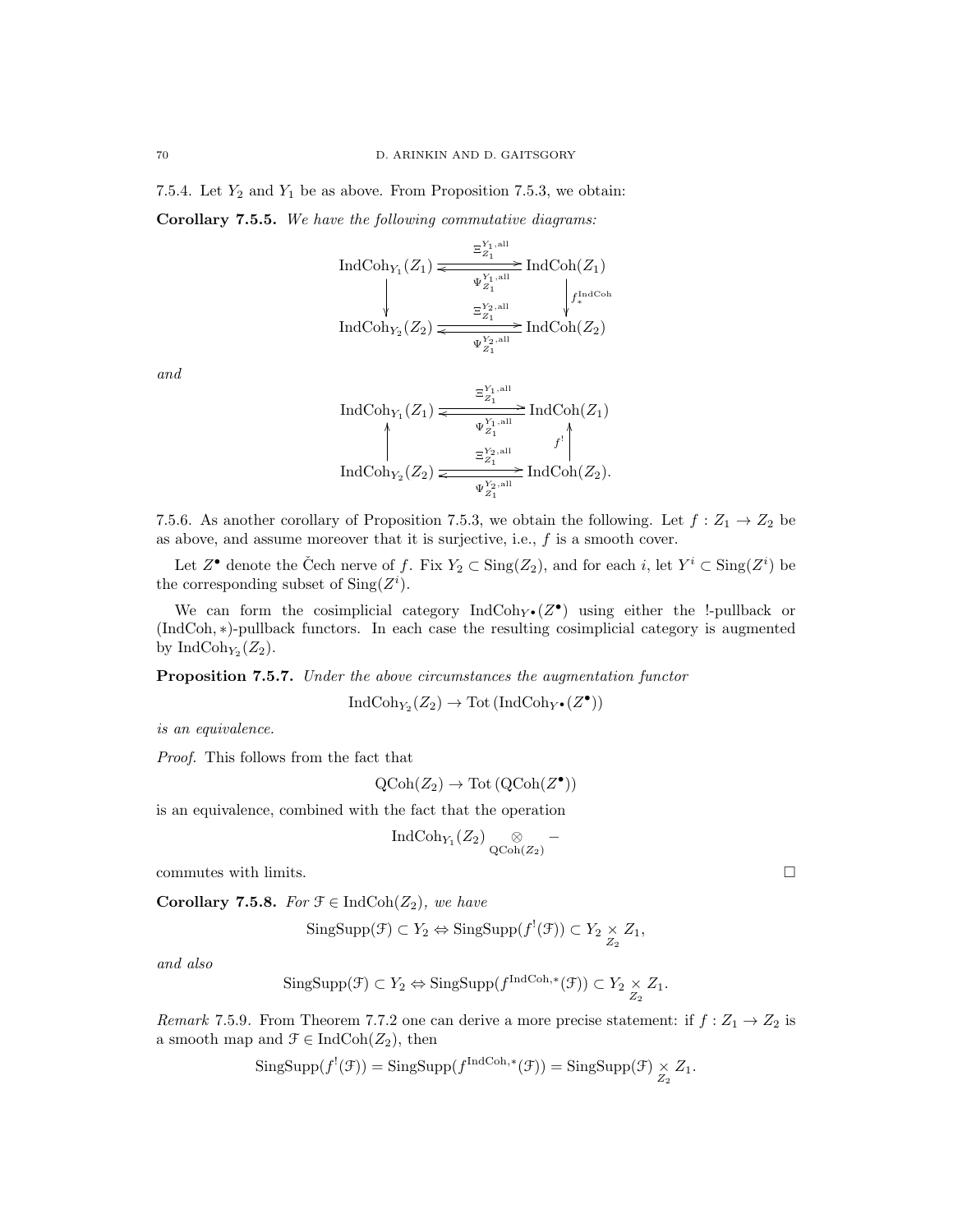7.6. Quasi-smooth morphisms, revisited. In this subsection we will establish a generalization of Corollary 7.4.10 for arbitrary quasi-smooth maps. We will treat the case of the !-pullback, while the (IndCoh, ∗)-pullback is similar.

7.6.1. Let  $f: Z_1 \to Z_2$  be a quasi-smooth morphisms between quasi-smooth DG schemes, and assume that  $Z_2$  is quasi-compact. For a conical Zariski-closed  $Y_2 \subset \text{Sing}(Z_2)$  let

$$
Y_1 = \operatorname{Sing}(f)(Y_2 \underset{Z_2}{\times} Z_1) \subset \operatorname{Sing}(Z_1),
$$

where we regard  $Y_2 \underset{Z_2}{\times} Z_1$  as a subset of  $\text{Sing}(Z_2)_{Z_1}$ .

By Proposition 7.1.3(a), we have a well-defined functor

 $f' : \text{IndCoh}_{Y_2}(Z_2) \to \text{IndCoh}_{Y_1}(Z_1).$ 

It extends by  $Q\text{Coh}(Z_2)$ -linearity to a functor

(7.3) 
$$
\operatorname{QCoh}(Z_1) \underset{\operatorname{QCoh}(Z_2)}{\otimes} \operatorname{IndCoh}_{Y_2}(Z_2) \to \operatorname{IndCoh}_{Y_1}(Z_1).
$$

Corollary 7.6.2. The functor  $(7.3)$  is an equivalence.

*Proof.* As in the proof of Proposition 7.5.3, the statement is local on both  $Z_1$  and  $Z_2$ . By Lemma 2.1.9, locally, the map  $f$  can be decomposed as a composition of a quasi-smooth closed embedding followed by a smooth map. Now the assertion follows by combining Proposition 7.5.3 and Corollary 7.4.10.

 $\Box$ 

7.6.3. We can now generalize the results of Sect. 7.4 as follows.

**Proposition 7.6.4.** Suppose that  $Z_1$  and  $Z_2$  are quasi-smooth DG schemes and let  $f : Z_1 \to Z_2$ be an affine quasi-smooth morphism. For a conical Zariski-closed  $Y_2 \subset Sing(Z_2)$  let

$$
Y_1 = \operatorname{Sing}(f)(Y_2 \times Z_1) \subset \operatorname{Sing}(Z_1),
$$

where we regard  $Y_2 \times Z_1$  as a subset of  $\text{Sing}(Z_2)_{Z_1}$ . Then Corollary 7.4.6 holds:

(a) The functor  $f_*^{\text{IndCoh}}: \text{IndCoh}_{Y_1}(Z_1) \to \text{IndCoh}_{Y_2}(Z_2)$  is conservative.

(b) The essential image of  $\text{IndCoh}_{Y_2}(Z_2)$  under  $f^!$  (or under  $f^{\text{IndCoh},*}$ ) generates  $\text{IndCoh}_{Y_1}(Z_1)$ .

*Proof.* As in the proof of Corollary 7.4.6, the claim is local on  $Z_2$ , so we may assume that  $Z_2$ (and, therefore,  $Z_1$ ) is quasi-compact. Assertions (a) and (b) are equivalent, so it suffices to verify (b). But it follows from Corollary 7.6.2, because the essential image of  $QCoh(Z_2)$  under  $f^*$  generates  $\text{QCoh}(Z_1)$ .

7.7. Inverse image. Let us now consider the behavior of singular support under the operation of inverse image. Let  $f: Z_1 \to Z_2$  be a morphism between quasi-smooth DG schemes ( $Z_1$  and  $Z_2$  need not be quasi-compact).

7.7.1. Let  $\mathcal F$  be an object of  $\text{IndCoh}(Z_2)$ , and let  $Y_2 \subset \text{Sing}(Z_2)$  be its singular support. Let  $Y_1 \subset \text{Sing}(Z_1)$  be the Zariski closure of  $\text{Sing}(f)(p^{-1}(Y_2))$ , where

$$
p: \mathrm{Sing}(Z_2)_{Z_1} = \mathrm{Sing}(Z_2) \underset{Z_2}{\times} Z_1 \to \mathrm{Sing}(Z_2)
$$

is the projection.

Consider the object  $f'(\mathcal{F}) \in \text{IndCoh}(Z_1)$ . Note that by Proposition 7.1.3(a), we have:

SingSupp $(f^{!}(\mathcal{F})) \subset Y_1$ .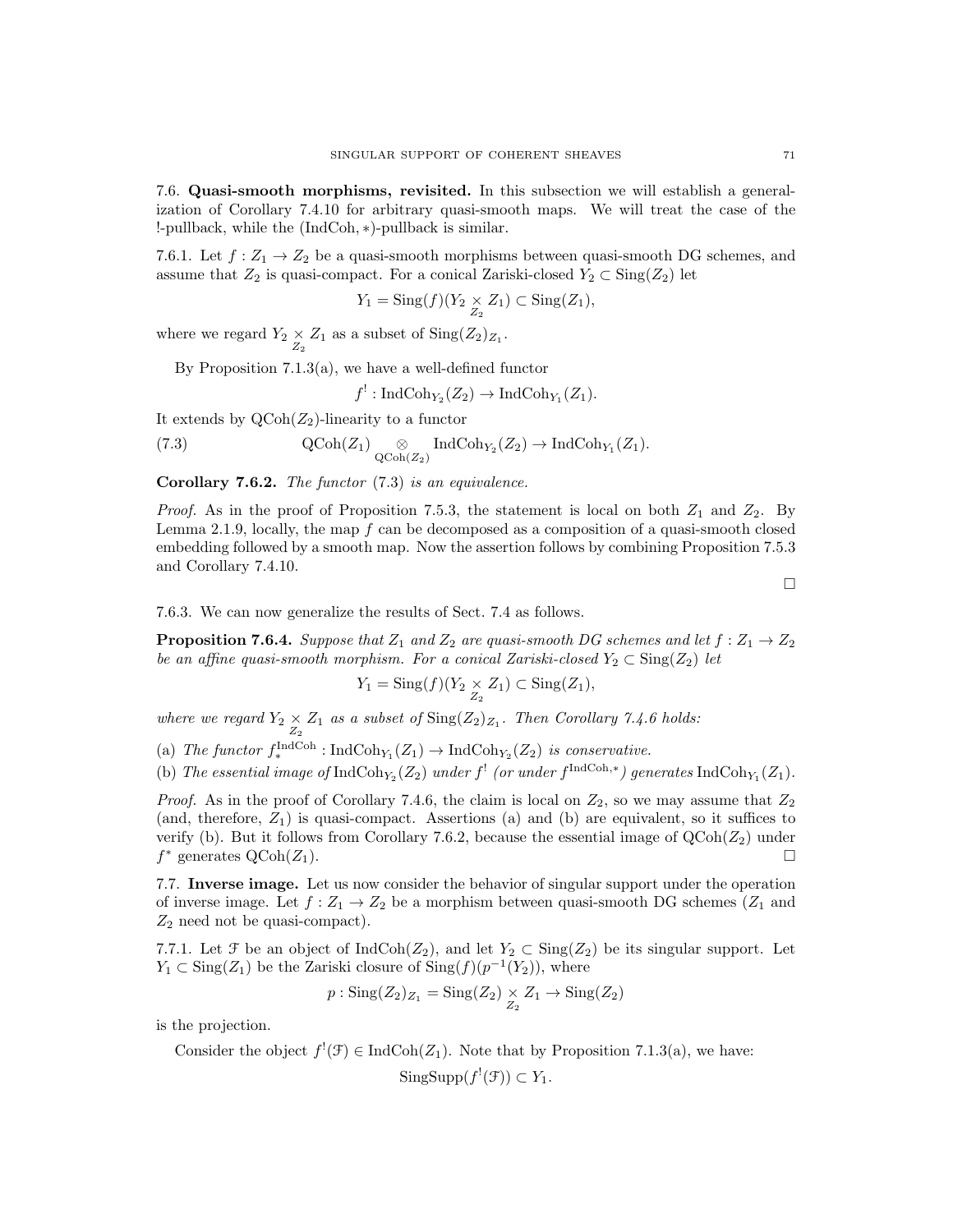**Theorem 7.7.2.** Suppose that either  $\mathcal{F} \in \text{Coh}(Z_2)$  or f is a topologically open morphism (e.g. flat). Then

$$
SingSupp(f^{!}(\mathcal{F}))=Y_{1}.
$$

Remark 7.7.3. The assertion of Theorem 7.7.2 is not necessary for the main results of this paper.

Proof. As in Remark 6.2.6, consider the union

$$
Y_2' := \bigcup_{z_2 \in Z_2} \operatorname{supp}_{\operatorname{Sym}\left(H^1(T_{z_2}(Z_2))\right)} \left(H^{\bullet}(\mathfrak{i}_{z_2}^{\operatorname{enh},!}(\mathcal{F}))\right) \subset \operatorname{Sing}(Z_2).
$$

By Proposition 6.2.2,  $Y_2 = \overline{Y_2'}$ ; if  $\mathcal{F} \in \text{Coh}(Z_2)$ , then  $Y_2 = Y_2'$  by Proposition 6.2.5. Similarly, consider the union

$$
Y_1' := \bigcup_{z_1 \in Z_1} \operatorname{supp}_{\operatorname{Sym}\left(H^1(T_{z_1}(Z_1))\right)} \left(H^{\bullet}(\widehat{\iota}_{z_1}^{\text{enh},!}(f^!(\mathcal{F})))\right) \subset \operatorname{Sing}(Z_1);
$$

then  $\text{SingSupp}(f^{!}(\mathcal{F})) = \overline{Y'_{1}}$ .

Let us show that

$$
Y_1' = \text{Sing}(f)(p^{-1}(Y_2')),
$$

which would imply the assertion of the theorem.

Let  $z_1 \in Z_1$  be a point of  $Z_1$ , which we may assume to be a k-point after extending scalars. Set  $z_2 = f(z_2) \in Z_2$ . Choose a quasi-smooth map

$$
i_2:Z_2'\to Z_2
$$

as in Sect. 6.3.2, so that  $Z'_2$  is a DG scheme of the form pt  $\times$  pt, with  $\mathcal{V}_2$  smooth, and such that the unique *k*-point of  $Z'_2$  goes to  $z_2$ .

Set

$$
Z_1' := Z_1 \underset{Z_2}{\times} Z_2'.
$$

Since DG scheme  $Z_1$  and the morphism  $Z'_1 \to Z_1$  are quasi-smooth,  $Z'_1$  is quasi-smooth. Also,  $z_1 \in Z'_1$ . We can therefore choose a quasi-smooth map

$$
Z''_1\to Z'_1
$$

as in Sect. 6.3.2, so that  $Z_1''$  is a DG scheme of the form  $\mathop{\rm pt}\nolimits_{\mathcal{V}_1}$  pt, with  $\mathcal{V}_1$  smooth, and such that the unique k-point of  $Z_1''$  goes to  $z_1$ . Let  $i_1$  be the composition  $Z_1'' \to Z_1' \to Z_1$ . Being a composition of quasi-smooth maps,  $i_1$  is quasi-smooth.

By Sect. 6.3.6, we know that

$$
\mathrm{SingSupp}(i_1^!(f^!(\mathcal{F}))) = Y'_1 \cap \mathrm{Sing}(Z_1)_{Z''_1} \subset \mathrm{Sing}(Z_1)_{Z''_1} = \mathrm{Sing}(Z_1)_{\{z_1\}} \subset \mathrm{Sing}(Z''_1),
$$

and

$$
\mathrm{SingSupp}(i_2^!(\mathcal{F})) = Y_2' \cap \mathrm{Sing}(Z_2)_{Z_2'} \subset \mathrm{Sing}(Z_2)_{Z_2'} = \mathrm{Sing}(Z_2)_{\{z_2\}} \subset \mathrm{Sing}(Z_2').
$$

Now we can replace  $Z_1$ ,  $Z_2$ , and  $\mathcal{F}$  with  $Z''_1$ ,  $Z'_2$ , and  $i_2^!(\mathcal{F})$ , respectively. Note that if  $\mathcal{F}$  is coherent, then so is  $i_2^!(\mathcal{F})$ .

Thus, we assume that  ${}^{cl}Z_1$  and  ${}^{cl}Z_2$  are both isomorphic to pt. The claim now follows from Lemma 5.2.10(b) and Proposition 5.2.5(a).  $\Box$ 

## 7.8. Conservativeness for proper maps.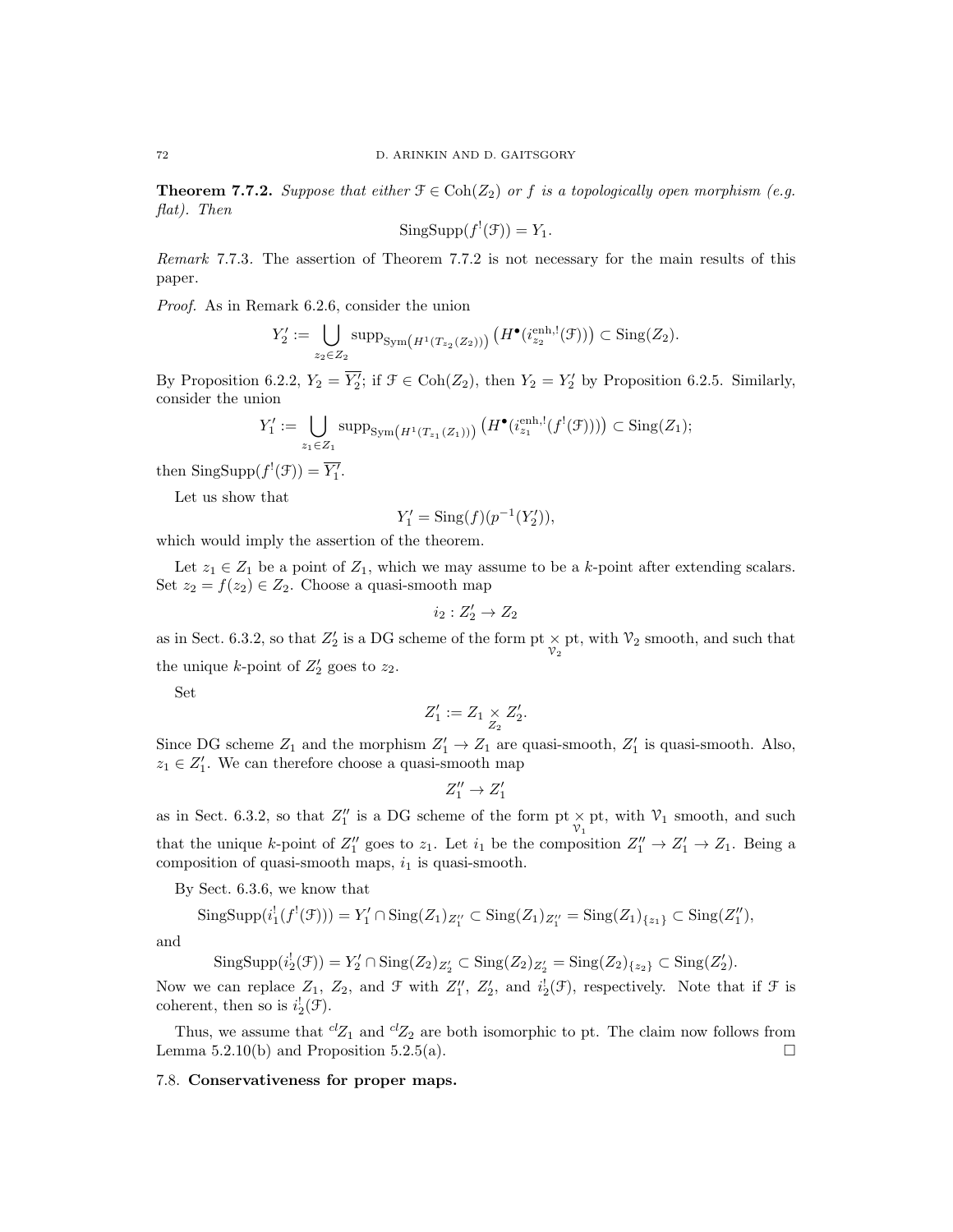7.8.1. Suppose now that  $f: Z_1 \to Z_2$  is a proper morphism between quasi-smooth DG schemes. Let  $Y_1 \subset \text{Sing}(Z_1)$  be a conical Zariski-closed subset, and let  $Y_2 \subset \text{Sing}(Z_2)$  be the image of  $(\mathrm{Sing}(f))^{-1}(Y_1)$  under the projection

$$
Sing(Z_2)_{Z_1}\to Sing(Z_2).
$$

The subset  $Y_2$  is automatically closed since the above map is proper.

By Proposition 7.1.3(b), the functor  $f_*^{\text{IndCoh}}$  sends  $\text{IndCoh}_{Y_1}(Z_1)$  to  $\text{IndCoh}_{Y_2}(Z_2)$ . Our goal is to prove the following result.

**Theorem 7.8.2.** Under the above circumstances, the essential image of  $\text{IndCoh}_{Y_1}(Z_1)$  under  $f_*^{\text{IndCoh}}$  generates IndCoh<sub>Y<sub>2</sub></sub> $(Z_2)$ .

We will derive Theorem 7.8.2 from the following more general statement:

**Proposition 7.8.3.** Let  $f : Z_1 \to Z_2$  be a (not necessarily proper) morphism of quasi-smooth DG schemes. Let  $Y_1 \subset \text{Sing}(Z_1)$  and  $Y_2 \subset \text{Sing}(Z_2)$  be conical Zariski-closed subsets. Suppose that  $Y_2$  is contained in the image of  $\text{Sing}(f)^{-1}(Y_1)$  under the projection

$$
Sing(Z_2)_{Z_1} \to Sing(Z_2).
$$

Suppose  $\mathcal{F} \in \text{IndCoh}(Z_2)$  is such that  $\Psi_{Z_2}^{Y_2,all}(\mathcal{F}) \neq 0$ . Then  $\Psi_{Z_1}^{Y_1, \text{all}} \circ f^{!}(\mathcal{F}) \neq 0.$ 

Proof of Theorem 7.8.2. The statement of the theorem is equivalent to the claim that the functor right adjoint to

 $f_*^{\text{IndCoh}}: \text{IndCoh}_{Y_1}(Z_1) \to \text{IndCoh}_{Y_2}(Z_2)$ 

is conservative.

The right adjoint in question is equal to the composition

(7.4) IndCoh<sub>Y<sub>2</sub></sub>(Z<sub>2</sub>) 
$$
\xrightarrow{\Xi_{Z_2}^{Y_2,\text{all}}}
$$
 IndCoh(Z<sub>2</sub>)  $\xrightarrow{f'}$  IndCoh(Z<sub>1</sub>)  $\xrightarrow{\Psi_{Z_1}^{Y_1,\text{all}}}$  IndCoh<sub>Y<sub>1</sub></sub>(Z<sub>1</sub>).

Suppose  $\mathcal{F} \in \text{IndCoh}_{Y_2}(Z_2)$  is annihilated by the composition (7.4). But by Proposition 7.8.3, the vanishing

$$
\Psi_{Z_1}^{Y_1,\text{all}}\circ f^!\circ \Xi_{Z_2}^{Y_2,\text{all}}(\mathcal{F})=0
$$

implies

$$
0 = \Psi_{Z_2}^{Y_2, \text{all}} \circ \Xi_{Z_2}^{Y_2, \text{all}}(\mathcal{F}) = \mathcal{F},
$$

as required.  $\Box$ 

The rest of this subsection is devoted to the proof of Proposition 7.8.3.

7.8.4. Step 1. We are going to reduce the statement of the proposition to the case when  $Z_2$  is of the form pt  $\times$  pt for a smooth scheme  $\mathcal{V}_2$  and a point pt  $\hookrightarrow \mathcal{V}_2$ .

Indeed, by Lemma 6.2.3, there exists a geometric point  $z_2$  of  $Z_2$  such that such that  $i'_{z_2}(\Psi_{Z_2}^{Y_2,all}(\mathcal{F})) \neq 0$ . Extending the ground field, we may assume that  $i_{z_2} : pt \hookrightarrow Z_2$  is a rational point.

As in Sect. 6.3.2, we now extend the morphism  $i_{z_2}$  to a quasi-smooth morphism of quasismooth DG schemes

$$
i_2' = i_{z_2, \mathcal{V}_2} : Z_2' \to Z_2,
$$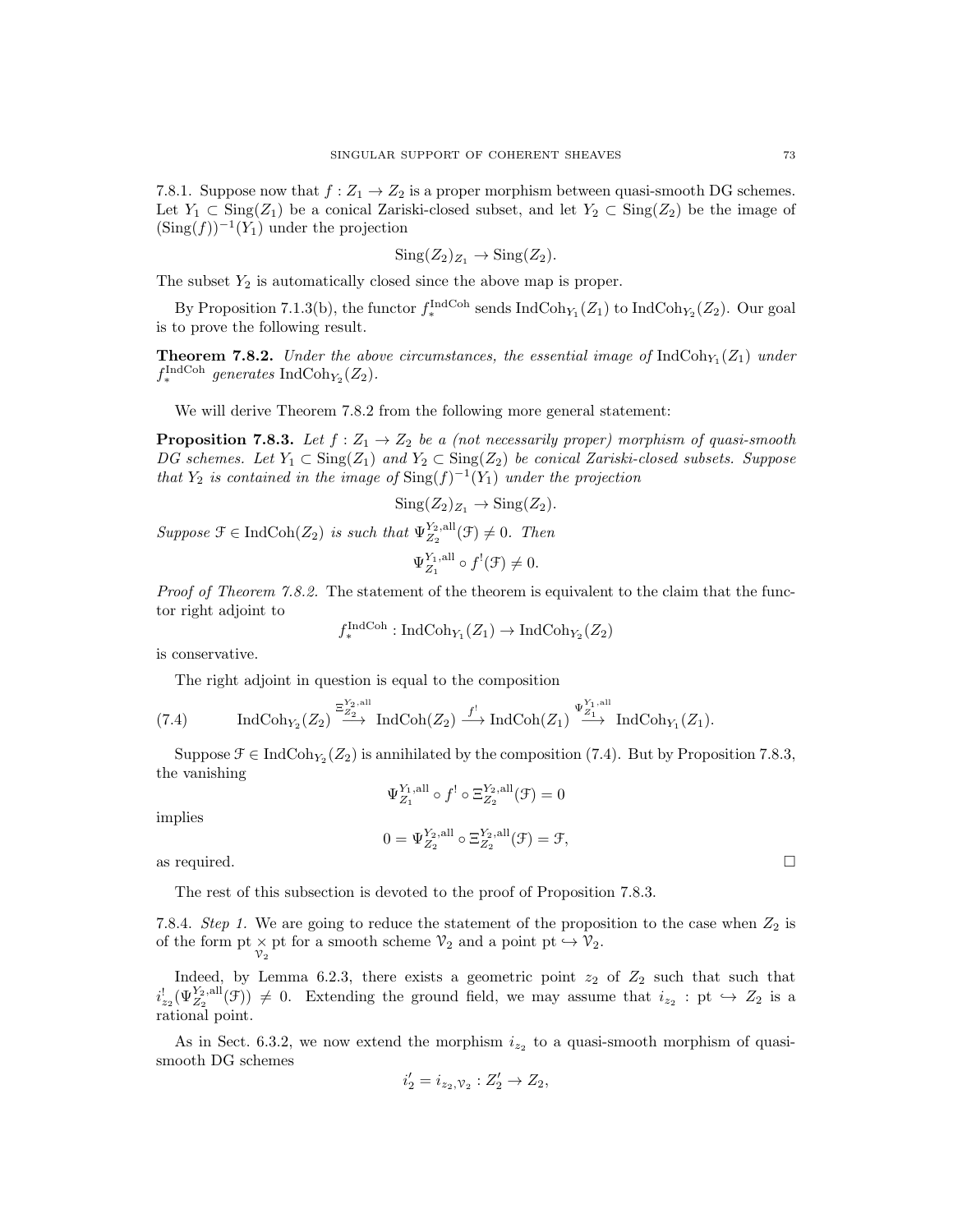where

$$
Z'_2=\mathrm{pt}\mathop{\times}\limits_{\mathcal{V}_2}\mathrm{pt}
$$

for a smooth scheme  $\mathcal{V}_2$  with a marked point pt  $\hookrightarrow \mathcal{V}_2$ . Then

$$
(i_2')^!(\Psi_{Z_2}^{Y_2,\text{all}}(\mathcal{F})) \neq 0
$$

by Lemma 6.3.3.

Recall that the singular codifferential  $\text{Sing}(i_2')$  is an embedding

$$
Sing(Z_2)_{\{z_2\}}\hookrightarrow V_2^*=\mathrm{Sing}(Z_2'),
$$

where  $V_2 = T_{\text{pt}}(\mathcal{V}_2)$ . Set

$$
Y_2' = \text{Sing}(i'_2) (Y_2 \cap \text{Sing}(Z_2)_{\{z_2\}}) \subset V_2^*.
$$

Set now  $Z'_1 = Z_1 \underset{Z_2}{\times} Z'_2$ . The morphism  $i'_1 : Z'_1 \to Z_1$  is quasi-smooth, so by Lemma 2.4.3,

$$
Sing(i'_1): Sing(Z_1)_{Z'_1} = Sing(Z_1) \underset{Z_1}{\times} Z'_1 \to Sing(Z'_1)
$$

is a closed embedding. Set

$$
Y_1' = \mathrm{Sing}(i'_1) \left( Y_1 \underset{Z_1}{\times} Z'_1 \right) \subset \mathrm{Sing}(Z'_1).
$$

From Proposition 7.1.6(b), we obtain a commutative diagram of functors

$$
\operatorname{IndCoh}_{Y_2}(Z_2) \stackrel{\Psi_{Z_2}^{Y_2,\text{all}}}{\longleftarrow} \operatorname{IndCoh}(Z_2) \stackrel{f^!}{\longrightarrow} \operatorname{IndCoh}(Z_1) \stackrel{\Psi_{Z_1}^{Y_1,\text{all}}}{\longrightarrow} \operatorname{IndCoh}_{Y_1}(Z_1)
$$
  
\n
$$
\xrightarrow{(\iota_2')^!} \downarrow \qquad \qquad \xrightarrow{i_1'^!} \downarrow \qquad \qquad \xrightarrow{i_1'^!} \downarrow \qquad \qquad \xrightarrow{i_1'^!} \downarrow
$$
  
\n
$$
\operatorname{IndCoh}_{Y_2'}(Z_2') \stackrel{\Psi_{Z_2}^{Y_2',\text{all}}}{\longleftarrow} \operatorname{IndCoh}(Z_2') \stackrel{(f')^!}{\longrightarrow} \operatorname{IndCoh}(Z_1') \stackrel{\Psi_{Z_1'}^{Y_1',\text{all}}}{\longrightarrow} \operatorname{IndCoh}_{Y_1'}(Z_1'),
$$

where  $f' : Z'_1 \to Z'_2$  is the natural morphism. Hence, it suffices to show that

$$
\Psi_{Z'_1}^{Y'_1, \text{all}} \circ (f')^! \circ (i'_2)^! (\mathcal{F}) \neq 0.
$$

Note that  $f'$  satisfies the conditions of Proposition 7.8.3 with respect  $Y'_2 \subset \text{Sing}(Z'_2)$  and  $Y'_1 \subset \text{Sing}(Z'_1).$ 

Thus, we obtain that the statement of proposition is reduced to the case when  $Z_2$  is replaced by  $Z'_2$ ,  $Y_2$  with  $Y'_2$ ,  $\mathcal{F}$  by  $(i'_2)^!(\mathcal{F})$ ,  $Z_1$  by  $Z'_1$ , and  $Y_1$  by  $Y'_1$ .

In other words, we can assume that  $Z_2 = \text{pt} \times_{\mathcal{V}_2} \text{pt}$ , as desired.

7.8.5. Step 2. We are now going to reduce the assertion of the proposition to the case when  $Z_1$ is also of the form pt  $\underset{\mathcal{V}_1}{\times}$  pt.

To do so, let us fix a parallelization of the formal neighborhood of pt in  $\mathcal{V}_2$ . As explained in Sect. 5.4.6, this equips  $\text{IndCoh}(Z_2)$  with an action of the monoidal category  $\text{QCoh}(V_2^*/\mathbb{G}_m)$ . By Lemma 3.6.7, there exists a geometric point  $y_2 \in V_2^*$  such that the fiber  $i_{y_2}^* (\Psi_{Z_2}^{Y_2,all}(\mathcal{F})) \neq 0$ . By Corollary  $3.6.8(a)$ , we see that

$$
y_2 \in Y_2 \subset V_2^*.
$$

Extending the ground field, we may assume that

 $i_{y_2}: \text{pt} \hookrightarrow V_2^* = \text{Sing}(Z_2)$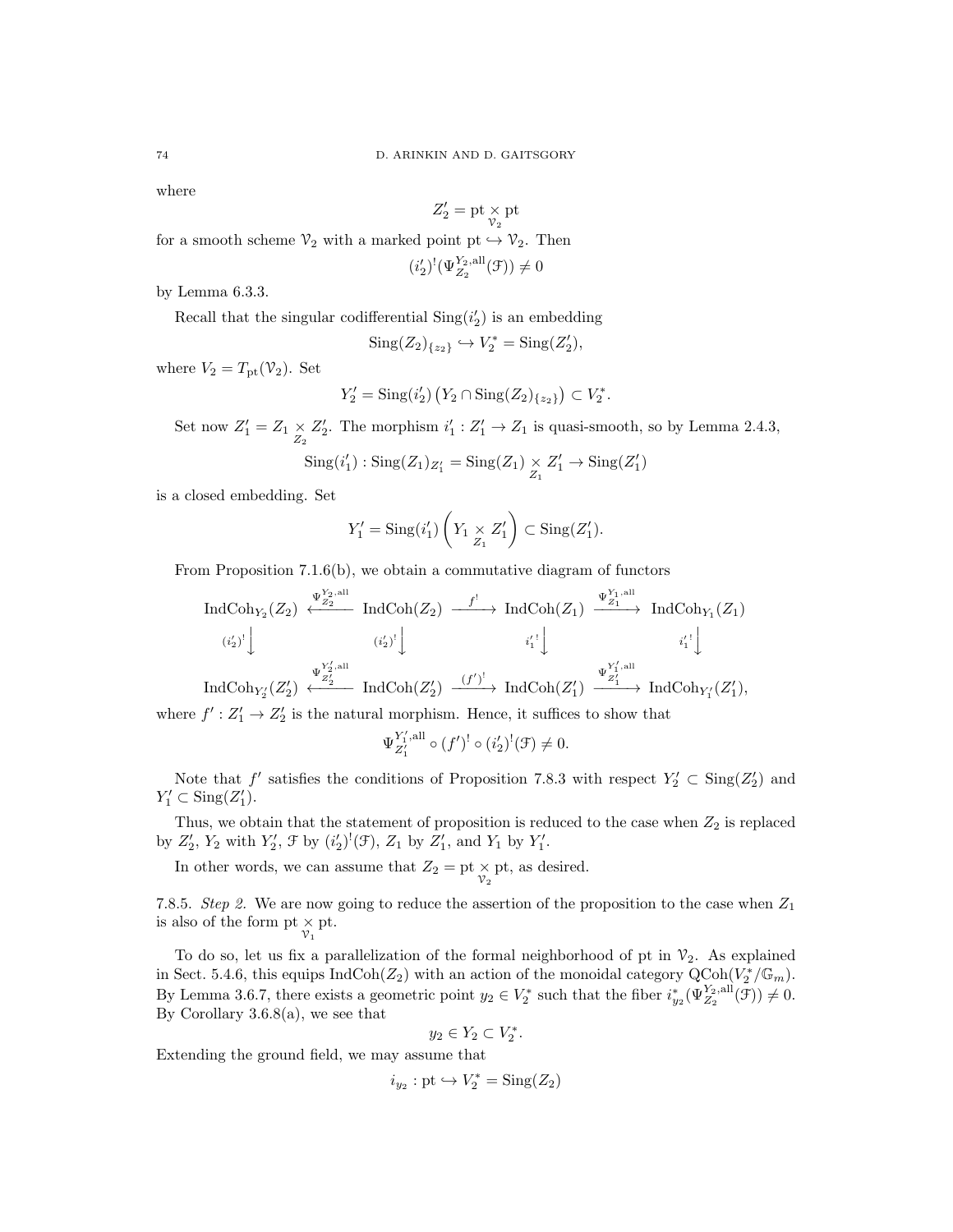is a k-rational point.

Since  $Y_2$  is contained in the image of  $\text{Sing}(f)^{-1}(Y_1)$  under the projection

$$
Sing(Z_2)_{Z_1} \to Sing(Z_2),
$$

there is a k-point  $z_1 \in Z_1$  such that  $\text{Sing}(f)$  sends

$$
(y_2, z_1) \in V_2^* \times {}^{cl}(Z_1) = {}^{cl}\left(\text{Sing}(Z_2) \times Z_1\right) = \text{Sing}(Z_2)_{Z_1}
$$

into  $Y_1 \subset Sing(Z_1)$ .

Now extend the morphism  $i_{z_1}:$  pt  $\rightarrow Z_1$  to a quasi-smooth morphism of quasi-smooth DG schemes

 $\tilde{i}_1 = i_{z_1,\mathcal{V}_1} : \tilde{Z}_1 \to Z_1,$ 

where

$$
\tilde{Z}_1=\mathrm{pt}\mathop{\times}\limits_{\mathcal{V}_1}\mathrm{pt}
$$

for a smooth scheme  $\mathcal{V}_1$  with a marked point pt  $\hookrightarrow \mathcal{V}_1.$  Set  $\tilde{f}=f\circ \tilde{i}_1.$ 

The singular codifferential  $\text{Sing}(\tilde{i}_1)$  is an embedding

$$
Sing(Z_1)_{\{z_1\}} \hookrightarrow V_1^* = Sing(\tilde{Z}_1).
$$

Let  $\tilde{Y}_1$  be the image

$$
\mathrm{Sing}(\tilde{i}_1)(Y_1 \cap \mathrm{Sing}(Z_1)_{\{z_1\}}) \subset V_1^*.
$$

The singular codifferential  $\text{Sing}(\tilde{f})$  is a linear map  $V_2^* \to V_1^*$ . Set

$$
\tilde{Y}_2 := Y_2 \cap \text{Sing}(\tilde{f})^{-1}(\tilde{Y}_1) \subset V_2^*.
$$

By construction,  $y_2 \in \tilde{Y}_2$ . By Corollary 3.6.8(b),

$$
i_{y_2}^*(\Psi_{Z_2}^{\tilde Y_2,\text{all}}(\mathcal F))\simeq i_{y_2}^*(\mathcal F)\simeq i_{y_2}^*(\Psi_{Z_2}^{Y_2,\text{all}}(\mathcal F))\neq 0,
$$

and hence

$$
\Psi_{Z_2}^{\tilde Y_2,\text{all}}(\mathcal F)\neq 0.
$$

Thus, it suffices to prove the assertion of the proposition after replacing  $Y_2$  by  $\tilde{Y}_2$ ,  $Z_1$  by  $\tilde{Z}_1$ , and  $Y_1$  by  $\tilde{Y}_1$ , while keeping  $\mathcal F$  and  $Z_2$  the same.

7.8.6. Step 3. Thus, we can assume that  $Z_i \simeq \text{pt} \times_{\mathcal{V}_i} \text{pt}$  for  $i = 1, 2$ . In this case, the assertion of the proposition follows from Lemma 5.2.10(b) and Corollary 5.2.8(a).

 $\Box$ [Proposition 7.8.3]

# 8. Singular support on stacks

In this section we develop the notion of singular support for objects of  $IndCoh(\mathcal{Z})$ , where  $\mathcal Z$ is a quasi-smooth Artin stack. This will not be difficult, given the good functorial properties of IndCoh(−) on DG schemes under smooth maps.

Essentially, all this section amounts to is showing that for Artin stacks things work just as well as for DG schemes. For this reason, this section, as well as Sect. 9 may be skipped on the first pass.

Recall that all schemes and stacks are assumed derived by default. To simplify the terminology, from now on we discard the words "differential graded" for stacks. Thus, "Artin stack" stands for "DG Artin stack."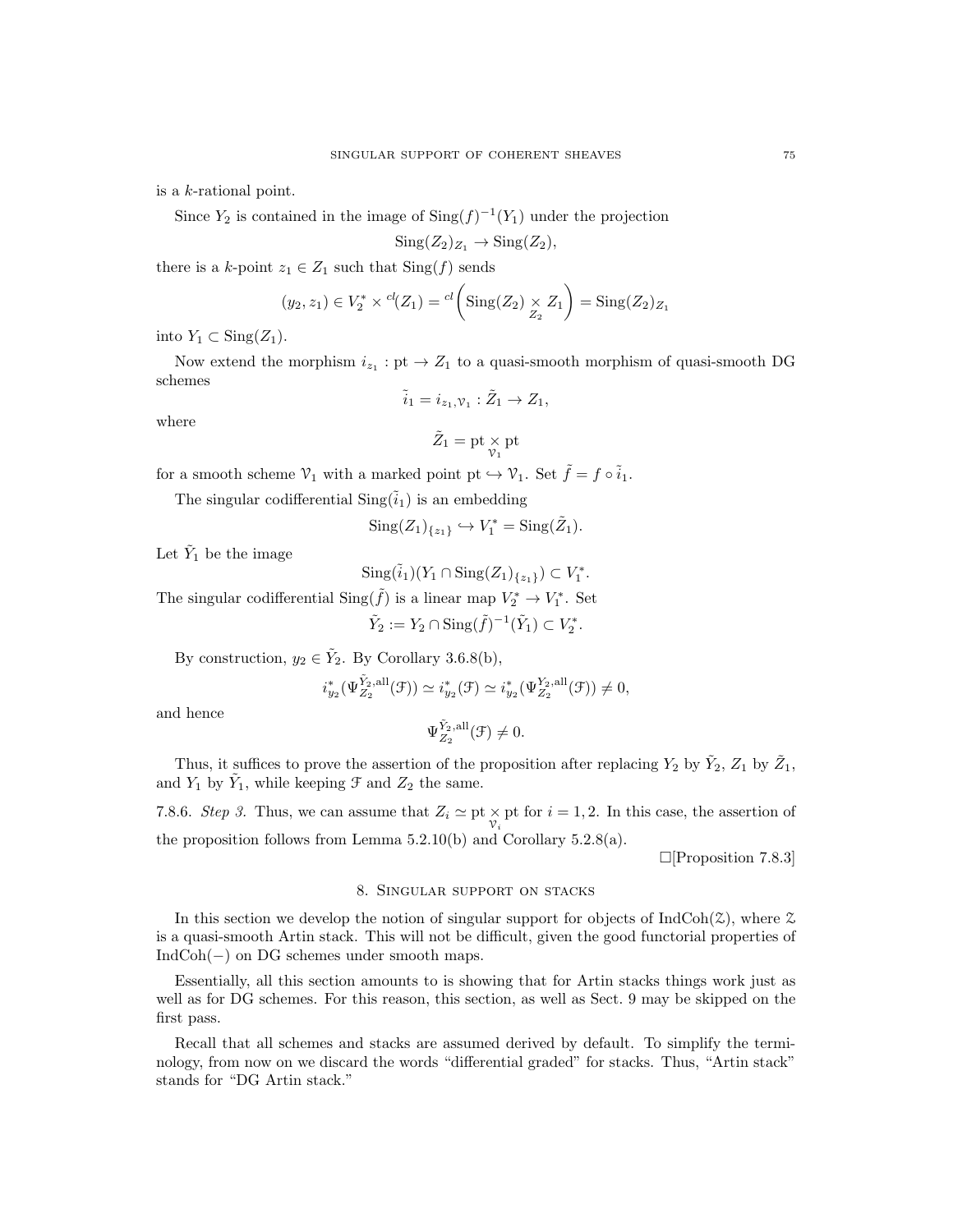#### 8.1. Quasi-smoothness for stacks.

8.1.1. Let  $\mathcal Z$  be an Artin stack (see [GL:Stacks], Sect. 4). We say that it is quasi-smooth if for every affine DG scheme Z equipped with a smooth map  $Z \to \mathcal{Z}$ , the DG scheme Z is quasi-smooth.

Equivalently,  $\mathcal Z$  is quasi-smooth if for some (equivalently, every) smooth atlas  $f: Z \to \mathcal Z$ , the DG scheme Z is quasi-smooth.

Recall that for a k-Artin stack  $\mathfrak X$  its cotangent complex  $T^*(\mathfrak X)$  is an object of  $Q\text{Coh}(\mathfrak X)^{\leq k}$ . We have:

**Lemma 8.1.2.** A k-Artin stack  $\mathcal Z$  is quasi-smooth if and only if  $T^*(\mathcal Z)$  is perfect of Toramplitude  $[-1, k]$ .

*Proof.* Let  $f: Z \to \mathcal{Z}$  be a smooth atlas. Then  $T^*(\mathcal{Z})$  is perfect of Tor-amplitude  $[-1, k]$  if and only if  $f^*(T^*(\mathcal{Z}))$  has this property. Besides, we have an exact triangle

$$
f^*(T^*(\mathcal{Z})) \to T^*(Z) \to T^*(Z/\mathcal{Z}),
$$

where  $T^{*}(Z/\mathcal{Z})$  is perfect of Tor-amplitude  $[0, k-1]$ . Thus,  $f^{*}(T^{*}(\mathcal{Z}))$  is perfect of Tor-amplitude  $[-1, k]$  if and only if  $T^*(Z)$  is perfect of Tor-amplitude  $[-1, k]$ . The latter condition is equivalent to Z being quasi-smooth.  $\square$ 

We say that a map  $f: \mathcal{Z}_1 \to \mathcal{Z}_2$  between Artin stacks is quasi-smooth if  $T^*(\mathcal{Z}_1/\mathcal{Z}_2)$  is perfect of Tor-amplitude bounded from below by −1.

8.1.3. Recall the property of local eventual coconnectivity for a morphism between DG schemes (see Sect. 2.2.3). Clearly, this property is local in the smooth topology on the source and on the target. Hence, it makes sense for morphisms between Artin stacks.

**Lemma 8.1.4.** A quasi-smooth morphism  $f: \mathcal{Z}_1 \to \mathcal{Z}_2$  of Artin stacks is locally eventually coconnective. In particular, a quasi-smooth Artin stack is locally eventually coconnective.

Proof. Follows from Corollary 2.2.4.

8.1.5. If  $\mathcal Z$  is a quasi-smooth Artin stack, we introduce a classical Artin stack  $\text{Sing}(\mathcal Z)$ , equipped with an affine (and, in particular, schematic) map to <sup>cl</sup>Z. We call  $\text{Sing}(\mathcal{Z})$  the stack of singularities of Z. It is constructed as follows:

For every affine DG scheme  $Z$  with a smooth map to  $\mathcal Z$  we set

$$
Sing(\mathcal{Z}) \underset{\mathcal{Z}}{\times} Z := Sing(Z),
$$

and this assignment satisfies the descent conditions because of Lemma 2.4.4. Equivalently,  $Sing(\mathcal{Z})$  can be defined as

(8.1) 
$$
^{cl}(\text{Spec}_{\mathcal{Z}} (Sym_{\mathcal{O}_{\mathcal{Z}}}(T(\mathcal{Z})[1]))).
$$

8.1.6. The singular codifferential for stacks. Let  $f: \mathcal{Z}_1 \to \mathcal{Z}_2$  be a map between quasi-smooth Artin stacks. We claim that we have a naturally defined singular codifferential map

(8.2) 
$$
\operatorname{Sing}(f): \operatorname{Sing}(\mathcal{Z}_2)_{\mathcal{Z}_1} := \operatorname{Sing}(\mathcal{Z}_2) \underset{\mathcal{Z}_2}{\times} \mathcal{Z}_1 \to \operatorname{Sing}(\mathcal{Z}_1).
$$

It can be obtained from the differential of f using (8.1).

As in the case of DG schemes, it is easy to see that a map  $f$  is quasi-smooth (resp., smooth) if and only if the map  $\text{Sing}(f)$  is a closed embedding (resp., isomorphism).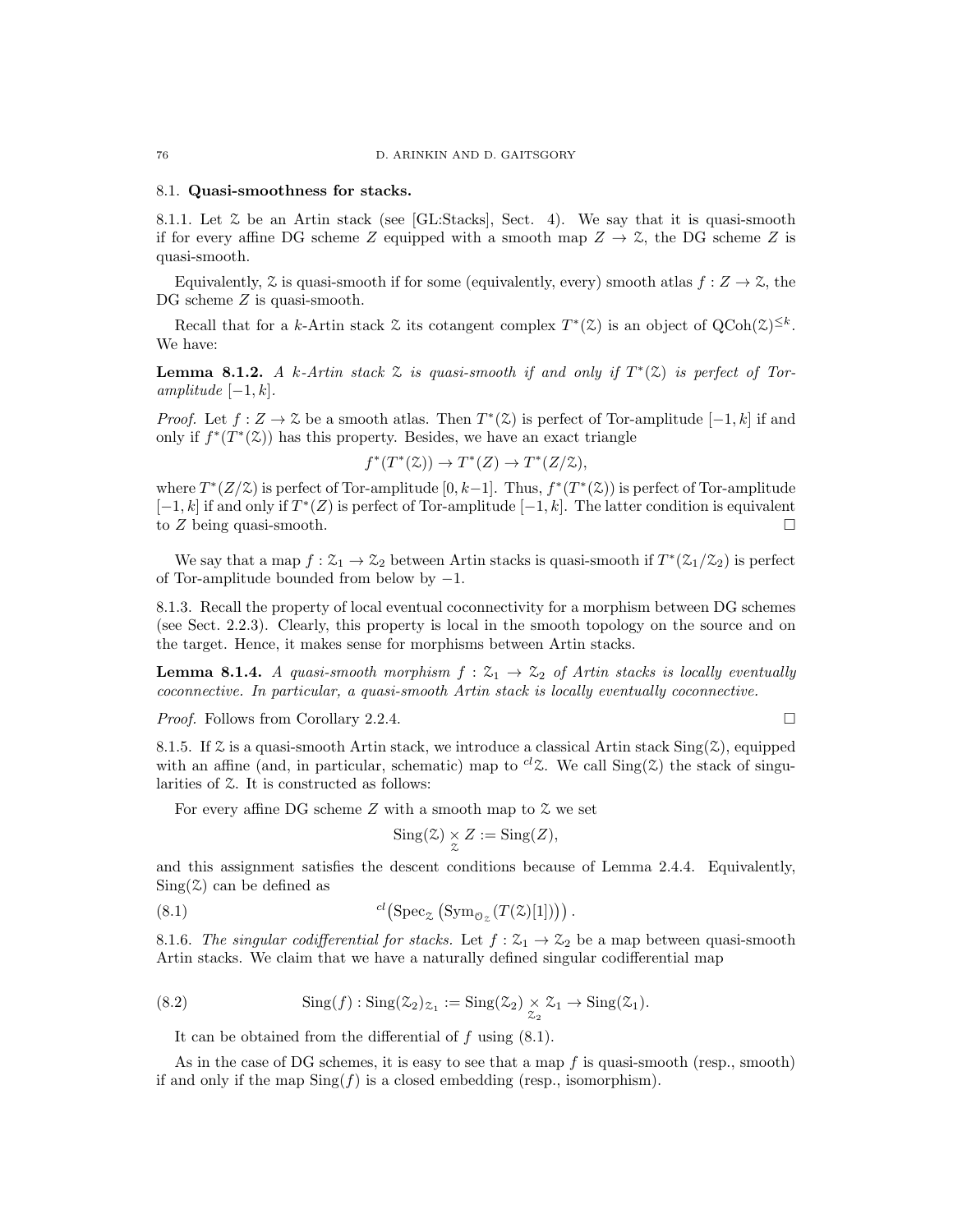## 8.2. Definition of the category with supports for stacks.

8.2.1. Recall ( $\lceil \text{IndCoh}, \text{Sect.} \rceil$  11.2) that we have a well-defined category  $\text{IndCoh}(\mathcal{Z})$ , and that it can be recovered as

(8.3) 
$$
\operatorname{IndCoh}(\mathcal{Z}) \simeq \lim_{Z \in \text{DGSch}_{/Z,\text{smooth}}^{\text{aff}}} \operatorname{IndCoh}(Z),
$$

where  $\text{DGSch}_{/Z,\text{smooth}}^{\text{aff}}$  denotes the non-full subcategory of  $(\text{DGSch}_{\text{aff}}^{\text{aff}})_{/Z}$ , where the objects are restricted to pairs  $(Z \in \text{DGSch}^{\text{aff}}_{\text{aff}}, f : Z \to \mathcal{Z})$  where f is smooth, and where 1-morphisms are restricted to maps  $g: Z_1 \to Z_2$  that are smooth as well.

In the formation of the above limit we can use either the !-pullback functors or the (IndCoh, ∗)-pullback functors, as the two differ by the twist by a cohomologically shifted line bundle (this is due to the smoothness assumption on the morphisms).

8.2.2. We let  $\text{Coh}(\mathcal{Z}) \subset \text{IndCoh}(\mathcal{Z})$  be the full (but not cocomplete) subcategory defined as

$$
\mathrm{Coh}(\mathcal{Z}) \simeq \lim_{Z \in \mathrm{DGSch}_{/\mathcal{Z},\mathrm{smooth}}^{\mathrm{aff}}} \mathrm{Coh}(Z).
$$

Note that we can think of  $\text{Coh}(\mathcal{Z})$  also as a full subcategory of  $\text{QCoh}(\mathcal{Z})$ , where the latter, according to [GL:QCoh, Proposition 5.1.2], is isomorphic to

$$
\lim_{Z \in \text{DGSch}_{/Z, \text{smooth}}^{\text{aff}}} \text{QCoh}(Z).
$$

8.2.3. Let Y be a conical Zariski-closed subset of  $\text{Sing}(\mathcal{Z})$ . We define the full subcategory

$$
\mathrm{IndCoh}_Y(\mathcal{Z}) \subset \mathrm{IndCoh}(\mathcal{Z})
$$

as

(8.4) 
$$
\operatorname{IndCoh}_{Y}(Z) \simeq \lim_{Z \in \text{DGSch}_{Z, \text{smooth}}^{\text{aff}}} \operatorname{IndCoh}_{Y \underset{Z}{\times} Z}(Z),
$$

where we view  $Y \underset{\mathcal{Z}}{\times} Z$  as a closed subset of

$$
Sing(\mathcal{Z}) \underset{\mathcal{Z}}{\times} Z \simeq Sing(Z).
$$

From Lemmas 4.2.2 and 4.3.5, we obtain:

**Corollary 8.2.4.** The action of  $QCoh(\mathcal{Z})$  on IndCoh( $\mathcal{Z}$ ) preserves IndCoh<sub>Y</sub>( $\mathcal{Z}$ ).

8.2.5. From Corollary 7.5.5, we obtain:

Corollary 8.2.6. There exists a pair of adjoint functors

$$
\Xi^{Y, \text{all}}_{\mathcal{Z}} : \text{IndCoh}_{Y}(\mathcal{Z}) \rightleftarrows \text{IndCoh}(Z) : \Psi_{\mathcal{Z}}^{Y, \text{all}},
$$

with  $\Xi_{\chi}^{Y, \text{all}}$  being fully faithful. Moreover, for a smooth map  $f: Z \to \mathcal{Z}$ , we have commutative diagrams

$$
\operatorname{IndCoh}_{Y \underset{\sim}{\times} Z}(Z) \xrightarrow{\Xi_Z^{\underset{\sim}{\times} Z, \text{all}}} \operatorname{IndCoh}(Z)
$$
  

$$
\uparrow \qquad \qquad \uparrow f^!
$$
  

$$
\operatorname{IndCoh}_Y(\mathbb{Z}) \xrightarrow{\Xi_Z^{\underset{\sim}{\times}, \text{all}}} \operatorname{IndCoh}(\mathbb{Z})
$$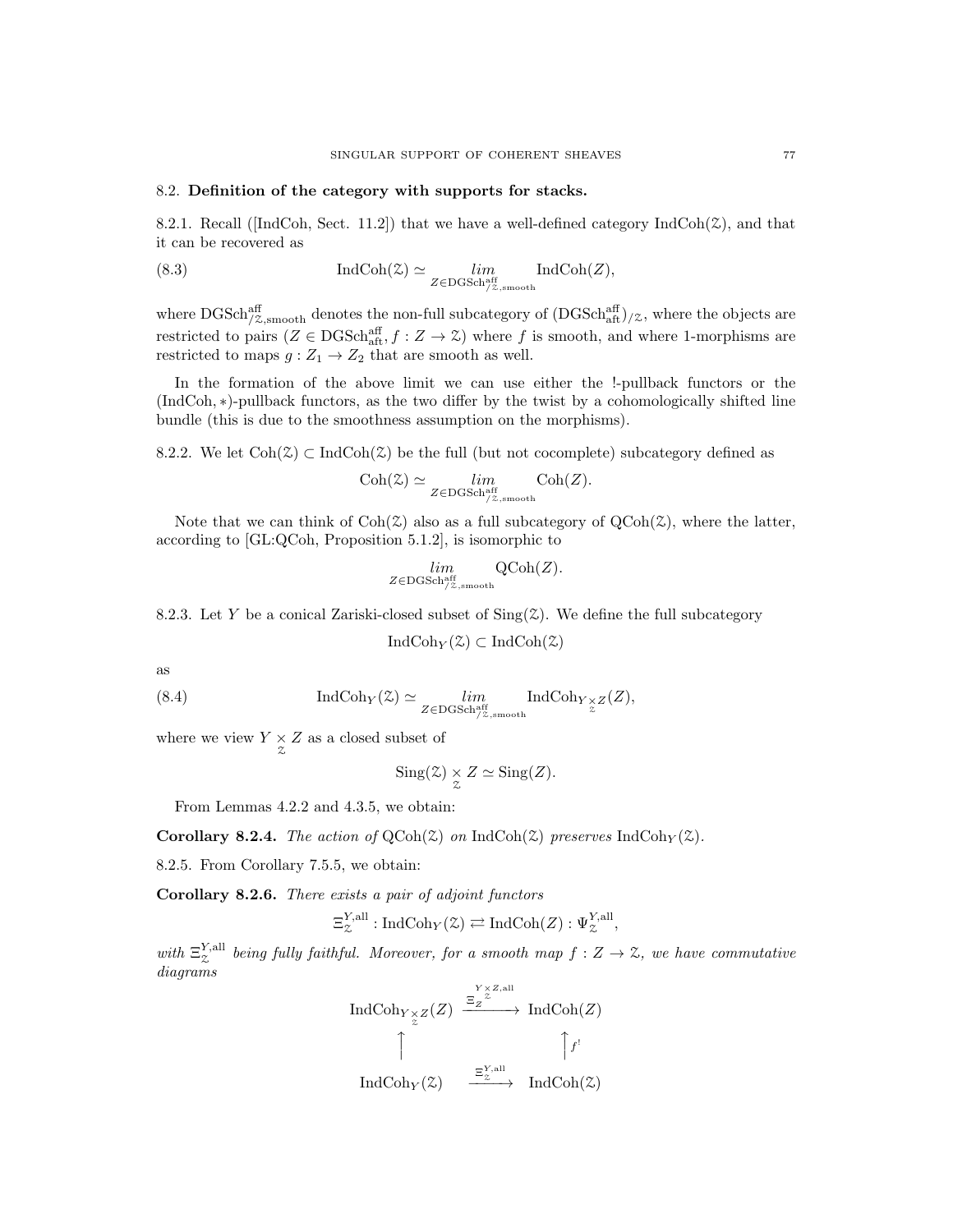and

$$
\operatorname{IndCoh}_{Y \underset{\sim}{\times} Z}(Z) \xleftarrow{\Psi_Z^{\underset{\sim}{\times} Z, \text{all}}}\operatorname{IndCoh}(Z)
$$
\n
$$
\uparrow \qquad \qquad \uparrow f^!
$$
\n
$$
\operatorname{IndCoh}_Y(\mathcal{Z}) \xleftarrow{\Psi_Z^{\underset{\sim}{\times}, \text{all}}}\operatorname{IndCoh}(\mathcal{Z})
$$

8.2.7. Recall from [IndCoh, Sect. 11.7.3] that for an eventually coconnective Artin stack, we have a fully faithful functor

 $\Xi_{\mathcal{Z}}:\text{QCoh}(\mathcal{Z})\to\text{IndCoh}(\mathcal{Z}).$ 

From Theorem 4.2.6 we obtain:

**Corollary 8.2.8.** If  $Y$  is the zero-section, the subcategory

 $\text{IndCoh}_{\{0\}}(\mathcal{Z}) \subset \text{IndCoh}(\mathcal{Z})$ 

coincides with the essential image of  $QCoh(\mathcal{Z})$  under the functor

 $\Xi_{\mathcal{Z}}:\mathrm{QCoh}(\mathcal{Z})\to \mathrm{IndCoh}(\mathcal{Z}).$ 

8.2.9. Let  $\mathcal{V} \to \mathcal{Z}$  be a closed substack (not necessarily quasi-smooth), and let  $j : \mathcal{U} \to \mathcal{Z}$  be the complementary open.

Corollary 8.2.10. Let  $Y \subset Sing(2)$  be a closed conical subset. Set

$$
Y_{\mathcal{V}} = {}^{cl} \left( Y \underset{\mathcal{Z}}{\times} \mathcal{V} \right) \subset \text{Sing}(\mathcal{Z}).
$$

(a) The subcategory

$$
IndCoh_Y(\mathcal{Z}) \cap IndCoh(\mathcal{Z}_\mathcal{V}) \subset IndCoh(\mathcal{Z})
$$

is equal to  $\text{IndCoh}_{Y_{\mathcal{V}}}(\mathcal{Z})$ .

(b) We have a short exact sequence of categories

$$
\operatorname{IndCoh}_{Y_{\mathcal{V}}}(\mathcal{Z}) \rightleftarrows \operatorname{IndCoh}_Y(\mathcal{Z}) \rightleftarrows \operatorname{IndCoh}_{Y_{\mathcal{Z}}^{\times}} u(\mathcal{U}).
$$

*Proof.* The two claims follow from Corollaries 4.5.2 and 4.5.9

8.2.11. We have no reason to expect that the category  $\text{IndCoh}_Y(\mathcal{Z})$  is compactly generated for an arbitrary Z.

Assume now that  $\mathcal Z$  is a QCA algebraic stack in the sense of [DrG0] Definition 1.1.8<sup>8</sup> (in particular, Z is a 1-Artin stack).

It is shown in *loc.cit.*, Theorem 3.3.4, that in this case the category  $\text{IndCoh}(\mathcal{Z})$  is compactly generated by  $\text{Coh}(\mathcal{Z})$ . In particular, Ind $\text{Coh}(\mathcal{Z})$  is dualizable.

By Corollary 8.2.6, the category  $\text{IndCoh}_{Y}(Z)$  is a retract of  $\text{IndCoh}(Z)$ . Hence, by  $[\text{DrG0},$ Lemma 4.3.3], we obtain:

**Corollary 8.2.12.** Under the above circumstances, the category  $IndCoh_Y(\mathcal{Z})$  is dualizable.

Remark 8.2.13. We do not know whether under the assumptions of Corollary 8.2.12, the category IndCoh<sub>Y</sub>( $\mathcal{Z}$ ) is compactly generated. In fact, we do not know this even for  $Y = \{0\}$ , i.e., we do not know whether  $\text{QCoh}(\mathcal{Z})$  is compactly generated. We will describe two cases when this holds: one is proved in Appendix C (when  $\mathcal{Z} = Z$  is a quasi-compact DG scheme) and the other in Sect. 9.2.

<sup>8</sup>QCA means quasi-compact, and the automorphism group of any geometric point is affine.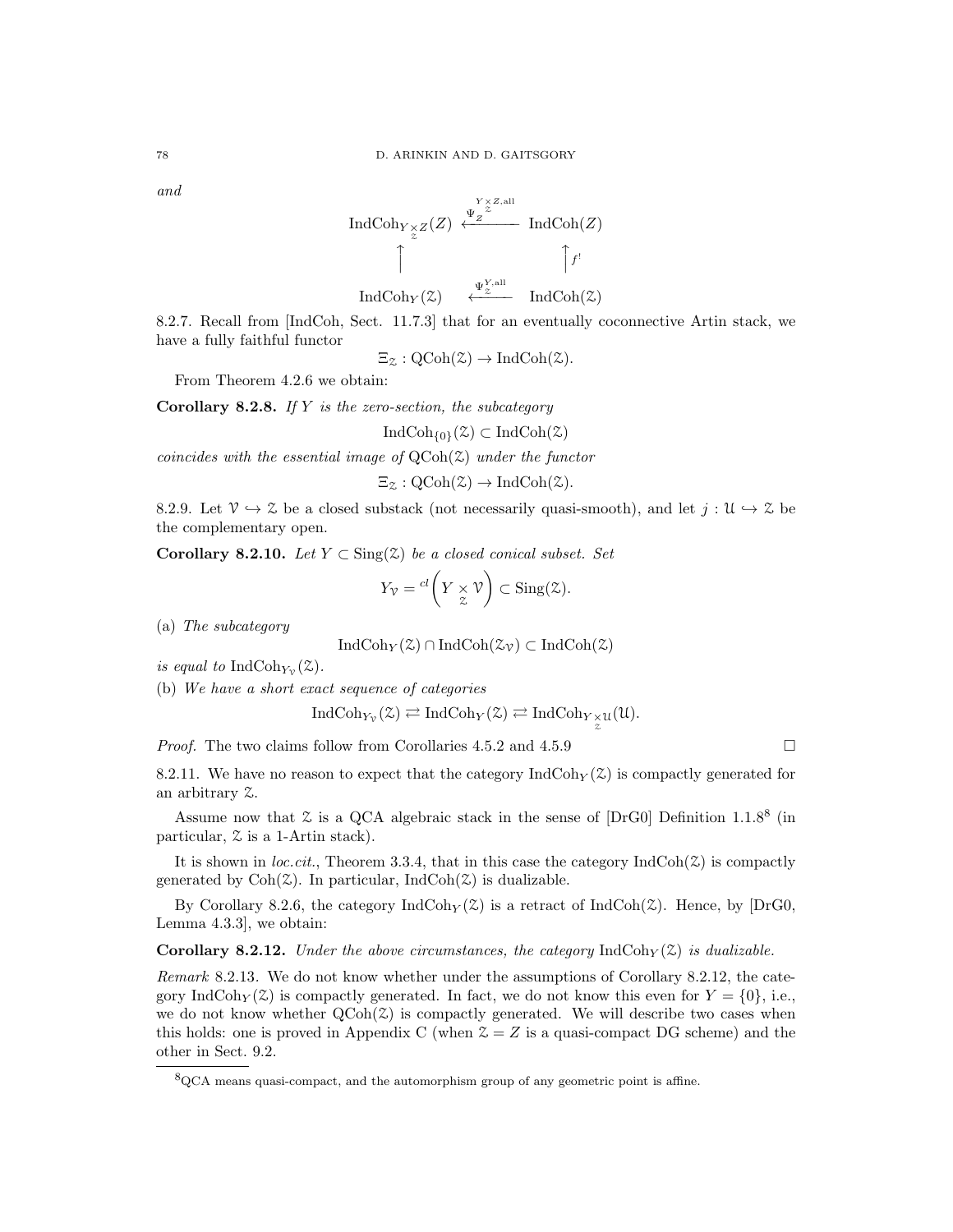### 8.3. Smooth descent.

8.3.1. Smooth maps of stacks. It follows from Lemma 2.4.3 that if  $\mathcal{Z}_1 \rightarrow \mathcal{Z}_2$  is smooth, the singular codifferential

$$
Sing(f) : Sing(\mathcal{Z}_2)_{\mathcal{Z}_1} = Sing(\mathcal{Z}_2) \underset{\mathcal{Z}_2}{\times} \mathcal{Z}_1 \to Sing(\mathcal{Z}_1)
$$

is an isomorphism.

For a conical closed subset  $Y_2 \subset \text{Sing}(\mathcal{Z}_2)$ , set

$$
Y_1 := \mathrm{Sing}(f) \left( Y_2 \underset{\mathcal{Z}_2}{\times} \mathcal{Z}_1 \right) \subset \mathrm{Sing}(\mathcal{Z}_1).
$$

**Lemma 8.3.2.** Let  $f : \mathcal{Z}_1 \to \mathcal{Z}_2$  be a smooth map between quasi-smooth Artin stacks. Then we have the following commutative diagram

$$
\operatorname{IndCoh}_{Y_1}(\mathcal{Z}_1) \xleftarrow{\Xi_{\mathcal{Z}_1}^{Y_1, \text{all}}} \operatorname{IndCoh}(\mathcal{Z}_1)
$$
\n
$$
\uparrow \qquad \qquad \downarrow \qquad \qquad \downarrow \qquad \qquad \downarrow \qquad \downarrow \qquad \downarrow \qquad \downarrow \qquad \downarrow \qquad \downarrow \qquad \downarrow \qquad \downarrow \qquad \downarrow \qquad \downarrow \qquad \downarrow \qquad \downarrow \qquad \downarrow \qquad \downarrow \qquad \downarrow \qquad \downarrow \qquad \downarrow \qquad \downarrow \qquad \downarrow \qquad \downarrow \qquad \downarrow \qquad \downarrow \qquad \downarrow \qquad \downarrow \qquad \downarrow \qquad \downarrow \qquad \downarrow \qquad \downarrow \qquad \downarrow \qquad \downarrow \qquad \downarrow \qquad \downarrow \qquad \downarrow \qquad \downarrow \qquad \downarrow \qquad \downarrow \qquad \downarrow \qquad \downarrow \qquad \downarrow \qquad \downarrow \qquad \downarrow \qquad \downarrow \qquad \downarrow \qquad \downarrow \qquad \downarrow \qquad \downarrow \qquad \downarrow \qquad \downarrow \qquad \downarrow \qquad \downarrow \qquad \downarrow \qquad \downarrow \qquad \downarrow \qquad \downarrow \qquad \downarrow \qquad \downarrow \qquad \downarrow \qquad \downarrow \qquad \downarrow \qquad \downarrow \qquad \downarrow \qquad \downarrow \qquad \downarrow \qquad \downarrow \qquad \downarrow \qquad \downarrow \qquad \downarrow \qquad \downarrow \qquad \downarrow \qquad \downarrow \qquad \downarrow \qquad \downarrow \qquad \downarrow \qquad \downarrow \qquad \downarrow \qquad \downarrow \qquad \downarrow \qquad \downarrow \qquad \downarrow \qquad \downarrow \qquad \downarrow \qquad \downarrow \qquad \downarrow \qquad \downarrow \qquad \downarrow \qquad \downarrow \qquad \downarrow \qquad \downarrow \qquad \downarrow \qquad \downarrow \qquad \downarrow \qquad \downarrow \qquad \downarrow \qquad \downarrow \qquad \downarrow \qquad \downarrow \qquad \downarrow \qquad \downarrow \qquad \downarrow \qquad \downarrow \qquad \downarrow \qquad \downarrow \qquad \downarrow \qquad \downarrow \qquad \downarrow \qquad \downarrow \qquad \downarrow \qquad \downarrow \qquad \downarrow \qquad \downarrow \qquad \downarrow \
$$

If in addition f is quasi-compact and schematic, we also have a commutative diagram

IndCohY<sup>1</sup> (Z1) Ξ Y1,all <sup>Z</sup><sup>1</sup> / IndCoh(Z1) Ψ Y1,all Z1 o f IndCoh ∗ IndCohY<sup>2</sup> (Z2) Ξ Y2,all <sup>Z</sup><sup>1</sup> / IndCoh(Z2). Ψ Y2,all Z1 o

*Proof.* Both assertions follow formally from Corollary 7.5.5.

8.3.3. Let  $f: \mathfrak{L}_1 \to \mathfrak{L}_2$  be a smooth map between quasi-smooth Artin stacks. Let  $\mathfrak{L}_1^{\bullet}$  denote its Čech nerve. Consider the co-simplicial DG category  $\text{IndCoh}(\mathcal{Z}_1^{\bullet})$  formed by using either !or (IndCoh,  $\ast$ )-pullback functors, augmented by IndCoh( $\mathfrak{L}_2$ ).

Let  $Y_2 \subset Sing(\mathcal{Z}_2)$  be a conical Zariski-closed subset. Set  $Y_1^{\bullet} \subset \mathcal{Z}_1^{\bullet}$  to be equal to

$$
\mathcal{Z}_1^{\bullet} \underset{\mathcal{Z}_2}{\times} Sing(\mathcal{Z}_2).
$$

According to Lemma 8.3.2, we have a well-defined full cosimplicial subcategory

$$
\operatorname{IndCoh}_{Y_1^{\bullet}}(\mathbb{Z}_1^{\bullet}) \subset \operatorname{IndCoh}(\mathbb{Z}_1^{\bullet}),
$$

augmented by  $\text{IndCoh}_{Y_2}(\mathcal{Z}_2)$ .

**Proposition 8.3.4.** Suppose that  $f$  is surjective on  $k$ -points. Then the augmentation functor

$$
\operatorname{IndCoh}_{Y_2}(\mathbb{Z}_2)\to\operatorname{Tot}\left(\operatorname{IndCoh}_{Y_1^{\bullet}}(\mathbb{Z}_1^{\bullet})\right)
$$

is an equivalence.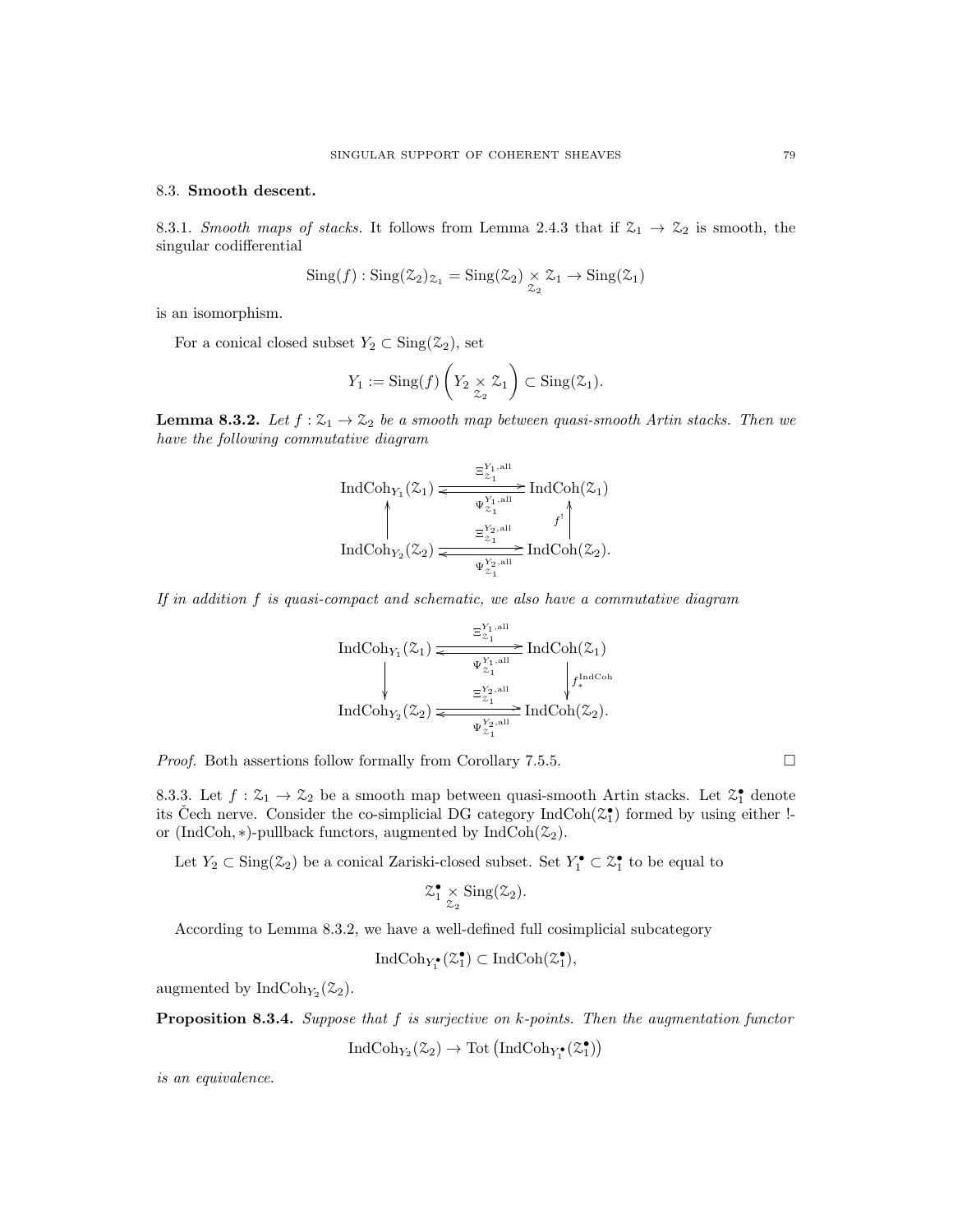Proof. The statement formally follows from Proposition 7.5.7: smooth descent for schemes implies smooth descent for stacks. To make the argument precise, we consider an auxiliary category of "inputs for IndCoh". Namely, the objects of the category are pairs  $(Z, Y)$ , where Z is a quasi-smooth affine DG scheme, and  $Y \subset Sing(Z)$  is a conical Zariski-closed subset. Morphisms  $(Z_1, Y_1)$  to  $(Z_2, Y_2)$  are smooth maps  $Z_1 \rightarrow Z_2$  whose singular codifferential induces an isomorphism  $Y_2 \underset{Z_2}{\times} Z_1 \to Y_1$ . Denote this category by DGSchaff<sub>1,q-smooth+supp</sub>.

Let  $\mathcal{Z}'$  be a quasi-smooth Artin stack, and let  $Y' \subset \text{Sing}(\mathcal{Z}')$  be a conical Zariski-closed subset. This pair defines a presheaf  $(\mathcal{Z}', Y')$  on DGSch<sub>aft,q-smooth+supp</sub>. Namely, for any  $(Z, Y) \in$  $\mathrm{DGSch}^{\mathrm{aff}}_{\mathrm{aff},\mathrm{q-smooth+supp}},$  the groupoid

$$
Maps((Z, Y), (Z', Y'))
$$

is the full subgroupoid in Maps $(Z, \mathcal{Z}')$  consisting of maps  $Z \to \mathcal{Z}'$  that are smooth and whose singular codifferential induces an isomorphism

$$
Z \underset{\mathcal{Z}'}{\times} Y' \to Y.
$$

The assignment  $(Z, Y) \mapsto \text{IndCoh}_Y(Z)$  is a functor

$$
\operatorname{IndCoh}_{{\operatorname{supp}}} : (\operatorname{DGSch}^{\operatorname{aff}}_{{\operatorname{aff}},q\text{-smooth}+\operatorname{supp}})^{\operatorname{op}} \to \operatorname{DGCat}_{\operatorname{cont}}.
$$

It follows from [IndCoh, Proposition 11.2.2] that the category  $\text{IndCoh}_{Y'}(\mathcal{Z}')$  identifies with the value on

$$
(\mathcal{Z}', Y') \in \mathrm{PreShv}(\mathrm{DGSch}^{\mathrm{aff}}_{\mathrm{aff},\mathrm{q\text{-}smooth + supp}})
$$

of the right Kan extension of IndCohsupp along the Yoneda embedding

$$
(\mathrm{DGSch}^{\mathrm{aff}}_{\mathrm{aft},q\text{-smooth}+\mathrm{supp}})^\mathrm{op}\hookrightarrow(\mathrm{PreShv}(\mathrm{DGSch}^{\mathrm{aff}}_{\mathrm{aft},q\text{-smooth}+\mathrm{supp}}))^\mathrm{op}.
$$

Now, Proposition 7.5.7 says that the functor IndCohsupp satisfies descent with respect to surjective maps. This implies the assertion of the lemma by  $[Lu0, 6.2.3.5]$ .

 $\Box$ 

8.3.5. Proposition 8.3.4 allows us to reduce statements concerning morphisms of Artin stacks  $f: \mathcal{Z}' \to \mathcal{Z}$  to the case when  $\mathcal{Z}$  is a DG scheme. Such proofs proceed by induction along the hierarchy

 $DGSch_{\text{aft}} \to Alg. Spaces \to Stk_{1-Artin} \to Stk_{2-Artin} \to \ldots$ 

Namely, we choose an atlas  $Z \to \mathcal{Z}$  with Z being a DG scheme that is locally almost of finite type. Now if  $\mathcal Z$  is a k-Artin stack, then the terms of the Čech nerve  $Z^{\bullet}$  are  $(k-1)$ -Artin stacks.

8.4. **Functorial properties.** Let  $\mathcal{Z}_1$  and  $\mathcal{Z}_2$  be two quasi-smooth Artin stacks, and let

$$
f:\mathcal{Z}_1\to\mathcal{Z}_2
$$

be a map.

8.4.1. Functoriality under pullbacks. Let  $Y_i \subset \text{Sing}(\mathcal{Z}_i)$  be conical Zariski-closed subsets.

**Lemma 8.4.2.** Assume that the image of  $Y_2 \times Z_1$  under the singular codifferential (8.2) is contained in  $Y_1$ . Then the functor  $f^!$  sends IndCoh<sub>Y<sub>2</sub></sub>( $\mathfrak{Z}_2$ ) to IndCoh<sub>Y<sub>1</sub></sub>( $\mathfrak{Z}_1$ ).

*Proof.* By Sect. 8.3.5 we reduce the statement to the case when  $\mathcal{Z}_2$  is a DG scheme. In the latter case, the statement from Proposition 7.1.3(a).  $\Box$ 

Similarly, we have: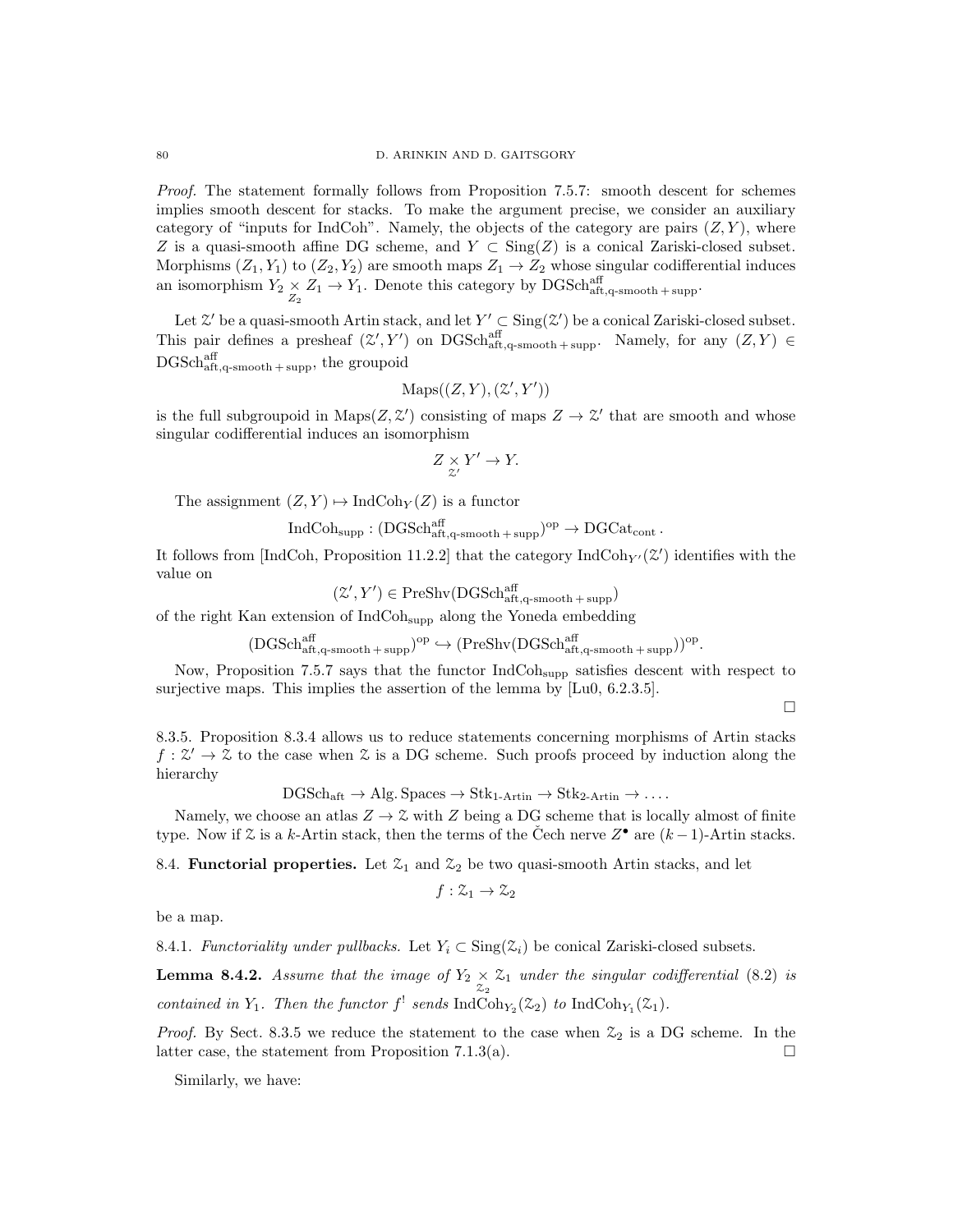**Lemma 8.4.3.** Assume that the preimage of  $Y_1$  under the singular codifferential (8.2) is contained in  $Y_2 \underset{z_2}{\times} \mathcal{Z}_1$ . Then the functor

$$
\operatorname{IndCoh}(\mathcal{Z}_2)\stackrel{f^!}\longrightarrow \operatorname{IndCoh}(\mathcal{Z}_1)\stackrel{\Psi_{\mathcal{Z}_1}^{Y_1, \operatorname{all}}}{\longrightarrow}\operatorname{IndCoh}_{Y_1}(\mathcal{Z}_1)
$$

factors through the colocalization

$$
\operatorname{IndCoh}(\mathcal{Z}_{2}) \stackrel{\Psi_{\mathcal{Z}_{2}}^{Y_{2},\operatorname{all}}}{\longrightarrow} \operatorname{IndCoh}_{Y_{2}}(\mathcal{Z}_{2}).
$$

*Proof.* Again, by Sect. 8.3.5 we reduce the statement to the case when  $\mathcal{Z}_2$  is a DG scheme. In the latter case, the statement from Proposition 7.1.6(b).  $\Box$ 

8.4.4. Functoriality under pushforwards. Let now

$$
f:\mathcal{Z}_1\to\mathcal{Z}_2
$$

be schematic and quasi-compact. Recall (see [IndCoh, Sect. 10.6]) that in this case, we have a well-defined functor

$$
f_*^{\text{IndCoh}} : \text{IndCoh}(\mathcal{Z}_1) \to \text{IndCoh}(\mathcal{Z}_2),
$$

which satisfies a base-change property with respect to !-pullbacks for maps  $\mathcal{Z}'_2 \to \mathcal{Z}_2$ .

**Lemma 8.4.5.** Let  $f : \mathcal{Z}_1 \to \mathcal{Z}_2$  be schematic and quasi-compact. Assume that the preimage of  $Y_1$  under the singular codifferential (8.2) is contained in  $Y_2 \underset{Z_2}{\times} Z_1$ . Then the functor  $f_*^{\text{IndCoh}}$ 

sends IndCoh<sub>Y<sub>1</sub></sub> $(\mathcal{Z}_1)$  to IndCoh<sub>Y<sub>2</sub></sub> $(\mathcal{Z}_2)$ .

*Proof.* Follows from Proposition 7.1.3(b) by base change.  $\square$ 

Similarly, we have:

**Lemma 8.4.6.** Let  $f : \mathcal{Z}_1 \to \mathcal{Z}_2$  be schematic and quasi-compact. Assume that the image of  $Y_2 \times \mathcal{Z}_1$  under the singular codifferential (8.2) is contained in  $Y_1$ . Then the functor

$$
\operatorname{IndCoh}(\mathcal{Z}_1)\stackrel{f^{\operatorname{IndCoh}}_{*}}{\longrightarrow}\operatorname{IndCoh}(\mathcal{Z}_2)\stackrel{\Psi^{{Y_2},\operatorname{all}}_{\mathcal{Z}_2}}{\longrightarrow}\operatorname{IndCoh}_{Y_2}(\mathcal{Z}_2)
$$

factors through the colocalization

$$
\operatorname{IndCoh}(\mathcal{Z}_1) \stackrel{\Psi_{\mathcal{Z}_1}^{Y_1, \mathrm{all}}}{\longrightarrow} \operatorname{IndCoh}_{Y_1}(\mathcal{Z}_1).
$$

*Proof.* Follows from Proposition 7.1.6(a) by base change.

8.4.7. Preservation of coherence. We have the following generalization of Proposition 7.2.2:

# Corollary 8.4.8.

(a) Let  $\mathcal{F}', \mathcal{F}'' \in \text{Coh}(\mathcal{Z})$  be such that, set-theoretically,

$$
SingSupp(\mathcal{F}') \cap SingSupp(\mathcal{F}'') = \{0\}.
$$

Then both

$$
\mathcal{F}' \otimes \mathcal{F}'' \text{ and } \underline{Hom}(\mathcal{F}', \mathcal{F}'')
$$

belong to  $Coh(\mathcal{Z})$ .

(b) Let  $f: \mathcal{Z}_1 \to \mathcal{Z}_2$  be a morphism and  $\mathcal{F}_2 \in \text{Coh}(\mathcal{Z}_2)$  such that, set-theoretically,

$$
\left(\mathrm{SingSupp}(\mathcal{F}_2) \underset{\mathcal{Z}_2}{\times} \mathcal{Z}_1\right) \cap \ker\left(\mathrm{Sing}(f) : \mathrm{Sing}(\mathcal{Z}_2)_{\mathcal{Z}_1} \to \mathrm{Sing}(\mathcal{Z}_1)\right) \subset \{0\} \underset{\mathcal{Z}_2}{\times} \mathcal{Z}_1.
$$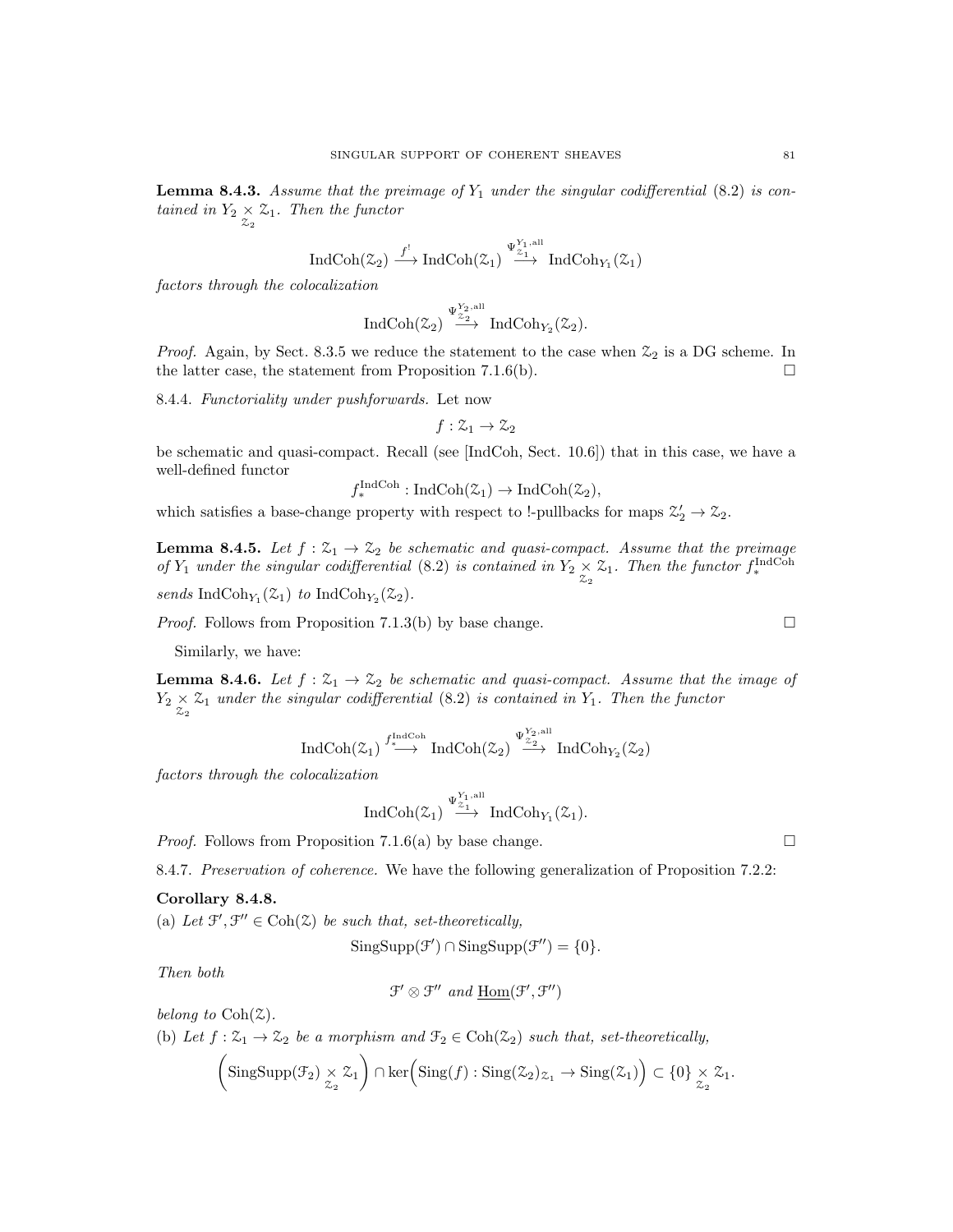Then  $f'(\mathcal{F}_2) \in \text{IndCoh}(\mathcal{Z}_1)$  belongs to  $\text{Coh}(\mathcal{Z}_1) \subset \text{IndCoh}(\mathcal{Z}_1)$ , and  $f^*(\mathcal{F}_2) \in \text{QCoh}(\mathcal{Z}_1)$  belongs to  $\text{Coh}(\mathcal{Z}_1) \subset \text{QCoh}(\mathcal{Z}_1)$ .

8.4.9. Conservativeness for finite maps. Let now  $f : \mathcal{Z}_1 \to \mathcal{Z}_2$  be a finite (and, in particular, affine) map of quasi-smooth Artin stacks. Let  $Y_1 \subset \text{Sing}(\mathcal{Z}_1)$  be a conical Zariski-closed subset contained in the image of  $\operatorname{Sing}(f)$ .

From Corollary 7.3.10 we obtain:

Corollary 8.4.10. The functor  $f_*^{\text{IndCoh}}|_{\text{IndCoh}_{Y_1}(\mathcal{Z}_1)}: \text{IndCoh}_{Y_1}(\mathcal{Z}_1) \to \text{IndCoh}(\mathcal{Z}_2)$  is conservative.

8.4.11. Conservativeness for quasi-smooth affine maps. Let us prove an extension of Proposition 7.6.4. Suppose  $\mathfrak{Z}_1$  and  $\mathfrak{Z}_2$  are quasi-smooth Artin stacks, and  $f : \mathfrak{Z}_1 \to \mathfrak{Z}_2$  is a quasi-smooth affine map; in particular, f is schematic and quasi-compact. As in the case of schemes, the singular codifferential

$$
Sing(f) : Sing(\mathcal{Z}_2)_{\mathcal{Z}_1} \to Sing(\mathcal{Z}_1)
$$

is a closed embedding; this follows from Lemma 2.4.3 by base change.

**Proposition 8.4.12.** Let  $Y_2 \text{ } \subset \text{Sing}(\mathcal{Z}_2)$  be a conical closed subset. Set

$$
Y_1 = \operatorname{Sing}(f) \left( Y_2 \underset{\mathcal{Z}_2}{\times} \mathcal{Z}_1 \right) \subset \operatorname{Sing}(Z_1).
$$

(a) The essential image of  $\text{IndCoh}_{Y_2}(\mathcal{Z}_2)$  under the functor  $f^!$  generates  $\text{IndCoh}_{Y_1}(\mathcal{Z}_1)$ .

(b) The restriction of the functor  $f_*^{\text{IndCoh}}$  to  $\text{IndCoh}_{Y_1}(\mathcal{Z}_1)$  is conservative.

Proof. By [IndCoh, Proposition 10.7.7], we have a pair of adjoint functors

$$
f_*^{\text{IndCoh}} : \text{IndCoh}(\mathcal{Z}_1) \rightleftarrows \text{IndCoh}(\mathcal{Z}_2) : f^!.
$$

From Lemmas 8.4.2 and 8.4.5, we see that they restrict to a pair of functors

$$
f_*^{\text{IndCoh}}: \text{IndCoh}_{Y_1}(\mathcal{Z}_1) \rightleftarrows \text{IndCoh}_{Y_2}(\mathcal{Z}_2): f^!.
$$

Moreover, since  $f$  is locally eventually coconnective and Gorenstein, we have another pair of adjoint functors

$$
f^{\text{IndCoh},*}: \text{IndCoh}_{Y_2}(\mathcal{Z}_2) \rightleftarrows \text{IndCoh}_{Y_1}(\mathcal{Z}_1): f_*^{\text{IndCoh}},
$$

where  $f^!$  differs from  $f^{\text{IndCoh},*}$  by tensoring with the relative dualizing sheaf (see [IndCoh, Proposition 7.3.8]). Therefore, the two claims of the proposition are equivalent.

By Sect. 8.3.5, claim (b) is local in smooth topology on  $\mathfrak{Z}_2$ ; hence we may assume that  $\mathfrak{Z}_2$  is a DG scheme. This reduces the proposition to Proposition 7.6.4.

8.4.13. Quasi-smooth maps of stacks. Let  $f: \mathcal{Z}_1 \to \mathcal{Z}_2$  be a quasi-smooth map of Artin stacks. Assume now that  $\mathcal{Z}_2$  is quasi-compact and has an affine diagonal. In particular  $\mathcal{Z}_2$  is QCA, and by  $[DrG0, Corollary 4.3.8]$ , the category  $QCoh(\mathcal{Z}_2)$  is rigid as a monoidal category.

Let  $Y_2 \subset \text{Sing}(\mathcal{Z}_2)$  and let

$$
Y_1 := \operatorname{Sing}(f) \left( Y_2 \underset{\mathcal{Z}_2}{\times} \mathcal{Z}_1 \right) \subset \operatorname{Sing}(\mathcal{Z}_1).
$$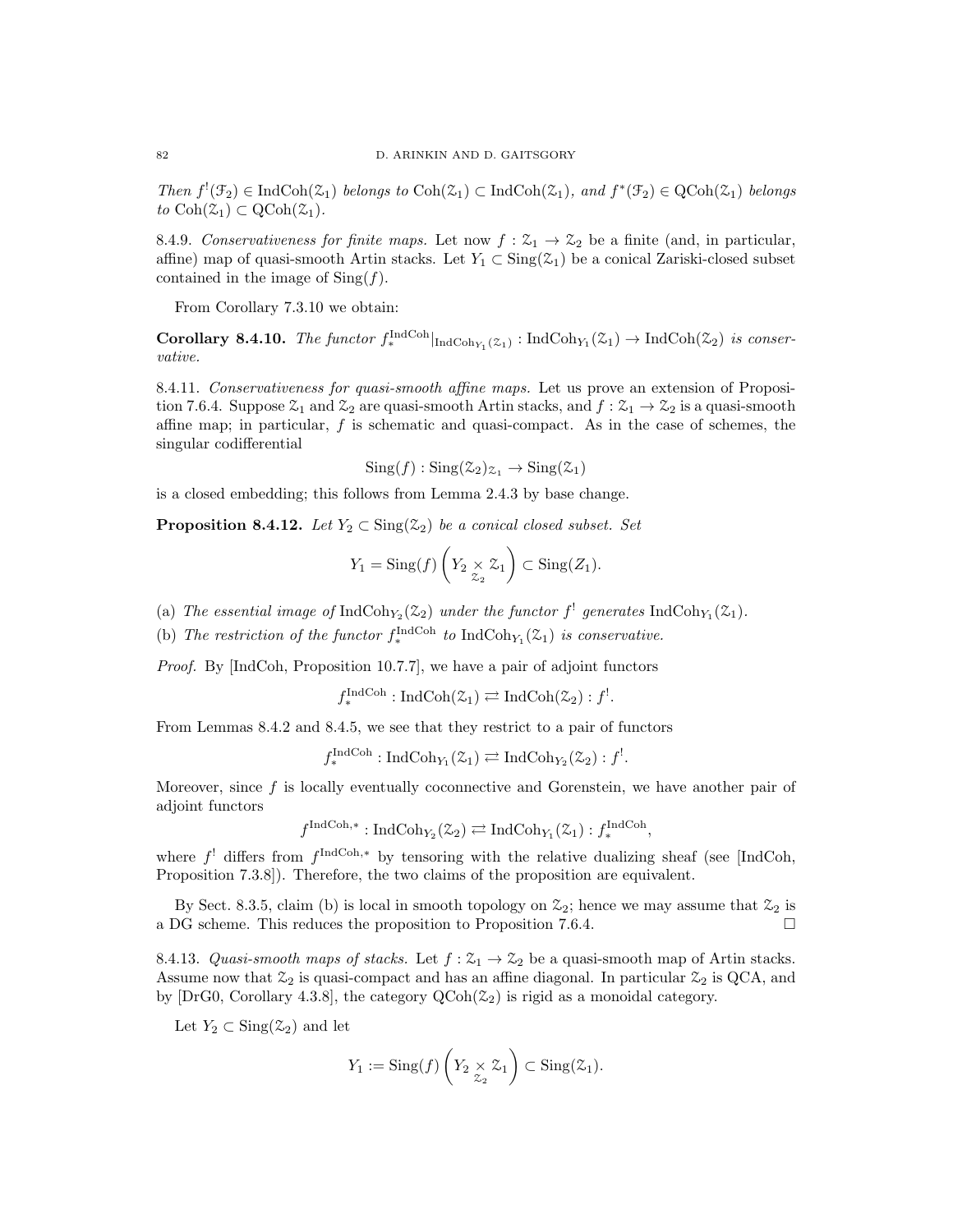Proposition 8.4.14. Under the above circumstances, the functor

$$
\operatorname{IndCoh}_{Y_2}(\mathcal{Z}_2) \underset{\operatorname{QCoh}(\mathcal{Z}_2)}{\otimes} \operatorname{QCoh}(\mathcal{Z}_1) \to \operatorname{IndCoh}_{Y_1}(\mathcal{Z}_1),
$$

induced by the  $QCoh(\mathcal{Z}_2)$ -linear functor

$$
f^!: \operatorname{IndCoh}(\mathcal{Z}_2) \to \operatorname{IndCoh}(\mathcal{Z}_1),
$$

is an equivalence.

Proof. By definition we have

$$
\operatorname{IndCoh}_{Y_1}(\mathcal{Z}_1) \simeq \lim_{Z_1 \in \operatorname{DGSch}_{/Z,\operatorname{smooth}}^{\operatorname{aff}}} \operatorname{IndCoh}_{Y_1 \underset{\mathcal{Z}_1}{\times} Z_1}(Z_1).
$$

In addition, by [GL:QCoh, Proposition 5.1.2(b)]

$$
\mathrm{QCoh}(\mathcal{Z}_1) \simeq \lim_{Z_1 \in \mathrm{DGSch}_{/Z,\mathrm{smooth}}^{\mathrm{aff}}} \mathrm{QCoh}(Z_1).
$$

Since the category  ${\rm IndCoh}_{Y_2}(\mathcal{Z}_2)$  is dualizable, and  ${\rm QCoh}(\mathcal{Z}_2)$  is rigid, by [GL:DG, Corollaries 4.3.2 and 6.4.2], the formation of

$$
\operatorname{IndCoh}_{Y_2}(\mathbb{Z}_2) \underset{\operatorname{QCoh}(\mathbb{Z}_2)}{\otimes} -
$$

commutes with limits. This reduces the assertion of the proposition to the case when  $\mathcal{Z}_1 = Z_1$ is an affine DG scheme.

Choose a smooth atlas  $Z_2 \to \mathcal{Z}_2$ , and let  $Z_2^{\bullet}$  be its Čech nerve. Note that the assumption on  $\mathfrak{Z}_2$  implies that the terms of  $Z_2^{\bullet}$  are DG schemes (and not Artin stacks).

By Proposition 8.3.4, we obtain that  $\text{IndCoh}_{Y_2}(\mathcal{Z}_2)$  is the totalization of  $\text{IndCoh}_{Y_2}(\mathcal{Z}_2)$ , where

$$
Y_2^\bullet:=Y_2\mathop{\times}\limits_{\mathcal{Z}_2} Z_2^\bullet.
$$

Since  $\text{QCoh}(Z_1)$  is dualizable and  $\text{QCoh}(\mathcal{Z}_2)$  is rigid, we obtain that

$$
\operatorname{IndCoh}_{Y_2}(\mathcal{Z}_2) \underset{\operatorname{QCoh}(\mathcal{Z}_2)}{\otimes} \operatorname{QCoh}(Z_1)
$$

maps isomorphically to the totalization of

(8.5) 
$$
\operatorname{IndCoh}_{Y_2^{\bullet}}(Z_2^{\bullet})\underset{\operatorname{QCoh}(Z_2)}{\otimes}\operatorname{QCoh}(Z_1).
$$

However,

$$
\operatorname{IndCoh}_{Y_2^\bullet}(Z_2^\bullet) \underset{\operatorname{QCoh}(\mathbb{Z}_2)}{\otimes} \operatorname{QCoh}(Z_1) \simeq \operatorname{IndCoh}_{Y_2^\bullet}(Z_2^\bullet) \underset{\operatorname{QCoh}(Z_2^\bullet)}{\otimes} \operatorname{QCoh}(Z_2^\bullet) \underset{\operatorname{QCoh}(\mathbb{Z}_2)}{\otimes} \operatorname{QCoh}(Z_1).
$$

Now, we claim that the natural functor

$$
\operatorname{QCoh}(Z_2^\bullet) \underset{\operatorname{QCoh}(\mathbb{Z}_2)}{\otimes} \operatorname{QCoh}(Z_1) \to \operatorname{QCoh}(Z_2^\bullet \underset{\mathbb{Z}_2}{\times} Z_1)
$$

is an equivalence. This follows from Lemma 8.4.15 below.

Thus, we obtain that the cosimplicial category (8.5) identifies with

$$
\operatorname{IndCoh}_{Y_2\underset{\mathbb{Z}_2}{\times}Z_2^\bullet}(Z_2^\bullet)\underset{\operatorname{QCoh}(Z_2^\bullet)}{\otimes}\operatorname{QCoh}(Z_2^\bullet\times Z_1)\simeq\operatorname{IndCoh}_{Y_2\underset{\mathbb{Z}_2}{\times}(Z_2^\bullet\times Z_1)}(Z_2^\bullet\times Z_1),
$$

where the last isomorphism takes place due to Proposition 7.5.3.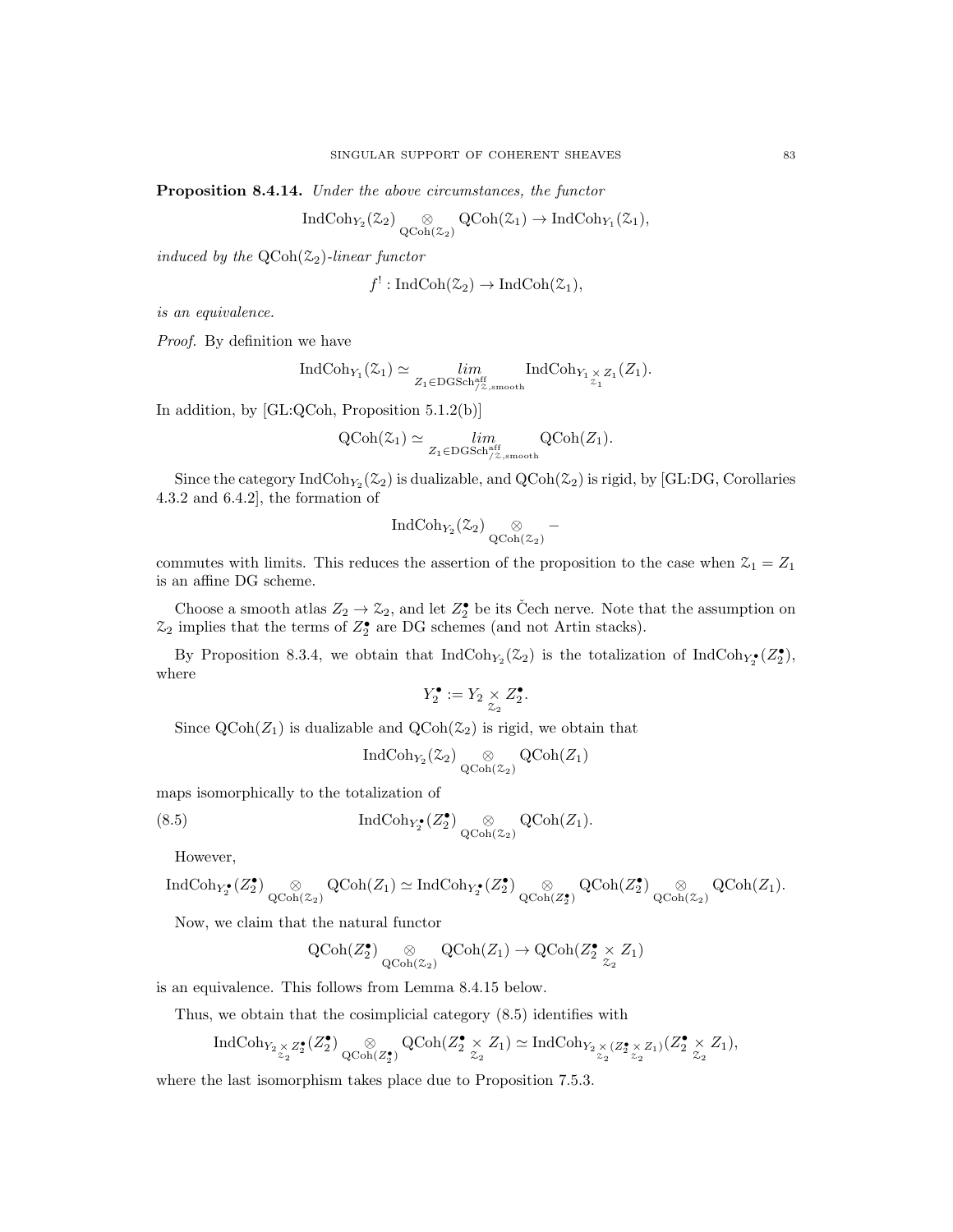Now,  $Z_2^{\bullet} \times Z_1$  is the Čech nerve of the smooth cover  $Z_2 \times Z_1 \to Z_1$ , and by Proposition 7.5.7, the totalization of

$$
\operatorname{IndCoh}_{Y_2 \underset{\mathcal{Z}_2}{\times} (Z_2^{\bullet} \underset{\mathcal{Z}_2}{\times} Z_1)}(Z_2^{\bullet} \underset{\mathcal{Z}_2}{\times} Z_1)
$$

is isomorphic to  $\text{IndCoh}_{Y_1}(Z_1)$ , as required.

 $\Box$ 

П

**Lemma 8.4.15.** Let  $\mathcal{Z}$  be a quasi-compact stack with an affine diagonal. Then for any two prestacks  $\mathfrak{Z}_1$  and  $\mathfrak{Z}_2$  mapping to  $\mathfrak{Z}$ , the naturally defined functor

$$
\operatorname{QCoh}(\mathcal{Z}_1) \underset{\operatorname{QCoh}(\mathcal{Z})}{\otimes} \operatorname{QCoh}(\mathcal{Z}_2) \to \operatorname{QCoh}(\mathcal{Z}_1 \underset{\mathcal{Z}}{\times} \mathcal{Z}_2)
$$

is an equivalence, provided that one of the categories  $\text{QCoh}(\mathcal{Z}_1)$  or  $\text{QCoh}(\mathcal{Z}_2)$  is dualizable.

Proof. This follows by combining [GL:QCoh, Proposition 3.3.3] and [DrG0, Corollary 4.3.8].

8.4.16. Let  $\mathcal{Z}$  be again a quasi-compact stack with an affine diagonal. Let  $\mathcal{V} \subset \mathcal{Z}$  and  $Y \subset \mathcal{Z}$  $Sing(\mathcal{Z})$  be as in Corollary 8.2.10.

In a way analogous to the proof of Proposition 8.4.14 one shows:

Proposition 8.4.17. Under the above circumstances, the short exact sequence of categories

$$
\operatorname{IndCoh}_{Y_{\mathcal{V}}}(\mathcal{Z}) \rightleftarrows \operatorname{IndCoh}_{Y}(\mathcal{Z}) \rightleftarrows \operatorname{IndCoh}_{Y_{\mathcal{Z}}^{\times}}\mathfrak{u}(\mathcal{U})
$$

is obtained from

$$
\mathrm{QCoh}(\mathcal{Z})_\mathcal{V} \rightleftarrows \mathrm{QCoh}(\mathcal{Z}) \stackrel{j^*}{\rightleftarrows} \mathrm{QCoh}(\mathcal{U})
$$

by tensoring with  $\text{IndCoh}_Y(\mathcal{Z})$  over  $\text{QCoh}(\mathcal{Z})$ .

8.4.18. Conservativeness for proper maps of stacks. Suppose now that  $f: \mathcal{Z}_1 \to \mathcal{Z}_2$  is a schematic proper morphism between quasi-smooth Artin stacks. Let  $Y_1 \subset Sing(\mathcal{Z}_1)$  be a conical closed subset, and let  $Y_2$  be the image of

$$
(\mathrm{Sing}(f))^{-1}(Y_1) \subset \mathrm{Sing}(\mathcal{Z}_2)_{\mathcal{Z}_1}
$$

under the projection

$$
Sing(\mathcal{Z}_2)_{\mathcal{Z}_1} \to Sing(\mathcal{Z}_2).
$$

Since the projection is proper,  $Y_2 \subset \text{Sing}(\mathcal{Z}_2)$  is a closed subset.

By Lemma 8.4.5, the functor  $f_*^{\text{IndCoh}}$  sends  $\text{IndCoh}_{Y_1}(\mathcal{Z}_1)$  to  $\text{IndCoh}_{Y_2}(\mathcal{Z}_2)$ . We have the following generalization of Theorem 7.8.2.

**Proposition 8.4.19.** Under the above circumstances, the essential image of  $IndCoh_{Y_1}(\mathcal{Z}_1)$ under  $f_*^{\text{IndCoh}}$  generates IndCoh<sub>Y<sub>2</sub></sub>( $\mathfrak{Z}_2$ ).

*Proof.* It is enough to verify that the claim is local on  $\mathcal{Z}_2$  in the smooth topology; one can then use Theorem 7.8.2. Indeed, the proposition is equivalent to the claim that the functor right adjoint to

$$
f_*^{\text{IndCoh}} : \text{IndCoh}_{Y_1}(Z_1) \to \text{IndCoh}_{Y_2}(Z_2)
$$

is conservative. The right adjoint in question is the composition

$$
\operatorname{IndCoh}_{Y_{2}}(\mathcal{Z}_{2})\stackrel{\Xi_{\mathcal{Z}_{2}}^{Y_{2},\operatorname{all}}}{\longrightarrow}\operatorname{IndCoh}(\mathcal{Z}_{2})\stackrel{f^{!}}{\longrightarrow}\operatorname{IndCoh}(\mathcal{Z}_{1})\stackrel{\Psi_{\mathcal{Z}_{1}}^{Y_{1},\operatorname{all}}}{\longrightarrow}\operatorname{IndCoh}_{Y_{1}}(\mathcal{Z}_{1}).
$$

The locality of this assertion follows from Sect. 8.3.5.  $\Box$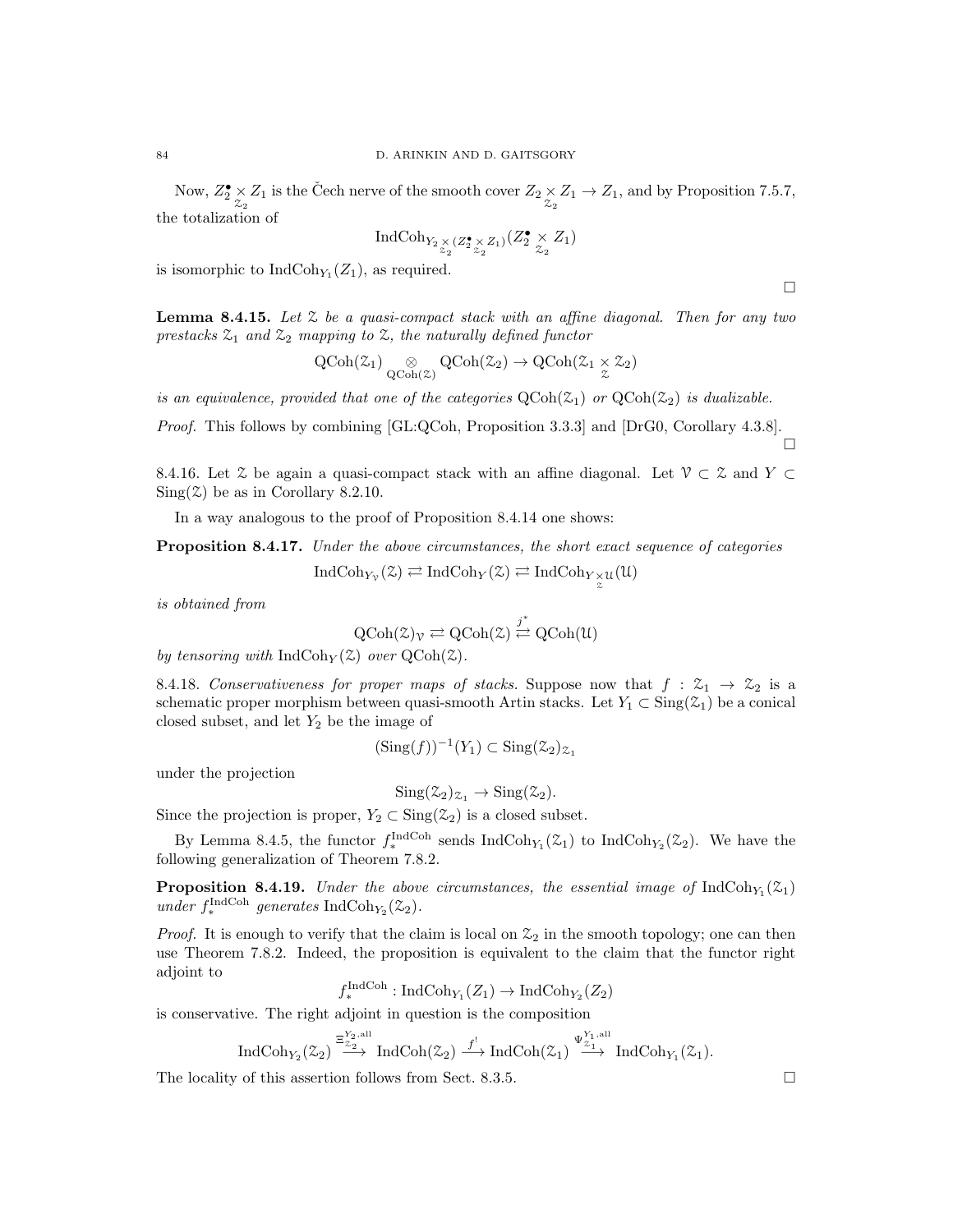#### 9. Global complete intersection stacks

In this section, we adapt the approach of Sect. 5 to stacks. Our main objective is to show that for a quasi-compact algebraic stack Z, globally given as a "complete intersection," and  $Y \subset \text{Sing}(\mathcal{Z})$ , the corresponding category IndCoh<sub>Y</sub>( $\mathcal{Z}$ ) is compactly generated. The precise meaning of the words "global complete intersection stack" is explained in Sect. 9.2.

As was mentioned earlier, this section may be skipped on the first pass.

In this section all Artin stacks will be quasi-compact with an affine diagonal (in particular, they all are QCA algebraic stacks in the sense of [DrG0]).

## 9.1. Relative Koszul duality.

9.1.1. Let us consider a relative version of the setting of Sect. 5. Let  $\mathfrak X$  be a smooth stack,  $\mathcal{V} \to \mathcal{X}$  a smooth schematic map, and let  $\mathcal{X} \to \mathcal{V}$  be a section.

Consider the fiber product

$$
\mathcal{G}_{\mathfrak{X}/\mathfrak{V}}=\mathfrak{X}\underset{\mathcal{V}}{\times}\mathfrak{X}.
$$

As in Sect. 5.6.1, it is naturally a group DG scheme over  $\mathfrak{X}$ .

9.1.2. The group structure on  $\mathcal{G}_{\mathfrak{X}/\mathfrak{Y}}$  over X turns IndCoh( $\mathcal{G}_{\mathfrak{X}/\mathfrak{Y}}$ ) into a monoidal category over the symmetric monoidal category  $\text{QCoh}(\mathcal{X})$ ; the operation on IndCoh( $\mathcal{G}_{\mathcal{X}/\mathcal{V}}$ ) is the convolution. The unit object of  $IndCoh(\mathcal{G}_{\mathfrak{X}/\mathfrak{Y}})$  is

$$
(\Delta_{\mathfrak{X}})^{\mathrm{IndCoh}}_{*}(\omega_{\mathfrak{X}}) \in \mathrm{IndCoh}(\mathfrak{G}_{\mathfrak{X}/\mathfrak{Y}}),
$$

where  $\omega_X$  is the dualizing complex on X. Its endomorphisms naturally form an  $\mathbb{E}_2$ -algebra in the symmetric monoidal category  $QCoh(\mathcal{X})$  (see Sect. E.2). Denote this  $\mathbb{E}_2$ -algebra by  $HC(\mathcal{X}/\mathcal{V})$ .

Moreover,  $(\Delta_{\mathcal{X}})_{*}^{\text{IndCoh}}(\omega_{\mathcal{X}})$  generates  $\text{IndCoh}(\mathcal{G}_{\mathcal{X}/\mathcal{V}})$  over  $\text{QCoh}(\mathcal{X})$ . Therefore, taking maps from  $(\Delta_{\mathcal{X}})^{\text{IndCoh}}_{*}(\omega_{\mathcal{X}})$  defines an equivalence of monoidal categories:

$$
KD_{\mathfrak{X}/\mathfrak{V}}: \mathrm{IndCoh}(\mathcal{G}_{\mathfrak{X}/\mathfrak{V}}) \to \mathrm{HC}(\mathfrak{X}/\mathfrak{V})^{\mathrm{op}}\text{-}\mathrm{mod}.
$$

This equivalence is the relative version of the Koszul duality (5.3).

**Lemma 9.1.3.** The monoidal category  $HC(X/V)^{op}$ -mod is rigid and compactly generated.

*Proof.* First, note that  $QCoh(\mathcal{X})$  is compactly generated, that is, that  $\mathcal X$  is a perfect stack. Indeed,  $X$  is smooth, so it suffices to show that  $IndCoh(X)$  is compactly generated. The latter statement holds because  $\mathfrak X$  is a QCA stack, (see  $|DFG0, T$ heorem 0.4.5).

To show that  $HC(X/V)^{op}$ -mod is rigid and compactly generated, we must show that it admits a family of compact dualizable generators (see [GL:DG, Lemma 5.1.1 and Proposition 5.2.3]). It is not hard to see that  $HC(X/Y)^{op}$ -modules induced from perfect objects of  $QCoh(\mathcal{X})$  form such a family. Let us prove the corresponding general statement:

Let **O** be a symmetric monoidal category that is compactly generated and rigid as a monoidal category. Then for any  $\mathbb{E}_2$ -algebra A in **O**, the monoidal category A-mod(**O**) is rigid and compactly generated.

Indeed, for  $o \in O^c$ , the object  $A \otimes o$  is compact in  $A$ -mod $(O)$ . Clearly, such compact objects generate  $A$ -mod $(O)$ .

Since O is rigid, its compact objects are dualizable. Hence,  $A \otimes \mathbf{o}$  is also dualizable: its dual is  $A \otimes \mathbf{o}^{\vee}$ . Thus, A-mod( $\mathbf{O}$ ) admits a family of compact dualizable generators, as required.  $\Box$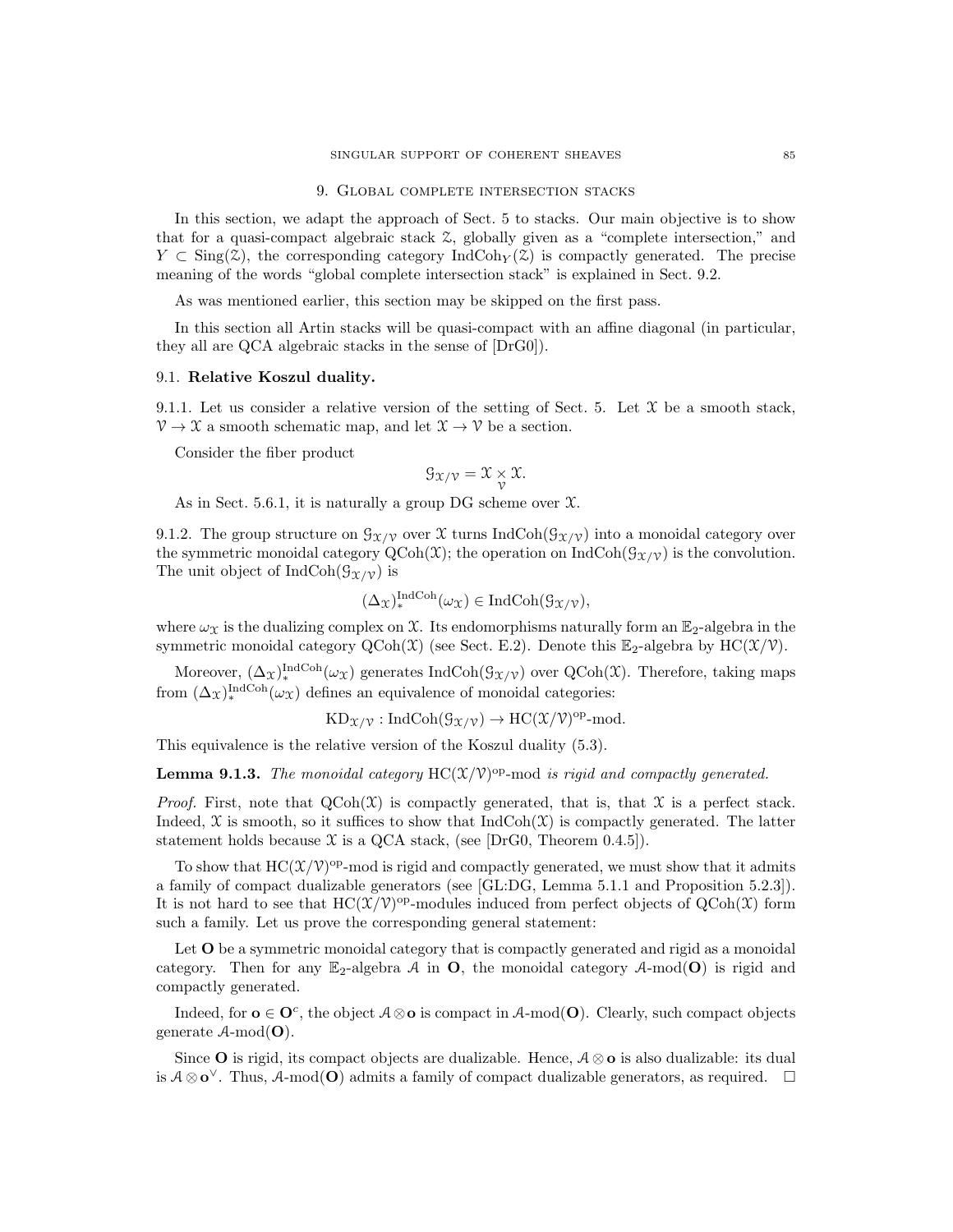9.1.4. As in Lemma 5.1.4, we obtain that the  $\mathbb{E}_1$ -algebra underlying  $HC(\mathcal{X}/\mathcal{V})$  is canonically isomorphic to  $\text{Sym}_{\mathcal{O}_{\mathfrak{X}}}(V[-2])$ , where V is the pullback along  $\mathfrak{X} \to \mathfrak{Y}$  of the relative tangent sheaf to  $\mathcal{V} \to \mathcal{X}$ .

In particular, we have a canonical identification

(9.1) 
$$
HC(\mathcal{X}/\mathcal{V})^{\text{op}}\text{-}\mathrm{mod} \simeq \mathrm{Sym}_{\mathcal{O}_{\mathcal{X}}}(V[-2])\text{-}\mathrm{mod}
$$

as module categories over  $\mathrm{QCoh}(\mathfrak{X})$ .

Remark 9.1.5. A remark parallel to Remark 5.1.11 applies in the present situation.

9.1.6. Clearly,  $\text{Sing}(\mathcal{G}_{\mathcal{X}/\mathcal{V}}) \simeq V^*$ , where  $V^*$  denotes the total space of the corresponding vector bundle over X.

Let  $Y \subset V^*$  be a conical Zariski-closed subset. Let us denote by

$$
\mathrm{HC}({\mathfrak X}/{\mathcal V})^{\mathrm{op}}\text{-}\mathrm{mod}_Y\subset\mathrm{HC}({\mathfrak X}/{\mathcal V})^{\mathrm{op}}\text{-}\mathrm{mod}\simeq\mathrm{Sym}_{\mathcal{O}_{\mathfrak X}}(V[-2])\text{-}\mathrm{mod}
$$

the full subcategory of objects supported on Y. If  $\mathfrak X$  is an affine scheme, it can be defined via the formalism of Sect. 3.5.1; in general, we define it using an affine atlas  $X \to \mathfrak{X}$ .

**Corollary 9.1.7.** The functor  $KD_{X/V}$  provides an equivalence between IndCoh<sub>Y</sub>( $\mathcal{G}_{X/V}$ ) and  $\mathrm{HC}(\mathfrak{X}/\mathfrak{V})^{\mathrm{op}}$ -mod<sub>Y</sub>.

*Proof.* The claim is local in the smooth topology on  $\mathfrak{X}$ . Therefore, we may assume that  $\mathfrak{X}$  is affine, and the assertion follows from the definition.  $\Box$ 

# 9.2. Explicit presentation of a quasi-smooth stack.

9.2.1. Let  $\mathcal Z$  be an Artin stack, and assume that we have a commutative diagram



where the upper square is Cartesian, the lower portion of the diagram is as in Sect. 9.1, and U is a smooth stack. Recall that  $\mathcal X$  is assumed to be smooth, and that  $\mathcal V$  is smooth and schematic over X.

In this situation, we say that  $\mathcal Z$  is presented as a global complete intersection stack. It is easy to see that such Z is quasi-smooth.

9.2.2. We have a commutative diagram: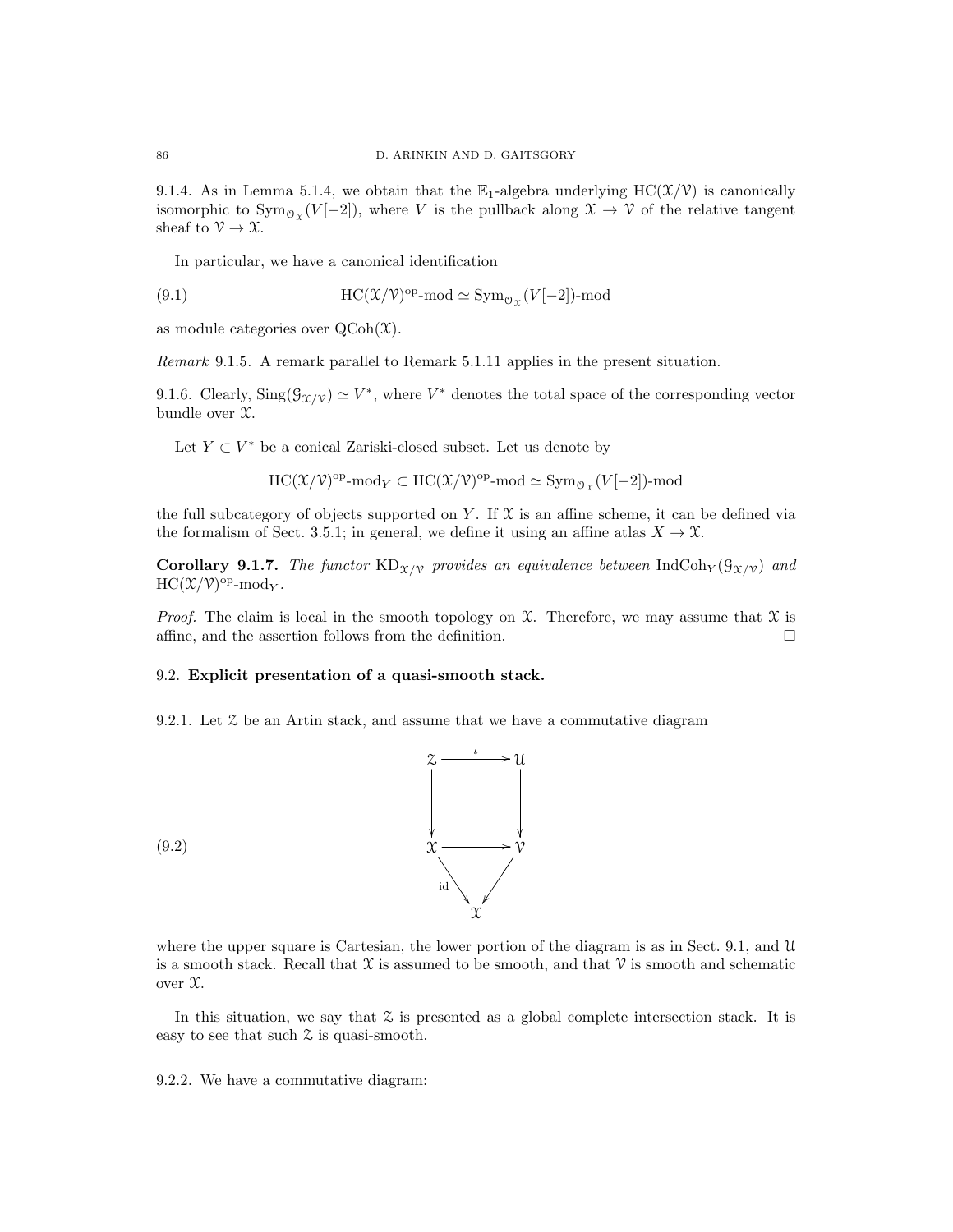

in which both parallelograms are Cartesian.

In particular, as in Sect. 5.3.1, we obtain that the relative group DG scheme  $\mathcal{G}_{\mathcal{X}/\mathcal{V}}$  canonically acts on Z.

9.2.3. We obtain homomorphisms of monoidal categories

$$
\mathrm{HC}(\mathfrak{X}/\mathbb{V})\text{-}\mathrm{mod}\underset{\mathrm{QCoh}(\mathfrak{X})}{\otimes}\mathrm{QCoh}(\mathfrak{U})\simeq \mathrm{IndCoh}(\mathfrak{G}_{\mathfrak{X}/\mathbb{V}})\underset{\mathrm{QCoh}(\mathfrak{X})}{\otimes}\mathrm{QCoh}(\mathfrak{U})\to \mathrm{IndCoh}(\mathfrak{G}_{\mathbb{Z}/\mathfrak{U}}).
$$

This allows us to view  $\text{IndCoh}(\mathcal{Z})$  as a category tensored over

$$
\operatorname{HC}({\mathfrak X}/{\mathcal V})\text{-}\mathrm{mod}\underset{\operatorname{QCoh}({\mathfrak X})}{\otimes}\operatorname{QCoh}({\mathfrak U}).
$$

9.2.4. Let  $Y \subset V^* \times \mathcal{U}$  be a conical Zariski-closed subset. We can attach to it a full subcategory

$$
(9.4)\qquad\quad \left(\mathrm{HC}(\mathfrak{X}/\mathfrak{V})\text{-}\mathrm{mod}\underset{\mathrm{QCoh}(\mathfrak{X})}{\otimes}\mathrm{IndCoh}(\mathfrak{U})\right)_Y\subset \mathrm{HC}(\mathfrak{X}/\mathfrak{V})\text{-}\mathrm{mod}\underset{\mathrm{QCoh}(\mathfrak{X})}{\otimes}\mathrm{IndCoh}(\mathfrak{U})
$$

by interpreting

$$
\mathrm{HC}(\mathfrak{X}/\mathfrak{V})\text{-}\mathrm{mod}\underset{\mathrm{QCoh}(\mathfrak{X})}{\otimes}\mathrm{IndCoh}(\mathfrak{U})\simeq \mathrm{IndCoh}(\mathfrak{G}_{\mathfrak{X}/\mathfrak{V}})\underset{\mathrm{QCoh}(\mathfrak{X})}{\otimes}\mathrm{QCoh}(\mathfrak{U})\simeq \mathrm{IndCoh}(\mathfrak{G}_{\mathfrak{X}/\mathfrak{V}}\underset{\mathfrak{X}}{\times}\mathfrak{U}),
$$

where the latter equivalence follows from Lemma 8.4.15 and Proposition 8.4.14 by

$$
\begin{array}{ll}\mathrm{IndCoh}(\mathcal{G}_{\mathfrak{X}/\mathcal{V}}) \underset{\mathrm{QCoh}(\mathfrak{X})}{\otimes} \mathrm{QCoh}(\mathfrak{U}) = \mathrm{IndCoh}(\mathcal{G}_{\mathfrak{X}/\mathcal{V}}) \underset{\mathrm{QCoh}(\mathcal{G}_{\mathfrak{X}/\mathcal{V}})}{\otimes} \mathrm{QCoh}(\mathcal{G}_{\mathfrak{X}/\mathcal{V}}) } \underset{\mathrm{QCoh}(\mathcal{G}_{\mathfrak{X}/\mathcal{V}})}{\otimes} \mathrm{QCoh}(\mathfrak{U}) \simeq\\ &\simeq \mathrm{IndCoh}(\mathcal{G}_{\mathfrak{X}/\mathcal{V}}) \underset{\mathrm{QCoh}(\mathcal{G}_{\mathfrak{X}/\mathcal{V}})}{\otimes} \mathrm{QCoh}(\mathcal{G}_{\mathfrak{X}/\mathcal{V}} \underset{\mathfrak{X}}{\times} \mathfrak{U}) \simeq \mathrm{IndCoh}(\mathcal{G}_{\mathfrak{X}/\mathcal{V}} \underset{\mathfrak{X}}{\times} \mathfrak{U}).\end{array}
$$

Finally, we note that

$$
\mathrm{Sing}(\mathcal{G}_{\mathfrak{X}/\mathfrak{V}} \underset{\mathfrak{X}}{\times} \mathfrak{U}) \simeq V^* \underset{\mathfrak{X}}{\times} \mathfrak{U},
$$

and we let the subcategory (9.4) correspond to

$$
\operatorname{IndCoh}_{Y}(\mathcal{G}_{\mathfrak{X}/\mathfrak{V}}\underset{\mathfrak{X}}{\times}\mathfrak{U})\subset\operatorname{IndCoh}(\mathcal{G}_{\mathfrak{X}/\mathfrak{V}}\underset{\mathfrak{X}}{\times}\mathfrak{U}).
$$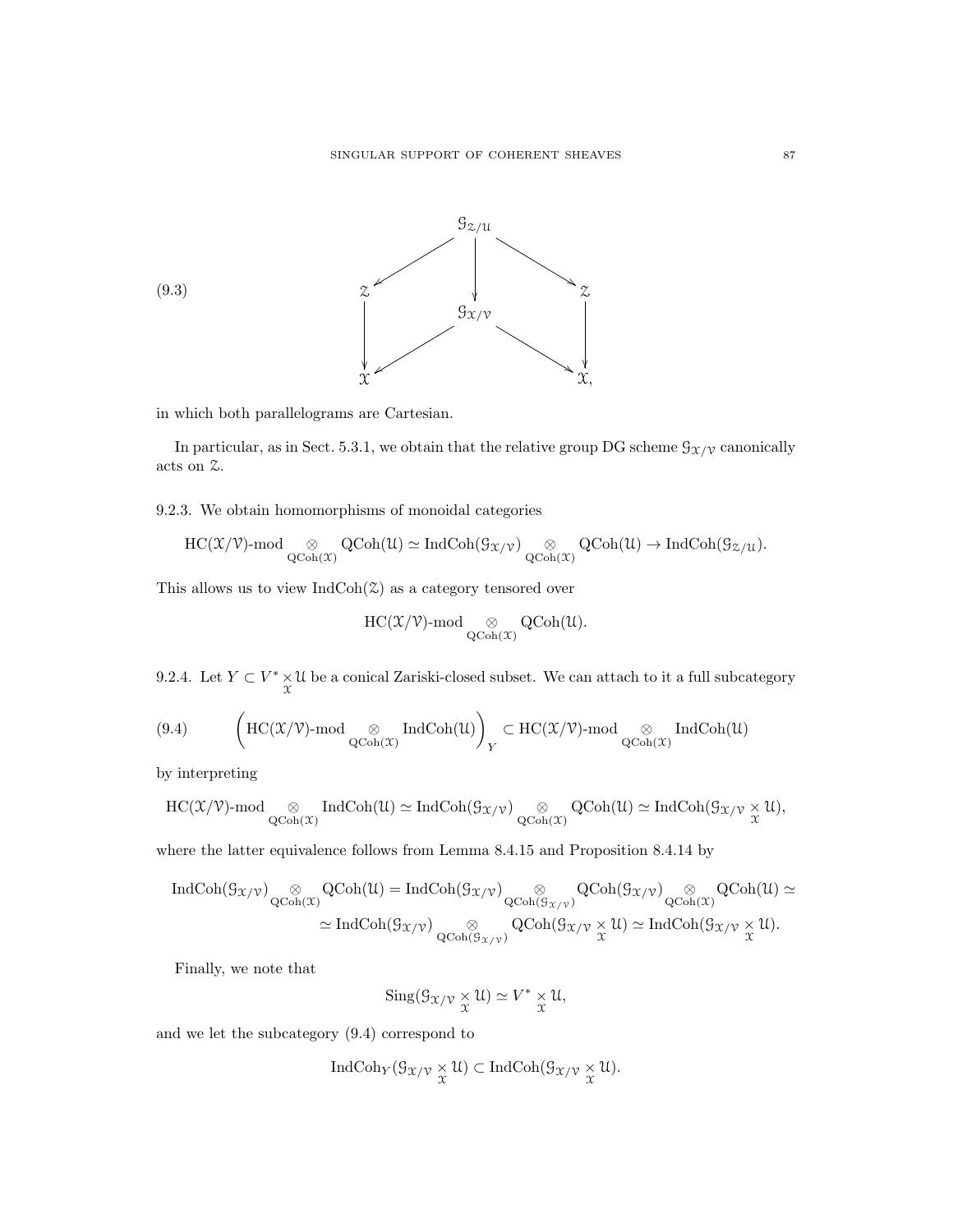9.2.5. We have a canonical closed embedding

(9.5) 
$$
\operatorname{Sing}(\mathcal{Z}) \hookrightarrow V^* \underset{\mathcal{X}}{\times} \mathcal{Z}.
$$

The following assertion is parallel to Corollary 5.3.5:

**Lemma 9.2.6.** For a conical Zariski-closed subset  $Y \subset Sing(\mathcal{Z})$ ,

$$
\operatorname{IndCoh}_Y(\mathbb{Z})\simeq \operatorname{IndCoh}(\mathbb{Z})\underset{\operatorname{HC}(\mathbb{X}/\mathbb{V})\operatorname{-mod}^\otimes}{\otimes}\operatorname{QCoh}(\mathfrak{U})\left(\operatorname{HC}(\mathbb{X}/\mathbb{V})\operatorname{-mod}^\otimes\operatorname{QCoh}(\mathfrak{U})\right)_Y.
$$

Proof. First, Lemma 8.4.15 reduces the assertion to the case when U is an affine DG scheme.

Note that for any morphism  $f : \mathfrak{X}_1 \to \mathfrak{X}_2$  of prestacks and an associative algebra  $\mathcal{A}_2 \in$  $QCoh(\mathcal{X}_2)$ , the natural functor

$$
\mathcal{A}_2\text{-mod} \underset{\mathrm{QCoh}(\mathfrak{X}_2)}{\otimes} \mathrm{QCoh}(\mathfrak{X}_1) \to \mathcal{A}_1\text{-mod}
$$

is an equivalence (here  $A_1 := f^*(A_2)$ ). This follows from [GL:DG, Proposition 4.8.1].

This observation, combined with Lemma 8.4.15, reduces the assertion to the case when  $\mathfrak X$  is an affine DG scheme. In the latter case, the assertion follows from Corollary 5.3.5.

 $\Box$ 

**Corollary 9.2.7.** For any conical Zariski-closed subset  $Y \subset Sing(2)$ , the category IndCoh $_Y(2)$ is compactly generated.

*Proof.* Since the monoidal category  $HC(X/V)$ -mod  $\underset{Q\text{Coh}(X)}{\otimes} QCoh(\mathcal{U})$  is rigid, and IndCoh( $\mathcal{Z}$ ) is compactly generated, it suffices to show that

$$
\left(\mathrm{HC}(\mathfrak{X}/\mathbb{V})\text{-}\mathrm{mod}\underset{\mathrm{QCoh}(\mathfrak{X})}{\otimes}\mathrm{QCoh}(\mathfrak{U})\right)_Y
$$

is compactly generated. By (9.1), the latter is equivalent to

$$
\left(\operatorname{Sym}\nolimits_{{\mathcal{O}}_{{\mathfrak{X}}}}(V[-2])\text{-mod}\mathop{\otimes}\nolimits_{{\operatorname{QCoh}}({\mathfrak{X}})}\operatorname{QCoh}({\mathfrak{U}})\right)_Y
$$

being compactly generated, which in turn would follow from the compact generation of

$$
\left(\text{Sym}_{\mathcal{O}_{\mathfrak{X}}}(V[-2])\text{-mod}\underset{\text{QCoh}(\mathfrak{X})}{\otimes}\text{QCoh}(\mathfrak{U})\right)_{Y}^{\mathbb{G}_m},
$$

where  $\mathbb{G}_m$  acts on V by dilations.

Let us now compare the categories  $Sym_{\mathcal{O}_{\mathfrak{X}}}(V[-2])$ -mod and  $Sym_{\mathcal{O}_{\mathfrak{X}}}(V)$ -mod. While the two categories are not equivalent, they differ only by a shift of grading; this implies that their categories of  $\mathbb{G}_m$ -equivariant objects are naturally equivalent (we discuss the framework of the grading shift in Sect. A.2.2). The same applies to the categories

$$
\operatorname{Sym}_{\mathcal{O}_{\mathfrak{X}}}(V[-2])\text{-mod}\underset{\operatorname{QCoh}(\mathfrak{X})}{\otimes}\operatorname{QCoh}(\mathfrak{U})
$$

and

$$
\operatorname{Sym}\nolimits_{\mathcal{O}_{\mathfrak{X}}}(V)\text{-mod}\underset{\operatorname{QCoh}\nolimits(\mathfrak{X})}{\otimes}\operatorname{QCoh}\nolimits(\mathfrak{U}).
$$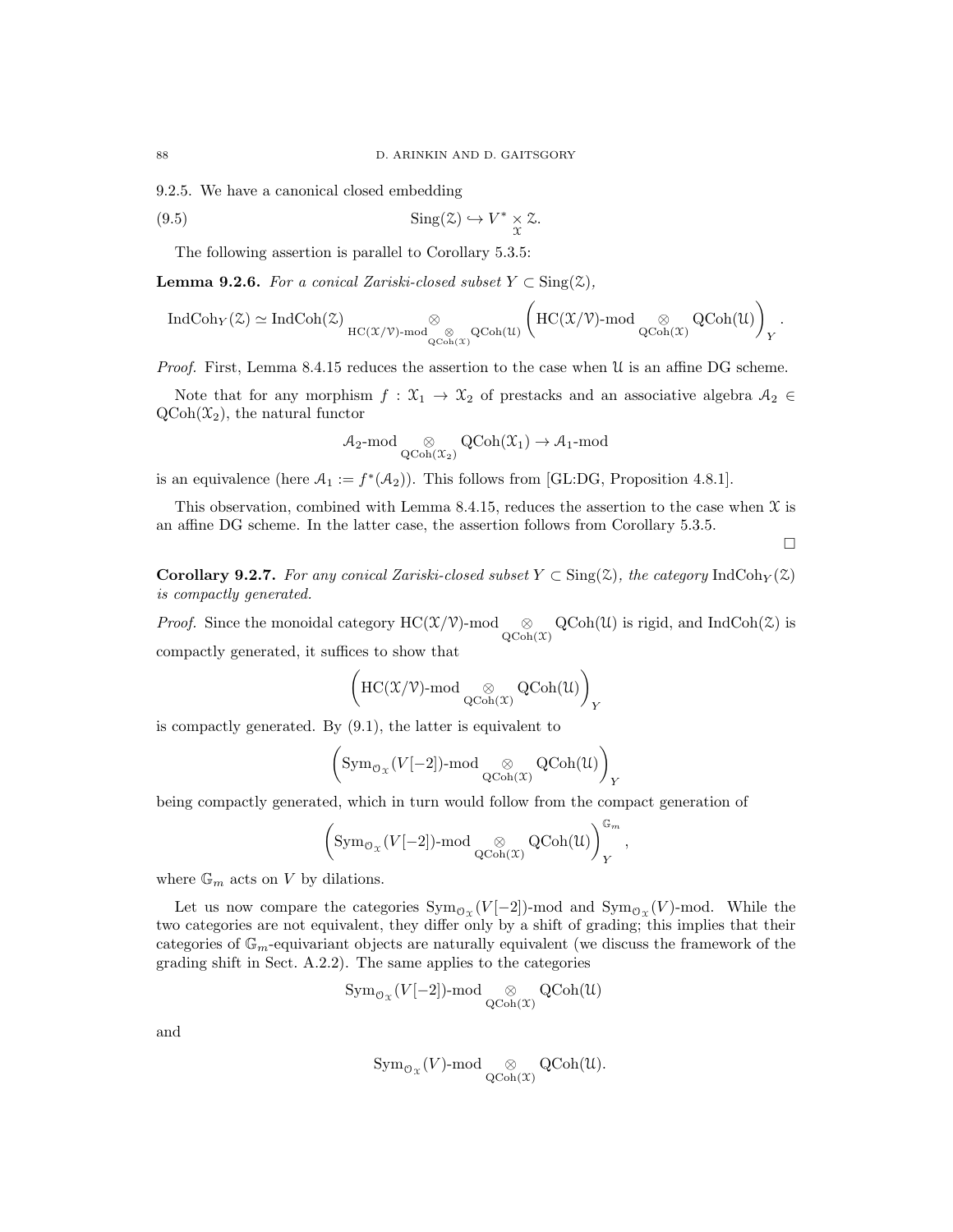Hence,

$$
\begin{aligned} \bigg(\mathrm{Sym}_{\mathcal{O}_{\mathfrak{X}}}(V[-2])\text{-mod} \underset{\mathrm{QCoh}(\mathfrak{X})}{\otimes} \mathrm{QCoh}(\mathfrak{U})\bigg)^{\mathbb{G}_m}_{Y} &\simeq \\ &\simeq \bigg(\mathrm{Sym}_{\mathcal{O}_{\mathfrak{X}}}(V)\text{-mod} \underset{\mathrm{QCoh}(\mathfrak{X})}{\otimes} \mathrm{QCoh}(\mathfrak{U})\bigg)^{\mathbb{G}_m}_{Y} &\simeq \mathrm{QCoh}((V^*/\mathbb{G}_m)\underset{\mathfrak{X}}{\times}\mathfrak{U})_{Y/\mathbb{G}_m}, \end{aligned}
$$

and the latter is easily seen to be compactly generated by

$$
\mathrm{Coh}((V^*/\mathbb{G}_m)\times \mathcal{U})_{Y/\mathbb{G}_m}=\mathrm{QCoh}((V^*/\mathbb{G}_m)\times \mathcal{U})^{\mathrm{perf}}\cap \mathrm{QCoh}((V^*/\mathbb{G}_m)\times \mathcal{U})_{Y/\mathbb{G}_m},
$$

since the stack  $(V^*/\mathbb{G}_m) \underset{\mathcal{X}}{\times} \mathcal{U}$  is smooth.

Corollary 9.2.8. Under the circumstances of Corollary 9.2.7 we have:

$$
IndCoh_Y(\mathcal{Z}) \simeq Ind(Coh_Y(\mathcal{Z})),
$$

where  $\mathrm{Coh}_Y(\mathcal{Z}) := \mathrm{IndCoh}_Y(\mathcal{Z}) \cap \mathrm{Coh}(Z)$ .

Proof. By Corollary 9.2.7, it suffices to show that

$$
(\mathrm{IndCoh}_Y(\mathcal{Z}))^c = \mathrm{IndCoh}_Y(\mathcal{Z}) \cap \mathrm{Coh}(Z),
$$

as subcategories of  $\text{IndCoh}_Y(\mathcal{Z})$ .

However, this follows from the fact that the functor  $IndCoh_Y(\mathcal{Z}) \hookrightarrow IndCoh(\mathcal{Z})$  admits a continuous right adjoint and hence sends compacts to compacts, is fully faithful, and

$$
Coh(\mathcal{Z}) = IndCoh(\mathcal{Z})^c
$$

(the latter is  $[DrG0, Proposition 3.4.2(b)]$ ).

9.3. **Parallelized situation.** Assume now that in diagram (9.2), the map  $\mathcal{V} \to \mathcal{X}$  has been parallelized. That is, assume that  $\mathcal V$  is a vector bundle V over  $\mathcal X$ , and the section  $\mathcal X \to \mathcal V$  is the zero-section.

9.3.1. The diagram (9.2) can then be simplified, at least assuming that the rank of the vector bundle V is constant on  $\mathfrak X$  (for instance, this is true if  $\mathfrak X$  is connected). Indeed, suppose that  $rk(V) = n$ . By definition, the vector bundle V on X defines a morphism from X into the classifying stack pt  $/\operatorname{GL}(n)$ . Clearly,

$$
V = \mathfrak{X} \underset{\mathrm{pt}\, / \, \mathrm{GL}(n)}{\times} (\mathbb{A}^n / \, \mathrm{GL}(n)).
$$

Consider the composition

$$
\mathcal{U} \to V \to (\mathbb{A}^n / GL(n));
$$

we then have

$$
\mathcal{Z} = \mathcal{U} \underset{\mathbb{A}^n/\operatorname{GL}(n)}{\times} (\operatorname{pt}/\operatorname{GL}(n)),
$$

where we embed pt into  $\mathbb{A}^n$  as the origin. In other words, we may assume that  $\mathfrak{X} = \text{pt } / \text{GL}(n)$ and  $V = \mathbb{A}^n / GL(n)$  in (9.2).

In more explicit terms, U is equipped with a rank n vector bundle and a section, and  $\mathcal Z$ is the zero locus of this section. That is, we may assume that  $\mathcal{X} = \mathcal{U}$  in (9.2), and that the composition  $\mathcal{U} \to V \to \mathcal{X}$  is the identity map.

 $\Box$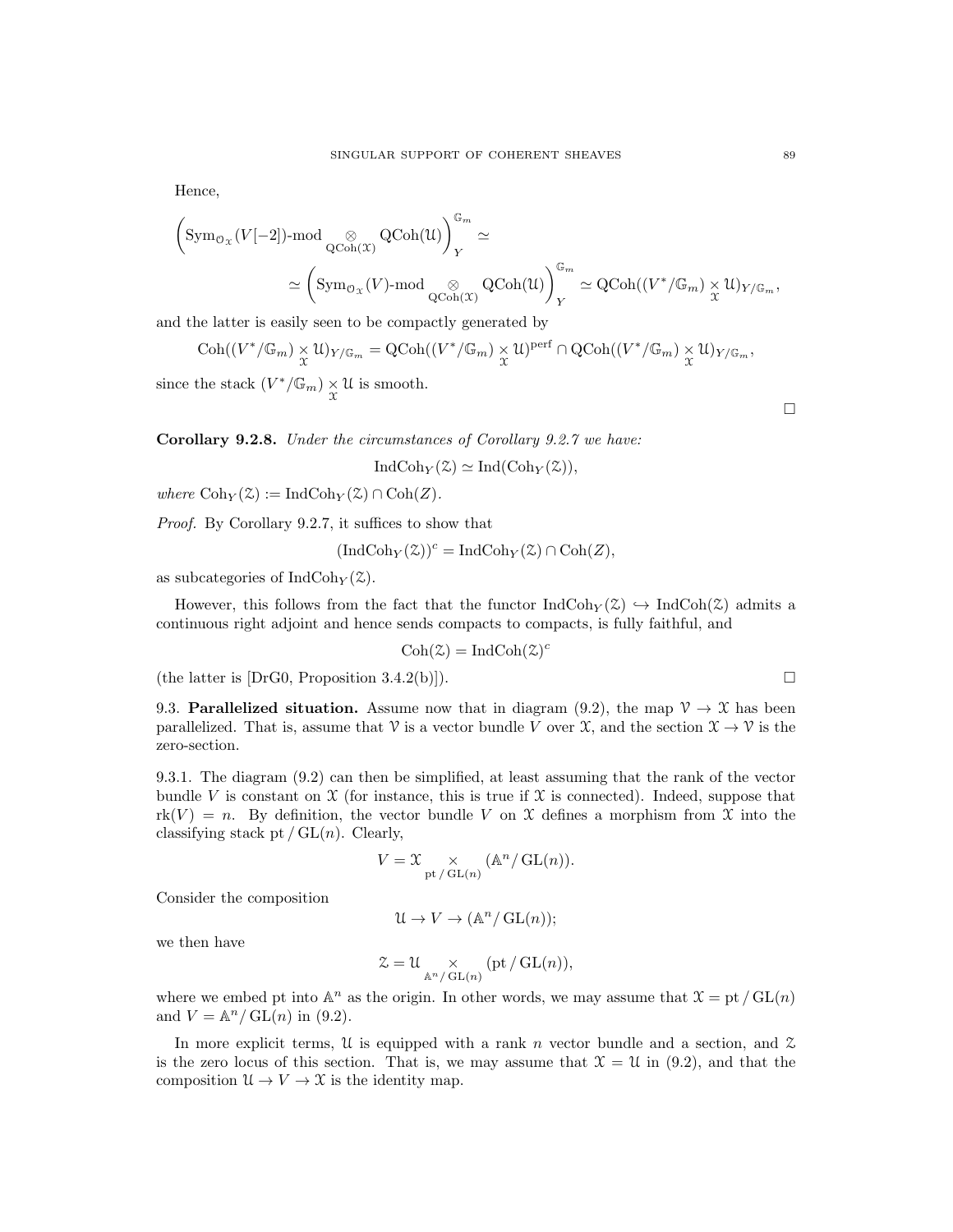9.3.2. As in Lemma 5.4.2, we obtain that HC( $\mathfrak{X}(\mathcal{V})$  is canonically isomorphic to  $\text{Sym}_{\mathcal{O}_{\mathfrak{X}}}(V[-2])$ as an  $\mathbb{E}_2$ -algebra.

In particular, we obtain that for  $\mathfrak X$  in (9.2), the category IndCoh( $\mathfrak X$ ) is tensored over the monoidal category

$$
\operatorname{QCoh}(V^*/\mathbb{G}_m) \underset{\operatorname{QCoh}(\mathfrak{X})}{\otimes} \operatorname{QCoh}(\mathfrak{U}) \simeq \operatorname{QCoh}((V^*/\mathbb{G}_m) \underset{\mathfrak{X}}{\times} \mathfrak{U}).
$$

Moreover, we have the following version of Lemma 9.2.6:

Corollary 9.3.3. For a conical Zariski-closed subset  $Y \subset Sing(\mathcal{Z})$ , we have

(9.6) IndCoh<sub>Y</sub>(
$$
\mathscr{Z}
$$
) = IndCoh $(\mathscr{Z})$   
\n $_{QCoh((V^*/\mathbb{G}_m)\underset{\mathscr{X}}{\times}U)} QCoh((V^*/\mathbb{G}_m)\underset{\mathscr{X}}{\times}U)_{Y/\mathbb{G}_m}$ 

as full subcategories of  $IndCoh(\mathcal{Z})$ .

Proof. Follows from the fact that

$$
\mathrm{Vect}\underset{\mathrm{QCoh}(\mathrm{pt}/\mathbb{G}_m)}{\otimes}\mathrm{QCoh}((V^*/\mathbb{G}_m)\underset{\chi}{\times}\mathfrak{U})\simeq \mathrm{QCoh}(V^*\underset{\chi}{\times}\mathfrak{U})
$$

as monoidal categories, and

$$
\mathrm{Vect}\underset{\mathrm{QCoh}(\mathrm{pt}\,/\mathbb{G}_m)}{\otimes}\mathrm{QCoh}((V^*/\mathbb{G}_m)\times\mathfrak{U})_{Y/\mathbb{G}_m}\simeq\mathrm{QCoh}(V^*\times\mathfrak{U})_Y
$$

as modules over them.  $\Box$ 

# 9.4. Generating the category defined by singular support on a stack.

9.4.1. As in Sect. 5.6.1, we have a tautologically defined functor

$$
\mathsf{G}: \operatorname{IndCoh}(\mathbb{Z}) \rightarrow \operatorname{HC}(\mathfrak{X}/\mathbb{V})\text{-}\mathrm{mod} \underset{\operatorname{QCoh}(\mathfrak{X})}{\otimes} \operatorname{IndCoh}(\mathbb{Z}),
$$

and its left adjoint

$$
\mathsf{F}: \mathrm{HC}(\mathfrak{X}/\mathfrak{V})\text{-}\mathrm{mod}\underset{\mathrm{QCoh}(\mathfrak{X})}{\otimes}\mathrm{IndCoh}(\mathfrak{Z})\to \mathrm{IndCoh}(\mathfrak{Z}).
$$

These functors are obtained as pullback and pushforward, respectively, for the action map

$$
\mathrm{act}_{\mathcal{G}_{\mathfrak{X}/\mathfrak{V}},\mathcal{Z}}:\mathcal{G}_{\mathfrak{X}/\mathfrak{V}}\underset{\mathfrak{X}}{\times}\mathcal{Z}\to\mathcal{Z}.
$$

We have the following versions of Corollaries 5.6.6 and 5.6.7.

**Proposition 9.4.2.** For any conical Zariski-closed subset  $Y \subset \mathcal{V}^* \times \mathcal{U}$ , the functors  $\mathsf{F}$  and  $\mathsf{G}$ restrict to a pair of adjoint functors

$$
\textsf{F}: \left(\textsf{HC}(\mathfrak{X}/\mathfrak{V})\textsf{-mod}_{\textsf{QCoh}(\mathfrak{X})}\textsf{IndCoh}(\mathfrak{Z})\right)_Y\rightleftarrows \textsf{IndCoh}_{Y\cap \textsf{Sing}(\mathfrak{Z})}(\mathfrak{Z}): \textsf{G}.
$$

Moreover, the diagram

$$
\begin{CD} \mathrm{HC}(\mathfrak{X}/\mathfrak{V})\text{-mod} \underset{\mathrm{QCoh}(\mathfrak{X})}{\otimes} \mathrm{IndCoh}(\mathfrak{Z}) \xrightarrow{\qquad \qquad} \mathrm{IndCoh}(\mathfrak{Z}) \\ \downarrow \qquad \qquad \downarrow \qquad \qquad \downarrow \qquad \qquad \downarrow \qquad \downarrow \qquad \downarrow \qquad \downarrow \qquad \downarrow \qquad \downarrow \qquad \downarrow \qquad \downarrow \qquad \downarrow \qquad \downarrow \qquad \downarrow \qquad \downarrow \qquad \downarrow \qquad \downarrow \qquad \downarrow \qquad \downarrow \qquad \downarrow \qquad \downarrow \qquad \downarrow \qquad \downarrow \qquad \downarrow \qquad \downarrow \qquad \downarrow \qquad \downarrow \qquad \downarrow \qquad \downarrow \qquad \downarrow \qquad \downarrow \qquad \downarrow \qquad \downarrow \qquad \downarrow \qquad \downarrow \qquad \downarrow \qquad \downarrow \qquad \downarrow \qquad \downarrow \qquad \downarrow \qquad \downarrow \qquad \downarrow \qquad \downarrow \qquad \downarrow \qquad \downarrow \qquad \downarrow \qquad \downarrow \qquad \downarrow \qquad \downarrow \qquad \downarrow \qquad \downarrow \qquad \downarrow \qquad \downarrow \qquad \downarrow \qquad \downarrow \qquad \downarrow \qquad \downarrow \qquad \downarrow \qquad \downarrow \qquad \downarrow \qquad \downarrow \qquad \downarrow \qquad \downarrow \qquad \downarrow \qquad \downarrow \qquad \downarrow \qquad \downarrow \qquad \downarrow \qquad \downarrow \qquad \downarrow \qquad \downarrow \qquad \downarrow \qquad \downarrow \qquad \downarrow \qquad \downarrow \qquad \downarrow \qquad \downarrow \qquad \downarrow \qquad \downarrow \qquad \downarrow \qquad \downarrow \qquad \downarrow \qquad \downarrow \qquad \downarrow \qquad \downarrow \qquad \downarrow \qquad \downarrow \qquad \downarrow \qquad \downarrow \qquad \downarrow \qquad \downarrow \qquad \downarrow \qquad \downarrow \qquad \downarrow \qquad \downarrow \qquad \downarrow \qquad \downarrow \qquad \downarrow \qquad \downarrow \qquad \downarrow \qquad \downarrow \qquad \downarrow \qquad \downarrow \qquad \downarrow \qquad \downarrow \qquad \downarrow \qquad \downarrow \qquad \downarrow \qquad \downarrow \qquad \downarrow \qquad \down
$$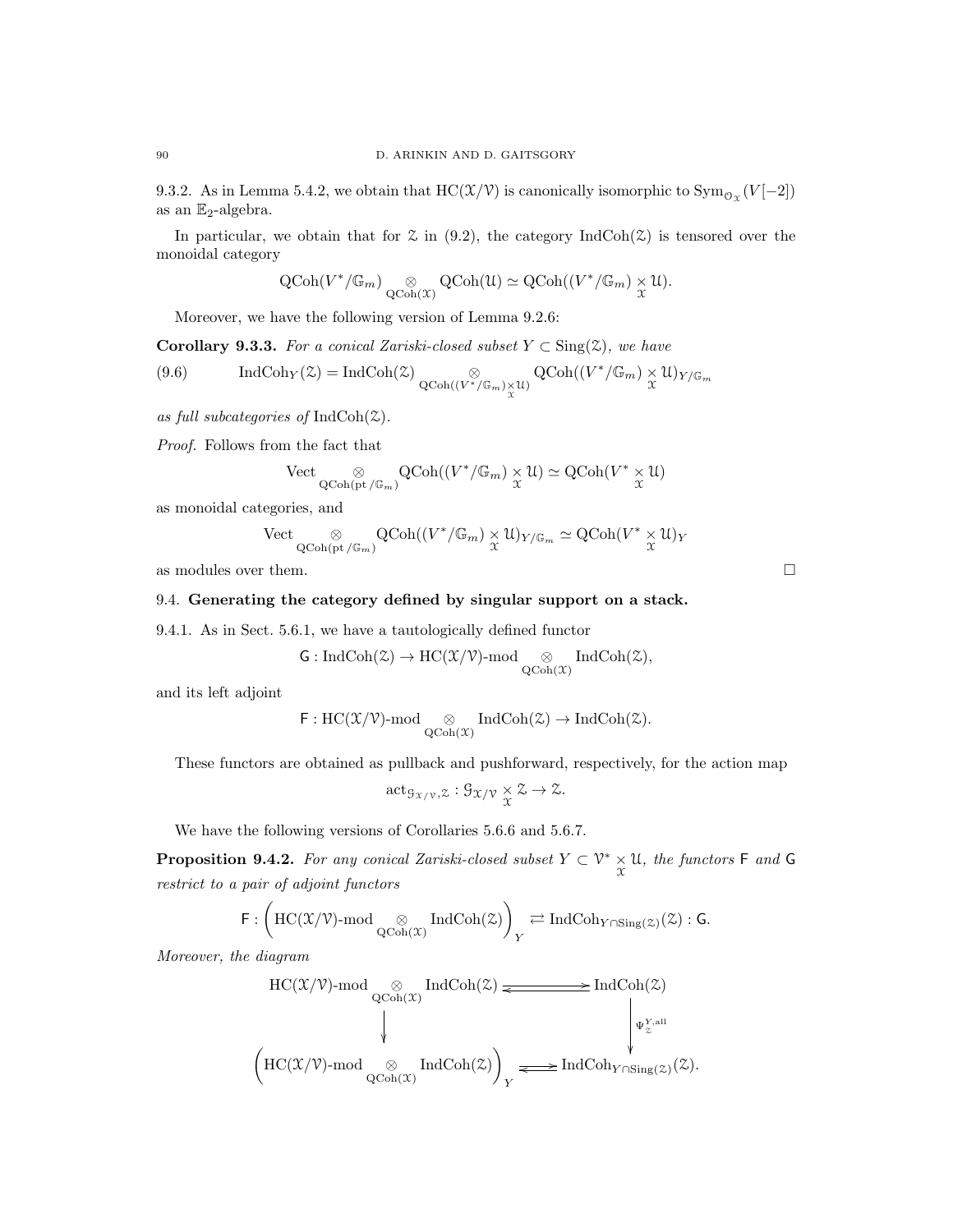commutes. Here the left vertical arrow is the right adjoint to the inclusion

$$
\left(\mathrm{HC}(\mathfrak{X}/\mathfrak{V})\text{-}\mathrm{mod}\underset{\mathrm{QCoh}(\mathfrak{X})}{\otimes}\mathrm{IndCoh}(\mathfrak{X})\right)_Y\hookrightarrow \mathrm{HC}(\mathfrak{X}/\mathfrak{V})\text{-}\mathrm{mod}\underset{\mathrm{QCoh}(\mathfrak{X})}{\otimes}\mathrm{IndCoh}(\mathfrak{X}).
$$

Proof. Reduces to the case of DG schemes as in the proof of Lemma 9.2.6.

**Corollary 9.4.3.** Suppose Y is a conical Zariski-closed subset of  $\text{Sing}(\mathcal{Z}) \subset \mathcal{V}^* \times \mathcal{U}$ .

(a) For any  $\mathcal{F} \in \text{IndCoh}(\mathcal{Z})$ , we have:

$$
\mathcal{F}\in \mathrm{IndCoh}_Y(\mathbb{Z}) \, \Leftrightarrow \, \textsf{G}(\mathcal{F})\in \left(\mathrm{HC}(\mathfrak{X}/\mathcal{V})\text{-}\mathrm{mod}\underset{\mathrm{QCoh}(\mathfrak{X})}{\otimes} \mathrm{IndCoh}(\mathbb{Z})\right)_Y.
$$

(b) The essential image under  $\mathsf{F}$  of the category  $\left(\text{HC}(\mathfrak{X}/\mathfrak{V})\text{-mod}\underset{\text{QCoh}(\mathfrak{X})}{\otimes}\text{IndCoh}(\mathfrak{X})\right)$ Y generates IndCoh $_Y(\mathcal{Z})$ .

Proof. The corollary formally follows from the conservativeness of G, similarly to the proof of Corollary 5.6.7. Namely,  $\mathcal{F} \in \text{IndCoh}_{Y}(\mathcal{Z})$  if and only if the natural morphism  $\Psi_{\mathcal{Z}}^{Y, \text{all}}(\mathcal{F}) \to$  $F$  is an isomorphism. Since G is conservative, this happens if and only if the morphism  $\mathsf{G}(\Psi_\mathcal{Z}^{Y,\text{all}}(\mathcal{F})) \to \mathsf{G}(\mathcal{F})$  is an isomorphism; by Proposition 9.4.2, this is equivalent to

$$
\mathsf{G}(\mathcal{F}) \in \left(\mathrm{HC}(\mathfrak{X}/\mathfrak{V})\text{-}\mathrm{mod}\underset{\mathrm{QCoh}(\mathfrak{X})}{\otimes} \mathrm{IndCoh}(\mathfrak{X})\right)_Y.
$$

We have therefore proved part (a). Also, by Proposition 9.4.2, the restriction

$$
\textsf{F}:\left(\textsf{HC}(\mathfrak{X}/\mathfrak{V})\textsf{-mod}_{\textsf{QCoh}(\mathfrak{X})}\textsf{IndCoh}(\textsf{Z})\right)_Y\to\textsf{IndCoh}_{Y\cap\textsf{Sing}(\textsf{Z})}(\textsf{Z})
$$

is left adjoint to a conservative functor; this proves part  $(b)$ .

Part III: The geometric Langlands conjecture.

## 10. THE STACK  $LocSys_G$ : RECOLLECTIONS

In this section G is an arbitrary affine algebraic group. Given a DG scheme  $X$ , we will recall the construction of the stack  $\text{LocSys}_G(X)$  of G-local systems on X. We will compute its tangent and cotangent complexes. When X is a smooth and complete curve, we will show that  $LocSys_G(X)$  is quasi-smooth and calculate the corresponding classical stack  $Sing(LocSys_G(X))$ . We will also show that  $LocSys<sub>G</sub>(X)$  can in fact be written as a "global complete intersection" as in Sect. 9.

This section may be skipped if the reader is willing to take the existence of the stack  $LocSys<sub>G</sub>(X)$  and its basic properties on faith.

# 10.1. Definition of  $\text{LocSys}_G$ .

As the stack  $\text{LocSys}_G(X)$  of local systems is in general an object of derived algebraic geometry, some extra care is required. In this subsection we give the relevant definitions. Since the discussion will be purely technical, the reader can skip this subsection and return to it when necessary.

For the duration of this subsection we remove the a priori assumption that all prestacks are locally almost of finite type.

 $\Box$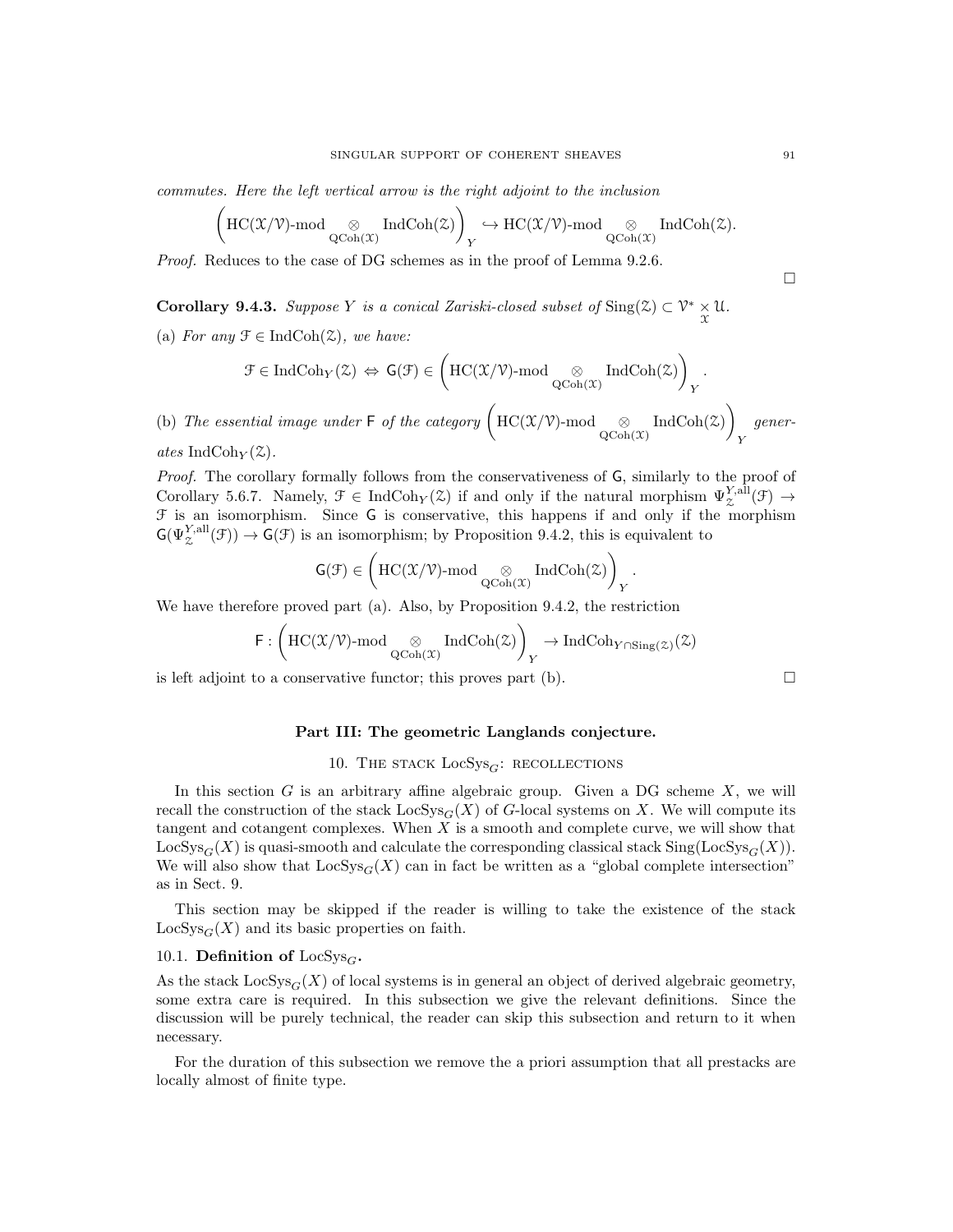10.1.1. Let X be an arbitrary DG scheme almost of finite type. We define the prestacks  $Bun_G(X)$  and  $LocSys_G(X)$  using the general framework of Appendix B.

Namely, for  $S \in \text{DGSch}^{\text{aff}}$ , we set

$$
Maps(S, Bun_G(X)) := Maps(S \times X, pt/G)
$$

and

$$
\operatorname{Maps}(S, \operatorname{LocSys}_G(X)) := \operatorname{Maps}(S \times X_{\mathrm{dR}}, \operatorname{pt}/G),
$$

respectively. Here  $X_{\text{dR}}$  denotes the de Rham prestack of X, see [Crys, Sect. 1.1.1].

The natural projection  $X \to X_{\text{dR}}$  defines the forgetful map

(10.1) 
$$
LocSys_G(X) \to Bun_G(X).
$$

10.1.2. The following is tautological:

**Lemma 10.1.3.** Suppose that X is classical. Then the classical prestack <sup>cl</sup>Bun<sub>G</sub>(X) is the usual prestack of G-bundles on X, i.e., for  $S \in \text{Sch}^{\text{aff}}$ ,

 $\text{Maps}(S, \text{Bun}_G(X)) = \text{Maps}_{\text{clPrestk}}(S \times X, \text{pt}/G).$ 

Remark 10.1.4. Note that when X is not classical, the classical prestack  ${}^{cl}$ Bun $_G(X)$  cannot be recovered from classical algebraic geometry. For instance, take X to be a DG scheme with  $c^lX =$  pt. Then the  $\infty$ -groupoid Maps(pt, Bun<sub>G</sub>(X)) is that of G-bundles on X, which can can have non-zero homotopy groups up to degree  $n + 1$  if X is *n*-coconnective.

10.1.5. Similarly, we have:

**Lemma 10.1.6.** Let X be arbitrary (but still almost of finite type). Then the classical prestack <sup>cl</sup>LocSys<sub>G</sub>(X) is the usual prestack of G-local systems on X, i.e., for  $S \in \text{Sch}^{\text{aff}}$ ,

$$
Maps(S, LocSysG(X)) = MapsclPrestk(S \times XdR, pt/G).
$$

*Proof.* Follows from the fact that  $X_{\text{dR}} \in \text{PreStk}$  is classical, see [Crys, Proposition 1.3.3(b)].  $\Box$ 

Remark 10.1.7. For a more familiar description of <sup>cl</sup>LocSys<sub>G</sub>(X) via the Tannakian formalism, see Sect. 10.2.5.

10.2. A Tannakian description. One can describe the  $\infty$ -groupoids

$$
Maps(S \times X, pt/G) \text{ and } Maps(S \times X_{dR}, pt/G)
$$

in more intuitive terms using Tannakian duality.

The material in this subsection will not be used elsewhere in the paper.

10.2.1. Let X be any prestack (which we will take to be either  $S \times X$  or  $S \times X_{\text{dR}}$ ). Then by [Lu3, Theorem 3.4.2], the  $\infty$ -groupoid Maps( $\mathfrak{X}, \mathsf{pt}/G$ ) identifies with the full subcategory of symmetric monoidal functors

$$
Rep(G) := QCoh(pt/G) \stackrel{\Phi}{\to} QCoh(\mathfrak{X})
$$

that satisfy:

- $\bullet$   $\Phi$  is continuous;
- $\Phi$  is right t-exact, i.e., sends  $\text{Rep}(G)^{\leq 0}$  to  $\text{QCoh}(\mathfrak{X})^{\leq 0}$  (see [GL:QCoh, Sect. 1.2.3] for the definition of the t-structure on QCoh over an arbitrary prestack);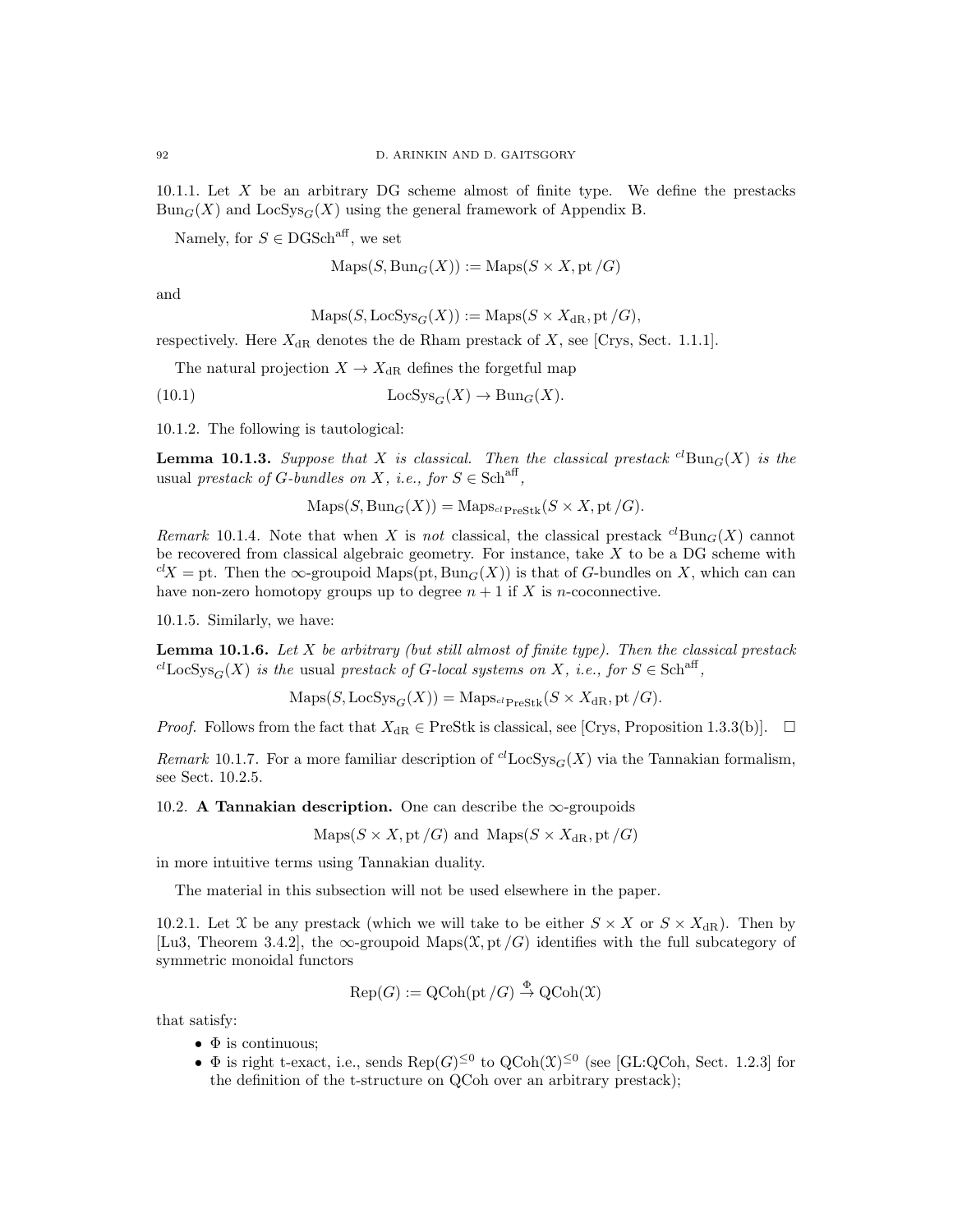$\bullet$   $\Phi$  sends flat objects to flat objects (an object of QCoh on a prestack is said to be flat if its pullback to an arbitrary affine DG scheme is flat.<sup>9</sup>)

Remark 10.2.2. The above description of Maps( $\mathfrak{X}, -$ ) is valid for pt /G replaced by any geometric stack (see [Lu3, Definition 3.4.1]). Note that any quasi-compact algebraic stack with an affine diagonal is geometric.

10.2.3. Since  $\text{Rep}(G)$  identifies with the derived category of its heart, the above category of symmetric monoidal functors can be identified with that of symmetric monoidal functors

$$
\operatorname{Rep}(G)^{\heartsuit,c} = \operatorname{Rep}(G)^{\heartsuit} \cap \operatorname{Rep}(G)^c \stackrel{\Phi}{\to} \operatorname{QCoh}(\mathfrak{X})^{\leq 0},
$$

such that:

•  $\Phi$  takes short exact sequences in  $\text{Rep}(G)^{\heartsuit,c}$  to distinguished triangles in  $\text{QCoh}(\mathfrak{X})^{\leq 0}$ .

Remark 10.2.4. Note that every object of  $\text{Rep}(G)^{\heartsuit,c}$  is dualizable. Therefore, the same holds for its image under such  $\Phi$ . From this, it is easy to see that the essential image of  $\text{Rep}(G)^{\heartsuit,c}$ automatically belongs to the full subcategory  $Q\text{Coh}(\mathfrak{X})^{\text{loc-free}}$  of  $Q\text{Coh}(\mathfrak{X})$  spanned by locally free sheaves of finite rank (i.e., those objects whose pullback to any affine DG scheme  $S$  is a direct summand of  $\mathcal{O}_S^{\oplus n}$  for some integer *n*).

10.2.5. Assume for a moment that  $X$  is classical. We obtain that Sect. 10.2.3 recovers the usual description of the classical prestack  ${}^{cl}$ Bun ${}_{G}(X)$ . Namely, for  $S \in Sch$ <sup>aff</sup>, the groupoid  $\text{Maps}(S, \text{Bun}_G(X))$  is that of exact symmetric monoidal functors

$$
\Phi: \text{Rep}(G)^{\heartsuit,c} \to \text{QCoh}(S \times X)^{\heartsuit}.
$$

Note that by Remark 10.2.4, the essential image of such  $\Phi$  consists of vector bundles on  $S \times X$ .

Similarly, for an arbitrary  $X$ , we obtain the usual description of the classical prestack  ${}^{cl}$ LocSys<sub>G</sub>(X). Namely, for  $S \in Sch^{aff}$ , the groupoid Maps(S, LocSys<sub>G</sub>(X)) is that of exact symmetric monoidal functors

$$
\Phi: \text{Rep}(G)^{\heartsuit,c} \to \text{QCoh}(S \times X_{\text{dR}})^{\heartsuit}.
$$

By Remark 10.2.4, the essential image of such  $\Phi$  belongs to the subcategory of  $Q\text{Coh}(S \times X_{\text{dR}})$ that consists of S-families of local systems on X.

Remark 10.2.6. To obtain the above Tannakian description of <sup>cl</sup>Bun<sub>G</sub>(X) (for X classical) and  $^{cl}$ LocSys<sub>G</sub>(X) (for X arbitrary) one needs something weaker than the full strength of [Lu3, Theorem 3.4.2]. Namely, one can make do with its classical version, given by [Lu4, Theorem 5.11].

10.3. Basic properties of  $Bun<sub>G</sub>$  and  $LocSys<sub>G</sub>$ . In this subsection we will calculate the (pro)cotangent spaces of  $Bun_G(X)$  and  $LocSys_G(X)$ . In addition, we will show that if X is classical and proper, the forgetful map  $\text{LocSys}_G(X) \to \text{Bun}_G(X)$  is schematic and affine.

Throughout this subsection we will assume that  $X$  is eventually coconnective.

10.3.1. Let X be l-coconnected. It follows from Proposition B.3.2 that  $Bun_G(X)$  admits a  $(-l-1)$ -connective deformation theory.

Similarly, since  $X_{\text{dR}}$  is classical, we obtain that  $\text{LocSys}_G(X)$  admits a (-1)-connective deformation theory.

<sup>&</sup>lt;sup>9</sup>If A is a connective ring, an A-module M is flat if M is connective, and  $H^0(A) \underset{A}{\otimes} M$  is acyclic off degree 0 and is flat over  $H^0(A)$ .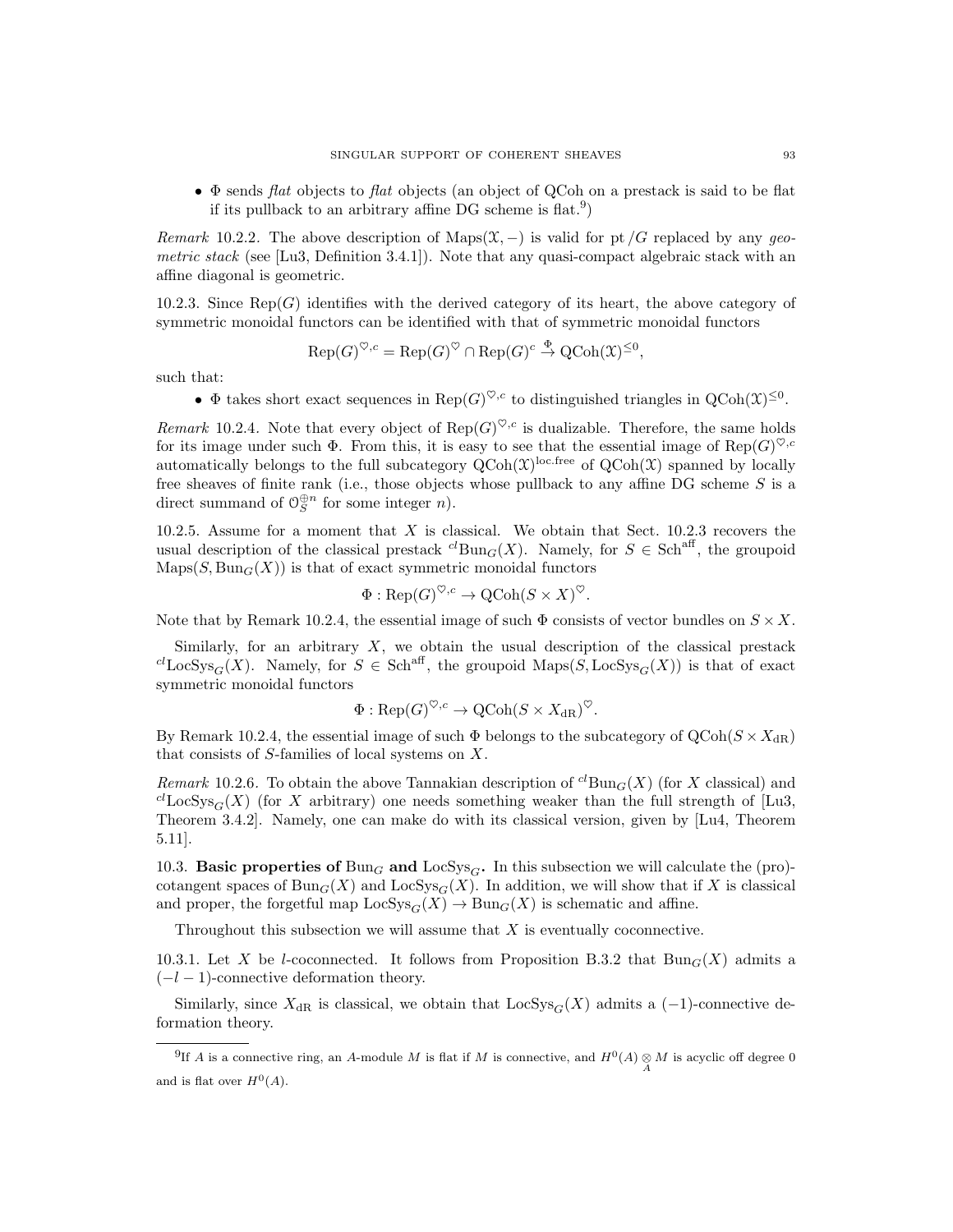10.3.2. The pro-cotangent spaces of  $Bun_G(X)$  and  $LocSys_G(X)$  can be described as follows:

The stack pt  $/G$  admits co-representable  $(-1)$ -connective deformation theory, and its cotangent complex identifies with  $\mathfrak{g}_{\mathcal{P}^{univ}}^*[-1]$ , where  $\mathcal{P}^{univ}$  is the universal G-bundle on pt /G, and  $\mathfrak{g}^*_{\mathcal{P}^{univ}}$  is the vector bundle on pt /G associated with the coadjoint representation.

Let P (resp.,  $(\mathcal{P}, \nabla)$ ) be an S-point of Bun<sub>G</sub>(X) (resp., LocSys<sub>G</sub>(X)). Then by Proposition B.3.2(b), the pro-cotangent space to  $Bun_G(X)$  (resp., LocSys<sub>G</sub>(X)) at the above point, viewed as a functor

$$
Q\text{Coh}(S)^{\leq 0} \to \infty\text{-Grpd},
$$

identifies with

(10.2) 
$$
\mathcal{M} \mapsto \Gamma(S \times X, \mathcal{M} \otimes \mathfrak{g}_{\mathcal{P}})[1]
$$

and

(10.3) 
$$
\mathfrak{M} \mapsto \Gamma(S \times X_{\mathrm{dR}}, \mathfrak{M} \otimes \mathfrak{g}_{\mathcal{P}})[1],
$$

respectively, where  $\mathfrak{g}_{\mathcal{P}}$  denotes the bundle associated with the adjoint representation.

The relative pro-cotangent space to the map (10.1) at the above point is the functor

(10.4) 
$$
\mathcal{M} \mapsto \ker \Big( \Gamma(S \times X_{\mathrm{dR}}, \mathcal{M} \otimes \mathfrak{g}_{\mathcal{P}})[1] \to \Gamma(S \times X, \mathcal{M} \otimes \mathfrak{g}_{\mathcal{P}})[1] \Big).
$$

All of the above functors commute with colimits.

10.3.3. Note that by Corollary B.3.4, if X is proper, the pro-cotangent spaces to  $\text{Bun}_G(X)$  and LocSys<sub>G</sub>(X) are co-representable by objects of  $Q\text{Coh}(S)^-$ .

In other words,  $Bun_G(X)$  (resp., LocSys<sub>G</sub>(X)) admits a *co-representable* ( $-l-1$ )-connective (resp., (−1)-connective) deformation theory.

For  $S \to \text{Bun}_G(X)$  (resp.,  $S \to \text{LocSys}_G(X)$ ), we will denote the resulting cotangent spaces, viewed as objects of  $\text{QCoh}(S)$ , by

(10.5) 
$$
T^*(Bun_G(X))|_S
$$
,  $T^*(LocSys_G(X))|_S$ , and  $T^*(LocSys_G(X)/Bun_G(X))|_S$ ,

respectively.

10.3.4. We claim:

**Lemma 10.3.5.** Assume that  $X$  is classical. Then the relative pro-cotangent spaces of  $\text{LocSys}_{G}(X) \to \text{Bun}_G(X)$  are connective.

*Proof.* We need to show that the functor (10.4), viewed as a functor  $QCoh(S) \rightarrow$  Vect, is left t-exact.

By [Crys, Proposition 3.4.3], the object  $\Gamma(S \times X_{\text{dR}}, \mathcal{M} \otimes \mathfrak{g}_{\mathcal{P}}) \in \text{Vect}$  can be calculated as the totalization of the co-simplicial object of Vect whose  $n$ -simplices are

$$
\Gamma\left(S\times(X^n)^\wedge_X,{\mathcal{M}}\otimes{\mathfrak{g}}_{{\mathcal{P}}}|_{S\times(X^n)^\wedge_X}\right),
$$

where  $(X^n)^\wedge_X$  is the DG indscheme equal to the formal completion of  $X^i$  along the main diagonal.

In particular, the projection onto the 0-simplices is the canonical map

$$
\Gamma(S \times X_{\mathrm{dR}}, \mathcal{M} \otimes \mathfrak{g}_{\mathcal{P}}) \to \Gamma(S \times X, \mathcal{M} \otimes \mathfrak{g}_{\mathcal{P}}).
$$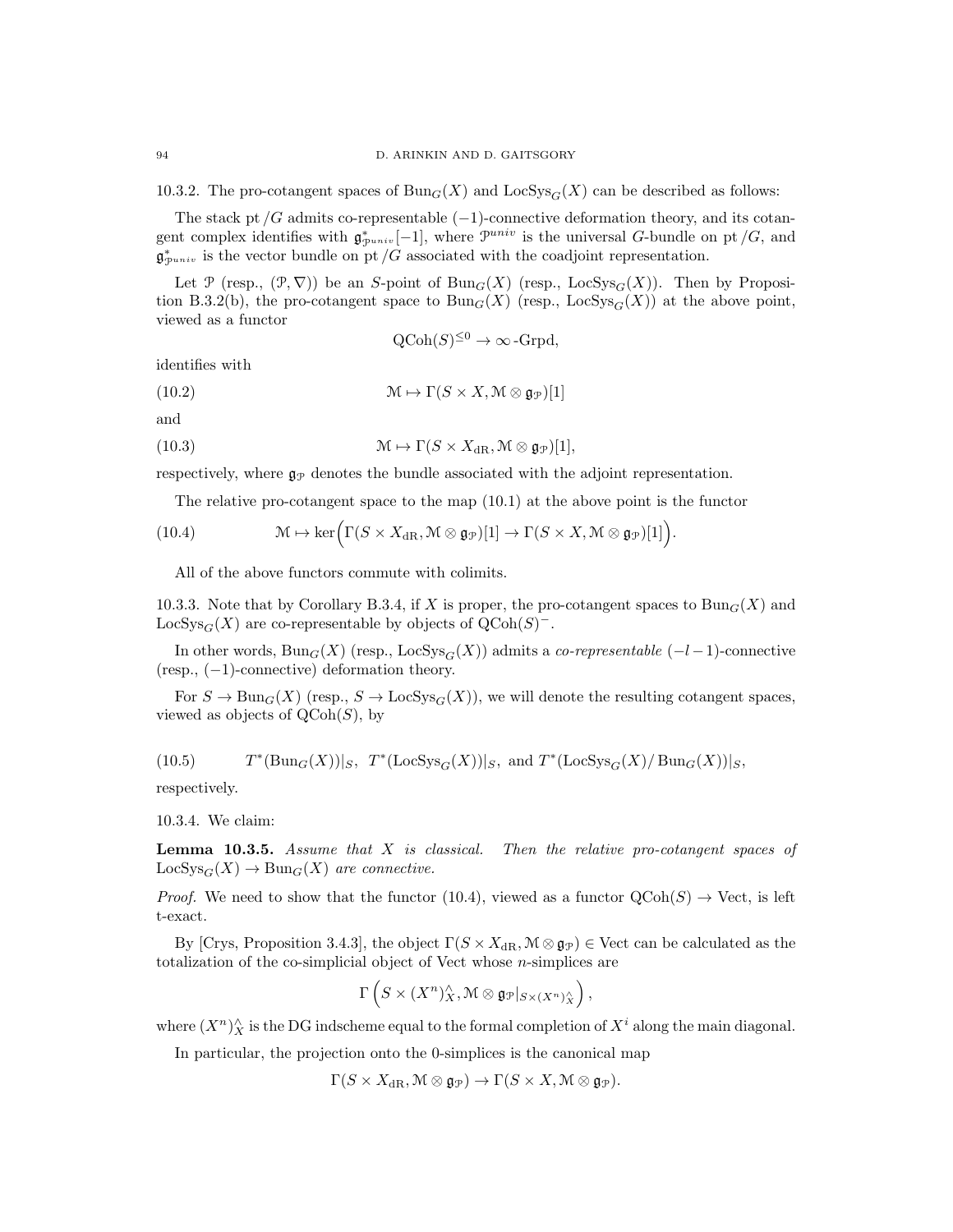Hence, it suffices to show that for every n and  $\mathcal{M} \in \text{QCoh}(S)^{\geq 0}$ , we have

(10.6) 
$$
\Gamma\left(S \times (X^n)^\wedge_X, \mathcal{M} \otimes \mathfrak{g}_{\mathcal{P}}|_{S \times (X^n)^\wedge_X}\right) \in \mathrm{Vect}^{\geq 0}.
$$

The key observation is that the assumption that  $X$  be classical implies that the DG indscheme  $(X<sup>n</sup>)<sup>^</sup><sub>X</sub>$  is *classical*, see [IndSch, Proposition 6.8.2]. That is, it can be written as a colimit of classical schemes  $Z_{\alpha}$ .

Hence,

$$
\Gamma\left(S\times (X^n)_X^\wedge,\mathcal{M}\otimes \mathfrak{g}_{\mathcal{P}}|_{S\times (X^n)_X^\wedge}\right)\simeq \lim_\alpha \Gamma\left(S\times Z_\alpha,\mathcal{M}\otimes \mathfrak{g}_{\mathcal{P}}|_{S\times Z_\alpha}\right).
$$

Now (10.6) follows from the fact that, for each  $\alpha$ ,

$$
\Gamma(S \times Z_{\alpha}, \mathcal{M} \otimes \mathfrak{g}_{\mathcal{P}}|_{S \times Z_{\alpha}}) \in \text{Vect}^{\geq 0}.
$$

 $\Box$ 

 $\Box$ 

Corollary 10.3.6. For a proper (classical) scheme X and any  $S \to \text{LocSys}_G(X)$ , the object  $T^*(\text{LocSys}_G(X)/\text{Bun}_G(X))|_S$  belongs to  $\text{QCoh}(S)^{\leq 0}$ .

10.3.7. Finally, we claim:

# Proposition 10.3.8.

- (a) If X is a classical scheme, the map  $(10.1)$  is ind-schematic and in fact ind-affine.
- (a') If X is a proper classical scheme, the map  $(10.1)$  is schematic and affine.
- (b) The prestacks  $Bun_G(X)$  and  $LocSys_G(X)$  are locally almost of finite type.

*Proof.* The fact that  $Bun_G(X)$  is locally almost of finite type is a particular case of Corollary B.4.4.

Assume now that  $X$  is classical. Let  $S$  be an affine DG scheme almost of finite type equipped with a map to  $Bun_G(X)$ . We will prove that

(10.7) 
$$
S \underset{\text{Bun}_G(X)}{\times} \text{LocSys}_G(X)
$$

is an ind-affine DG indscheme locally almost of finite type, and is in fact an affine DG scheme if X proper. This implies (a) and (a'). It also implies (b): to show that  $\text{LocSys}_G(X)$  is locally almost of finite type we can replace the initial  $X$  by  ${}^{cl}X$ .

The fact that

$$
^{cl}(S\underset{\operatorname{Bun}_G(X)}{\times}\operatorname{LocSys}_G(X))
$$

is an ind-affine indscheme (resp., affine scheme for  $X$  proper) and that it is locally of finite type follows from Lemmas 10.1.3 and 10.1.6, since the corresponding assertions in classical algebraic geometry are well known. <sup>10</sup>

To prove that (10.7) is a DG indscheme/DG scheme we use Theorem B.2.14. Indeed, the required condition on the pro-cotangent spaces follows from Lemma 10.3.5.

The fact that (10.7) is locally almost of finite type follows from Lemma B.4.2.

 $10$ In the case when X is smooth, this is obvious, using the description of local systems as bundles with a connection. For a general X, it is enough to consider the case of  $G = GL_n$ . Then the "locally of finite type" assertion is a general property of the category of D-modules. The (ind)-representability can be proved using the infinitesimal groupoid as in Lemma 10.3.5.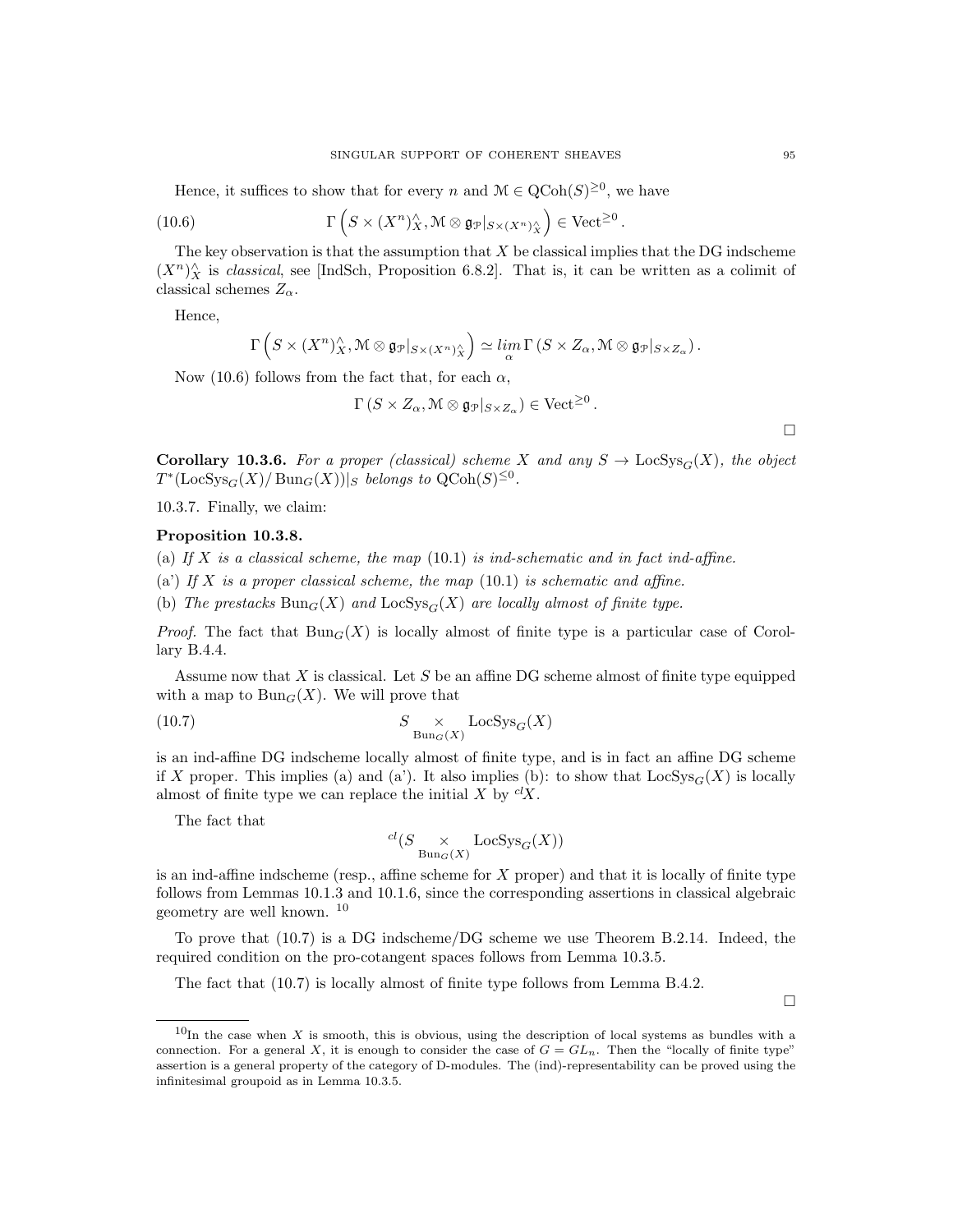10.4. The case of curves. From now on let us assume that  $X$  is a smooth, complete and connected curve. In what follows we will omit X from the notation in  $\text{Bun}_G(X)$  and  $\text{LocSys}_G(X)$ , unless an ambiguity is likely to occur.

We will show that  $Bun_G$  is a smooth classical stack. We will also show that  $LocSys_G$  is quasi-smooth, and compute the corresponding classical stack  $\text{Sing}(\text{LocSys}_G)$ .

10.4.1. First, we note that  $Bun_G$  is an algebraic stack (a.k.a. 1-Artin stack in the terminology of [GL:Stacks]). Indeed, the usual proof that  ${}^{cl}$ Bun<sub>G</sub> is a classical algebraic stack (see, e.g., [Av]) applies in the context of derived algebraic geometry to show the corresponding property of Bun<sub>G</sub>.  $^{11}$ 

We claim:

**Lemma 10.4.2.** The stack  $Bun_G$  is smooth (and, in particular, classical).

*Proof.* By Lemma 2.1.2, this follows from the fact that  $Bun<sub>G</sub>$  is an Artin stack locally almost of finite type and from the description of the cotangent spaces to  $Bun_G$  given by (10.2).

10.4.3. From the fact that  $Bun_G$  is an algebraic stack and the fact that the map (10.1) is schematic (see Proposition 10.3.8), we obtain that  $LocSys_G$  is also an algebraic stack. Since Bun<sub>G</sub> has an affine diagonal, we obtain that the same is true for  $LocSys<sub>G</sub>$ , since the map (10.1) is separated (in fact, it is affine).

Moreover, it is easy to see that the image of  $\text{LocSys}_G$  in  $\text{Bun}_G$  is contained in a quasi-compact open substack of Bun<sub>G</sub>. <sup>12</sup> This implies that  $\text{LocSys}_{G}$  itself is quasi-compact. Thus,  $\text{LocSys}_{G}$ is a QCA stack in the terminology of [DrG0].

Again, from Proposition 10.3.8 we obtain that  $LocSys_G$  is locally almost of finite type.

But, of course,  $LocSys_G$  is not smooth.

10.4.4. We now claim:

**Proposition 10.4.5.** The stack  $\text{LocSys}_G$  is quasi-smooth.

Proof. This follows immediately from the description of the cotangent spaces given by (10.3). Namely, for any S-point of  $\text{LocSys}_G$ , the object  $T^*(\text{LocSys}_G)|_S \in \text{QCoh}(S)$  is given, by Verdier duality along  $X$ , by

(10.8)  $\Gamma(S \times X_{\text{dR}}, \mathfrak{g}_{\mathcal{P}}^*)[1],$ 

which lives in cohomological degrees  $\geq -1$ , as required.

Note that by the same token we obtain a description of the tangent complex of  $LocSys_G$ : for an S-point of LocSys<sub>G</sub>, the object  $T(\text{LocSys}_G)|_S \in \text{QCoh}(S)$  is given by

(10.9) 
$$
\Gamma(S \times X_{\mathrm{dR}}, \mathfrak{g}_{\mathcal{P}})[1].
$$

 $\Box$ 

<sup>11</sup>Another way to see this is to choose sufficiently deep level structure (over every fixed quasi-compact open substack in  $Bun_G$ ) and apply Theorem B.2.14.

<sup>&</sup>lt;sup>12</sup>Here is a sketch of the proof. It is enough to consider the case of  $G = GL_n$ . Now, if a rank *n*-bundle  $\mathcal{E}$ splits as a direct sums  $\mathcal{E} = \mathcal{E}_1 \oplus \mathcal{E}_2$ , then a connection on  $\mathcal{E}$  gives rise to connections on  $\mathcal{E}_i$ . However, it follows from the Riemann-Roch Theorem that every rank n-bundle outside a certain quasi-compact open substack of Bun<sub>n</sub> admits a direct sum decomposition as above with either deg( $\mathcal{E}_1$ )  $\neq 0$  or deg( $\mathcal{E}_2$ )  $\neq 0$ .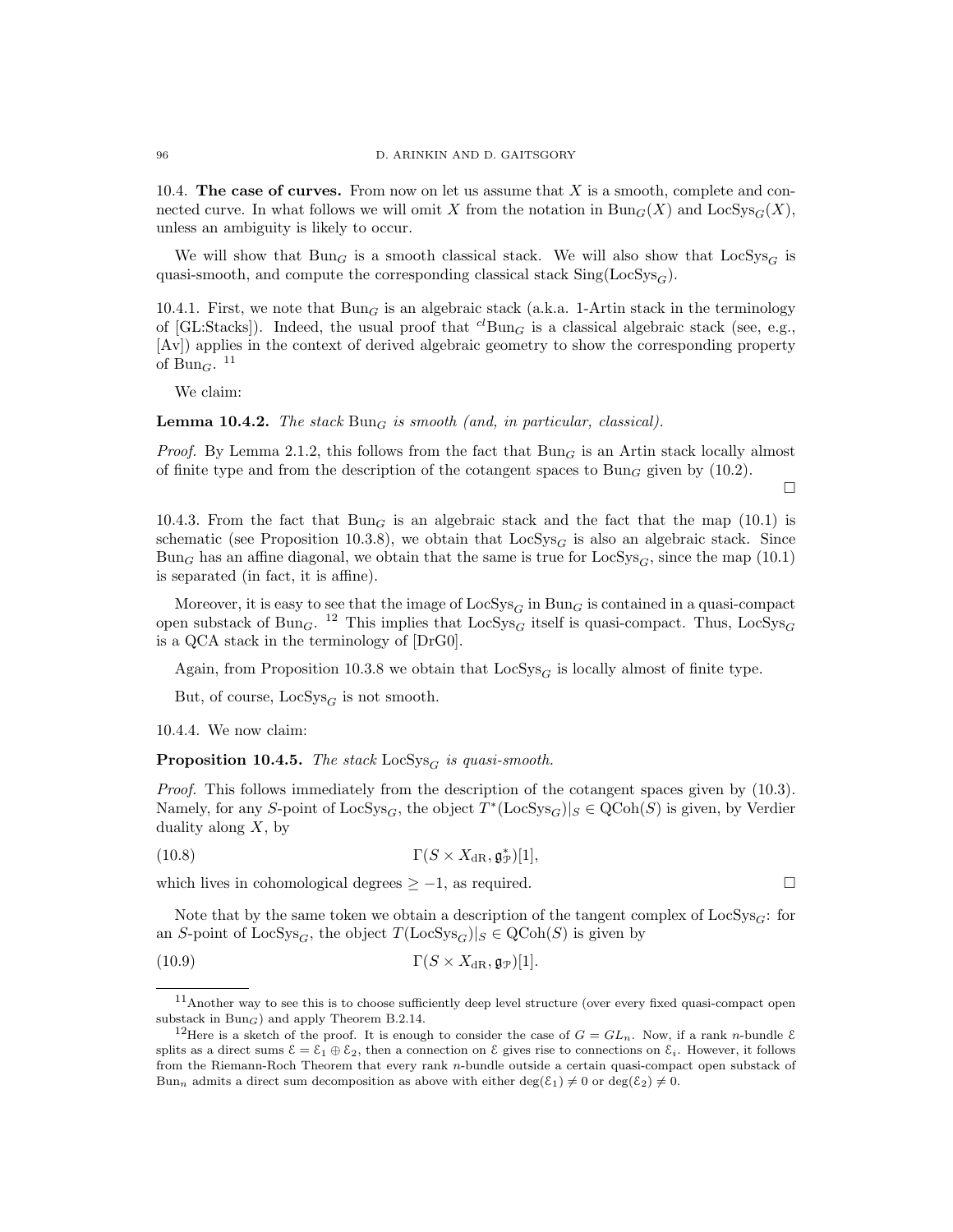10.4.6. The stack  $\text{Sing}(\text{LocSys}_G)$ . The above description of the tangent complex of  $\text{LocSys}_G$ implies the following description of the *classical* stack  $\text{Sing}(\text{LocSys}_G)$ :

Corollary 10.4.7. The stack  $\text{Sing}(\text{LocSys}_G)$  admits the following description: given a classical affine scheme  $S \in \text{Sch}^{\text{aff}}$ ,

$$
Maps(S, Sing(LocSysG)) = (\mathcal{P}, \nabla, A),
$$

where  $(\mathcal{P}, \nabla) \in \text{Maps}(S, \text{LocSys}_G)$ , and A is an element of

$$
H^0\left(\Gamma(S\times X_{\mathrm{dR}},\mathfrak{g}^*_{\mathcal{P}})\right).
$$

*Proof.* By definition,  $\text{Sing}(\text{LocSys}_G)$  is the classical stack underlying

$$
{\rm Spec}_{\rm LocSys_G} \left( {\rm Sym}_{\mathfrak{O}_{\rm LocSys_G}} \left( T({\rm LocSys_G}[1]) \right) \right).
$$

The assertion of the corollary follows from (10.9), since for  $(\mathcal{P}, \nabla)$  as in the corollary, by the Serre duality,

$$
\mathrm{Hom}_{\mathrm{Coh}(S)}\left(T(\mathrm{LocSys}_{G}[1])_{S}, 0_{S}\right) \simeq H^{0}\left(\Gamma(S \times X_{\mathrm{dR}}, \mathfrak{g}_{\mathcal{P}}^{*})\right).
$$

10.4.8. We denote the stack  $\text{Sing}(\text{LocSys}_G)$  by  $\text{Arth}_G$ .

Remark 10.4.9. As was explained in the introduction, if  $G$  is reductive, the Arthur parameters for the automorphic side are supposed to correspond to points  $(\mathcal{P}, \nabla, A) \in \text{Arth}_G$  where A is nilpotent; see Sect. 11 for details.

10.5. Accessing  $LocSys_G$  via an affine cover. In this subsection we will show how to make sense in the DG world of such operations as adding a 1-form to a connection, and taking the polar part of a meromorphic connection.

10.5.1. Let  $U \subset X$  be a non-empty open affine subset. Consider the prestack

$$
\operatorname{LocSys}_G(X;U) := \operatorname{LocSys}_G(U) \underset{\operatorname{Bun}_G(U)}{\times} \operatorname{Bun}_G(X).
$$

It is clear that if  $X = U_1 \cup U_2$ , we have

(10.10) 
$$
\operatorname{LocSys}_{G} := \operatorname{LocSys}_{G}(X) \simeq \operatorname{LocSys}_{G}(X; U_1) \underset{\operatorname{LocSys}_{G}(X; U_{1,2})}{\times} \operatorname{LocSys}_{G}(X; U_2),
$$

where  $U_{1,2} = U_1 \cap U_2$ .

The description of  $\text{LocSys}_G$  via (10.10) will be handy for establishing certain of its properties.

10.5.2. The main observation is:

**Proposition 10.5.3.** The prestack  $\text{LocSys}_G(X;U)$  is classical.

*Proof.* Since  $Bun_G$  is a smooth classical algebraic stack, it suffices to show that for any smooth classical affine scheme S and any map  $S \to \text{Bun}_G$ , the fiber product

(10.11) 
$$
S \underset{\text{Bun}_G}{\times} \text{LocSys}_G(X;U)
$$

is classical.

First, we claim that the DG indscheme (10.11) is formally smooth. For that it suffices to show that  $LocSys_G(X;U)$  is formally smooth *over* Bun<sub>G</sub>. By [IndSch, Proposition 8.2.2], this is equivalent to showing that for any  $S' \in DGSch_{\text{aff}}^{\text{aff}}$  with a map to  $LocSys_G(X;U)$  and any  $\mathcal{M} \in \mathrm{QCoh}(S')^{<0}$ , we have

$$
\pi_0(T^*(\text{LocSys}_G(X;U)/\text{Bun}_G)|_{S'}(\mathcal{M}))=0,
$$

 $\Box$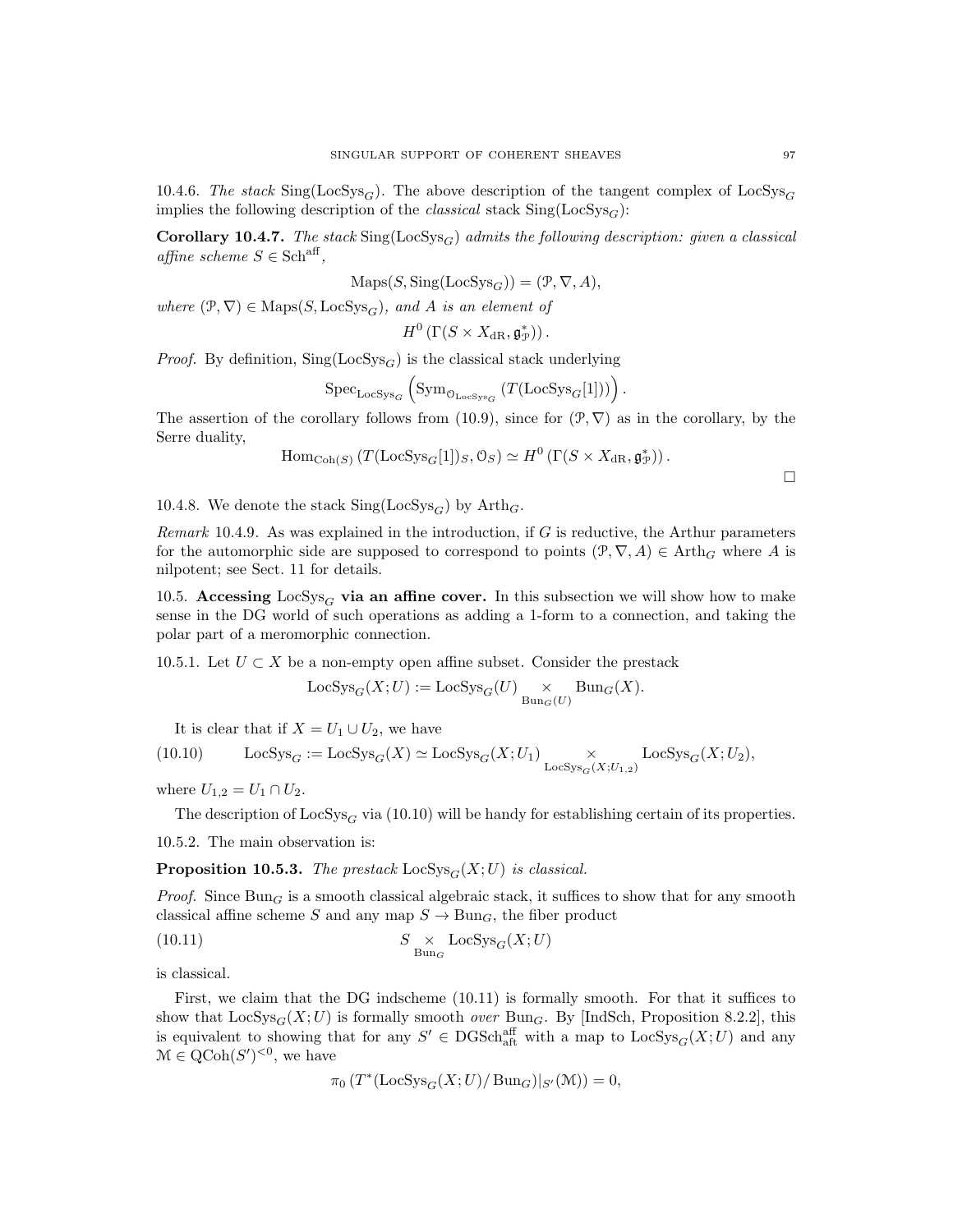where  $T^*(\text{LocSys}_G(X; U)/\text{Bun}_G)|_S$  is viewed as a functor

$$
Q\text{Coh}(S')^{\leq 0} \to \infty\text{-Grpd}.
$$

By  $(10.4)$ , we have:

(10.12) 
$$
T^*(\text{LocSys}_G(X; U) / \text{Bun}_G)|_{S'}(\mathcal{M}) \simeq
$$
  
\n $\simeq \text{Cone}(\Gamma(S' \times U_{dR}, \mathcal{M} \otimes \mathfrak{g}_{\mathcal{P}}) \to \Gamma(S' \times U, \mathcal{M} \otimes \mathfrak{g}_{\mathcal{P}})) \simeq \Gamma(U, \mathcal{M} \otimes \mathfrak{g}_{\mathcal{P}} \otimes \omega_X),$ 

and the required vanishing follows from the fact that  $U$  is affine. <sup>13</sup>

Consider now the classical indscheme

$$
^{cl}(S\underset{\mathrm{Bun}_G}{\times}\mathrm{LocSys}_G(X;U)).
$$

I.e., this is the classical moduli problem corresponding to endowing a given G-bundle (given by a point of S) with a connection defined over  $U \subset X$ . It is easy to see that, locally on S, we have an isomorphism

$$
{}^{cl}(S \underset{\text{Bun}_G}{\times} \text{LocSys}_G(X;U)) \simeq S \times \mathbb{A}^{\infty},
$$

where

$$
\mathbb{A}^\infty = \operatornamewithlimits{colim}_{n\in\mathbb{Z}^{\ge 0}} \mathbb{A}^n.
$$

In particular,  ${}^{cl}(S \times_{\text{Bun}_G} \text{LocSys}_G(X;U))$ , when viewed as a DG indscheme, is formally smooth.

 $\Box$ 

The assertion of the proposition follows now from [IndSch, Proposition 9.1.4]. <sup>14</sup>

10.5.4. As a first application of Proposition 10.5.3, we will prove the following. Consider the following group DG scheme over  $Bun<sub>G</sub>$ , which we denote by  $Hitch<sub>G</sub>$ :

For an S-point P of  $Bun_G$ , the  $\infty$ -groupoid of its lifts to an S-point of Hitch<sub>G</sub> is by definition

$$
\tau^{\leq 0}\Big(\Gamma(S\times X,\mathfrak{g}_{\mathcal{P}}\otimes\omega_X)\Big).
$$

By Serre duality, we have

$$
S \underset{\text{Bun}_G}{\times} \text{Hitch}_G = \text{Spec} \Big( \text{Sym}_{\mathcal{O}_S} \big( \Gamma(S \times X, \mathfrak{g}_{\mathcal{P}}^*)[1] \big) \Big).
$$

Note that  $Hitch_G$  is naturally a DG vector bundle<sup>15</sup> (and therefore a DG group scheme) over  $Bun_G$ .

Corollary 10.5.5. There exists a canonical action of Hitch<sub>G</sub> on LocSys(G) over Bun<sub>G</sub>; the action is simply transitive in the sense that the induced map

$$
\mathrm{Hitch}_{G}\underset{\mathrm{Bun}_{G}}{\times}\mathrm{LocSys}(G)\rightarrow\mathrm{LocSys}(G)\underset{\mathrm{Bun}_{G}}{\times}\mathrm{LocSys}(G)
$$

is an isomorphism.

 $13$ The fact that (10.11) is formally smooth already implies that its classical via [IndSch, Theorem 9.1.6]. Below we give a more explicit proof which avoids (the non-trivial) [IndSch, Theorem 9.1.6] and instead uses (the more elementary) [IndSch, Proposition 9.1.4].

<sup>&</sup>lt;sup>14</sup>The assertion if [IndSch, Proposition 9.1.4] says that if  $\zeta$  is a formally smooth DG indscheme, such that the underlying classical indscheme  $^{cl}Z$  is formally smooth when viewed as a derived indscheme, then the canonical map  ${}^{cl}Z \rightarrow \mathcal{Z}$  is an isomorphism, up to sheafification.

<sup>&</sup>lt;sup>15</sup>By a DG vector bundle over a prestack  $\lambda$  we mean a prestack of the form  $Spec(Sym_{\mathcal{O}_{\mathcal{Z}}}(\mathcal{F}))$  for  $\mathcal{F} \in$  $QCoh(\mathcal{Z})^{\leq 0}$ .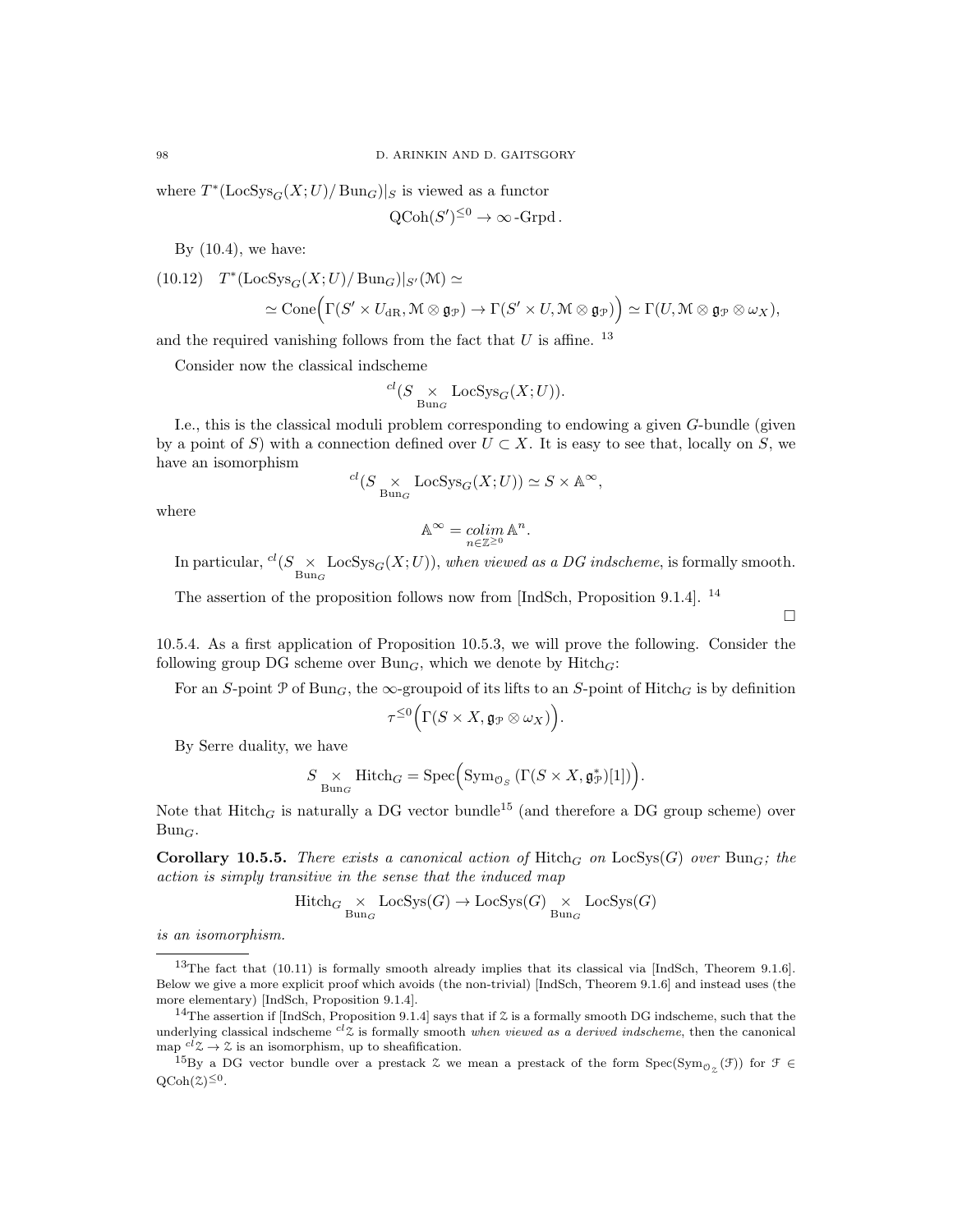Remark 10.5.6. This corollary is a triviality for the underlying classical stacks: any two connections on a given bundle over a curve differ by a 1-form. However, it is less obvious at the derived level, since the procedure of adding a 1-form to a connection is difficult to make sense of in the  $\infty$ -categorical setting.

*Proof.* As in the case of  $\text{LocSys}_{G}(X;U)$ , we can define a relative indscheme, Hitch $(X;U)$ , over Bun<sub>G</sub>, whose S-points are pairs  $(\mathcal{P}, \alpha)$ , where  $\mathcal P$  is an S-point of Bun<sub>G</sub> and  $\alpha$  is a point of

$$
\Gamma(S \times U, \mathfrak{g}_{\mathcal{P}} \otimes \omega_X),
$$

considered as an ∞-groupoid. As in the case of LocSys<sub>G</sub>(X;U), we show that Hitch(X;U) is classical. Similarly,

$$
\mathrm{Hitch}(X;U) \underset{\mathrm{Bun}_G}{\times} \mathrm{LocSys}_G(X;U)
$$

is classical.

Since we are dealing with classical objects, it is easy to see that  $Hitch(X;U)$  acts simply transitively on  $LocSys_G(X;U)$  over Bung. Moreover, these actions are compatible under restrictions for  $U \hookrightarrow U'.$ 

Covering  $X = U_1 \cup U_2$ , we have

$$
Hitch_G \simeq Hitch(X; U_1) \underset{Hitch(X; U_{1,2})}{\times} Hitch(X; U_2),
$$

as prestacks. Now, the required assertion follows from (10.10).

10.5.7. Let now x be a k-point of X outside of  $U$ . Consider the following relative DG indscheme over Bun<sub>G</sub>(X), denoted Polar(G, x), whose S-points are pairs (P,  $A_{\text{Polar}}$ ), where P is an S-point of  $Bun_G(X)$ , and  $A_{\text{Polar}}$  is a point of

$$
\Gamma(S \times X, \mathfrak{g}_{\mathcal{P}} \otimes \omega_X(\infty \cdot x)/\omega_X),
$$

considered as an ∞-groupoid via Vect<sup> $\leq 0 \rightarrow \infty$ </sup>-Grpd.

One easily shows that  $Polar(G, x)$  is formally smooth and classical as a prestack: locally in the fppf topology on Bun<sub>G</sub>, the stack Polar $(G, x)$  looks like the product of Bun<sub>G</sub> and  $\mathbb{A}^{\infty}$ .

10.5.8. Note that since  $\text{LocSys}_{G}(X;U)$  and  $\text{Polar}(G, x)$  are both classical prestacks, the usual operation of taking the polar part of the connection defines a map

$$
LocSys_G(X; U) \to Polar(G, x).
$$

**Proposition 10.5.9.** Set  $U' := U \cup \{x\}$ , and suppose that it is still affine. Then there exists a canonical isomorphism

$$
LocSys_G(X; U') \simeq LocSys_G(X; U) \underset{\text{Polar}(G,x)}{\times} Bun_G(X),
$$

where  $Bun_G(X) \to \mathrm{Polar}(G, x)$  is the zero-section.

*Proof.* Note that since U' is affine and hence  $\text{LocSys}_G(X; U')$  is classical, there exists a canonically defined map

$$
\operatorname{LocSys}_G(X;U') \to \operatorname{LocSys}_G(X;U) \underset{\operatorname{Polar}(G,x)}{\times} \operatorname{Bun}_G(X),
$$

which is an isomorphism at the classical level. To show that this map is an isomorphism, it is enough to show that it induces an isomorphism at the level of cotangent spaces at S-points for

 $\Box$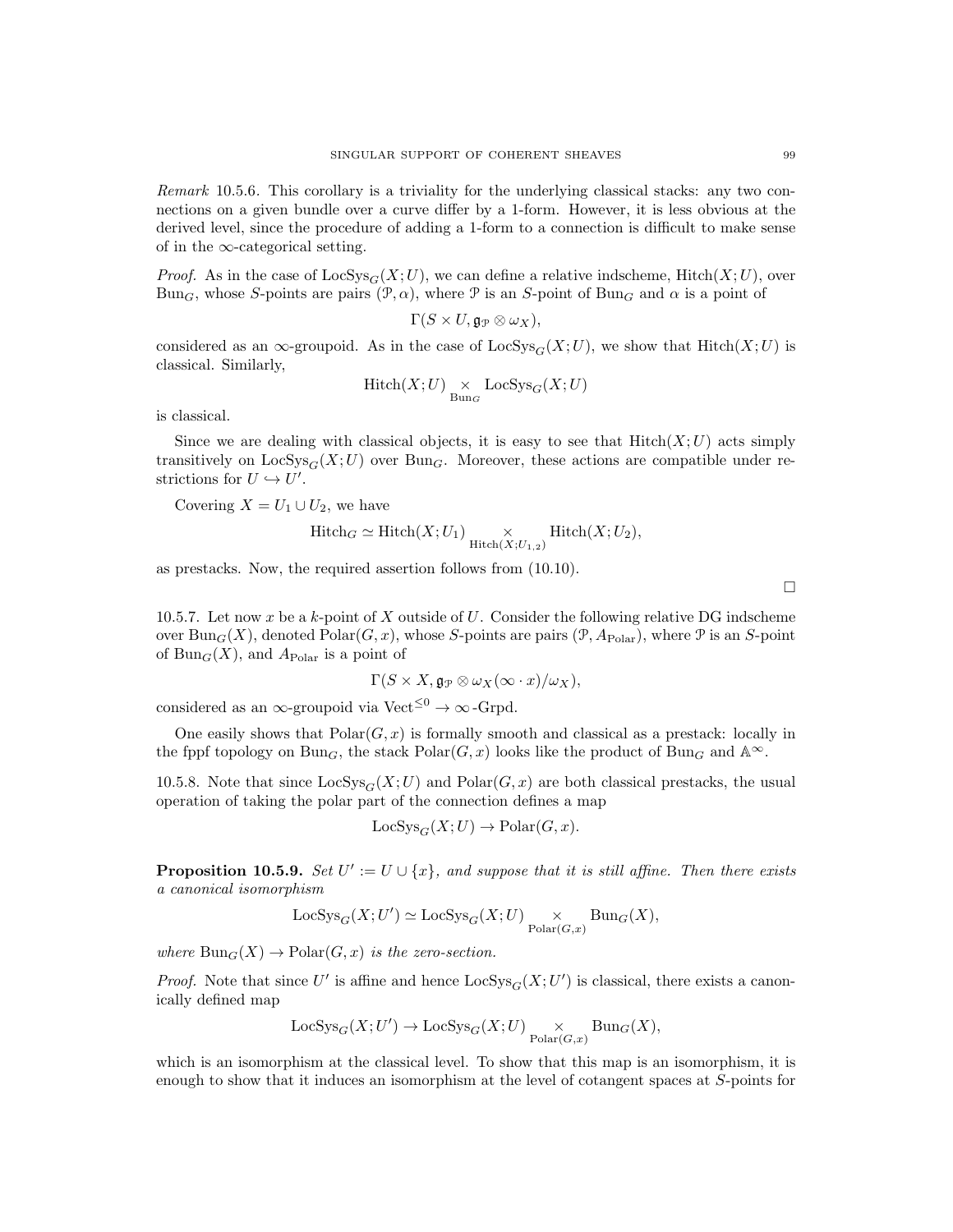a classical affine scheme  $S \in Sch^{aff}$ . The latter, in turn, follows from the computation of the cotangent spaces in Sect. 10.3.1.

10.5.10. Let now  $U = X - x$ . We claim:

Corollary 10.5.11. There exists a canonical isomorphism

$$
\mathsf{LocSys}_G(X)\simeq \mathsf{LocSys}_G(X;U)\underset{\mathsf{Polar}(G,x)}{\times}\mathsf{Bun}_G(X).
$$

*Proof.* Let  $U'$  be another open affine of  $X$  that contains the point  $x$ . Applying Proposition 10.5.9, we obtain:

$$
\mathbf{Loc} {\rm Sys}_G(X;U') \simeq \mathbf{Loc} {\rm Sys}_G(X;U\cap U') \underset{\mathbf{Polar}(G,x)}{\times} \mathbf{Bun}_G(X),
$$

so

$$
\begin{aligned} \text{LocSys}_G &\simeq \text{LocSys}_G(X;U) \underset{\text{LocSys}_G(X;U \cap U')}{\times} \text{LocSys}_G(X;U') \simeq \\ &\simeq \text{LocSys}_G(X;U) \underset{\text{LocSys}_G(X;U \cap U')}{\times} \left( \text{LocSys}_G(X;U \cap U') \underset{\text{Polar}(G,x)}{\times} \text{Bun}_G(X) \right) \simeq \\ &\simeq \text{LocSys}_G(X;U) \underset{\text{Polar}(G,x)}{\times} \text{Bun}_G(X), \end{aligned}
$$

as required.

It is equally easy to see that the constructed map does not depend on the choice of  $U'$ : for  $U'' \subset U'$  the corresponding diagram commutes.

 $\Box$ 

10.6. Presentation of LocSys<sub>G</sub> as a fiber product. In this subsection we will show how to define the notion of connection that has a pole of order  $\leq 1$  at a given point, and how to represent of  $LocSys_G$  as a fiber product of smooth stacks.

10.6.1. Fix a point  $x \in X$ , and let

$$
\text{Polar}^{\leq 1}(G, x) \subset \text{Polar}(G, x)
$$

be the closed substack corresponding to

$$
\mathfrak{g}_{\mathcal{P}} \otimes \omega_X(x)/\omega_X \subset \mathfrak{g}_{\mathcal{P}} \otimes \omega_X(\infty \cdot x)/\omega_X.
$$

That is, this substack corresponds to pairs  $(\mathcal{P}, A_{\text{Polar}})$  where  $A_{\text{Polar}}$  has at most a simple pole.

It is easy to see that we have a canonical identification (the residue map)

$$
\mathrm{Polar}^{\leq 1}(G, x) \simeq \mathfrak{g}/G \underset{\mathrm{pt}/G}{\times} \mathrm{Bun}_G,
$$

where Bun<sub>G</sub>  $\rightarrow$  pt /G is the canonical map corresponding to the restriction of a G-bundle to  $x \in X$ .

 $\Box$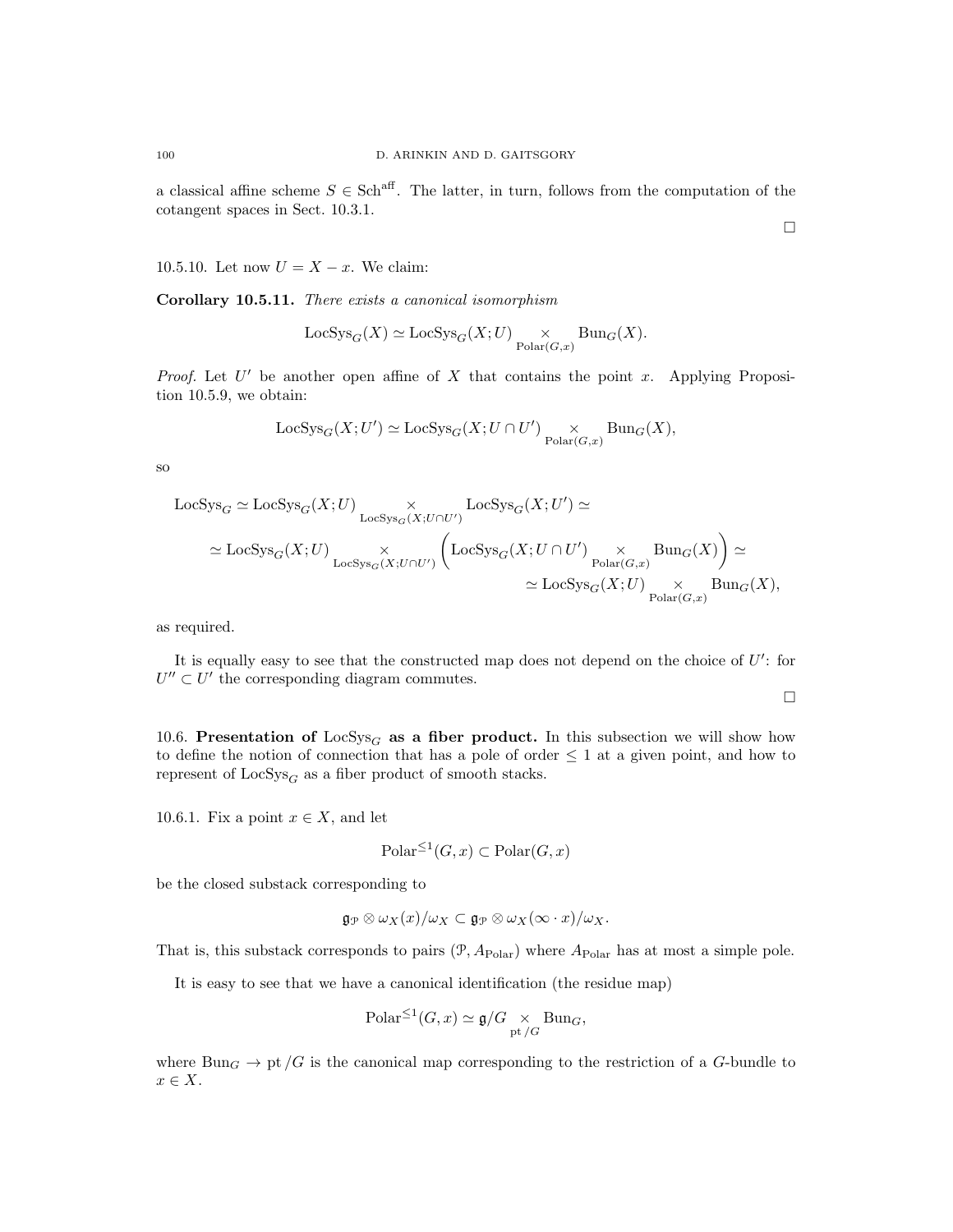10.6.2. We define the stack  $\text{LocSys}_{G}^{\text{R.S.}}$  of local systems with (at most) a simple pole at x by

$$
LocSys_G^{R.S.} := LocSys_G(X; X - x) \underset{Polar(G, x)}{\times} Polar^{\leq 1}(G, x).
$$

By Corollary 10.5.11, we have a canonical map

$$
\iota : \text{LocSys}_{G} \hookrightarrow \text{LocSys}_{G}^{\text{R.S.}}
$$

and a canonical map

$$
\mathrm{res}:\mathrm{LocSys}_G^{\mathrm{R.S.}}\rightarrow \mathfrak{g}/G\underset{\mathrm{pt}\,/ G}{\times}\mathrm{Bun}_G
$$

that fit into a Cartesian square

(10.13) 
$$
\begin{array}{ccc}\n\text{LocSys}_{G} & \longrightarrow & \text{LocSys}_{G}^{\text{R.S.}} \\
\downarrow & & \downarrow^{\text{res}} \\
\text{Bun}_{G} & \longrightarrow & \mathfrak{g}/G \underset{\text{pt}/G}{\times} \text{Bun}_{G},\n\end{array}
$$

where the bottom horizontal arrows comes from the zero-section map pt  $/G \to \mathfrak{g}/G$ .

10.6.3. From (10.12), we obtain the following description of the relative cotangent spaces of  $\operatorname{LocSys}_G^{\text{R.S.}}$  over  $\operatorname{Bun}_G$ :

For an S-point  $(\mathcal{P}, \nabla, A)$ , the cotangent space  $T^*$ (LocSys $_G^{\text{R.S.}}$  / Bun<sub>G</sub>)|<sub>S</sub>, viewed as a functor

$$
\mathrm{QCoh}(S)^{\leq 0} \to \infty\text{-}\mathrm{Grpd}
$$

is given by

$$
\mathcal{M} \mapsto \Gamma(S \times X, \mathcal{M} \otimes \mathfrak{g}_{\mathcal{P}} \otimes \omega_X(x)).
$$

In particular,

$$
T^*(\mathrm{LocSys}_G^{\mathrm{R.S.}} / \mathrm{Bun}_G)|_S \in \mathrm{QCoh}(S)^{\leq 0}.
$$

In fact, by the Serre duality,

(10.14) 
$$
T^*(\text{LocSys}_G^{\text{R.S.}} / \text{Bun}_G)|_S \simeq \Gamma(S \times X, \mathfrak{g}_\mathcal{P}^*(-x))[1].
$$

10.6.4. By Theorem B.2.14, we obtain that the map

$$
\mathrm{LocSys}_{G}^{\mathrm{R.S.}} \to \mathrm{Bun}_{G}
$$

is schematic. (The same argument applies to connections with poles of any fixed order instead of simple poles.) This map is also easily seen to be separated (and, in fact, affine). This implies that  $LocSys_G^{R.S.}$  has an affine diagonal.

Note that, unlike  $LocSys_G$ , the stack  $LocSys_G^{R.S.}$  is not quasi-compact (unless G is unipotent). However, for our applications the stack  $\text{LocSys}_{G}^{\text{R.S.}}$  may be replaced by a Zariski neighborhood of the image  $\iota(\text{LocSys}_G) \subset \text{LocSys}_G^{\text{R.S.}}$ ; we can choose such a neighborhood to be quasi-compact, and therefore QCA.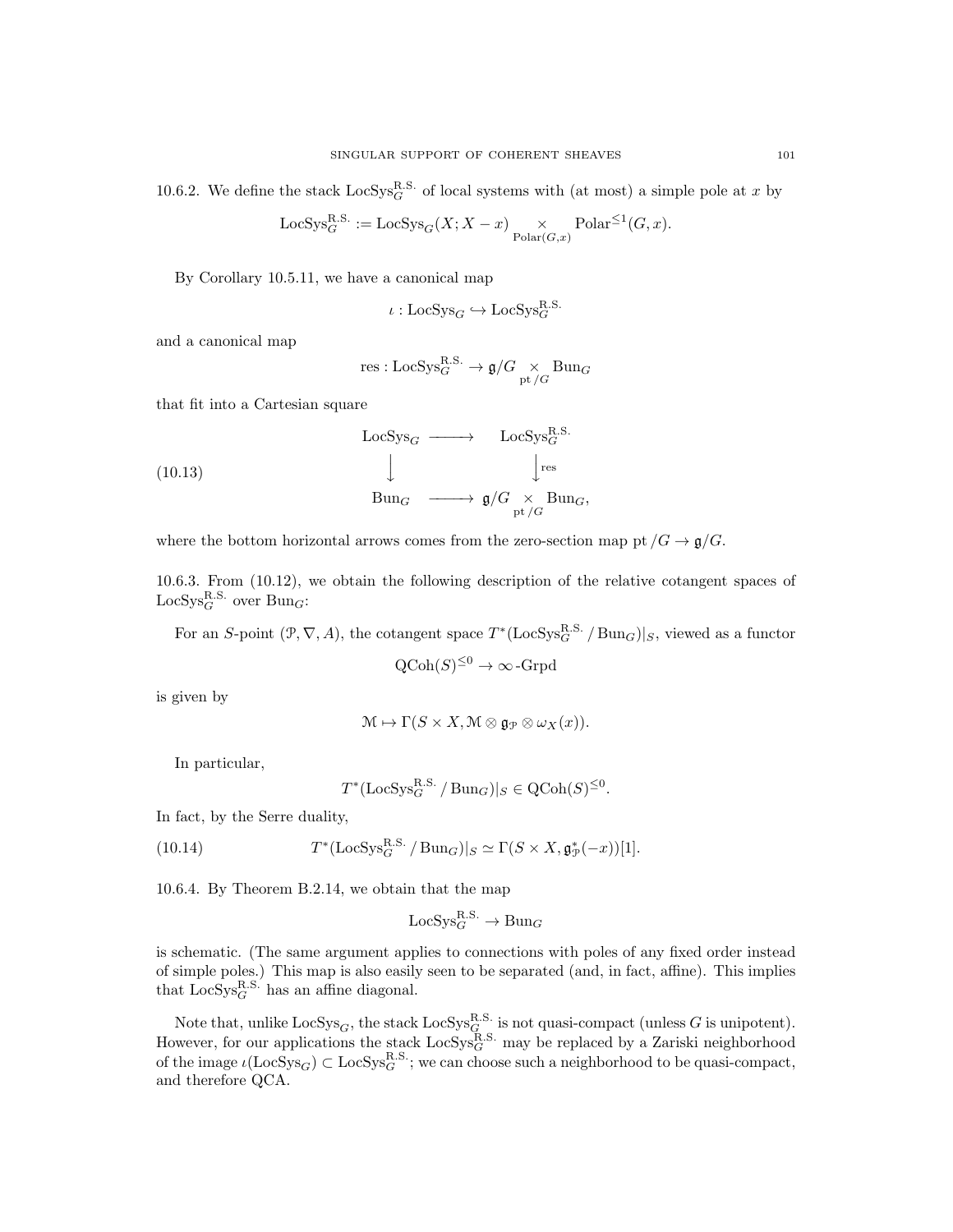10.6.5. From (10.14), we obtain that the map

$$
\mathrm{LocSys}_{G}^{\mathrm{R.S.}} \to \mathrm{Bun}_{G}
$$

is quasi-smooth.

Since  $\text{Bun}_G$  is smooth, we obtain that the stack  $\text{LocSys}_G^{\text{R.S.}}$  is quasi-smooth. We now claim: Proposition 10.6.6.

(a) The stack  $\text{LocSys}_{G}^{\text{R.S.}}$  is smooth in a Zariski neighborhood of the image of the closed embed- $\text{diag } \iota : \text{LocSys}_{G} \hookrightarrow \text{LocSys}_{G}^{\text{R.S.}}.$ 

(b) If G is unipotent <sup>16</sup>, then  $LocSys_G^{R.S.}$  is smooth.

*Proof.* Let  $\mathcal Z$  be an Artin stack with a perfect cotangent complex. (For instance, this is the case if  $\mathcal Z$  is quasi-smooth.) It is easy to see that smoothness of  $\mathcal Z$  can be verified at k-points. Namely, a point  $z:Spec(k) \to \mathcal{Z}$  belongs to the smooth locus of  $\mathcal{Z}$  if and only if  $T_z^*(\mathcal{Z}) \in Vect^{\geq 0}$ .

A k-point of LocSys<sub>G</sub><sup>R.S.</sup> is a pair  $z = (\mathcal{P}, \nabla)$ , where  $\mathcal P$  is a G-bundle on X, and  $\nabla$  is a connection on  $P$  with a simple pole at  $x$ .

We have the following description of  $T_z^*(\text{LocSys}_G^{\text{R.S.}})$ , parallel to that of (10.8):

(10.15) 
$$
T_z^*(\text{LocSys}_G^{\text{R.S.}}) \simeq \text{Cone}(\nabla : \Gamma(X, \mathfrak{g}_{\mathcal{P}}^*(-x)) \to \Gamma(X, \mathfrak{g}_{\mathcal{P}}^* \otimes \omega_X)).
$$

Therefore, a point z belongs to the smooth locus if and only if the map of (classical) vector spaces

$$
\nabla: H^0\left(\Gamma(X,\mathfrak{g}^*_\mathcal{P}(-x))\right)\rightarrow H^0\left(\Gamma(X,\mathfrak{g}^*_\mathcal{P}\otimes\omega_X)\right)
$$

is injective.

In other words, smooth points correspond to pairs  $(\mathcal{P}, \nabla)$  such that  $\mathfrak{g}_{\mathcal{P}}^*$  has no non-zero horizontal sections that vanish at x. Recall that the connection on  $\mathfrak{g}_{\mathcal{P}}^*$  has a simple pole at  $x$ ; the condition automatically holds if none of the eigenvalues of the coadjoint action of the residue res $(\nabla) \in \mathfrak{g}/G$  is a negative integer.

In particular, if  $(\mathcal{P}, \nabla)$  is a point of  $\iota(\text{LocSys}_G)$ , then  $res(\nabla) = 0$  and the condition trivially holds; this proves part (a). On the other hand, if G is unipotent, the coadjoint action of  $\mathfrak g$  is nilpotent, and the condition is satisfied as well; this proves part (b).  $\Box$ 

10.6.7. By  $(9.5)$ , from Proposition 10.6.6(a), we obtain a canonical closed embedding

(10.16) 
$$
\operatorname{Arth}_{G} \hookrightarrow \mathfrak{g}^*/G \underset{\text{pt }/G}{\times} \operatorname{LocSys}_{G}.
$$

Recall that by Corollary 10.4.7,  $Arth_G$  is isomorphic to the moduli stack (in the classical sense) of triples  $(\mathcal{P}, \nabla, A)$ , where  $(\mathcal{P}, \nabla) \in \text{LocSys}_G$  and  $A \in H^0(\Gamma(X_{\text{dR}}, \mathfrak{g}_{\mathcal{P}}^*))$ . It is easy to see that  $(10.16)$  is given by

$$
(\mathcal{P}, \nabla, A) \mapsto (A(x), (\mathcal{P}, \nabla)).
$$

### 11. The global nilpotent cone and formulation of the conjecture

As before, let X be a connected smooth projective curve. From now on we assume that the algebraic group  $G$  is reductive. Let  $\tilde{G}$  be its Langlands dual.

In this section we will formulate the Geometric Langlands conjecture, whose automorphic (a.k.a. geometric) side involves the category  $D\text{-mod}(Bun_G)$ , and the Galois (a.k.a. spectral) side, an appropriate modification of the category  $\mathrm{QCoh}(\mathrm{LocSys}_{\check{C}})$ .

<sup>16</sup>S. Raskin has observed that the assertion and its proof remain valid under the weaker assumption that the identity connected component of  $G$  is solvable.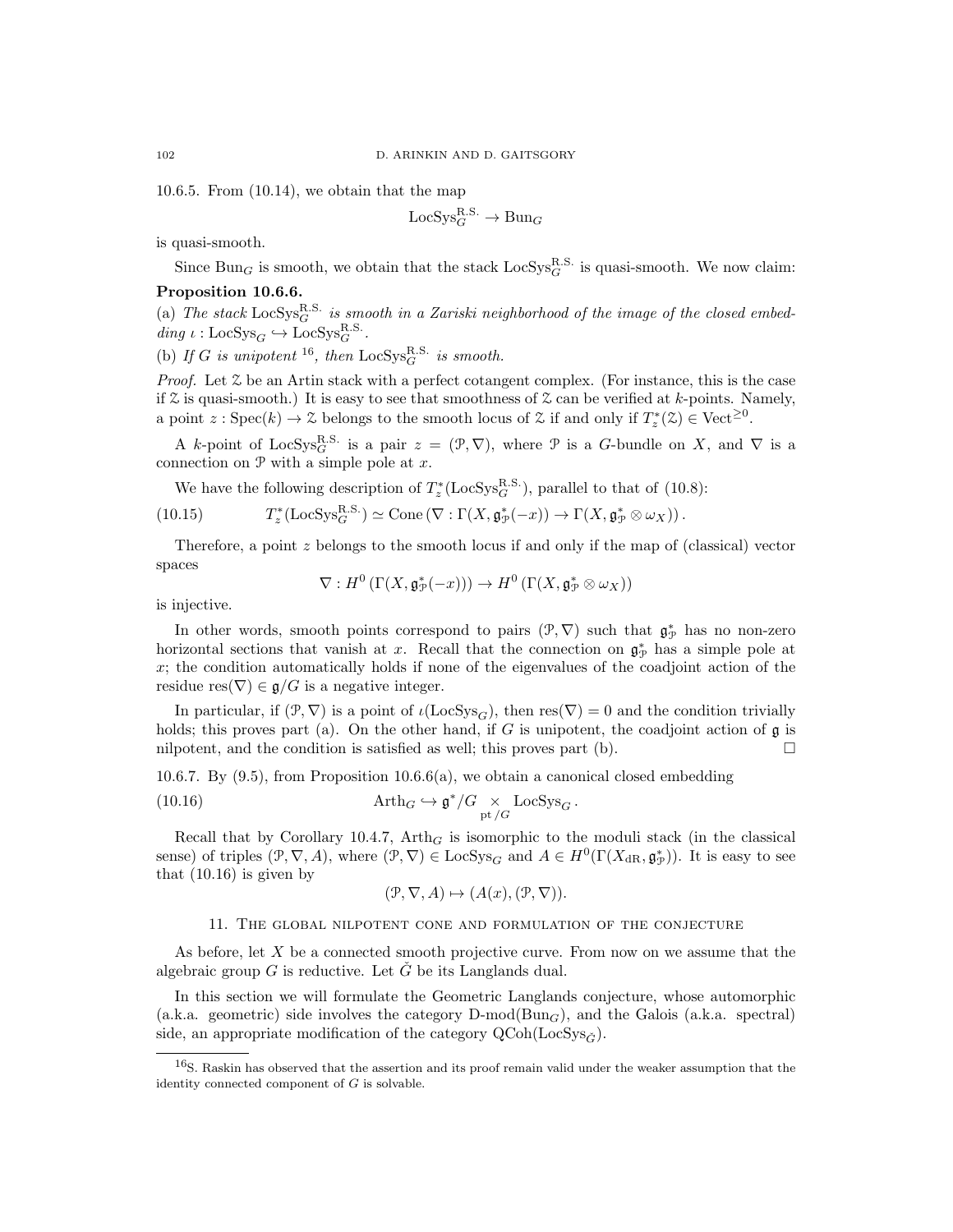### 11.1. The global nilpotent cone.

11.1.1. Recall that Proposition 10.4.7 provides an isomorphism between  $\text{Sing}(\text{LocSys}_{\check{G}})$  and the (classical) moduli stack Arth<sub> $\tilde{G}$ </sub>, which parametrizes triples ( $\mathcal{P}, \nabla, A$ ). Here  $\mathcal{P}$  is a  $\tilde{G}$ -bundle on X,  $\nabla$  is a connection on  $\mathcal{P}$ , and A is a horizontal section of  $\check{\mathfrak{g}}_{\mathcal{P}}^*$ .

We define a Zariski-closed subset

$$
\text{(11.1)} \quad \text{Nilp}_{glob} \subset \text{Arth}_{\check{G}}
$$

to correspond to triples  $(\mathcal{P}, \nabla, A)$  with nilpotent A.

That is, we require that for every local trivialization of  $P$ , the element A viewed (locally) as a map  $S \times X \to \check{\mathfrak{g}}^*$  hit the locus of nilpotent elements  $\text{Nilp}(\check{\mathfrak{g}}^*) \subset \check{\mathfrak{g}}^*$ . The latter is defined as the image of the locus of nilpotent elements  $Nilp(\tilde{\mathfrak{g}}) \subset \tilde{\mathfrak{g}}$  under some (or any)  $\tilde{G}$ -invariant identification  $\check{\mathfrak{g}} \simeq \check{\mathfrak{g}}^*$ .

11.1.2. Let  $c(\check{g})$  denote the characteristic variety of  $\check{g}$ , i.e.,

$$
\mathfrak{c}(\check{\mathfrak{g}}):=\mathrm{Spec}(\mathrm{Sym}(\check{\mathfrak{g}})^{\check{G}}),
$$

and let  $\varpi$  denote the Chevalley map

$$
\varpi : \check{\mathfrak{g}}^* = \mathrm{Spec}(\mathrm{Sym}(\check{\mathfrak{g}})) \to \mathrm{Spec}(\mathrm{Sym}(\check{\mathfrak{g}})^{\check{G}}) = \mathfrak{c}(\check{\mathfrak{g}}).
$$

For  $(\mathcal{P}, \nabla, A) \in \text{Maps}(S, \text{Arth}_{\tilde{C}})$  we thus obtain a map

$$
\varpi(A): S \times X \to \mathfrak{c}(\check{\mathfrak{g}}).
$$

The nilpotence condition can be phrased as the requirement that  $\varpi(A)$  should factor through

$$
\{0\} \subset \mathfrak{c}(\check{\mathfrak{g}}).
$$

11.1.3. We can also express the nilpotence condition locally:

**Lemma 11.1.4.** For an S-point  $(\mathcal{P}, \nabla, A)$  of Arth $_{\tilde{G}}$ , the element A is nilpotent if and only if for some (and then any) point  $x \in X$ , the value  $A|_{S \times \{x\}}$  of A at x is nilpotent as a section of  $\check{\mathfrak{g}}^*_{\mathcal{P}_x} := \check{\mathfrak{g}}^*_{\mathcal{P}}|_{S \times \{x\}}.$ 

*Proof.* The fact that A is horizontal implies that the map  $\pi(A)$  is infinitesimally constant along X (i.e., factors through a map  $S \times X_{\text{dR}} \to \mathfrak{c}(\mathfrak{g})$ ), and therefore is constant (since X is connected). This implies the assertion of the lemma.  $\Box$ 

Recall that by (10.16), we have a canonical closed embedding

$$
\mathrm{Arth}_{\check{G}} \hookrightarrow \check{\mathfrak{g}}^*/\check{G} \underset{\mathrm{pt}}{\times} \mathrm{LocSys}_{\check{G}}.
$$

Thus, Lemma 11.1.4 can be reformulated as the equality between

$$
\mathrm{Nilp}_{glob} \subset \mathrm{Arth}_{\check{G}}
$$

and the preimage of the closed subset

$$
\mathrm{Nilp}(\check{\mathfrak{g}}^*)/\check{G} \underset{\mathrm{pt}\,/\check{G}}{\times} \mathrm{LocSys}_{\check{G}} \subset \check{\mathfrak{g}}^*/\check{G} \underset{\mathrm{pt}\,/\check{G}}{\times} \mathrm{LocSys}_{\check{G}}
$$

under the above map.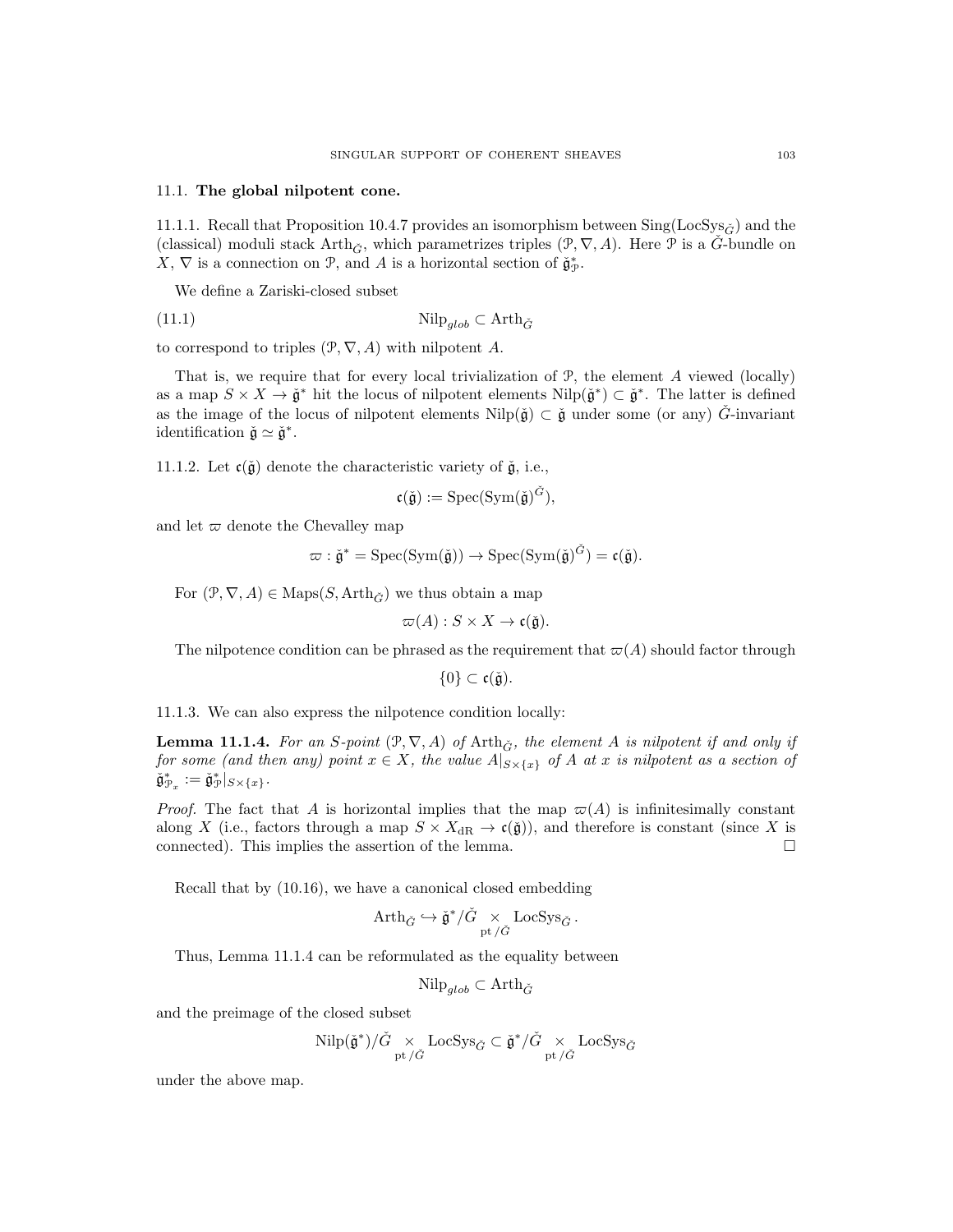11.1.5. The spectral side of the Geometric Langlands conjecture. Our main object of study is the category

$$
IndCoh_{Nilp_{glob}}(LocSys_{\check{G}}).
$$

By definition, this is a full subcategory of  $IndCoh(LocSys_{\tilde{G}})$ , which contains the essential image of  $QCoh(LocSys_{\tilde{C}})$  under the functor

 $\Xi_{\text{LocSys}_{\check{G}}} : \text{QCoh}(\text{LocSys}_{\check{G}}) \to \text{IndCoh}(\text{LocSys}_{\check{G}}).$ 

We propose the category  $IndCoh_{Nilp_{glob}}(LocSys_{\check{G}})$  as the category appearing on the spectral side of the Geometric Langlands conjecture.

11.1.6. By Corollary 9.2.7 and Proposition 10.6.6, the category IndCoh<sub>Nilp<sub>alob</sub> (LocSys<sub> $\tilde{G}$ </sub>) is com-</sub> pactly generated.

By Sect. 9.3.2, Proposition 10.6.6 allows us to view IndCoh(LocSys<sub> $\tilde{G}$ </sub>) as tensored over the monoidal category  $\operatorname{QCoh}(\check{\mathfrak{g}}^*/(\check{G} \times \mathbb{G}_m))$ . We emphasize that the latter structure depends on the choice of a point  $x \in X$ .

By Lemma 11.1.4 and Corollary 9.3.3 we have:

$$
\text{IndCoh}_{\text{Nilp}_{glob}}(\text{LocSys}_{\check{G}}) \simeq \text{IndCoh}(\text{LocSys}_{\check{G}}) \underset{\text{QCoh}(\check{\mathfrak{g}}^*/(\check{G} \times \mathbb{G}_m))}{\otimes} \text{QCoh}(\text{Nilp}(\check{\mathfrak{g}}^*)/(\check{G} \times \mathbb{G}_m)).
$$

# 11.2. Formulation of the Geometric Langlands conjecture.

11.2.1. We propose the following form of the Geometric Langlands conjecture:

Conjecture 11.2.2. There exists an equivalence of DG categories

 $D\text{-mod}(Bun_G) \simeq \text{IndCoh}_{\text{Nilp}_{alob}}(\text{LocSys}_{\check{G}}).$ 

Since the DG categories appearing on both sides of Conjecture 11.2.2 are compactly generated, it can be tautologically rephrased as follows:

Conjecture 11.2.3. There exists an equivalence of non-cocomplete DG categories

 $\text{D-mod}(\text{Bun}_G)^c \simeq \text{Coh}_{\text{Nilp}_{glob}}(\text{LocSys}_{\check{G}}).$ 

11.2.4. In what follows we will refer to the essential image in  $D\text{-mod}(Bun_G)$  of

 $\Xi_{\text{LocSys}_{\check{G}}}(\text{QCoh}(\text{LocSys}_{\check{G}})) \subset \text{IndCoh}_{\text{Nilp}_{glob}}(\text{LocSys}_{\check{G}})$ 

under the above conjectural equivalence as the "tempered part" of  $D\text{-mod}(Bun_G)$ , and denote it by  $D\text{-mod}_{temp}(Bun_G)$ .

11.2.5. Of course, one needs to specify a lot more data to fix the equivalence of Conjecture 11.2.2 uniquely. This will be done over the course of several papers following this one. In the present paper we will discuss the following aspects:

(i) The case when  $G$  is a torus;

(ii) Compatibility with the Geometric Satake Equivalence (see Sect. 12);

(iii) Compatibility with the Eisenstein series (see Sect. 13).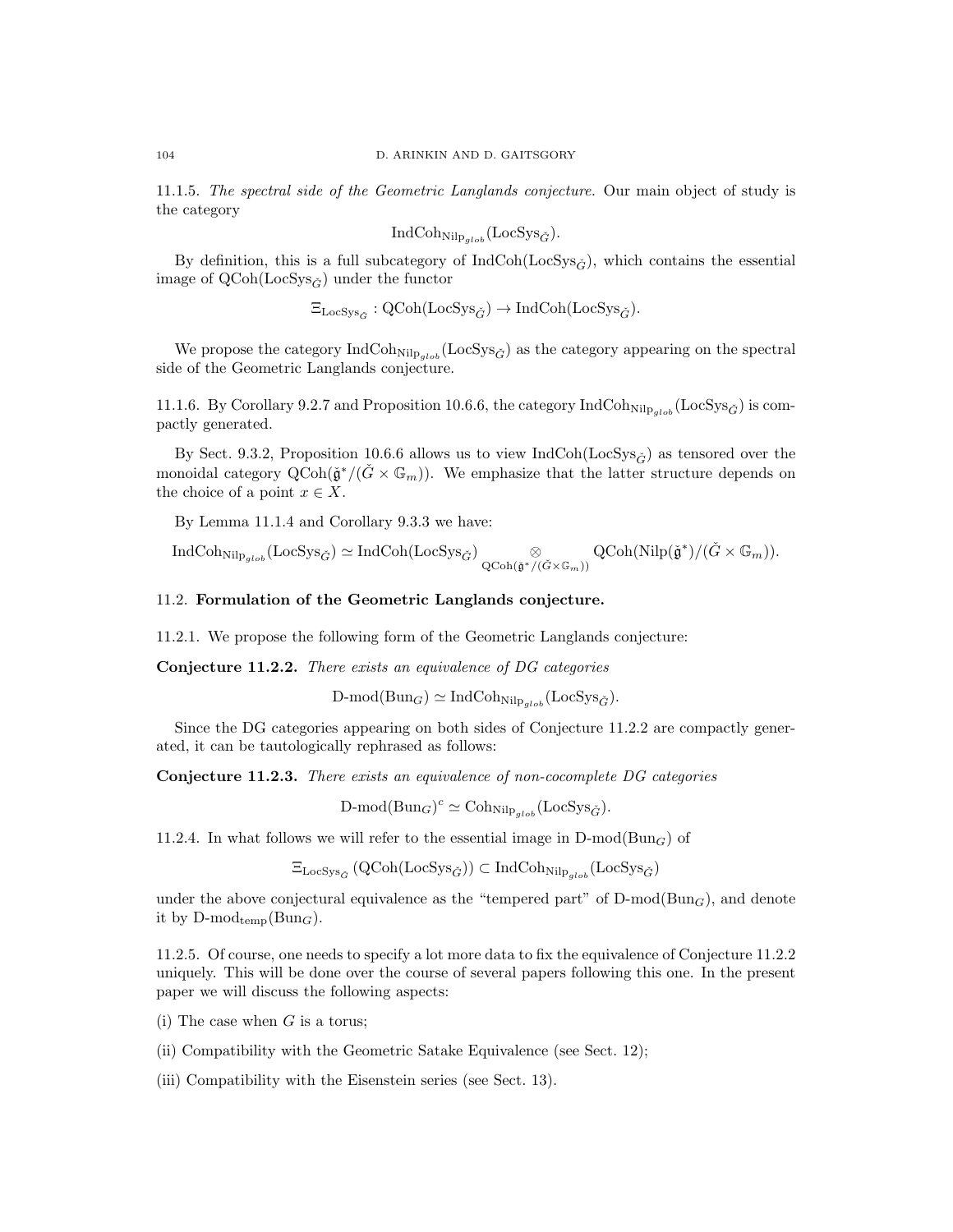11.2.6. The case of a torus. Let G be a torus T. This case offers nothing new. The subset Nilp<sub>alob</sub> is the zero-section of Sing(LocSys<sub> $\check{\tau}$ </sub>), so by Corollary 8.2.8,

$$
\operatorname{IndCoh}_{\operatorname{Nilp}_{glob}}(\operatorname{LocSys}_{\check{T}}) = \Xi_{\operatorname{LocSys}_{\check{G}}}(\operatorname{QCoh}(\operatorname{LocSys}_{\check{G}})),
$$

as subcategories of IndCoh(LocSys<sub> $\tilde{T}$ </sub>).

In this case, the equivalence

$$
\mathrm{QCoh}(\mathrm{LocSys}_{\check{T}}) \simeq \mathrm{D-mod}(\mathrm{Bun}_{T})
$$

is a particular case of the Fourier transform for D-modules on an abelian variety (see [Lau2, Lau1] and [Rot1, Rot2]), appropriately adjusted to the DG setting.

*Remark* 11.2.7. In more detail, for  $G = \mathbb{G}_m$ , a choice of  $x \in X$  identifies

$$
\mathrm{Bun}_{\mathbb{G}_m} \simeq \mathrm{Pic} \times \mathrm{pt} \, / \mathbb{G}_m \times \mathbb{Z} \text{ and } \mathrm{Loc} \mathrm{Sys}_{\mathbb{G}_m} \simeq \widetilde{\mathrm{Pic}} \times (\mathrm{pt} \, \underset{\mathbb{A}^1}{\times} \mathrm{pt}) \times \mathrm{pt} \, / \mathbb{G}_m,
$$

where Pic is the Picard scheme and Pic is its universal additive extension. Then the classical Fourier-Mukai-Laumon transform identifies

$$
D\text{-mod}(Pic) \simeq \mathrm{QCoh}(Pic),
$$

and we have explicit equivalences of categories

$$
\text{$D$-mod}(\text{pt}/\mathbb{G}_m)\simeq \text{QCoh}(\text{pt}\times_{\mathbb{A}^1}\text{pt})\text{ and $D$-mod}(\mathbb{Z})\simeq \text{QCoh}(\text{pt}/\mathbb{G}_m)$}.
$$

Note that the compact generator of  $D\text{-mod}(\text{pt}/\mathbb{G}_m)$  is the direct image with compact supports of  $k \in$  Vect under the map pt  $\rightarrow$  pt  $/\mathbb{G}_m$ . It corresponds to the structure sheaf of  $QCoh(pt \underset{\mathbb{A}^1}{\times} pt).$ 

Note also that under this equivalence, the constant sheaf  $k_{\text{pt}}/G_m \in D\text{-mod}(\text{pt}/\mathbb{G}_m)$  is not compact, and it corresponds to the sky-scraper on  $pt \times_{\mathbb{A}^1} pt$ , which is an object of Coh( $pt \times_{\mathbb{A}^1} pt$ ), but not of  $QCoh(pt \times_{\mathbb{A}^1} pt)^{perf}$ , i.e., it is *not* compact in  $QCoh(pt \times_{\mathbb{A}^1} pt)$ .

## 12. Compatibility with Geometric Satake Equivalence

One of the key properties of the Geometric Langlands equivalence is its behavior with respect to the Hecke functors on both sides of the correspondence. In this section we will study how this is compatible with the proposed candidate for the spectral side: the category  $IndCoh_{Nilp_{glob}}(LocSys_{\check{G}}).$ 

### 12.1. Main results of this section.

12.1.1. The Geometric Satake Equivalence. As before,  $X$  is a smooth connected projective curve, G is a reductive group and G is its Langlands dual. Fix a point  $x \in X$ . The category of Hecke functors at x ("the spherical Hecke category at x") is the category of  $G(\mathcal{O}_x)$ -equivariant D-modules on the affine Grassmannian  $\text{Gr}_{G,x}$ , which we denote by

$$
\mathrm{Sph}(G, x) := \mathrm{D-mod}(\mathrm{Gr}_{G, x})^{G(\mathcal{O}_x)}.
$$

We regard it as a monoidal category with respect to the convolution product.

In Corollary 12.5.5, we will construct a monoidal equivalence

 $\text{Sat}: \text{IndCoh}_{\text{Niln}(\check{\mathfrak{a}}^*)/\check{G}}(\text{Hecke}(\check{G})_{spec}) \simeq \text{Sph}(G, x)$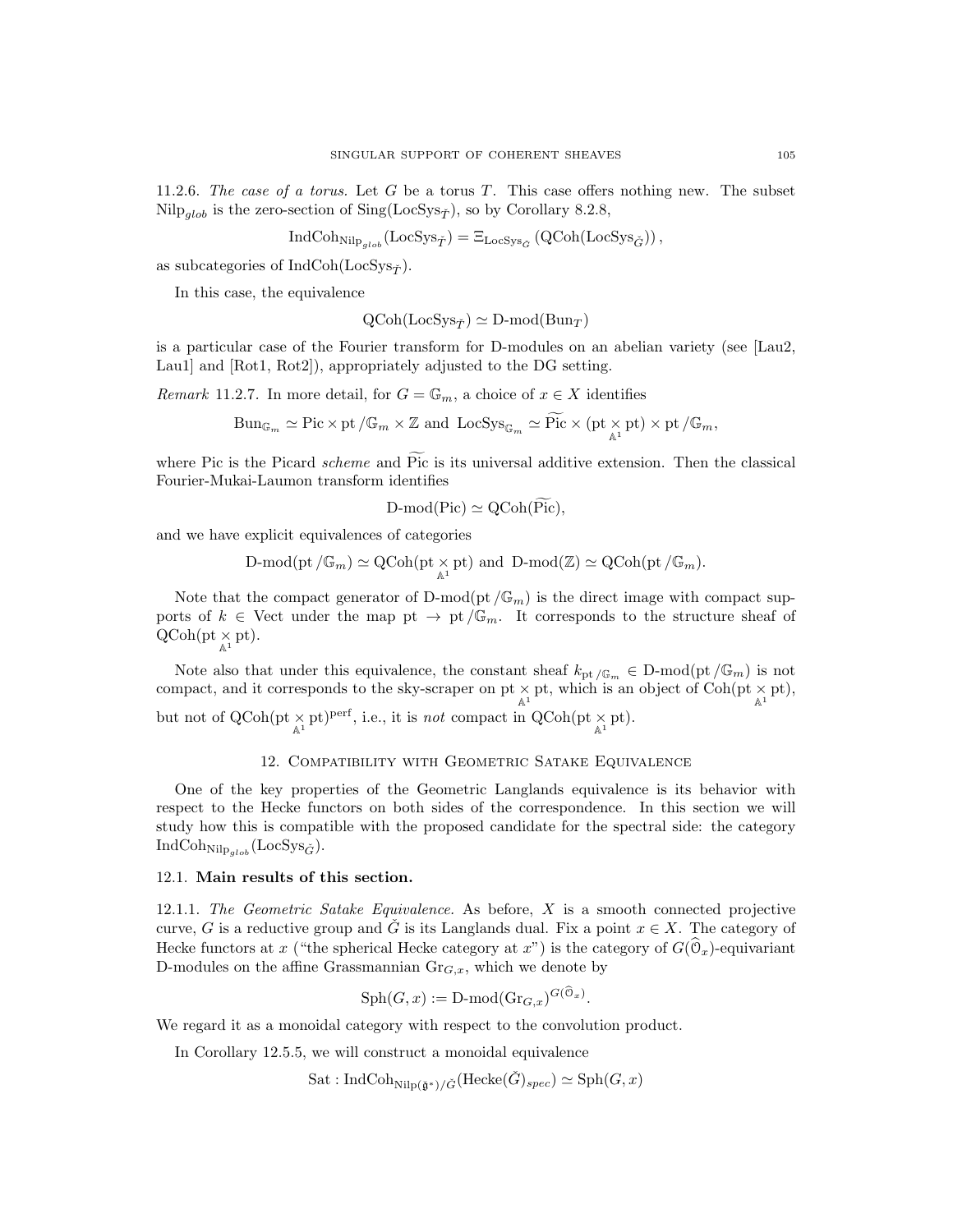between  $Sph(G, x)$  and a certain category constructed from the group  $\tilde{G}$ . Explicitly, IndCoh<sub>Nilp( $\check{\alpha}^*$ )/ $\check{G}$ (Hecke $(\check{G})_{spec}$ ) is the category of ind-coherent sheaves on the stack</sub>

$$
\text{Hecke}(\check{G})_{spec} := \text{pt} \, / \check{G} \underset{\check{\mathfrak{g}}/\check{G}}{\times} \text{pt} \, / \check{G}
$$

whose singular support is contained in

$$
\mathrm{Nilp}(\check{\mathfrak{g}}^*)/\check{G} \subset \check{\mathfrak{g}}^*/\check{G} \simeq \mathrm{Sing}(\mathrm{Hecke}(\check{G})_{spec}),
$$

where  $\text{Nilp}(\check{\mathfrak{g}}^*) \subset \check{\mathfrak{g}}^*$  is the nilpotent cone.

We refer to Sat as the Geometric Satake Equivalence. It is naturally related to the other versions of the Satake equivalence, constructed in [MV] and [BF] (which are given below as (12.2) and Theorem 12.3.3, respectively).

12.1.2. The Geometric Langlands conjecture and the Geometric Satake Equivalence. We show that the "modified" Geometric Langlands conjecture (Conjecture 11.2.2) agrees with the Geometric Satake Equivalence Sat: there is a natural action of the monoidal category

$$
\operatorname{IndCoh}_{\operatorname{Nilp}({\check{\mathfrak g}}^*)/{\check{G}}}(\operatorname{pt}/\check{G}\underset{{\check{\mathfrak g}}/{\check{G}}} \times \operatorname{pt}/\check{G})
$$

on the category IndCoh<sub>Nilp<sub>qlob</sub> (LocSys<sub> $\check{G}$ </sub>), see Corollary 12.7.3. Under the equivalence of Con-</sub> jecture 11.2.2, this action should correspond to the action of the monoidal category  $\text{Sph}(G, x)$ on  $D\text{-mod}(Bun_G)$  by the Hecke functors; this is Conjecture 12.7.6.

12.1.3. Tempered D-modules. Recall that Conjecture 11.2.2 implies the existence of a certain full subcategory D-mod<sub>temp</sub>(Bun<sub>G</sub>) ⊂ D-mod(Bun<sub>G</sub>), the "tempered part" of D-mod(Bun<sub>G</sub>), defined as the essential image in  $D\text{-mod}(Bun_G)$  of

$$
\Xi_{\text{LocSys}_{\check{G}}}(\text{QCoh}(\text{LocSys}_{\check{G}})) \subset \text{IndCoh}_{\text{Nilp}_{glob}}(\text{LocSys}_{\check{G}}).
$$

Assuming the compatibility of Conjecture 12.7.6, we will be able to describe the subcategory D-mod<sub>temp</sub>(Bun<sub>G</sub>) in purely "geometric" terms, using the Hecke functors at a fixed point  $x \in$ X. The description is independent of the Langlands conjecture; we denote the resulting full subcategory by

$$
\text{D-mod}_{\text{temp}}^x(\text{Bun}_G) \subset \text{D-mod}(\text{Bun}_G).
$$

However, it is not clear that the subcategory  $D\text{-mod}_{temp}^x(Bun_G)$  is independent of the choice of the point x. This is the content of Conjecture 12.8.5, which follows from Conjectures 11.2.2 and 12.7.6.

## 12.2. Preliminaries on the spherical Hecke category.

12.2.1. Recall that the spherical Hecke category at a point  $x \in X$  is defined as

$$
\mathrm{Sph}(G, x) := \mathrm{D\text{-}mod}(\mathrm{Gr}_{G, x})^{G(\widehat{\mathcal{O}}_x)},
$$

regarded as a monoidal category with respect to the convolution product. We claim that as a DG category,  $Sph(G, x)$  is compactly generated.

Indeed, we can represent  $\text{Gr}_{G,x}$  as a union of  $G(\mathcal{O}_x)$ -invariant finite-dimensional closed subschemes  $Z_{\alpha}$ . We have

$$
\mathrm{D-mod}(\mathrm{Gr}_{G,x})^{G(\mathcal{O}_x)} \simeq \underset{\alpha}{\mathrm{colim}} \mathrm{D-mod}(Z_{\alpha})^{G(\mathcal{O}_x)},
$$

where for  $\alpha_1 \geq \alpha_2$ , the functor

$$
\mathrm{D\text{-}mod}(Z_{\alpha_1})^{G(\mathfrak{O}_x)} \to \mathrm{D\text{-}mod}(Z_{\alpha_2})^{G(\mathfrak{O}_x)}
$$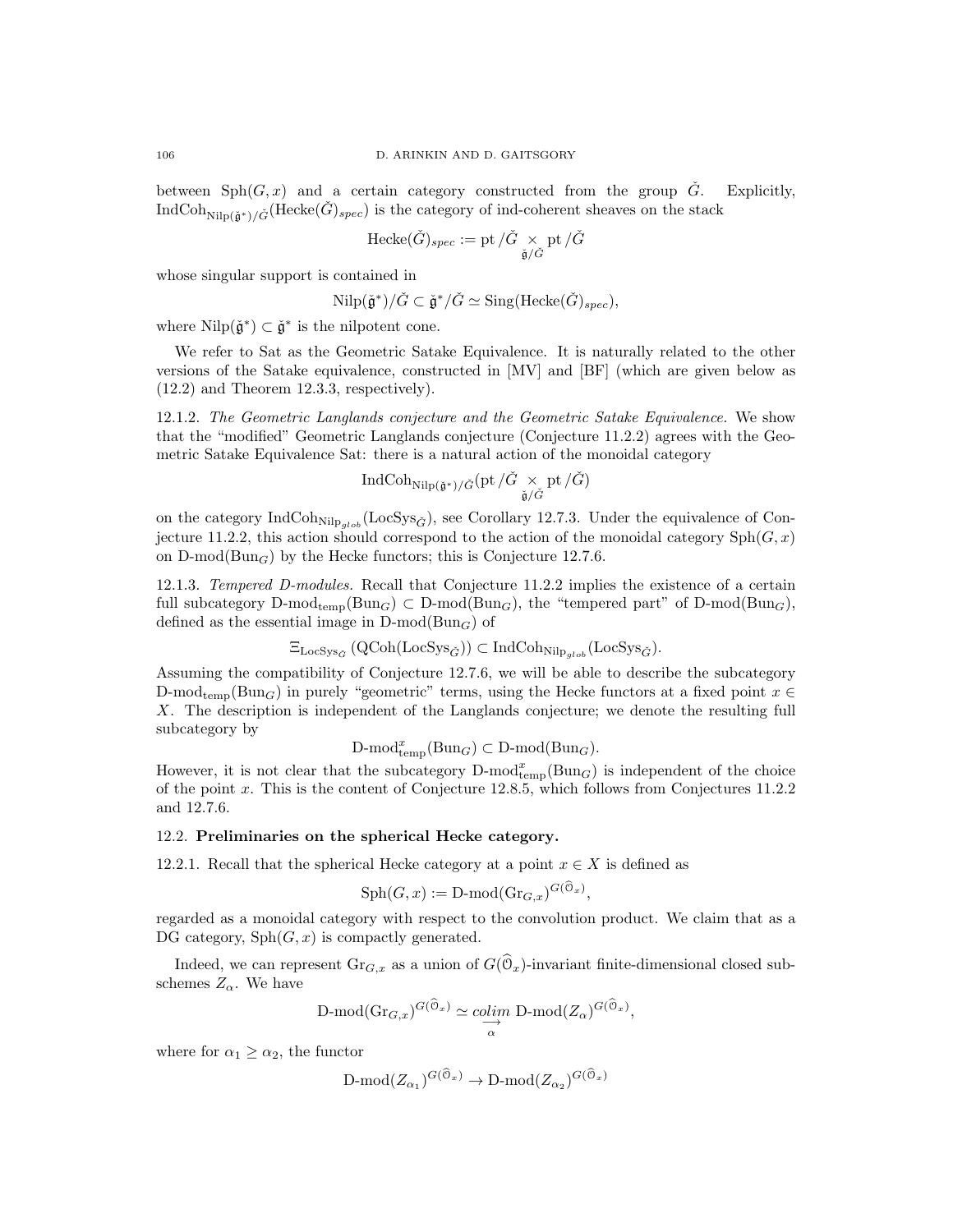is given by direct image along the corresponding closed embedding. In particular, for every  $\alpha$ , the functor

$$
\mathrm{D\text{-}mod}(Z_{\alpha})^{G(\mathfrak{O}_x)} \to \mathrm{D\text{-}mod}(\mathrm{Gr}_{G,x})^{G(\mathfrak{O}_x)}
$$

sends compacts to compacts. By [GL:DG, Lemma 1.3.3], this reduces the assertion to showing that each D-mod $(Z_{\alpha})^{G(\mathcal{O}_x)}$  is compactly generated.

Let  $G_{\alpha}$  be a finite-dimensional quotient of  $G(\mathbb{O}_x)$  through which it acts on  $Z_{\alpha}$ . With no restriction of generality, we can assume that  $\ker(G(\mathcal{O}_x) \to G_\alpha)$  is pro-unipotent. Hence, the forgetful functor

$$
\mathrm{D\text{-}mod}(Z_\alpha)^{G_\alpha}\to\mathrm{D\text{-}mod}(Z_\alpha)^{G(\mathbb{O}_x)}
$$

is an equivalence.

Now,  $Z_\alpha/G_\alpha$  is a QCA algebraic stack, and the compact generation of D-mod $(Z_\alpha)^{G_\alpha}$  follows from [DrG0, Theorem 0.2.2]. (Since  $Z_{\alpha}/G_{\alpha}$  is a global quotient, the compact generation follows more easily from the results of [BZFN].)

Note that the monoidal operation on  $\mathrm{Sph}(G, x)$  preserves the subcategory of compact objects (this follows from the properness of  $\mathrm{Gr}_{G,x}$ ). Hence,  $\mathrm{Sph}(G,x)^c$  acquires a structure of noncocomplete monoidal DG category.

12.2.2. Consider the heart  $(D\text{-mod}(Gr_{G,x})^{G(\widehat{\mathbb{O}}_x)})^{\heartsuit}$  of the natural t-structure on the category  $D\text{-mod}(\text{Gr}_{G,x})^{G(\widehat{\mathbb{O}}_x)}$ . I.e.,  $\left(D\text{-mod}(\text{Gr}_{G,x})^{G(\widehat{\mathbb{O}}_x)}\right)^\heartsuit$  is the abelian category of  $G(\widehat{\mathbb{O}}_x)$ -equivariant D-modules on  $\text{Gr}_{G,x}$ . The geometric Satake isomorphism of [MV] gives an equivalence between  $(D\text{-mod}(Gr_{G,x})^{G(\widehat{\mathcal{O}}_x)})^{\heartsuit}$  and the abelian category of representations of  $\check{G}$ , which we denote by  $\operatorname{Rep}(\check G)^\heartsuit.$ 

We let  $\text{Sph}(G, x)^{naive}$  be the derived category (considered as a DG category) of the abelian category

$$
\left(\mathrm{D\text{-}mod}(\mathrm{Gr}_{G,x})^{G(\widehat{\mathbb{O}}_x)}\right)^\heartsuit.
$$

We have a canonical (but not fully faithful) monoidal functor

(12.1) 
$$
\mathrm{Sph}(G, x)^{naive} \to \mathrm{Sph}(G, x)
$$

(see [Lu1, Theorem 1.3.2.2]).

The Satake equivalence of [MV] induces a canonical t-exact equivalence of monoidal categories

(12.2) 
$$
\text{Sat}^{naive} : \text{Rep}(\check{G}) \simeq \text{Sph}(G, x)^{naive}.
$$

We will refer to it as the "naive" version of the Geometric Satake Equivalence.

In order to describe  $Sph(G, x)$ , it is convenient to first introduce and describe its "renormalized" version. Here "renormalization" refers to the process of changing (in this case, enlarging) the class of compact objects of the category.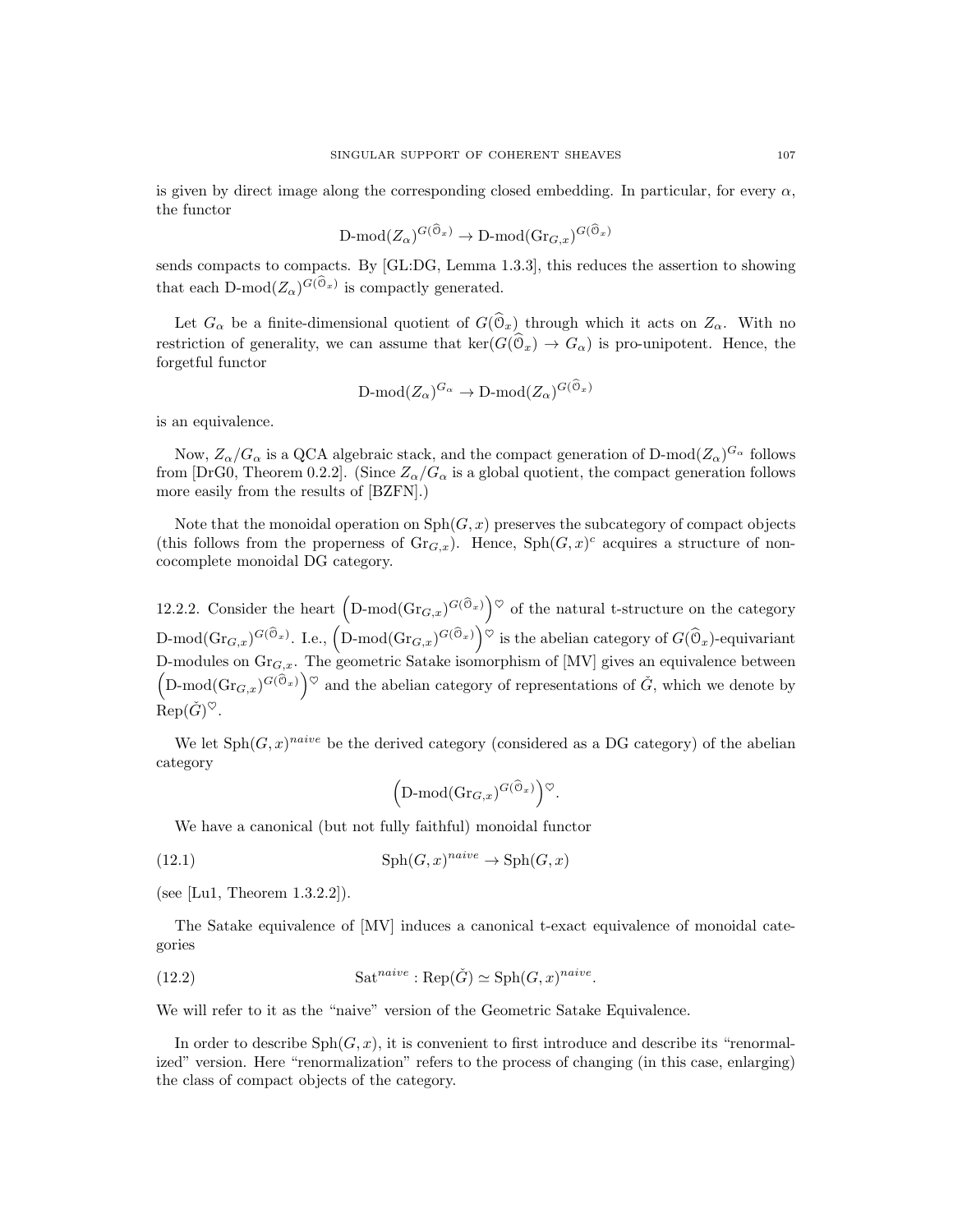12.2.3. Let  $\text{Sph}(G, x)^{loc.c}$  denote the full subcategory of  $\text{Sph}(G, x)$  consisting of those objects of  $\text{Sph}(G, x) \simeq D\text{-mod}(\text{Gr}_{G, x})^{G(\mathcal{O}_x)}$  that become compact after applying the forgetful functor

$$
\mathrm{D-mod}(\mathrm{Gr}_{G,x})^{G(\mathcal{O}_x)} \to \mathrm{D-mod}(\mathrm{Gr}_{G,x}).
$$

(The superscript "loc.c" stands for "locally compact.")

The category  $\text{Sph}(G, x)^{loc.c} \subset \text{Sph}(G, x)$  is stable under the monoidal operation, and hence acquires a structure of (non-cocomplete) monoidal DG category. We define

$$
Sph(G, x)^{ren} := Ind(Sph(G, x)^{loc.c}),
$$

which thus acquires a structure of monoidal DG category.

12.2.4. We have a canonically defined monoidal functor

$$
\Psi^{\text{Sph}}: \text{Sph}(G, x)^{\text{ren}} \to \text{Sph}(G, x),
$$

obtained by ind-extending the tautological embedding  $\text{Sph}(G, x)^{loc.c} \hookrightarrow \text{Sph}(G, x)$ .

Since  $\text{Sph}(G, x)^{loc.c}$  is closed under the truncations with respect to the (usual) t-structure on  $Sph(G, x)$ , we obtain that  $Sph(G, x)$ <sup>ren</sup> acquires a unique t-structure, compatible with colimits<sup>17</sup>, for which the functor  $\Psi^{\text{Sph}}$  is t-exact.

The functor  $\Psi^{\text{Sph}}$  admits a left adjoint, denoted  $\Xi^{\text{Sph}}$ , obtained by ind-extending the tautological embedding  $\text{Sph}(G, x)^c \hookrightarrow \text{Sph}(G, x)^{loc.c}$ . By construction, the functor  $\Xi^{\text{Sph}}$  is fully faithful. So,  $\Psi^{\text{Sph}}$  makes  $\text{Sph}(G, x)$  into a colocalization of  $\text{Sph}(G, x)$ <sup>ren</sup>.

Finally, note that  $\Xi^{\text{Sph}}$  has a natural structure of a monoidal functor. Indeed, it is clearly co-lax monoidal, being the left adjoint of a monoidal functor. Since the category  $\text{Sph}(G, x)$  is compactly generated, it suffices to check that  $\Xi^{\text{Sph}}$  is (strictly) monoidal after restriction to the category of compact objects  $\text{Sph}(G, x)^c$ . However, this restriction identifies with the embedding of monoidal categories  $\text{Sph}(G, x)^c \hookrightarrow \text{Sph}(G, x)^{loc.c}$ .

12.2.5. We claim that the tautological functor  $\text{Sph}(G, x)^{naive} \to \text{Sph}(G, x)$  of (12.1) canonically factors as

$$
\mathrm{Sph}(G,x)^{naive} \to \mathrm{Sph}(G,x)^{\mathrm{ren}} \xrightarrow{\Psi^{\mathrm{Sph}}} \mathrm{Sph}(G,x).
$$

Indeed, we construct the functor

(12.3) 
$$
\mathrm{Sph}(G, x)^{naive} \to \mathrm{Sph}(G, x)^{ren}
$$

as the ind-extension of a functor  $(\text{Sph}(G, x)^{naive})^c \to \text{Sph}(G, x)^{loc.c}$ . The latter is obtained by noticing that the essential image of  $(\text{Sph}(G, x)^{naive})^c$  under the functor  $(12.1)$  is contained in  $\mathrm{Sph}(G,x)^{loc.c}.$ 

By construction, the functor (12.3) sends compact objects to compact ones. By contrast, the functor (12.1) does not have this property.

We will denote by  $Sat^{naive,ren}$  the resulting functor

 $Rep(\check{G}) \to Sph(G, x)^{ren}.$ 

## 12.3. The Hecke category on the spectral side.

<sup>&</sup>lt;sup>17</sup>A t-structure on a cocomplete DG category is called compatible with colimits if the subcategory of coconnective objects is closed under filtered colimits.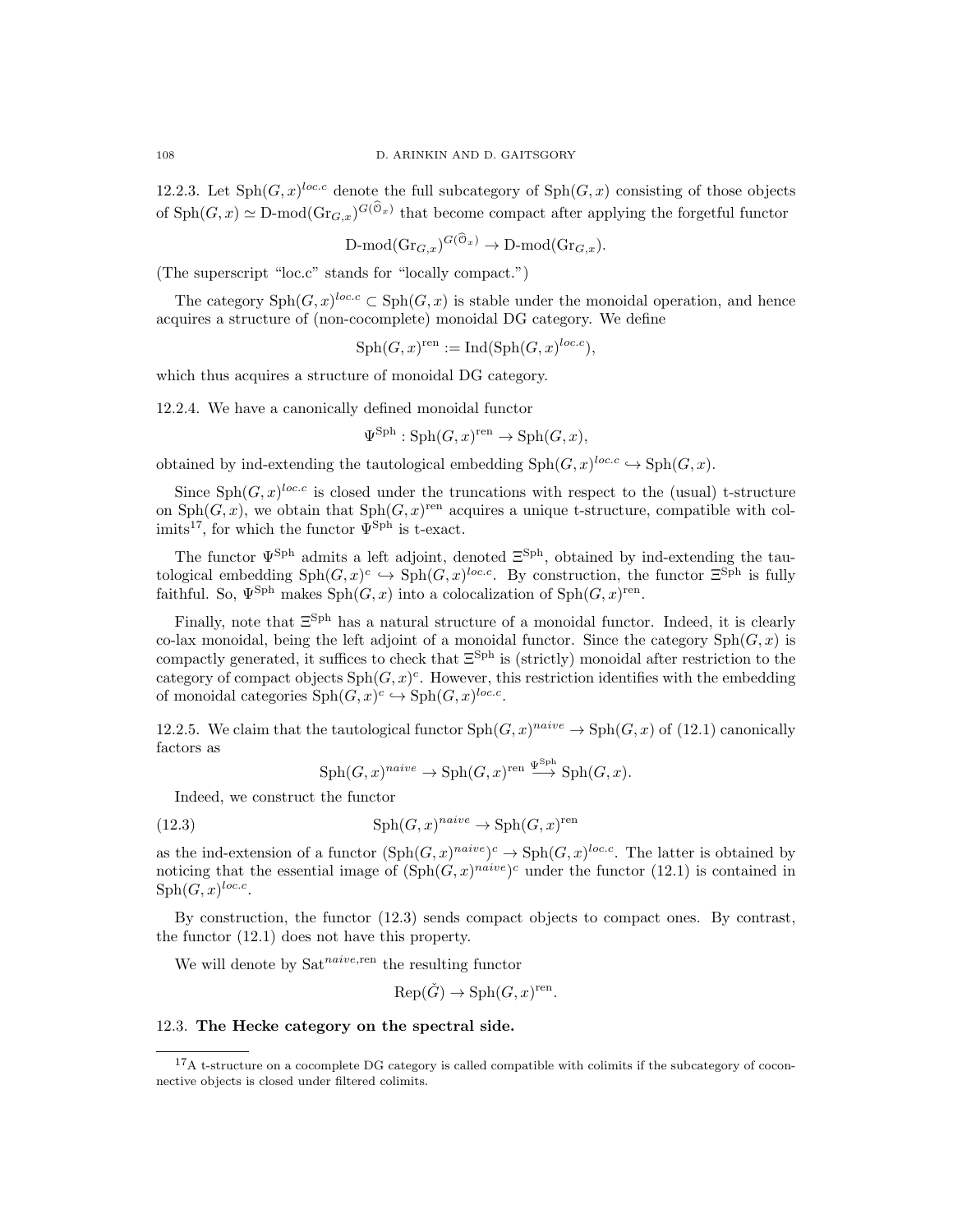12.3.1. Consider now the stack

$$
\text{Hecke}(\check{G})_{spec} := \text{pt} \, / \check{G} \underset{\check{\mathfrak{g}}/\check{G}}{\times} \text{pt} \, / \check{G},
$$

where both maps pt  $\rightarrow \check{g}$  correspond to  $0 \in \check{g}$ . In the notation of Sect. 9.1.1,

$$
\text{Hecke}(\check{G})_{spec} = \mathcal{G}_{\left(\text{pt}/\check{G}\right)/\left(\check{\mathfrak{g}}/\check{G}\right)}.
$$

The stack Hecke $(\check{G})_{spec}$  is naturally a groupoid acting on pt  $/\check{G}$ . This groupoid structure equips

$$
\operatorname{IndCoh}(\operatorname{Hecke}(\check{G})_{spec})
$$

with a structure of monoidal category via convolution.

We can also consider the subcategory

$$
Coh(\text{Hecke}(\check{G})_{spec}) \subset \text{IndCoh}(\text{Hecke}(\check{G})_{spec}),
$$

which is stable under the monoidal operation, and thus acquires a structure of (non-cocomplete) monoidal category, whose ind-completion identifies with  $IndCoh(Hecke(G)_{spec})$ .

12.3.2. The following description of  $\text{Sph}(G, x)^{loc.c}$  is given by [BF, Theorem 5]<sup>18</sup>:

Theorem 12.3.3. There is a canonical equivalence of (non-cocomplete) monoidal categories

Coh(Hecke $(\check{G})_{spec}$ )  $\simeq$  Sph $(G, x)^{loc.c}$ .

This equivalence tautologically extends to an equivalence between the ind-completions of these categories, giving the following "renormalized" Geometric Satake Equivalence.

Corollary 12.3.4. There exists a canonical equivalence of monoidal categories

$$
Sat^{ren}: IndCoh(Hecke(\check{G})_{spec}) \simeq \mathrm{Sph}(G, x)^{ren}
$$

.

Under this equivalence, the functor  $Sat^{naive,ren} : \text{Rep}(\check{G}) \to \text{Sph}(G, x)^{ren}$  corresponds to the canonical functor

$$
Rep(\check{G}) \to IndCoh(Hecke(\check{G})_{spec}),
$$

given by the direct image along the diagonal map

$$
\Delta_{\mathrm{pt}\,/\check{G}}:\mathrm{pt}\,/\check{G}\to\mathrm{pt}\,/\check{G}\underset{\check{\mathfrak{g}}/\check{G}}{\times}\mathrm{pt}\,/\check{G}=\mathrm{Hecke}(\check{G})_{spec}.
$$

Remark 12.3.5. The category  $\text{Sph}(G, x)$ , as well as  $\text{Sph}(G, x)$ <sup>ren</sup>, has a richer structure, namely, that of *factorizable* monoidal category, when we allow the point  $x$  to move along  $X$ . One can see this structure on the category  $IndCoh(Hecke(\check{G})_{spec})$  as well, and one can show that the equivalence of (12.3.4) can be naturally upgraded to an equivalence of factorizable monoidal categories. <sup>19</sup>

#### 12.4. A Koszul dual description.

<sup>&</sup>lt;sup>18</sup>The statement in *loc.cit.* is the combination of Theorem 12.3.3 as stated below and Proposition 12.4.2.

<sup>19</sup>The latter statement is known as "derived Satake"; it was conjectured by V. Drinfeld and proved by J. Lurie and the second author (unpublished) by interpreting IndCoh(Hecke $(\check{G})_{spec}$ ) as the  $\mathbb{E}_3$ -center of Rep( $\check{G}$ ), viewed as an  $\mathbb{E}_2$ -category.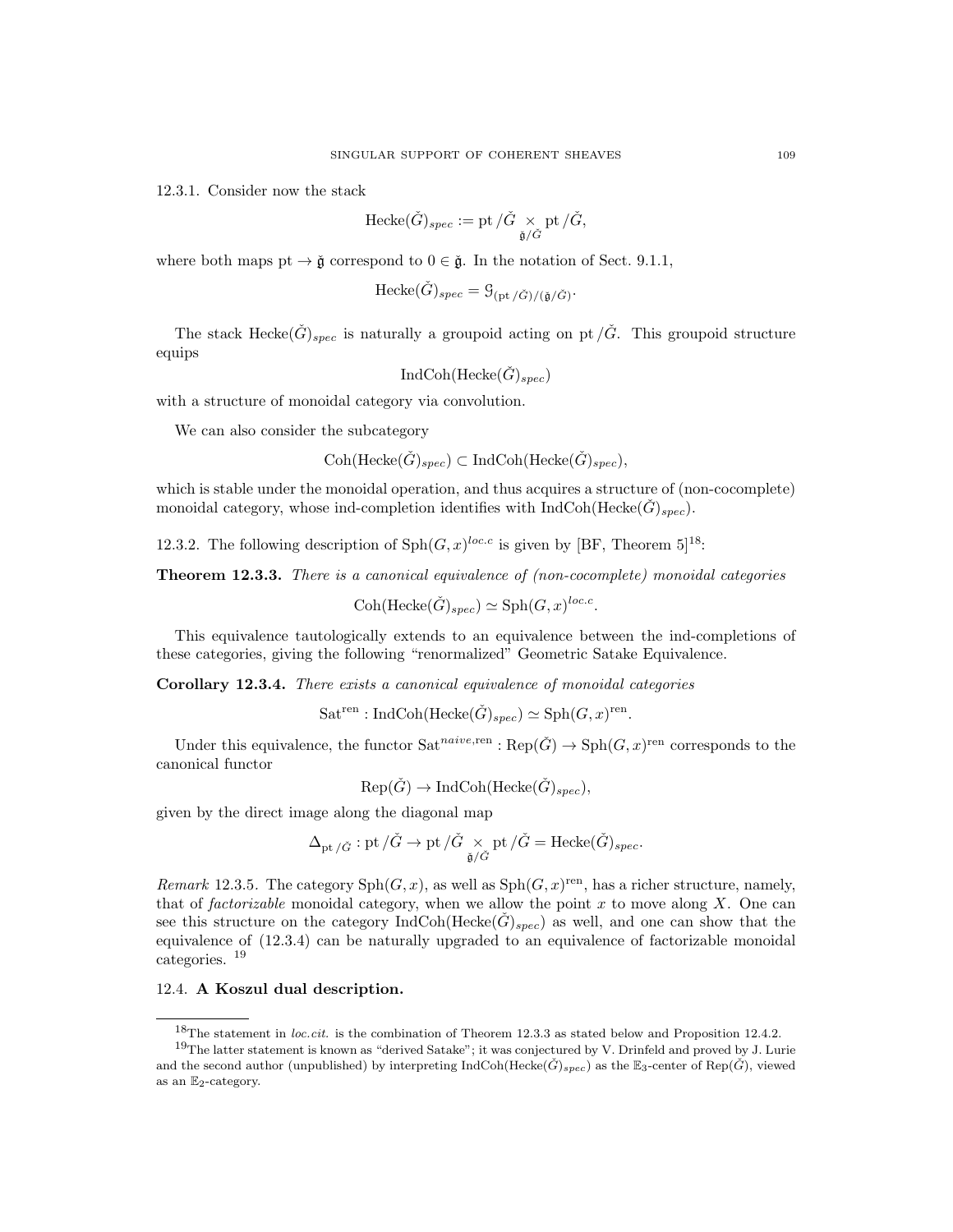12.4.1. Consider the commutative DG algebra Sym( $\check{g}[-2]$ )-mod, which is acted on canonically by  $\check{G}$ . Consider the category

$$
(Sym(\check{\mathfrak{g}}[-2])\text{-mod})^{\check{G}}
$$

as a monoidal category via the usual tensor product operation of modules over a commutative algebra.

We claim:

Proposition 12.4.2. There exists a canonical equivalence of monoidal categories

$$
\mathrm{KD}_{\mathrm{Hecke}(\check{G})_{spec}}: \mathrm{IndCoh}(\mathrm{Hecke}(\check{G})_{spec}) \simeq (\mathrm{Sym}(\check{\mathfrak{g}}[-2])\text{-mod})^{\check{G}}.
$$

*Proof.* Consider  $V = \check{\mathfrak{g}}/\check{G}$  as a vector bundle over  $\mathfrak{X} = \text{pt}/\check{G}$ . Then  $\text{Sym}_{\mathcal{O}_{\mathfrak{X}}}(V[-2])$  is a commutative (i.e.,  $\mathbb{E}_{\infty}$ ) algebra in QCoh(X), and we have a natural equivalence

 $(\text{Sym}(\check{\mathfrak{g}}[-2])\text{-mod})^{\check{G}} \simeq \text{Sym}_{\mathcal{O}_{\mathfrak{X}}}(V[-2])\text{-mod}.$ 

Note that we are in the setting of Sect. 9.3; therefore, we have an isomorphism of  $\mathbb{E}_2$ -algebras in  $QCoh(\mathfrak{X})$ :

$$
\operatorname{Sym}_{\mathcal{O}_{\mathfrak{X}}}(V[-2]) \simeq \operatorname{HC}(\mathfrak{X}/V).
$$

Now the claim follows from Koszul duality of Corollary 9.1.7.  $\Box$ 

Remark 12.4.3. Being a symmetric monoidal category,  $(Sym(\tilde{g}[-2])$ -mod $)^{\tilde{G}}$  also has a structure of factorizable monoidal category over  $X$ . However, the equivalence of Proposition 12.4.2 is only between mere monoidal categories: it is not compatible with the factorizable structure. In fact, one can show that  $IndCoh(Hecke(\hat{G})_{spec})$  does not admit an  $\mathbb{E}_2$ -structure which is compatible with the factorizable structure, even if G is a torus.  $20$ 

12.4.4. Combining Corollary 12.3.4 and Proposition 12.4.2, we obtain:

Corollary 12.4.5. There exists a canonical equivalence of monoidal categories

$$
\operatorname{Sat}^{\operatorname{ren}}\circ(\operatorname{KD}_{\operatorname{Hecke}(\check{G})_{spec}})^{-1} : (\operatorname{Sym}(\check{\mathfrak{g}}[-2])\text{-mod})^{\check{G}} \simeq \operatorname{Sph}(G,x)^{\operatorname{ren}}.
$$

Moreover, from Sect. 12.2.4, we obtain:

Corollary 12.4.6. There exists a canonically defined monoidal functor

$$
(\operatorname{Sym}(\check{\mathfrak{g}}[-2])\text{-mod})^{\check{G}} \to \operatorname{Sph}(G, x),
$$

which is, moreover, a colocalization.

12.4.7. In fact, the equivalence of Corollary 12.4.5 can be made more explicit:

Let  $\delta_1$  be the unit object of

$$
\mathrm{Sph}(G, x)^{loc.c} \subset \mathrm{Sph}(G, x),
$$

given by the delta-function at  $1 \in \text{Gr}_{G,x}$ . Theorem 12.3.3 implies that there exists a canonical isomorphism of  $\mathbb{E}_2$ -algebras

(12.4) 
$$
\mathcal{M}aps_{\mathrm{Sph}(G,x)^{loc.c}}(\delta_1, \delta_1) \simeq \mathrm{Sym}(\check{\mathfrak{g}}[-2])^{\check{G}},
$$

<sup>20</sup>This is more convenient to see on the geometric side. The key fact is that the transgression map  $H^{\bullet}(\mathrm{pt}/\mathbb{G}_m) \otimes H_{\bullet}(X) \to H^{\bullet}(\mathrm{Bun}_{\mathbb{G}_m})$  does not commute with the maps  $H^{\bullet}(\mathrm{Bun}_{\mathbb{G}_m}) \to H^{\bullet}(\mathrm{Bun}_{\mathbb{G}_m})$  given by translation by points of X. Here  $H^{\bullet}(\text{pt}/\mathbb{G}_m)$  appears as the endomorphism algebra of the unit object of  $Sph(\mathbb{G}_m, x)$ .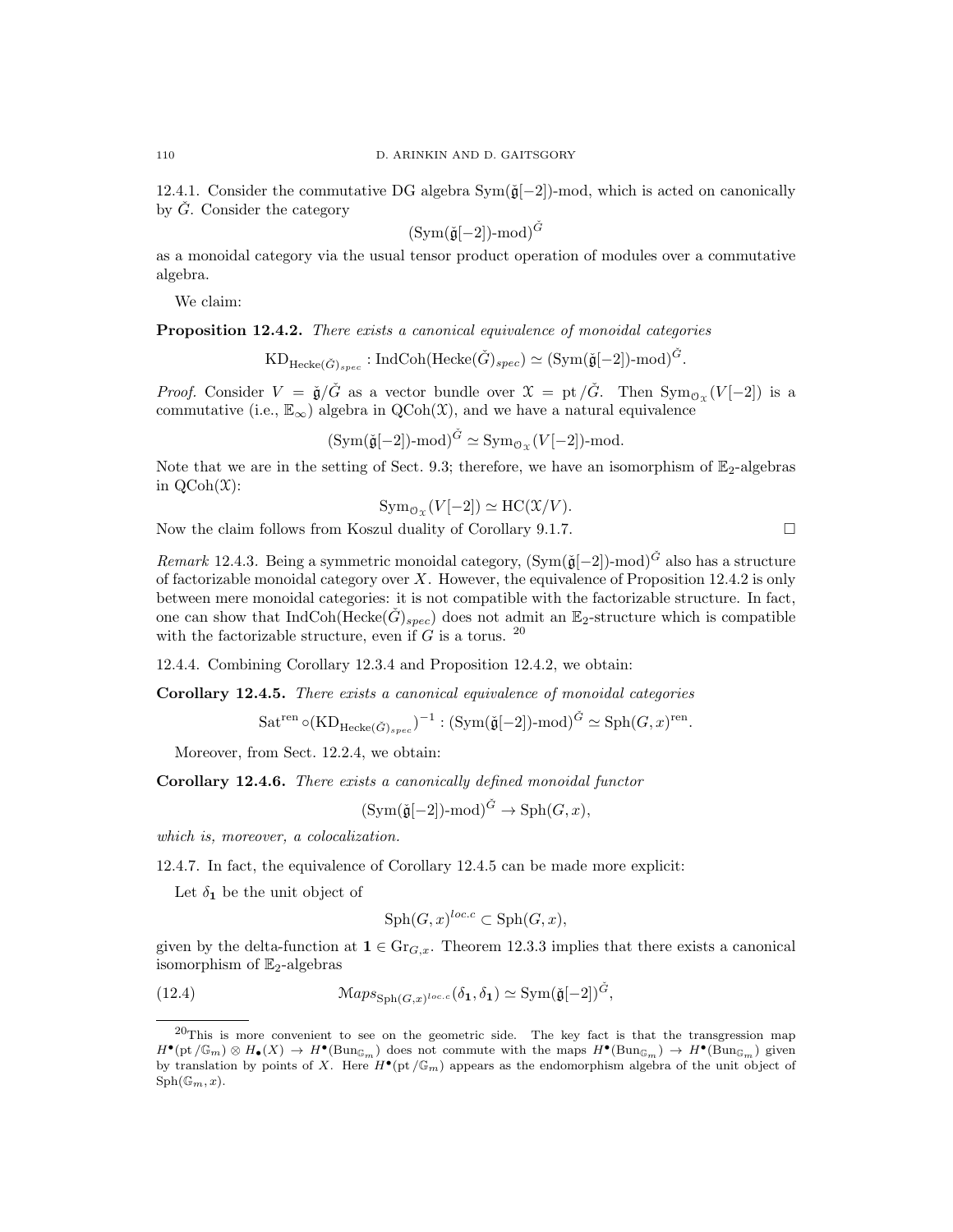and that for any  $\mathcal{M} \in \text{Sph}(G, x)^{loc.c}$ , we have an isomorphism of  $\text{Sym}(\check{\mathfrak{g}}[-2])^{\check{G}}$ -modules

(12.5) 
$$
\left(\text{KD}_{\text{Hecke}(\check{G})_{spec}}\left((\text{Sat}^{\text{ren}})^{-1}(\mathcal{M})\right)\right)^{\check{G}} \simeq \mathcal{M}aps_{\text{Sph}(G,x)^{loc.c}}(\delta_1, \mathcal{M}).
$$

12.4.8. Thus,  $\text{KD}_{\text{Hecke}(\check{G})_{spec}}((\text{Sat}^{\text{ren}})^{-1}(\mathcal{M}))$  is a  $\check{G}$ -equivariant module over  $\text{Sym}(\check{\mathfrak{g}}[-2])$ , and  $(12.5)$  recovers  $\check{G}$ -invariants in this module.

One can reconstruct the entire module  $KD_{Hecke(\check{G})_{spec}}((Sat^{ren})^{-1}(\mathcal{M}))$  by considering convolutions of M with objects of the form  $Sat^{naive,ren}(\rho)$  for  $\rho \in \text{Rep}(\check{G})^c$ :

$$
\left(\mathrm{KD}_{\mathrm{Hecke}(\check{G})_{spec}}\left((\mathrm{Sat}^{\mathrm{ren}})^{-1}(\mathcal{M})\right)\otimes \rho\right)^{\check{G}} \simeq \mathrm{Maps}_{\mathrm{Sph}(G,x)^{loc.c}}(\delta_1,\mathcal{M}\star \mathrm{Sat}^{naive,\mathrm{ren}}(\rho)).
$$

12.4.9. Note that since **1** is a closed  $G(\mathcal{O}_x)$ -invariant point of  $\mathrm{Gr}_{G,x}$ ,

(12.6) 
$$
\mathcal{M}aps_{\text{Sph}(G,x)^{loc.c}}(\delta_1, \delta_1) \simeq \mathcal{M}aps_{\text{Sph}(G,x)}(\delta_1, \delta_1) \simeq
$$
  
 $\simeq \mathcal{M}aps_{\text{D-mod}(\text{pt})^{G(\mathfrak{S}_x)}}(\delta, \delta) \simeq \mathcal{M}aps_{\text{D-mod}(\text{pt})^G}(\delta, \delta),$ 

where  $\delta$  denotes the generator  $k \in$  Vect  $\simeq$  pt, which is naturally equivariant with respect to any group.

We note that the last isomorphism in (12.6) is due to the fact that  $\ker(G(\mathcal{O}_x) \to G)$  is pro-unipotent.

By definition, the algebra  $\mathcal{M}ap s_{\text{D-mod}(\text{pt})G}(\delta,\delta)$  is the equivariant cohomology of G, which we denote by  $H_{\rm dR}(\text{pt }/G)$ , and we have a canonical isomorphism

$$
H_{\rm dR}(\mathrm{pt}\,/G) \simeq \mathrm{Sym}(\mathfrak{h}^*[-2])^W \simeq \mathrm{Sym}(\check{\mathfrak{h}}[-2])^W \simeq \mathrm{Sym}(\check{\mathfrak{g}}[-2])^{\check{G}}.
$$

Now, it follows from the construction of the isomorphism of Theorem 12.3.3, that the resulting isomorphism

$$
\mathrm{Sym}(\check{\mathfrak{g}}[-2])^{\check{G}} \simeq H_{\mathrm{dR}}(\mathrm{pt}/G) \simeq \mathrm{Maps}_{\mathrm{D-mod}(\mathrm{pt})^G}(\delta, \delta) \simeq \mathrm{Maps}_{\mathrm{Sph}(G,x)^{loc,c}}(\delta_1, \delta_1)
$$

equals one given by (12.4).

## 12.5. A description of  $Sph(G, x)$ .

12.5.1. Recall that the stack

$$
\mathrm{Hecke}(\check{G})_{spec}=\mathrm{pt}\,/\check{G}\,\times_{\check{\mathfrak{g}}/\check{G}}\mathrm{pt}\,/\check{G}=\mathcal{G}_{(\mathrm{pt}\,/\check{G})/(\check{\mathfrak{g}}/ \mathcal{G})}
$$

is quasi-smooth, and

$$
\mathrm{Sing}(\mathrm{Hecke}(\check{G})_{spec})\simeq \check{\mathfrak{g}}^*/\check{G},
$$

see Sect. 9.1.6.

Moreover, by Corollary 9.1.7, the equivalence of Proposition 12.4.2 calculates the singular support of objects of Hecke $(\check{G})_{spec}$ :

For  $\mathcal{F} \in \text{Hecke}(\check{G})_{spec}$ , we have

(12.7) 
$$
SingSupp(\mathcal{F}) = supp(KD_{Hecke(\check{G})_{spec}}(\mathcal{F})),
$$

as subsets of  $\check{\mathfrak{g}}^*/\check{G}$ .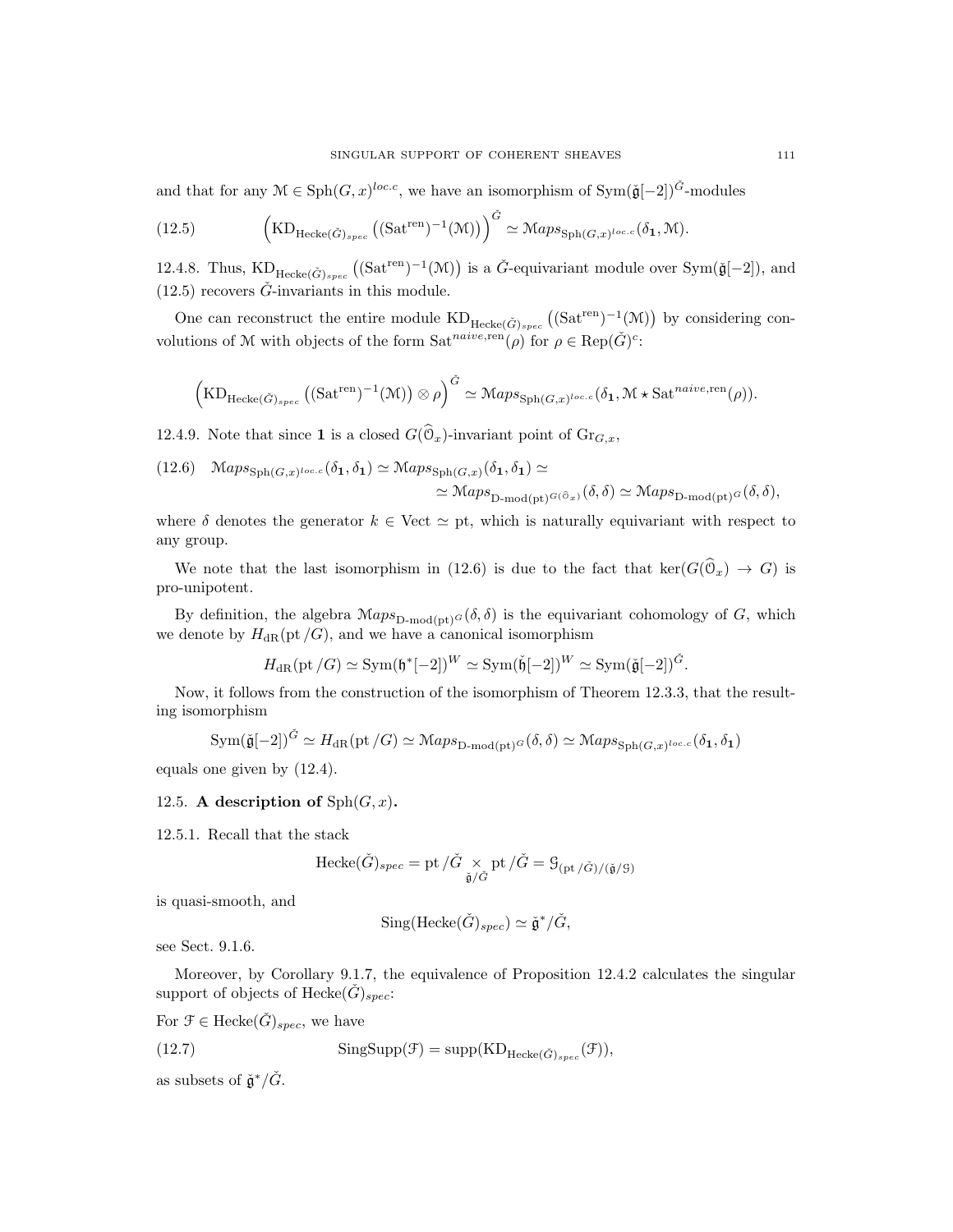12.5.2. We will prove:

Theorem 12.5.3. Under the equivalence

 $\text{Sat}^{\text{ren}}: \text{IndCoh}(\text{Hecke}(\check{G})_{spec}) \simeq \text{Sph}(G, x)^{\text{ren}}$ 

of Corollary 12.3.4, the colocalization

$$
\Xi^{\mathrm{Sph}} : \mathrm{Sph}(G, x) \rightleftarrows \mathrm{Sph}(G, x)^{\mathrm{ren}} : \Psi^{\mathrm{Sph}}
$$

identifies with

$$
\text{IndCoh}_{\text{Nilp}(\check{\mathfrak{g}}^*)/\check{G}}(\text{Hecke}(\check{G})_{spec}) \rightleftarrows \text{IndCoh}(\text{Hecke}(\check{G})_{spec}).
$$

We remind that the functors  $(\Xi^{\text{Sph}}, \Psi^{\text{Sph}})$  appearing in Theorem 12.5.3 are those from Sect. 12.2.4.

In terms of Corollary 12.4.6, the assertion of Theorem 12.5.3 can be reformulated as follows:

Corollary 12.5.4. The colocalization

$$
\mathrm{Sph}(G, x) \rightleftarrows (\mathrm{Sym}(\check{\mathfrak{g}}[-2])\text{-mod})^{\check{G}}
$$

of Corollary 12.4.6 identifies with

$$
\left((\mathrm{Sym}(\check{\mathfrak{g}}[-2])\text{-}\mathrm{mod}\right)^{\check{G}}\right)_{\mathrm{Nilp}(\check{\mathfrak{g}}^*)/\check{G}}\rightleftarrows (\mathrm{Sym}(\check{\mathfrak{g}}[-2])\text{-}\mathrm{mod}\right)^{\check{G}}.
$$

Theorem 12.5.3, in particular, implies:

Corollary 12.5.5. There exists a canonical equivalence of monoidal categories

Sat : IndCoh<sub>Nilp(ğ\*)/G</sub>(Hecke(
$$
\check{G}
$$
)<sub>spec</sub>)  $\simeq$  Sph(*G*, x),

and of non-cocomplete monoidal categories $^{21}$ 

$$
\mathrm{Coh}_{\mathrm{Nilp}(\check{\mathfrak{g}}^*)/\check{G}}(\mathrm{Hecke}(\check{G})_{spec}) \simeq \mathrm{Sph}(G,x)^c.
$$

12.6. Proof of Theorem 12.5.3. By  $(12.7)$ , we need to show that the essential image of  $Sph(G, x)$  under the equivalence

$$
\text{KD}_{\text{Hecke}(\check{G})_{spec}} \circ (\text{Sat}^{\text{ren}})^{-1} : \text{Sph}(G, x)^{\text{ren}} \simeq (\text{Sym}(\check{\mathfrak{g}}[-2])\text{-mod})^{\check{G}}.
$$

coincides with the subcategory

$$
(\mathrm{Sym}(\check{\mathfrak g}[-2])\text{-}\mathrm{mod}_{\mathrm{Nilp}(\check{\mathfrak g}^*)})^{\check{G}}\subset (\mathrm{Sym}(\check{\mathfrak g}[-2])\text{-}\mathrm{mod})^{\check{G}}.
$$

12.6.1. Let

$$
\mathrm{D\text{-}mod}(\mathrm{Gr}_{G,x})^{G(\mathfrak{O}_x)\text{-}{\mathrm{mon}}}\subset \mathrm{D\text{-}mod}(\mathrm{Gr}_{G,x})
$$

be the full subcategory generated by the essential image of the forgetful functor

$$
\mathrm{Sph}(G, x)^{loc.c} \to \mathrm{D-mod}(\mathrm{Gr}_{G,x}).
$$

Since  $Sph(G, x)^{loc.c}$  is closed under the truncation functors, we obtain that the category D-mod( $\text{Gr}_{G,x}$ )<sup> $G(\mathcal{O}_x)$ -mon is compactly generated by the essential image of</sup>

$$
(\mathrm{Sph}(G, x)^{loc.c})^{\heartsuit} \subset \mathrm{Sph}(G, x)^{loc.c}
$$

.

Since the generators of D-mod $(\text{Gr}_{G,x})^{G(\mathcal{O}_x)$ -mon are holonomic, the forgetful functor

$$
\mathbf{oblv}_{G(\widehat{\mathcal{O}}_{x})}: \mathrm{Sph}(G, x) \to \mathrm{D-mod}(\mathrm{Gr}_{G, x})^{G(\mathcal{O}_{x})\text{-mon}}
$$

<sup>&</sup>lt;sup>21</sup>The fact that  $\mathrm{Coh}_{\mathrm{Nilp}(\tilde{\mathfrak{g}}^*)/\check{G}}(\mathrm{Hecke}(\check{G})_{spec})$  is preserved under the monoidal operation follows, e.g., from Proposition 12.4.2.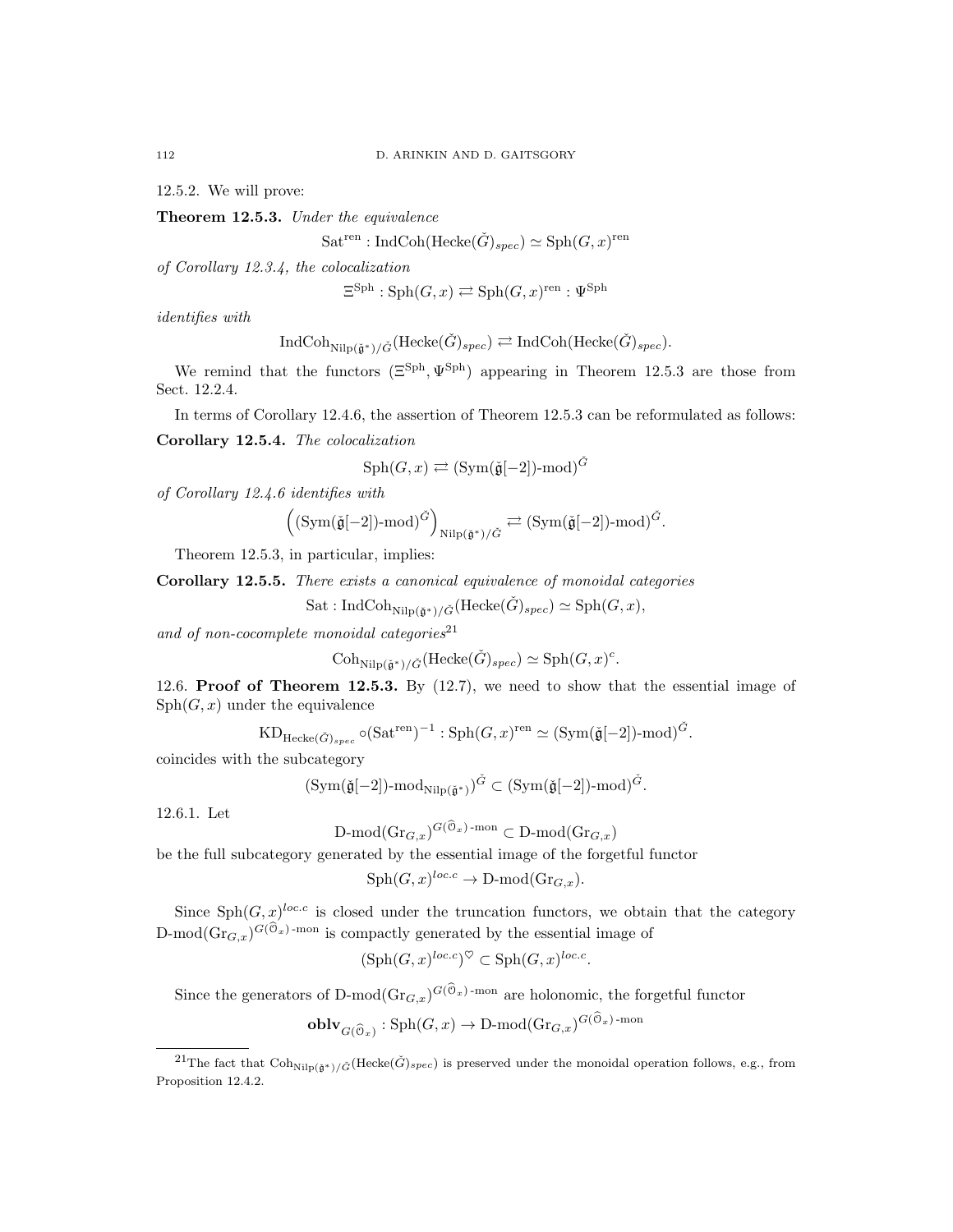admits a *left* adjoint, given by !-averaging with respect to  $G(\mathcal{O}_x)$ . We denote this functor by  $\operatorname{Av}_{G(\widehat{\mathbb{O}}_x),!}.$ 

12.6.2. Since the functor **obly**  $G(\widehat{\mathbb{G}}_x)$  is conservative, the essential image of  $\text{Av}_{G(\widehat{\mathbb{G}}_x),!}$  generates  $Sph(G, x)$ . Moreover, being a left adjoint of a continuous functor,  $Av_{G(\widehat{O}_x),!}$  sends compact objects to compact ones.

Thus, we obtain that  $\text{Sph}(G, x)$  is compactly generated by the objects

$$
\mathrm{Av}_{G(\widehat{\mathbb{O}}_x),!}\left(\mathbf{oblv}_{G(\widehat{\mathbb{O}}_x)}(\mathfrak{M})\right)
$$

for  $\mathcal{M} \in (\text{Sph}(G, x)^{loc.c})^{\heartsuit}.$ 

12.6.3. Note also that for

$$
\mathcal{M}_1 \in \mathcal{D}\text{-mod}(\text{Gr}_{G,x})^{G(\mathcal{O}_x)\text{-mon}}
$$
 and  $\mathcal{M}_2 \in \text{Sph}(G,x)$ ,

we have:

(12.8) 
$$
Av_{G(\widehat{\mathcal{O}}_x),!}(\mathcal{M}_1) \star \mathcal{M}_2 \simeq Av_{G(\widehat{\mathcal{O}}_x),!}(\mathcal{M}_1 \star \mathcal{M}_2).
$$

In particular, if  $\mathcal{M}_1 \in \mathcal{D}\text{-mod}(\text{Gr}_{G,x})^c$ , and  $\mathcal{M}_2 \in \text{Sph}(G,x)^{loc.c}$ , then

 $\mathcal{M}_1 \star \mathcal{M}_2 \in \mathcal{D}\text{-mod}(\text{Gr}_{G,x})^c,$ 

and therefore in this case

$$
\mathrm{Av}_{G(\widehat{\mathcal{O}}_x),!}(\mathcal{M}_1) \star \mathcal{M}_2 \in \mathrm{Sph}(G,x)^c.
$$

12.6.4. Let  $\tilde{\delta}$  be the object of D-mod(pt)<sup>G</sup> equal to  $Av_{G,!}(k)$ , where  $Av_{G,!}$  is the *left* adjoint to the forgetful functor

(12.9) 
$$
D\text{-mod}(\text{pt})^G \to D\text{-mod}(\text{pt}) = \text{Vect}.
$$

The following is well-known:

### Lemma 12.6.5.

(12.10) 
$$
\widetilde{\delta} \simeq \delta \underset{\text{Sym}(\widetilde{\mathfrak{g}}[-2])^{\check{G}}}{\otimes} \mathfrak{l},
$$

where  $\delta$  is as in Sect. 12.4.9, and l is a graded line (placed in the cohomological degree  $-\dim(G)$ ), acted on trivially by  $\text{Sym}(\check{\mathfrak{g}}[-2])^{\check{G}}$ .

*Proof.* Let a be the object of Vect such that  $A := \text{Sym}(\check{\mathfrak{g}}[-2])^{\check{G}} \simeq \text{Sym}(\mathfrak{a})$ . It is well-known (see, e.g., [DrG0, Example 6.5.5]) that D-mod(pt)<sup>G</sup>, equipped with the forgetful functor (12.9), identifies with the category B-mod, where  $B = \text{Sym}(\mathfrak{a}^*[-1])$ -mod. In particular, the object  $\delta$ corresponds to B itself, and  $\delta$  corresponds to the augmentation  $B \to k$ .

This makes the assertion of the lemma manifest, where l is the graded line such that

$$
B \simeq B^* \otimes \mathfrak{l},
$$

where  $B^*$  is the linear dual of  $B$  regarded as an object of  $B$ -mod.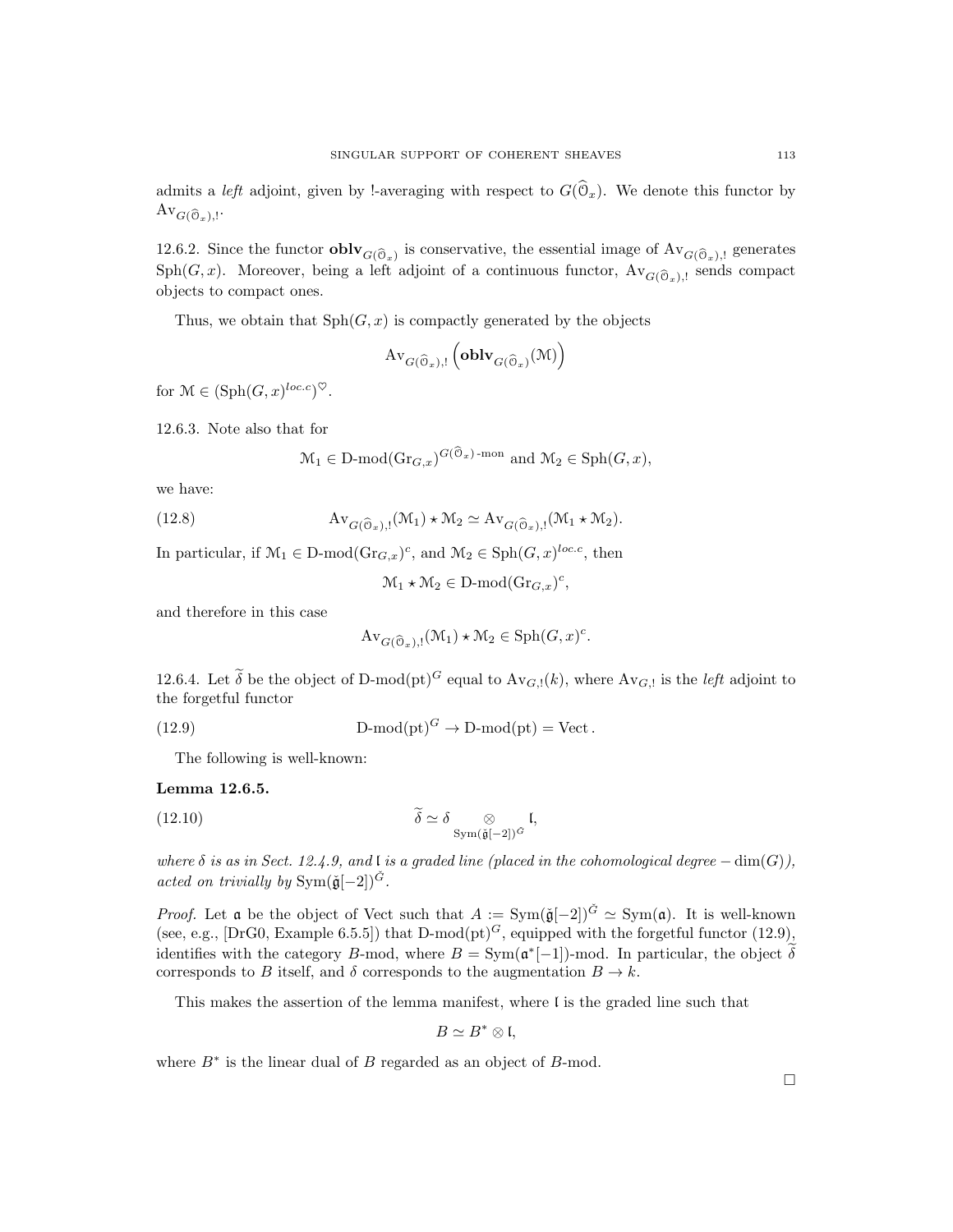12.6.6. Let  $\widetilde{\delta}_1$  denote the corresponding object of  $\mathrm{Sph}(G, x)$  obtained via

$$
\text{$D$-mod}(\text{pt}/G) \simeq \text{$D$-mod}(\text{pt})^G \simeq \text{$D$-mod}(\text{pt})^{G(\widehat{\mathbb{O}}_x)} \xrightarrow{1} \text{$D$-mod}(\text{Gr}_{G,x})^{G(\widehat{\mathbb{O}}_x)} = \text{Sph}(G,x).
$$

via the inclusion of the point  $\mathbf{1} \in \mathrm{Gr}_{G,x}$ .

By construction,

$$
\widetilde{\delta}_{\mathbf{1}} \simeq \mathrm{Av}_{G(\widehat{\mathbb{O}}_x),!}(\delta_{\mathbf{1}}),
$$

so from (12.8), we obtain that the category  $\mathrm{Sph}(G, x)$  is compactly generated by objects of the form

$$
\delta_1 \star \mathcal{M}
$$

for  $\mathcal{M} \in (\text{Sph}(G, x)^{loc.c})^{\heartsuit}$ . Such M are of the form  $\text{Sat}^{naive, \text{ren}}(\rho)$  for  $\rho \in (\text{Rep}(\check{G})^c)^{\heartsuit}$ , by the construction of  $Sat^{naive,ren}(\rho)$ .

12.6.7. By (12.10) and Sects. 12.4.7 and 12.4.9, for  $\rho \in \text{Rep}(\check{G})^c$  we have

$$
\mathrm{KD}_{\mathrm{Hecke}(\check{G})_{spec}} \circ (\mathrm{Sat}^{\mathrm{ren}})^{-1} \left( \widetilde{\delta}_1 \star \mathrm{Sat}^{naive,\mathrm{ren}}(\rho) \right) \simeq \left( \mathrm{Sym}(\check{\mathfrak{g}}[-2]) \underset{\mathrm{Sym}(\check{\mathfrak{g}}[-2])}{\otimes} I \right) \otimes \rho,
$$

regarded as an object of  $(Sym(\check{\mathfrak{g}}[-2])$ -mod $)^{\check{G}}$ .

So, the essential image of  $\text{Sph}(G, x)$  under  $\text{KD}_{\text{Hecke}(\check{G})_{spec}} \circ (\text{Sat}^{\text{ren}})^{-1}$  is compactly generated by objects of form

$$
\left(\text{Sym}(\check{\mathfrak{g}}[-2]) \underset{\text{Sym}(\check{\mathfrak{g}}[-2])^{\check{G}}} \otimes \rho, \quad \rho \in \text{Rep}(\check{G})^c.
$$

However, as

$$
\mathrm{Sym}(\check{\mathfrak{g}}) \underset{(\mathrm{Sym}(\check{\mathfrak{g}}))^{\check{G}}}{\otimes} k \simeq \mathcal{O}_{\mathrm{Nilp}(\check{\mathfrak{g}}^*)},
$$

it is clear that the subcategory generated by such objects is exactly

$$
(\mathrm{Sym}(\check{\mathfrak{g}}[-2])\text{-mod}_{\mathrm{Nilp}(\check{\mathfrak{g}}*)})^{\check{G}}.
$$

 $\Box$ [Theorem 12.5.3]

12.7. The action on D-mod( $\text{Bun}_G$ ) and IndCoh<sub>Nilp<sub>glob</sub> (LocSys<sub> $\check{G}$ </sub>). Recall that the monoidal</sub> category  $Sph(G, x)$  canonically acts on D-mod( $Bun_G$ ). In this subsection we will study the corresponding action on the spectral side.

12.7.1. First, we claim that the monoidal category IndCoh(Hecke $(\check{G})_{spec}$ ) canonically acts on IndCoh(LocSys<sub>G</sub>). This follows from the fact that we have a commutative diagram in which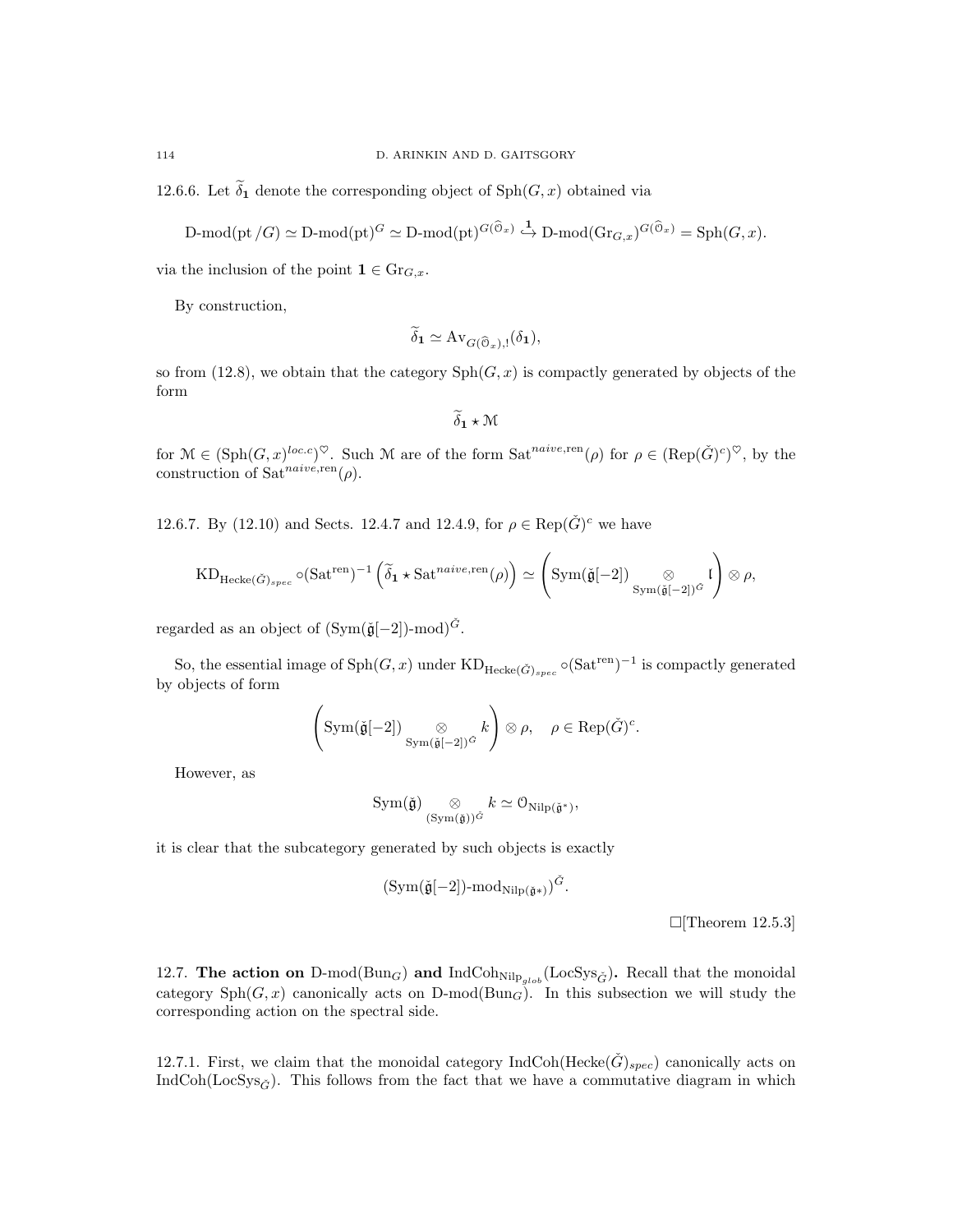both parallelograms are Cartesian:



indeed, this a special case of diagram (9.3).

12.7.2. The next proposition shows that the several different ways to define an action of the monoidal category IndCoh<sub>Nilp( $\check{\sigma}^*$ )/ $\check{G}$ (Hecke $(\check{G})_{spec}$ ) on IndCoh<sub>Nilp<sub>alob</sub> (LocSys<sub> $\check{G}$ </sub>) give the same</sub></sub> result.

## Proposition 12.7.3.

(a) For any conical Zariski-closed subset  $Y \subset$  Arth<sub> $\check{G}$ </sub>, the action of the monoidal category  $IndCoh(Hecke(\check{G})_{spec})$  sends  $IndCoh_Y (LocSys_{\check{G}})$  to  $IndCoh_Y (LocSys_{\check{G}})$ . Moreover, the diagram

$$
\begin{array}{ll}\text{IndCoh}(\text{Hecke}(\check{G})_{spec})\otimes\text{IndCoh}_{Y}(\text{LocSys}_{\check{G}})\xrightarrow{action}\text{IndCoh}_{Y}(\text{LocSys}_{\check{G}})\\ \text{Id}\otimes \Psi_{\text{LocSys}_{\check{G}}}^{\text{Y,all}}\Big\uparrow\text{IndCoh}_{Y}\Big(\text{LocSys}_{\check{G}}\Big)\\ \end{array}
$$

 $\text{IndCoh}(\text{Hecke}(\check{G})_{spec}) \otimes \text{IndCoh}(\text{LocSys}_{\check{G}}) \xrightarrow{action} \text{IndCoh}(\text{LocSys}_{\check{G}})$ 

commutes as well (i.e., the functor  $\Psi^{Y,\text{all}}$ , which is a priori lax compatible with the action of  $IndCoh(Hecke(\check{G})_{spec}),$  is strictly compatible).

(b) The action of IndCoh<sub>Nilp( $\check{g}^*$ )/ $\check{G}$ (Hecke $(\check{G})_{spec}$ ) sends IndCoh(LocSys $\check{G}$ ) to the subcategory</sub>  $IndCoh_{Nilp_{glob}}(LocSys_{\check{G}}).$ 

(c) The composed functor

 $\text{IndCoh}(\text{Hecke}(\check{G})_{spec})\otimes \text{IndCoh}(\text{LocSys}_{\check{G}})\stackrel{action}{\longrightarrow}$ 

$$
\operatorname{IndCoh}(\operatorname{LocSys}_{\check G}) \overset{colocalization}{\longrightarrow} \operatorname{IndCoh}_{\operatorname{Nilp}_{glob}}(\operatorname{LocSys}_{\check G})
$$

factors through the colocalization

 $IndCoh(Hecke(\check{G})_{spec}) \otimes IndCoh(LocSys_{\check{G}}) \rightarrow$ 

 $\rightarrow \text{IndCoh}_{\text{Nilp}(\tilde{\mathfrak{a}}^*)/\check{G}}(\text{Hecke}(\check{G})_{spec}) \otimes \text{IndCoh}_{\text{Nilp}_{alob}}(\text{LocSys}_{\check{G}}).$ 

*Proof.* To prove point (a), it is enough to do so on the generators of  $IndCoh(Hecke(G)_{spec})$ , i.e., on the essential image of

$$
(\Delta_{\mathrm{pt}\,/\check{G}})_{*}^{\mathrm{Ind}\mathrm{Coh}}:\mathrm{Ind}\mathrm{Coh}(\mathrm{pt}\,/\check{G})\rightarrow \mathrm{Ind}\mathrm{Coh}(\mathrm{pt}\,/\check{G}\underset{\check{\mathfrak{g}}/\check{G}}{\times}\mathrm{pt}\,/\check{G}).
$$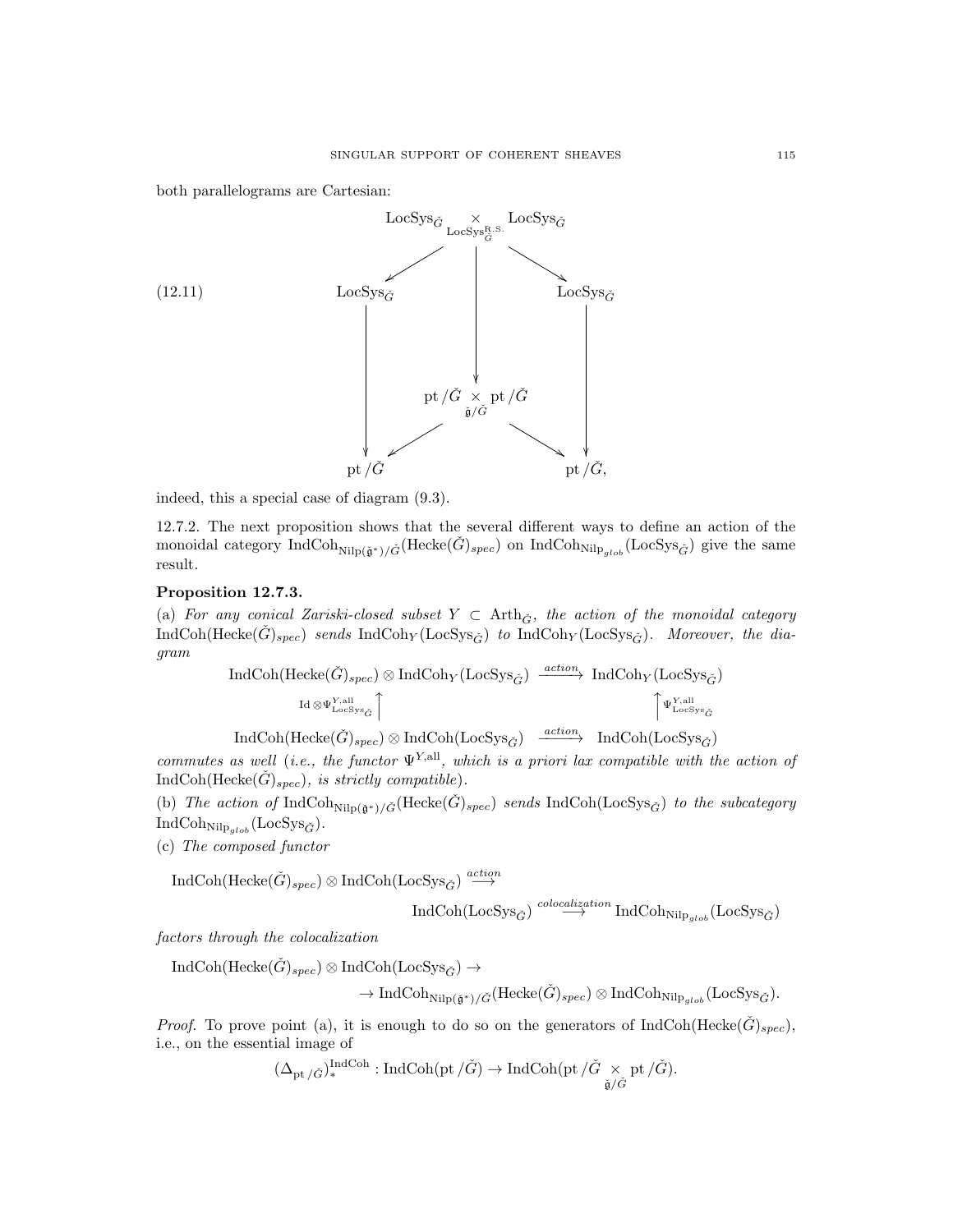However, for  $\mathcal{F} \in \text{IndCoh}(\text{pt}/\check{G})$ , the action of  $(\Delta_{\text{pt}/\check{G}})^{\text{IndCoh}}_{*}(\mathcal{F})$  on IndCoh(LocSys<sub> $\check{G}$ </sub>) is given by tensor product with the pullback of

 $\mathcal{F} \in \text{IndCoh}(\text{pt}/\check{G}) \simeq \text{QCoh}(\text{LocSvs}_{\check{G}})$ 

under the map

$$
LocSys_{\check{G}} \to pt/\check{G},
$$

corresponding to the point  $x$ . Hence, the assertion follows from Corollary 8.2.4.

Points (b) and (c) are a particular case of Corollary 9.4.2.

As a corollary, we obtain:

**Corollary 12.7.4.** There exists a canonically defined action of  $IndCoh_{Nilp(\tilde{\mathfrak{g}}^*)/\tilde{G}}(Hecke(\tilde{G})_{spec})$ on IndCoh<sub>Nilp<sub>alob</sub> (LocSys<sub>G</sub><sup>\*</sup>), which is compatible with the IndCoh(Hecke( $\hat{G}$ )<sub>spec</sub>)-action on</sub> IndCoh(LocSys $_{\check{G}}$ ) via any of the functors

$$
\Xi_{\mathrm{LocSys}_{\check{G}}}^{\mathrm{Nilp}_{glob}}:\mathrm{IndCoh}_{\mathrm{Nilp}_{glob}}(\mathrm{LocSys}_{\check{G}})\rightleftarrows\mathrm{IndCoh}(\mathrm{LocSys}_{\check{G}}):\Psi_{\mathrm{LocSys}_{\check{G}}}^{\mathrm{Nilp}_{glob}}
$$

and

$$
\Xi_{\mathrm{Hecke}(\check{G})_{spec}}^{\mathrm{Nilp}(\check{\mathfrak{g}}^*)/\check{G},\mathrm{all}}:\mathrm{IndCoh}_{\mathrm{Nilp}(\check{\mathfrak{g}}^*)/\check{G}}(\mathrm{Hecke}(\check{G})_{spec})\rightleftarrows\mathrm{IndCoh}(\mathrm{Hecke}(\check{G})_{spec}):\Psi_{\mathrm{Hecke}(\check{G})_{spec}}^{\mathrm{Nilp}(\check{\mathfrak{g}}^*)/\check{G},\mathrm{all}}.
$$

12.7.5. The compatibility of Conjecture 11.2.2 with the Geometric Satake Equivalence reads:

**Conjecture 12.7.6.** The action of  $\text{Sph}(G, x)$  on  $D\text{-mod}(\text{Bun}_G)$  corresponds via

Sat : IndCoh<sub>Nilp( $\check{\alpha}^*$ )/ $\check{G}$ (Hecke $(\check{G})_{spec}$ )  $\simeq$  Sph $(G, x)$ </sub>

to the action of  $\text{IndCoh}_{\text{Nilp}(\tilde{\mathfrak{a}}^*)/\tilde{G}}(\text{Hecke}(\tilde{G})_{spec})$  on  $\text{IndCoh}_{\text{Nilp}{}_{cloh}}(\text{LocSys}_{\tilde{G}})$ .

Remark 12.7.7. The above conjecture is not yet the full compatibility of the Geometric Satake Equivalence with the Geometric Langlands equivalence. The full version amounts to formulating Conjecture 12.7.6 in a way that takes into account the factorizable structure of

$$
\text{IndCoh}_{\text{Nilp}(\check{\mathfrak{g}}^*)/\check{G}}(\text{Hecke}(\check{G})_{spec}) \simeq \text{Sph}(G, x)
$$

as  $x$  moves along  $X$ .

## 12.8. Singular support via the Hecke action.

12.8.1. If Conjecture 11.2.2 holds, an object  $\mathcal{M} \in D\text{-mod}(Bun_G)$  can be assigned its singular support, which by definition is equal to the singular support of the corresponding object of IndCoh<sub>Nilp<sub>alob</sub> (LocSys<sub> $\check{G}$ </sub>). The singular support is a conical Zariski-closed subset</sub>  $SingSupp(\mathcal{M}) \subset Nilp_{glob}.$ 

It turns out that Conjecture 12.7.6 implies certain relation between  $\text{SingSupp}(\mathcal{M})$  and the action of the Hecke category  $\mathrm{Sph}(G, x)$  on M. Let us explain this in more detail.

12.8.2. The equivalence

$$
\mathrm{KD}_{\mathrm{Hecke}(\check{G})_{spec}}: \mathrm{IndCoh}(\mathrm{Hecke}(\check{G})_{spec}) \simeq (\mathrm{Sym}(\check{\mathfrak{g}}[-2])\text{-mod})^{\check{G}}
$$

of Proposition 12.4.2 and Proposition 12.7.3(a) makes the categories IndCoh(LocSys<sub> $\tilde{G}$ </sub>) and IndCoh<sub>Nilp<sub>glob</sub></sub>(LocSys<sub> $\check{G}$ </sub>) into categories tensored over  $Q\text{Coh}(\check{\mathfrak{g}}^*/(\check{G} \times \mathbb{G}_m))$ .

By construction, this is the same structure as that given by the embedding

 $\iota : \text{LocSys}_{\check{G}} \hookrightarrow \text{LocSys}_{\check{G}}^{\text{R.S.}}.$ 

in terms of Sect. 9.3.2.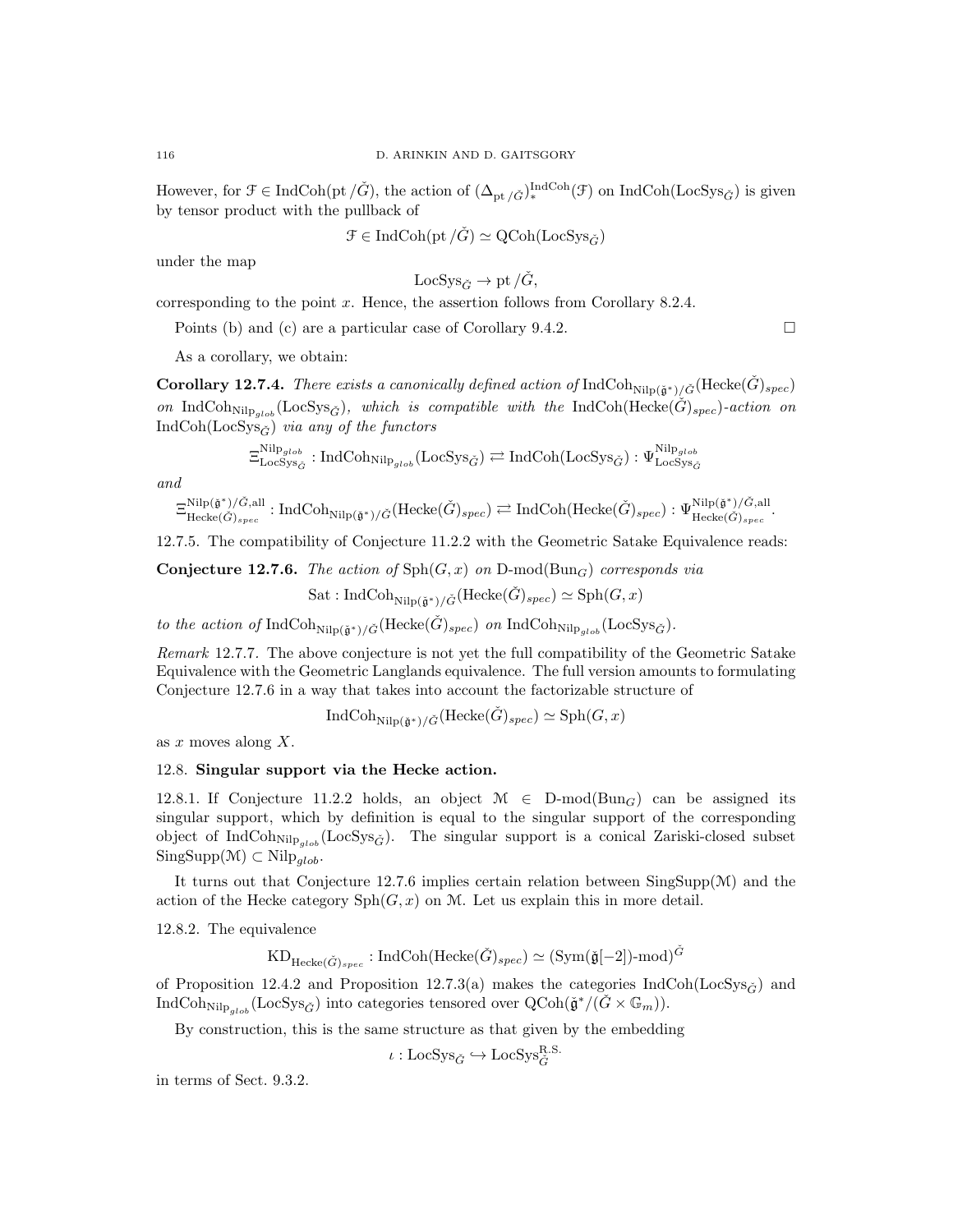Thus, we can determine the singular support of objects of  $IndCoh(LocSys_{\tilde{C}})$  via the above action of IndCoh(Hecke $(G)_{spec}$ ).

12.8.3. On the other hand, Corollary 12.4.6 defines on  $D\text{-mod}(Bun_G)$  a structure of category tensored over

$$
\text{QCoh}(\check{\mathfrak{g}}^*/(\check{G}\times \mathbb{G}_m)).
$$

Hence, we can attach to an object  $M \in D\text{-mod}(Bun_G)$  its support

$$
\operatorname{supp}^x(\mathcal{M}) \subset \check{\mathfrak{g}}^*/(\check{G} \times \mathbb{G}_m),
$$

which is a Zariski-closed subset. (The superscript  $x$  indicates that this support depends on the choice of the point  $x \in X$ .)

Conjectures 11.2.2 and 12.7.6 would imply that  $\text{supp}^x(\mathcal{M})$  is the Zariski closure of the image of

$$
\mathrm{SingSupp}(\mathcal{M})\subset \mathrm{Arth}_{\check{G}}=\mathrm{Sing}(\mathrm{LocSys}_{\check{G}})
$$

under the map

$$
\operatorname{Arth}_{\check{G}} \to \check{\mathfrak{g}}^*/(\check{G} \times \mathbb{G}_m) : (\mathcal{P}, \nabla, A) \mapsto A(x).
$$

(This easily follows from Lemma 3.3.12.) Here we use the explicit description of  $\mathrm{Arth}_{\check{G}}$  given in Corollary 10.4.7.

12.8.4. In particular, consider the full subcategory

$$
\text{$D$-mod}_{temp}^x(\text{Bun}_G) := \{ \mathcal{M} \in \text{$D$-mod}(\text{Bun}_G) : \text{supp}^x(\mathcal{M}) = \{0\} \}.
$$

Equivalently, we can define it as the tensor product

(12.12) 
$$
\text{D-mod}_{temp}^x(\text{Bun}_G) = \text{D-mod}(\text{Bun}_G) \underset{\text{QCoh}(\tilde{\mathfrak{g}}^*/(\tilde{G} \times \mathbb{G}_m))}{\otimes} \text{QCoh}(\tilde{\mathfrak{g}}^*/(\mathfrak{g} \times \mathbb{G}_m))_{\{0\}}.
$$

Conjectures 11.2.2 and 12.7.6 imply that under the equivalence

$$
\text{D-mod}(\text{Bun}_G) \simeq \text{IndCoh}_{\text{Nilp}_{glob}}(\text{LocSys}_{\check{G}}),
$$

the category  $D\text{-mod}_{\text{temp}}^x(Bun_G)$  corresponds to the subcategory

$$
\operatorname{IndCoh}_{\{0\}}(\operatorname{LocSys}_{\check{G}}) \subset \operatorname{IndCoh}_{\operatorname{Nilp}_{glob}}(\operatorname{LocSys}_{\check{G}}),
$$

which is the same as the essential image of  $QCoh(LocSys_{\tilde{C}})$  under the functor

$$
\Psi_{\mathrm{LocSys}_{\check{G}}} : \mathrm{QCoh}(\mathrm{LocSys}_{\check{G}}) \to \mathrm{IndCoh}(\mathrm{LocSys}_{\check{G}}).
$$

Thus,  $D\text{-mod}_{temp}^x(Bun_G)$  should be equal to the subcategory

 $D\text{-mod}_{temp}(Bun_G) \subset D\text{-mod}(Bun_G)$ 

of Sect. 11.2.4.

In particular, we obtain:

**Conjecture 12.8.5.** The subcategory  $D\text{-mod}_{temp}(Bun_G) \subset D\text{-mod}(Bun_G)$  is independent of the choice of the point  $x \in X$ .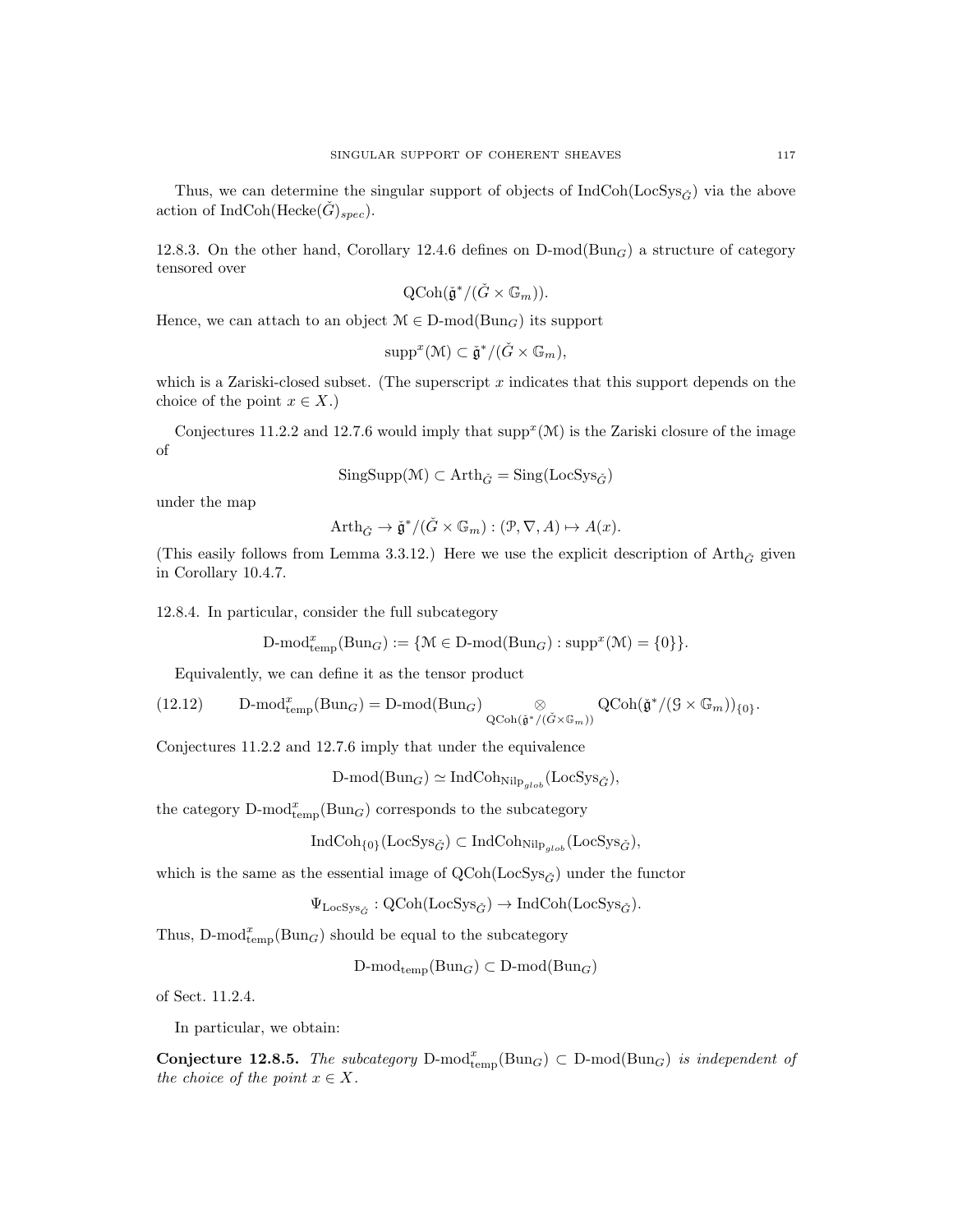12.8.6. Let us provide a more explicit description of the subcategory  $D\text{-mod}_{temp}^x(Bun_G)$ .

Recall that  $D\text{-mod}(Bun_G)$  is compactly generated (see [DrG1]). Now (12.12) implies that  $\text{D-mod}_{\text{temp}}^x(\text{Bun}_G)$  is compactly generated by

$$
\text{D-mod}_{\text{temp}}^x(\text{Bun}_G)^c = \text{D-mod}_{\text{temp}}^x(\text{Bun}_G) \cap \text{D-mod}(\text{Bun}_G)^c.
$$

For this reason, it suffices to describe the compact objects of  $D\text{-mod}_{temp}(Bun_G)$ .

By Theorem 12.3.3, there exists a canonical map in  $\text{Sph}(G, x)$ :

 $\alpha$ : Sat<sup>naive</sup>( $\check{g}$ )[−2]  $\rightarrow$  Sat<sup>naive</sup>(k) =  $\delta_1$ ,

where  $k \in \text{Rep}(\check{G})$  is the trivial representation.

Moreover, for any  $n \in \mathbb{N}$  we can consider its "symmetric power"

$$
\alpha_n : \mathrm{Sat}(\mathrm{Sym}^n(\check{\mathfrak{g}}))[-2n] \to \delta_1.
$$

From Lemma 3.4.4(c), we obtain:

**Corollary 12.8.7.** For  $M \in D\text{-mod}(Bun_G)^c$ , the following conditions are equivalent:

(a)  $\mathcal{M} \in \mathbf{D}\text{-mod}_{\text{temp}}^x(\text{Bun}_G);$ 

(b) The induced map

$$
(\alpha_n \star \mathrm{id}_{\mathcal{M}}) : \mathrm{Sat}^{naive}(\mathrm{Sym}^n(\check{\mathfrak{g}})) \star \mathcal{M}[-2n] \to \mathcal{M}
$$

vanishes for some integer  $n > 0$ ;

(c) The map  $\alpha_n \star id_M$  vanishes for all sufficiently large integers n.

Remark 12.8.8. One can show unconditionally that when we view  $D\text{-mod}(Bun_G)$  as tensored over  $Q\text{Coh}(\check{\mathfrak{g}}^*/(\check{G}\times \mathbb{G}_m))$ , i.e., as of category over the stack  $\check{\mathfrak{g}}^*/(\check{G}\times \mathbb{G}_m)$ , it is supported over

$$
\mathrm{Nilp}(\check{\mathfrak{g}}^*)/(\check{G}\times \mathbb{G}_m)\subset \check{\mathfrak{g}}^*/(\check{G}\times \mathbb{G}_m).
$$

This fact is equivalent to the following. In the situation of Corollary 12.8.7 consider the map of  $\dot{G}$ -representations

$$
\operatorname{Sym}^n(\check{\mathfrak g})^{\check{G}} \otimes k \to \operatorname{Sym}^n(\check{\mathfrak g}),
$$

where  $\text{Sym}^n(\check{\mathfrak{g}})^{\check{G}}$  is regarded as a mere vector space and k is the trivial representation. Composing, for  $\mathcal{M} \in \mathcal{D}\text{-mod}(\text{Bun}_G)$ , we obtain a map

(12.13) 
$$
\text{Sym}^n(\check{\mathfrak{g}})^{\check{G}} \otimes \mathcal{M}[-2n] \to \mathcal{M}.
$$

We claim that this map vanishes for any  $M \in D\text{-mod}(Bun_G)^c$  whenever n is sufficiently large.

To prove this, we note that by Sect. 12.4.9, the map (12.13) comes from the composition

$$
\mathrm{Sym}^n(\mathfrak{\check{g}})^{\check{G}}\hookrightarrow H^{2n}_{\mathrm{dR}}(\mathrm{pt}\, /G)\rightarrow H^{2n}_{\mathrm{dR}}(\mathrm{Bun}_G),
$$

where  $H_{\rm dR}(\text{pt}/G) \to H_{\rm dR}(\text{Bun}_G)$  is the homomorphism given by the map  $\text{Bun}_G \to \text{pt}/G$ , given, corresponding to the restriction along  $x \to X$ .

Now, one can show that for any (connected) algebraic stack  $\mathcal{Y}$  and any  $\mathcal{M} \in \mathcal{D}\text{-mod}(\mathcal{Y})^c$ , the map

$$
H_{\rm dR}(\mathcal{Y})\otimes \mathcal{M}\to \mathcal{M}
$$

vanishes on a sufficiently high power of the augmentation ideal of  $H_{\rm dR}(\mathcal{Y})$ .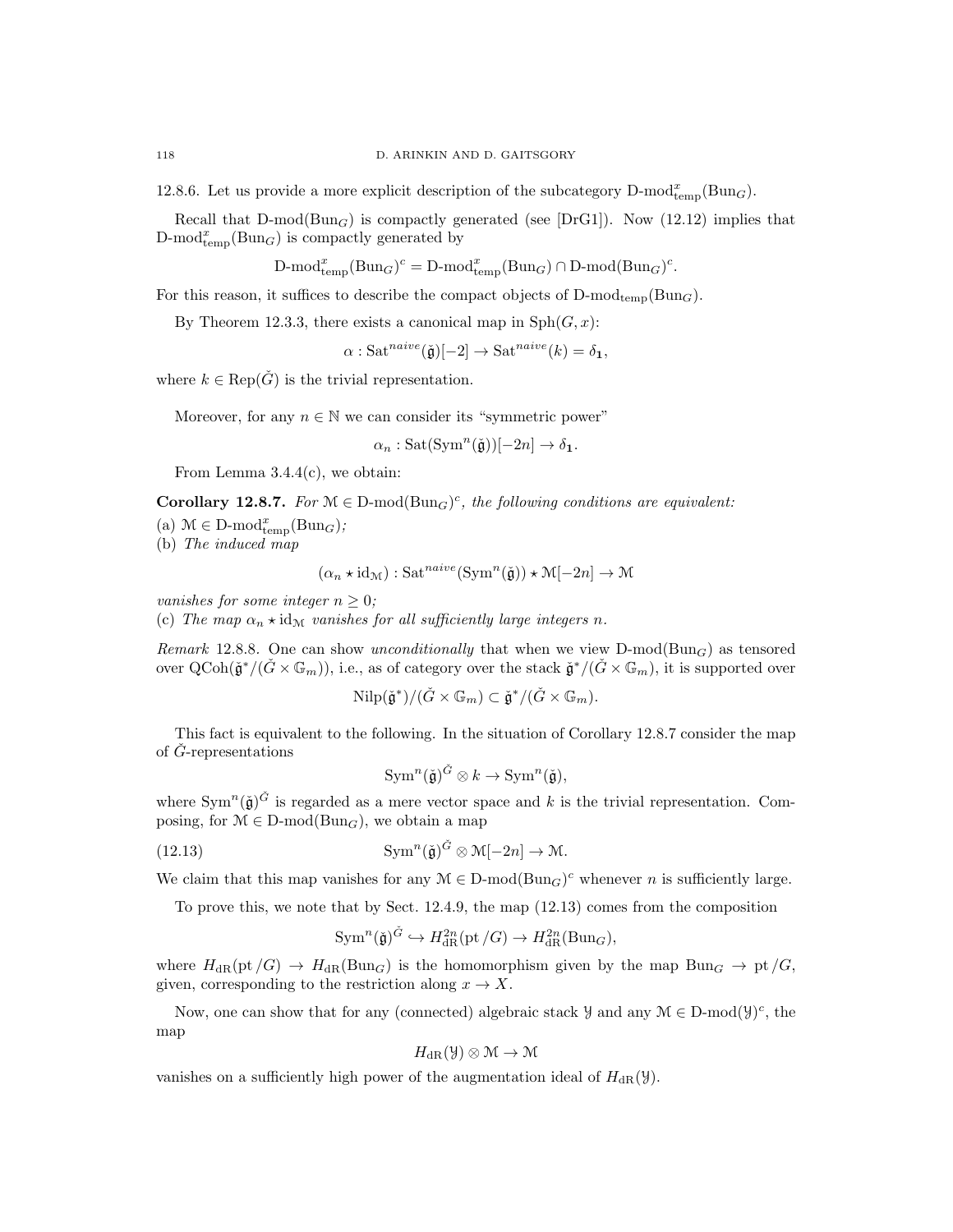12.8.9. Using Lemma 3.4.4(a) one can give the following characterization of the entire subcategory D-mod $\dim_{\text{temp}}(\text{Bun}_G) \subset \text{D-mod}(\text{Bun}_G)$  (and not just its compact objects):

**Lemma 12.8.10.** An object  $M \in D$ -mod $(Bun_G)$  belongs to  $D$ -mod $_{temp}^x(Bun_G)$  of and only for a set of compact generators  $\mathcal{M}_{\alpha} \in \mathcal{D}\text{-mod}(\text{Bun}_G)$  and any  $\mathcal{M}_{\alpha} \to \mathcal{M}$ , for all sufficiently large n the composition

$$
\mathcal{M}_{\alpha} \to \mathcal{M} \to \mathrm{Sat}^{naive}(\mathrm{Sym}^n(\check{\mathfrak{g}}^*)) \star \mathcal{M}[2n]
$$

vanishes.

From here we obtain:

Corollary 12.8.11. The constant sheaf  $k_{\text{Bun}_G} \in D\text{-mod}(\text{Bun}_G)$  is not tempered.

*Proof.* Follows from the fact that for any  $n$ , the map

$$
k_{\text{Bun}_G}[-2n] \to \text{Sat}^{naive}(\text{Sym}^n(\check{\mathfrak{g}}^*)) \star k_{\text{Bun}_G} \simeq H\left(\text{Gr}_{G,x}, \text{Sat}^{naive}(\text{Sym}^n(\check{\mathfrak{g}}^*))\right) \otimes k_{\text{Bun}_G}
$$

is the inclusion of a direct summand.

## 13. Compatibility with Eisenstein series

A crucial ingredient in the formulation of the Geometric Langlands equivalence is the interaction of  $G$  with its Levi subgroups. Such interaction is given by the functors of Eisenstein series on both sides of the correspondence. In this section we will study how these functors act on our category  $\operatorname{IndCoh}_{\operatorname{Nilp}^G_{glob}}(\operatorname{LocSys}_{\check{G}})$ .

## 13.1. The Eisenstein series functor on the geometric side.

13.1.1. Let P be a parabolic subgroup of G with the Levi quotient M. Let us recall the definition of the Eisenstein series functor

$$
\mathrm{Eis}^P_!: \mathrm{D\text{-}mod}(\mathrm{Bun}_M) \to \mathrm{D\text{-}mod}(\mathrm{Bun}_G)
$$

 $(see [DrG2]).$ 

By definition,

$$
\mathrm{Eis}_{!}^{P}=(p^{P})_{!}\circ(q^{P})^{*},
$$

where  $p^P$  and  $q^P$  are the maps in the diagram



We note that the functor  $(q^P)^*$  is defined because the morphism  $q^P : Bun_P \to Bun_M$  is smooth, and that the functor  $(p^P)$ , left adjoint to  $(p^P)$ <sup>!</sup>, is defined on the essential image of  $(q<sup>P</sup>)^*$ , as is shown in [DrG2, Proposition 1.2].

Note that the functor  $\mathrm{Eis}^P_i$  sends compact objects in D-mod $(\mathrm{Bun}_M)^c$  to compact objects in  $D\text{-mod}(Bun_G)^c$ , since it admits a continuous right adjoint

$$
\mathrm{CT}_{*}^{P}=(\mathsf{q}^{P})_{*}\circ(\mathsf{p}^{P})^!.
$$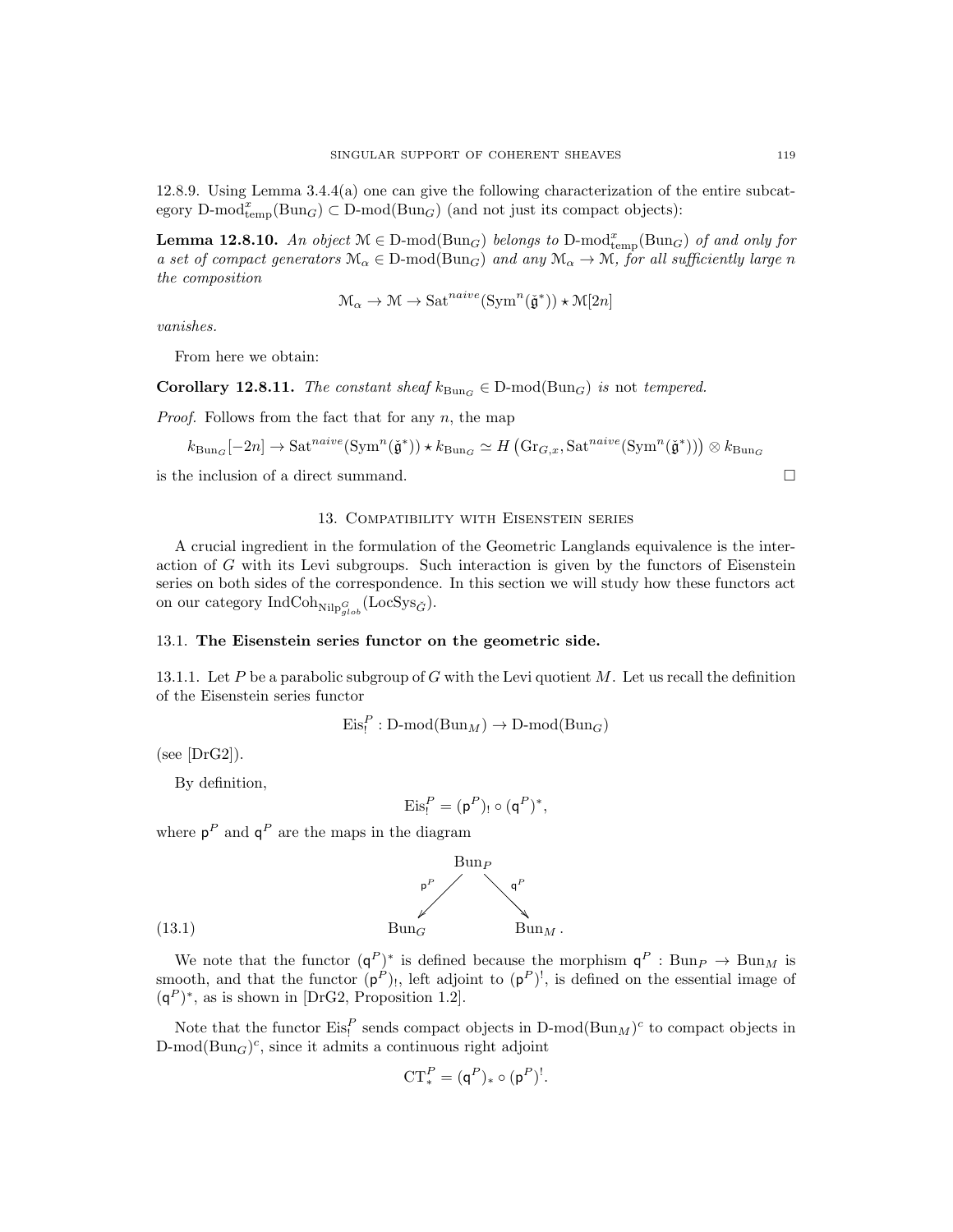13.1.2. Let  $D\text{-mod}_{Eis}(Bun_G)$  be the full subcategory of  $D\text{-mod}(Bun_G)$  generated by the essential images of the functors  $\text{Eis}_1^P$  for all proper parabolic subgroups P. Let D-mod<sub>cusp</sub>(Bun<sub>G</sub>) denote the full subcategory of  $D\text{-mod}(Bun_G)$  equal to the right orthogonal of  $D\text{-mod}_{Eis}(Bun_G)$ .

Since the functors  $\mathrm{Eis}_!^P$  preserve compactness, the category D-mod<sub>Eis</sub>(Bun<sub>G</sub>) is compactly generated. Therefore,  $D\text{-mod}_{\text{cusp}}(Bun_G)$  is a localization of  $D\text{-mod}(Bun_G)$  with respect to  $D\text{-mod}_{\text{Eis}}(\text{Bun}_G)$ , so we obtain a short exact sequence of DG categories

 $D\text{-mod}_{Eis}(Bun_G) \rightleftarrows D\text{-mod}(Bun_G) \rightleftarrows D\text{-mod}_{cusp}(Bun_G).$ 

### 13.2. Eisenstein series on the spectral side.

13.2.1. Fix a parabolic subgroup  $P \subset G$ , and consider the corresponding parabolic subgroup  $P\subset G$ , whose Levi quotient M identifies with the Langlands dual of M. Consider the diagram:



We define the functor

$$
\mathrm{Eis}_{spec}^{P}:\mathrm{IndCoh}(\mathrm{LocSys}_{\check{M}})\to \mathrm{IndCoh}(\mathrm{LocSys}_{\check{G}}),
$$

to be

$$
(\mathsf{p}_{spec}^P)^{\text{IndCoh}}_{*} \circ (\mathsf{q}_{spec}^P)^!
$$

First, we note:

## Lemma 13.2.2.

- (a) The map  $q_{spec}^P$  is quasi-smooth.
- (b) The map  $p_{spec}^P$  is schematic and proper.

Proof. For part (a), we claim that for any surjective homomorphism of algebraic groups

$$
\check{G}_1 \to \check{G}_2,
$$

the corresponding map  $LocSys_{\check{G}_1} \rightarrow LocSys_{\check{G}_2}$  is quasi-smooth. This relative version of Proposition 10.4.5 can be proved in the same way as Proposition 10.4.5. Part (b) is straightforward (and well known).  $\Box$ 

**Corollary 13.2.3.** The functor  $\text{Eis}_{spec}^P$  sends  $\text{Coh}(\text{LocSys}_{\check{M}})$  to  $\text{Coh}(\text{LocSys}_{\check{G}})$ .

*Proof.* First, we claim that the functor  $(q_{spec}^P)'$  sends  $Coh(LocSys_{\check{M}})$  to  $Coh(LocSys_{\check{P}})$ . This follows from [IndCoh, Lemma 7.1.2] and Lemma 13.2.2(a).

Now,  $(p_{spec}^P)_{*}^{\text{IndCoh}}$  sends  $\text{Coh}(\text{LocSys}_{\check{P}})$  to  $\text{Coh}(\text{LocSys}_{\check{G}})$  by [IndCoh, Lemma 3.3.5] and Lemma  $13.2.2(b)$ .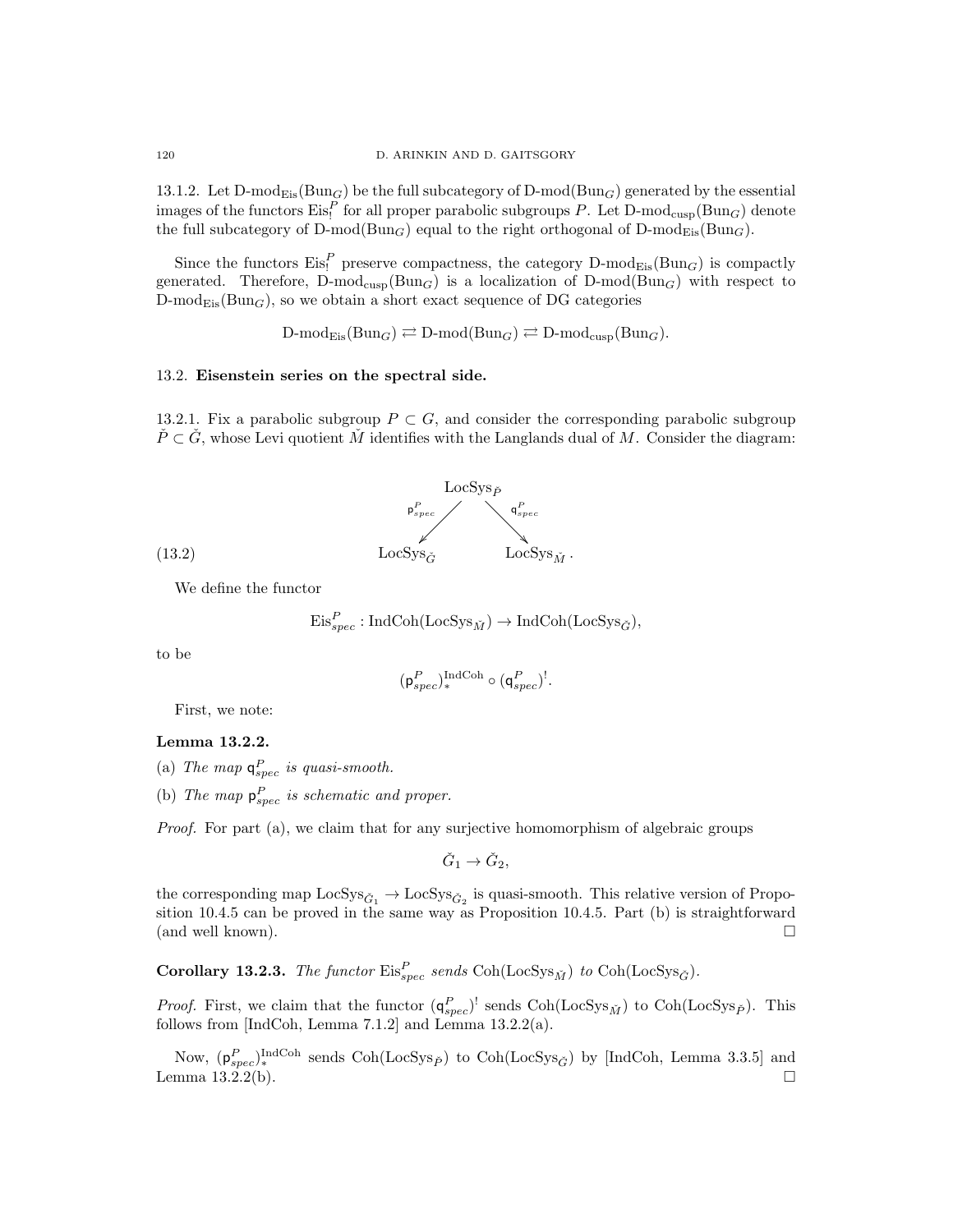13.2.4. Let us now analyze the singular codifferential of the morphisms  $p_{spec}^P$  and  $q_{spec}^P$ . To avoid confusion, let us introduce superscripts and write

$$
\text{Nilp}_{glob}^G \subset \text{Arth}_{\check{G}} \qquad \text{and} \qquad \text{Nilp}_{glob}^M \subset \text{Arth}_{\check{M}}
$$

to distinguish between the global nilpotent cones for  $\tilde{M}$  and  $\tilde{G}$ .

By Lemma  $13.2.2(a)$ , the singular codifferential

$$
\mathrm{Sing}(\mathsf{q}^P_{spec}):\mathrm{Arth}_{\check{M}} {\underset {\mathrm{Loc} \mathrm{Sys}_{\check{M}}}{\times}} \mathrm{Loc} \mathrm{Sys}_{\check{P}} \to \mathrm{Arth}_{\check{P}}
$$

is a closed embedding. Consider the subset

$$
\mathrm{Nilp}_{glob}^M \underset{\mathrm{LocSys}_{\check{M}}}{\times} \mathrm{LocSys}_{\check{P}} \subset \mathrm{Arth}_{\check{M}} \underset{\mathrm{LocSys}_{\check{M}}}{\times} \mathrm{LocSys}_{\check{P}}
$$

and let

$$
\textup{Nilp}^P_{glob} := \textup{Sing}(\mathsf{q}^P_{spec}) \left(\textup{Nilp}^M_{glob} \underset{\textup{LocSys}_{\check{M}}}{\times} \textup{LocSys}_{\check{P}} \right) \subset \textup{Arth}_{\check{P}}
$$

be its image. Here is an explicit description:

**Lemma 13.2.5.** Let us identify  $\text{Arth}_{\tilde{P}}$  with the moduli stack (in the classical sense) of triples  $(\mathcal{P}^{\check{P}}, \nabla, A^{\check{P}} \in H^0(\Gamma(X_{\mathrm{dR}}, \check{\mathfrak{p}}_{\mathcal{P}^P}))$  using Corollary 10.4.7. Then

 $\text{Nilp}_{glob}^P = \{(\mathcal{P}^{\check{P}}, \nabla, A^{\check{P}}), \ A^{\check{P}} \text{ is a nilpotent section of } \mathfrak{m}_{\mathcal{P}^{\check{P}}}^* \subset \check{\mathfrak{p}}_{\mathcal{P}^{\check{P}}}^* \}.$ 

*Proof.* Indeed,  $Arth_{\tilde{M}} \times_{\text{LocSys}_{\tilde{M}}} \text{LocSys}_{\tilde{P}}$  is identified with the classical moduli stack of triples  $(\check{P}^{\check{P}}, \nabla, A^{\check{M}})$ , where  $(\mathcal{P}^{\check{P}}, \nabla) \in \text{LocSys}_{\check{P}}$  and  $A^{\check{M}} \in H^0(\Gamma(X_{\text{dR}}, \mathfrak{m}^*_{\mathcal{P}^{\check{P}}}))$ . Here we use the natural action of  $\check{P}$  on  $\check{\mathfrak{m}}$  (and  $\check{\mathfrak{m}}^*$ ).

Under this identification,

$$
\text{Sing}(\mathsf{q}_{spec}^P)(\mathcal{P}^{\check{P}}, \nabla, A^{\check{M}}) = (\mathcal{P}^{\check{P}}, \nabla, A^{\check{P}}),
$$

where  $A^{\check{P}}$  is the image of  $A^{\check{M}}$  under the natural embedding  $\check{\mathfrak{m}}^* \hookrightarrow \check{\mathfrak{p}}^*$ . The claim follows.  $\Box$ **Proposition 13.2.6.** The functor  $\mathrm{Eis}_{spec}^P$  sends the subcategory

$$
\operatorname{IndCoh}_{\operatorname{Nilp}^{\hat{M}}_{glob}}(\operatorname{LocSys}_{\check{M}}) \subset \operatorname{IndCoh}(\operatorname{LocSys}_{\check{M}})
$$

to the subcategory

$$
\operatorname{IndCoh}_{\operatorname{Nilp}_{glob}^G}(\operatorname{LocSys}_{\check{G}}) \subset \operatorname{IndCoh}(\operatorname{LocSys}_{\check{G}})
$$

The proposition provides a commutative diagram of functors

$$
\begin{array}{ccc}\n\text{IndCoh}_{\text{Nilp}_{glob}^M}(\text{LocSys}_{\check{M}}) & \longrightarrow & \text{IndCoh}(\text{LocSys}_{\check{M}}) \\
\downarrow & & \downarrow & \downarrow \\
\text{IndCoh}_{\text{Nilp}_{glob}^G}(\text{LocSys}_{\check{G}}) & \longrightarrow & \text{IndCoh}(\text{LocSys}_{\check{G}}),\n\end{array}
$$

where the horizontal arrows are the tautological embeddings. In particular, the resulting functor

$$
\mathrm{Eis}_{spec}^{P}:\mathrm{IndCoh}_{\mathrm{Nilp}^{M}_{glob}}(\mathrm{LocSys}_{\check{M}})\rightarrow \mathrm{IndCoh}_{\mathrm{Nilp}^{G}_{glob}}(\mathrm{LocSys}_{\check{G}})
$$

also sends compact objects to compact objects, that is, it restricts to a functor

 $\mathrm{Coh}_{\mathrm{Nilp}^M_{glob}}(\mathrm{LocSys}_{\check{M}}) \rightarrow \mathrm{Coh}_{\mathrm{Nilp}^G_{glob}}(\mathrm{LocSys}_{\check{G}}).$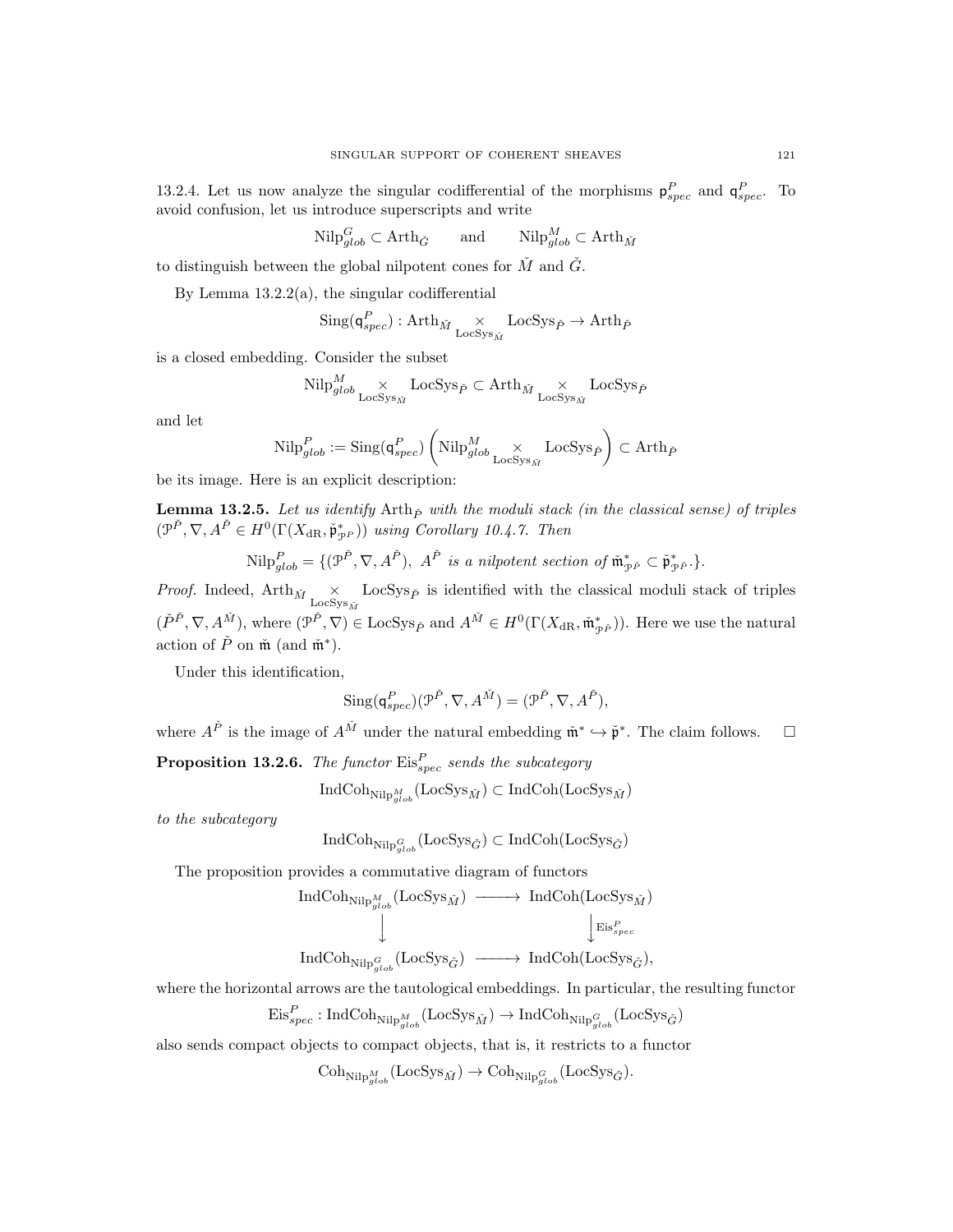13.2.7. Proof of Proposition 13.2.6. By Lemma 8.4.2, we see that

$$
(\mathsf{q}_{spec}^P)^!\left(\mathrm{IndCoh}_{\mathrm{Nilp}_{glob}^M}(\mathrm{LocSys}_{\check{M}})\right)\subset \mathrm{IndCoh}_{\mathrm{Nilp}_{glob}^P}(\mathrm{LocSys}_{\check{P}}).
$$

Therefore, it is enough to check that

$$
(\mathfrak{p}^P_{spec})_\ast^{\mathrm{IndCoh}}\left(\mathrm{IndCoh}_{\mathrm{Nilp}^P_{glob}}(\mathrm{LocSys}_{\check{P}})\right)\subset \mathrm{IndCoh}_{\mathrm{Nilp}^G_{glob}}(\mathrm{LocSys}_{\check{G}}).
$$

By Lemma 8.4.5, it suffices to show that the preimage of  $\text{Nilp}_{glob}^P$  under the singular codifferential

$$
\mathrm{Sing}(\mathsf{p}_{spec}^P) : \mathrm{Arth}_{\check{G}} \underset{\mathrm{LocSys}_{\check{G}}}{\times} \mathrm{LocSys}_{\check{P}} \to \mathrm{Arth}_{\check{P}}
$$

is contained in

$$
\mathrm{Nilp}_{glob}^G \underset{\mathrm{LocSys}_{\check{G}}}{\times} \mathrm{LocSys}_{\check{P}} \subset \mathrm{Arth}_{\check{G}} \underset{\mathrm{LocSys}_{\check{G}}}{\times} \mathrm{LocSys}_{\check{P}}.
$$

Using Corollary 10.4.7, we can identify  $Arth_{\tilde{G}} \times_{\text{LocSys}_{\tilde{G}}} \text{LocSys}_{\tilde{P}}$  with the classical moduli stack of triples  $(\mathcal{P}^{\check{P}}, \nabla, A_{-}^{\check{G}})$ , where  $(\mathcal{P}^{\check{P}}, \nabla) \in \text{LocSys}_{\check{P}}$  and  $A^{\check{G}} \in H^0(\Gamma(X_{\text{dR}}, \check{\mathfrak{g}}_{\mathcal{P}^{\check{P}}}))$ . Under this identification,  $\text{Sing}(\mathsf{p}_{spec}^P)$  sends such a triple to the triple

$$
(\mathcal{P}^{\check{P}}, \nabla, A^{\check{P}}) \in H^0(\Gamma(X_{\mathrm{dR}}, \check{\mathfrak{p}}_{\mathcal{P}^P}^*)),
$$

where  $A^{\check{P}}$  is obtained from  $A^{\check{G}}$  via the natural projection  $\check{\mathfrak{g}}^* \to \check{\mathfrak{p}}^*$ .

It remains to notice that if  $a \in \check{\mathfrak{g}}^*$  is such that its projection to  $\check{\mathfrak{p}}^*$  is a nilpotent element of  $\check{\mathfrak{m}}^* \subset \check{\mathfrak{p}}^*$ , then a itself is nilpotent.

13.2.8. Compatibility between Geometric Langlands Correspondence and Eisenstein series. The following is one of the key requirements on the equivalence of Conjecture 11.2.2:

Conjecture 13.2.9. For every parabolic P the following diagram of functors

$$
\begin{array}{ccc}\n\text{D-mod(Bun}_G) & \longrightarrow & \text{IndCoh}_{\text{Nilp}_{glob}^G}(\text{LocSys}_{\check{G}}) \\
& \longrightarrow & \text{Eis}_{\text{rel}}^P \uparrow \qquad \qquad \uparrow & \text{Eis}_{\text{spec}}^P \\
\text{D-mod(Bun}_M) & \longrightarrow & \text{IndCoh}_{\text{Nilp}_{glob}^M}(\text{LocSys}_{\check{M}})\n\end{array}
$$

commutes, up to an auto-equivalence of  $\text{IndCoh}_{\text{Nilp}_{glob}^M}(\text{LocSys}_{\check{M}})$  given by tensoring by a line bundle.

### 13.3. The main result.

13.3.1. Let LocSys<sup>red</sup> denote the closed substack of LocSys<sub> $\check{G}$ </sub> equal to the union of the images of the maps  $p_{spec}^P$  for all proper parabolics P, considered, say, with the reduced structure. Let LocSys $\zeta^{\text{irred}}$  be the complementary open; we denote by  $\jmath$  the open embedding

$$
\mathrm{LocSys}_{\check{G}}^{\mathrm{irred}} \hookrightarrow \mathrm{LocSys}_{\check{G}}.
$$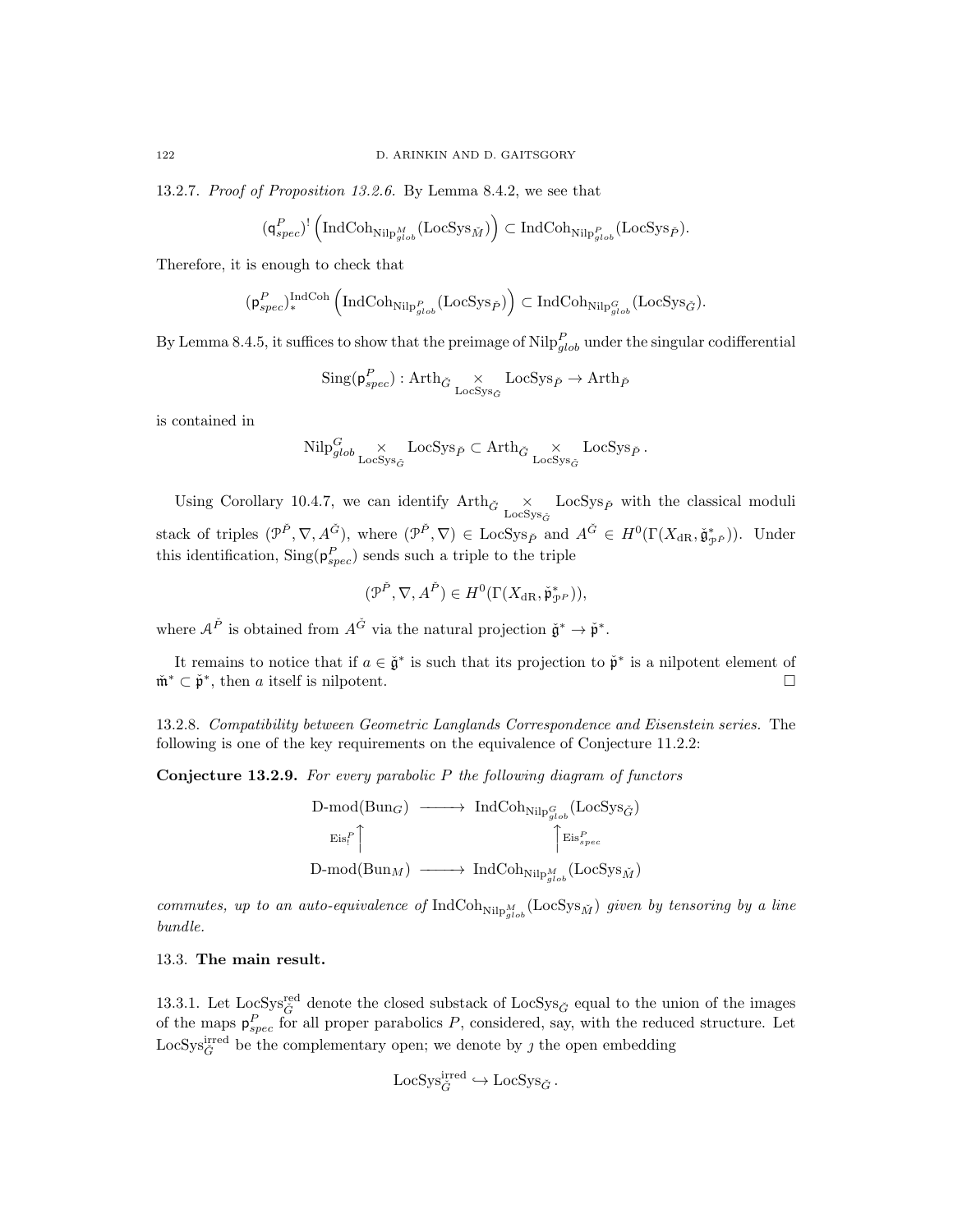By Corollary 8.2.10 we obtain a diagram of short exact sequences of DG categories

$$
\text{IndCoh}_{(\text{Nilp}_{glob}^G)}_{\text{LocSys}_{\check{G}}^{\text{red}}}(\text{LocSys}_{\check{G}}) \longrightarrow \text{IndCoh}(\text{LocSys}_{\check{G}})_{\text{LocSys}_{\check{G}}^{\text{red}}}
$$
\n
$$
\downarrow \qquad \qquad \downarrow
$$
\n
$$
(13.3) \qquad \text{IndCoh}_{\text{Nilp}_{glob}^G}(\text{LocSys}_{\check{G}}) \longrightarrow \text{IndCoh}(\text{LocSys}_{\check{G}})
$$
\n
$$
\downarrow \qquad \qquad \downarrow
$$
\n
$$
\text{IndCoh}_{\text{Nilp}_{glob}^G}(\text{LocSys}_{\check{G}}^{\text{irred}}) \longrightarrow \text{IndCoh}(\text{LocSys}_{\check{G}}^{\text{irred}})
$$

 $\mathrm{obtained\ from\ IndCoh}_{\mathrm{Nilp}^G_{glob}}(\mathrm{LocSys}_{\check{G}}) \hookrightarrow \mathrm{IndCoh}(\mathrm{LocSys}_{\check{G}})$  by tensoring over  $\mathrm{QCoh}(\mathrm{LocSys}_{\check{G}})$ with the short exact sequence

$$
\text{QCoh}(\text{LocSys}_{\check{G}})_{\text{LocSys}_{\check{G}}^{\text{red}}} \rightleftarrows \text{QCoh}(\text{LocSys}_{\check{G}}) \rightleftarrows \text{QCoh}(\text{LocSys}_{\check{G}}^{\text{irred}}).
$$

In particular, the vertical arrows in the diagram (13.3) admit right adjoints, and the horizontal arrows are fully faithful embeddings. Moreover, all the categories involved are compactly generated; in particular,

$$
\operatorname{IndCoh}(\mathrm{LocSys}_{\check G})_{\mathrm{LocSys}^{\mathrm{red}}_{\check G}} \text{ and } \operatorname{IndCoh}_{(\mathrm{Nilp}^G_{glob})_{\mathrm{LocSys}^{\mathrm{red}}_{\check G}}}(\mathrm{LocSys}_{\check G})
$$

are compactly generated by

$$
\mathrm{Coh}(\mathrm{LocSys}_{\check{G}})_{\mathrm{LocSys}_{\check{G}}^{\mathrm{red}}} \text{ and } \mathrm{Coh}(\mathrm{LocSys}_{\check{G}})_{\mathrm{LocSys}_{\check{G}}^{\mathrm{red}}} \cap \mathrm{Coh}_{\mathrm{Nilp}^G_{glob}}(\mathrm{LocSys}_{\check{G}}),
$$

respectively.

13.3.2. We have:

Proposition 13.3.3. The inclusion

$$
\text{QCoh}(\text{LocSys}_{\check{G}}^{\text{irred}}) \hookrightarrow \text{IndCoh}_{\text{Nilp}^G_{glob}}(\text{LocSys}_{\check{G}}^{\text{irred}})
$$

is an equality.

Proof. This follows from Corollary 8.2.8 using the following observation:

**Lemma 13.3.4.** The preimage of  $\text{LocSys}_{\check{G}}^{\text{irred}}$  in  $\text{Nilp}_{glob}^G$  consists of the zero-section.

*Proof.* Indeed, an irreducible  $\check{G}$ -local system admits no non-trivial horizontal nilpotent sections of the associated bundle of Lie algebras.

 $\Box$ 

13.3.5. We are now ready to state the main result of this paper:

Theorem 13.3.6. The subcategory

 ${\rm IndCoh}_{({\rm NilP}^G_{glob})_{{\rm LocSys}^{\rm red}_G}}({\rm LocSys}_{\check G})\subset {\rm IndCoh}_{{\rm NilP}^G_{glob}}({\rm LocSys}_{\check G})$ 

is generated by the essential images of the functors

$$
\mathrm{Eis}_{spec}^{P}:\mathrm{IndCoh}_{\mathrm{Nilp}_{glob}^{M}}(\mathrm{LocSys}_{\check{M}})\rightarrow \mathrm{IndCoh}_{\mathrm{Nilp}_{glob}^{G}}(\mathrm{LocSys}_{\check{G}})
$$

for all proper parabolics P.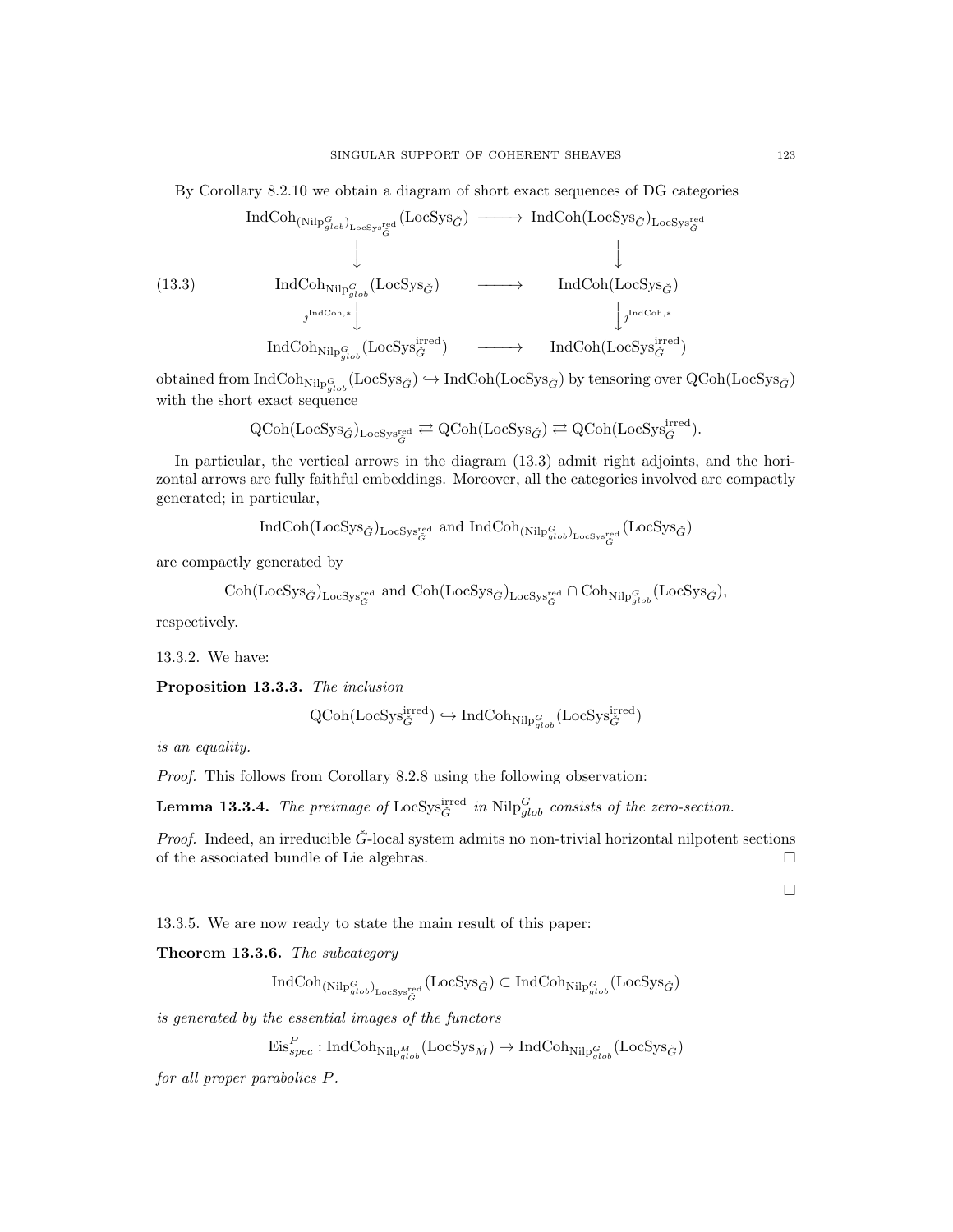13.3.7. Note that from Theorem 13.3.6, combined with Proposition 13.3.3 and (13.3), we obtain:

Corollary 13.3.8. The subcategory  $QCoh(LocSys_{\tilde{G}})$  and the essential images of

$$
\mathrm{Eis}_{spec}^{P}\left.\right|_{\mathrm{IndCoh}_{\mathrm{Nilp}^{M}_{glob}}(\mathrm{LocSys}_{\check{M}})}
$$

for all proper parabolics P, generate the category  $\text{IndCoh}_{\text{Nilp}_{glob}^G}(\text{LocSys}_{\check{G}})$ .

Now, the transitivity property of Eisenstein series and induction on the semi-simple rank imply:

Corollary 13.3.9. The subcategory  $QCoh(LocSys_{\tilde{G}})$ , together with the essential images of the subcategories  $QCoh(LocSys_{\tilde{M}}) \subset IndCoh_{Nilp_{glob}}(LocSys_{\tilde{M}})$  under the functors  $Eis_{spec}^P$  for all proper parabolics P, generate  $\text{IndCoh}_{\text{Nilp}^G_{glob}}(\text{LocSys}_{\check{G}})$ .

Still equivalently, we have:

**Corollary 13.3.10.** The essential images of  $QCoh(LocSys_{\check{M}}) \subset IndCoh_{Nilp_{glob}^M}(LocSys_{\check{M}})$  under the functors  $\mathrm{Eis}_{spec}^P$  for all parabolic subgroups P (including the case  $P = G$ ) generate  $\operatorname{IndCoh}_{\operatorname{Nilp}^G_{glob}}(\operatorname{LocSys}_{\check G}).$ 

13.3.11. Let us explain the significance of this theorem from the point of view of Conjecture 11.2.2. We are going to show that  $\text{IndCoh}_{\text{Nilp}^G_{glob}}(\text{LocSys}_{\check{G}})$  is the *smallest* subcategory of IndCoh(LocSys<sub>G</sub><sup>\*</sup>) that contains  $QCoh(LocSys<sub>G</sub>^*)$ , which can be equivalent to D-mod(Bun<sub>G</sub>), if we assume compatibility with the Eisenstein series as in Conjecture 13.2.9.

More precisely, let us assume that there exists an equivalence between  $D\text{-mod}(Bun_G)$  and some subcategory

$$
\operatorname{QCoh}(\operatorname{LocSys}_{\check{G}}) \subset \operatorname{IndCoh}_{?}(\operatorname{LocSys}_{\check{G}}) \subset \operatorname{IndCoh}(\operatorname{LocSys}_{\check{G}}),
$$

for which the diagrams

(13.4)  
\n
$$
\begin{array}{ccc}\n\text{D-mod(Bun}_G) & \xleftarrow{\sim} \text{IndCoh}_?(\text{LocSys}_{\check{G}}) \\
& \text{Eis}_!^P \uparrow & \uparrow \text{Eis}_{spec}^P \\
& \text{D-mod(Bun}_M) & \longleftarrow & \text{QCoh}(\text{LocSys}_{\check{M}})\n\end{array}
$$

commute for all proper parabolics P, up to tensoring by a line bundle as in Conjecture 13.2.9.

We claim that in this case,  $\text{IndCoh}_{?}(\text{LocSys}_{\check{G}})$  necessarily contains  $\text{IndCoh}_{\text{Nilp}_{glob}^G}(\text{LocSys}_{\check{G}})$ . Indeed, this follows from Corollary 13.3.9.

13.3.12. Recall (Sect. 13.1.2) that  $D\text{-mod}_{\text{cusp}}(Bun_G) \subset D\text{-mod}(Bun_G)$  is the full subcategory of D-modules that are right orthogonal to the essential images of the Eisenstein series functors Eis<sup>p</sup> for all proper parabolic subgroups  $P \subset G$ . Let us note the following corollary of Conjecture 13.2.9 and Theorem 13.3.6:

Corollary 13.3.13. The equivalence of Conjecture 11.2.2 gives rise to an equivalence

 $D\text{-mod}_{\text{cusp}}(\text{Bun}_G) \simeq \text{QCoh}(\text{LocSys}_{\check{G}}^{\text{irred}}).$ 

13.4. Proof of Theorem 13.3.6.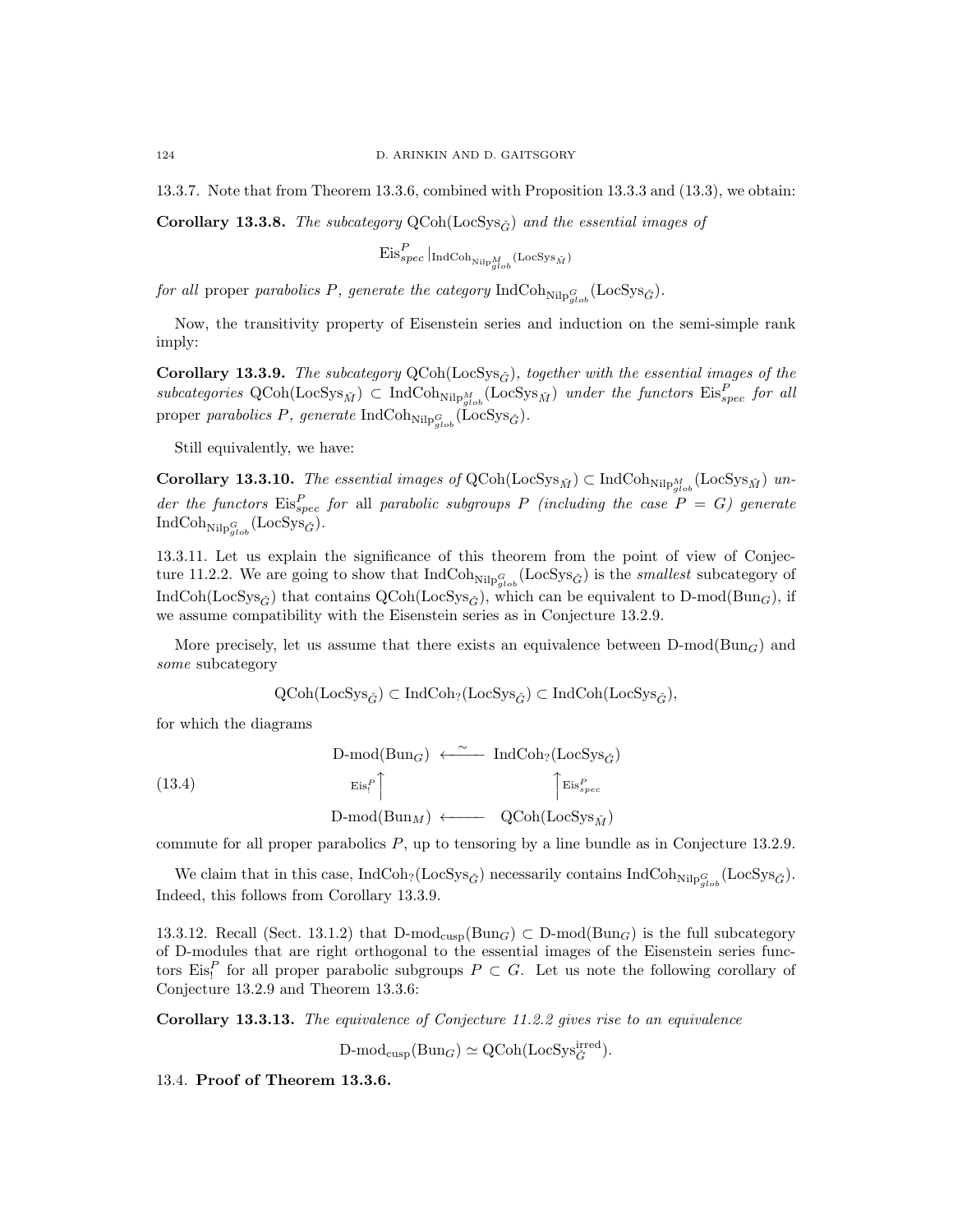13.4.1. We will prove a more precise result. For a given parabolic  $P$ , let  $LocSys_{\check{G}}^{red_P}$  denote the closed substack of LocSys<sub>G</sub><sup>\*</sup> equal to the image of the map  $p_{spec}^P$ , considered, say, with the reduced structure. Let

$$
\operatorname{IndCoh}_{(\operatorname{Nilp}^G_{glob})_{\operatorname{LocSys}_{\check{G}}^{\operatorname{red} _P}}}( \operatorname{LocSys}_{\check{G}})
$$

denote the corresponding full subcategory of  $\text{IndCoh}_{\text{Nilp}^G_{glob}}(\text{LocSys}_{\check{G}})$ .

Clearly, the functor

$$
\mathrm{Eis}_{spec}^{P}: \mathrm{IndCoh}_{\mathrm{Nilp}^M_{glob}}(\mathrm{LocSys}_{\check{M}}) \to \mathrm{IndCoh}_{\mathrm{Nilp}^G_{glob}}(\mathrm{LocSys}_{\check{G}})
$$

 $\operatorname{factors}$  through  $\operatorname{IndCoh}_{(\operatorname{Nilp}_{glob}^G)_{\operatorname{LoCSys}^{\operatorname{red}}_G}}(\operatorname{LocSys}_{\check{G}}).$ 

We will prove:

Theorem 13.4.2. The essential image of the functor

$$
\mathrm{Eis}_{spec}^P: \mathrm{IndCoh}_{\mathrm{Nilp}^M_{glob}}(\mathrm{LocSys}_{\check{M}}) \to \mathrm{IndCoh}_{(\mathrm{Nilp}^G_{glob})_{\mathrm{LocSys}_{\check{G}}^{\mathrm{red}_P}}}(\mathrm{LocSys}_{\check{G}})
$$

generates the target category.

Theorem 13.4.2 implies Theorem 13.3.6 by Corollary 3.3.9.

13.4.3. Theorem 13.4.2 follows from the combination of the following two statements:

Proposition 13.4.4. The essential image of the functor

$$
(\mathsf{q}_{spec}^P)^!: \mathsf{IndCoh}_{\mathsf{Nilp}_{glob}^M}(\mathsf{LocSys}_{\check{M}}) \to \mathsf{IndCoh}_{\mathsf{Nilp}_{glob}^P}(\mathsf{LocSys}_{\check{P}})
$$

generates the target category.

Proposition 13.4.5. The essential image of the functor

$$
(\mathsf{p}_{spec}^P)^{\operatorname{IndCoh}}_*: \operatorname{IndCoh}_{\operatorname{Nilp}_{glob}^P}(\mathrm{LocSys}_{\check{P}}) \to \operatorname{IndCoh}_{(\operatorname{Nilp}_{glob}^G)_{\mathrm{LocSys}_{\check{G}}^{\mathrm{red}}}}(\mathrm{LocSys}_{\check{G}})
$$

generates the target category.

13.4.6. Proof of Proposition 13.4.4. Recall that the map  $q_{spec}^P$  is quasi-smooth, so that its singular codifferential

$$
\mathrm{Sing}(\mathsf{q}^P_{spec}): \mathrm{Arth}_{\check{M}} {\underset{\mathrm{Loc} \mathrm{Sys}_{\check{M}}}{\times}} \mathrm{Loc} \mathrm{Sys}_{\check{P}} \rightarrow \mathrm{Arth}_{\check{P}}
$$

is a closed embedding. Moreover,  $\text{Nilp}_{glob}^P \subset \text{Arth}_{\tilde{P}}$  is equal to the image of the closed subset

$$
\mathrm{Nilp}_{glob}^M \underset{\mathrm{LocSys}_{\tilde{M}}}{\times} \mathrm{LocSys}_{\check{P}} \subset \mathrm{Arth}_{\check{M}} \underset{\mathrm{LocSys}_{\check{M}}}{\times} \mathrm{LocSys}_{\check{P}}
$$

under Sing( $\mathsf{q}_{spec}^P$ ). Therefore, Proposition 8.4.14 implies that  $(\mathsf{q}_{spec}^P)^!$  induces an equivalence

$$
\operatorname{QCoh}(\operatorname{LocSys}_{\check{P}}) \underset{\operatorname{QCoh}(\operatorname{LocSys}_{\check{M}})}{\otimes} \operatorname{IndCoh}_{\operatorname{Nilp}^M_{glob}}(\operatorname{LocSys}_{\check{M}}) \to \operatorname{IndCoh}_{\operatorname{Nilp}^P_{glob}}(\operatorname{LocSys}_{\check{P}}).
$$

It remains to show that the essential image of the usual pullback functor

$$
(\mathsf{q}_{spec}^P)^* : \text{QCoh}(\text{LocSys}_{\check{M}}) \to \text{QCoh}(\text{LocSys}_{\check{P}})
$$

generates the target category.

Since  $(\mathsf{q}_{spec}^P)^*$  is the left adjoint to  $(\mathsf{q}_{spec}^P)_*$ , we need to show that the pushforward functor  $(\mathsf{q}_{spec}^P)_*: \operatorname{QCoh}(\mathrm{LocSys}_{\check{P}}) \to \operatorname{QCoh}(\mathrm{LocSys}_{\check{M}})$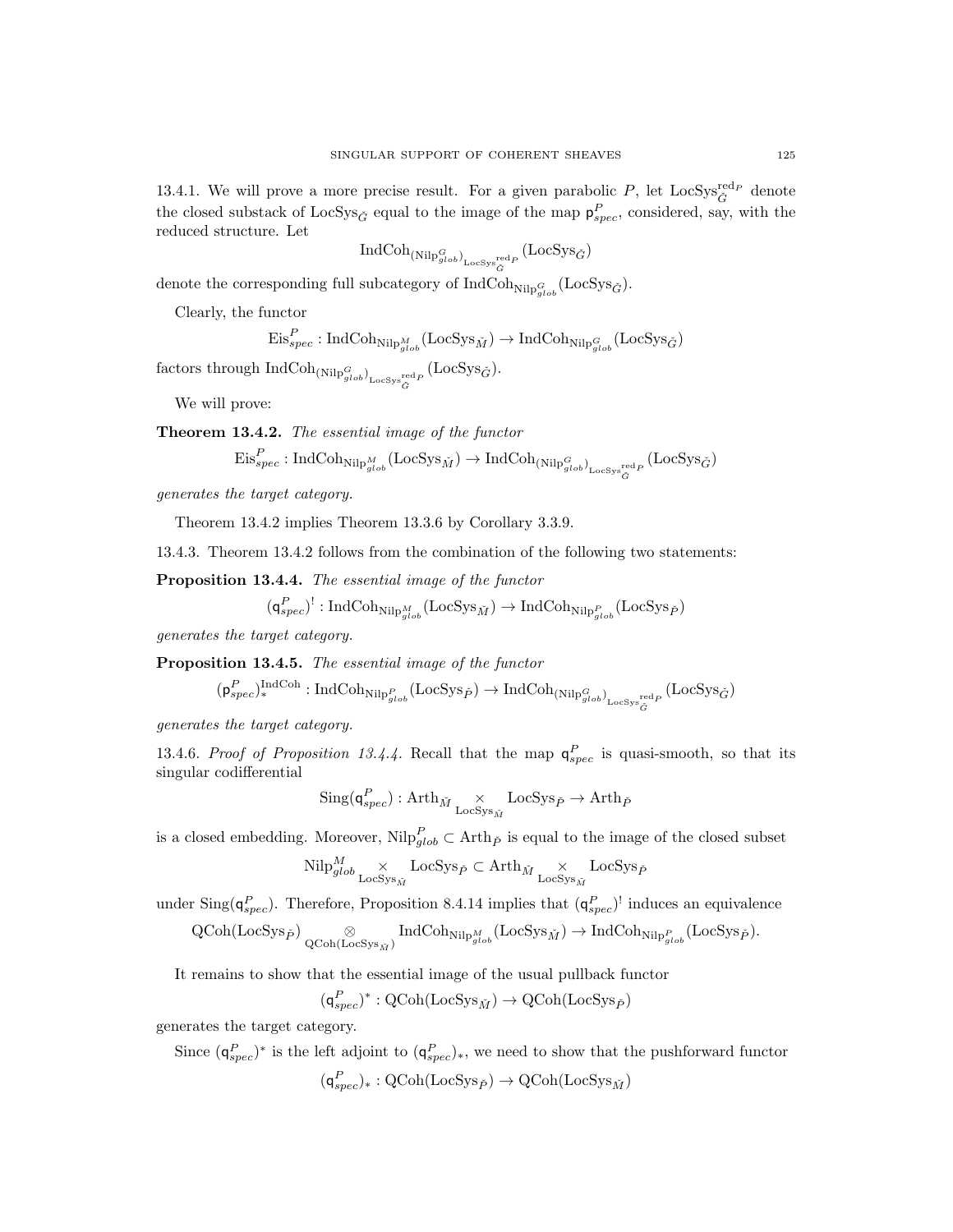is conservative. But this is true because the map  $\mathsf{q}_{spec}^P$  can be presented as a quotient of an schematic affine map by an action of a unipotent group-scheme (i.e.,  $q_{spec}^P$  is cohomologically affine).

[Proposition 13.4.4]

13.4.7. Proof of Proposition 13.4.5. We will deduce the proposition from Proposition 8.4.19.

We need to show that the map

$$
(\text{Sing}(\mathsf{p}_{spec}^P))^{-1}(\text{Nilp}_{glob}^P) \to \text{Nilp}_{glob}^G
$$

is surjective at the level of k-points.

Concretely, this means the following: let  $(\mathcal{P}^{\check{G}}, \nabla)$  be a  $\check{G}$ -bundle on X, equipped with a connection  $\nabla$ , which admits a horizontal reduction to the parabolic  $\check{P}$ . Let A be a horizontal section of  $\check{\mathfrak{g}}_{\mathcal{P}\check{G}}$ , which is nilpotent (here we have chosen some  $\check{G}$ -invariant identification of  $\check{\mathfrak{g}}$ with  $\check{\mathfrak{g}}^*$ ). We need to show that there exists a horizontal reduction of  $\mathfrak{P}^{\check{G}}$  to  $\check{P}$  such that A belongs to  $\check{\mathfrak{p}}_{\Phi \check{G}}$ .

Let  $\operatorname{Sect}^{\nabla}(X, \mathcal{P}^{\check{G}}/P)$  be the (classical) scheme of all horizontal reductions of  $\mathcal{P}^{\check{G}}$  to  $\check{P}$ . By assumption, this scheme is non-empty, and it is also proper, since it embeds as a closed subscheme into  $\mathcal{P}_{x}^{\check{G}}/\check{P}$  for any/some  $x \in X$ .

The algebraic group  $\text{Aut}(\mathcal{P}^{\tilde{G}},\nabla)$  acts naturally on  $\text{Sect}^{\nabla}(X,\mathcal{P}^{\tilde{G}}/\tilde{P})$ . Note that the Lie algebra of Aut $(\mathcal{P}^{\check{G}}, \nabla)$  identifies with  $H^0(\Gamma(X_{\mathrm{dR}}, \check{\mathfrak{g}}_{\mathcal{P}^{\check{G}}}))$ . By assumption, the element

$$
A \in H^0(\Gamma(X_{\mathrm{dR}}, \check{\mathfrak{g}}_{\mathcal{P}^{\check{G}}}))
$$

is nilpotent (as a linear operator on the algebra of functions on  $Aut(\mathcal{P}^{\check{G}}, \nabla)$ ). Hence, it comes from a homomorphism  $\mathbb{G}_a \to \text{Aut}(\mathcal{P}^{\check{G}}, \nabla).$ 

By properness, the resulting action of  $\mathbb{G}_a$  on  $\mathrm{Sect}^{\nabla}(X, \mathcal{P}^{\tilde{G}}/P)$  has a fixed point, which is the desired reduction.<sup>22</sup>

 $\Box$ [Proposition 13.4.5]

#### Appendix A. Action of groups on categories

Operations explained in this appendix have been used several times in the main body of the paper. They are applicable to any affine algebraic group G over a ground field of characteristic  $\theta$ .

## A.1. Equivariantization and de-equivariantization.

<sup>&</sup>lt;sup>22</sup>This argument was inspired by the proof that every nilpotent element in a Lie algebra (over a not necessarily algebraically closed field) is contained in a minimal parabolic that we learned from J. Lurie. It can also be used to reprove [Gi, Lemma 6] which is a key ingredient of the proof in loc.cit. that the global nilpotent cone in  $T^*(Bun_G)$  is Lagrangian.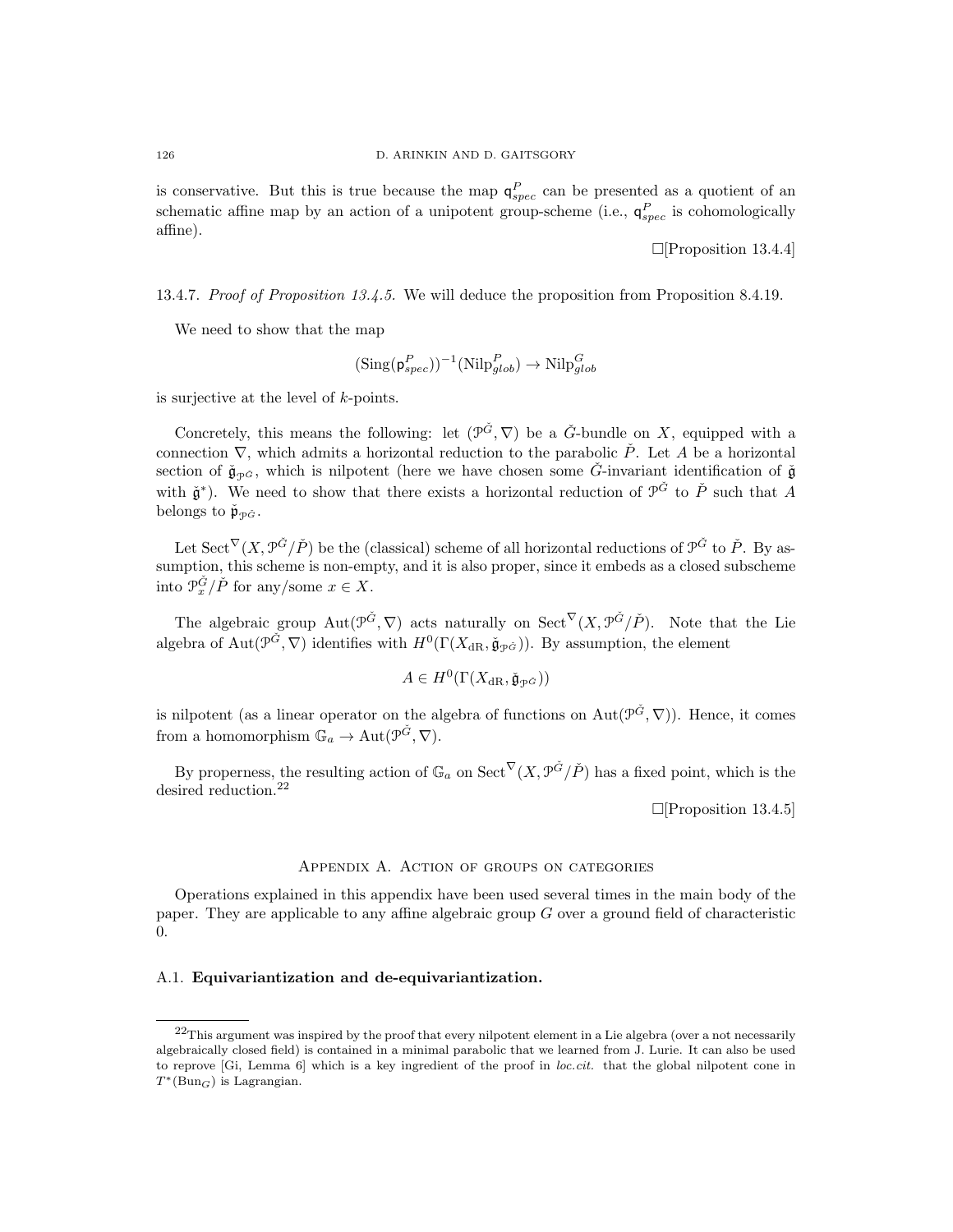A.1.1. Let  $BG^{\bullet}$  be the standard simplicial model of the classifying space of G. Quasicoherent sheaves on  $BG^{\bullet}$  form a cosimplical monoidal category, which we denote by  $QCoh(BG^{\bullet})$ . By definition, a DG category acted on by G is a cosimplicial category  $C^{\bullet}$  tensored over  $QCoh(BG^{\bullet})$ which is co-Cartesian in the sense that for every face map  $[k] \rightarrow [l]$ , the functor

$$
\operatorname{QCoh}(BG^l) \underset{\operatorname{QCoh}(BG^k)}{\otimes} \mathbf{C}^k \to \mathbf{C}^l
$$

is an equivalence.

We will regard this as an additional structure over a plain DG category  $\mathbf{C} := \mathbf{C}^0$ . We denote the 2-category of DG categories acted on by G (regarded as an  $(\infty, 1)$ -category) by G-mod.

For C as above, we let  $\mathbf{C}^G$  denote the category  $\text{Tot}(\mathbf{C}^{\bullet}).$ 

A.1.2. It is easy to see that for C acted on by G and a full subcategory  $C' \subset C$ , there is at most one way to define a G-action on  $\mathbb{C}'$  in a way compatible with the embedding to  $\mathbb{C}$ ; this condition is enough to check at the level of the underlying triangulated categories and for 1-simplices. If this is the case, we will say that  $\mathbb{C}'$  is invariant under the action of  $G$ .

It is easy to see that in this case  $({\bf C}')^G$  is a full subcategory of  ${\bf C}^G$  that fits into the pullback square

$$
\begin{array}{ccc}\n\mathbf{C}'^G & \longrightarrow & \mathbf{C}^G \\
\downarrow & & \downarrow \\
\mathbf{C}' & \longrightarrow & \mathbf{C}.\n\end{array}
$$

A.1.3. Let C be acted on by G. By construction,  $\mathbb{C}^G$  is a module category over

$$
Tot(QCoh(BG^{\bullet})) \simeq Rep(G).
$$

Thus, we obtain a functor

$$
C \mapsto C^G : G\text{-mod} \to \text{Rep}(G)\text{-mod},
$$

where  $\text{Rep}(G)$ -mod is the 2-category of module categories over  $\text{Rep}(G)$ .

The above functor admits a left adjoint given by

(A.3) 
$$
\widetilde{\mathbf{C}} \mapsto \mathrm{de}\text{-}\mathrm{Eq}^G(\widetilde{\mathbf{C}}) := \mathrm{Vect}_{\mathrm{Rep}(G)} \widetilde{\mathbf{C}},
$$

where Vect is naturally regarded as a DG category endowed with the trivial G-action and the trivial structure of a  $\text{Rep}(G)$ -module with the natural compatibility structure between the two.

Note that we also have the naturally defined functors between plain DG categories  $\mathbf{C}^G \to \mathbf{C}$ or, equivalently,  $\widetilde{\mathbf{C}} \to \text{de-Eq}^G(\widetilde{\mathbf{C}})$ .

A.1.4. We have the following assertion ([Shv-of-Cat, Theorem 2.2.2]):

Theorem A.1.5. The two functors (A.2) and (A.3) are mutually inverse.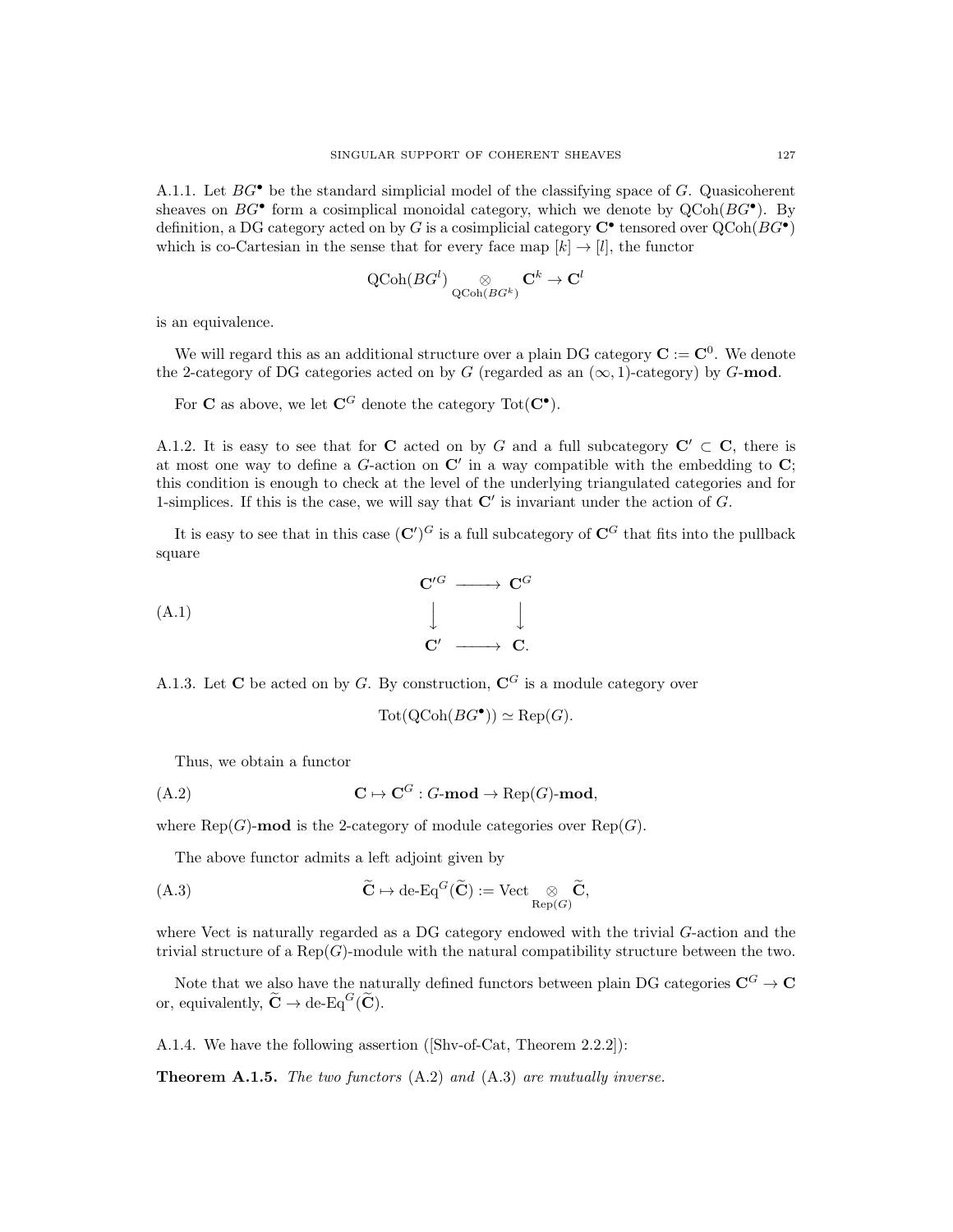A.1.6. Several comments are in order:

The fact that for  $C \in G$ -mod, the adjunction map

$$
\mathrm{de}\text{-}\mathrm{Eq}^G(\mathbf{C}^G)\rightarrow\mathbf{C}
$$

is an equivalence is easy. It follows from the fact that the functor de- $Eq^G$  commutes with both *colimits* and *limits*, which in turn follows from the fact that the monoidal category  $\text{Rep}(G)$  is rigid (see [GL:DG, Corollaries 4.3.2 and 6.4.2]).

For  $\widetilde{\mathbf{C}} \in \text{Rep}(G)$ -mod, the fact that the adjunction map

$$
\widetilde{\mathbf{C}} \to (\text{de-Eq}^G(\widetilde{\mathbf{C}}))^G
$$

is an isomorphism is also easy to see when  $\tilde{C}$  is dualizable.

The above two observations are the only two cases of Theorem A.1.5 that have been used in the main body of the text.

The difficult direction in Theorem A.1.5 implies that if C is dualizable (as an abstract DG category), then so is  $\mathbf{C}^{G}$ . <sup>23</sup>

# A.2. Shift of grading.

A.2.1. Consider the symmetric monoidal category  $\text{Rep}(\mathbb{G}_m) \simeq \text{QCoh}(\text{pt }/\mathbb{G}_m)$ . We may view its objects as bigraded vector spaces equipped with differential of bidegree  $(1, 0)$ . Here in the grading  $(i, k)$ , the first index refers to the cohomological grading, and the second index to the grading coming from the  $\mathbb{G}_m$ -action.

The symmetric monoidal category  $\text{Rep}(\mathbb{G}_m)$  carries a canonical automorphism which we will refer to as the "grading shift"

 $M \mapsto M^{\text{shift}}$ , where  $M_{(i,k)}^{\text{shift}} = M_{i+2k,k}$ .

In particular, the 2-category Rep( $\mathbb{G}_m$ )-mod of DG categories tensored over Rep( $\mathbb{G}_m$ ) carries a canonical auto-equivalence, which commutes with the forgetful functor to the 2-category DGCat<sub>cont</sub> of plain DG categories. We denote it by

$$
\widetilde{\mathbf{C}} \rightsquigarrow \widetilde{\mathbf{C}}^{\text{shift}}.
$$

A.2.2. For example, suppose A is a Z-graded associative DG algebra, and set  $\mathbf{C} = (A \text{-mod})^{\mathbb{G}_m}$ . That is, **C** is the DG category of *graded A*-modules.

In this case,

$$
((A\text{-mod})^{\mathbb{G}_m})^{\text{shift}} \simeq (A^{\text{shift}}\text{-mod})^{\mathbb{G}_m}.
$$

The categories  $(A^{\text{shift}}\text{-mod})^{\mathbb{G}_m}$  and  $(A\text{-mod})^{\mathbb{G}_m}$  are equivalent as DG categories (but not as categories tensored over  $\text{Rep}(\mathbb{G}_m)$  with the equivalence given by

$$
M \mapsto M^{\text{shift}}
$$
 for  $M \in (A \text{-mod})^{\mathbb{G}_m}$ .

<sup>&</sup>lt;sup>23</sup>We do not know whether the fact that **C** is compactly generated implies the corresponding fact for  $\mathbb{C}^{G}$ .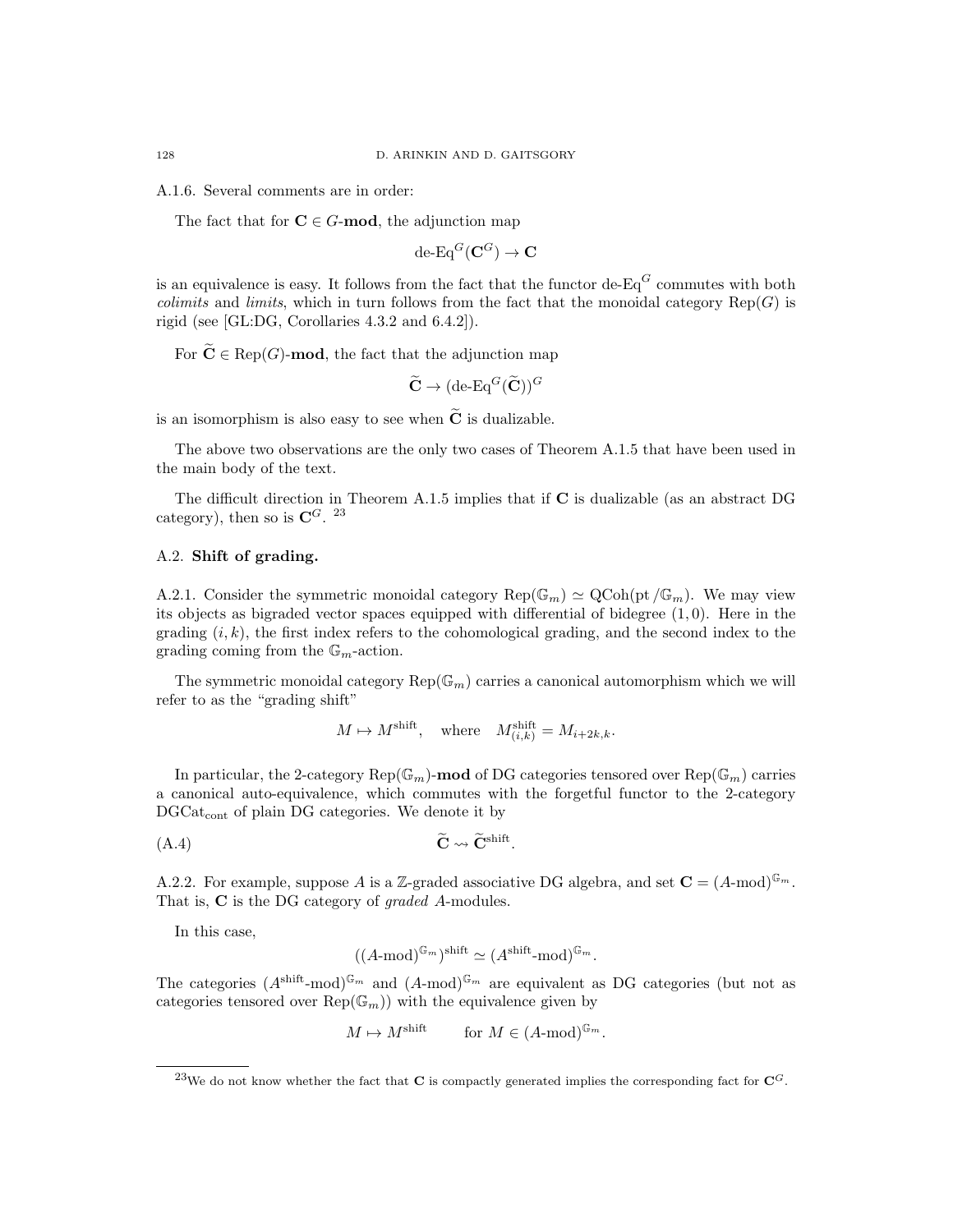A.2.3. By Theorem A.1.5, the shift of grading auto-equivalence of  $\text{Rep}(\mathbb{G}_m)$ -mod induces an auto-equivalence of the 2-category  $\mathbb{G}_m$ -mod, which we denote by

$$
C \rightsquigarrow C^{\text{shift}}.
$$

Note, however, that the auto-equivalence  $(A.4)$  of  $\mathbb{G}_m$ -mod does not commute with the forgetful functor to DGCat<sub>cont</sub>.

For example, for a graded associative DG algebra A as above, we have:

$$
(A\text{-mod})^{\text{shift}} \simeq A^{\text{shift}}\text{-mod}.
$$

Appendix B. Spaces of maps and deformation theory

In this appendix we drop the assumption that our DG schemes/Artin stacks/prestacks be locally almost of finite type.

B.1. Spaces of maps. Let  $\mathcal{Z} \in \text{PreStk}$  be an arbitrary prestack (see [GL:Stacks, Sect. 1.1.1]), thought of as the target, and let  $X$  be another object of PreStk, thought of as the source.

B.1.1. We define a new prestack  $\mathbf{Maps}(\mathcal{X}, \mathcal{Z}) \in \text{PreStk}, \text{ by }$ 

$$
Maps(S, \mathbf{Maps}(\mathcal{X}, \mathcal{Z})) := Maps(S \times \mathcal{X}, \mathcal{Z})
$$

for  $S \in \text{DGSch}^{\text{aff}}$ .

Remark B.1.2. Note that the above procedure is a particular case of restriction of scalars à la Weil: we can start with a map  $\mathfrak{X}_1 \to \mathfrak{X}_2$  in PreStk and  $\mathfrak{X}_1 \in \text{PreStk}_{/\mathfrak{X}_1}$ , and define

$$
\mathcal{Z}_2 = \text{Res}_{\mathcal{X}_2}^{\mathcal{X}_1}(\mathcal{Z}_1) \in \text{PreStk}_{/\mathcal{X}_2}
$$

by

$$
\mathrm{Maps}(S, \mathcal{Z}_2) := \mathrm{Maps}_{\mathrm{PreStk}_{/\mathcal{X}_1}}(S \underset{\mathcal{X}_2}{\times} \mathcal{X}_1, \mathcal{Z}_1).
$$

In our case  $\mathfrak{X}_1 = \mathfrak{X}$  and  $\mathfrak{X}_2 =$  pt.

B.1.3. For example, we define:

$$
Bun_G(\mathfrak{X}) := \mathbf{Maps}(\mathfrak{X}, \mathrm{pt}/G) \text{ and } \mathrm{LocSys}_G(\mathfrak{X}) := \mathbf{Maps}(\mathfrak{X}_{dR}, \mathrm{pt}/G),
$$

where  $\mathfrak{X}_{\text{dR}}$  is the de Rham prestack of  $\mathfrak{X}$  (see [Crys, Sect. 1.1.1]).

B.2. Deformation theory. Let us recall some basic definitions from deformation theory. We refer the reader to [Lu2, Sect. 2.1] or [IndSch, Sect. 4] for a more detailed treatment.

B.2.1. Recall that for  $S \in \text{DGSch}^{\text{aff}}$  we have a canonically defined functor

$$
\mathrm{QCoh}(S)^{\leq 0} \to \mathrm{DGSch}_{S/}^{\mathrm{aff}}
$$

that assigns to  $\mathcal{F} \in \text{QCoh}(S)^{\leq 0}$  the corresponding split square-zero extension  $S_{\mathcal{F}}$  of S, i.e.,

$$
\mathcal{F} \mapsto S_{\mathcal{F}} := \mathrm{Spec} \left( \Gamma(S, \mathcal{O}_S) \oplus \Gamma(S, \mathcal{F}) \right).
$$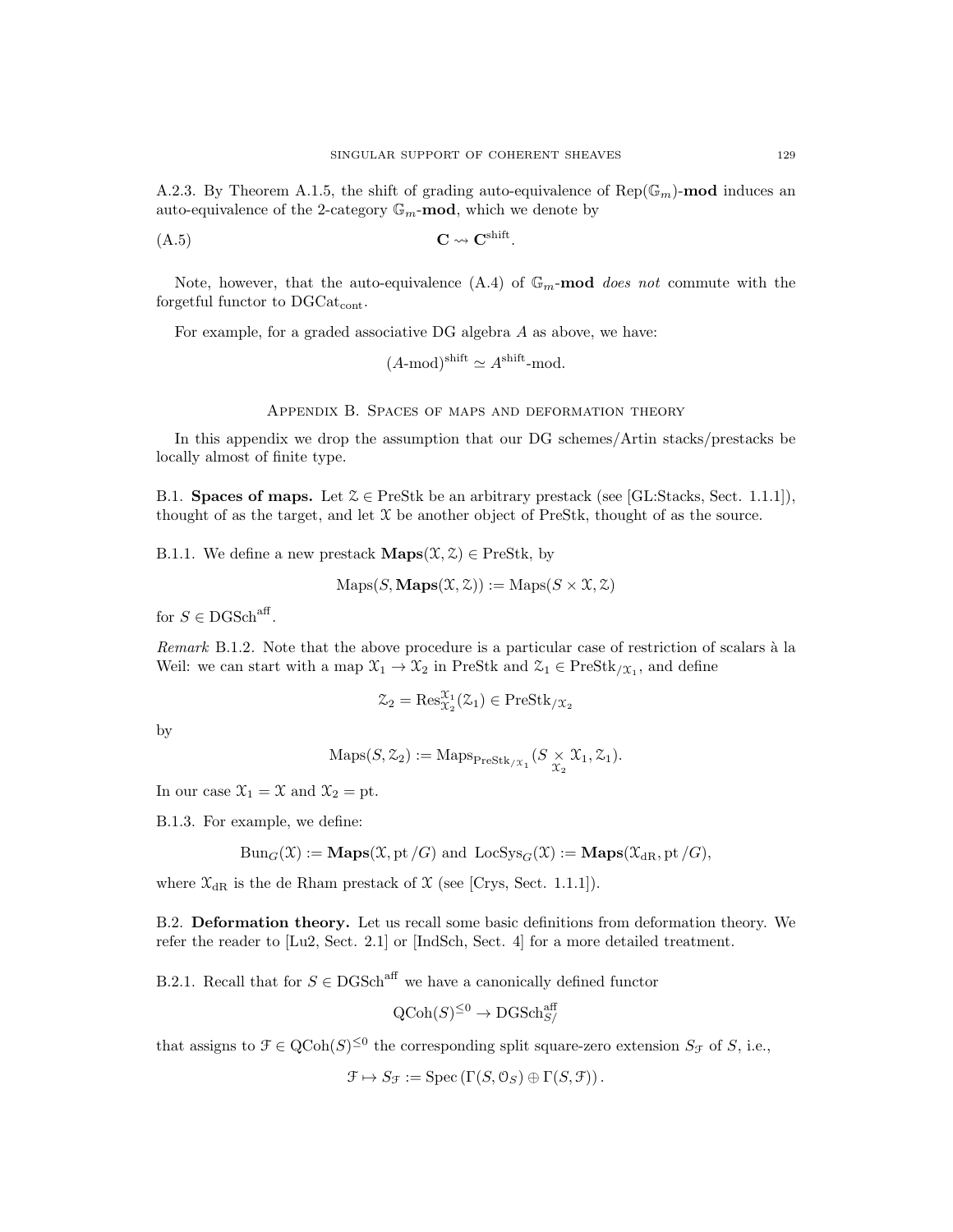B.2.2. Let  $\mathcal Z$  be an object of PreStk, and let z be a point of Maps $(S, \mathcal Z)$ . Consider the following functor  $\mathrm{QCoh}(S)^{\leq 0} \to \infty$ -Grpd

(B.1) 
$$
\mathcal{F} \mapsto \mathrm{Maps}(S_{\mathcal{F}}, \mathcal{Z}) \underset{\mathrm{Maps}(S, \mathcal{Z})}{\times} \{z\}.
$$

**Definition B.2.3.** Let  $k$  be a non-negative integer.

(a) We will say that  $\mathfrak X$  admits  $(-k)$ -connective pro-cotangent spaces if for any  $(S, x)$  the functor (B.1) is pro-representable by an object of  $\text{Pro}(\text{QCoh}(S)^{\leq k})$ .

(b) We will say that  $\mathcal Z$  admits  $(-k)$ -connective cotangent spaces if for any  $(S, x)$  the functor (B.1) is co-representable by an object of  $QCoh(S)^{\leq k}$ .

For  $\mathfrak X$  as in Definition B.2.3(a) (resp., (b)), we will denote the resulting object of  $\text{Pro}(\text{QCoh}(S)^{\leq k})$  (resp.,  $\text{QCoh}(S)^{\leq k}$ ) by  $T_z^*(\mathcal{Z})$  and refer to it as the "cotangent space to  $\mathcal Z$  at the point  $z$ ."

That is, if we regard

$$
\mathrm{Maps}_{\mathrm{QCoh}(S)}(T^*_z(\mathcal{Z}), \mathcal{F})
$$

as an object of Vect, and consider its truncation

$$
\mathrm{Maps}_{\mathrm{QCoh}(S)}(T_z^*(\mathcal{Z}), \mathcal{F}) := \tau^{\leq 0} \left( \mathrm{Maps}_{\mathrm{QCoh}(S)}(T_z^*(\mathcal{Z}), \mathcal{F}) \right)
$$

as an  $\infty$ -groupoid via Vect<sup>≤0</sup>  $\rightarrow \infty$ -Grpd, the result is canonically isomorphic to (B.1).

B.2.4. Let  $\alpha: S_1 \to S$  be a map in DGSch<sup>aff</sup>. Consider the corresponding functor

$$
Pro(\alpha^*) : Pro(QCoh(S)) \to Pro(QCoh(S_1)).
$$

By definition, for an object  $\Phi \in \text{Pro}(\text{QCoh}(S))$ , viewed as a functor  $\text{QCoh}(S) \to \text{Vect}$ , the object  $\text{Pro}(\alpha^*)(\Phi) \in \text{Pro}(\text{QCoh}(S_1))$ , viewed as a functor  $\text{QCoh}(S_1) \to \text{Vect}$ , is given by the left Kan extension of  $\Phi$  along  $\alpha^* : \mathrm{QCoh}(S) \to \mathrm{QCoh}(S_1)$ .

Let  $\mathcal Z$  be an object of PreStk that admits  $(-k)$ -connective pro-cotangent spaces. Then for  $z : S \to \mathcal{Z}$  and  $z_1 := z \circ \alpha$  we obtain a map

(B.2) 
$$
T_{z_1}^*(\mathcal{Z}) \to \mathrm{Pro}(\alpha^*)(T_z^*(\mathcal{Z}))
$$

in  $Pro(QCoh(S_1)).$ 

If  $\mathcal Z$  admits  $(-k)$ -connective cotangent spaces, then

$$
T_z^*(\mathcal{Z}) \in \mathrm{QCoh}(S)^{\leq k}
$$
 and  $T_{z_1}^*(\mathcal{Z}) \in \mathrm{QCoh}(S_1)^{\leq k}$ ,

and the map (B.2) is a map

$$
T^*_{z_1}(\mathcal{Z})\to \alpha^*(T^*_z(\mathcal{Z}))\in \operatorname{QCoh}(S_1).
$$

### Definition B.2.5.

(a) We will say that  $\mathfrak X$  admits a  $(-k)$ -connective pro-cotangent complex if it admits  $(-k)$ connective pro-cotangent spaces and the map (B.2) is an isomorphism for any z and  $\alpha$ . (b) We will say that  $\mathfrak X$  admits a  $(-k)$ -connective cotangent complex if it admits  $(-k)$ -connective cotangent spaces and the map (B.2) is an isomorphism for any z and  $\alpha$ .

If  $\mathcal Z$  admits a  $(-k)$ -connective cotangent complex, it gives rise to a well-defined object in  $QCoh(\mathcal{Z})^{\leq -k}$  that we will denote by  $T^*(\mathcal{Z})$ . For a given  $z : S \to \mathcal{Z}$  we will also use the notation

$$
T^*(Z)|_S:=T_z^*(Z).
$$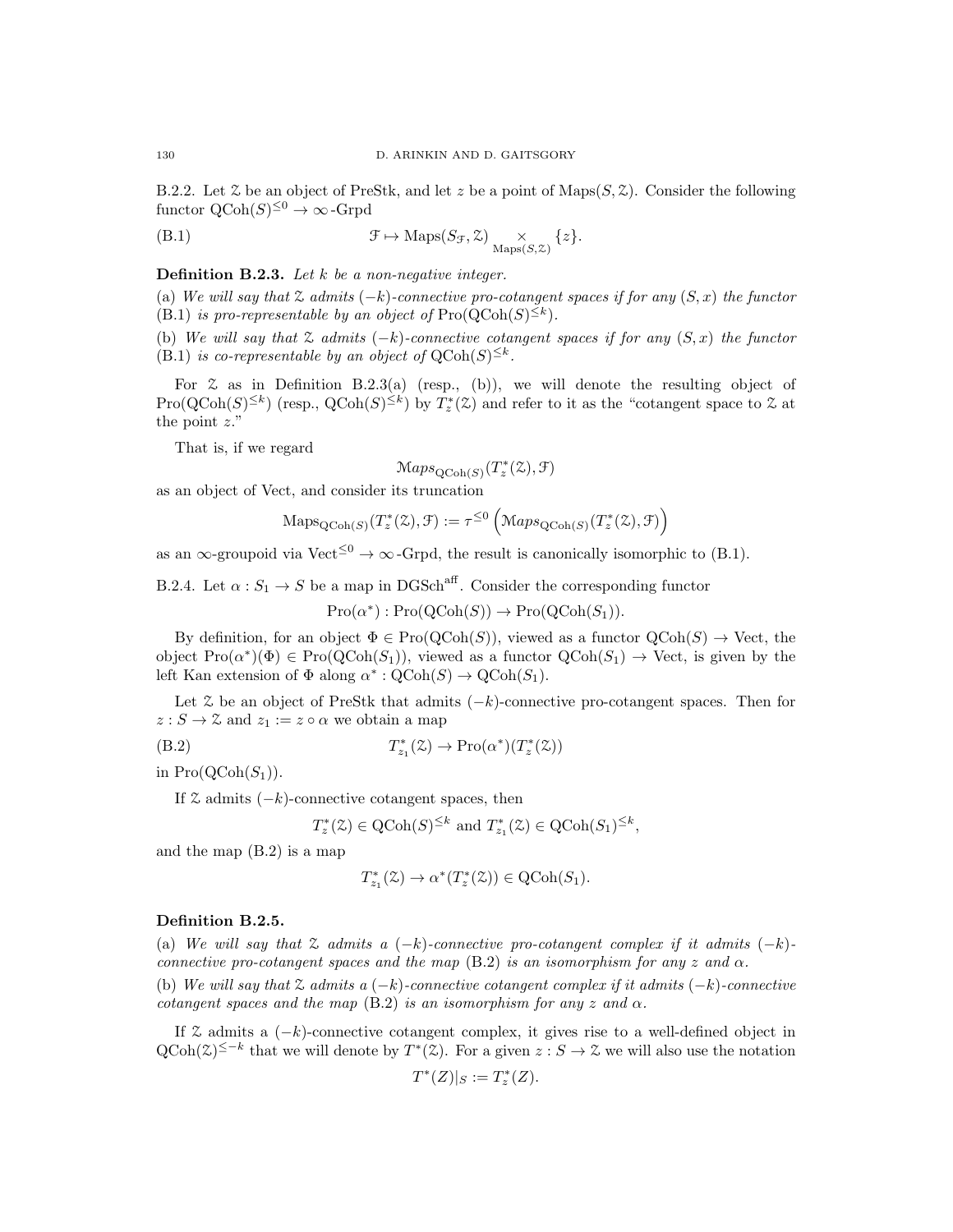B.2.6. Let now S be an arbitrary object of PreStk and let  $z : S \to \mathcal{Z}$ . Consider the functor

$$
\mathcal{F} \mapsto \mathcal{S}_{\mathcal{F}} : \mathrm{QCoh}(\mathcal{S})^{\leq 0} \to \mathrm{PreStk}_{\mathcal{S}/},
$$

defined by

$$
\text{Maps}(U, \mathcal{S}_{\mathcal{F}}) = \{ s : U \to \mathcal{S}, f : U \to U_{s^*(\mathcal{F})} \}
$$

for  $U \in \text{DGSch}^{\text{aff}}$  (here the notation  $U_{s^*(\mathcal{F})}$  is as in Sect. B.2.1).

The following is tautological from the definitions:

**Lemma B.2.7.** Assume that  $\mathcal{Z}$  admits a (-k)-connective cotangent complex. For any  $S \in$ PreStk and a map  $z : S \to \mathcal{Z}$ , consider the functor  $\text{QCoh}(S)^{\leq 0} \to \infty$ -Grpd given by

$$
\mathrm{Maps}(\mathcal{S}_{\mathcal{F}}, \mathcal{Z}) \underset{\mathrm{Maps}(\mathcal{S}, \mathcal{Z})}{\times} \{z\}.
$$

This functor is canonically isomorphic to

$$
\tau^{\leq 0}\left(\operatorname{Maps}_{\operatorname{QCoh}(\mathcal{S})}(T^*_{z}(\mathcal{Z}), \mathcal{F})\right).
$$

B.2.8. Let S' be a square-zero extension of  $S \in DGSch<sup>aff</sup>$ , not necessarily split. Such S' corresponds to an object  $\mathcal{I} \in \text{QCoh}(S)^{\leq 0}$  (the ideal of  $S \subset S'$ ) and a map

 $T^*(S) \to \mathcal{I}[1],$ 

where  $T^*(S)$  is the cotangent complex of S (see [IndSch, Sect. 4.5]).

Let  $\mathcal Z$  admit  $(-k)$ -connective pro-cotangent spaces. Let  $z : S \to \mathcal Z$  be a map. As in [IndSch, Lemma 4.6.6], we obtain a map

(B.3) 
$$
\text{Maps}(S', \mathcal{Z}) \underset{\text{Maps}(S, \mathcal{Z})}{\times} \{z\} \to \tau^{\leq 0} \left( \text{Maps}_{\text{QCoh}(S)} \left( \text{Cone}(T_z^*(\mathcal{Z}) \stackrel{(dz)^*}{\longrightarrow} T^*(S)), \mathcal{I}[1] \right) \right),
$$

where  $(dz)^* : T_z^*(\mathcal{Z}) \to T^*(S)$  is the dual of the differential, see [IndSch, Sect. 4.4.5].

**Definition B.2.9.** We will say that  $\mathcal Z$  is infinitesimally cohesive if the map (B.3) is an isomorphism for any  $S$ ,  $z$  and  $S'$ .

Remark B.2.10. The meaning of the above definition is that (pro)-cotangent spaces control not only maps out of split square-zero extensions, but from all square-zero extensions. Iterating, we obtain that infinitesimal cohesiveness of  $\mathfrak X$  implies that its (pro)-cotangent spaces effectively control extensions of a given map  $S \to \mathcal{Z}$  to maps  $S' \to \mathcal{Z}$  for any nil-immersion  $S \hookrightarrow S'$ .

B.2.11. Finally, we define:

**Definition B.2.12.** We will say that  $\mathcal{Z} \in \text{PreStk }$  admits a  $(-k)$ -connective deformation theory (resp., co-representable  $(-k)$ -connective deformation theory) if:

- $\mathcal Z$  is convergent (see [GL:Stacks], Sect. 1.2.1);
- Z admits a (−k)-connective pro-cotangent complex (resp., (−k)-connective cotangent complex );
- $\mathcal Z$  is infinitesimally cohesive.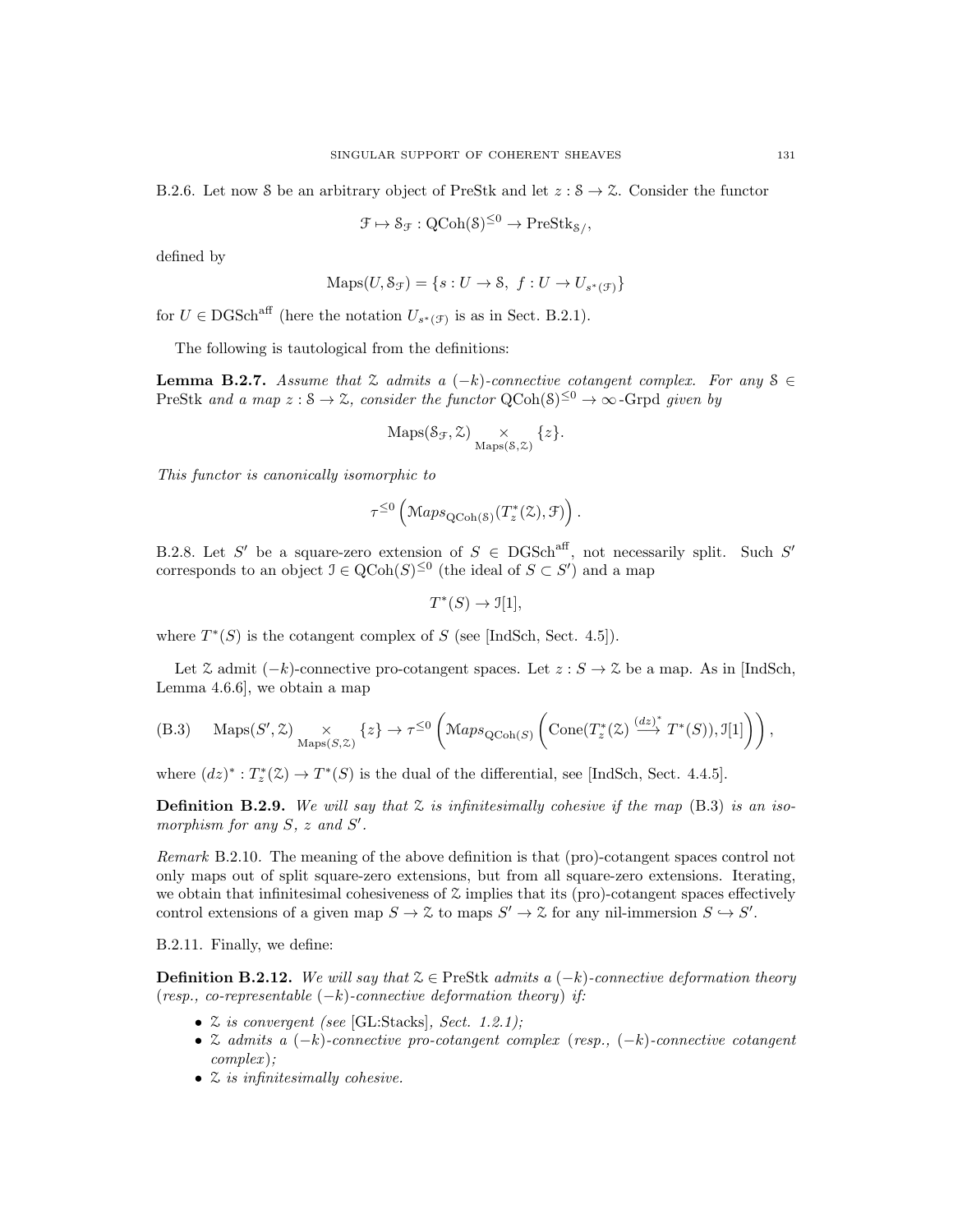B.2.13. We record the following result for use in the main body of the paper.

**Theorem B.2.14.** An object  $\mathcal{Z} \in \text{PreStk}$  is a DG indscheme (resp., DG scheme) if and only if the following conditions hold:

- The classical prestack  ${}^{cl}Z$  is a classical indscheme (resp., scheme).
- Z admits a 0-connective (resp., co-representable 0-connective) deformation theory.

The above theorem for DG indschemes is [IndSch, Theorem 5.1.1]. The case of DG schemes can be proved similarly (see [Lu2, Theorem 3.1.2]).

The same proof also shows that if  ${}^{cl}Z$  is an ind-affine indscheme (i.e., is a filtered colimit of affine classical schemes under closed embeddings), or an affine scheme, then  $\mathfrak X$  is an ind-affine DG indscheme, or an affine DG scheme, respectively.

#### B.3. Deformation theory of spaces of maps.

B.3.1. Let  $\mathfrak X$  and  $\mathfrak Z$  be as in Sect. B.1. We are going to show:

**Proposition B.3.2.** Assume that  $\mathcal{Z}$  admits a co-representable  $(-k)$ -connective deformation theory. Assume that  $\mathfrak X$  is l-coconnective for some  $l \in \mathbb Z^{\geq 0}$ . Then:

(a) The prestack  $\mathbf{Maps}(\mathfrak{X}, \mathfrak{Z})$  admits a  $(-k-l)$ -connective deformation theory.

(b) For  $\widetilde{z} \in \text{Maps}(S, \textbf{Maps}(\mathfrak{X}, \mathfrak{Z}))$  corresponding to  $z \in \text{Maps}(S \times \mathfrak{X}, \mathfrak{Z})$ , the pro-cotangent space  $T_{\tilde{z}}^*(\mathbf{Maps}(\mathfrak{X}, \mathfrak{Z}))$ , viewed as a functor  $\mathrm{QCoh}(S)^{\leq 0} \to \mathrm{Vect}^{\leq 0}$ , identifies with

(B.4) 
$$
\mathcal{F} \mapsto \tau^{\leq 0} \left( \operatorname{Maps}_{\operatorname{QCoh}(S \times \mathfrak{X})} (T_z^*(\mathcal{Z}), \mathcal{F} \boxtimes \mathcal{O}_{\mathfrak{X}}) \right).
$$

*Proof.* The fact that the pro-cotangent spaces of  $\mathbf{Maps}(\mathcal{X}, \mathcal{Z})$  are given by the functor (B.4) follows from Lemma B.2.7.

Let us show that these pro-cotangent spaces are  $(-k - l)$ -connective. That is, we need to show that the functor

$$
\mathcal{F} \mapsto \mathcal{M}aps_{\mathrm{QCoh}(S \times \mathcal{X})}(T^*_{z}(\mathcal{Z}), \mathcal{F} \boxtimes \mathcal{O}_{\mathcal{X}}), \quad \mathrm{QCoh}(S) \to \mathrm{Vect}
$$

sends QCoh(S)<sup>≥0</sup> to Vect<sup>≥-k-l</sup>.

Since X is l-coconnective, we can write X as  $\underset{U \in \leq^l \text{DGSch}^{\text{aff}}_{/X}}{\text{colim}}$  $U$ , and hence

$$
\mathrm{Maps}_{\mathrm{QCoh}(S \times \mathfrak{X})}(T^*_z(\mathbb{Z}), \mathcal{F} \boxtimes \mathcal{O}_{\mathfrak{X}}) \simeq \lim_{U \in (\frac{\leq l}{\mathrm{DGSch}(\mathfrak{X})}^{\mathrm{aff}})^{\mathrm{op}}} \mathrm{Maps}_{\mathrm{QCoh}(S \times U)}(T^*_z(\mathbb{Z})|_{S \times U}, \mathcal{F} \boxtimes \mathcal{O}_U).
$$

However,  $\mathcal{F} \in \mathrm{QCoh}(S)^{\geq 0}$  implies  $\mathcal{F} \boxtimes \mathcal{O}_U \in \mathrm{QCoh}(S \times U)^{\geq -l}$ , and the assertion follows.

The fact that (B.2) and (B.3) are isomorphisms follows from the definitions. Finally, the fact that  $\mathbf{Maps}(\mathcal{X}, \mathcal{Z})$  is convergent follows tautologically from the fact that  $\mathcal Z$  is convergent.

 $\Box$ 

B.3.3. Let now X be an l-coconnective DG scheme, proper over  $Spec(k)$ . Let  $\mathcal Z$  be again a prestack that admits a co-representable  $(-k)$ -connective deformation theory.

Corollary B.3.4. The prestack Maps(X,  $\mathfrak{Z}$ ) admits a co-representable (-k – l)-connective deformation theory and the prestack admits  $\mathbf{Maps}(X_{\mathrm{dR}}, \mathcal{Z})$  admits a co-representable  $(-k)$ connective deformation theory.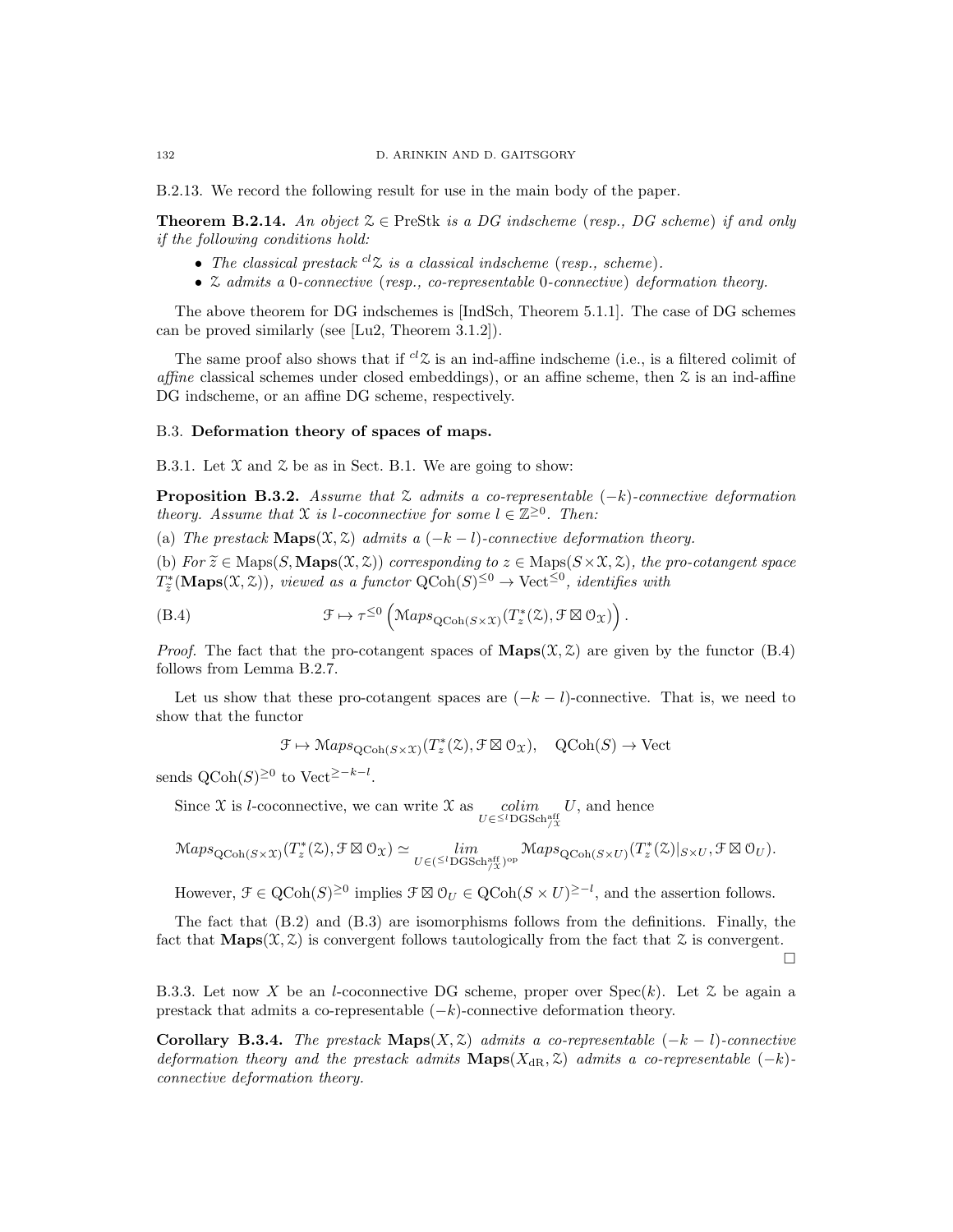*Proof.* Let  $X$  be either  $X$  or  $X_{\text{dR}}$ .

We need to show the existence of a left adjoint functor to

$$
\mathcal{F} \mapsto \mathcal{F} \boxtimes \mathcal{O}_X : \text{QCoh}(S) \to \text{QCoh}(S \times \mathfrak{X}).
$$

Since  $\text{QCoh}(S \times \mathcal{X}) \simeq \text{QCoh}(S) \otimes \text{QCoh}(\mathcal{X})$  (see [GL:QCoh, Proposition 1.4.4]), it is sufficient to consider the case  $S = pt$ .

Since the category  $\text{QCoh}(\mathcal{X})$  is compactly generated, it suffices to construct the left adjoint on compact objects of  $QCoh(\mathcal{X})$ . This amounts to showing that for  $\mathcal{E} \in QCoh(\mathcal{X})^c$ , the object

(B.5) MapsQCoh(X) (E, OX) ∈ Vect

is compact (i.e., has finitely many non-zero cohomologies, all of which are finite-dimensional); then the left adjoint in question sends  $k \in$  Vect to the dual of (B.5).

The compactness of  $(B.5)$  follows easily from the assumption on  $\mathfrak{X}$ .

 $\Box$ 

## B.4. The "locally almost of finite type" condition.

B.4.1. Recall the notion of prestack locally almost of finite type, see [GL:Stacks, Sect. 1.3.9]). We have the following assertion:

**Lemma B.4.2.** Let  $\mathcal{Z} \in \text{PreStk}$  be a prestack that admits a  $(-k)$ -connective deformation theory for some k. Then  $\mathfrak X$  is locally almost of finite type if and only if:

- The underlying classical prestack  ${}^{cl}Z$  is locally of finite type (see [GL:Stacks, Sect. 1.3.2] for what this means).
- Given any classical scheme of finite type  $S \in \text{Sch}^{\text{aff}}_{\text{ft}}$ , a morphism  $z : S \to \mathcal{Z}$ , and an integer  $k \geq 0$ , the cotangent space  $T_z^*(2)$ , viewed as a functor

$$
Q\text{Coh}(S)^{\geq -k, \leq 0} \to \infty\text{-Grpd},
$$

commutes with filtered colimits.

The proof is essentially the same as that of [IndSch, Proposition 5.3.2].

B.4.3. Let  $\mathcal Z$  be a prestack that is locally almost of finite type. Let X be an eventually coconnective quasi-compact DG scheme almost of finite type.

**Corollary B.4.4.** The prestack  $\mathbf{Maps}(X, \mathcal{Z})$  is locally almost of finite type, provided that the classical prestack  ${}^{cl}Z$  satisfies Zariski descent.

*Proof.* The description of the cotangent spaces to  $\mathbf{Maps}(X, \mathcal{Z})$  given by Proposition B.3.2(b) implies that the second condition of Lemma B.4.2 is satisfied. So, it remains to show that the classical prestack <sup>cl</sup>Maps(X, Z) is locally of finite type. By definition, this means that the functor

$$
(B.6) \tS \mapsto \text{Maps}(S, \text{Maps}(X, \mathcal{Z}))
$$

on the category  $(Sch<sup>aff</sup>)<sup>op</sup>$  should commute with filtered colimits.

Any quasi-compact and quasi-separated scheme can be expressed as a *finite* colimit of affine schemes in the category of Zariski sheaves (i.e., the full subcategory of PreStk consisting of objects that satisfy Zariski descent). Since finite limits commute with filtered colimits, the assumption on  $\mathfrak X$  reduces the assertion to the case when X is affine.

Let *n* be such that  $X \in \frac{1}{n} \text{DGSch}^{\text{aff}}$ . The functor

 $S \mapsto S \times X : \mathbf{Sch}^{\text{aff}} \to {}^{\leq n} \mathbf{DGSch}^{\text{aff}}$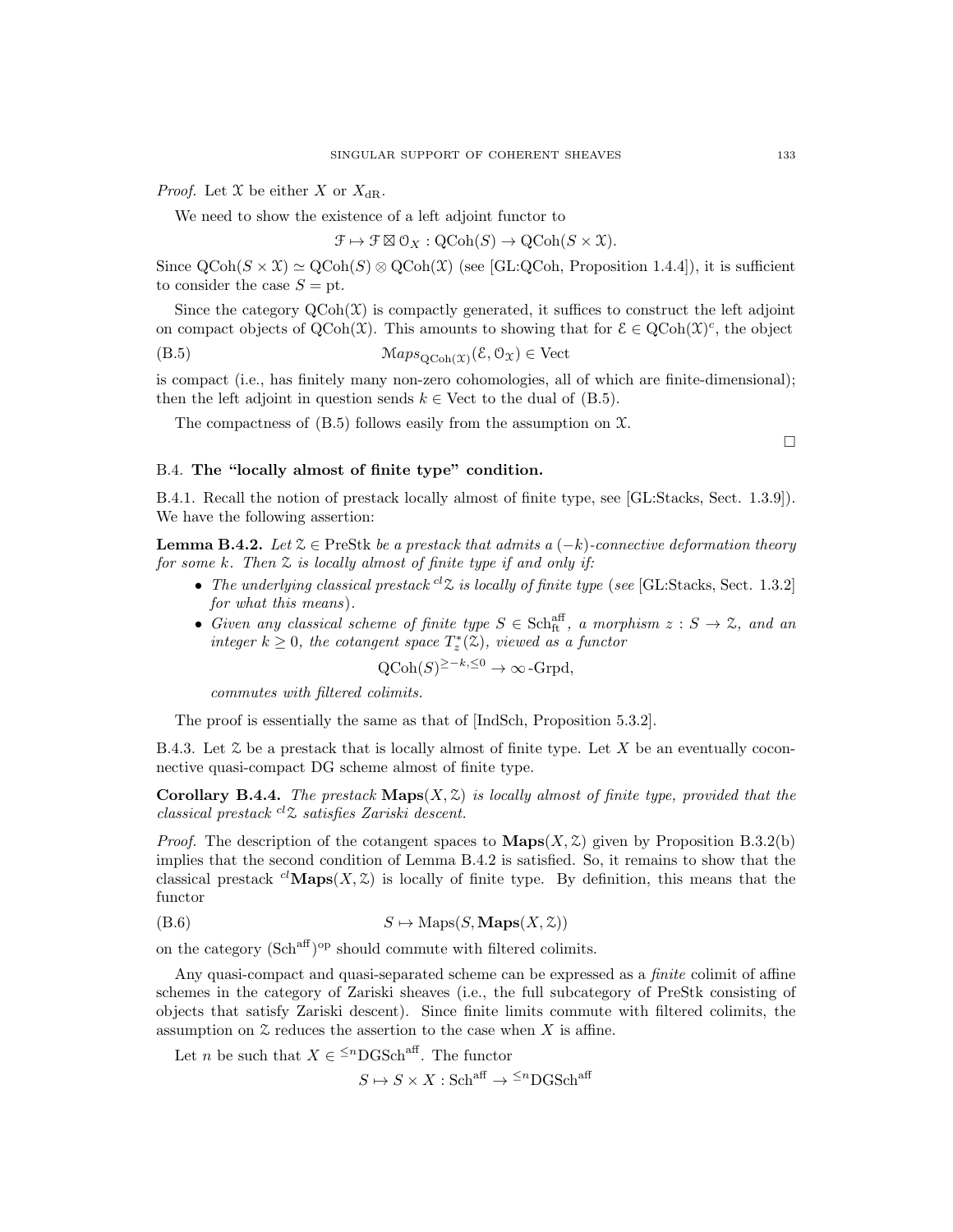commutes with filtered limits, and the required property of  $(B.6)$  follows from the fact that  $\mathcal Z$  is locally almost of finite type (namely, that for every n, it takes filtered colimits in  $({}^{\leq n}DGSch^{aff})^{\rm op}$ to colimits in  $\infty$ -Grpd).

### Appendix C. The Thomason-Trobaugh theorem "with supports"

In this appendix we will prove the following result:

**Theorem C.** Let Z be a quasi-compact DG scheme, and  $Y \subset Sing(Z)$  a conical Zariski-closed subset. Then the category  $\text{IndCoh}_Y(Z)$  is compactly generated.

The proof is an easy adaptation of the argument of [TT] for the compact generation of  $QCoh(Z)$ . Let us sketch the proof following [Nee].

*Proof.* Recall that the objects of  $Coh_Y(Z)$  are compact in IndCoh<sub>Y</sub>(Z). Hence, it suffices to check that  $Coh<sub>Y</sub>(Z)$  generates IndCoh<sub>Y</sub> $(Z)$ .

The proof proceeds by induction on the number of affine open subsets covering  $Z$ . The base case is when Z itself is affine. In this case, the assertion follows from Corollary 4.3.2.

Suppose now Z is arbitrary, and let  $W_i$  be an affine cover of Z. Fix  $\mathcal{F} \in \text{IndCoh}_Y(Z)$ ,  $\mathcal{F} \neq 0$ . Set

$$
U_i = \bigcup_{j \neq i} W_j,
$$

and choose i so that  $\mathcal{F}|_{U_i} \neq 0$ . We now drop the index i and write simply U and W for  $U_i$  and  $W_i$ .

By the induction hypothesis, we can assume that  $\text{IndCoh}_{Y \underset{Z}{\times} U}(U)$  is compactly generated. Therefore, there exists a compact object

$$
\widetilde{\mathcal{G}}_U \in \text{Coh}_{Y \underset{Z}{\times} U}(U)
$$

together with a non-zero map  $\tilde{u}_U : \mathcal{G}_U \to \mathcal{F}|_U$ . Set  $\mathcal{G}_U := \mathcal{G}_U \oplus \mathcal{G}_U[1]$  and let  $\iota_U : \mathcal{G}_U \to \mathcal{F}|_U$  be counter equal to

$$
\widetilde{\mathcal{G}}_U \oplus \widetilde{\mathcal{G}}_U[1] \to \widetilde{\mathcal{G}}_U \stackrel{\widetilde{\iota}_U}{\to} \mathcal{F}|_U.
$$

We will extend the pair  $(\mathcal{G}_U, \iota_U)$  to  $\mathcal{G} \in \text{Coh}_Y(Z)$  and a map  $\iota : \mathcal{G} \to \mathcal{F}$ .

Indeed, by [Nee, Theorem 3.1], there exists an object

$$
\mathcal{G}_W \in \text{Coh}_{Y \underset{Z}{\times} W}(W)
$$

together with an isomorphism

$$
(\mathcal{G}_W)|_{U \cap W} \simeq (\mathcal{G}_U)|_{U \cap W}
$$

and a map  $\iota_W : \mathcal{G}_W \to \mathcal{F}|_W$  whose restriction to  $U \cap W$  equals  $\iota_U|_{U \cap W}$ .

Define

$$
\mathcal{G} := \mathrm{Cone}\Big(j_{U,*}(\mathcal{G}_U) \oplus j_{W,*}(\mathcal{G}_W) \to j_{U \cap W,*}((\mathcal{G}_W)|_{U \cap W})\Big)[-1].
$$

Here  $j_U$ ,  $j_W$ , and  $j_{U\cap W}$  are the natural embeddings  $U \hookrightarrow Z$ ,  $W \hookrightarrow Z$ , and  $U \cap W \hookrightarrow Z$ , respectively. We have

$$
\mathcal{G}|_U \simeq \mathcal{G}_U
$$
 and  $\mathcal{G}|_W \simeq \mathcal{G}_W$ ,

so  $\mathcal{G} \in \text{Coh}_Y(Z)$ . The morphisms  $\iota_U, \iota_W$  induce a map  $\iota : \mathcal{G} \to \mathcal{F}$ , whose restrictions to U and W identify with  $\iota_U$  and  $\iota_W$ , respectively.

 $\Box$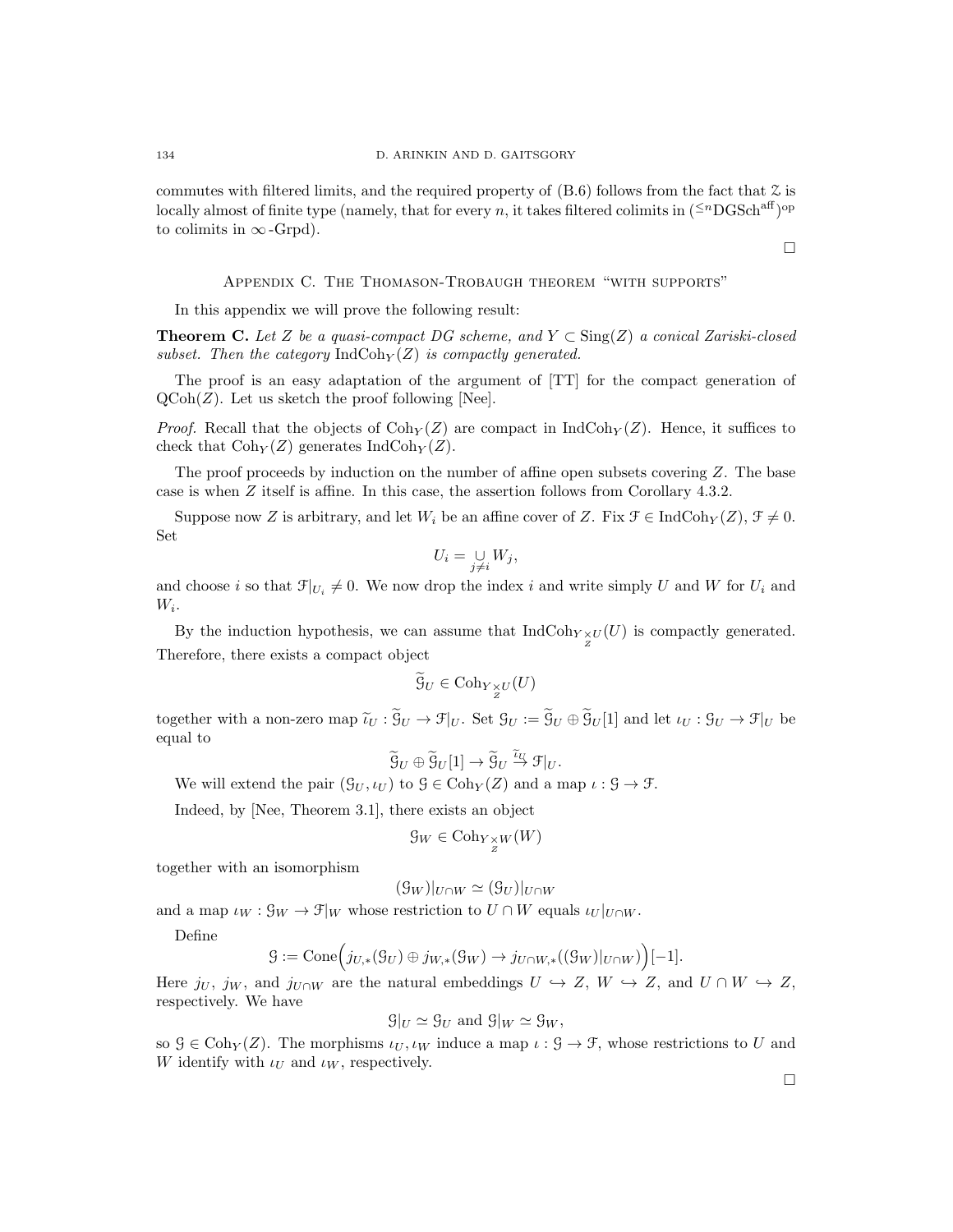Appendix D. Finite generation of Exts

In this appendix, we will prove Theorem 4.1.8. Let us recall its formulation:

**Theorem D.** Let Z be a quasi-smooth affine DG scheme Z. Given  $\mathcal{F}_1, \mathcal{F}_2 \in \text{Coh}(Z)$ , consider the graded vector space  $Hom_{\text{Coh}(Z)}^{\bullet}(\mathcal{F}_{1}, \mathcal{F}_{2})$  as a module over the graded algebra  $\Gamma(\mathrm{Sing}(Z),\mathcal{O}_{\mathrm{Sing}(Z)})$ . We claim that the module is finitely generated.

If  $Z$  is classical, this is due to Gulliksen [Gul], and the extension to DG schemes is straightforward.

D.1. It is easy to see that the statement is Zariski-local on  $Z$ . So, we can assume that  $Z$  is as in (6.3). Let

$$
\mathrm{pt}=\mathcal{V}_0\subset\mathcal{V}_1\subset...\subset\mathcal{V}_n=\mathcal{V}
$$

be a flag of smooth closed subschemes whose dimensions increase by one. With no restriction of generality, we can assume that  $\mathcal{V}_{i-1}$  is cut out by one function inside  $\mathcal{V}_i$ .

Set

$$
Z_i := \mathcal{V}_i \underset{\mathcal{V}}{\times} \mathcal{U}.
$$

All these DG schemes are quasi-smooth, and  $Z_{i-1}$  is cut out inside of  $Z_i$  by one function. We have  $Z_0 = Z$  and  $Z_n = \mathfrak{U}$ . Let  $g_i$  denote the closed embedding  $Z \to Z_i$ .

D.2. We will argue by descending induction on  $i$ , assuming that

$$
\operatorname{Hom}^{\bullet}_{\operatorname{Coh}(Z_{i})}((g_{i})_{*}(\mathcal{F}_{1}),(g_{i})_{*}(\mathcal{F}_{2}))
$$

is finitely generated as a module over  $\Gamma(\mathrm{Sing}(Z_i), \mathcal{O}_{\mathrm{Sing}(Z_i)})$ .

The base of induction is  $i = n$ . In this case  $Z_n = \mathfrak{U}$  is smooth, and the assertion is obvious.

To carry out the induction step we can thus assume that we have a quasi-smooth closed embedding

$$
g: Z \hookrightarrow Z',
$$

that fits into a Cartesian diagram

$$
Z \xrightarrow{g} Z'
$$
  

$$
\downarrow \qquad \qquad \downarrow
$$
  

$$
\{0\} \xrightarrow{g} \mathbb{A}^1.
$$

By induction, we can assume that

$$
\mathrm{Hom}^\bullet_{\mathrm{Coh}(Z')}(g_*(\mathfrak{F}), g_*(\mathfrak{F}))
$$

is finitely generated as a module over  $\Gamma(\mathrm{Sing}(Z'), \mathcal{O}_{\mathrm{Sing}(Z')}).$ 

D.3. Note that the generator of  $T_{\{0\}}(\mathbb{A}^1)$  gives rise to an element  $\eta \in HH^2(Z)$ .

Since the grading on the  $\Gamma(\text{Sing}(Z), \mathcal{O}_{\text{Sing}(Z)})$ -module  $\text{Hom}^{\bullet}_{\text{Coh}(Z)}(\mathcal{F}_1, \mathcal{F}_2)$  is bounded below, it is sufficient to show that

$$
coker\left(\eta: \mathrm{Hom}^{\bullet}_{\mathrm{Coh}(Z)}(\mathcal{F}_1[2], \mathcal{F}_2) \to \mathrm{Hom}^{\bullet}_{\mathrm{Coh}(Z)}(\mathcal{F}_1, \mathcal{F}_2)\right)
$$

is finitely generated.

However, from the long exact sequence we obtain that the above cokernel is a submodule in

(D.1) 
$$
\text{Hom}^{\bullet}_{\text{Coh}(Z)} \left( \text{Cone}(\mathcal{F}_1 \stackrel{\eta}{\longrightarrow} \mathcal{F}_1[2]), \mathcal{F}_2[1] \right).
$$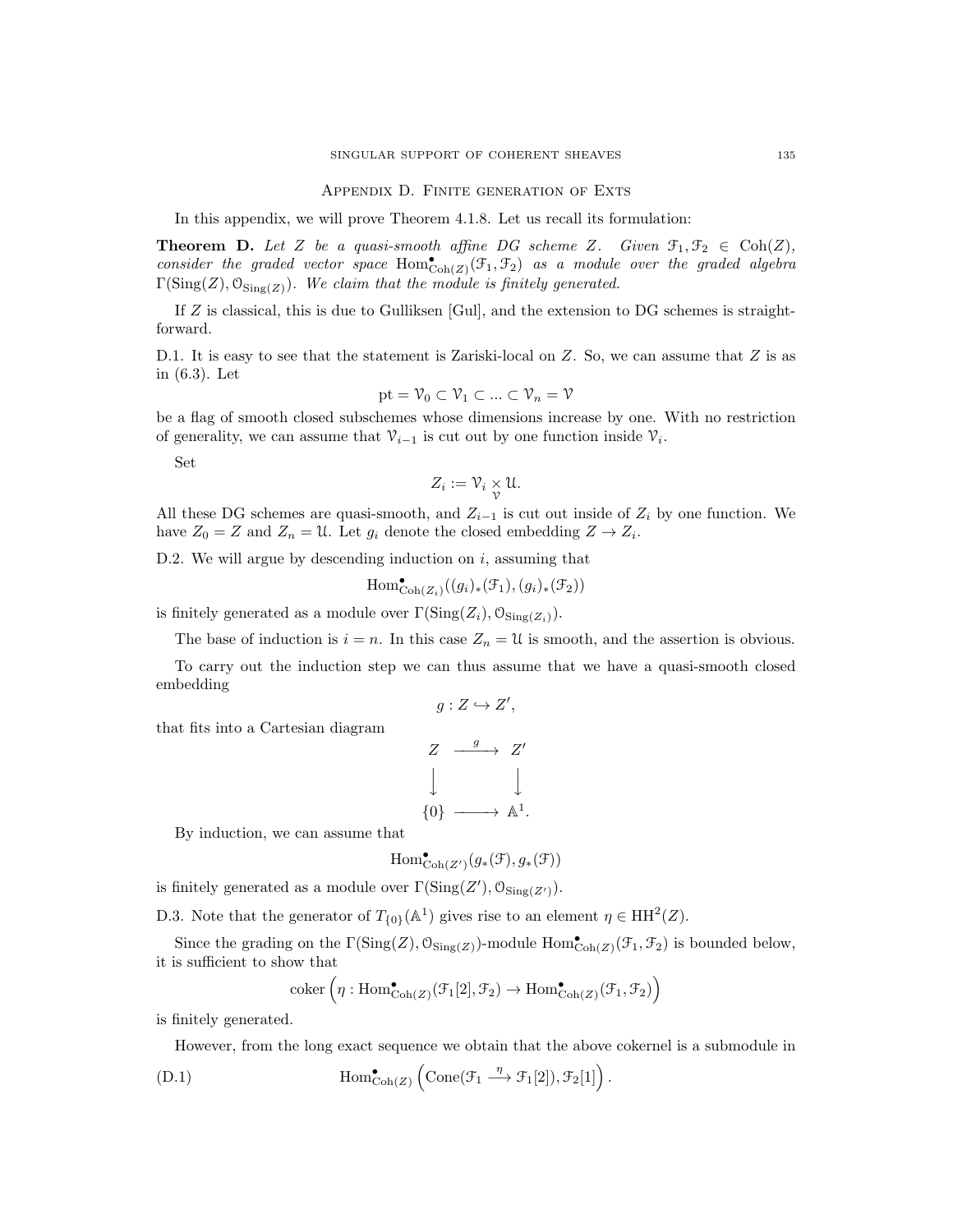Since the algebra  $\Gamma(\text{Sing}(Z), \mathcal{O}_{\text{Sing}(Z)})$  is Noetherian, it is enough to show that the graded  $\Gamma(\text{Sing}(Z), \mathcal{O}_{\text{Sing}(Z)})$ -module given by (D.1), is finitely generated.

D.4. Note that for any  $\mathcal{F} \in \text{QCoh}(Z)$ , the corresponding object

$$
Cone(\mathcal{F} \xrightarrow{\eta} \mathcal{F}[2])
$$

identifies with  $g^* \circ g_*(\mathcal{F})$ .

Hence, the module (D.1) identifies with

$$
\mathrm{Hom}^{\bullet}_{\mathrm{Coh}(Z)}(g^*\circ g_*(\mathfrak{F}_1), \mathfrak{F}_2),
$$

up to a shift of grading.

We have an isomorphism of vector spaces:

(D.2) 
$$
\text{Hom}_{\text{Coh}(Z)}^{\bullet}(g^* \circ g_*(\mathcal{F}_1), \mathcal{F}_2) \simeq \text{Hom}_{\text{Coh}(Z')}^{\bullet}(g_*(\mathcal{F}_1), g_*(\mathcal{F}_2)).
$$

Note that the right-hand side in (D.2) is acted on by  $\Gamma(\text{Sing}(Z'), \mathcal{O}_{\text{Sing}(Z')})$ , and this action factors through the surjection

$$
\Gamma(\mathrm{Sing}(Z'), \mathcal{O}_{\mathrm{Sing}(Z')}) \to \Gamma(\mathrm{Sing}(Z')_Z, \mathcal{O}_{\mathrm{Sing}(Z')_Z}).
$$

In particular, this gives an action of  $\Gamma(\text{Sing}(Z), \mathcal{O}_{\text{Sing}(Z)})$  on right-hand side in (D.2) via the closed embedding

$$
Sing(g) : Sing(Z')_Z \hookrightarrow Sing(Z).
$$

Now, it follows from the construction that the above action of  $\Gamma(\text{Sing}(Z), \mathcal{O}_{\text{Sing}(Z)})$  on the right-hand side in (D.2) is compatible with the canonical action on the left-hand side.

Now, as was mentioned above, by the induction hypothesis,  $\text{Hom}^{\bullet}_{\text{Coh}(Z')}(g_*(\mathcal{F}_1), g_*(\mathcal{F}_2))$  is finitely generated over  $\Gamma(\text{Sing}(Z'), \mathcal{O}_{\text{Sing}(Z')}),$  which implies that  $\text{Hom}^{\bullet}_{\text{Coh}(Z)}(g^* \circ g_*(\mathcal{F}_1), \mathcal{F}_2)$  is finitely generated over  $\Gamma(\text{Sing}(Z), \mathcal{O}_{\text{Sing}(Z)})$ , as required.

### APPENDIX E. RECOLLECTIONS ON  $\mathbb{E}_2$ -ALGEBRAS

In this appendix we recall some basic facts regarding  $\mathbb{E}_2$ -algebras and their actions on categories.

E.1.  $\mathbb{E}_2$ -algebras. The main reference to the theory of  $\mathbb{E}_2$ -algebras is [Lu1, Sect. 5.1]. Here we will summarize some basic facts. All monoidal categories,  $\mathbb{E}_1$ -algebras and  $\mathbb{E}_2$ -algebras will be assumed unital.

We will use the terms " $E_1$ -algebra" and "associative DG algebra" interchangeably; and similarly for the terms "monoidal functor" and "homomorphism of monoidal DG categories."

E.1.1. For the purposes of the paper, we set

$$
\mathbb{E}_2\text{-Alg} := \mathbb{E}_1\text{-Alg}(\mathbb{E}_1\text{-Alg}).
$$

I.e., an  $\mathbb{E}_2$ -algebra is an associative algebra object in the category  $\mathbb{E}_1$ -Alg of associative algebras.

The fact that this definition is equivalent to the definition of  $\mathbb{E}_2$ -algebras as modules over the little discs operad is the Dunn Additivity Theorem, see [Lu1, Theorem 5.1.2.2].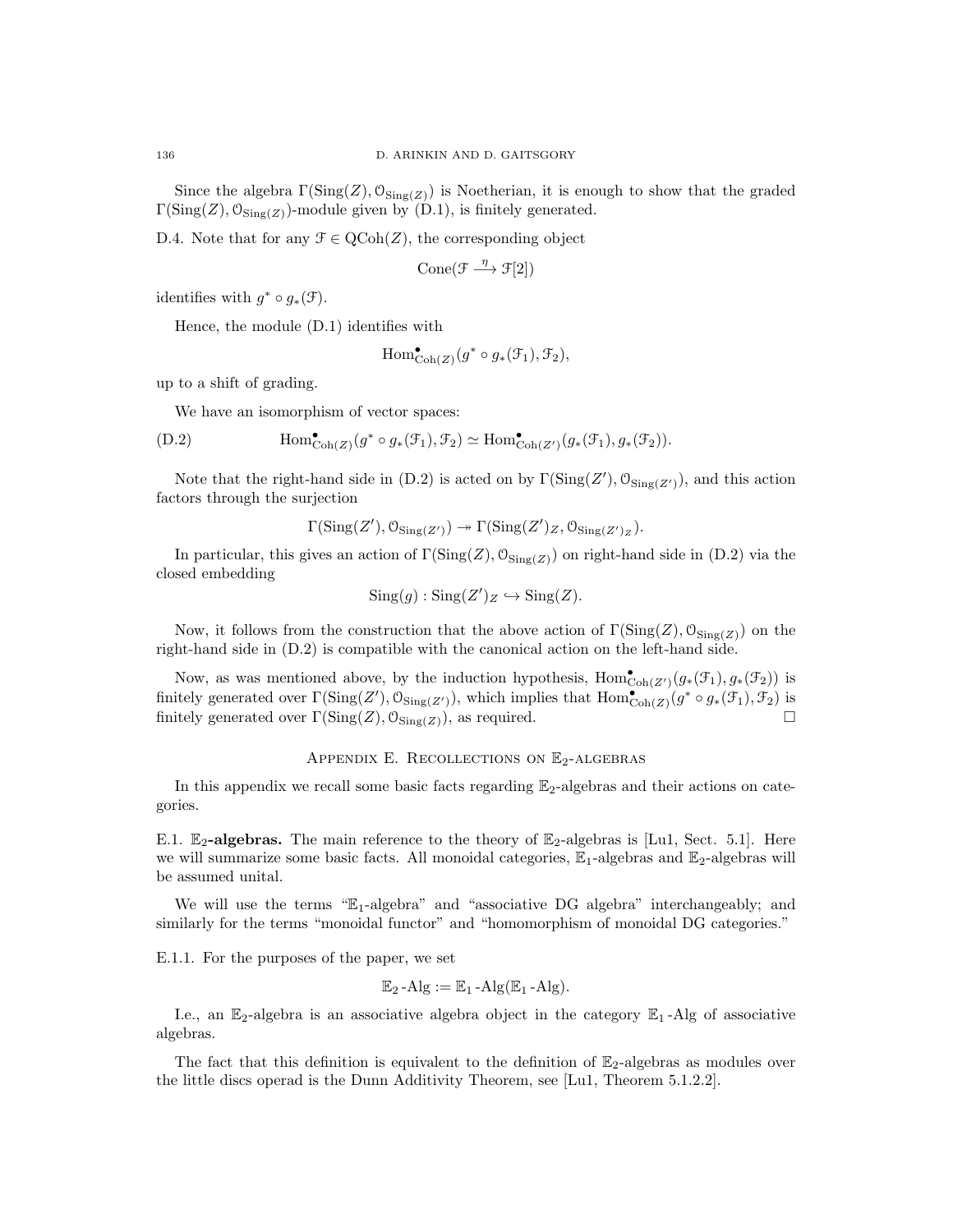E.1.2. For an object  $A \in \mathbb{E}_2$ -Alg, we will refer to the associative algebra structure on the underlying object of  $\mathbb{E}_1$ -Alg as the interior multiplication.

We will refer to the associative algebra structure on the image of A under the forgetful functor

$$
\mathbb{E}_2\text{-Alg} = \mathbb{E}_1\text{-Alg}(\mathbb{E}_1\text{-Alg}) \to \mathbb{E}_1\text{-Alg}(\text{Vect}) = \mathbb{E}_1\text{-Alg}
$$

as the exterior multiplication.

Unless specified otherwise, for  $A \in \mathbb{E}_2$ -Alg, by the *underlying*  $\mathbb{E}_1$ -algebra we will mean the result of the application of the forgetful functor that remembers the interior multiplication.

In particular, we will denote by A-mod the category of left A-modules, where A is regarded as an  $\mathbb{E}_1$ -algebra with the interior multiplication.

E.1.3. We will denote by  $\mathcal{A}^{\text{int-op}}$  (resp.,  $\mathcal{A}^{\text{ext-op}}$ ) the  $\mathbb{E}_2$ -algebra obtained by reversing the first (resp., second) multiplication. Note, however, because of [Lu1, Theorem 5.1.2.2], the choice of orientation on  $S<sup>1</sup>$  (the real circle) gives rise to a canonical isomorphism

$$
\mathcal{A}^{\rm int-op} \simeq \mathcal{A}^{\rm ext-op}
$$

of  $\mathbb{E}_2$ -algebras.

Having made the choice of orientation once and for all, we will sometimes use the notation  $\mathcal{A}^{\text{op}}$  for the resulting  $\mathbb{E}_2$ -algebra, with one of the multiplications reversed.

## E.2.  $\mathbb{E}_2$ -algebras and monoidal categories.

E.2.1. We recall the following construction, explained to us by J. Lurie.

On the one hand, we consider the symmetric monoidal  $\infty$ -category  $\mathbb{E}_1$ -Alg of  $\mathbb{E}_1$ -algebras. On the other hand, we consider the symmetric monoidal  $\infty$ -category

$$
(DGCat_{cont})_{Vect}/\langle
$$

i.e., the category of pairs  $(c, C)$ , where  $C \in DGCat_{cont}$  and  $c \in C$ .

We have a fully faithful symmetric monoidal functor

(E.1) 
$$
\mathbb{E}_1 - \text{Alg} \to (\text{DGCat}_{cont})_{\text{Vect}/}, \quad A \mapsto (A, A^{\text{op}} \text{-mod}).
$$

The essential image of this functor consists of those  $(c, C)$  for which c is a compact generator of C.

The functor (E.1) has a right adjoint, given by

$$
(E.2) \t\t (c, C) \mapsto \mathcal{M}aps_{\mathbf{C}}(\mathbf{c}, \mathbf{c}).
$$

Tautologically, the functor  $(E.2)$  is *right-lax* symmetric monoidal. In particular, it naturally upgrades to a functor between the categories of algebras (for any operad).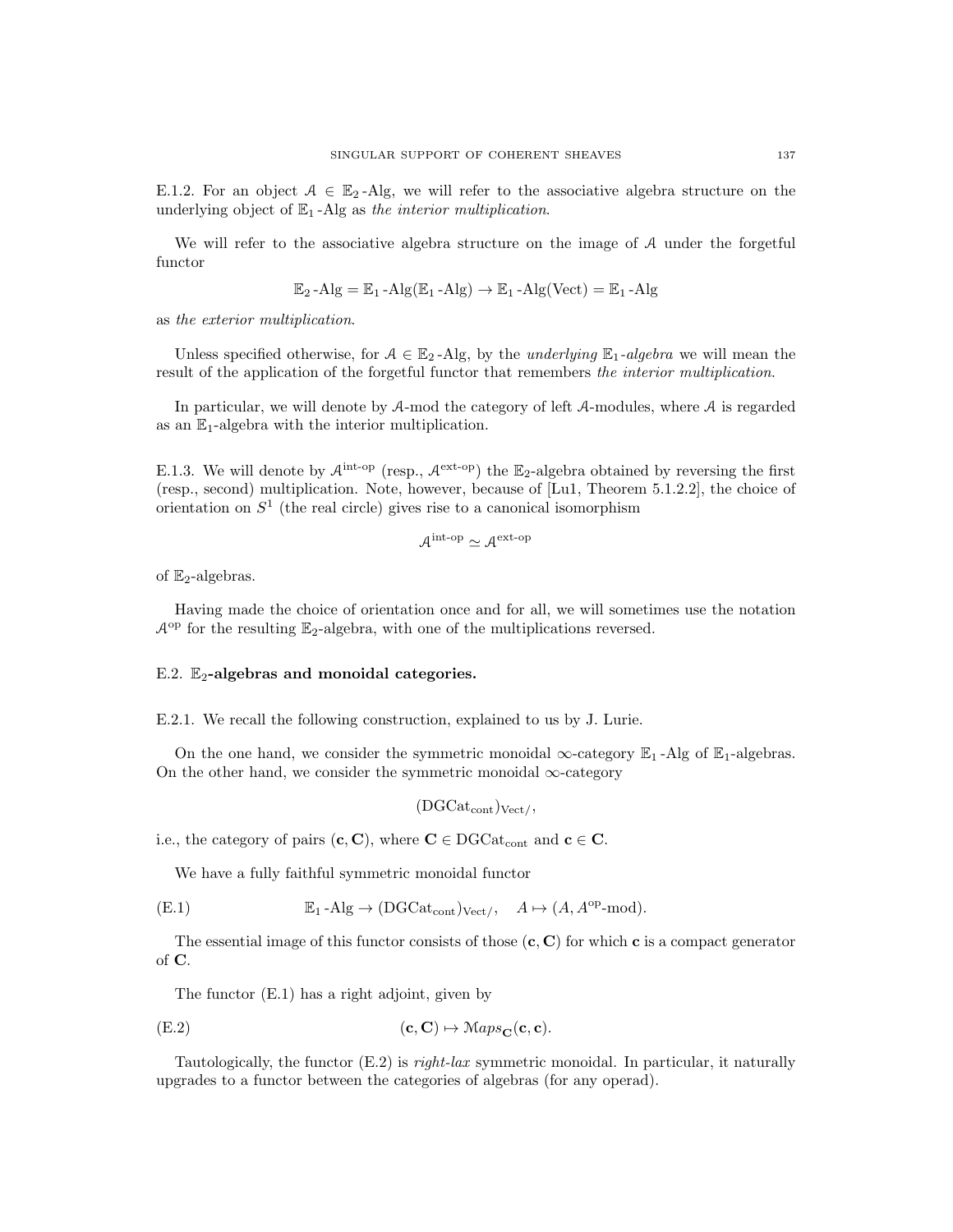E.2.2. Since the functor (E.1) is symmetric monoidal, we obtain that for  $A \in \mathbb{E}_2$ -Alg, the category  $A^{\text{int-op}}$ -mod acquires a monoidal structure, for which  $A$  is the unit.

We denote this operation by

$$
\mathcal{M}_1, \mathcal{M}_2 \mapsto \mathcal{M}_1 \underset{\mathcal{A}}{\otimes} \mathcal{M}_2,
$$

Informally, if we view A as an associative DG algebra with respect to the interior multiplication, the tensor product is induction with respect to the homomorphism

 $A \otimes A \rightarrow A$ 

given by the exterior multiplication.

In fact, since the functor (E.1) is fully faithful, the structure of  $\mathbb{E}_2$ -algebra on a given  $\mathcal{A} \in$  $\mathbb{E}_1$ -Alg is equivalent to a structure on  $\mathcal{A}^{\rm int-op}\text{-mod}$  of monoidal category with the unit being  $\mathcal{A}$ .

E.2.3. For a given symmetric monoidal category  $\mathbf{O}$ , the functor (E.2) sends it to the  $\mathbb{E}_2$ -algebra whose underlying  $\mathbb{E}_1$ -algebra is  $Maps_0(1_0, 1_0)$ . We denote this  $\mathbb{E}_2$ -algebra by  $\mathcal{A}_0$ .

It is easy to see that we have a canonical isomorphism of  $\mathbb{E}_2$ -algebras:

$$
\mathcal{A}_{\mathbf{O}^{\mathrm{op}\text{-}mon}} \simeq \mathcal{A}_{\mathbf{O}}^{\mathrm{ext}\text{-}op},
$$

where  $O^{op-mon}$  denotes the monoidal category obtained from  $O$  by reversing the monoidal structure.

E.2.4. By adjunction, a datum of a homomorphism of  $\mathbb{E}_2$ -algebras

$$
\mathcal{A}\rightarrow \mathcal{A}_{\mathbf{O}}
$$

is equivalent to that of a continuous monoidal functor

$$
\mathcal{A}^{\mathrm{int-op}}\text{-}\mathrm{mod} \to \mathbf{O}.
$$

In particular, the unit of the adjunction is the tautological isomorphism

$$
A \to \operatorname{Maps}_{\mathcal{A}^{\text{int-op}}}(\mathcal{A}, \mathcal{A}).
$$

The co-unit of the adjunction is a canonically defined monoidal functor

$$
\mathcal{M}aps_{\mathbf{O}}(\mathbf{1}_{\mathbf{O}},\mathbf{1}_{\mathbf{O}})^{\text{int-op}}\text{-mod}\to\mathbf{O}.
$$

The latter functor is an equivalence if and only if  $1<sub>O</sub>$  is a compact generator of O.

#### E.3. Hochschild cochains of a DG category.

E.3.1. For  $C \in \text{DGCat}_{\text{cont}}$ , we consider the monoidal category

$$
\mathrm{Funct}_{\mathrm{cont}}(\mathbf{C},\mathbf{C}).
$$

We let HC(C) denote the resulting  $\mathbb{E}_2$ -algebra.

By definition, the  $\mathbb{E}_1$ -algebra underlying HC(C) is

 $\mathcal{M}aps_{\mathrm{Funct}_{\mathrm{cont}}(\mathbf{C},\mathbf{C})}(\mathrm{Id}_{\mathbf{C}},\mathrm{Id}_{\mathbf{C}}).$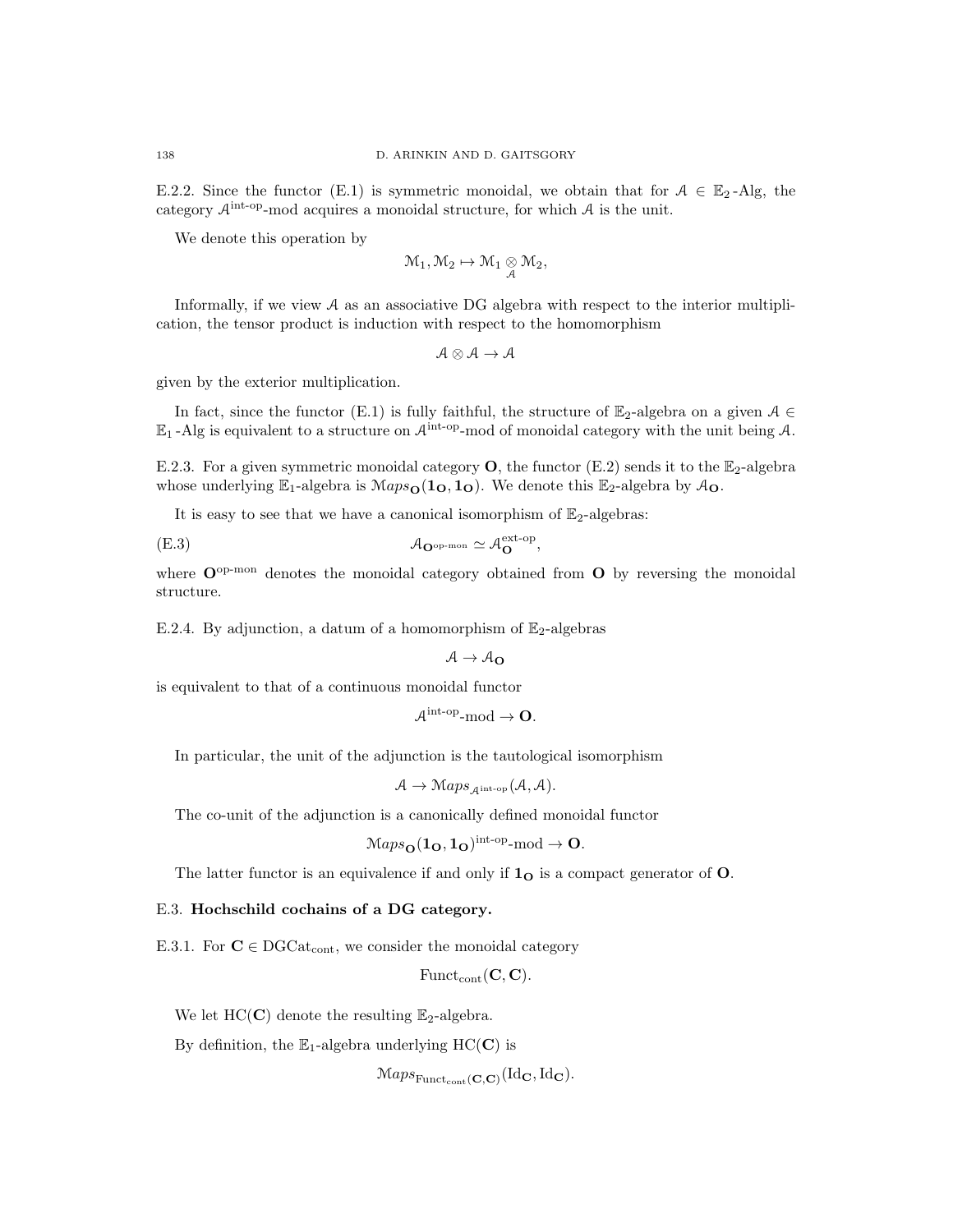E.3.2. Let A be an  $\mathbb{E}_2$ -algebra. By adjunction the following pieces of data are equivalent:

- an action of the monoidal category  $A$ -mod on  $C$ ;
- a homomorphism of monoidal categories  $A$ -mod  $\rightarrow$  Funct<sub>cont</sub> (**C**, **C**);
- a map of  $\mathbb{E}_2$ -algebras  $\mathcal{A}^{\text{int-op}} \to \widetilde{HC}(\mathbf{C})$ .

We will refer to such data as a (left) *action of A on*  $\mathbb{C}$ .

By a right action of A on C we will mean a left action of  $\mathcal{A}^{\text{int-op}}$ , or, equivalently, a homomorphism of  $\mathbb{E}_2$ -algebras  $\mathcal{A} \to \text{HC}(\mathbf{C})$ .

E.3.3. Assume now that C is dualizable. In this case we have a canonical equivalence:

 $\mathrm{Funct}_{\mathrm{cont}}(\mathbf{C}^{\vee},\mathbf{C}^{\vee}) \simeq \left(\mathrm{Funct}_{\mathrm{cont}}(\mathbf{C},\mathbf{C})\right)^{\mathrm{op-mon}}.$ 

Hence, from  $(E.3)$ , we obtain a canonical isomorphism of  $\mathbb{E}_2$ -algebras

$$
\mathrm{HC}(\mathbf{C}^\vee) \simeq \mathrm{HC}(\mathbf{C})^{\mathrm{ext-op}}.
$$

In particular, if an E<sub>2</sub>-algebra A acts on C, then  $\mathcal{A}^{\text{ext-op}}$  naturally acts on  $\mathbb{C}^{\vee}$ .

#### Appendix F. Hochschild cochains of a DG scheme and groupoids

In this appendix we collect some facts and constructions regarding the  $\mathbb{E}_2$ -algebra of Hochschild cochains of a DG scheme Z. We will also review a variant of this construction, when we produce an  $\mathbb{E}_2$ -algebra out of a groupoid acting on Z.

F.1. Hochschild cochains of a DG scheme. Let  $Z$  be a quasi-compact DG scheme. We put

$$
HC(Z) := HC(QCoh(Z)).
$$

The main result of this subsection is that we can equivalently realize  $HC(Z)$  as the  $\mathbb{E}_2$ -algebra of Hochschild cochains of the category  $\text{IndCoh}(Z)$ .

Remark F.1.1. The assertion regarding the comparison of the two versions of  $HC(Z)$  is not essential for the contents of this paper. The object that we are really interested in is the  $\mathbb{E}_2$ -algebra of Hochschild cochains of the category  $\mathrm{IndCoh}(Z)$ , denoted below by  $\mathrm{HC}^{\mathrm{IndCoh}}(Z)$ .

So, the reader can skip this subsection, substituting  $HC^{IndCoh}(Z)$  for  $HC(Z)$  in any occurrence of the latter in the main body of the paper, in particular, in Sect. 4.

F.1.2. Recall that the category  $\text{QCoh}(Z)$  is canonically self-dual

$$
(\text{F.1}) \qquad \qquad \mathbf{D}_Z^{\text{naive}} : \text{QCoh}(Z)^\vee \simeq \text{QCoh}(Z),
$$

where the corresponding functor on the compact objects

$$
(\mathrm{QCoh}(Z)^c)^{\mathrm{op}} \to \mathrm{QCoh}(Z)^c
$$

is the "naive" duality functor  $\mathbb{D}_{Z}^{naive}(-) = \underline{\text{Hom}}_{\text{QCoh}(Z)}(-, \mathbb{O}_{Z})$  on  $\text{QCoh}(Z)^{c} = \text{QCoh}(Z)^{\text{perf}}$ .

In particular, from Sect. E.3.3, we obtain a canonical identification

$$
(F.2) \t\t HC(Z) \simeq HC(Z)^{ext-op}.
$$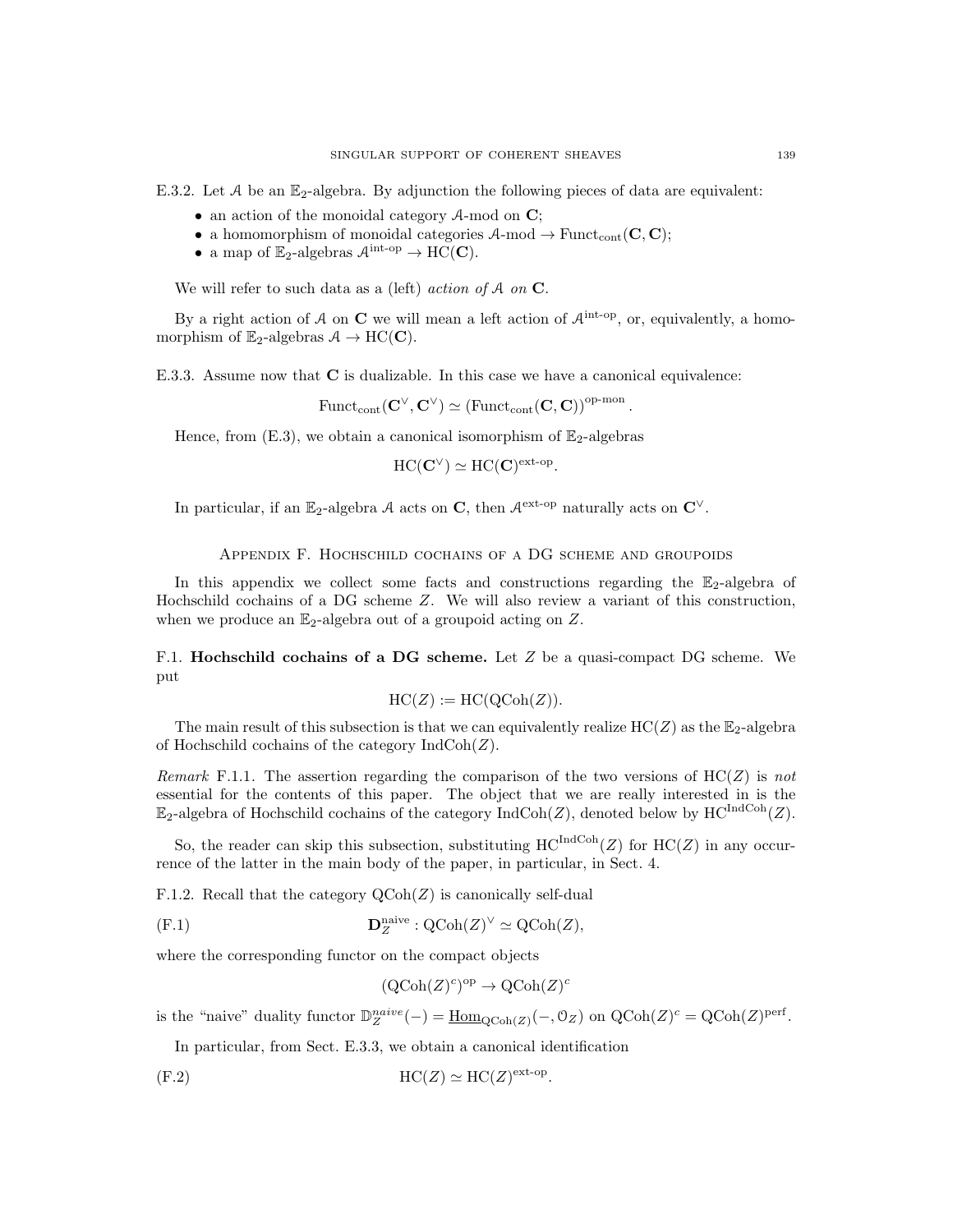F.1.3. Consider now the category  $\text{IndCoh}(Z)$ . Denote

$$
HC^{\text{IndCoh}}(Z) := \text{HC}(\text{IndCoh}(Z)).
$$

Recall (see [IndCoh, Sect. 9.2.1]) that the category  $\text{IndCoh}(Z)$  is also canonically self-dual

$$
(\text{F.3}) \qquad \qquad \mathbf{D}_Z^{\text{Serre}}: \text{IndCoh}(Z)^\vee \simeq \text{IndCoh}(Z),
$$

where the corresponding functor on the compact objects

$$
(\mathrm{IndCoh}(Z)^c)^{\mathrm{op}} \to \mathrm{IndCoh}(Z)^c
$$

is the Serre duality functor  $\mathbb{D}_{Z}^{\text{Serre}}$  on  $\text{IndCoh}(Z)^{c} = \text{Coh}(Z)$ .

Hence, we obtain a canonical isomorphism:

$$
(F.4) \t\t HCIndCoh(Z) \simeq HCIndCoh(Z)ext-op.
$$

F.1.4. Recall now that there exists a canonically defined functor

$$
\Psi_Z: \mathrm{IndCoh}(Z) \to \mathrm{QCoh}(Z),
$$

obtained by ind-extending the tautological embedding  $Coh(Z) \hookrightarrow \text{QCoh}(Z)$ , see [IndCoh, Sect. 1.1.5].

We let

$$
\Upsilon_Z : \mathrm{QCoh}(Z) \to \mathrm{IndCoh}(Z)
$$

be its dual with respect to the identifications (F.1) and (F.3).

Recall also (see [IndCoh, Proposition 9.3.3]) that

$$
\Upsilon_Z(\mathcal{F}) = \mathcal{F} \otimes \omega_Z, \quad \mathcal{F} \in \mathrm{QCoh}(Z),
$$

where  $\omega_Z \in \text{IndCoh}(Z)$  is the dualizing complex and "⊗" stands for the action of the monoidal category  $\text{QCoh}(Z)$  on  $\text{IndCoh}(Z)$ , see [IndCoh, Sect. 1.4].

Proposition F.1.5. There exist uniquely defined isomorphisms

$$
\Psi_{\text{HC}} : \text{HC}(Z) \to \text{HC}^{\text{IndCoh}}(Z) \text{ and } \Upsilon_{\text{HC}} : \text{HC}^{\text{IndCoh}}(Z) \to \text{HC}(Z),
$$

the former compatible with the functor  $\Psi_Z$ , and the latter compatible with the functor  $\Upsilon_Z$ . Moreover, the following diagram commutes:

(F.5)  
\n
$$
HC(Z)^{ext-op}
$$
\n
$$
HC(Z)^{ext-op}
$$
\n
$$
HC^{int\text{op}}
$$
\n
$$
HC^{IndCoh}(Z)^{ext-op}
$$
\n
$$
HC^{IndCoh}(Z)
$$
\n
$$
HC^{IndCoh}(Z)
$$

(in the sense that the composition map starting from any corner is canonically isomorphic to the identity map).

### F.2. Proof of Proposition F.1.5.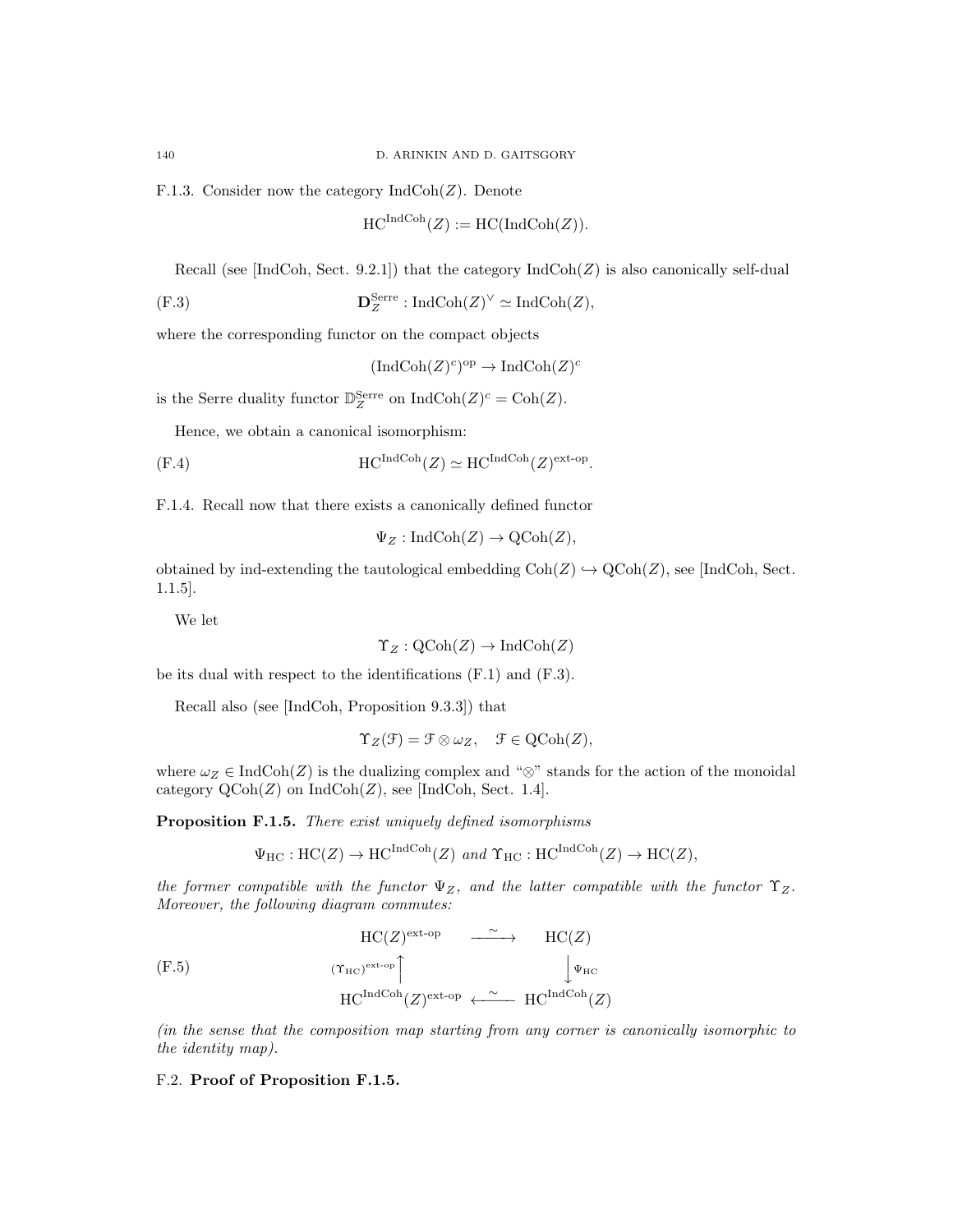F.2.1. We will need the following general construction.

Let  $\mathbf{C}_1$  and  $\mathbf{C}_2$  be two DG categories, and let  $\Phi : \mathbf{C}_1 \to \mathbf{C}_2$  be a continuous functor. Assume that  $\mathbf{C}_1$  is compactly generated, and assume that  $\Phi|_{\mathbf{C}_1^c}$  is fully faithful.

We claim that in this case there exists a unique map of  $\mathbb{E}_2$ -algebras

$$
\Phi_{HC}: \mathrm{HC}({\mathbf C}_2) \to \mathrm{HC}({\mathbf C}_1),
$$

compatible with  $\Phi$ , i.e., the functor  $\Phi$  intertwines the action of  $HC(\mathbf{C}_2)^{int-op}$  on  $\mathbf{C}_1$ , induced by  $\Phi_{\text{HC}}$ , and the tautological action of  $\text{HC}(\mathbf{C}_2)^{\text{int-op}}$  on  $\mathbf{C}_2$ .

Indeed, consider the object

$$
(\Phi, \mathrm{Funct}_{\mathrm{cont}}(\mathbf{C}_1, \mathbf{C}_2)) \in (\mathrm{DGCat}_{\mathrm{cont}})_{\mathrm{Vect}}.
$$

It is acted on the right and on the left by

$$
(\mathrm{Id}_{\mathbf{C}_i}, \mathrm{Funct}_{\mathrm{cont}}(\mathbf{C}_i, \mathbf{C}_i)), \quad i = 1, 2,
$$

respectively.

Applying the functor (E.2), we obtain the object

$$
MapsFunction(c1, C2)}(\Phi, \Phi) \in \mathbb{E}1-Alg,
$$

equipped with an action of  $HC(C_2) \in \mathbb{E}_1$ -Alg $(\mathbb{E}_1$ -Alg), as well as a *right* commuting action of  $HC(\mathbf{C}_1) \in \mathbb{E}_1$  -Alg $(\mathbb{E}_1$  -Alg).

Furthermore, the assumption on  $\Phi$  implies that the action on the unit defines an isomorphism of right modules over  $HC(C_1)$ :

$$
\mathrm{HC}(\mathbf{C}_1) \to \mathrm{Maps}_{\mathrm{Funct}_{\mathrm{cont}}(\mathbf{C}_1, \mathbf{C}_2)}(\Phi, \Phi).
$$

Since

$$
\mathrm{HC}({\mathbf C}_1) \to \mathrm{End}_{\mathrm{HC}({\mathbf C}_1)^{\mathrm{ext-op}}\text{-}\mathrm{mod}}(\mathrm{HC}({\mathbf C}_1))
$$

is an isomorphism of  $\mathbb{E}_2$ -algebras, the left action of  $HC(\mathbf{C}_2)$  defines the desired homomorphism  $\Phi_{HC}.$ 

The following assertion results from the construction:

**Lemma F.2.2.** Assume that in the above situation the category  $\mathbf{C}_2$  is also compactly generated, and that the dual functor  $\Phi^{\vee}: \mathbf{C}_2^{\vee} \to \mathbf{C}_1^{\vee}$  is such that  $\Phi^{\vee}|_{(\mathbf{C}_2^{\vee})^c}$  is also fully faithful. Then the resulting diagram



commutes.

**Corollary F.2.3.** In the situation of Lemma F.2.2, the maps  $\Phi_{HC}$  and  $\Phi_{HC}^{\vee}$  are isomorphisms. *Proof of Proposition F.1.5.* We apply Lemma F.2.2 to  $C_1 := QCoh(Z), C_2 := IndCoh(Z),$  $\Phi := \Upsilon_Z$ , and so  $\Phi^{\vee} = \Psi_Z$ . By definition,  $\Psi|_{\text{Coh}(Z)}$  is fully faithful. It also easy to see that  $\Upsilon_Z|_{\text{QCoh}(Z)^\text{perf}}$  is fully faithful, as required.

F.3. Further remarks on the relation between  $HC(Z)$  and  $HC^{IndCoh}(Z)$ . In what follows we will identify  $HC(Z)$  and  $HC^{\text{IndCoh}}(Z)$ , and unless specified otherwise, we will do so using the isomorphism  $\Upsilon_{HC}$ .

 $\Box$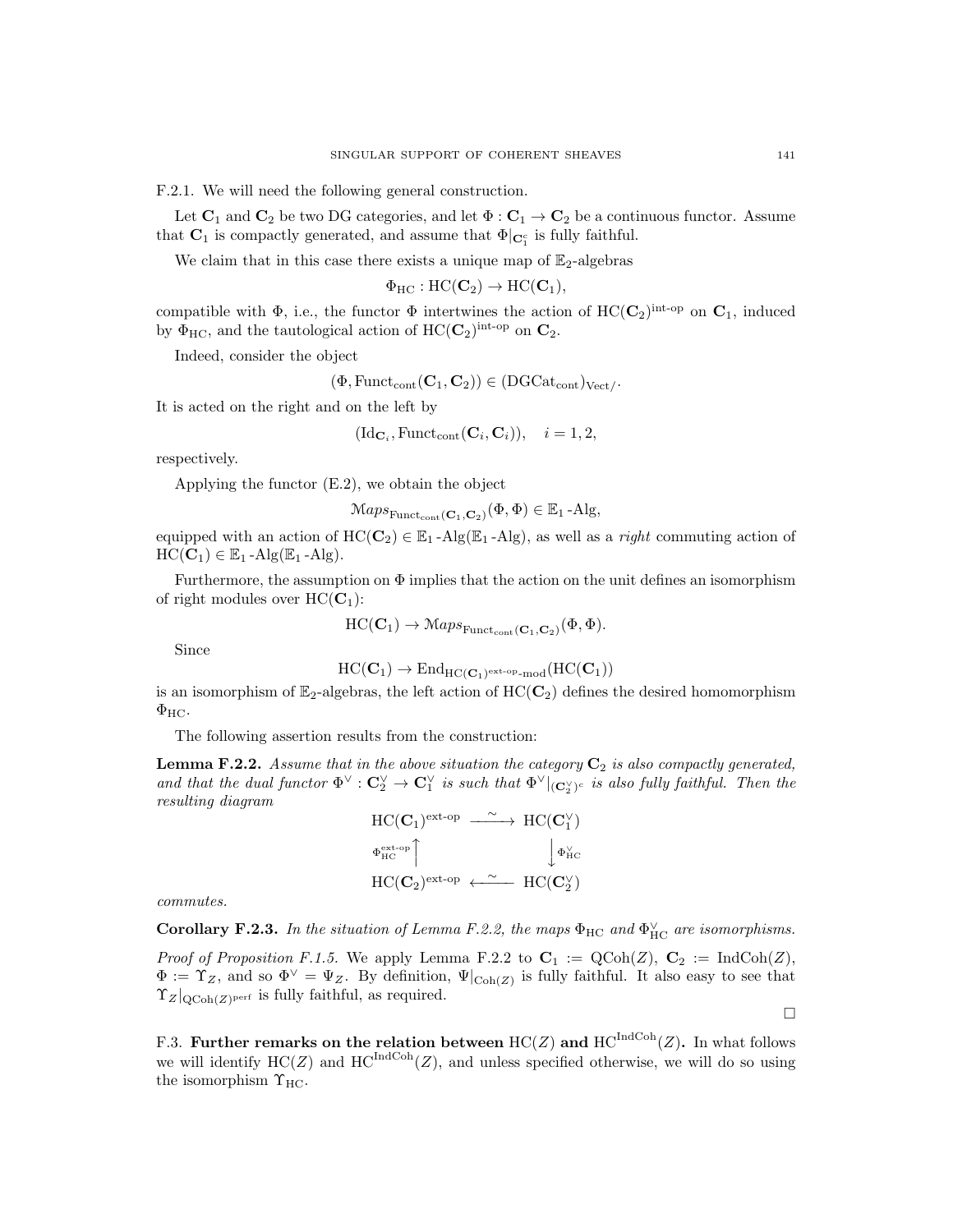F.3.1. Assume that Z is eventually coconnective. Recall that in this case the functor  $\Psi_Z$  admits a fully faithful left adjoint, denoted  $\Xi_Z$ .

In particular, by the first paragraph of the proof of Proposition F.1.5, we obtain that there exists a unique homomorphism

$$
\Xi_{\mathrm{HC}} : \mathrm{HC}^{\mathrm{IndCoh}}(Z) \to \mathrm{HC}(Z),
$$

compatible with  $\Xi_Z$ .

Note, however, that the isomorphism  $\Psi_{\rm HC}$  is also compatible with  $\Xi_Z$ , by adjunction. So, we obtain that  $\Xi_{HC}$  provides an explicit inverse to  $\Psi_{HC}$ .

F.3.2. Assume now that Z is eventually coconnective and Gorenstein (that is,  $\omega_Z \in \text{Coh}(Z)$ is a cohomologically shifted line bundle). For example, this is the case for quasi-smooth DG schemes.

In this case, we can regard the tensor product by  $\omega_Z$  as a self-equivalence of the category  $\text{QCoh}(Z)$ . We have a commutative diagram

$$
QCoh(Z) \xrightarrow{\Xi_Z} IndCoh(Z)
$$
  

$$
\omega_Z \otimes \text{-} \uparrow \qquad \qquad \uparrow \text{Id}
$$
  

$$
QCoh(Z) \xrightarrow{\Upsilon_Z} IndCoh(Z).
$$

Let  $\omega_{\text{HC}}$  denote the automorphism of HC(Z) compatible with the functor  $\omega_Z \otimes -$ . Thus, we obtain:

Lemma F.3.3. We have

$$
\Upsilon_{\rm HC}\simeq \omega_{\rm HC}\circ \Xi_{\rm HC}
$$

as isomorphisms  $HC^{IndCoh}(Z) \to HC(Z)$ .

## F.4.  $\mathbb{E}_2$ -algebras arising from groupoids.

F.4.1. Let Z be an affine DG scheme, and let



(F.6)

be a groupoid acting on  $Z$ , where  $\mathcal G$  is itself an affine DG scheme.

The category QCoh(G) acquires a natural monoidal structure via the convolution product, and as such it acts on  $\text{QCoh}(Z)$ . The unit object in  $\text{QCoh}(\mathcal{G})$  is

$$
\text{unit}_*(\mathcal{O}_Z) \in \text{QCoh}(\mathcal{G}).
$$

Hence, its endomorphism algebra

$$
\mathcal{A}_{\mathcal{G}} := \mathcal{M}aps_{\mathrm{QCoh}(\mathcal{G})}(\mathrm{unit}_*(\mathcal{O}_Z),\mathrm{unit}_*(\mathcal{O}_Z))
$$

is naturally an  $\mathbb{E}_2$ -algebra.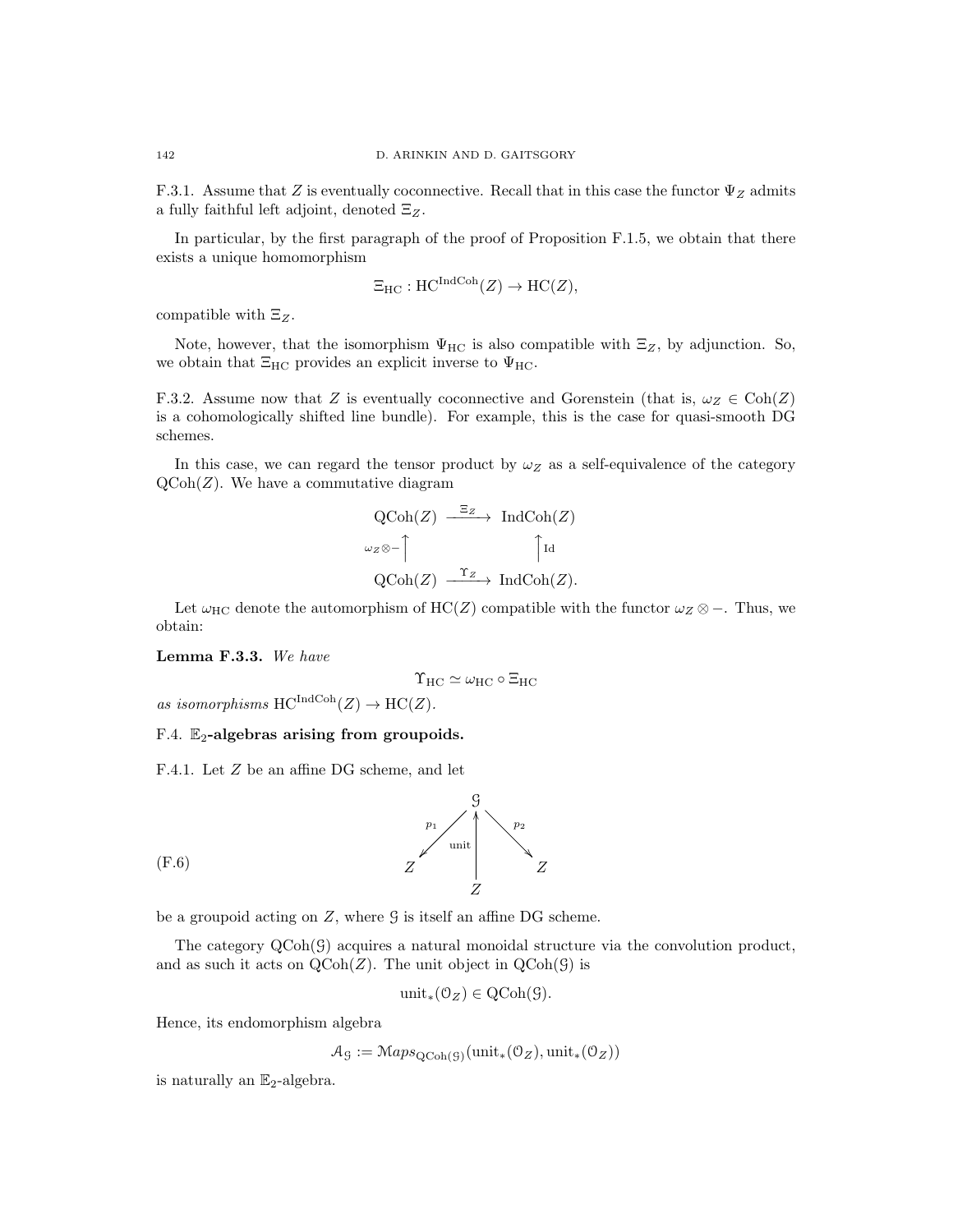F.4.2. The category  $IndCoh(\mathcal{G})$  also acquires a natural monoidal structure, and as such it acts on IndCoh(Z), where we use the functor  $f^!$  for pullback,  $f_*^{\text{IndCoh}}$  for pushforward and  $\stackrel{!}{\otimes}$  for tensor product, where

$$
\mathcal{F}_1 \overset{!}{\otimes} \mathcal{F}_2 := \Delta^!(\mathcal{F}_1 \boxtimes \mathcal{F}_2).
$$

The unit object in  $IndCoh(\mathcal{G})$  is

$$
\operatorname{unit}^{\operatorname{IndCoh}}_*(\omega_Z) \in \operatorname{IndCoh}(\mathcal{G}),
$$

and we let

$$
A_{\mathcal{G}}^{\text{IndCoh}} = \mathcal{M}aps_{\text{IndCoh}(\mathcal{G})}(\text{unit}_{*}^{\text{IndCoh}}(\omega_Z), \text{unit}_{*}^{\text{IndCoh}}(\omega_Z))
$$

denote the  $\mathbb{E}_2$ -algebra of its endomorphisms.

F.4.3. We have the following assertion:

**Proposition F.4.4.** There exists a canonical isomorphism of  $\mathbb{E}_2$ -algebras.

$$
\mathcal{A}_{\mathcal{G}} \to \mathcal{A}_{\mathcal{G}}^{\text{IndCoh}}.
$$

The proof will be given in Sect. F.5.

Remark F.4.5. As is the case with  $HC(Z)$  vs.  $HC^{IndCoh}(Z)$ , the assertion of Proposition F.4.4 is not essential for the contents of the paper. Namely, the object that we need to work with is  $A_{\mathcal{G}}^{\text{IndCoh}}$ . So, the reader who is not interested in the proof of Proposition F.4.4 can simply substitute  $\mathcal{A}_{\mathcal{G}}^{\text{IndCoh}}$  for  $\mathcal{A}_{\mathcal{G}}$  for any occurrence of the latter in the main body of the paper.

F.4.6. Hochschild cochains via groupoids. Let Z be a quasi-compact DG scheme. Consider the groupoid  $\mathcal{G} = Z \times Z$ ; the unit section is the diagonal morphism

$$
\Delta_Z:Z\to Z\times Z.
$$

The resulting  $\mathbb{E}_2$ -algebra  $\mathcal{A}_{Z\times Z}$  (resp.,  $\mathcal{A}_{Z\times Z}^{\text{IndCoh}}$ ) identifies with  $HC(Z)$  (resp.,  $HC^{\text{IndCoh}}(Z)$ ), using the identifications of the monoidal categories

$$
QCoh(Z \times Z) \rightarrow
$$
 Funct<sub>cont</sub> $(QCoh(Z), QCoh(Z))$ 

and

$$
IndCoh(Z \times Z) \to Funct_{cont}(IndCoh(Z), IndCoh(Z)),
$$

respectively.

Remark F.4.7. It will follow from the proof of Proposition F.4.4 that the resulting isomorphism

$$
HC(Z) \to HC^{IndCoh}(Z)
$$

identifies with the one given by  $\Upsilon_{\text{HC}}$ .

F.4.8. For an arbitrary groupoid  $\mathcal{G}$ , the algebra  $\mathcal{A}_{\mathcal{G}}$  (resp.,  $\mathcal{A}_{\mathcal{G}}^{\text{IndCoh}}$ ) naturally maps to  $\text{HC}(Z)$  $(\text{resp., } \text{HC}^{\text{IndCoh}}(Z)).$ 

This can be viewed as a corollary of the functoriality of the assignment  $\mathcal{G} \rightarrow \mathcal{A}_{\mathcal{G}}$ . Namely, a homomorphism of groupoids  $f: \mathcal{G}_1 \to \mathcal{G}_2$  induces homomorphisms of monoidal categories

$$
f_*: \mathrm{QCoh}(\mathcal{G}_1) \to \mathrm{QCoh}(\mathcal{G}_2)
$$
 and  $f_*^{\mathrm{IndCoh}}: \mathrm{IndCoh}(\mathcal{G}_1) \to \mathrm{IndCoh}(\mathcal{G}_2)$ ,

and hence of  $\mathbb{E}_2$ -algebras

 $\mathcal{A}_{\mathcal{G}_1} \to \mathcal{A}_{\mathcal{G}_2}$  and  $\mathcal{A}_{\mathcal{G}_1}^{\text{IndCoh}} \to \mathcal{A}_{\mathcal{G}_2}^{\text{IndCoh}}$ .

We apply this to  $\mathcal{G}_1 = \mathcal{G}$  and  $\mathcal{G}_2 = Z \times Z$  and use Sect. F.4.6.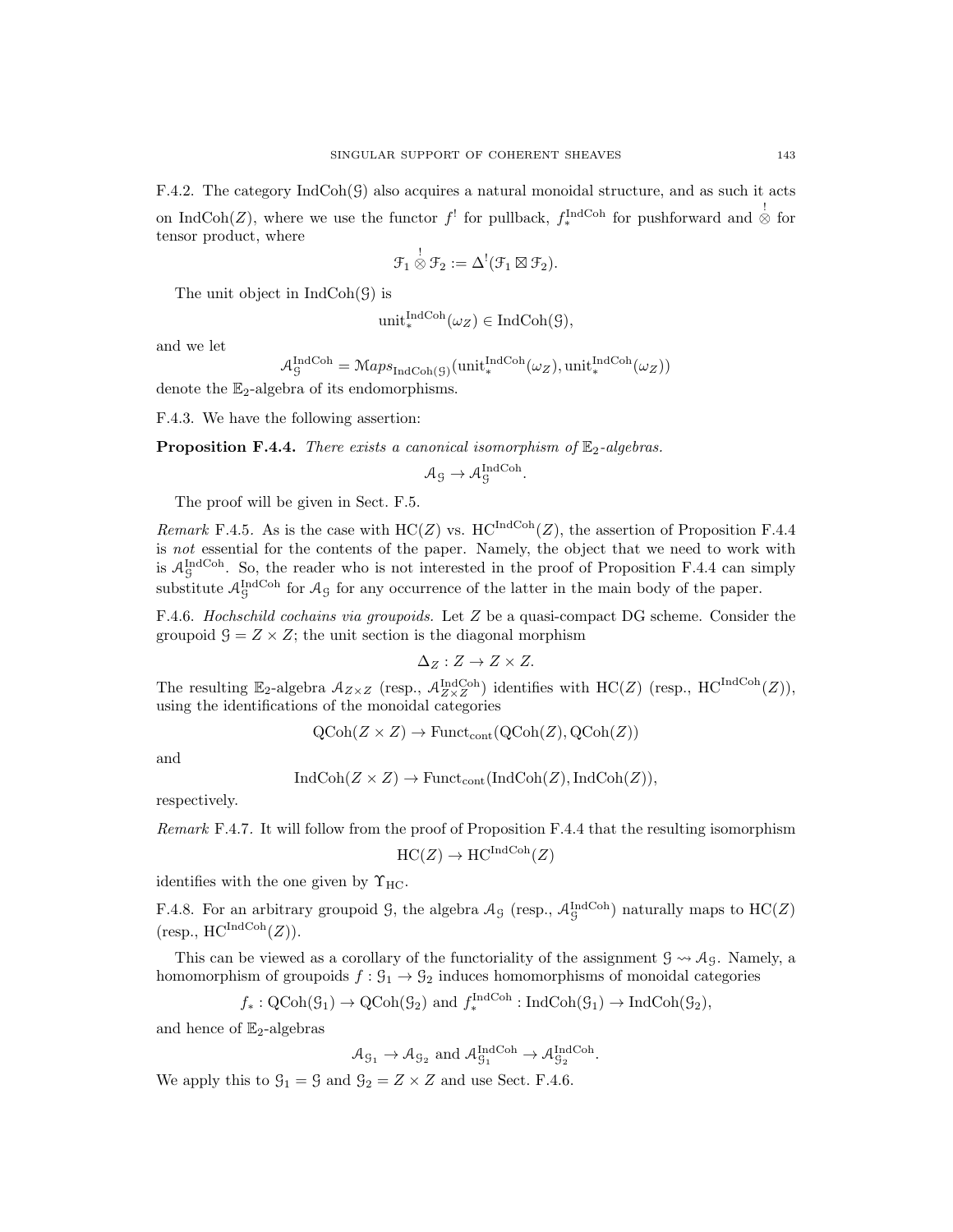Equivalently, the monoidal category  $(\mathcal{A}_{\mathcal{G}})^{\text{int-op}}$ -mod (resp.,  $(\mathcal{A}_{\mathcal{G}}^{\text{IndCoh}})^{\text{int-op}}$ -mod) acts on the category  $\text{QCoh}(Z)$  (resp., IndCoh(Z)) via the canonical action of  $\text{QCoh}(G)$  on  $\text{QCoh}(Z)$  (resp., of  $IndCoh(\mathcal{G})$  on  $IndCoh(Z)$  by convolution.

Remark F.4.9. Again, from the construction of the isomorphism of Proposition F.4.4, it will follow that for a homomorphism of groupoids  $f: \mathfrak{G}_1 \to \mathfrak{G}_2$ , the following diagram of  $\mathbb{E}_2$ -algebras naturally commutes:

$$
\begin{array}{ccc}\n\mathcal{A}_{\mathcal{G}_1} & \xrightarrow{\sim} & \mathcal{A}_{\mathcal{G}_1}^{\mathrm{IndCoh}} \\
f_*\downarrow & & \downarrow f_*^{\mathrm{IndCoh}} \\
\mathcal{A}_{\mathcal{G}_2} & \xrightarrow{\sim} & \mathcal{A}_{\mathcal{G}_2}^{\mathrm{IndCoh}}.\n\end{array}
$$

F.4.10. Relative Hochschild cochains. Let  $Z \to \mathcal{U}$  be a morphism of affine DG schemes. Consider the groupoid

$$
\mathcal{G}_{Z/\mathfrak{U}} := Z \underset{\mathfrak{U}}{\times} Z.
$$

By a slight abuse of notation we will continue to denote by  $\Delta_Z$  the diagonal map  $Z \to Z \times Z$ ,  $\frac{1}{u}$ which is the unit of the above groupoid.

The groupoid gives rise to  $\mathbb{E}_2$ -algebras  $\mathcal{A}_{\mathcal{G}_{Z/U}}$  and  $\mathcal{A}_{\mathcal{G}_{Z/U}}^{\text{IndCoh}}$  of endomorphisms of the unit objects  $\Delta_{Z,*} 0_Z \in \text{QCoh}(\mathcal{G}_{Z/\mathcal{U}})$  and  $\Delta_{Z,*}^{\text{IndCoh}} \omega_Z \in \text{IndCoh}(\mathcal{G}_{Z/\mathcal{U}})$ , respectively. We put

$$
HC(Z/CU) := \mathcal{A}_{\mathcal{G}_{Z/U}}
$$

$$
HC^{\text{IndCoh}}(Z/\mathcal{U}) := \mathcal{A}_{\mathcal{G}_{Z/U}}^{\text{IndCoh}}
$$

and refer to these  $\mathbb{E}_2$ -algebras as "the algebras of Hochschild cochains on Z relative to U."

It is easy to see that  $HC(Z/U)$  identifies with the  $\mathbb{E}_2$ -algebra

 $HC(QCoh(Z))_{QCoh(U)}$ 

of endomorphisms of the identity functor on  $\text{QCoh}(Z)$  as a DG category tensored over  $\text{QCoh}(\mathfrak{U})$ , i.e., the  $\mathbb{E}_2$ -algebra of endomorphisms of the unit in the monoidal category

$$
\mathrm{Funct}_{\mathrm{QCoh}(\mathcal{U})}(\mathrm{QCoh}(Z), \mathrm{QCoh}(Z)).
$$

(This is because the natural homomorphism from  $QCoh(\mathcal{G}_{Z/U})$  to the above category is an equivalence.)

By essentially repeating the proof of Proposition F.1.5, one can construct an isomorphism of  $\mathbb{E}_2$ -algebras

$$
HC(Z/\mathcal{U}) = HC(QCoh(Z))_{QCoh(\mathcal{U})} \overset{\sim}{\to} HC(IndCoh(Z))_{QCoh(\mathcal{U})}.
$$

Here  $HC(IndCoh(Z))_{QCoh(U)}$  is the  $\mathbb{E}_2$ -algebra of endomorphisms of the identity functor on IndCoh(Z) as a DG category tensored over  $\text{QCoh}(\mathcal{U})$ , that is, the  $\mathbb{E}_2$ -algebra of endomorphisms of the unit in the monoidal category

$$
\mathrm{Funct}_{\mathrm{QCoh}(\mathcal{U})}(\mathrm{IndCoh}(Z), \mathrm{IndCoh}(Z)).
$$

The content of Proposition F.4.4 in this case is that the natural map

$$
\mathcal{A}_{\mathcal{G}_{Z/\mathfrak{U}}}^{\mathrm{IndCoh}} \to \mathrm{Funct}_{\mathrm{QCoh}(\mathfrak{U})}(\mathrm{IndCoh}(Z), \mathrm{IndCoh}(Z))
$$

is an isomorphism.

#### F.5. Proof of Proposition F.4.4.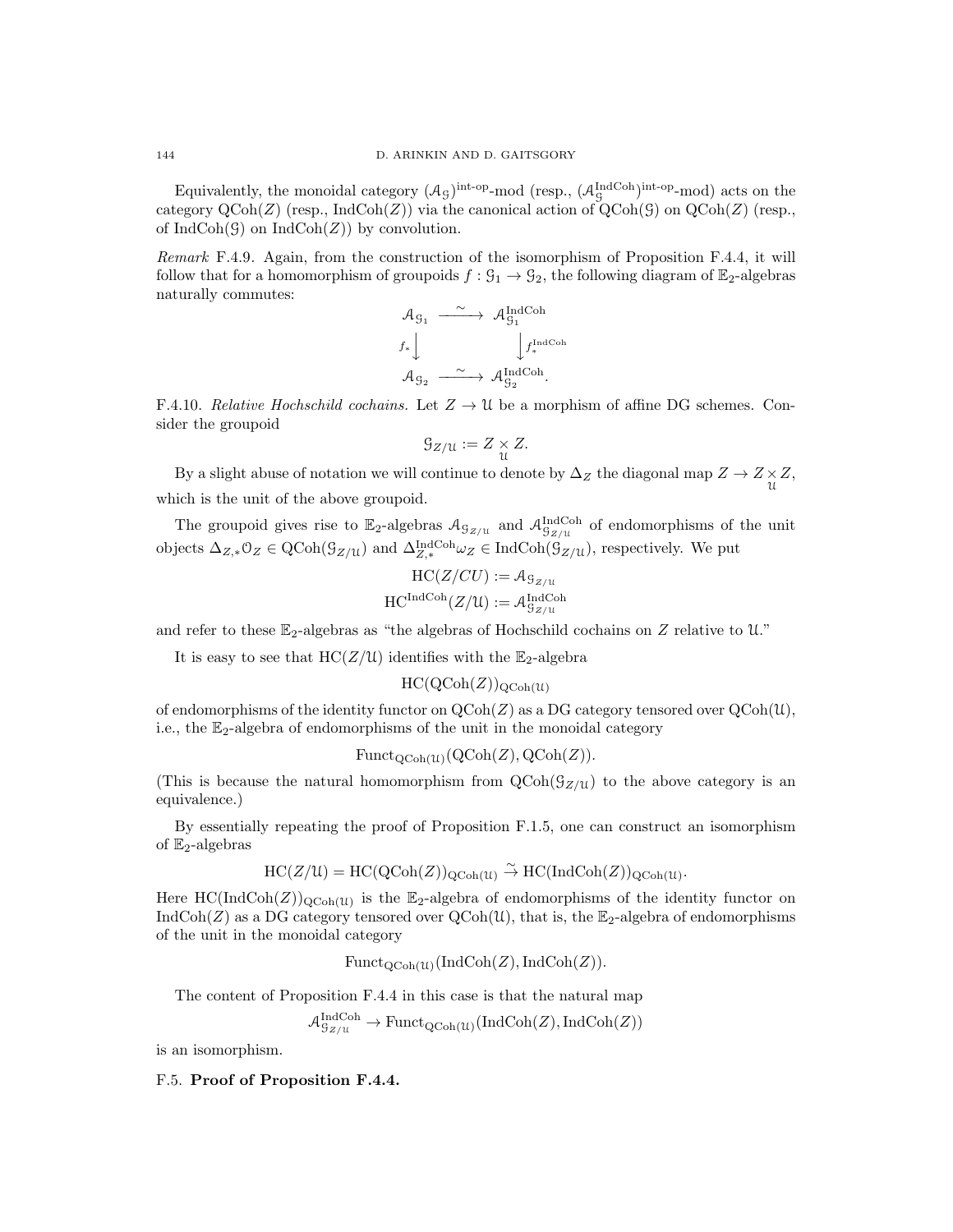F.5.1. We will need the following variant of the construction of the assignment  $O \rightarrow \mathcal{A}_O$  of Sect. E.2.

Let  $'O$  be a *non-cocomplete* DG category equipped with a monoidal structure. The datum of such a monoidal structure is, by definition, equivalent to a datum of monoidal structure on the cocomplete DG category  $\mathbf{O} := \text{Ind}'(\mathbf{O})$  such that the monoidal operation  $\mathbf{O} \times \mathbf{O} \to \mathbf{O}$  sends  $\mathbf{O} \times \mathbf{O} \subset \mathbf{O} \times \mathbf{O}$  to  $\mathbf{O} \subset \mathbf{O}$ .

We set, by definition,  $A_O := A_O$ . The assignment  $'O \to A_O$  is clearly functorial. In addition, it has the following property:

Let  $\Phi : \mathcal{O} \to \mathcal{O}_1$  be a monoidal functor, where  $\mathcal{O}_1$  is another monoidal DG category, not necessarily cocomplete. Then  $\Phi$  induces a continuous monoidal functor

$$
\Phi: {\bf O} \to {\bf O}_1,
$$

where  $\mathbf{O}_1 = \text{Ind}(\prime \mathbf{O}_1)$ , and provides a homomorphism

$$
\mathcal{A}_{^{\prime}}\mathbf{O}=\mathcal{A}_{\mathbf{O}}\rightarrow\mathcal{A}_{\mathbf{O}_{1}}=\mathcal{A}_{^{\prime}}\mathbf{O}_{1}.
$$

Assume now that the original functor  $\Phi$  is fully faithful (but  $\Phi$  does not have to be). Then the above homomorphism  $A_{\mathcal{O}} \to A_{\mathcal{O}_1}$  is an isomorphism. In fact, it suffices to assume that Φ 0 induces an isomorphism

$$
\mathcal{M}aps_0(\mathbf{1}_{\mathcal{O}},\mathbf{1}_{\mathcal{O}})\rightarrow \mathcal{M}aps_0(\mathbf{1}_{\mathcal{O}_1},\mathbf{1}_{\mathcal{O}_1}).
$$

Equivalently,  $\Phi'$  needs to be fully faithful on the full subcategory of  $'O$  that is *strongly generated* by the unit object  $1_{\mathcal{O}} \in \mathcal{O}$  (that is, on the smallest full DG subcategory of  $\mathcal{O}$  containing  $1_{\mathcal{O}}$ ).

F.5.2. Consider the full, but not cocomplete, subcategory

$$
QCoh(\mathcal{G})^{bdd.Tor} \subset QCoh(\mathcal{G}),
$$

consisting of the objects whose Tor amplitude with respect to  $p_2$  is bounded on the left. That is,  $\mathfrak{F} \in \mathrm{QCoh}(\mathcal{G})$  if and only if the functor

$$
\mathcal{F}' \mapsto \mathcal{F} \otimes p_2^*(\mathcal{F}), \quad \text{QCoh}(Z) \to \text{QCoh}(\mathcal{G})
$$

is of bounded cohomological amplitude on the left. For example, the object unit<sub>\*</sub>( $\mathcal{O}_Z$ ) belongs to  $Q\text{Coh}(\mathcal{G})^{\text{bdd.Tor}}$ . (In what follows, we could actually replace the category  $Q\text{Coh}(\mathcal{G})^{\text{bdd.Tor}}$  by its full subcategory strongly generated by the unit object  $unit_*(0_Z)$ .)

The monoidal structure on  $\text{QCoh}(\mathcal{G})$  preserves  $\text{QCoh}(\mathcal{G})^{\text{bdd.Tor}}$ , which therefore acquires a structure of a monoidal (non-cocomplete) DG category. Similarly, the monoidal structure on IndCoh(G) preserves IndCoh(G)<sup>+</sup>, and therefore IndCoh(G)<sup>+</sup> acquires a structure of a monoidal (non-cocomplete) DG category.

By Sect. F.5.1, it is sufficient to construct a monoidal functor

$$
QCoh(\mathcal{G})^{bdd.Tor} \to IndCoh(\mathcal{G})^+
$$

and verify that it is fully faithful on the subcategory strongly generated by the unit object.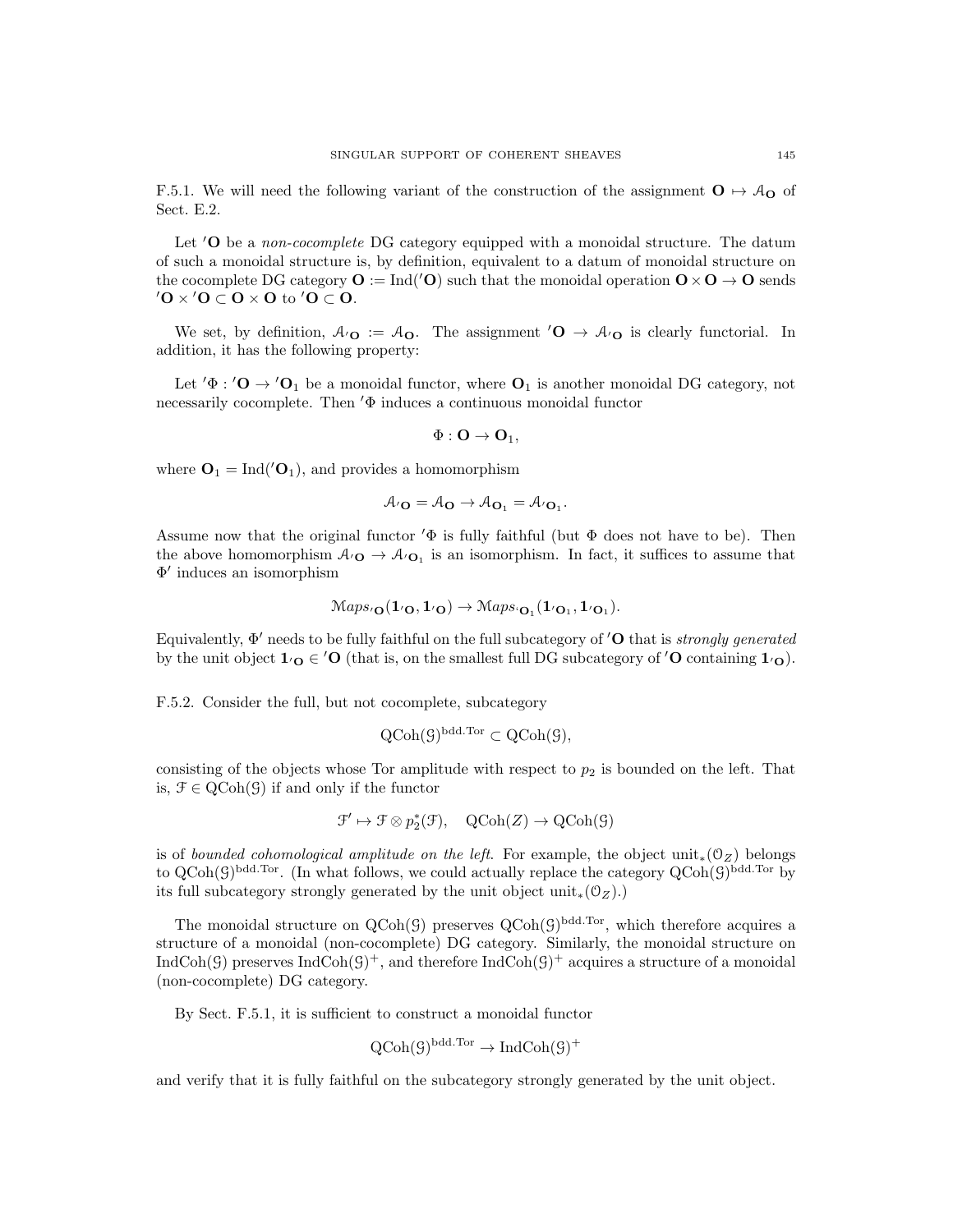F.5.3. The operation of convolution in  $QCoh(\mathcal{G})$  defines an action of the monoidal category  $\mathrm{QCoh}(\mathcal{G})^{\mathrm{bdd. Tor}}$  on  $\mathrm{QCoh}(\mathcal{G})^+$ .

Recall that the functor  $\Psi_{\mathcal{G}}$  defines an equivalence  $\text{IndCoh}(\mathcal{G})^+ \to \text{QCoh}(\mathcal{G})^+$ . Hence, we obtain a monoidal action of  $QCoh(\mathcal{G})^{\text{bdd-Tor}}$  on  $\text{IndCoh}(\mathcal{G})^+$ .

**Lemma F.5.4.** The above action of  $QCoh(\mathcal{G})^{\text{bdd.Tor}}$  on  $IndCoh(\mathcal{G})^+$  commutes with the right action of IndCoh( $\mathcal{G}$ )<sup>+</sup> on itself that is induced by the monoidal structure on IndCoh( $\mathcal{G}$ ).

*Proof.* Follows from [IndCoh, Lemma 3.6.13].  $\square$ 

On the other hand, the monoidal category of endomorphisms of the right  $IndCoh(\mathcal{G})^+$ module IndCoh( $\mathcal{G}$ )<sup>+</sup> is identified with IndCoh( $\mathcal{G}$ )<sup>+</sup> via its left action on itself. Thus, we obtain a monoidal functor

$$
QCoh(\mathcal{G})^{\text{bdd.Tor}} \to \text{IndCoh}(\mathcal{G})^+.
$$

If one ignores the monoidal structure, the functor can be given explicitly by

(F.7) F 7→ F ⊗ p ∗ 2 (ΨZ(ωZ)) ∈ QCoh(G) + ' IndCoh(G) <sup>+</sup> (F ∈ QCoh(G) bdd.Tor).

The advantage of using Lemma F.5.4 to construct the functor (rather than treating (F.7) as its definition) is that the monoidal structure appears naturally.

F.5.5. It remains to show that the map

 $(F.8)$   $\mathcal{M}aps_{\text{QCoh}(\mathcal{G})}(\text{unit}_*(\mathcal{O}_Z), \text{unit}_*(\mathcal{O}_Z)) \to \mathcal{M}aps_{\text{IndCoh}(\mathcal{G})}(\text{unit}_*^{\text{IndCoh}}(\omega_Z), \text{unit}_*^{\text{IndCoh}}(\omega_Z))$ 

induced by (F.7) is an isomorphism.

F.5.6. More generally, let  $f: Z' \to Z$  be a map between affine DG schemes, and consider the corresponding subcategory

$$
Q\text{Coh}(Z')^{\text{bdd.Tor}/Z} \subset Q\text{Coh}(Z),
$$

consisting of objects  $\mathcal{F}' \in \mathrm{QCoh}(Z')$ , for which the functor

$$
\mathcal{F} \mapsto \mathcal{F}' \otimes f^*(\mathcal{F}), \quad \text{QCoh}(Z) \to \text{QCoh}(Z')
$$

is of bounded cohomological amplitude on the left (i.e., these are objects whose Tor dimension over  $Z$  is bounded on the left).

Consider the corresponding functor

$$
\Phi: \mathrm{QCoh}(Z')^{\mathrm{bdd.Tor}/Z} \to \mathrm{IndCoh}(Z'),
$$

defined by

$$
\Phi(\mathcal{F}') := \mathcal{F}' \otimes f^*(\Psi_Z(\omega_Z)) \in \mathrm{QCoh}(Z')^+ \simeq \mathrm{IndCoh}(Z')^+ \subset \mathrm{IndCoh}(Z').
$$

We will claim:

**Proposition F.5.7.** The functor  $\Phi$  induces an isomorphism

$$
\mathrm{Maps}_{\mathrm{QCoh}(Z')}(\mathcal{F}'_1, \mathcal{F}'_2) \to \mathrm{Maps}_{\mathrm{IndCoh}(Z')}(\Phi(\mathcal{F}'_1), \Phi(\mathcal{F}'_2)),
$$

whenever  $\mathcal{F}'_2 \in \mathrm{QCoh}(Z')^{\mathrm{bdd. Tor}/Z} \cap \mathrm{QCoh}(Z')^-.$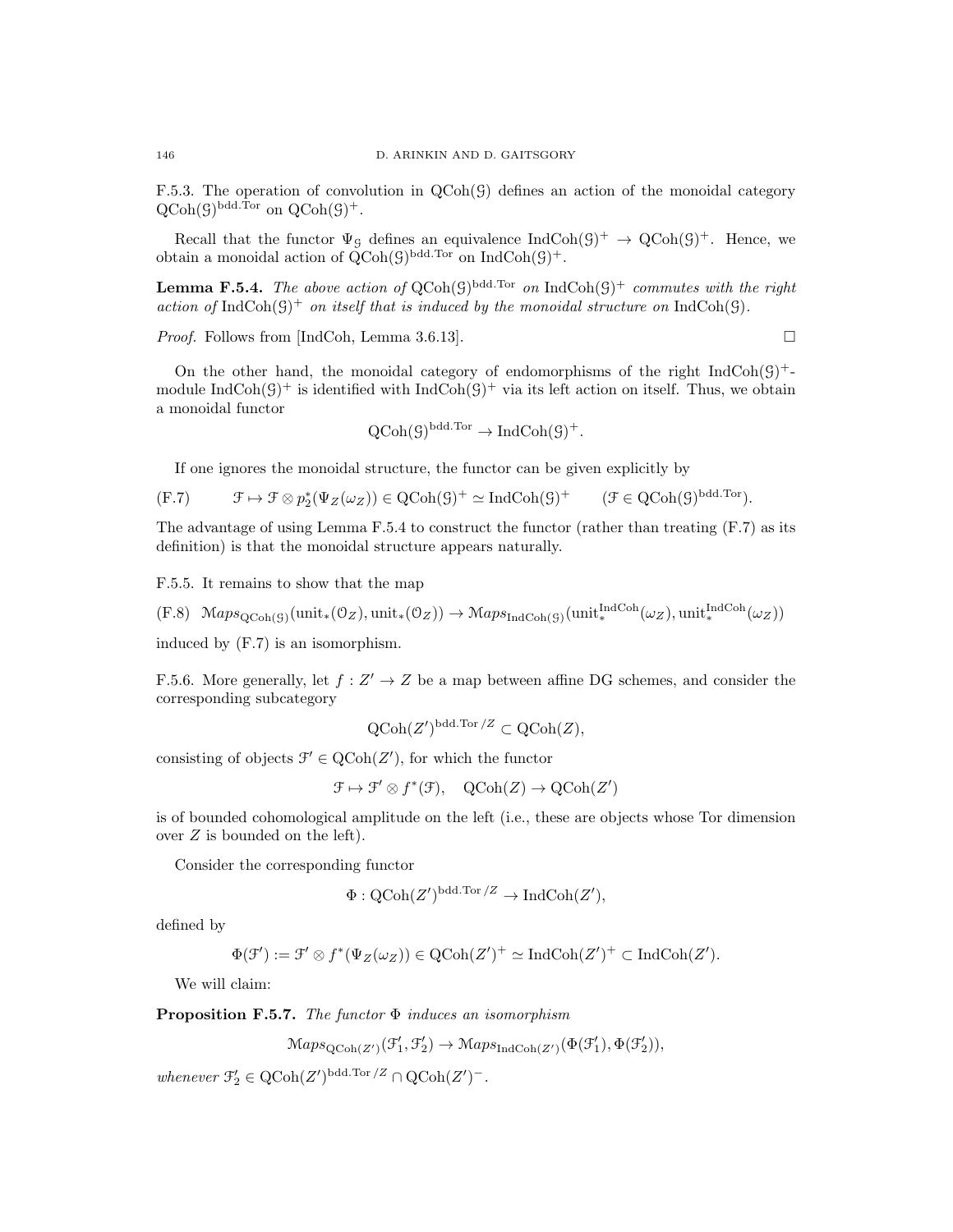*Proof.* Since Z' was assumed affine, we can take  $\mathcal{F}'_1 = \mathcal{O}_{Z'}$ . Denote  $\mathcal{F}'_2$  by  $\mathcal{F}'$ . By the projection formula, it suffices to show that the map

$$
\Gamma(Z, f_*(\mathcal{F}')) \to \mathrm{Maps}_{\mathrm{QCoh}(Z)}(\Psi_Z(\omega_Z), f_*(\mathcal{F}') \otimes \Psi_Z(\omega_Z))
$$

is an isomorphism.

The assumption that  $\mathcal{F}' \in \mathrm{QCoh}(Z')^{\mathrm{bdd.Tor}/Z}$  implies that the right-hand side identifies with  $\operatorname{Maps}_{\operatorname{IndCoh}(Z)}(\omega_Z, \mathcal{F} \otimes \omega_Z)$ , where  $\mathcal{F} := f_*(\mathcal{F}')$ , and  $\otimes$  denotes the monoidal action of  $\operatorname{QCoh}(Z)$ on  $IndCoh(Z)$ .

Hence, the required assertion follows from the next general lemma:

**Lemma F.5.8.** Let  $Z$  be a DG scheme. Then the map

$$
\Gamma(Z, \mathcal{F}) \to \mathrm{Maps}_{\mathrm{IndCoh}(Z)}(\omega_Z, \mathcal{F} \otimes \omega_Z)
$$

is an isomorphism, provided that  $\mathcal{F} \in \text{QCoh}(Z)^-$ .

*Proof of Lemma F.5.8.* Recall that if Z is eventually coconnective,  $(F.9)$  is an isomorphism for any  $\mathcal{F} \in \text{QCoh}(Z)$ , see [IndCoh, Corollary 9.6.3]. Let  $i_k : Z_k \to Z$  be the k-coconnective truncation of Z. Then

$$
\omega_Z = \operatorname{colim}_{\longrightarrow} (i_k)_*^{\operatorname{IndCoh}}(\omega_{Z_k}).
$$

Therefore, the right-hand side of (F.9) can be evaluated as

$$
\text{Hom}_{\text{IndCoh}(Z)}(\omega_Z, \mathcal{F} \otimes \omega_Z) \simeq \lim_{\leftarrow} \text{Hom}_{\text{IndCoh}(Z_k)}(\omega_{Z_k}, (i_k)^!(\mathcal{F} \otimes \omega_Z))
$$
\n
$$
\simeq \lim_{\leftarrow} \text{Hom}_{\text{IndCoh}(Z_k)}(\omega_{Z_k}, (i_k)^*(\mathcal{F}) \otimes \omega_{Z_k}) \simeq \lim_{\leftarrow} \text{Hom}_{\text{QCoh}(Z_k)}(\mathcal{O}_{Z_k}, (i_k)^*(\mathcal{F}))
$$
\n
$$
\simeq \lim_{\leftarrow} \text{Hom}_{\text{QCoh}(Z)}(\mathcal{O}_Z, (i_k)_* \circ (i_k)^*(\mathcal{F})).
$$

It remains to notice that  $\mathcal F$  maps isomorphically to the inverse limit

$$
\underset{\longleftarrow}{\lim}(i_k)_*\circ (i_k)^*(\mathcal{F}),
$$

which is true because  $\mathcal{F} \in \text{QCoh}(Z)^{-}$ : indeed, if  $\mathcal{F} \in \text{QCoh}(Z)^{\leq 0}$ , then the map

$$
\mathcal{F} \to (i_k)_* \circ (i_k)^*(\mathcal{F})
$$

induces an isomorphism in the cohomological degrees  $\geq -k$ .

# Appendix G. Hochschild cohomology and Lie algebras

In this appendix we connect  $\mathbb{E}_2$ -algebras arising from groupoids as in Sect. F to Lie algebras in the symmetric monoidal category IndCoh. <sup>24</sup>

G.1. Lie algebras arising from group DG schemes. In this subsection we quote (without proof) two facts (Propositions G.1.2 and G.1.5) about the relationship between group DG schemes and Lie algebras. The full exposition appears in [GR, Part IV.3, Sect. 3].

 $\Box$ 

<sup>&</sup>lt;sup>24</sup>As we will be dealing with Lie algebras, the assumption that our ground field k has characteristic 0 is crucial.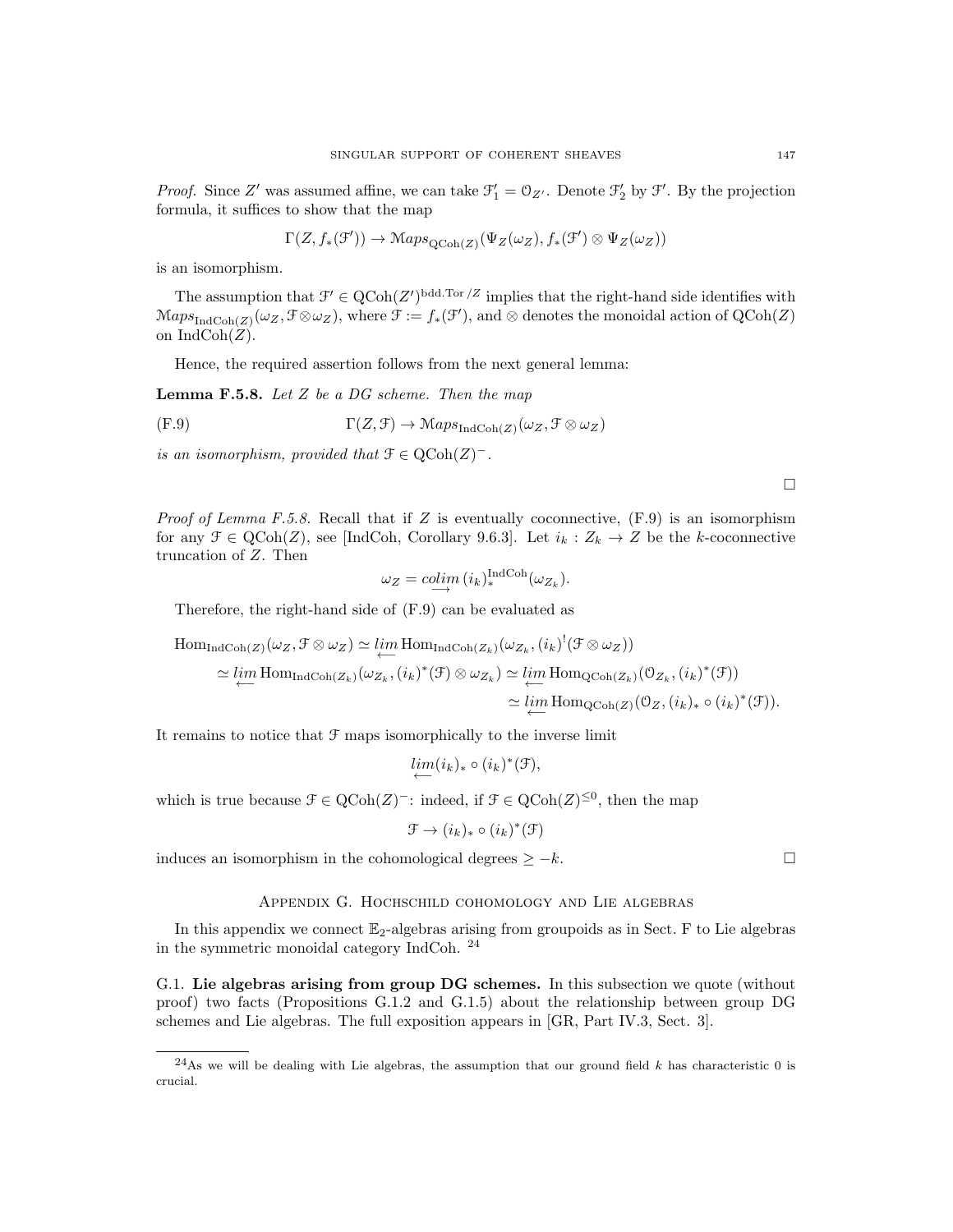G.1.1. Let Z be an affine DG scheme, and let

$$
p:\mathcal{G}\rightleftarrows Z:\text{unit}
$$

be a group DG scheme over Z. We claim:

**Proposition G.1.2.** The object  $\text{unit}^*(T^*(\mathcal{G}/Z)) \in \text{QCoh}(Z)$  has a natural structure of Lie co-algebra in the symmetric monoidal category  $\mathrm{QCoh}(Z)$ .

G.1.3. Recall that all DG schemes are assumed to be almost of finite type. We have

$$
T^*(\mathcal{G}/Z) \in \mathrm{QCoh}(Z)^-,
$$

and note that it has *coherent cohomologies*. Serre duality identifies this category with a full subcategory of  $QCoh(Z)^{+} \simeq IndCoh(Z)^{+}$  consisting of objects with coherent cohomologies.

Hence,

$$
T^{\text{IndCoh}}(\mathcal G/Z):=\mathbf{D}_Z^{\text{Serre}}(T^*(\mathcal G/Z))\in \text{IndCoh}(Z)
$$

acquires a structure of Lie algebra, where  $IndCoh(Z)$  is regarded as a symmetric monoidal category under the  $\stackrel{!}{\otimes}$  tensor product.

G.1.4. Let IndCoh( $\mathcal{G})_Z \subset \text{IndCoh}(\mathcal{G})$  be the full subcategory of objects set-theoretically supported on the unit section. The embedding  $IndCoh(\mathcal{G})_Z \hookrightarrow IndCoh(\mathcal{G})$  admits a right adjoint, which we denote by

$$
\mathcal{F} \mapsto \mathcal{F}^{\wedge} : \mathrm{IndCoh}(\mathcal{G}) \to \mathrm{IndCoh}(\mathcal{G})_{Z}.
$$

Consider the object

$$
\omega^{\wedge}_\mathcal{G} \in \mathrm{IndCoh}(\mathcal{G}),
$$

and its direct image  $p_*^{\text{IndCoh}}(\omega_{\mathcal{G}}^{\wedge}) \in \text{IndCoh}(Z)$ .

The group structure on  $\mathcal G$  makes  $p_*^{\text{IndCoh}}(\omega_{\mathcal G}^{\wedge})$  into an associative algebra object in  $\text{IndCoh}(Z)$ 

(where IndCoh(Z) is, as always, considered as a symmetric monoidal category under the ⊗ tensor product). We claim:

**Proposition G.1.5.** There is a canonical isomorphism of associative algebras in  $IndCoh(Z)$  $p_*^{\text{IndCoh}}(\omega_S^{\wedge}) \simeq U(T^{\text{IndCoh}}(\mathcal{G}/Z)).$ 

G.1.6. Assume now that  $\mathcal{G}$  is such that  $T^*(\mathcal{G}/Z)$  belongs to  $\mathrm{QCoh}(Z)^\mathrm{perf}$ . Denote by  $T(\mathcal{G}/Z) \in$  $\mathrm{QCoh}(Z)$ <sup>perf</sup> its monoidal dual.

By Proposition G.1.2, the object  $T(\mathcal{G}/Z)$  acquires a structure of Lie algebra in the symmetric monoidal category  $\mathrm{QCoh}(Z)$ .

Recall also that the functor

 $\Upsilon_Z = -\otimes \omega_Z : \mathrm{QCoh}(Z) \to \mathrm{IndCoh}(Z)$ 

is symmetric monoidal. By construction, we have

$$
T^{\text{IndCoh}}(\mathcal{G}/Z) \simeq \Upsilon_Z(T(\mathcal{G}/Z)),
$$

as Lie algebras in  $\text{IndCoh}(Z)$ , and hence

$$
U(T^{\text{IndCoh}}(\mathcal{G}/Z)) \simeq \Upsilon_Z(U_{\mathcal{O}_Z}(T(\mathcal{G}/Z))),
$$

as associative algebras in  $\text{IndCoh}(Z)$ .

G.2. Lie algebras arising from groupoids. In this subsection we will relate the  $\mathbb{E}_2$ -algebra  $HC^{\text{IndCoh}}(Z)$  to the tangent sheaf of Z. This relationship is convenient for the direct invariant definition of singular support, as is given in Sect. 4.1.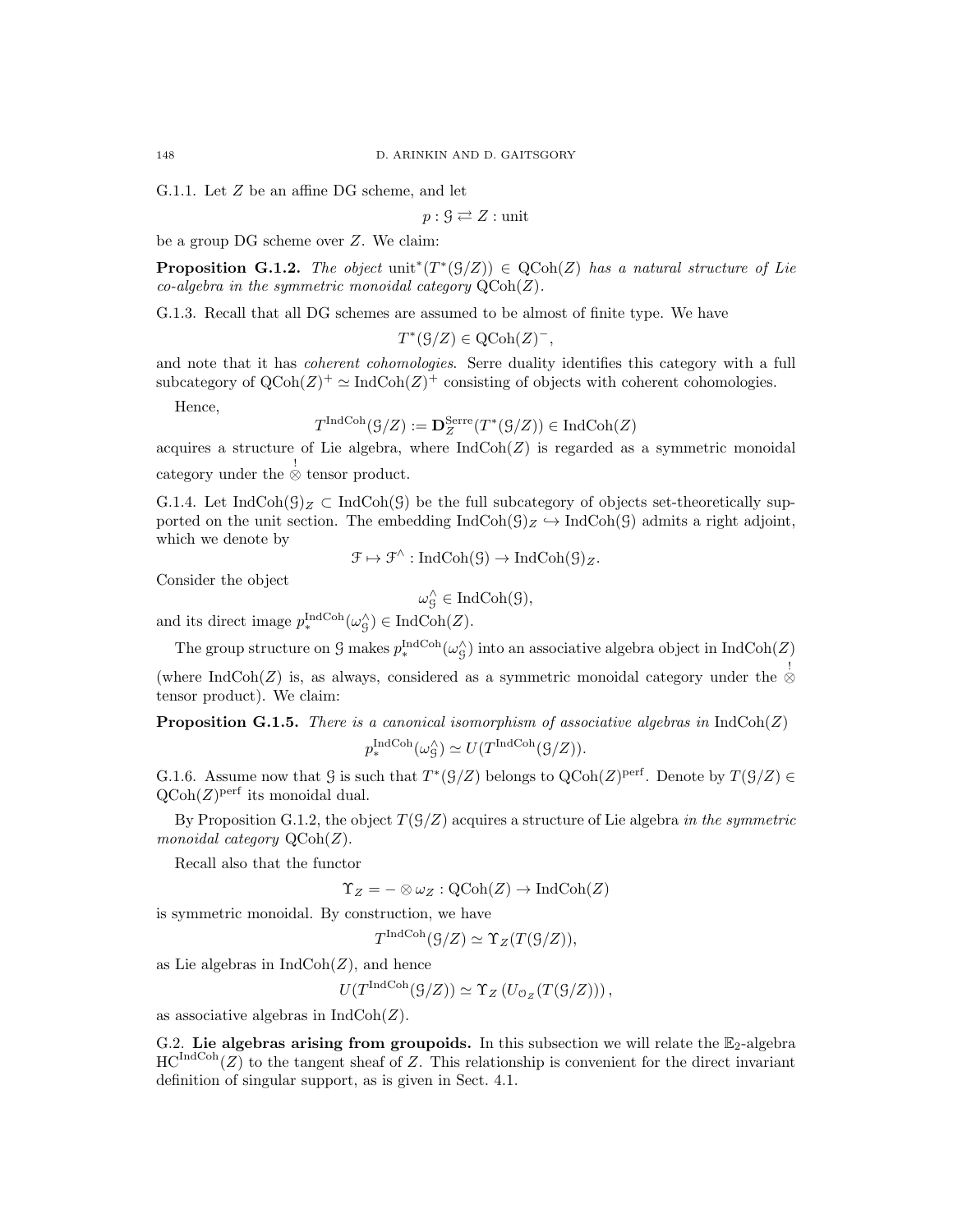G.2.1. Consider now the following situation. Let  $i: Z \to W$  be a proper map of affine DG schemes, equipped with a retraction, i.e., a map  $s : W \to Z$  and an isomorphism  $s \circ i \sim id_Z$ .

Note that in this case the groupoid  $\mathcal{G}_{Z/W} := Z \times Z$  over Z is actually a group DG scheme over Z.

Assume now that  $T^*(Z/W)$  is perfect, and consider its monoidal dual  $T(Z/W) \in$  $\mathrm{QCoh}(Z)^\mathrm{perf}$ . We will prove:

# Proposition G.2.2.

- (a) The object  $T(Z/W) \in \text{QCoh}(Z)$  has a structure of Lie algebra.
- (b) There is a canonically defined homomorphism of DG associative algebras

$$
\Gamma\left(Z, U_{\mathcal{O}_Z}(T(Z/W))\right) \to \mathcal{M}aps_{\mathrm{IndCoh}(W)}(i_*^{\mathrm{IndCoh}}(\omega_Z), i_*^{\mathrm{IndCoh}}(\omega_Z)),
$$

which is an isomorphism if  $Z$  is eventually coconnective.

G.2.3. Before proving Proposition G.2.2 let us show how we are going to apply it. Suppose we are in situation of Sect. F.4.1; thus,  $\hat{G}$  is a groupoid acting on  $Z$ , where both  $Z$  and  $\hat{G}$  are affine DG schemes. Assume that the relative cotangent complex  $T^*(\mathcal{G}/Z)$  (with respect to, say, projection  $p_1$ ) is perfect; let  $T(\mathcal{G}/Z) \in \text{QCoh}(\mathcal{G})^{\text{perf}}$  denote its monoidal dual.

From Proposition G.2.2 we obtain:

#### Corollary G.2.4.

- (a) The object unit<sup>\*</sup>(T(S/Z))[-1]  $\in \text{QCoh}(Z)$  has a natural structure of Lie algebra.
- (b) There exists a canonically defined homomorphism

$$
\Gamma\left(Z, U_{\mathcal{O}_Z}(\text{unit}^*(T(\mathcal{G}/Z))[-1])\right) \to \mathcal{A}_{\mathcal{G}}^{\text{IndCoh}},
$$

which is an isomorphism if  $Z$  is eventually coconnective.

*Proof.* Apply Proposition G.2.2 to  $W := \mathcal{G}$  with the map i being the unit map  $Z \to \mathcal{G}$  and the retraction being, say, the first projection  $p_1 : \mathcal{G} \to \mathbb{Z}$ . It remains to use the canonical identification

$$
\text{unit}^*(T(\mathcal{G}/Z))[-1] \simeq T(Z/\mathcal{G}).
$$

Remark G.2.5. Note that the structure of Lie algebra on unit<sup>\*</sup>( $T(\mathcal{G}/Z)[-1]$  depends on the choice of the retraction of the map unit :  $Z \rightarrow \mathcal{G}$ . If we chose a different retraction, namely,  $p_2$ instead of  $p_1$ , the resulting Lie algebra structure would be different. In general there does not exist an isomorphism between the two resulting Lie algebras that induces the identity map on the underlying object of  $\text{QCoh}(Z)$ .

G.2.6. Consider the particular case when  $G = Z \times Z$ . Assume that the cotangent complex of Z is perfect. We obtain the following basic identification:

#### Corollary G.2.7.

(a) The object  $T(Z)[-1]$  has a natural structure of Lie algebra in the symmetric monoidal category  $\mathrm{QCoh}(Z)$ .

(b) The associative DG algebra underlying the  $\mathbb{E}_2$ -algebra  $HC^{IndCoh}(Z)$  receives a canonical homomorphism from  $\Gamma(Z, U_{\mathcal{O}_Z}(T(Z)[-1]))$ . This homomorphism is an isomorphism if Z is eventually coconnective.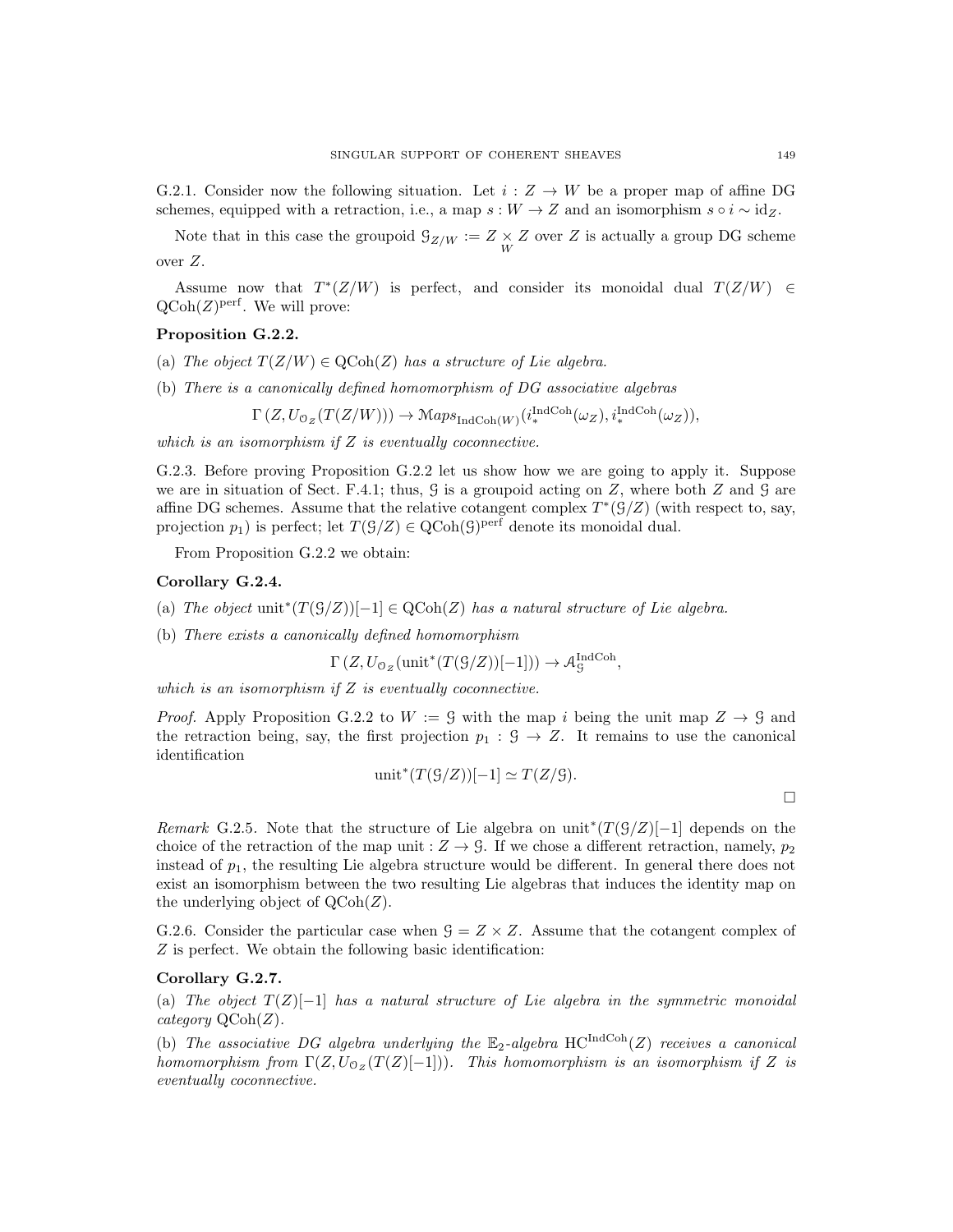More generally, for a map  $Z \to \mathcal{U}$  whose relative cotangent complex  $T^*(Z/\mathcal{U})$  is perfect, we obtain:

### Corollary G.2.8.

(a) The object  $T(Z/\mathfrak{U})[-1]$  has a natural structure of Lie algebra in the symmetric monoidal category  $\mathrm{QCoh}(Z)$ .

(b) The associative DG algebra underlying the  $\mathbb{E}_2$ -algebra HC<sup>IndCoh</sup>(Z/U) receives a canonical homomorphism from  $\Gamma(Z, U_{\mathcal{O}_Z}(T(Z/U)[-1]))$ . This homomorphism is an isomorphism if Z is eventually coconnective.

G.2.9. Proof of Proposition G.2.2. Let us start with a map  $i: Z \to W$ . Consider the groupoid  $\mathcal{G}_{Z/W} = Z \underset{W}{\times} Z$ :



By proper base change (see also [GR, Part II.2, Sect. 5.3]), the monad  $i^! \circ i_*^{\text{IndCoh}}$  acting on IndCoh(Z) identifies with the monad  $(p_2)_{*}^{\text{IndCoh}} \circ p_1^!$ .

In particular, for  $\mathcal{F} \in \text{IndCoh}(Z)$ , the structure of associative DG algebra on

$$
(G.2) \qquad \qquad \mathcal{M}aps_{\mathrm{IndCoh}(Z)}(\mathcal{F}, (p_2)^{\mathrm{IndCoh}}_{*} \circ p_1^!(\mathcal{F}))
$$

identifies canonically with

$$
\mathcal{M}aps_{\mathrm{IndCoh}(W)}(i_*^{\mathrm{IndCoh}}(\mathcal{F}), i_*^{\mathrm{IndCoh}}(\mathcal{F})).
$$

In particular, we obtain an identification of associative DG algebras

$$
(G.3) \quad \mathcal{M}aps_{\mathrm{IndCoh}(Z)}(\omega_Z, (p_2)^{\mathrm{IndCoh}}_*) \circ p_1^!(\omega_Z)) \simeq \mathcal{M}aps_{\mathrm{IndCoh}(W)}(i_*^{\mathrm{IndCoh}}(\omega_Z), i_*^{\mathrm{IndCoh}}(\omega_Z)).
$$

Assume now that the map  $i: Z \to W$  is equipped with a retraction. In this case  $\mathcal{G}_{Z/W}$  is a group  $DG$  scheme over  $Z$ , and by Sect.  $G.1.6$ , the object

$$
\text{unit}^*(T(\mathcal{G}_{Z/W}/Z)) \in \text{QCoh}(Z)
$$

acquires a Lie algebra structure. Point (a) of Proposition G.2.2 follows now by noticing that

$$
unit^*(T(\mathcal{G}_{Z/W}/Z)) \simeq T(Z/W).
$$

Denote  $\mathcal{G} := \mathcal{G}_{Z/W}$  and let p denote its projection to Z (which is canonically identified with both  $p_1$  and  $p_2$ ). To prove point (b), we note that the associative algebra structure on  $(G.2)$ comes from the structure of associative algebra on  $\text{IndCoh}(Z)$  on  $p_*^{\text{IndCoh}}(\omega_S)$ , induced by the group structure on G.

Note now that the existence of the retraction s implies that the map  $i: Z \to W$  is a closed embedding. Hence, the maps  $p : \mathcal{G} \to Z$  and unit  $: Z \to \mathcal{G}$  induce isomorphisms of the underlying reduced classical schemes. In particular,  $\omega_g \simeq \omega_g^{\wedge}$ . Therefore, combining Proposition G.1.5 and (G.3), we obtain an identification of associative DG algebras

$$
(G.4) \qquad \mathcal{M}aps_{\text{IndCoh}(Z)}\left(\omega_Z, U(T^{\text{IndCoh}}(\mathcal{G}/Z))\right) \simeq \mathcal{M}aps_{\text{IndCoh}(W)}(i_*^{\text{IndCoh}}(\omega_Z), i_*^{\text{IndCoh}}(\omega_Z)).
$$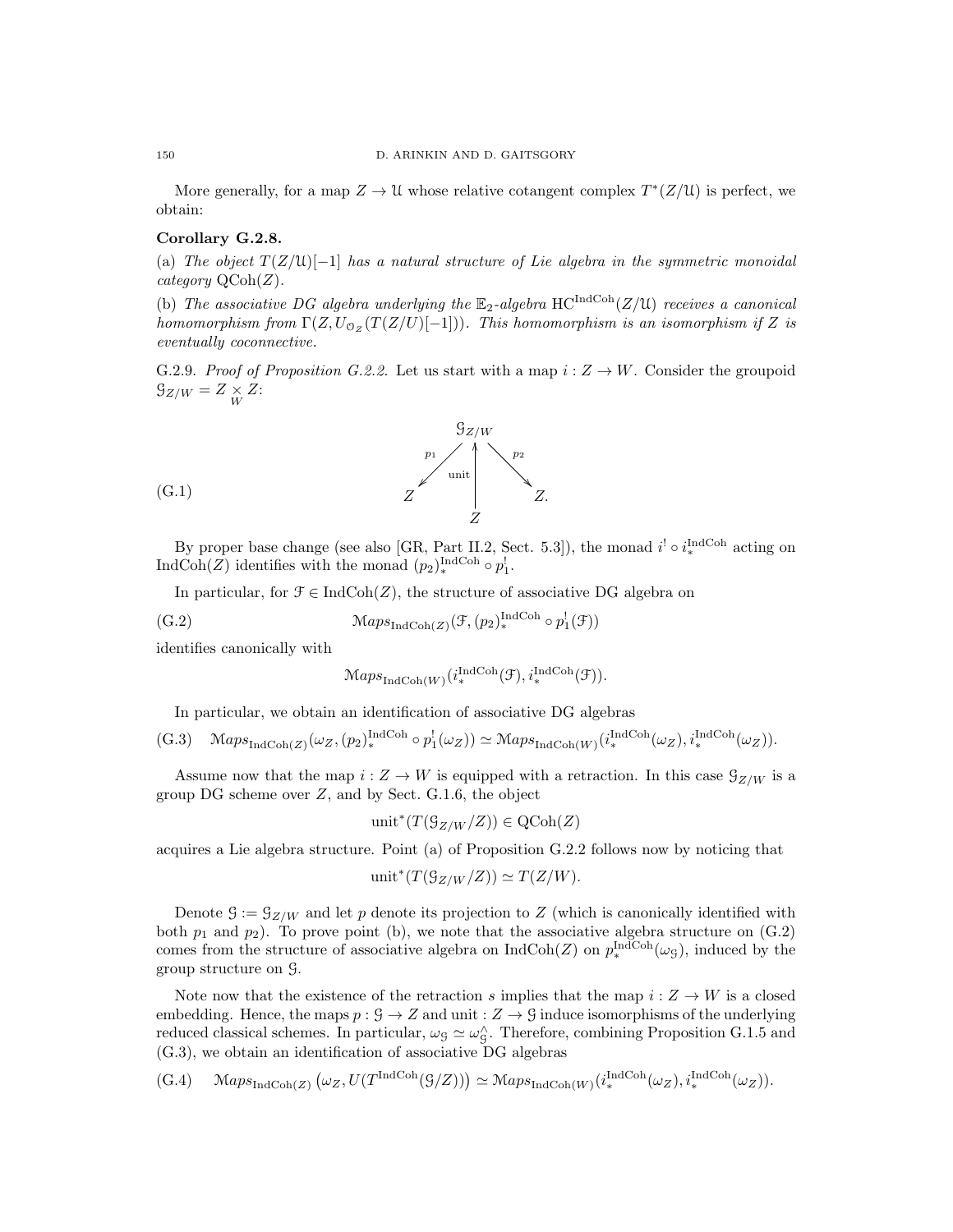Finally, the symmetric monoidal functor  $\Upsilon_Z$  defines a homomorphism

$$
(G.5) \quad \Gamma(Z, U(\text{unit}^*(T(\mathcal{G}/Z))[-1])) \simeq \mathcal{M}aps_{\text{QCoh}(Z)}(\mathcal{O}_Z, U_{\mathcal{O}_Z}(T(\mathcal{G}/Z))) \to
$$

$$
\rightarrow \mathcal{M}aps_{\text{IndCoh}(Z)}(\omega_Z, U(T^{\text{IndCoh}}(\mathcal{G}/Z))).
$$

Composing (G.4) and (G.5), we obtain the desired map

 $(G.6)$   $\Gamma(Z, U(\text{unit}^*(T(S/Z))[-1])) \to \text{Maps}_{\text{IndCoh}(W)}(i_*^{\text{IndCoh}}(\omega_Z), i_*^{\text{IndCoh}}(\omega_Z)).$ 

If Z is eventually coconnective, the functor  $\Upsilon_Z$  is fully faithful, which implies that (G.5) is an isomorphism. Hence, (G.5) is an isomorphism as well.

 $\Box$ 

# G.3. Compatibility with duality.

G.3.1. Consider the homomorphism of  $\mathbb{E}_1$ -algebras

$$
\Gamma(Z, U_{\mathcal{O}_Z}(T(Z)[-1])) \to \mathrm{HC}^{\mathrm{IndCoh}}(Z),
$$

and the resulting map in Vect

$$
\Gamma(Z, T(Z))[-1] \to \mathrm{HC}^{\mathrm{IndCoh}}(Z).
$$

G.3.2. We claim:

Lemma G.3.3. The following diagram commutes

$$
\Gamma(Z, T(Z))[-1] \xrightarrow{(G.7)} \text{HC}^{\text{IndCoh}}(Z)
$$
  

$$
\longleftrightarrow -\xi \downarrow \qquad \qquad \downarrow (F.4)
$$
  

$$
\Gamma(Z, T(Z))[-1] \xrightarrow{(G.7)} \text{HC}^{\text{IndCoh}}(Z)^{\text{ext-op}}
$$

in Vect.

Proof. The map (G.7) is the composition of the natural morphism

$$
\Gamma(Z,T(Z))[-1] \simeq \Gamma(Z,N_{Z/Z \times Z})[-1] \to
$$
  

$$
\rightarrow \text{Maps}_{\text{IndCoh}(Z \times Z)}((\Delta_Z)_{*}^{\text{IndCoh}}(\omega_Z),(\Delta_Z)_{*}^{\text{IndCoh}}(\omega_Z)),
$$

and the homomorphism of objects of Vect (in fact,  $\mathbb{E}_1$ -algebras)

$$
\mathrm{Maps}_{\mathrm{IndCoh}(Z\times Z)}((\Delta_Z)_*^{\mathrm{IndCoh}}(\omega_Z), (\Delta_Z)_*^{\mathrm{IndCoh}}(\omega_Z)) \simeq \mathrm{HC}^{\mathrm{IndCoh}}(Z).
$$

Unwinding the definitions, we obtain that the isomorphism (F.4) corresponds to the automorphism of  $\operatorname{Maps}_{\operatorname{IndCoh}(Z \times Z)}((\Delta_Z)_*^{\operatorname{IndCoh}}(\omega_Z), (\Delta_Z)_*^{\operatorname{IndCoh}}(\omega_Z)),$  induced by the transposition involution  $\sigma$  on  $Z \times Z$ .

The assertion of the lemma follows now from the commutativity of the diagram

$$
T(Z) \longrightarrow N_{Z/Z \times Z}
$$

$$
\longleftrightarrow \bigcup_{\tau \in \mathcal{F}} \bigcup_{\tau \in \mathcal{F}} \mathcal{F}(Z) \longrightarrow N_{Z/Z \times Z}.
$$

 $\Box$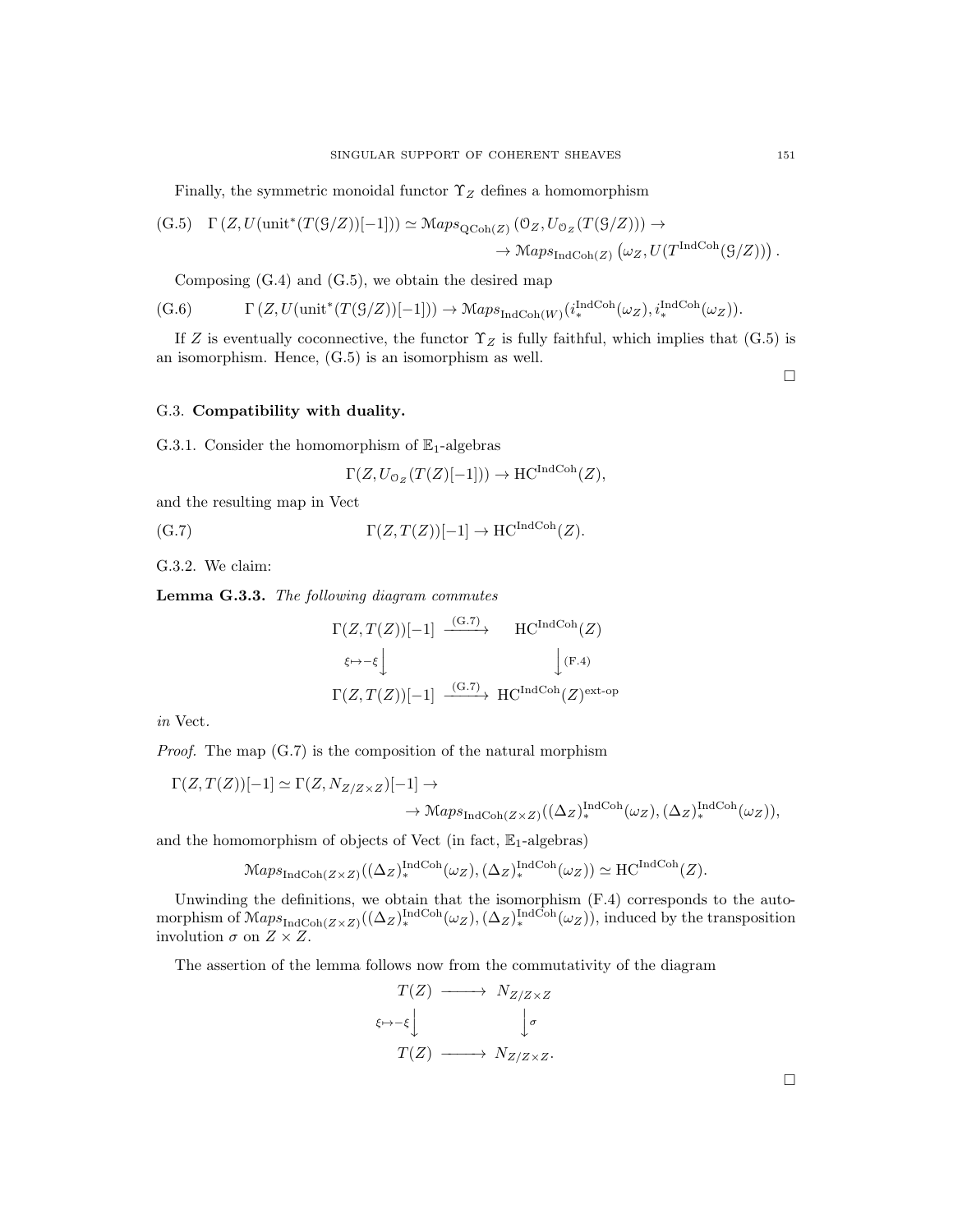G.3.4. We are now ready to give a more direct proof of Proposition 4.7.2:

*Proof.* The assertion is local, so we can assume that Z is affine. Fix  $\mathcal{F} \in \text{Coh}(Z)$ . It suffices to show that the action maps

$$
\Gamma(Z,T(Z))[-1] \otimes \mathcal{F} \to \mathcal{F}
$$
 and  $\Gamma(Z,T(Z))[-1] \otimes \mathbb{D}_{Z}^{\text{Serre}}(\mathcal{F}) \to \mathbb{D}_{Z}^{\text{Serre}}(\mathcal{F})$ 

correspond to each other under the automorphism of  $\Gamma(Z, T(Z))[-1]$  given by  $\xi \mapsto -\xi$ . (In this statement,  $\Gamma(Z, T(Z))[-1]$  appears merely as an object of Vect: we make no statement about compatibility with the Lie algebra structure.)

The required statement follows from Lemma G.3.3 and the following observation:

Let C be a dualizable DG category, and  $c \in C$  a compact object. Let  $c^{\vee}$  denote the corresponding compact object of  $\mathbb{C}^{\vee}$ . Then under the isomorphism of E<sub>2</sub>-algebras

$$
\mathrm{HC}(\mathbf{C})^{\mathrm{ext-op}} \simeq \mathrm{HC}(\mathbf{C}^\vee)
$$

(see Sect. E.3.3), the diagram

$$
\begin{array}{ccc}\n\text{HC}(\mathbf{C})^{\text{op}} & \longrightarrow & \text{Maps}_{\mathbf{C}}(\mathbf{c}, \mathbf{c})^{\text{op}} \\
\downarrow & & \downarrow \\
\text{HC}(\mathbf{C}^{\vee}) & \longrightarrow & \text{Maps}_{\mathbf{C}^{\vee}}(\mathbf{c}^{\vee}, \mathbf{c}^{\vee}),\n\end{array}
$$

commutes, where the horizontal arrows use the *external* forgetful functor  $\mathbb{E}_2$ -Alg  $\rightarrow \mathbb{E}_1$ -Alg.

 $\Box$ 

 $\Box$ 

# G.4. The case of group-schemes.

G.4.1. Suppose that in the setting of Sect. F.4.1, G is a group DG scheme over Z. In addition, we continue to assume that the relative cotangent complex  $T^*(\mathcal{G}/Z)$  is perfect. In this case, we claim:

**Proposition G.4.2.** The Lie algebra structure on unit<sup>\*</sup> $(T(\mathcal{G}/Z))[-1] \in \text{QCoh}(Z)$ , given by Corollary  $G.2.4(a)$ , is canonically trivial.

*Proof.* We will deduce the assertion of the proposition from the following lemma<sup>25</sup>:

**Lemma G.4.3.** Let  $L$  be a Lie algebra in a symmetric monoidal category  $O$  over a field of characteristic 0. Then the loop object  $\Omega(L)$ , considered as a plain Lie algebra in **O** is canonically abelian, i.e., identifies with object  $L[-1] \in \mathbf{O}$  with the trivial Lie algebra structure.

Namely, we claim that the Lie algebra  $unit^*(T(\mathcal{G}/Z))[-1] \in \text{QCoh}(Z)$ , given by Corollary  $G.2.4(a)$ , is canonically isomorphic to

$$
\Omega(\text{unit}^*(T(\mathcal{G}/Z))),
$$

where  $unit^*(T(\mathcal{G}/Z))$  is the Lie algebra of Sect. G.1.6.

For the latter, it suffices to notice that we have an identification of group DG schemes over  $Z:$ 

$$
Z \underset{g}{\times} Z \simeq \Omega(g).
$$

Remark G.4.4. We emphasize that the isomorphism between  $\Omega(L)$  and the abelian Lie algebra  $L[-1]$  given by Lemma G.4.3 does not respect the structure of group-objects in the category of Lie algebras.

 $^{25}$ This lemma is probably well known; the proof is given in [GR, Part IV.2, Theorem 2.2.2].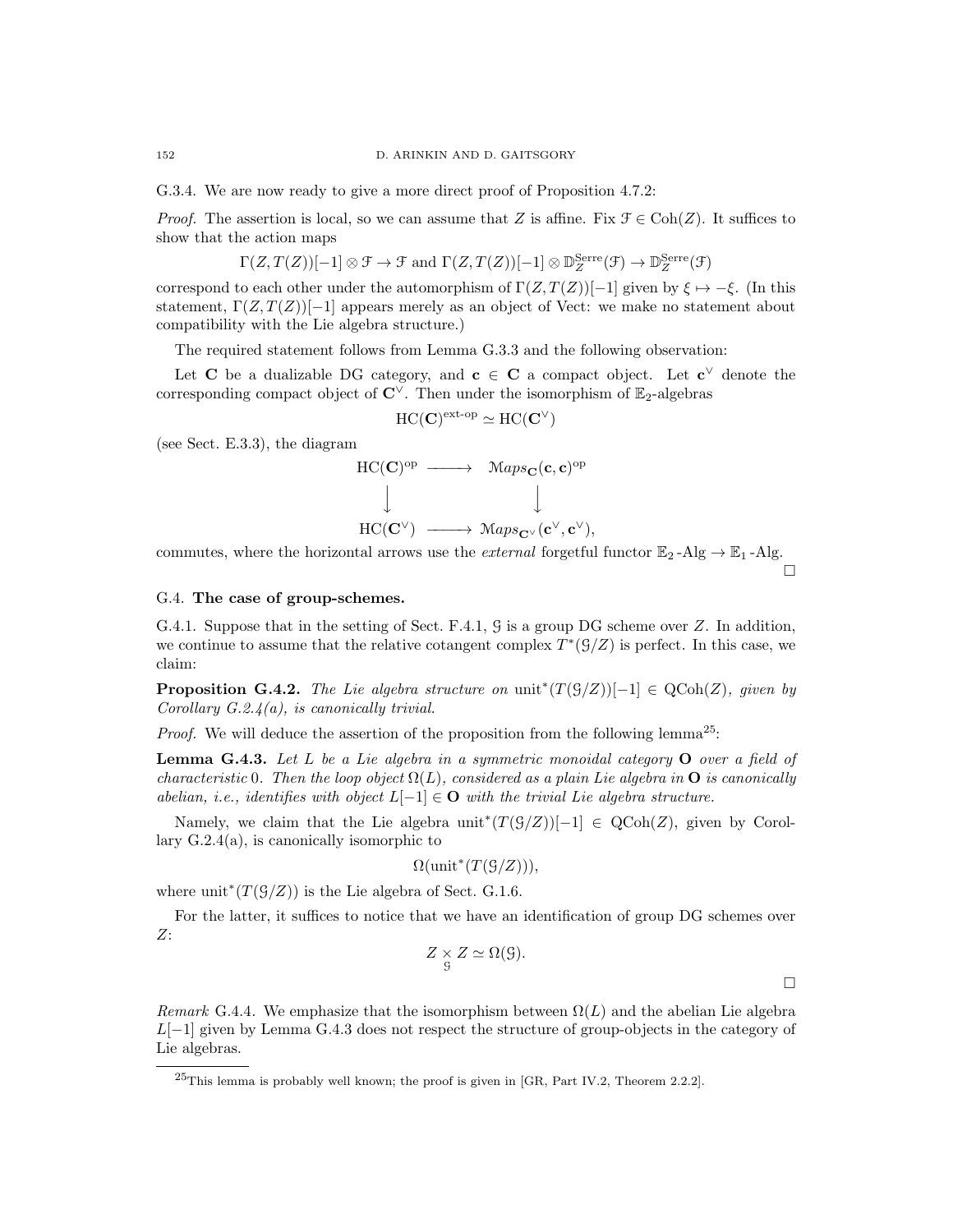G.4.5. Combining Proposition G.4.2 with Corollary G.2.4(b), we obtain:

**Corollary G.4.6.** The associative DG algebra underlying the  $\mathbb{E}_2$ -algebra  $\mathcal{A}_\mathcal{G}^{\text{IndCoh}}$  receives a canonically defined homomorphism from  $\Gamma(Z, \mathrm{Sym}_{\mathcal{O}_Z}(L_\mathcal{G}[-1]))$ . This homomorphism is an isomorphism if  $Z$  is eventually coconnective.

Remark G.4.7. Let us note that each side in the homomorphism

$$
\Gamma(Z, \text{Sym}_{\mathcal{O}_Z}(L_{\mathcal{G}}[-1])) \to \mathcal{A}_{\mathcal{G}}^{\text{IndCoh}}
$$

of Corollary G.4.6 has a structure of  $\mathbb{E}_2$ -algebra. However, this homomorphism does not respect this structure: it is a homomorphism of mere  $\mathbb{E}_1$ -algebras.

#### Appendix H. Other approaches to singular support

### H.1. Ind $\text{Coh}(Z)$  via the category of singularities.

H.1.1. Let us assume that  $Z$  is an affine DG scheme, which is a global complete intersection. That is, Z can be included in a Cartesian diagram



where U and V are smooth. Moreover, we assume that V is parallelized; this allows us to replace V with its tangent space at the fixed point. Thus, we will assume that  $V = V$  is a finite-dimensional vector space.

Remark H.1.2. In fact, the construction of this section remain valid in the setting of Sect. 9.3: that is, we may replace Z with the zero locus of a section of a vector bundle on a smooth stack. However, one can use affine charts of a stack to deduce this more general case from the special case that we consider here.

H.1.3. Consider the product  $V^* \times \mathcal{U}$ . The map  $s : \mathcal{U} \to V$  defines a function

$$
V^* \times \mathcal{U} \to \mathbb{A}^1 : (u, \phi) \mapsto \langle \phi, s(u) \rangle,
$$

which we still denote by s. Let

$$
H:=(V^*\times\mathfrak{U})\underset{\mathbb{A}^1}{\times}\mathrm{pt}
$$

be the zero locus of s. Note that  $H$  is a classical scheme (and then a closed hypersurface in  $V^* \times \mathcal{U}$ ) unless s vanishes identically on a connected component of  $\mathcal{U}$ . Clearly, H is conical, that is, it carries a natural action of  $\mathbb{G}_m$  lifting its action on  $V^* \times \mathcal{U}$  by dilations. Moreover, it is easy to see that the singular locus of H is identified with  $\text{Sing}(Z) \subset V^* \times \mathfrak{U}$ .

Let

$$
\mathcal{H}:=H/\mathbb{G}_m\simeq ((V^*/\mathbb{G}_m)\times\mathcal{U})\underset{\mathbb{A}^1/\mathbb{G}_m}{\times} (\mathrm{pt}\,/\mathbb{G}_m)
$$

be the quotient stack. The following theorem is due to M. Umut Isik:

Theorem H.1.4. There is a natural equivalence

(H.1) 
$$
\operatorname{IndCoh}(Z) \simeq \operatorname{IndCoh}(\mathcal{H})/\operatorname{QCoh}(\mathcal{H}),
$$

where  $\text{QCoh}(\mathcal{H})$  is viewed as a full subcategory of IndCoh( $\mathcal{H}$ ) using the functor  $\Xi_{\mathcal{H}}$ .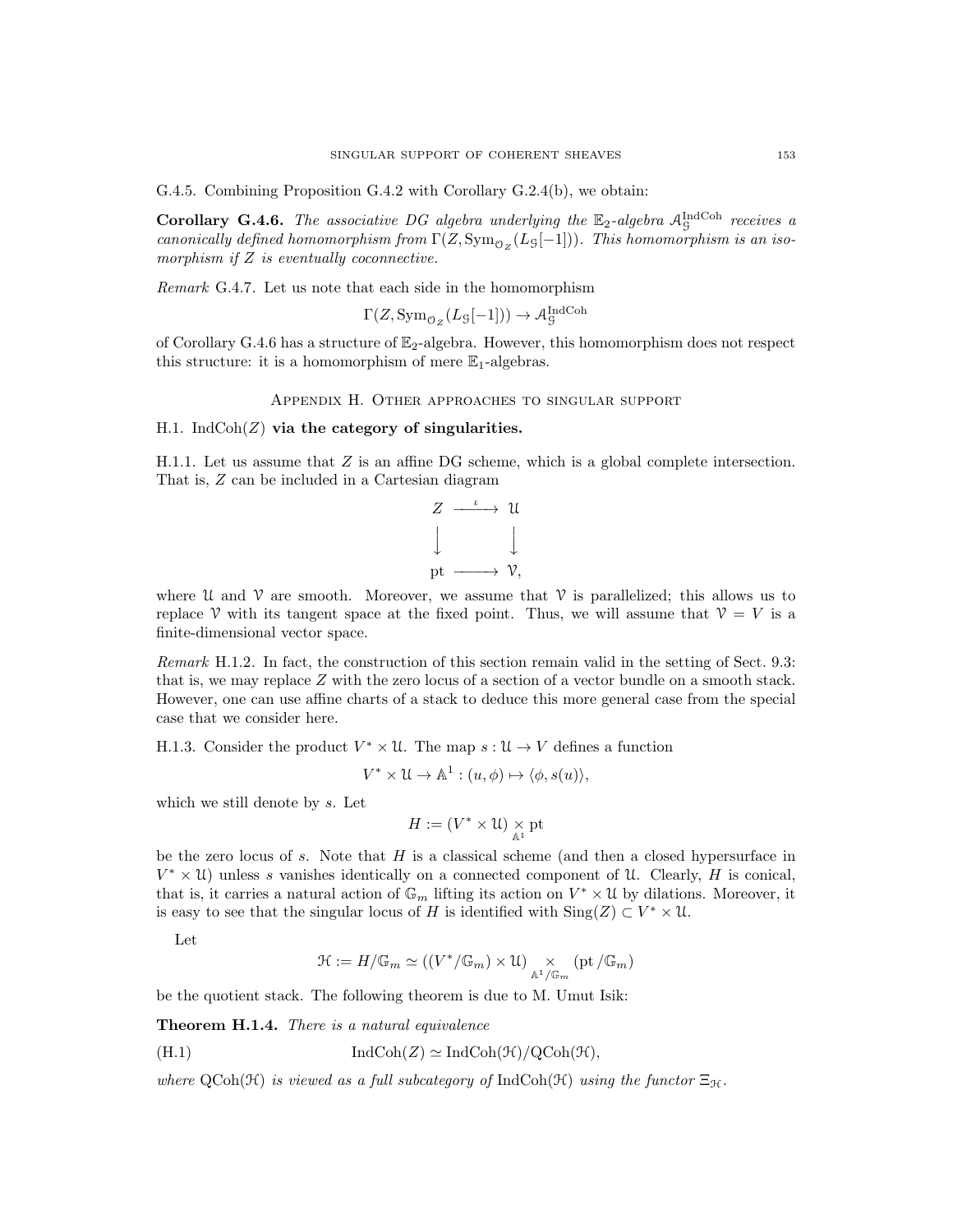Theorem H.1.4 is a version of [UI, Theorem 3.6]. In [UI], it is assumed that  $Z$  is classical (that is, that the coordinates of the map s form a regular sequence of functions), but this assumption is not used in the proof.

Remark H.1.5. Let S be a quasi-compact DG scheme. The category  $IndCoh(S)/QCoh(S)$  is compactly generated by the quotient

 $\mathrm{Coh}(S)/\mathrm{QCoh}(S)^{\mathrm{perf}}$ .

The category  $\text{Coh}(S)/\text{QCoh}(S)$ <sup>perf</sup> is known as the *category of singularities* of S, introduced in [Orl1]. Then  $IndCoh(S)/QCoh(S)$  identifies with the ind-completion of the category of singularities. The category  $\text{IndCoh}(S)/\text{QCoh}(S)$  was introduced in [Kra] under the name "stable derived category." (As a minor detail, both [Orl1] and [Kra] work with Noetherian classical schemes.)

H.1.6. Theorem H.1.4 is about the "stable derived category"  $IndCoh(\mathcal{H})/QCoh(\mathcal{H})$  of the stack H.

Note that both  $IndCoh(\mathcal{H})$  and  $QCoh(\mathcal{H})$  are compactly generated: the former because  $\mathcal H$  is  $QCA$  (see [DrG0]), the latter because  $H$  is a quotient of an affine DG scheme by a linear group, which is a perfect stack (see [BZFN]). (Alternatively, the two categories are compactly generated by Corollary 9.2.7, since  $\mathcal H$  is a global complete intersection.) Therefore, IndCoh( $\mathcal H$ )/QCoh( $\mathcal H$ ) is equivalent to the ind-completion of the "category of singularities"

$$
Coh(\mathcal{H})/QCoh(\mathcal{H})^{perf}.
$$

In fact, [UI, Theorem 3.6] gives an equivalence between the categories of compact objects

$$
Coh(Z) \simeq Coh(\mathcal{H})/QCoh(\mathcal{H})perf,
$$

rather than between their ind-completions, as in Theorem H.1.4.

H.1.7. Singular support via category of singularities. The category IndCoh( $\mathcal{H}$ )/QCoh( $\mathcal{H}$ ) is naturally tensored over the monoidal category  $QCoh(\mathcal{H})$ . Using the natural morphism

$$
\mathfrak{H} \to (V^*/\mathbb{G}_m) \times \mathfrak{U},
$$

we can consider  $\text{IndCoh}(\mathcal{H})/\text{QCoh}(\mathcal{H})$  as a category tensored over  $\text{QCoh}((V^*/\mathbb{G}_m)\times \mathcal{U})$ . Recall from Sect. 5.4.6 that the category  $\text{IndCoh}(Z)$  is tensored over the category  $\text{QCoh}((V^*/\mathbb{G}_m)\times \mathcal{U})$ as well. It is not hard to check that (H.1) is an equivalence of  $QCoh((V^*/\mathbb{G}_m) \times \mathcal{U})$ -modules.

In particular, fix  $\mathcal{F} \in \text{IndCoh}(Z)$  and let  $\mathcal{F}' \in \text{IndCoh}(\mathcal{H})/Q\text{Coh}(\mathcal{H})$  be its image under (H.1). We claim that

(H.2) 
$$
\text{SingSupp}(\mathcal{F}) = \text{supp}(\mathcal{F}').
$$

Note that

$$
SingSupp(\mathcal{F}) \subset Sing(Z) \subset V^* \times \mathcal{U},
$$

while the support of  $\mathcal{F}'$  can be defined naively, as the minimal closed subset of  $\mathcal{H}$  (that is, a conical Zariski-closed subset of  $H \subset V^* \times U$  such that  $\mathcal{F}'$  restricts to zero on its complement. It is clear that for any  $\mathcal{F}' \in \text{IndCoh}(\mathcal{H})/\text{QCoh}(\mathcal{H})$ , its support is a conical Zariski-closed subset of the singular locus of H (recall that the singular locus of H is identified with  $\text{Sing}(Z)$ ).

### H.2. The category of singularities of  $Z$ .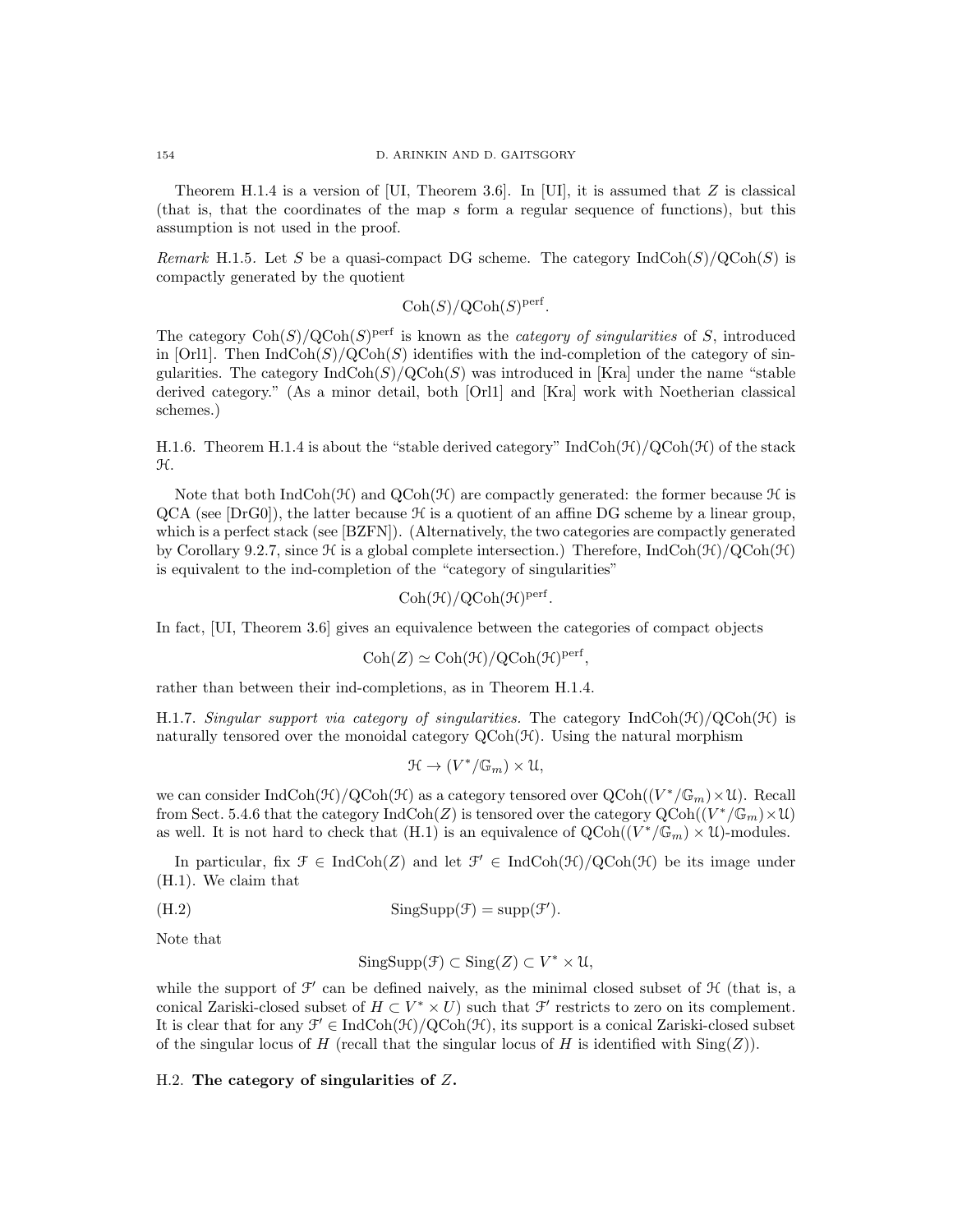H.2.1. Denote by

### $(\text{IndCoh}(\mathcal{H})/Q\text{Coh}(\mathcal{H}))_{\{0\}} \subset \text{IndCoh}(\mathcal{H})/Q\text{Coh}(\mathcal{H})$

the full subcategory of objects of  $IndCoh(\mathcal{H})/QCoh(\mathcal{H})$  supported on the zero-section

 $\{0\} \times \mathcal{U} \subset V^* \times \mathcal{U}.$ 

Under the equivalence (H.1), it corresponds to the full subcategory  $\text{QCoh}(Z) \subset \text{IndCoh}(Z)$ (where we identify  $\text{QCoh}(Z)$  with its image under  $\Xi_Z$ ). This claim is not hard to check directly, but it also follows from (H.2): indeed,  $\mathcal{F} \in \text{IndCoh}(Z)$  belongs to the essential image of  $\text{QCoh}(Z)$ if and only if its singular support is contained in the zero-section (Theorem 4.2.6).

H.2.2. Therefore, Theorem H.1.4 induces an equivalence between the quotients

 $IndCoh(Z)/QCoh(Z) \simeq (IndCoh(\mathcal{H})/QCoh(\mathcal{H}))/(IndCoh(\mathcal{H})/QCoh(\mathcal{H}))_{\{0\}}.$ 

Set

$$
\mathcal{H}' := \mathcal{H} - (\{0\}/\mathbb{G}_m) \times \mathcal{U} \subset \mathcal{H}.
$$

Note that  $\mathcal{H}'$  is a DG scheme rather than a stack (in fact,  $\mathcal{H}'$  is a classical scheme unless the map  $s: \mathcal{U} \to V$  vanishes on a connected component of  $\mathcal{U}$ ). We can identify

$$
\operatorname{IndCoh}(\mathcal{H}')/Q\text{Coh}(\mathcal{H}') \simeq (\operatorname{IndCoh}(\mathcal{H})/Q\text{Coh}(\mathcal{H}))/(\operatorname{IndCoh}(\mathcal{H})/Q\text{Coh}(\mathcal{H}))_{\{0\}}
$$

(cf. [Kra, Proposition 6.9]). Therefore, Theorem H.1.4 implies the following equivalence, due to D. Orlov.

#### Theorem H.2.3. There is a natural equivalence

 $\text{IndCoh}(Z)/\text{QCoh}(Z) \simeq \text{IndCoh}(\mathcal{H}')/\text{QCoh}(\mathcal{H}').$ 

Theorem H.2.3 is a variant of [Orl2, Theorem 2.1]. Some minor differences include that [Orl2] works with the category of compact objects, and assumes that Z is classical. Besides, the equivalence of Theorem H.2.3 is constructed in a different and more explicit way than the equivalence of Theorem H.1.4; in fact, while the introduction to [UI] mentions the similarity between the two results, it also states that the agreement between the two constructions is not immediately clear.

Remark H.2.4. Fix  $\mathcal{F} \in \text{IndCoh}(Z)$ . Just like Theorem H.1.4 can be used to determine  $SingSupp(F)$  (using  $(H.2)$ ), Theorem H.2.3 determines

$$
SingSupp(\mathcal{F}) \cap (V^* - \{0\}) \times \mathcal{U},
$$

that is, the complement to the zero-section in  $\text{SingSupp}(\mathcal{F})$ . However, one can easily reconstruct the entire singular support, because

$$
SingSupp(\mathcal{F}) \cap \{0\} \times \mathcal{U} = \{0\} \times supp(\mathcal{F}).
$$

H.2.5. Let Y be a conical Zariski-closed subset of  $\text{Sing}(Z)$  that contains the zero-section. Such subsets are in one-to-one correspondence with Zariski-closed subsets of the singular locus of  $\mathcal{H}'$ : the correspondence sends Y to

$$
Y' := (Y - \{0\} \times \mathcal{U}) / \mathbb{G}_m \subset \mathcal{H}'.
$$

Since Y contains the zero-section, the corresponding full subcategory  $\text{IndCoh}_Y(Z)$  contains  $\text{QCoh}(Z)$ . Therefore, we can consider the quotient  $\text{IndCoh}_Y(Z)/\text{QCoh}(Z)$ , which embeds as a full subcategory into  $\text{IndCoh}(Z)/\text{QCoh}(Z)$ .

G. Stevenson provides a complete classification of localizing subcategories of the triangulated category  $\text{Ho}(\text{IndCoh}(Z)/\text{QCoh}(Z))$  in [Ste, Corollary 10.5] (a triangulated subcategory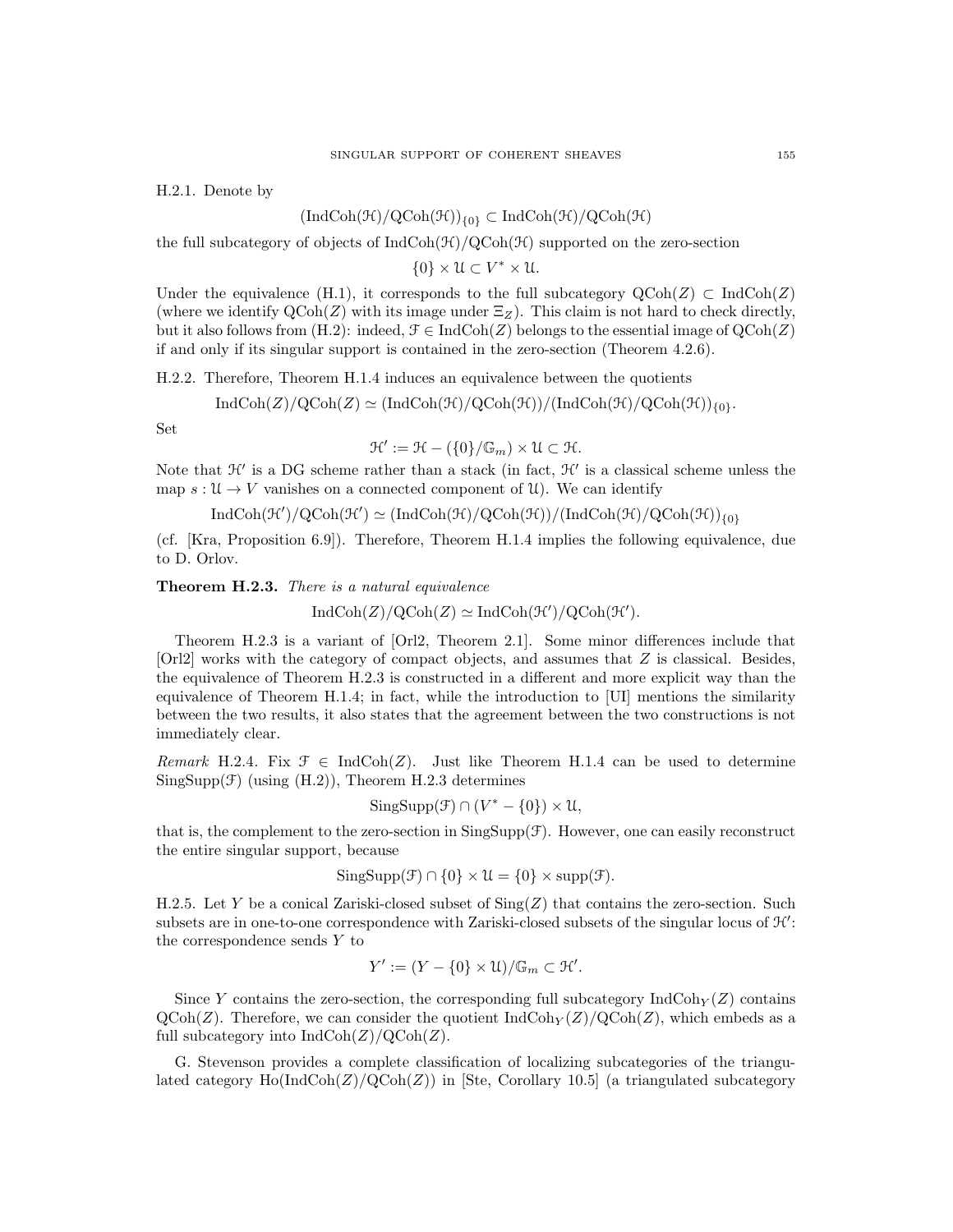is localizing if it is closed under arbitrary direct sums). Such subcategories are in one-toone correspondence with subsets of  $\mathcal{H}'$ . Subcategories that are generated by objects that are compact in  $\text{Ho}(\text{IndCoh}(Z)/\text{QCoh}(Z))$  correspond to specialization-closed subsets. Under this correspondence, the category  $\text{Ho}(\text{IndCoh}_{Y}(Z)/\text{QCoh}(Z))$  corresponds to the subset  $Y' \subset \mathcal{H}'$ . (This is almost obvious because Stel uses Orlov's equivalence of Theorem H.2.3 to study  $\text{IndCoh}(Z)/\text{QCoh}(Z)$ .)

To summarize, we can also reconstruct the singular support of an object  $\mathcal{F} \in \text{IndCoh}(Z)$  using the results of [Ste]. Technically, this only allows us to reconstruct the support of the image of F in IndCoh(Z)/QCoh(Z), that is, the complement to the zero-section in SingSupp(F); the entire SingSupp can be recovered using Remark H.2.4.

H.3. IndCoh $(Z)$  as the coderived category. Let us comment on the relation between the results in the main body of the present paper and the non-linear Koszul transform introduced by L. Positselski in [Pos].

H.3.1. The key notion that we need from [Pos] is that of coderived category of modules over a curved DG algebra. To simplify the exposition, we do not give the definitions in maximal generality, and only work with curved DG algebras whose curvature is central. This class of curved DG algebra suffices for our purposes.

Let A be a DG algebra. Fix a central element  $c \in A^2$  such that  $d(c) = 0$ . We refer to the pair  $(A, c)$  as a "curved DG algebra"; c is called the curvature of A.

A (left) module over the curved DG algebra  $(A, c)$  is by definition a graded vector space M equipped with an action of A and a degree one map  $d : M \to M$  that satisfies the Leibniz rule and the identity  $d^2 = c$ . Modules over  $(A, c)$  form a DG category, which we denote by A-mod<sub>c</sub>. Consider the corresponding triangulated category  $Ho(A\text{-mod}_c)$ .

Definition H.3.2. The full subcategory of coacyclic modules

 $Acycl^{co}(A\text{-mod}_c) \subset Ho(A\text{-mod}_c)$ 

is the subcategory generated by the total complexes of exact sequences

 $0 \rightarrow M_1 \rightarrow M_2 \rightarrow M_3 \rightarrow 0$ 

of  $(A, c)$ -modules. The coderived category  $D^{co}(A \text{-mod}_c)$  is defined to be the quotient

$$
D^{co}(A\text{-mod}_c) := \text{Ho}(A\text{-mod}_c) / \text{Acycl}^{co}(A\text{-mod}_c)
$$

H.3.3. Suppose  $Z$  is as in Sect. H.1.1. We consider two curved DG-algebras: one is

 $A := \text{Sym}(V^*) \otimes \Gamma(\mathfrak{U}, \mathfrak{O}_\mathfrak{U})$ 

with differential given by  $s \in \Gamma(\mathfrak{U}, \mathfrak{O}_{\mathfrak{U}} \otimes V)$  and curvature zero. The other is

$$
B := \mathrm{Sym}(V[-2]) \otimes \Gamma(\mathfrak{U}, \mathfrak{O}_{\mathfrak{U}})
$$

with zero differential and curvature s.

The following is a variant of a special case of [Pos, Theorem 6.5a] (see also [Pos, Theorem 6.3a])

Theorem H.3.4. There is a natural equivalence between the coderived categories

 $D^{co}(A\text{-mod}_0) \simeq D^{co}(B\text{-mod}_s).$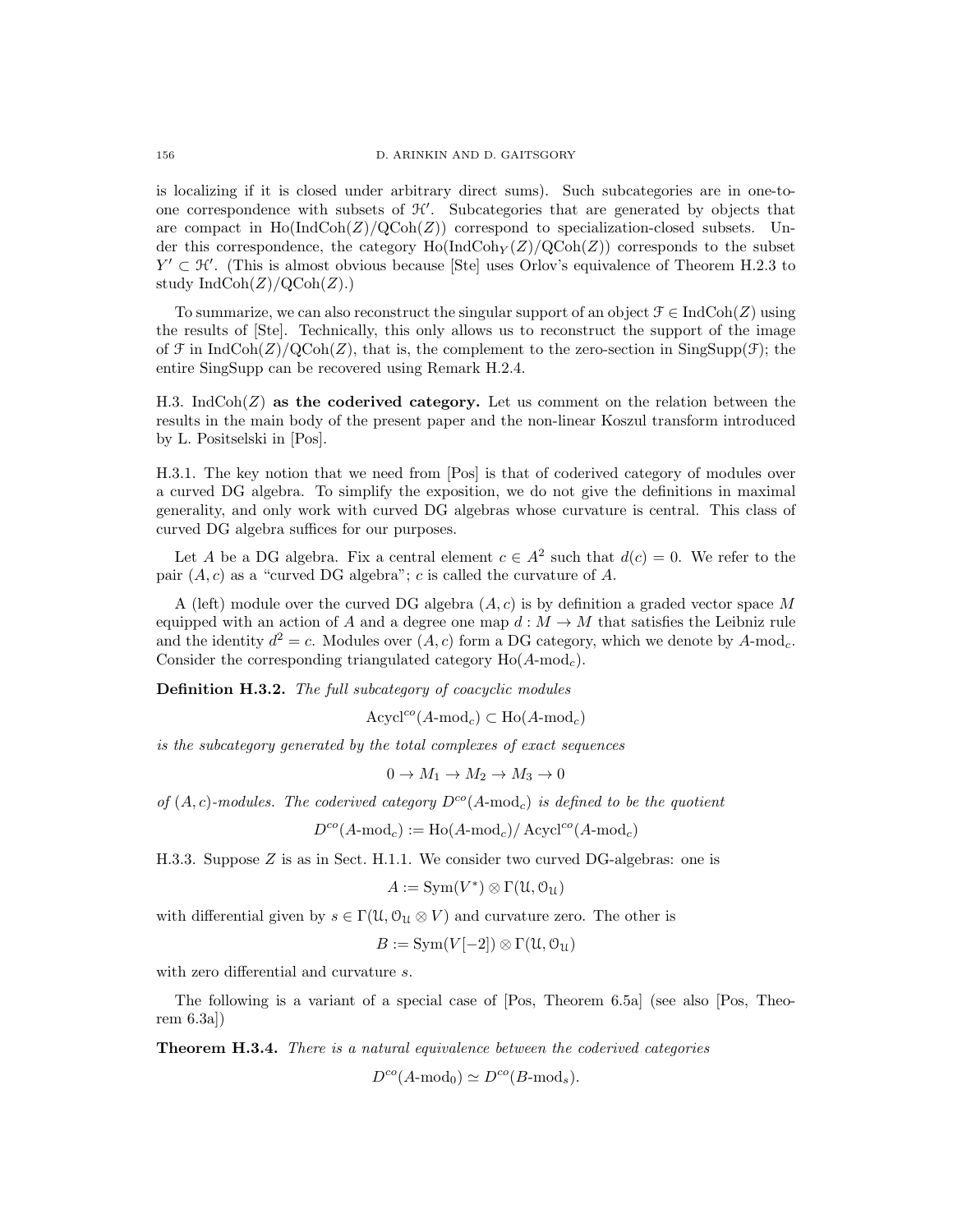Remark H.3.5. We state Theorem H.3.4 with algebras on both sides of the equivalence. This is one point of difference from [Pos], where the equivalence relates algebras and coalgebras. However, note that A is free of finite rank over  $\Gamma(\mathfrak{U},\mathfrak{O}_\mathfrak{U})$ , so it is easy to pass from modules over A to comodules over the dual coalgebra. Another point of difference with [Pos] is that Theorem H.3.4 is "relative" the correspondence is linear over the algebra  $\Gamma(\mathfrak{U}, \mathcal{O}_{\mathfrak{U}})$ .

H.3.6. Let us explain the relation between Theorem H.3.4 and Theorem H.1.4.

Indeed,  $Z = \text{Spec}(A)$ , and it follows from [Pos, Theorem 3.11.2] that  $D^{co}(A\text{-mod}_0)$  can be identified with  $\text{Ho}(\text{Ind}\text{Coh}(Z))$ . On the other hand,  $(B, s)$ -modules are similar to "equivariant matrix factorization" (cf. [Pos, Example 3.11]), and it is natural that they can be used to study the "equivariant category of singularities" IndCoh( $\mathcal{H}$ )/QCoh( $\mathcal{H}$ ). Finally, note that, just as the equivalence of Theorem H.3.4 is given by a (non-linear) Koszul transform, the equivalence of Theorem H.1.4 (constructed in [UI]) is derived using a (linear) Koszul transform, namely, the linear Koszul transform of I. Mirković and S. Riche [MR].

#### **REFERENCES**

- [Av] N. Avni. Why Bun(G) is an algebraic stack. Available from http://www.math.harvard.edu/~gaitsgde/ grad\_2009/.
- [BF] R. Bezrukavnikov and M. Finkelberg. Equivariant Satake category and Kostant-Whittaker reduction. Mosc. Math. J., 8(1):39–72, 183, 2008.
- [BZFN] D. Ben-Zvi, J. Francis, and D. Nadler. Integral transforms and Drinfeld centers in derived algebraic geometry. J. Amer. Math. Soc., 23(4):909–966, 2010.
- [BIK] D. Benson, S. B. Iyengar, and H. Krause. Local cohomology and support for triangulated categories. Ann. Sci. Éc. Norm. Supér.  $(4)$ , 41(4):573-619, 2008.
- [BeVo] A. Beilinson and V. Vologodsky. A DG guide to Voevodsky's motives. Geom. Funct. Anal., 17(6):1709– 1787, 2008.
- [FG] J. Francis and D. Gaitsgory. Chiral Koszul duality. Selecta Mathematica (New Series), 18(1): 2–87, 2012.
- [DrG0] V. Drinfeld and D. Gaitsgory. On some finiteness questions for algebraic stacks. GAFA 23, 149–294, 2013.
- [DrG1] V. Drinfeld and D. Gaitsgory. Compact generation of the category of D-modules on the stack of Gbundles on a curve. Preprint arXiv:1112.2402.
- [DrG2] V. Drinfeld and D. Gaitsgory. Geometric constant term functor(s). Preprint arXiv:1311.2071.
- [GL:DG] Notes on Geometric Langlands: Generalities on DG categories.
- Available from http://www.math.harvard.edu/~gaitsgde/GL/.
- [GL:Stacks] Notes on Geometric Langlands: Stacks.
- Available from http://www.math.harvard.edu/~gaitsgde/GL/.
- [GL:QCoh] Notes on Geometric Langlands: Quasi-coherent sheaves on stacks.
	- Available from http://www.math.harvard.edu/~gaitsgde/GL/.
- [Shv-of-Cat] D. Gaitsgory. Sheaves of categories and the notion of 1-affineness. Preprint arXiv:1306.4304.
- [IndCoh] D. Gaitsgory. Ind-coherent sheaves. Moscow Mathematical J. 13, 399–528, 2013.
- [IndSch] D. Gaitsgory and N. Rozenblyum. DG Indschemes. Contemporary Mathematics 610, 139–251, 2014.
- [Crys] D. Gaitsgory and N. Rozenblyum. Crystals and D-modules. Preprint arXiv:1111.2087.
- [GR] D. Gaitsgory and N. Rozenblyum. Notes on Geometric Langlands: Studies in derived algebraic geometry. Book in preparation. Available from http://www.math.harvard.edu/~gaitsgde/Nantes14/
- [Gi] V. Ginzburg. The global nilpotent variety is Lagrangian. Duke Math. J. 109(3):511–519, 2001.
- [Gul] T. H. Gulliksen. A change of ring theorem with applications to Poincaré series and intersection multiplicity. Math. Scand., 34:167–183, 1974.
- [Kra] H. Krause. The stable derived category of a Noetherian scheme. Compos. Math., 141(5):1128–1162, 2005.
- [Laf] V. Lafforgue. Quelques calculs reliés à la correspondance de Langlands géométrique pour  $\mathbb{P}^1$  (version provisoire). Available from http://www.math.jussieu.fr/~vlafforg/.
- [Lau1] G. Laumon. Transformation de Fourier généralisée. Preprint alg-geom/9603004.
- [Lau2] G. Laumon. Transformation de Fourier géométrique. Preprint IHES/85/M/52 (1985).